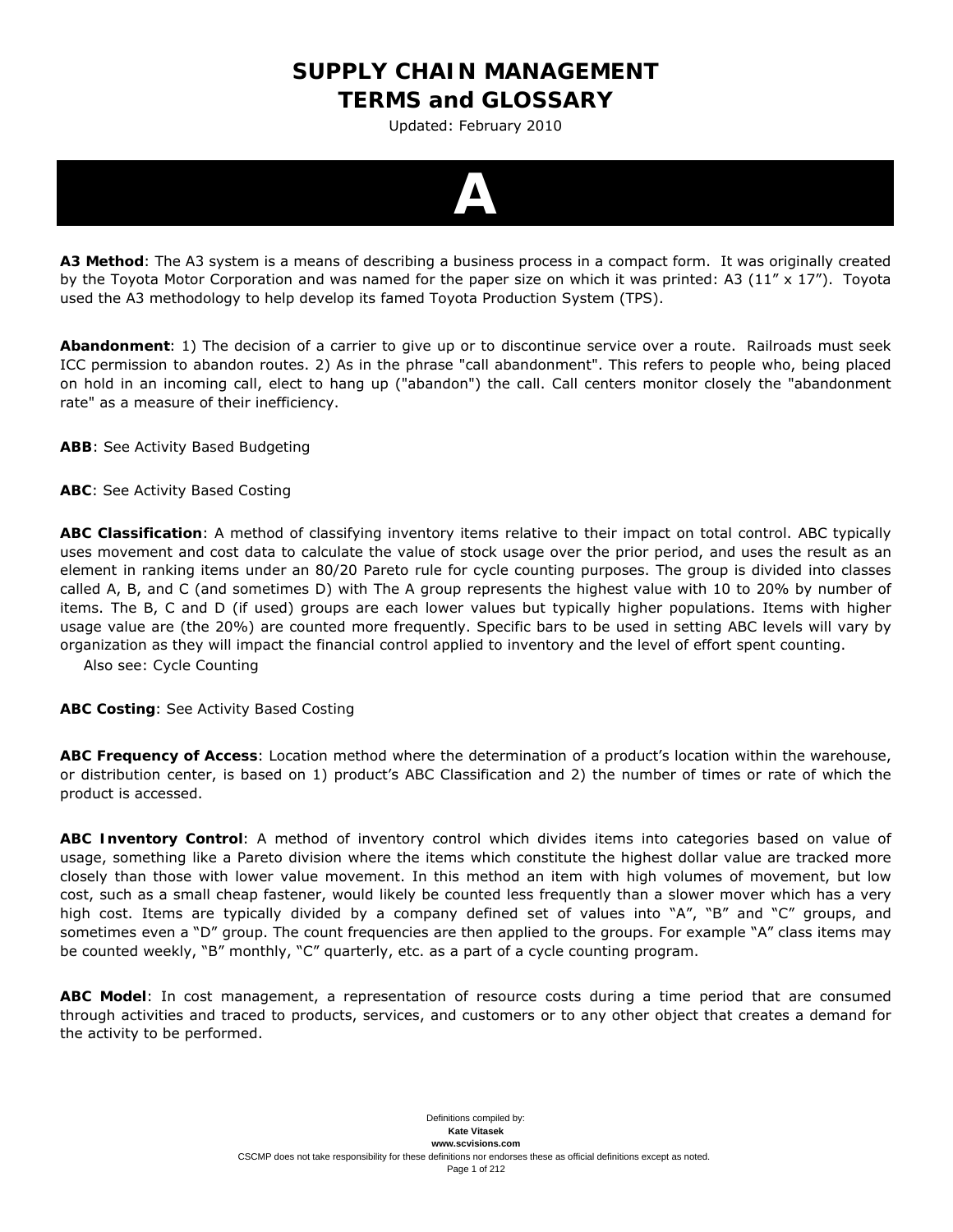Updated: February 2010

**ABC System**: In cost management, a system that maintains financial and operating data on an organization's resources, activities, drivers, objects and measures. ABC models are created and maintained within this system.

**ABI**: See *Automated Broker Interface*

**ABM**: See *Activity Based Management*

**Abnormal Demand**: Demand for a product which is either greater or lower than expected by a given percentage which is determined by the organization. When observed, it should be determined whether it may be a one-time spike, or if the effect is part of a trend which should be considered during future forecasts.

**ABP**: See *Activity Based Planning*

**Absorption Costing**: A cost accounting approach which captures overhead and other indirect costs as separate from unit costs for a given period, and then applies (absorbs) those costs into unit costs at the period end based on various factors such as movement and COGS elements.

**ACAT**: See *Acquisition Categories* 

**Acceptable Quality Level (AQL)**: In quality assessment, acceptable quality level, also known as assured quality level, describes the maximum number of defects acceptable during the random sampling of an inspection.

**Acceptable Sampling Plan**: A quality management procedure which defines the sample sizes and acceptable defect levels for validating quality of products..

**Acceptance Number**: See *Acceptable Quality Level*

**Acceptance Sampling**: A statistical quality control method which tests samples of products at defined points as opposed to testing each product.

**Accessibility**: The ability of a carrier to provide service between an origin and a destination.

**Accessorial Charges**: A carrier's charge for accessorial services such as loading, unloading, pickup, and delivery. Also see: *Upcharges*

**Accessorial Fee**: See *Accessorial Charges*

**Accessory**: A choice or feature added to the good or service offered to the customer for customizing the end product. An accessory enhances the capabilities of the product but is not necessary for the basic function of the product. In many companies, an accessory means that the choice does not have to be specified before shipment but can be added at a later date. In other companies, this choice must be made before shipment.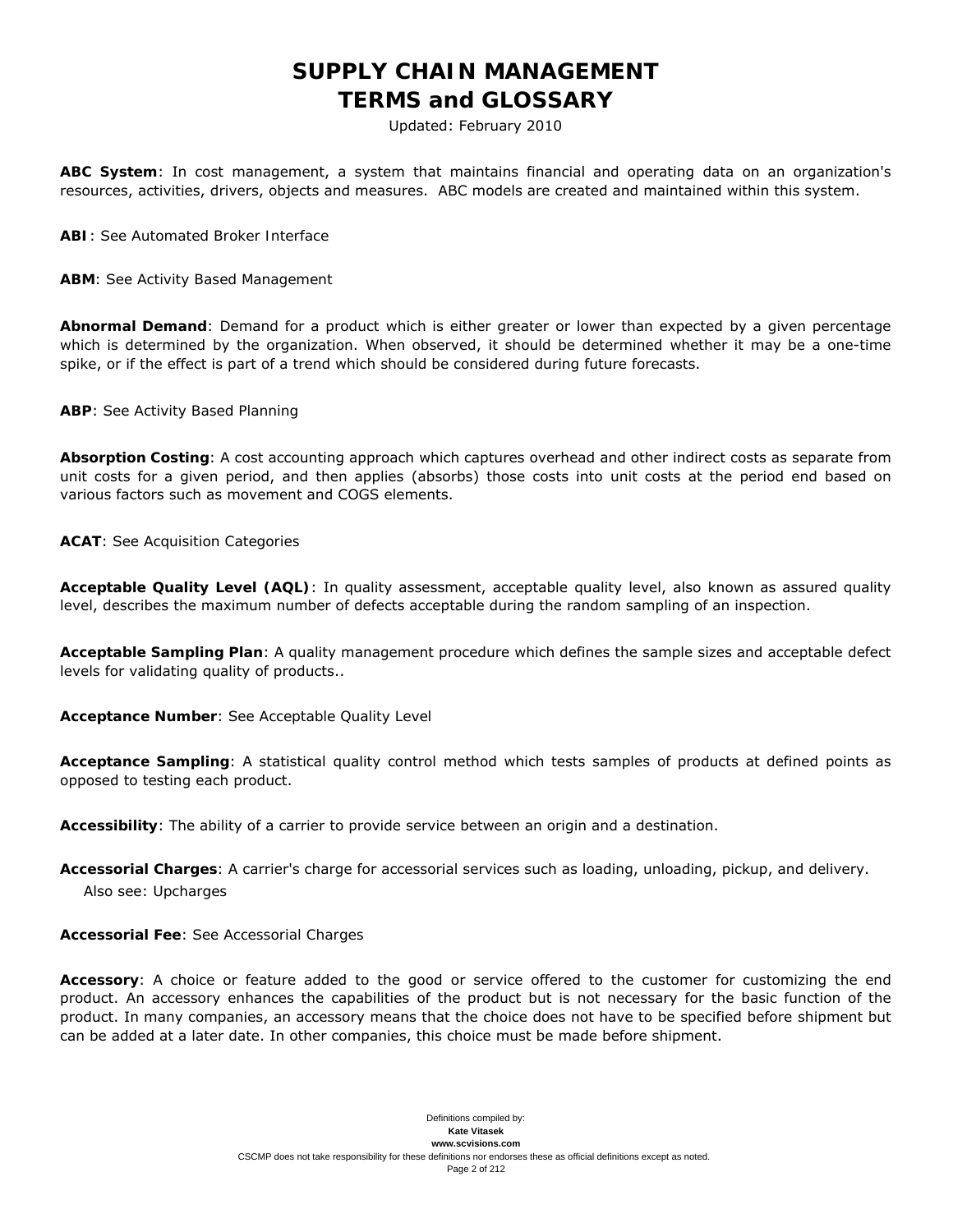Updated: February 2010

**Accountability**: The act of making a group or individual responsible for certain activities or outcomes. For example, managers and executives are accountable for business performance even though they may not actually perform the work.

**Accounts Payable (A/P)**: 1) a financial term referring to the amount of transactions which have been accrued but not paid to a vendor. 2) An accounting function

**Accounts Receivable (A/R)**: On a company's balance sheet, accounts receivable is the amount that customers owe to that company. Sometimes called trade receivables, they are classified as current assets assuming that they are due within one year.

**Accreditation**: The process in which certification of competency, authority, or credibility is presented. An example of accreditation is the accreditation of testing laboratories and certification specialists that are permitted to issue official certificates of compliance with established standards.

**Accredited Standards Committee (ASC)**: A committee of the ANSI chartered in 1979 to develop uniform standards for the electronic interchange of business documents. The committee develops and maintains U.S. generic standards (X12) for Electronic Data Interchange.

**Accumulation bin**: An area where item to be used in assembly of a product are staged prior to work being done. Also see: *Staging*

**Accuracy**: A value, usually expressed as a percentage, which expresses the level of precision incurred during transactions. An example would be seen when comparing actual inventory levels to what was expected from bookkeeping records.

**ACD**: See *Automated Call Distribution*

**ACE**: See *Automated Commercial Environment*

**ACH**: See *Automated Clearinghouse*

**Acknowledgment**: Typically this is a response, either electronic or as a physical document, which confirms the receipt of an order from the supplier to the buyer.

**Acquisition Categories (ACAT)**: U.S. DoD ACAT 1 programs are Milestone Decision Authority Programs or programs designated ACAT 1 by the Milestone Decision Authority.

**Acquisition Cost**: The net price plus other costs needed to purchase the item and get it to the point of use. These other costs can include: the item's purchasing costs (closing, research, accounting, commissions, legal fees), transportation, preparation and installation costs.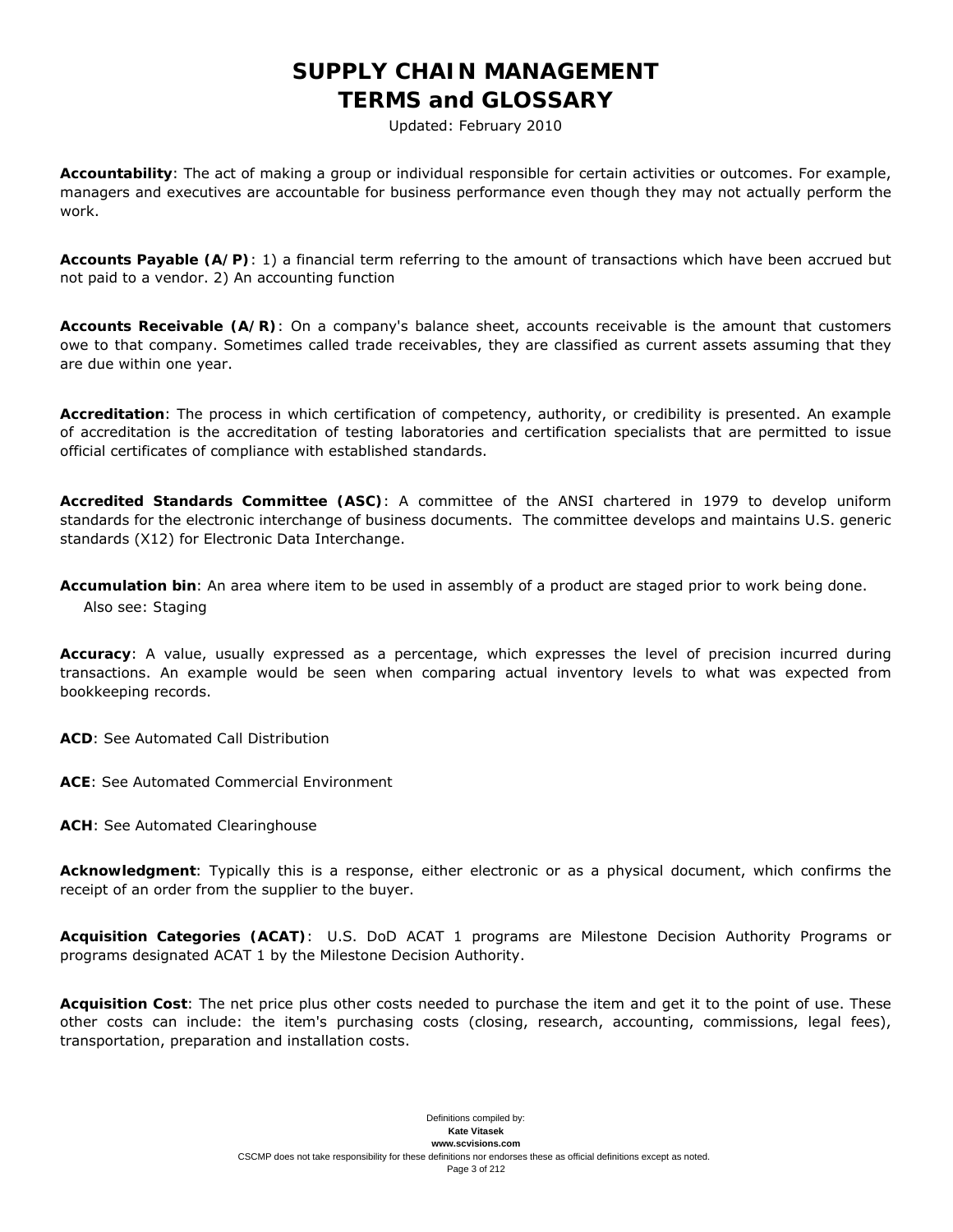Updated: February 2010

**ACSI**: See *American Customer Satisfaction Index*

**Action Message**: A system message usually created during MRP calculations to call attention to a current or potential problem and suggest corrective action.

**Action Plan**: A specific method or process to achieve the results called for by one or more objectives. An action plan may be a simpler version of a project plan.

**Action Report**: See *Action Message*

**Activation**: TOC recognizes that it is possible to produce without contributing to throughput. TOC defines production that contributes to throughput as utilization. Production that does not contribute to throughput is known as activation. Activation is not desired because it not only fails to increase throughput, but it also increases inventory and operating expense. This is consistent with the Just-In-Time (JIT) philosophy.

**Active Inventory**: Materials held in a facility which are intended to be consumed in manufacturing / assembly, or sold in a specified period.

**Active Stock**: Goods in active pick locations and ready for order filling.

**Activity**: Work performed by people, equipment, technologies or facilities. Activities are usually described by the "action-verb-adjective-noun" grammar convention. Activities may occur in a linked sequence and activity-to-activity assignments may exist.

**Activity Analysis**: The process of identifying and cataloging activities for detailed understanding and documentation of their characteristics. An activity analysis is accomplished by means of interviews, group sessions, questionnaires, observations, and reviews of physical records of work.

**Activity Based Budgeting (ABB)**: An approach to budgeting where a company uses an understanding of its activities and driver relationships to quantitatively estimate workload and resource requirements as part of an ongoing business plan. Budgets show the types, number of and cost of resources that activities are expected to consume based on forecasted workloads. The budget is part of an organization's activity-based planning process and can be used in evaluating its success in setting and pursuing strategic goals.

**Activity Based Costing (ABC)**: A methodology that measures the cost and performance of cost objects, activities and resources. Cost objects consume activities and activities consume resources. Resource costs are assigned to activities based on their use of those resources, and activity costs are reassigned to cost objects (outputs) based on the cost objects proportional use of those activities. Activity-based costing incorporates causal relationships between cost objects and activities and between activities and resources.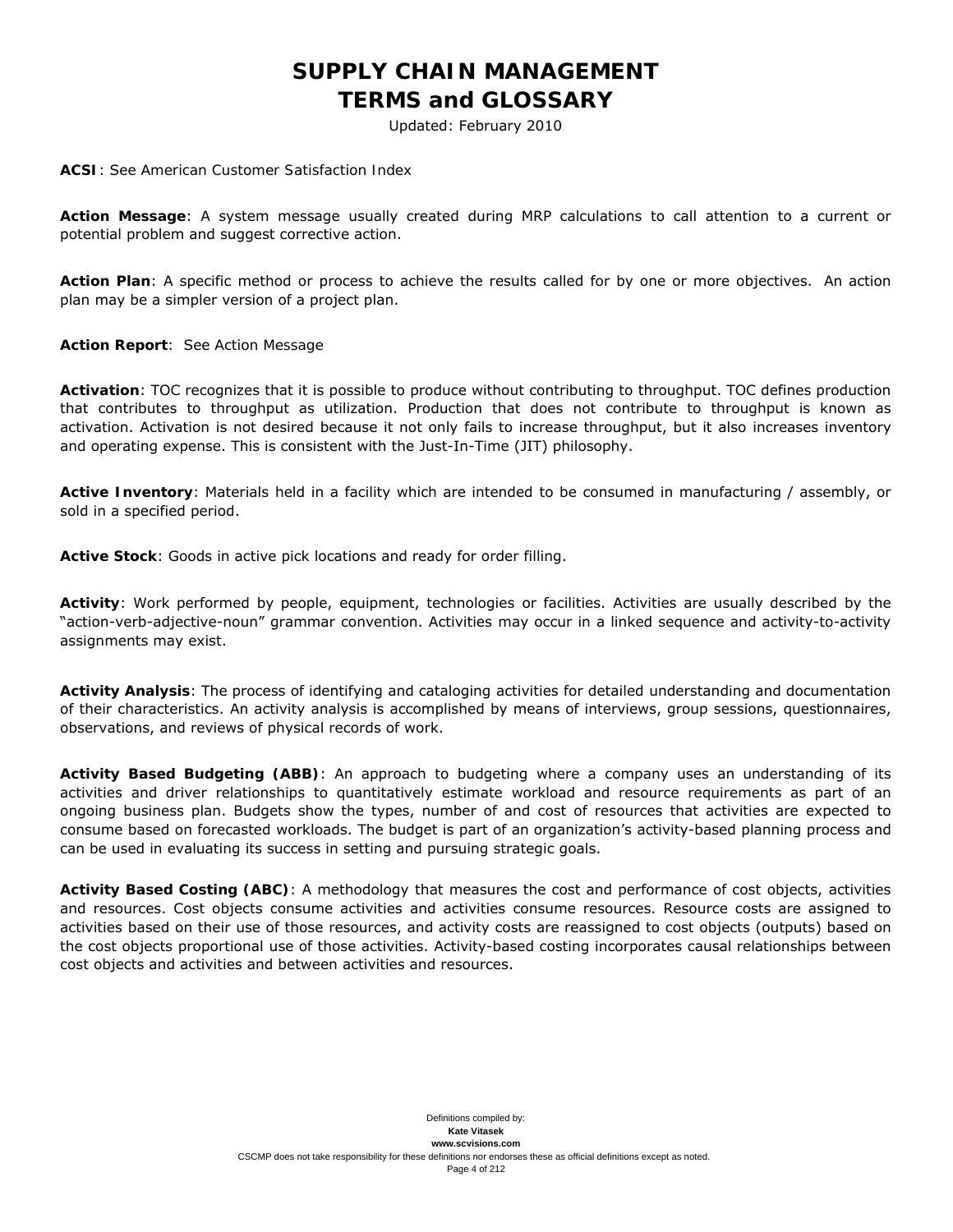Updated: February 2010

**Activity-Based Management (ABM)**: A discipline focusing on the management of activities within business processes as the route to continuously improve both the value received by customers and the profit earned in providing that value. ABM uses activity-based cost information and performance measurements to influence management action.

See also: *Activity-Based Costing*

**Activity Based Planning (ABP)**: Activity-based planning (ABP) is an ongoing process to determine activity and resource requirements (both financial and operational) based on the ongoing demand of products or services by specific customer needs. Resource requirements are compared to resources available and capacity issues are identified and managed. Activity-based budgeting (ABB) is based on the outputs of activity-based planning.

**Activity Dictionary**: A listing and description of activities that provides a common/standard definition of activities across the organization. An activity dictionary can include information about an activity and/or its relationships, such as activity description, business process, function source, whether value-added, inputs, outputs, supplier, customer, output measures, cost drivers, attributes, tasks, and other information as desired to describe the activity.

**Activity Driver**: The best single quantitative measure of the frequency and intensity of the demands placed on an activity by cost objects or other activities. It is used to assign activity costs to cost objects or to other activities.

**Activity Level**: A description of types of activities dependent on the functional area. Product-related activity levels may include unit, batch, and product levels. Customer-related activity levels may include customer, market, channel, and project levels.

**Activity Network Diagram**: An arrow diagram used in planning and managing processes and projects.

**Actual Cost System**: A managerial accounting system that records and measures all cost elements at their actual acquisition value. Indirect costs are then applied as overhead using a cost allocation technique.

**Actual Costs**: The actual labor, material, and allocated overhead costs incurred in the acquisition or production of a product.

**Actual Demand**: The known demand for a specific product based on customer orders and production orders which are open. Once an order is shipped or production is completed, specific demand quantity will become usage. Actual demand should be netted against any forecast for the same period, meaning that as orders are received the are considered to be part of an earlier forecast and forecasts should be considered as satisfied.

#### **Actual to Target Gap Analysis**: See *Gap Analysis*

**Actual to Theoretical Cycle Time**: The ratio of the measured time required to produce a given output divided by the sum of the time required to produce a given output based on the rated efficiency of the machinery and labor operations.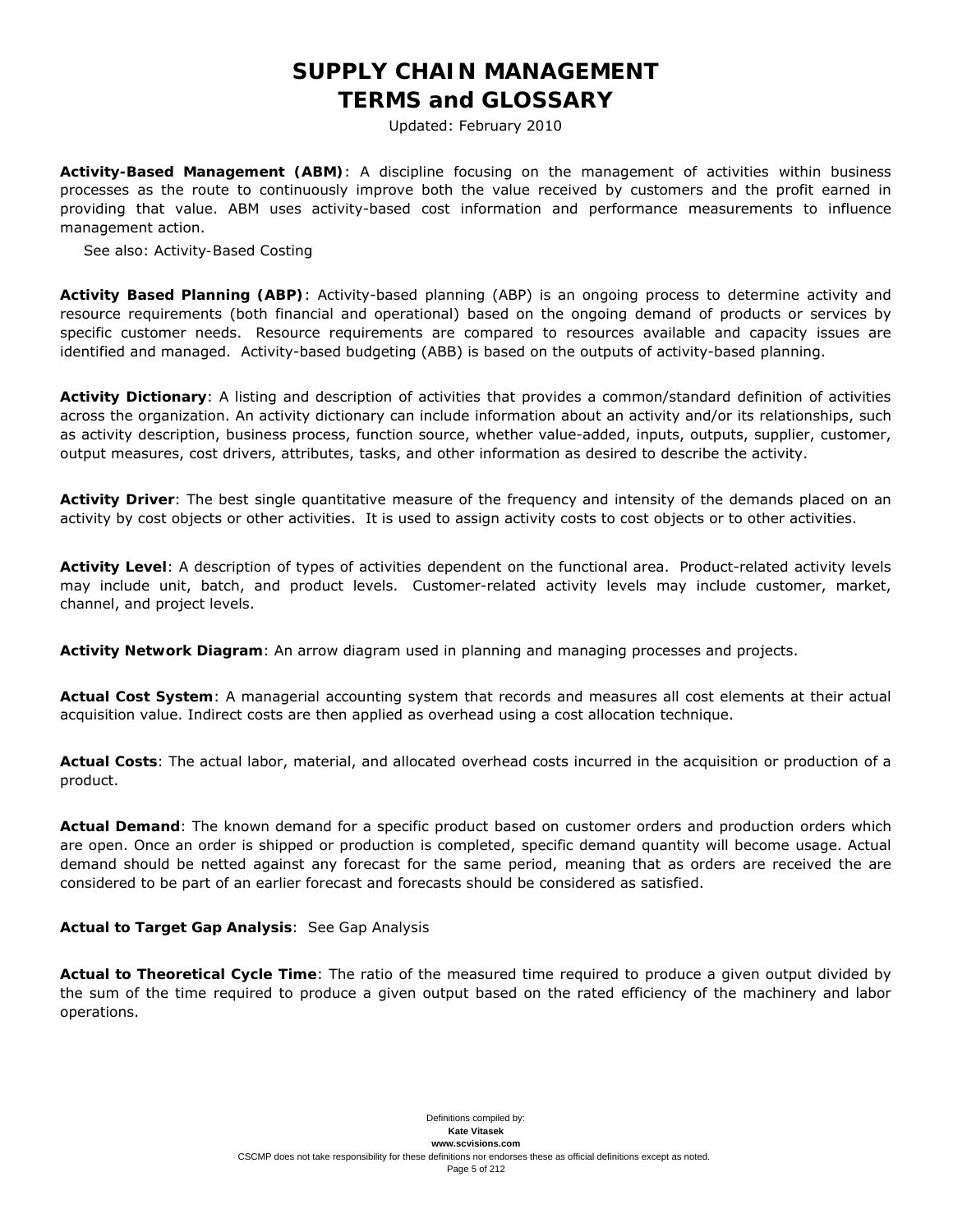Updated: February 2010

**Adaptive Smoothing**: A special type of exponential smoothing that takes the success of previous forecasts into account when setting a value of ALPHA for the next period. In this manner, periods that experienced high error will cause ALPHA to be set high and, thus, adjust quickly. When error is low, AS assumes the technique is doing well and sets ALPHA at a low level. This makes ES much more responsive to changes in the level of the data and less reactive to noise. The advantage to adaptive smoothing is that the decision of what value of ALPHA to use in exponential smoothing is eliminated. A disadvantage to adaptive smoothing is that trend and seasonality are ignored.

#### **ADR**: See *Alternate Dispatch Resolution*

**Advance Material Request**: A request for materials which is created in advance of formal need due to long lead times for components, etc.

**Advanced Planning and Scheduling (APS)**: Refers to a manufacturing management process by which raw materials and production capacity are optimally allocated to meet demand. APS is especially well-suited to environments where simpler planning methods cannot adequately address complex trade-offs between competing priorities.

**Advanced Shipping Notice (ASN)**: Detailed shipment information transmitted to a customer or consignee in advance of delivery, designating the contents (individual products and quantities of each) and nature of the shipment. In EDI data standards this is referred to as an 856 transaction. May also include carrier and shipment specifics including time of shipment and expected time of arrival.

See also: *Assumed Receipt*

**Aftermarket**: A market for parts and accessories used in the repair or enhancement of a product. A secondary market created after the original market sales are finished.

**After-Sale Service**: Services provided to the customer after products have been delivered. This can include repairs, maintenance and/or telephone support.

#### Synonym: *Field Service*

**Agency tariff**: A publication of a rate bureau that contains rates for many carriers.

**Agent**: An enterprise authorized to transact business for, or in the name of, another enterprise.

**Agglomeration**: A net advantage gained by a common location with other companies.

**Aggregate Forecast**: Forecasting of future demand for a family of products or for a single product across multiple dimensions of source - including planned production and customer orders.

**Aggregate Inventory**: The total inventory available for any given product across multiple locations and/or multiple stock-keeping units.

**Aggregate Inventory Management**: A method of managing inventory through the use of levels set against overall inventory or class value.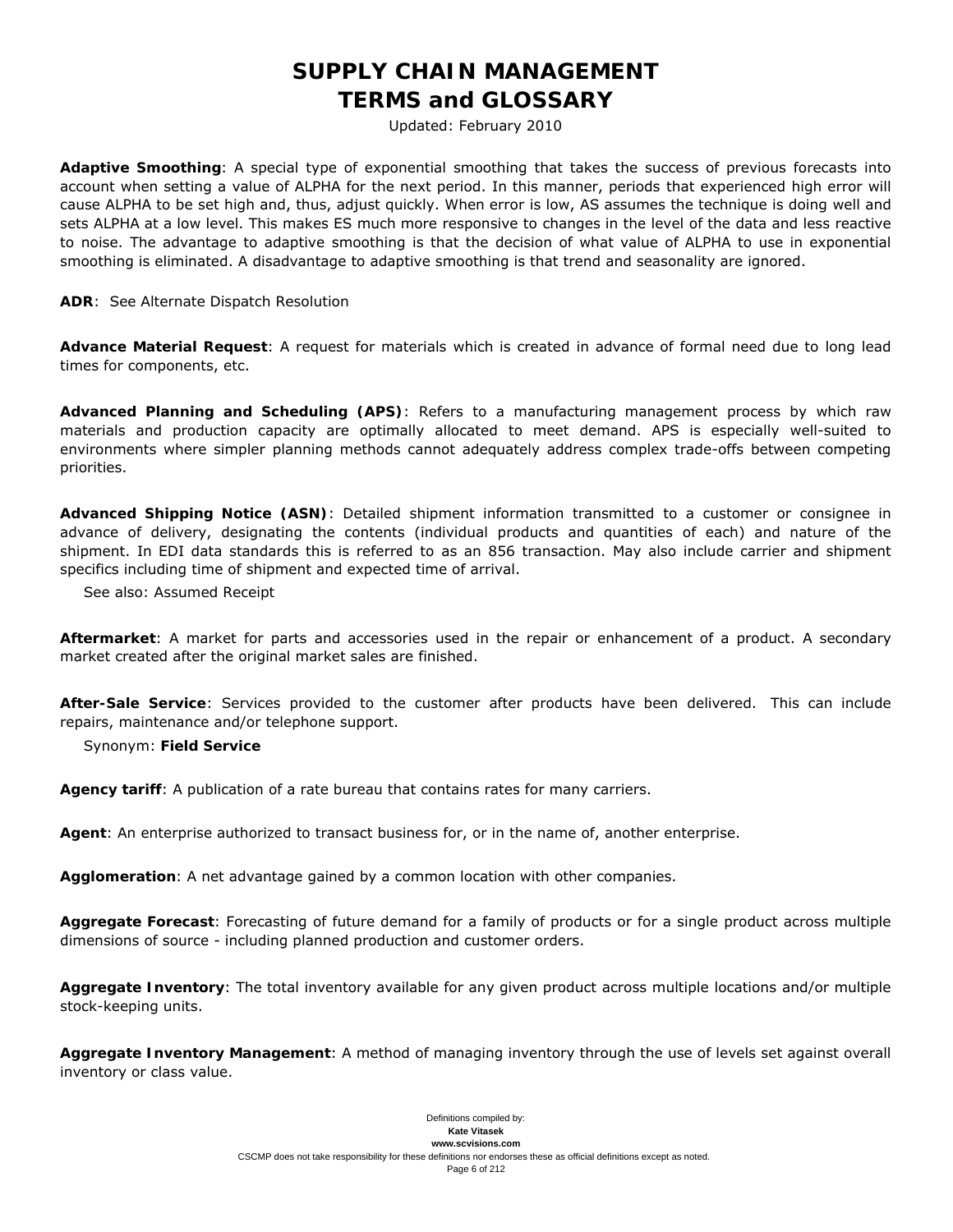Updated: February 2010

**Aggregate Plan**: A plan for the production process, 2 to 18 months in advance to give management an idea to of what quantity of materials and other resources are to be procured and when, so that the total cost of operations of the organization is kept to the minimum over that period.

**Aggregate Planning**: An operational activity which compiles an aggregate plan for the production process.

**Aggregate Tender Rate**: A reduced rate offered to a shipper who tenders two or more class-rated shipments at one time and one place.

**Agile Manufacturing**: Tools, techniques, and initiatives that enable a plant or company to thrive under conditions of unpredictable change. Agile manufacturing not only enables a plant to achieve rapid response to customer needs, but also includes the ability to quickly reconfigure operations-and strategic alliances-to respond rapidly to unforeseen shifts in the marketplace. In some instances, it also incorporates "mass customization" concepts to satisfy unique customer requirements. In broad terms, it includes the ability to react quickly to technical or environmental surprises.

**Agility**: The ability to rapidly and cost effectively adapt to market changes with no significant negative impact on quality or dependability.

**AGVS**: See *Automated Guided Vehicle System*

**Air Cargo**: Freight that is moved by air transportation.

**Air Cargo Containers**: Containers designed to conform to the inside of an aircraft. There are many shapes and sizes of containers. Air cargo containers fall into three categories: 1) air cargo pallets 2) lower deck containers 3) box type containers.

**Air Force Material Command**: See *AMFC*

**Air Mobility Command**: See *AMC*

**Air Taxi**: An exempt for-hire air carrier that will fly anywhere on demand: air taxis are restricted to a maximum payload and passenger capacity per plane.

**Air Transport Association of America**: A U.S. airline industry association.

**Air Waybill (AWB)**: A bill of lading for air transport that serves as a receipt for the shipper, indicates that the carrier has accepted the goods listed, obligates the carrier to carry the consignment to the airport of destination according to specified conditions.

**Airport and Airway Trust Fund**: A federal fund that collects passenger ticket taxes and disburses those funds for airport facilities.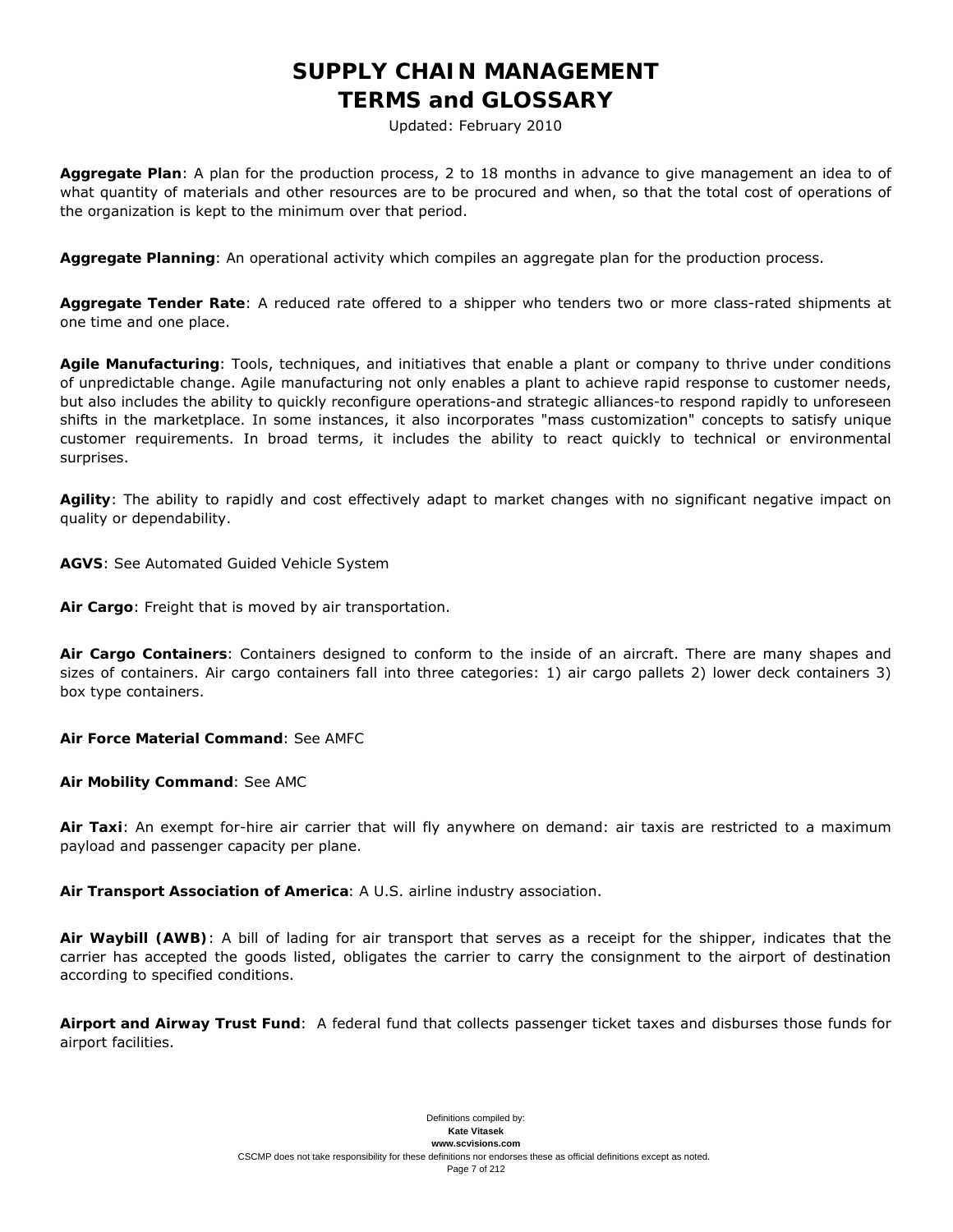Updated: February 2010

**Alaskan Carrier**: A for-hire air carrier that operates within the state of Alaska.

**Alert**: See *Action Message*

**Algorithm**: A clearly specified mathematical process for computation; a set of rules, which, if followed, give a prescribed result.

**All-cargo carrier**: An air carrier that transports cargo only.

**Allocated Item**: A feature of an inventory control and order management system which allows for quantities available in inventory to be associated with a customer or production order so that the quantity cannot otherwise be used.

**Allocation**: 1) In cost accounting, a distribution of costs using calculations that may be unrelated to physical observations or direct or repeatable cause-and-effect relationships. Because of the arbitrary nature of allocations, costs based on cost causal assignment are viewed as more relevant for management decision-making. 2) In order management, allocation of available inventory to customer and production orders.

**Allocation Costing**: A method of allocating indirect / overhead costs to inventory items and costs of sales.

See also: *Absorption Costing*

**Alpha Release**: A very early release of a product to get preliminary feedback about the feature set and usability.

**Alternate Dispute Resolution (ADR)**: Any of a number of methods (such as mediation, arbitration, mock trials, etc) used to resolve disputes outside of litigation.

**Alternate Routing**: In a production environment this is an optional process for manufacturing or assembly of a product, which may be employed due to unavailability of a primary work center, or choice of non-standard components. May also refer to a transportation route which is different than what would normally be taken, perhaps due to weather.

**American Customer Satisfaction Index (ACSI)**: Released for the first time in October 1994, an economic indicator and cross industry measure of the satisfaction of U.S. household customers with the quality of the goods and services available to them-both those goods and services produced within the United States and those provided as imports from foreign firms that have substantial market shares or dollar sales. The ACSI is co-sponsored by the University of Michigan Business School, ASQ and the CFI Group.

**American National Standards Institute (ANSI)**: A non-profit organization chartered to develop, maintain, and promulgate voluntary U.S. national standards in a number of areas, especially with regards to setting EDI standards. ANSI is the U.S. representative to the International Standards Organization (ISO).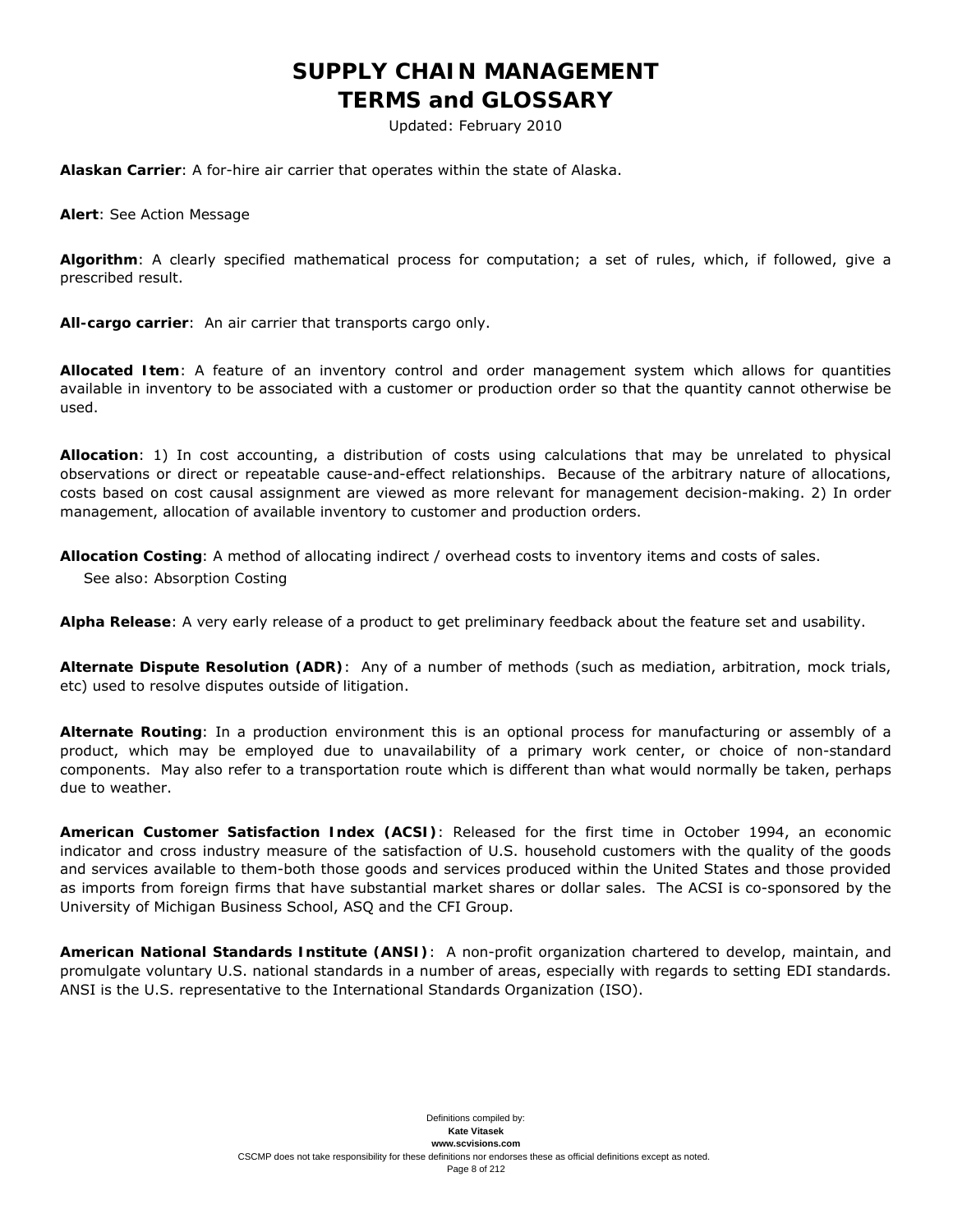Updated: February 2010

**American Society for Quality (ASQ)**: A professional organization with more than 100,000 members which advances learning, quality improvement, and knowledge exchange to improve business results, and to create better workplaces and communities worldwide.

**American Society for Testing and Materials (ASTM)**: Not-for-profit organization that provides a forum for the development and publication of voluntary consensus standards for materials, products, systems and services.

**American Society for Training and Development (ASTD)**: A membership organization providing materials, education and support related to workplace learning and performance.

**American Society of Transportation & Logistics**: A professional organization in the field of logistics.

**American Standard Code for Information Interchange (ASCII)**: ASCII format - simple text based data with no formatting. The standard code for information exchange among data processing systems. Uses a coded character set consisting of 7-bit coded characters (8 bits including parity check).

**American Trucking Association, Inc. (ATA)**: A motor carrier industry association that is made up of sub conferences representing various sectors of the motor carrier industry.

**American Waterway Operators**: A domestic water carrier industry association representing barge operators on the inland waterways.

**AMC**: The US Air Force Air Mobility Command's mission is to provide global air mobility. The command also plays a crucial role in providing humanitarian support at home and around the world. AMC Airmen--active duty, Air National Guard, Air Force Reserve and Civil Reserve Air Fleet.

**AMFC**: Air Force Material Command conducts research, development, testing and evaluation, and provides the acquisition management services and logistics support necessary to keep Air Force weapon systems ready for war. The command develops, acquires and sustains the aerospace power needed to defend the United States and its interests for today and tomorrow.

#### **AMS**: See *Automated Manifest System*

**Amtrak**: The National Railroad Passenger Corporation, a federally created corporation that operates most of the United States' intercity passenger rail service.

**Analysis of Variance (ANOVA)**: A statistical term that refers to a collection of statistical models which test the means of several groups to determine if the means are equal.

**Andon**: A manufacturing term referring to a signboard incorporating signal lights, audio alarms, and text or other displays installed at a workstation to notify management and other workers of a quality or process problem.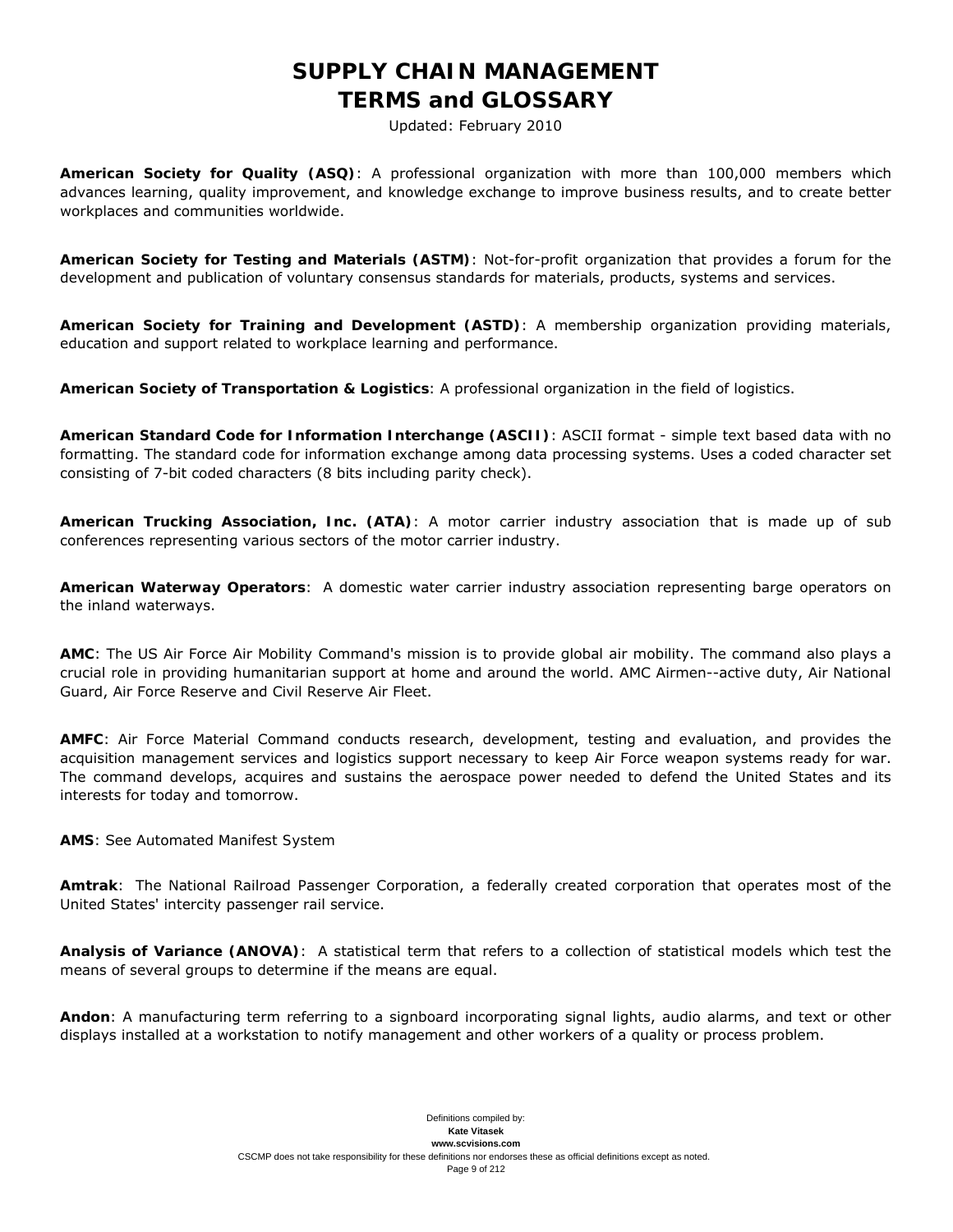Updated: February 2010

**Animated GIF**: A file containing a series of GIF (Graphics Interchange Format) images that are displayed in rapid sequence by some Web browsers, giving an animated effect.

See also: *GIF*

**ANOVA**: See *Analysis of Variance*

**ANSI**: See *American National Standards Institute*

**ANSI ASC X12**: American National Standards Institute Accredited Standards Committee X12. The committee of ANSI that is charted with setting EDI standards.

**ANSI Standard**: A published transaction set approved by ANSI. The standards are reviewed every six months.

**Anticipated Delay Report**: A report, normally handwritten, which is created by the procurement and production areas to advise management regarding orders which are not expected to be completed on time.

**Anticipation Inventories**: Extra stocks of inventory which are being held above known requirement is order to accommodate trends or promotions. May also be used to hedge against risk of supply problems.

**Anticipation Order**: An order placed in advance of the availability of a product for delivery at a future date. Anticipation orders are frequently used in the retail environment where suppliers are previewing new products at trade shows and want to get a commitment from their retail customers prior to production of seasonal items.

**Anti-Deficiency Act** [Title 31, U.S. Code, Sec1341 & 1517]: Prohibits making or authorizing an obligation in excess of the amount available; forbids obligation to pay money from the US Treasury in advance of the appropriation; requires agency to fix responsibility for violations of the Act.

**Anti-Dumping Duty**: An additional import duty imposed in instances where imported goods are priced at less than the normal price charged in the exporter's domestic market and cause material injury to domestic industry in the importing country.

**Any-quantity Rate (AQ)**: The same rate applies to any size shipment tendered to a carrier; no discount rate is available for large shipments.

#### **A/P**: See *Accounts Payable*

**Applicability Statement 2 (AS2)**: Aspecification for Electronic Data Interchange between businesses using the Internet's Web page protocol, the Hypertext Transfer Protocol (HTTP). The specification is an extension of the earlier version, Applicability Statement 1 (AS1). Both specifications were created by EDI over the Internet (EDIINT), a working group of the Internet Engineering Task Force (IETF) that develops secure and reliable business communications standards.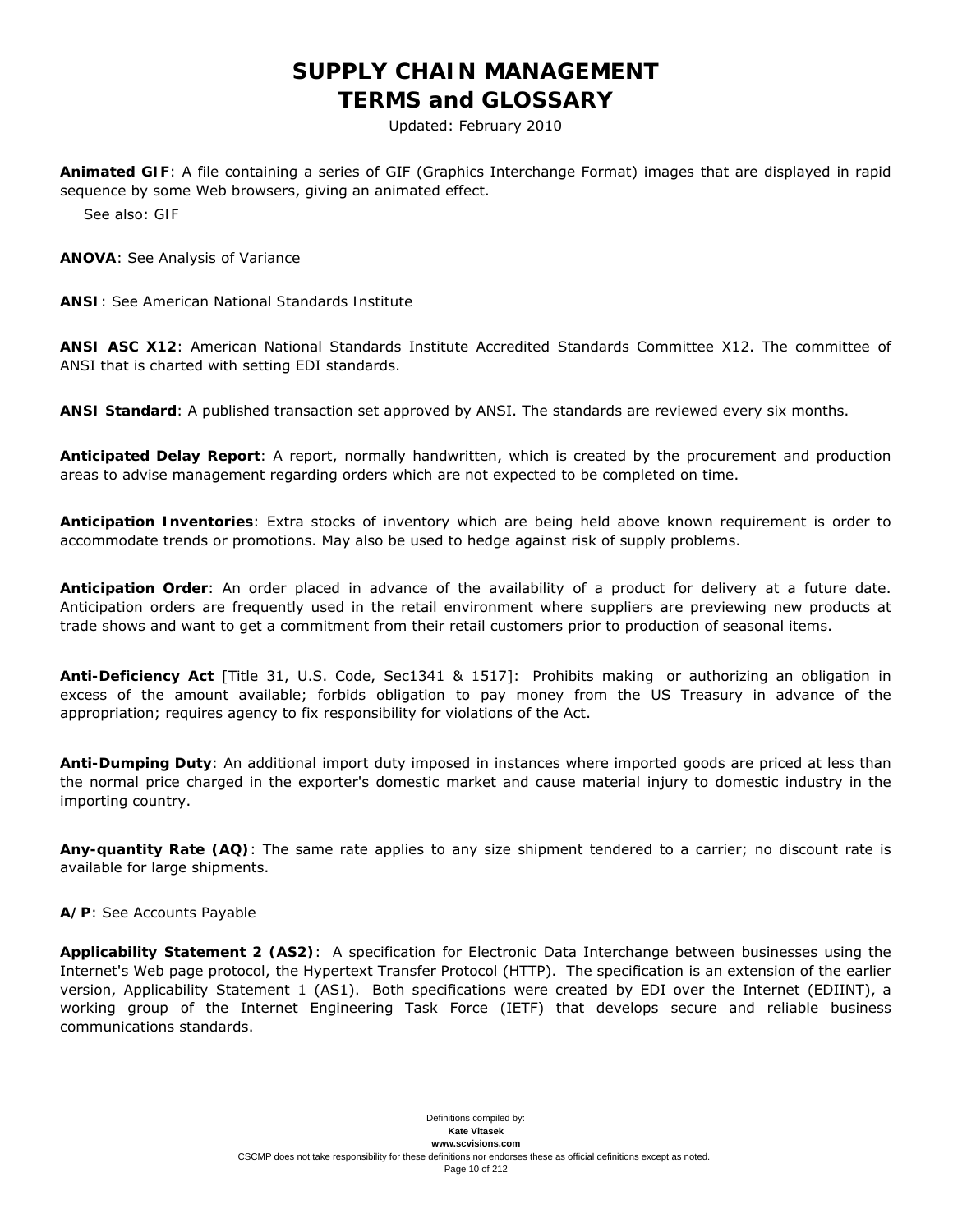Updated: February 2010

**Application Service Provider (ASP)**: A company that offers access over the Internet to application (examples of applications include word processors, database programs, Web browsers, development tools, communication programs) and related services that would otherwise have to be located in their own computers. Sometimes referred to as "apps-on-tap", ASP services are expected to become an important alternative, especially for smaller companies with low budgets for information technology. The purpose is to try to reduce a company's burden by installing, managing, and maintaining software.

**Application-to-Application**: The direct interchange of data between computers, without re-keying.

**Approved Vendor List (AVL)**: List of the suppliers approved for doing business. The AVL is usually created by procurement or sourcing and engineering personnel using a variety of criteria such as technology, functional fit of the product, financial stability, and past performance of the supplier.

**APS**: See *Advanced Planning and Scheduling*

**AQ**: See *Any quantity rate*

**AQL**: See *Acceptable Quality Level*

**A/R**: See *Accounts Receivable*

**Army Corps of Engineers**: A US federal agency responsible for the construction and maintenance or waterways.

**Arrival Notice**: A notice from the delivering carrier to the Notify Party indicating the shipment's arrival date at a specific location (normally the destination).

**Arrow Diagram**: A planning tool to diagram a sequence of events or activities (nodes) and the interconnectivity of such nodes. It is used for scheduling and especially for determining the critical path through nodes.

**Artificial Intelligence**: Understanding and computerizing the human thought process.

**AS2**: See *Applicability Statement 2*

**ASC**: See *Accredited Standards Committee of ANSI*

**ASC X12**: Accredited Standards Committee X12. A committee of ANSI chartered in 1979 to develop uniform standards for the electronic interchange of business documents.

**ASCII**: See *American Standard Code for Information Interchange*

**ASN**: See *Advanced Shipping Notice*

**ASP**: See *Application Service Provider*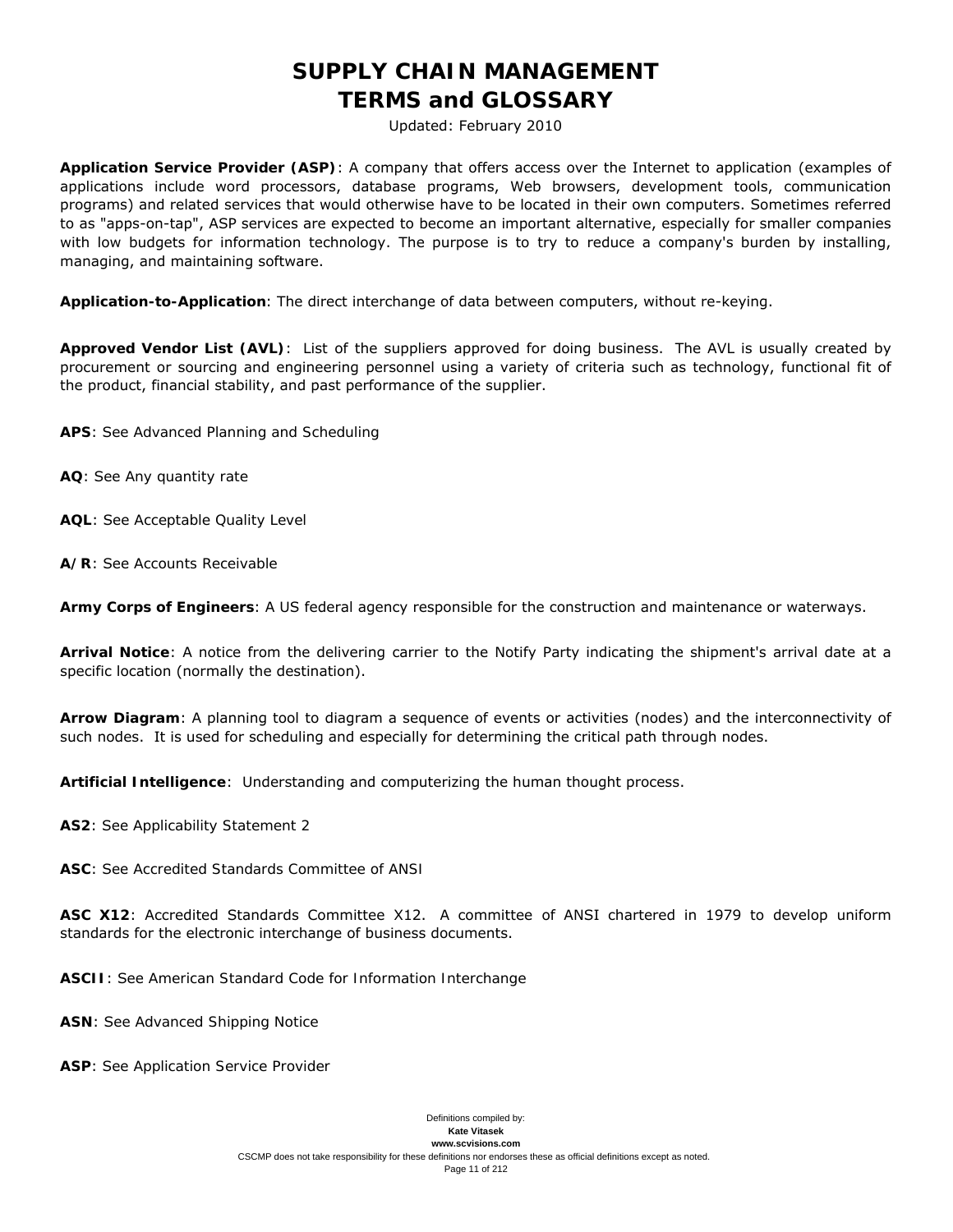Updated: February 2010

**ASQ**: See *American Society for Quality*

**AS/RS**: See *Automated Storage and Retrieval System*

**Assemble-to-order**: A strategy employed in production and light manufacturing environments where complete subassemblies and components are assembled into a finished product just prior to customer shipment.

See also: *Make to Stock* See also: *Make to Order* Synonym: *Finish to Order*

**Assembly**: A collection of components which have been put together into a unit, or the activity involved with putting components together to form a unit.

**Assembly Line**: A manufacturing process where products are completed from components as a result of a series of continuous activities. Henry Ford is widely recognized as the father of the assembly line.

**Assignment**: A distribution of costs using causal relationships. Because cost causal relationships are viewed as more relevant for management decision-making, assignment of costs is generally preferable to allocation techniques.

Contrast with: *Allocation* Synonym: *Tracing*

**Association of American Railroads**: A railroad industry association that represents the larger U.S. railroads.

**Assumed Receipt**: The principle of assuming that the contents of a shipment are the same as those presented on a shipping or delivery note. Shipping and receiving personnel do not check the delivery quantity. This practice is used in conjunction with bar codes and an EDI-delivered ASN to eliminate invoices and facilitate rapid receiving.

**Assured Source of Supply**: A guaranteed supply source usually designated by a contractual agreement. Synonym: *Certified Supplier*

**ASTM**: See *American Society for Testing and Materials*

**ASTD**: See *American Society for Training and Development*

**Asynchronous Process**: A situation where two related processes are started and run concurrently without waiting for the other to complete.

**ATA**: See *American Trucking Association*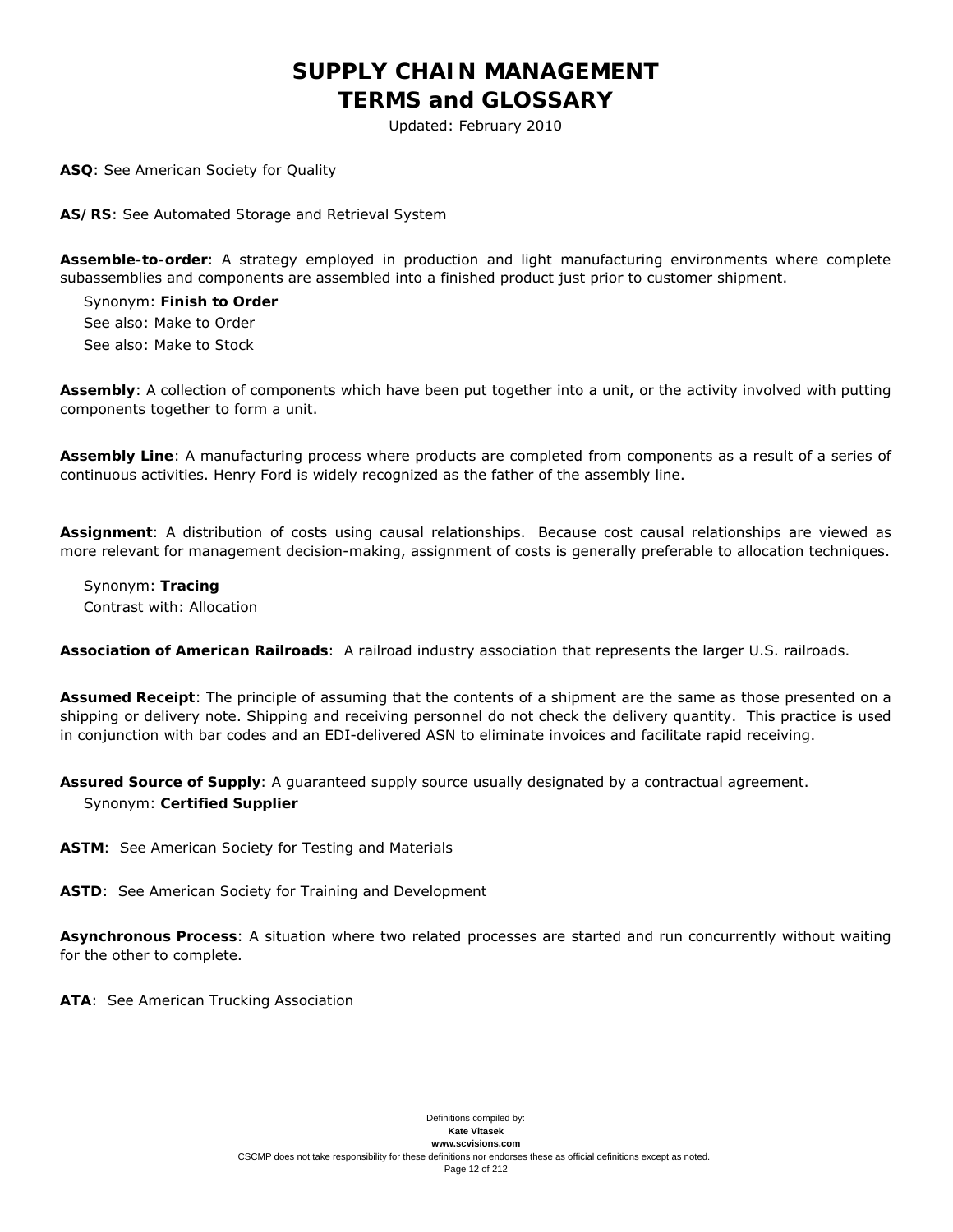Updated: February 2010

**Atomic**: Refers to the lowest level of division for a process, product structure, network, etc. Atomic elements cannot typically be sub-divided. In a process this refers to a unique activity, in a product structure this would be a single part component, in a network this could represent a single warehouse or location.

**ATP**: See *Available to Promise*

**ATS**: See *Available to Sell*

**Attachment**: A piece of equipment which is typically sold as a optional separate unit and may be combined with the main product at the factory or in the field.

**Attributes**: A label used to provide additional classification or information about a resource, activity, or cost object. Used for focusing attention and may be subjective. Examples are a characteristic, a score or grade of product or activity, or groupings of these items, and performance measures.

**Audit**: The inspection and examination of a process or quality system to ensure compliance to requirements. An audit can apply to an entire organization or may be specific to a function, process or production step.

**Audit Trail**: Manual or computerized tracing of the transactions affecting the contents or origin of a record.

**Auditability**: A characteristic of modern information systems, gauged by the ease with which data can be substantiated by trading it to source documents and the extent to which auditors can rely on pre-verified and monitored control processes.

**Auditing**: Determining the correct transportation charges due the carrier: auditing involves checking the accuracy of the freight bill for errors, correct rate, and weight.

**Authentication**: 1) The process of verifying the eligibility of a device, originator, or individual to access specific categories of information or to enter specific areas of a facility. This process involves matching machine-readable code with a predetermined list of authorized end users. 2) A practice of establishing the validity of a transmission, message, device, or originator, which was designed to provide protection against fraudulent transmissions.

**Authentication Key**: A short string of characters used to authenticate transactions between trading partners.

**Autodiscrimination**: The functionality of a bar code reader to recognize the bar code symbology being scanned thus allowing a reader to read several different symbologies consecutively

**AutoID**: Referring to an automated identification system. This includes technology such as bar coding and radio frequency tagging (RFID).

**Automated Broker Interface (ABI)**: The U.S. Customs program to automate the flow of customs-related information among customs brokers, importers, and carriers.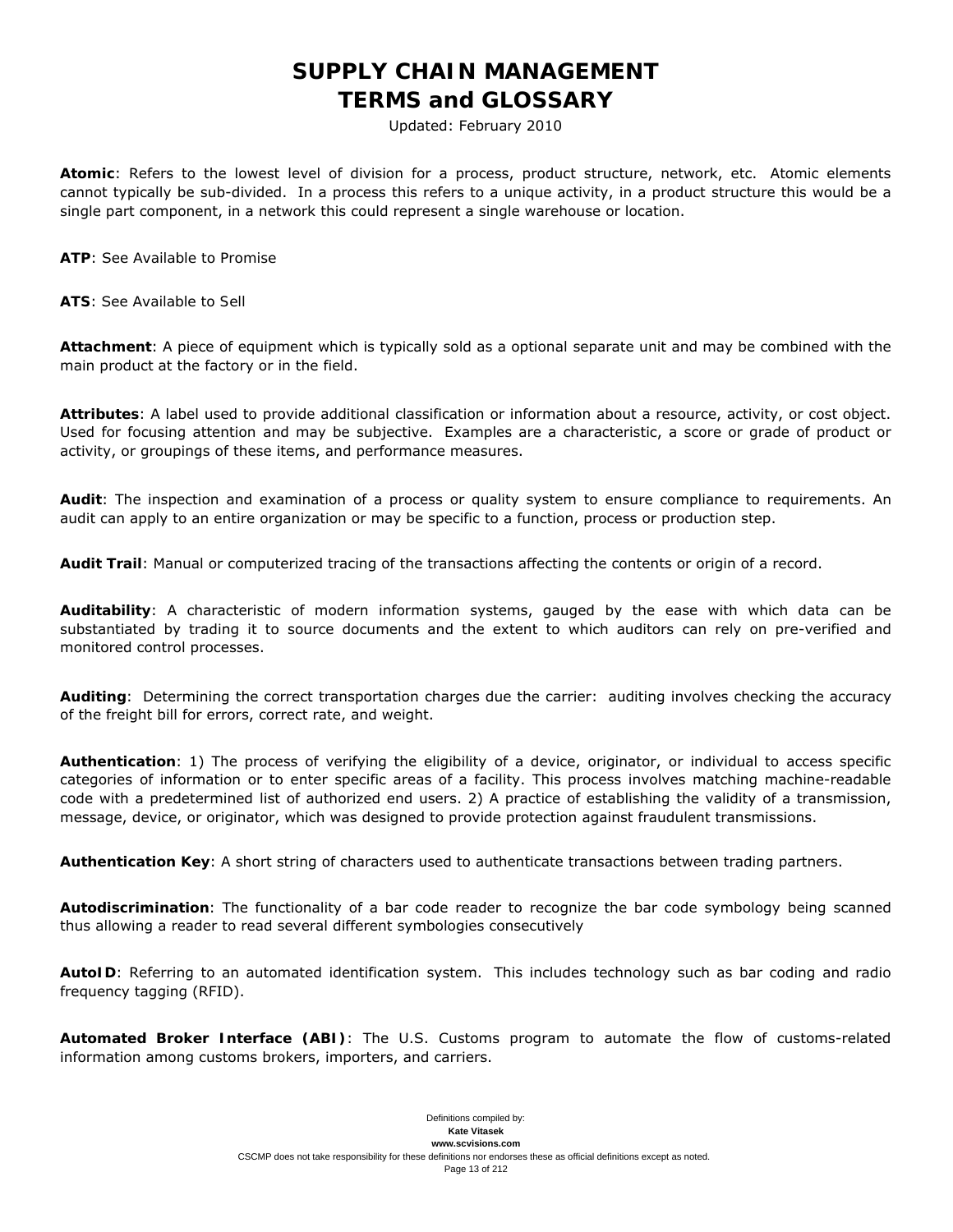Updated: February 2010

**Automated Call Distribution (ACD)**: A feature of large call center or "Customer Interaction Center" telephone switches that routes calls by rules such as next available employee, skill-set etc.

**Automated Clearinghouse (ACH)**: A nationwide electronic payments system, which more than 15,000 financial institutions use, on behalf of 100,000 corporations and millions of consumer in the U.S. The funds transfer system of choice among businesses that make electronic payments to vendors, it is economical and can carry remittance information in standardized, computer processable data formats.

**Automated Commercial Environment (ACE)**: Update of outmoded Automated Commercial System (ACS). It is intended to provide automated information system to enable the collection, processing and analysis of commercial import and export data, allowing for moving goods through the ports faster and at lower cost, as well as detection of terrorist threats.

**Automated Guided Vehicle System (AGVS)**: A system for material handling equipment which uses wired or wireless guidance to move materials around facilities based on system commands.

**Automated Manifest System (AMS)**: A multi-modular cargo inventory control and release notification system through which carriers submit their electronic cargo declaration 24 hours before loading.

See also: *24 Hour Rule*

**Automated Storage/Retrieval System (AS/RS)**: An inventory storage system which uses un-manned vehicles to automatically perform stock put-away and picking actions.

**Automatic Relief**: An accounting method where bookkeeping is performed either as a result of completed or pending activities.

See also: *Backflushing*

**Available Inventory**: Also called net inventory, this is the quantity of stock which is available to use after considering allocations, reservations, backorders, and quantities set aside to compensate for quality problems.

Synonym: *Available-to-Promise* Synonym: *Net Inventory*

**Available to Promise (ATP)**: The quantity of a product which is or will be available to promise to a customer based on their required shipment date. ATP is typically 'time phased' to allow for promising delivery at a future date based on anticipated purchase or production receipts.

**Available to Sell (ATS)**: Total quantity of goods committed to the pipeline for a ship to or selling location. This includes the current inventory at a location and any open purchase orders.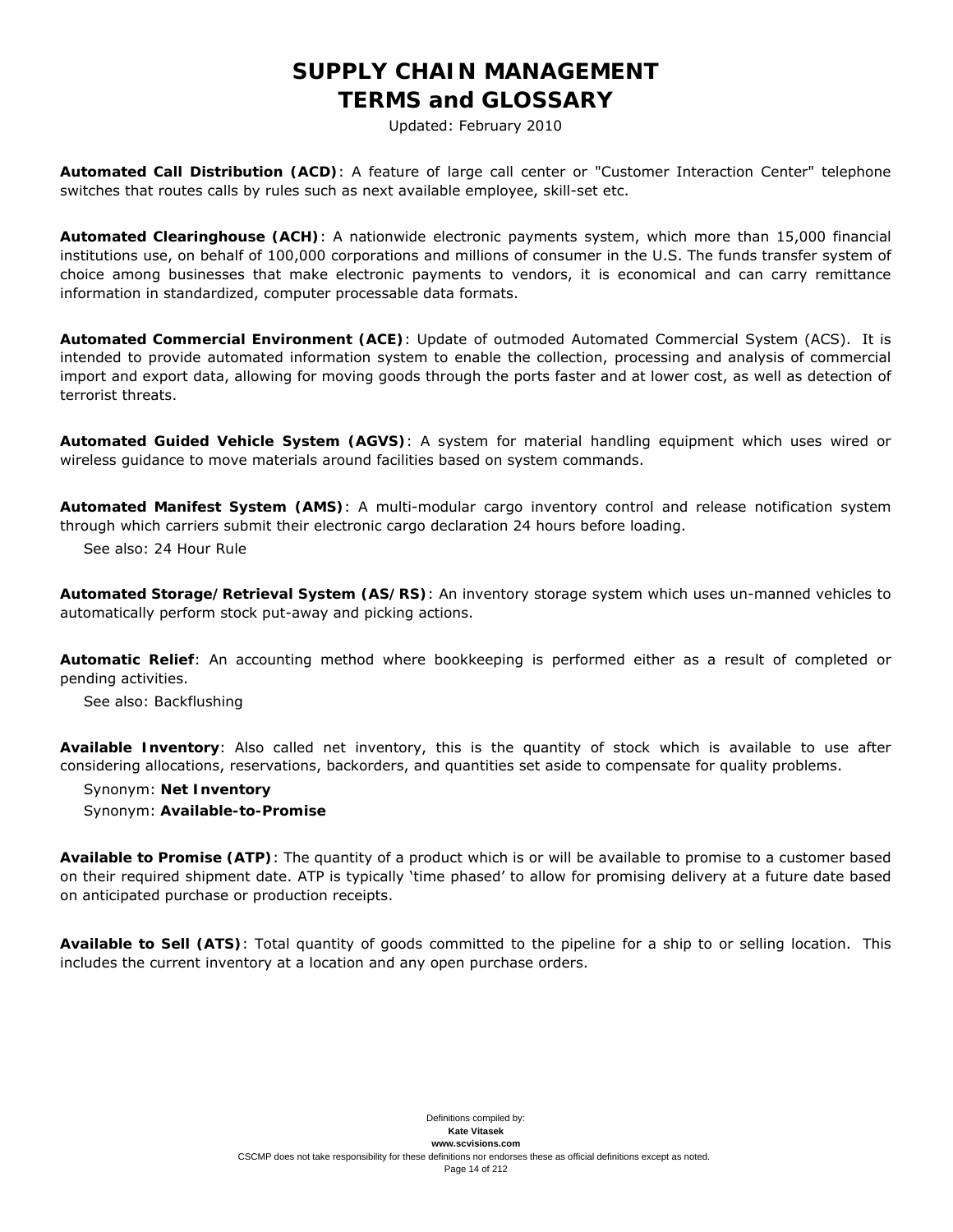Updated: February 2010

**Average Annual Production Materials Related A/P (Accounts Payable)**: The value of direct materials acquired in that year for which payment has not yet been made. Production-related materials are those items classified as material purchases and included in the Cost of Goods Sold (COGS) as raw material purchases.

Calculate: Calculate: Use the 5-point Annual Average

**Average Cost per Unit**: The average cost of stock of any given item based on having incurred different costs for each time a receipt was processed. Usually calculated at the time of a new receipt by multiplying old inventory quantity by old avg. cost, then adding the received count and total cost, then dividing the new total cost by the new inventory quantity.

**Average Inventory**: The average inventory level over a period of time. Implicit in this definition is a "sampling period" which is the amount of time between inventory measurements. For example, daily inventory levels over a two-week period of time, hourly inventory levels over one day, etc. The average inventory for the same total period of time can fluctuate widely depending upon the sampling period used.

**Average Payment Period (for materials)**: The average time from receipt of production-related materials and payment for those materials. Production-related materials are those items classified as material purchases and included in the Cost of Goods Sold (COGS) as raw material purchases. (An element of Cash-to-Cash Cycle Time)

[Five point annual average production-related material accounts payable] / Calculation: [Annual production-related material receipts/365]

**AVL**: See *Approved Vendor List*

**Avoidable Cost:** part of the cost of any activity associated with an output, that could be saved by not performing that activity.

**Award Fee**: Based on subjective assessment by Government on how well contractor meets/exceeds performance standards.

**AWB**: See *Air Waybill*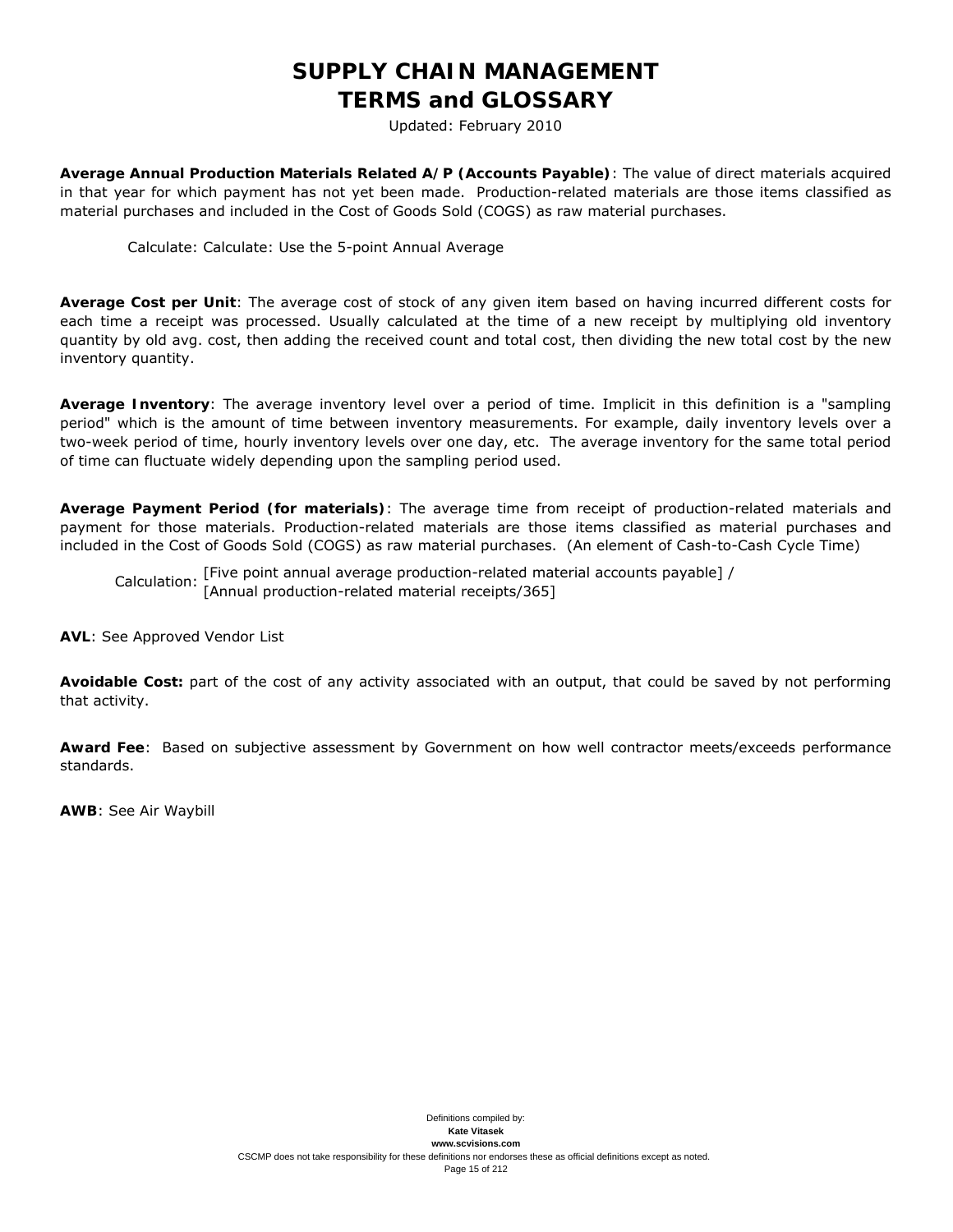Updated: February 2010



**B2B**: See *Business to Business*

**B2C**: See *Business to Consumer*

**Back-Charged**: 1) A payment credited to a company's account for not performing based on contract terms, and 2) An amount charged to a contractor for materials, equipment, services, or other charges which were paid by the owner and furnished to the contractor.

**Back Scheduling**: A technique used to calculating activities based on a series of known activities, the time required to complete them, and the desired end date for completing the series.

**Backflush**: A method used to relieve inventory and charge costs based on completed units. Backflushing is an alternative to processing actual issue or labor transactions related to production. Typically a bill of materials is used to determine the quantity required to build a product, and relief is based on quantity required per time units complete. It works well in environments where the time spent in WIP is short, otherwise the delay in recording book on hand can cause problems with inventory control

See also: *Pre-deduct Inventory Transaction Processing*

**Backhaul**: The portion of a transport trip, typically associated with trucking, that is incurred when returning a vehicle to its point of origin. Ideally the carrier with find some sort of freight to carry back, if the trip is empty it is called deadhead.

See also: *Deadhead*

**Backlog Customer**: Customer orders received but not yet shipped; also includes backorders and future orders.

**Backorder**: 1) The act of retaining a quantity to ship against an order when other order lines have already been shipped. Backorders are usually caused by stock shortages. 2) The quantity remaining to be shipped if an initial shipment(s) has been processed. Note: In some cases backorders are not allowed, this results in a lost sale when sufficient quantities are not available to completely ship and order or order line.

See also: *Balance to Ship*

**Backsourcing**: The process of recapturing and taking responsibility internally for processes that were previously outsourced to a contract manufacturer, fulfillment or other service provider. Backsourcing typically involves the cancellation or expiration of an outsourcing contract and can be nearly as complex as the original outsourcing process.

**Balance of Trade**: The surplus or deficit which results from comparing a country's exports and imports of merchandise only.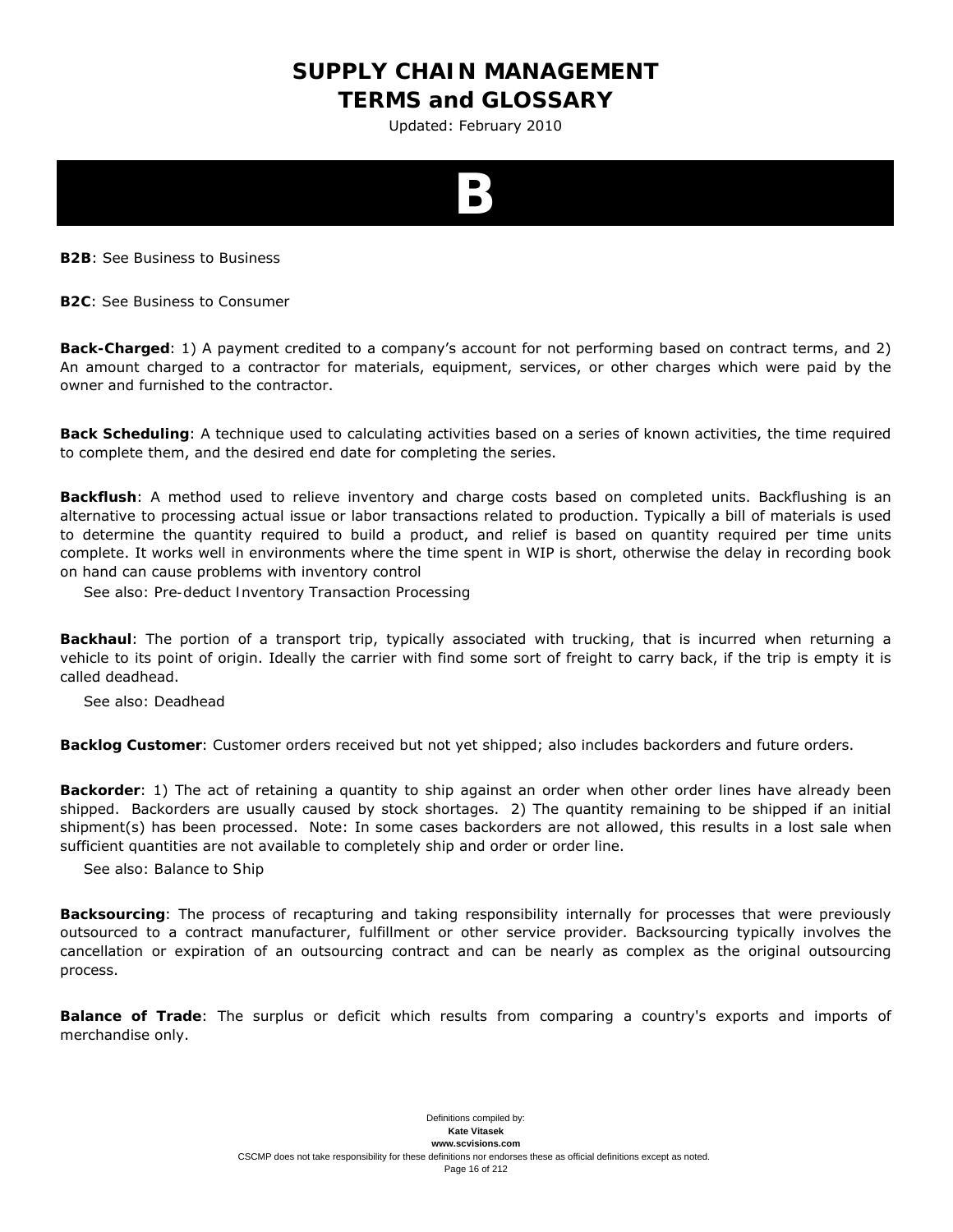Updated: February 2010

# **Balance to Ship (BTS)**: Balance or remaining quantity of a promotion or order that has yet to ship.

See also: *Backorder*

#### **Balanced Operational Performance Goals**: See *Balanced Scorecard*

**Balanced Scorecard**: A strategic performance management tool used for measuring whether the smaller-scale operational activities of a company are aligned with its larger-scale objectives in terms of vision and strategy By focusing not only on financial outcomes but also on the operational, marketing and developmental inputs to these, the Balanced Scorecard helps provide a more comprehensive view of a business, which in turn helps organizations act in their best long-term interests.

See also: *Scorecard*

**BAM**: See *Business Activity Monitoring*

**Bar Code**: A symbol consisting of a series of printed bars representing values. A system of optical character reading, scanning, and tracking of units by reading a series of printed bars for translation into a numeric or alphanumeric identification code. A popular example is the UPC code used on retail packaging.

**Bar code scanner**: A device to read bar codes and communicate data to computer systems.

**Barge**: The cargo-carrying vehicle used primarily by inland water carriers. The basic barges have open tops, but there are covered barges for both dry and liquid cargoes.

**Barrier to Entry**: Reasons that companies perceive will stop them from participating in a particular market. These include cost of entry, significant competition, limited knowledge, etc.

**Base Demand**: The level of demand for a product which is based on actual history and / or known customer contracts.

#### Synonym: *Baseload Demand*

**Base Stock System**: An inventory system in which a replenishment order is issued each time a withdrawal is made, and the order quantity s equal to the amount of the withdrawal. . This type of system is also referred to as a parstock system (bringing stock back to par level).

#### **Baseload Demand**: See *Base Demand*

**Baseline**: A basis for comparison set by monitoring the initial performance of a process. The baseline is used as a reference point to evaluate performance improvement efforts.

**Basing Point Pricing**: A pricing system that includes a transportation cost from a particular city or town in a zone or region even though the shipment does not originate at the basing point.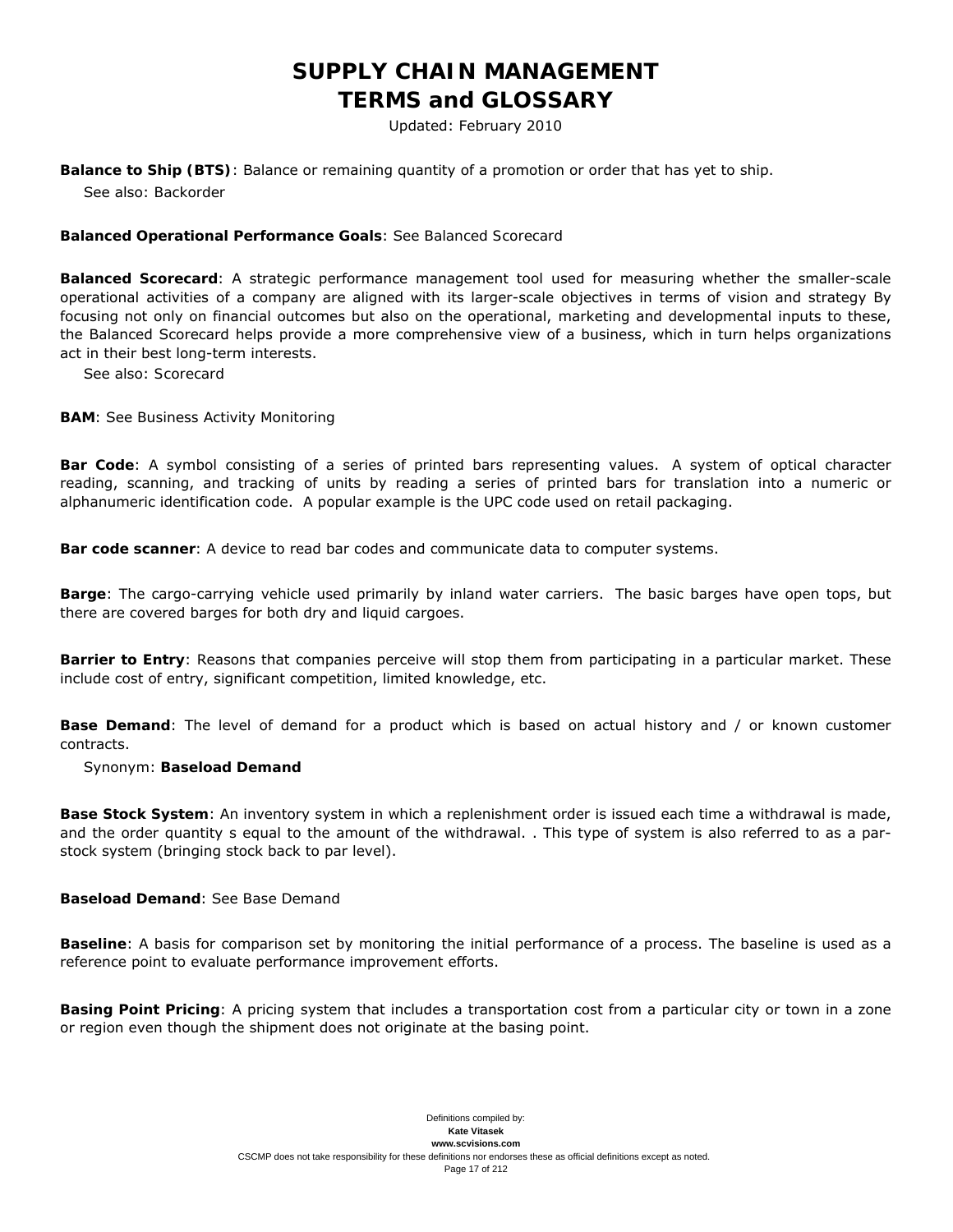Updated: February 2010

**Basis Point (BPS)**: A basis point is a unit that is equal to 1/100th of 1%, and is often used instead of percentages when discussing interest rates, rates of return, and other percentage-based performance metrics that can occur as fractions of a percent.  $1\%$  change = 100 basis points, and  $0.01\% = 1$  basis point.

**Batch Control Totals**: The result of grouping transactions at the input stage and establishing control totals over them to ensure proper processing. These control totals can be based on document counts, record counts, quantity totals, dollar totals, or hash (mixed data, such as customer AR numbers) totals.

**Batch Number**: A sequence number associated with a specific batch or production run of products and used for tracking purposes.

#### Synonym: *Lot Number*

**Batch Picking**: An order picking method where orders are grouped into small batches, an order picker will pick all orders within the batch in one pass. Batch picking is usually associated with pickers with multi-tiered picking carts moving up and down aisles picking batches of usually 4 to 12 orders, however, batch picking is also very common when working with automated material handling equipment such as carousels.

See also: *Discrete Order Picking* See also: *Order Picking* See also: *Zone Picking*

**Batch Processing**: A computer term which refers to the processing of computer information after it has been accumulated in one group, or batch. This is the opposite of "real-time" processing where transactions are processed in their entirety as they occur.

**Batch Release**: Orders are released to be fulfilled or picked at specific times during the course of a day. Accumulation of the orders before release results in a batch.

#### See also: *Batch Picking*

**Baud**: A computer term describing the rate of transmission over a channel or circuit. The baud rate is equal to the number of pulses that can be transmitted in one second, often the same as the number of bits per second. Common rates are now 1200, 2400, 4800, 9600 bits and 19.2 and 56 kilobytes (Kbs) for "dial-up" circuits, and may be much higher for broadband circuits.

**BCP**: See *Business Continuity Plan*

**Beginning Available Balance**: See *Available Inventory*

**Belly Cargo**: Air freight carried in the belly of passenger aircraft.

**Benchmark**: A measured, "best in class" achievement; a reference or measurement standard for comparison; this performance level is recognized as the standard of excellence for a specific business process. Any metric which is being used to compare actual performance against.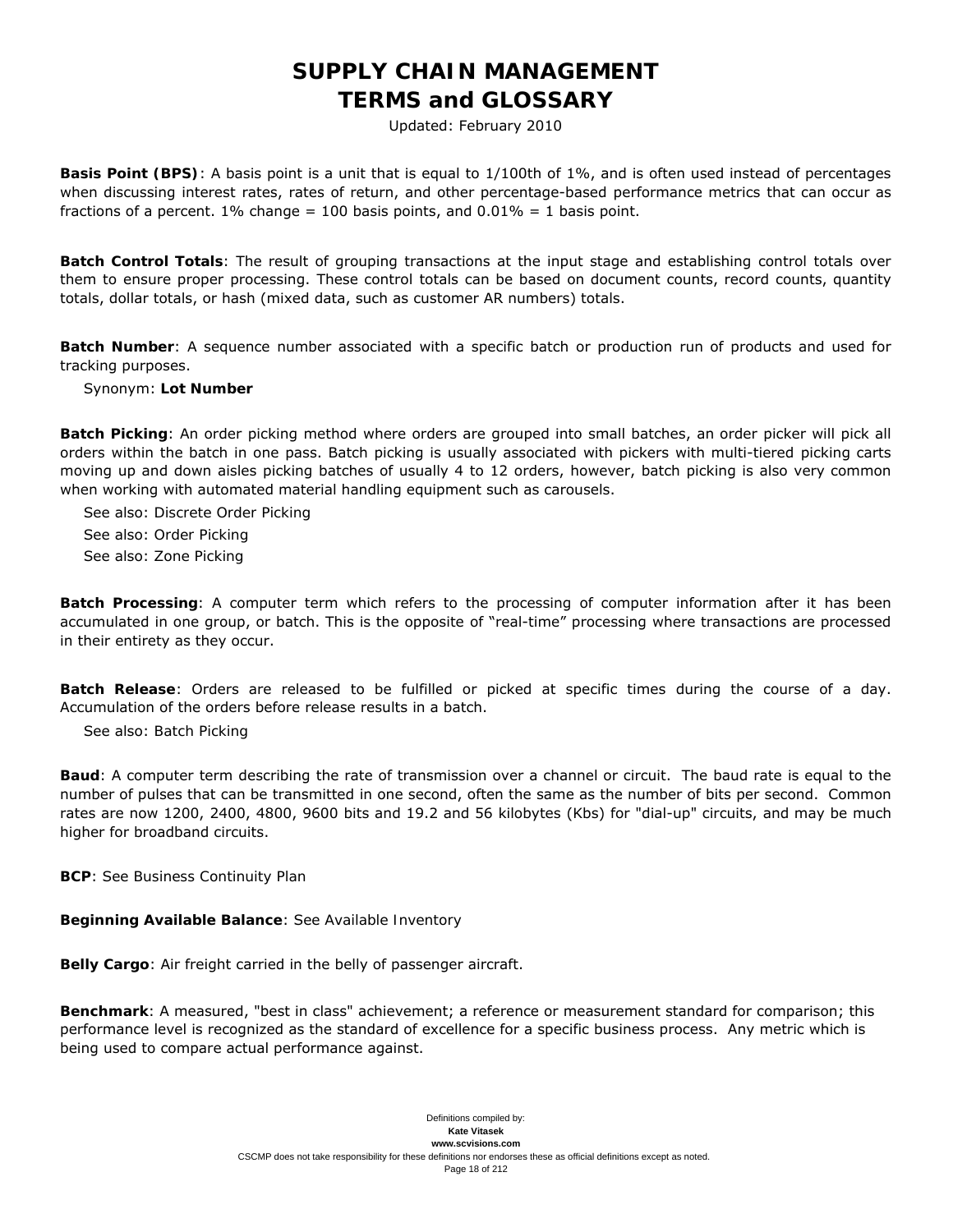Updated: February 2010

**Benchmarking**: The process of comparing performance against the practices of other leading companies for the purpose of improving performance. Companies also benchmark internally by tracking and comparing current performance with past performance. Benchmarking seeks to improve any given business process by exploiting "best practices" rather than merely measuring the best performance. Best practices are the cause of best performance. Studying best practices provides the greatest opportunity for gaining a strategic, operational, and financial advantage.

**Benefit-cost ratio**: An analytical tool used in public planning; a ratio of total measurable benefits divided by the initial capital cost.

**Bespoke**: An individual or custom-made product or service. Traditionally applied to custom-tailored clothing, the term has been extended to information technology, especially for custom-designed software as an alternative to commercial (COTS) software.

**Best-in-Class**: An organization, usually within a specific industry, recognized for excellence in a specific process area.

**Best Practice**: A specific process or group of processes which have been recognized as the best method for conducting an action. Best Practices may vary by industry or geography depending on the environment being used. Best practices methodology may be applied with respect to resources, activities, cost object, or processes.

**Beta release**: A pre-released version of a product that is sent to customers for evaluation and feedback.

#### **BI**: See *Business Intelligence*

**Bilateral Contract**: An agreement in which each of the parties to the contract makes a promise or promises to the other party.

**Bill of Activities**: A listing of activities required by a product, service, process output or other cost object. Bill of activity attributes could include volume and or cost of each activity in the listing.

**Bill of Lading (BOL)**: A transportation document that is the contract of carriage containing the terms and conditions between the shipper and carrier.

**Bill of Lading, Through**: A bill of lading that covers goods from point of origin to final destination, when interchange or transfer from one carrier to another is necessary to complete the journey.

**Bill of Material (BOM)**: A structured list of all the materials or parts and quantities needed to produce a particular finished product, assembly, subassembly, or manufactured part, whether purchased or not.

**Bill of Material Accuracy**: Conformity of a list of specified items to administrative specifications, with all quantities correct.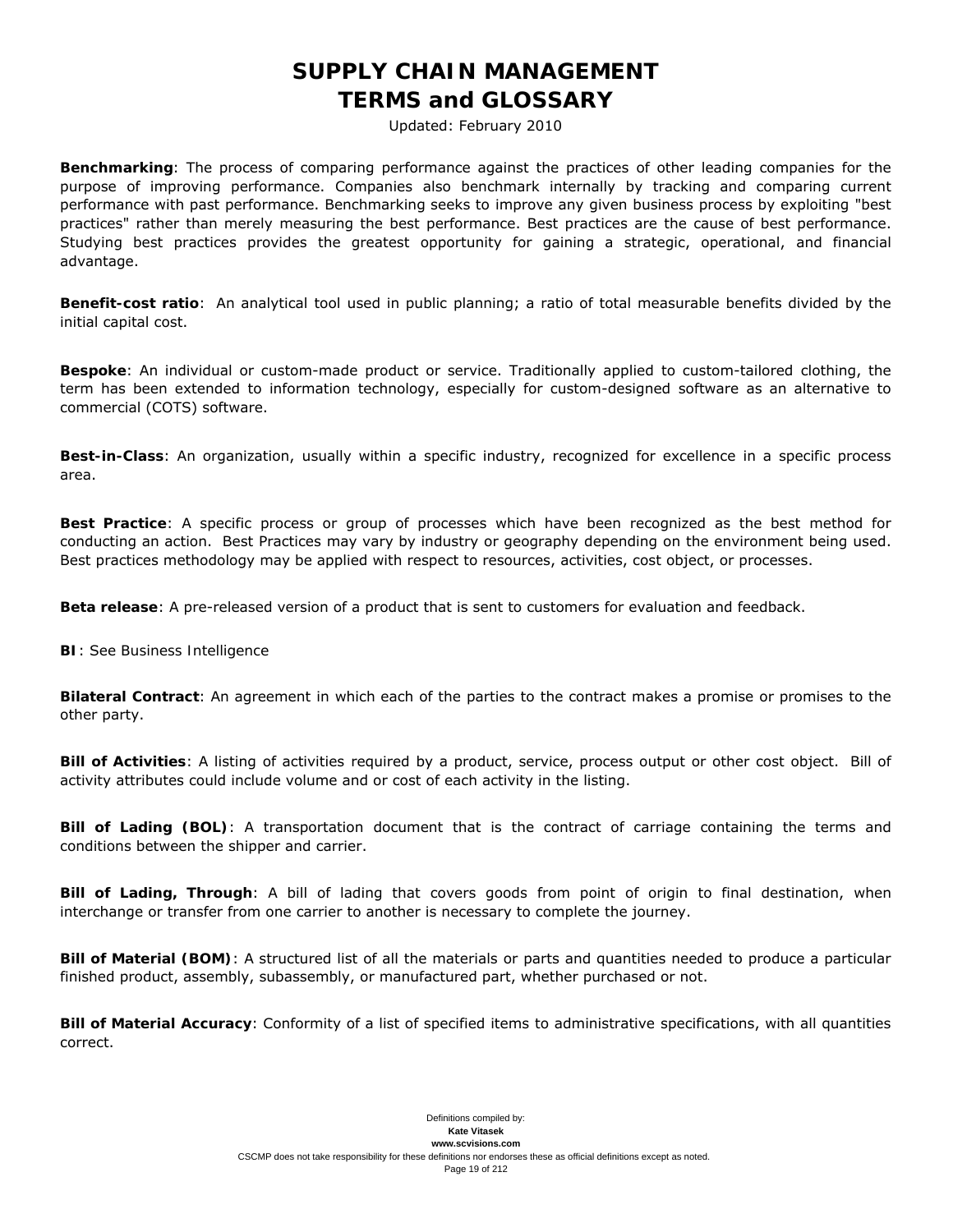Updated: February 2010

**Bill of Resources**: A listing of resources required by an activity. Resource attributes could include cost and volumes.

**Bin**: An inventory location which is typically a box or tray used to hold quantities of smaller parts.

**Binary**: A computer term referring to a system of numerical notation that assumes only two possible states or values, zero (0) and one (1). Computer systems use a binary technique where an individual bit or "Binary Digit" of data can be "on" or "off" (1 or 0). Multiple bits are combined into a "Byte" which represents a character or number.

**Bisynchronous**: A computer term referring to a communication protocol whereby messages are sent as blocks of characters. The blocks of data are checked for completeness and accuracy by the receiving computer.

**Bitmap Image (BMP)**: The standard image format on Windows-compatible computers. Bitmap images can be saved for Windows or OS/2 systems and support 24-bit color.

**Blanket Order**: See *Blanket Purchase Order*

**Blanket Purchase Order**: A blanket order is defined as an order the customer makes with its supplier which contains multiple delivery dates scheduled over a period of time, sometimes at predetermined prices. It is normally used when there is a recurring need for expendable goods. Hence, items are purchased under a single purchase order (P.O) rather than processing a separate P.O. each time supplies are needed.

#### Synonym: *Standing Order* Synonym: *Blanket Order*

**Blanket Purchasing Agreement (BPA)**: A US Government Service Administration buying schedule for buyers and sellers which denotes not only that prices have already been determined to be fair and reasonable but goes a step further by determining the terms under which goods and services will be provided and possibly establishing a single source to deliver them over a period of time.

**Blanket Release**: An authorization, similar to a purchase request, which is used to confirm a customer's agreement to produce or deliver products identified in an earlier blanket P.O. agreement or contract.

**Blanket Rate**: A rate that does not increase according to the distance the commodity is shipped.

**Bleeding Edge**: An unproven process or technology so far ahead of its time that it may create a competitive disadvantage.

**Block diagram**: A diagram of a system, in which the principal parts or functions are represented by blocks connected by lines that show the relationships of the blocks. The block diagram is typically used for a higher level, less detailed description aimed more at understanding the overall concepts and less at understanding the details of implementation.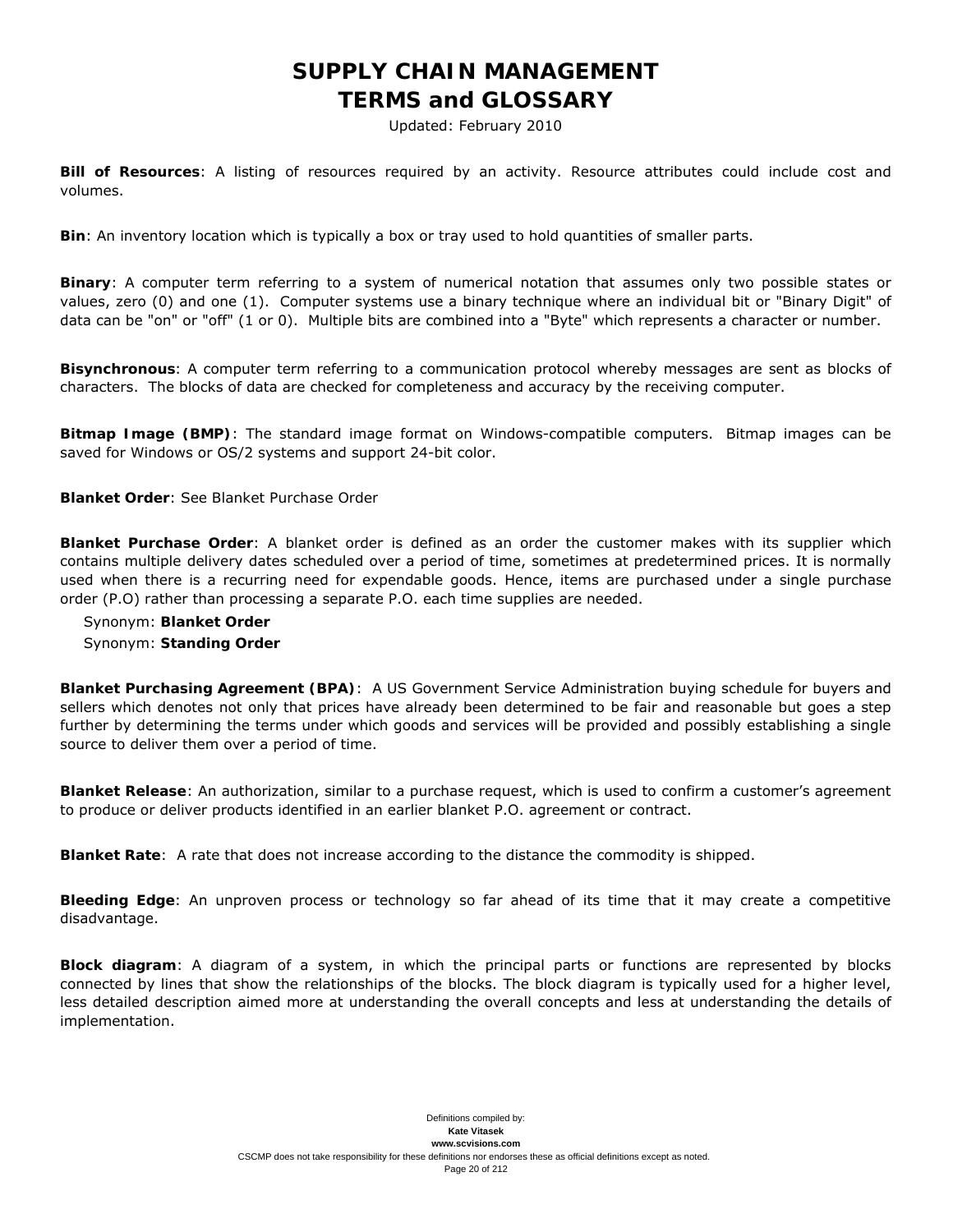Updated: February 2010

**Block Stacking**: A storage method which uses no formal racking or shelves to contain the products. Items to be stored (pallets, cases or cartons) are stacked upwards from the floor surface to whatever height is practical.

**Blocking bug**: A defect that prevents further or more detailed analysis or verification of a functional area or feature, or any issue that would prevent the product from shipping.

**Blow Through**: An MRP process which uses a "phantom bill of material" and permits MRP logic to drive requirements straight through the phantom item to its components. The MRP system usually retains its ability to net against any occasional inventories of the item.

See also: *Phantom Bill of Material*

**BMP**: See *Bitmap Image*

**Body of knowledge (BOK)**: The prescribed aggregation of knowledge in a particular area an individual is expected to have mastered to be considered or certified as a practitioner.

**BOK**: See *Body of Knowledge*

**BOL**: See *Bill of Lading*

**BOM**: See *Bill of Materials*

**Bona Fide Need Rule**: Requires funds to be used only for needs or services in the year of the appropriations obligation period.

**Bonded Warehouse**: Warehouse approved by the Treasury Department and under bond/guarantee for observance of revenue laws. Used for storing goods until duty is paid or goods are released in some other proper manner.

**Book Inventory**: An accounting term used to refer to the value or quantity of inventory shown in the company's accounting 'books" such as an inventory control database or the general ledger. Book inventory is compared to physical inventory during audit processes for validation and to determine any variances.

**Bookings**: The sum of the value of all orders received (but not necessarily shipped), net of all discounts, coupons, allowances, and rebates.

**Bottleneck**: A constraint, obstacle or planned control that limits throughput or the utilization of capacity.

**Bottom-up Replanning**: A manual technique of resource planning that allows the user to interact with the system at much low levels of detail using disaggregated demand and supply orders and tracing the demand of a lower level component to higher level assemblies and products.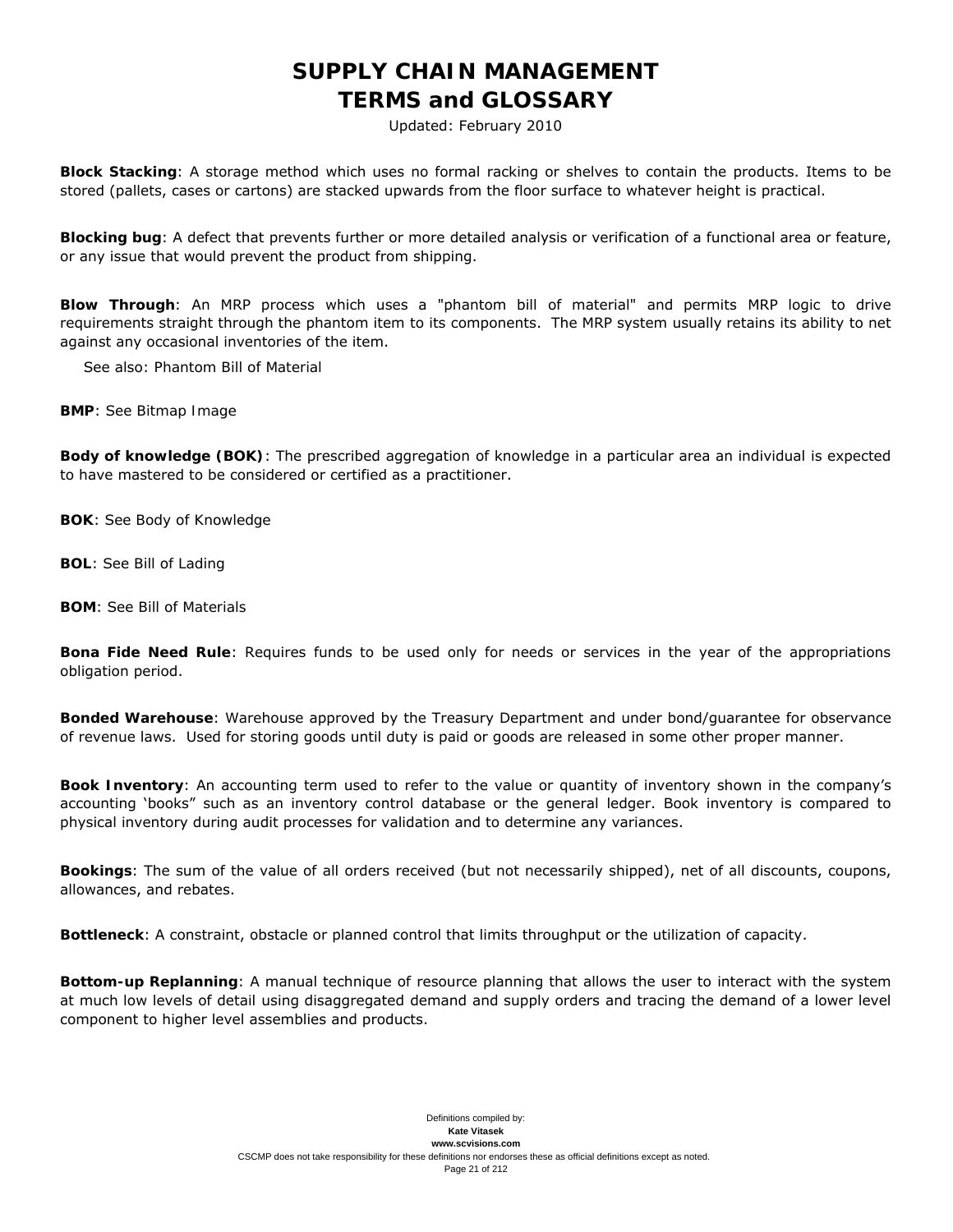Updated: February 2010

**Bounce Back:** The practice of sending another identical (or similar) catalog back to someone who has just ordered something from one of your catalogs.

**Box-Jenkins Model**: In time series analysis, the Box–Jenkins methodology applies autoregressive moving average models to find the best fit of a time series to past values of this time series, in order to make forecasts.

*See also:* Forecast

**Boxcar**: An enclosed rail car typically 40 to 50 feet long; used for packaged freight and some bulk commodities.

**BPA**: See *Blanket Purchasing Agreement*

**BPM**: See *Business Performance Measurement*

**BPO**: See *Business Process Outsourcing*

**BPR**: See *Business Process Reengineering*

**BPS**: See *Basis Point*

**Bracing**: Securing a shipment inside a carrier's vehicle to prevent damage.

**Bracketed Recall**: RA method of performing product recalls where a range of known lot numbers is expanded on the front and back end in order to capture any risk.

**Branding**: The act of assigning a name or image to a product in such a way that consumers will associate one with the other. Branding typically includes doing background research to ensure that the name can be trademarked and is not currently in use by another company for a similar product.

**Breadman**: A specific application of Kanban, used in coordinating vendor replenishment activities. In making bread or other route type deliveries, the deliveryman typically arrives at the customer's location and fills a designated container or storage location with product. The size of the order is not specified on an ongoing basis, nor does the customer even specify requirements for each individual delivery. Instead, the supplier assumes the responsibility for quantifying the need against a prearranged set of rules and delivers the requisite quantity.

**Break-Bulk**: The separation of a single consolidated bulk load into smaller individual shipments for delivery to the ultimate consignees. This is preceded by a consolidation of orders at the time of shipment, where many individual orders which are destined for a specific geographic area are grouped into one shipment in order to reduce cost.

**Break-Even Chart**: A graphical tool used to chart the "break-even point" – the point where the total sales revenue axis line intersects with total cost axis line. Sales revenue, variable and fixed costs are plotted on the vertical axis while volume is plotted on the horizontal axis.

See also: *Total Cost Curve*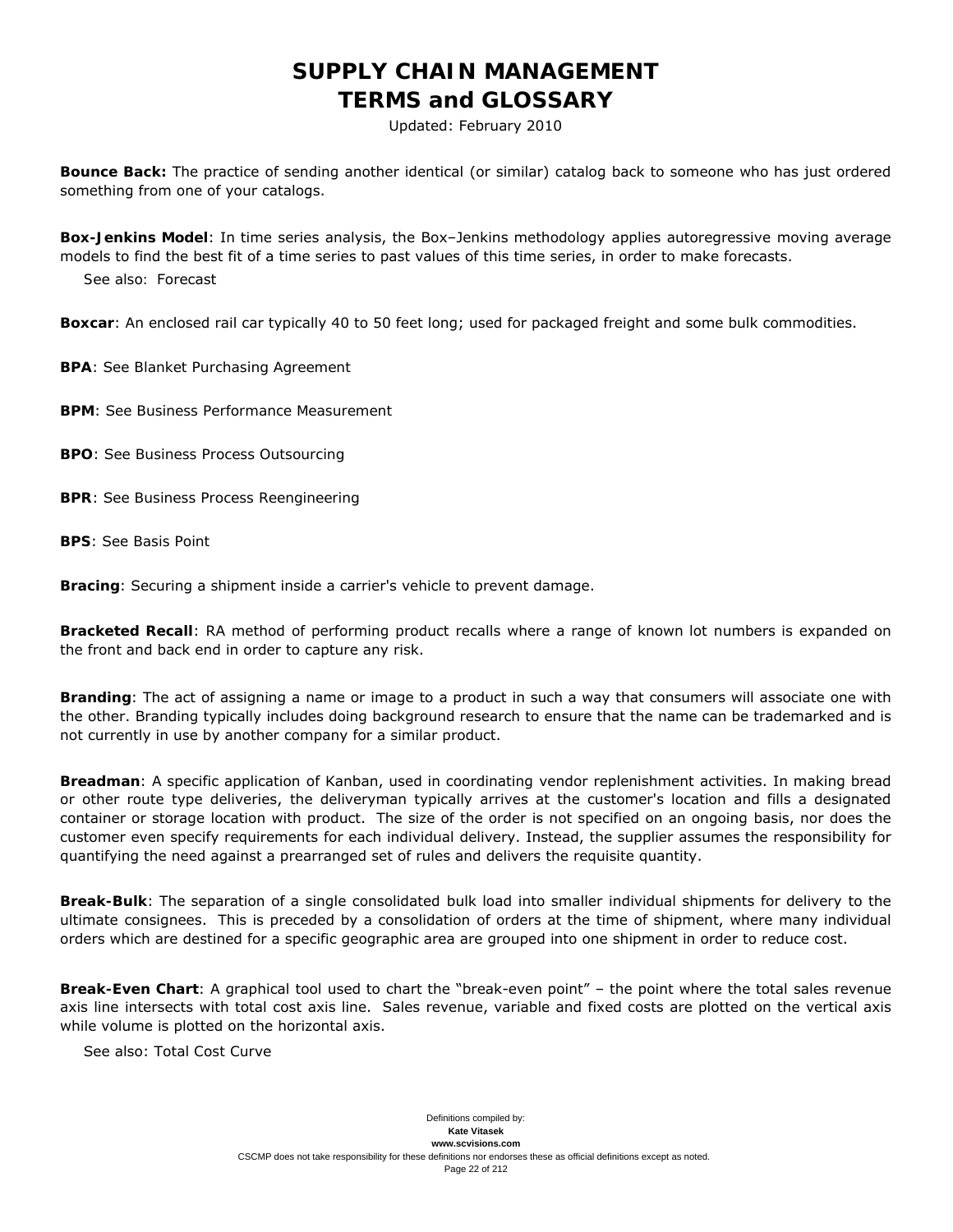Updated: February 2010

**Break-Even Point**: A chart which graphically represents the point at which cost or expenses and revenue are equal: there is no net loss or gain, and one has "broken even".

See also: *Total Cost Curve*

**Bricks and Mortar**: The act of selling through a physical location. The flip side of clicks and mortar, where selling is conducted via the Internet. An informal term for representing the old economy versus new economy or the Industrial economy versus information economy.

**Broadband**: A high-speed, high-capacity transmission channel. Broadband channels are carried on radio wave, coaxial or fiber-optic cables that have a wider bandwidth than conventional telephone lines, giving them the ability to carry video, voice, and data simultaneously.

**Broken case**: An open case. The term is often used interchangeably with "repack" or "less-than-full-case" to name the area in which materials are picked in that form.

**Broker**: An intermediary between the shipper and the carrier. The broker arranges transportation for shippers and represents carriers.

**Brokered Systems**: Independent computer systems, owned by independent organizations or entities, linked in a manner to allow one system to retrieve information from another. For example, a customer's computer system is able to retrieve order status from a supplier's computer.

**Browser**: A utility that allows an internet user to look through collections of things. For example, Netscape Navigator and Microsoft Explorer allow you to view contents on the World Wide Web.

**BRs**: See *Business Reviews*

**BTS**: See *Balance to Ship*

**Bucket-brigade Picking**: A way of organizing workers on a pick line so that the line balances itself. Each worker starts down a pick line, at the speed they can accomplish given their skill and the difficulty of the next pick. When the last worker finishes his pick at the end of the pick line, he or she walks back upstream to take over the work of their predecessor, who walks back and takes over the work of his or her predecessor and so on.

**Bucketed System**: A technique used in requirements planning where available resources are represented in buckets – typically weekly or monthly periods – showing a beginning balance, anticipated supply and demand for the period and the calculated forecast availability.

**Bucketless system**: A technique used in requirements planning where available resources are calculated on demand using a beginning balance and known or planned supply and demand for the period.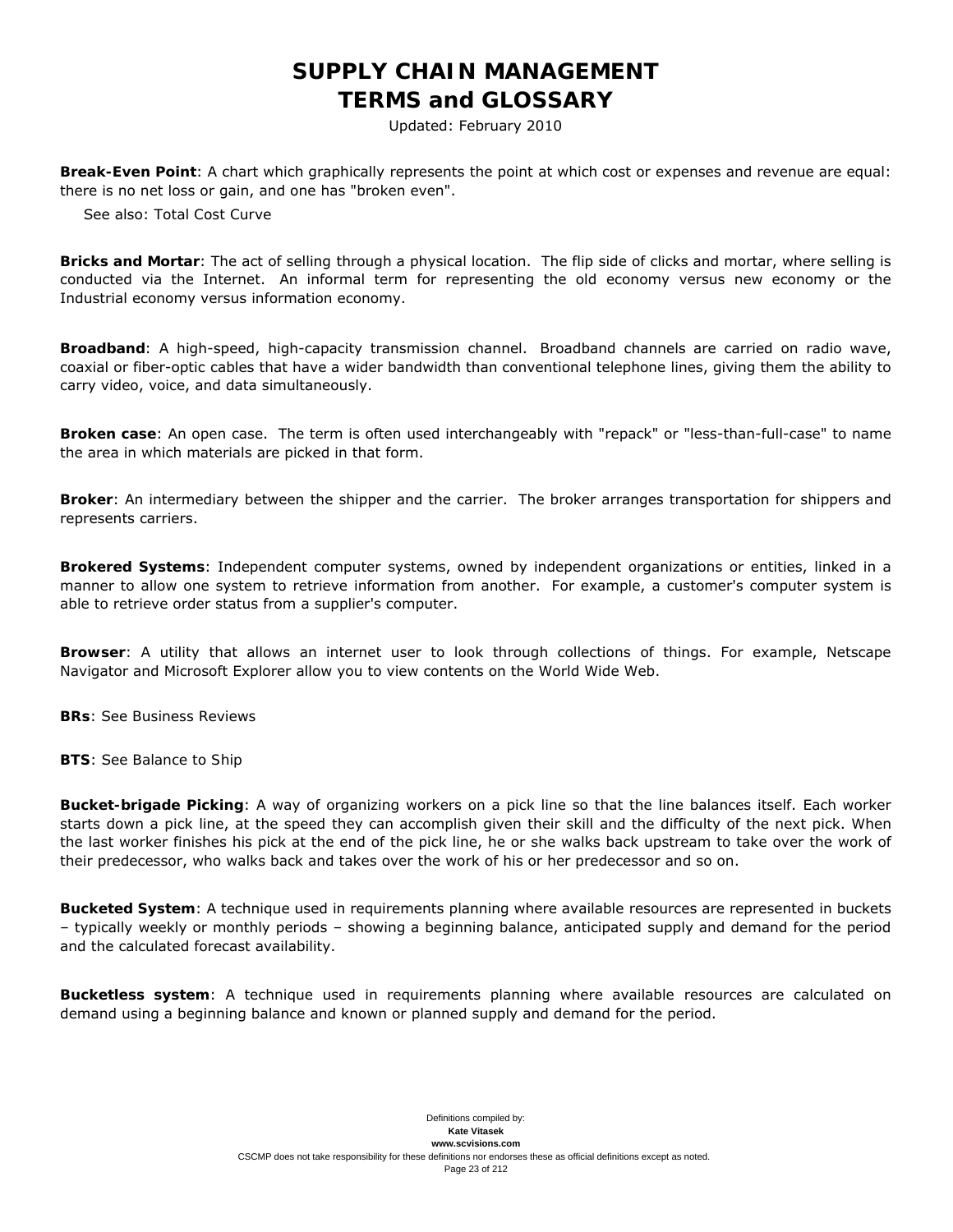Updated: February 2010

**Buffer**: The level of merchandise / goods to be stocked as needed to accommodate regular sales orders, taking into consideration low and peak periods.

**Buffer Management**: A technique used in theory of constraints (TOC) based management systems to overcome shortages and idle constraints.

**Buffer Stock**: See *Safety Stock*

**Bulk area**: A storage area for large items which at a minimum are most efficiently handled by the pallet load.

**Bulk storage**: The process of housing or storing materials and packages in larger quantities, generally using the original packaging or shipping containers or boxes.

**Bulk packing**: The process or act of placing numbers of small cartons or boxes into a larger single box to aid in the movement of product and to prevent damage or pilferage to the smaller cartons or boxes.

**Bulletin Board**: An electronic forum that hosts posted messages and articles related to a common subject.

**Bullwhip Effect**: Also known as "Whiplash Effect" it is an observed phenomenon in forecast-driven distribution channels. The oscillating demand magnification upstream a supply chain is reminiscent of a cracking whip. The concept has its roots in J Forrester's Industrial Dynamics (1961) and thus it is also known as the Forrester Effect.

**Bundle**: A group of products that are shipped together as an unassembled unit.

**Bundling**: An occurrence where two or more products are combined into one transaction for a single price.

**Burn Rate**: The rate of consumption of cash in a business. Burn rate is used to determine cash requirements on an on-going basis. A burn-rate of \$50,000 would mean the company spends \$50,000 a month above any incoming cash flow to sustain its business. Entrepreneurial companies will calculate their burn-rate in order to understand how much time they have before they need to raise more money, or show a positive cash flow.

**Business Activity Monitoring (BAM)**: A term which refers to capturing operational data in real-time or close to it, making it possible for an enterprise to react more quickly to events. This is typically done through software and includes features to provide alerts / notifications when specific events occur.

See also: *Supply Chain Event Management*

**Business Application**: Any computer program, set of programs, or package of programs created to solve a particular business problem or function.

**Business Continuity Plan (BCP)**: A defined operational plan which is designed to be implemented in the event of disruption of normal operations. Disruptions may be the result of natural disasters, civil or labor unrest, etc. CSCMP provides suggestions for helping companies do continuity planning in their Securing the Supply Chain Research. **A copy of the research is available on the CSCMP website.**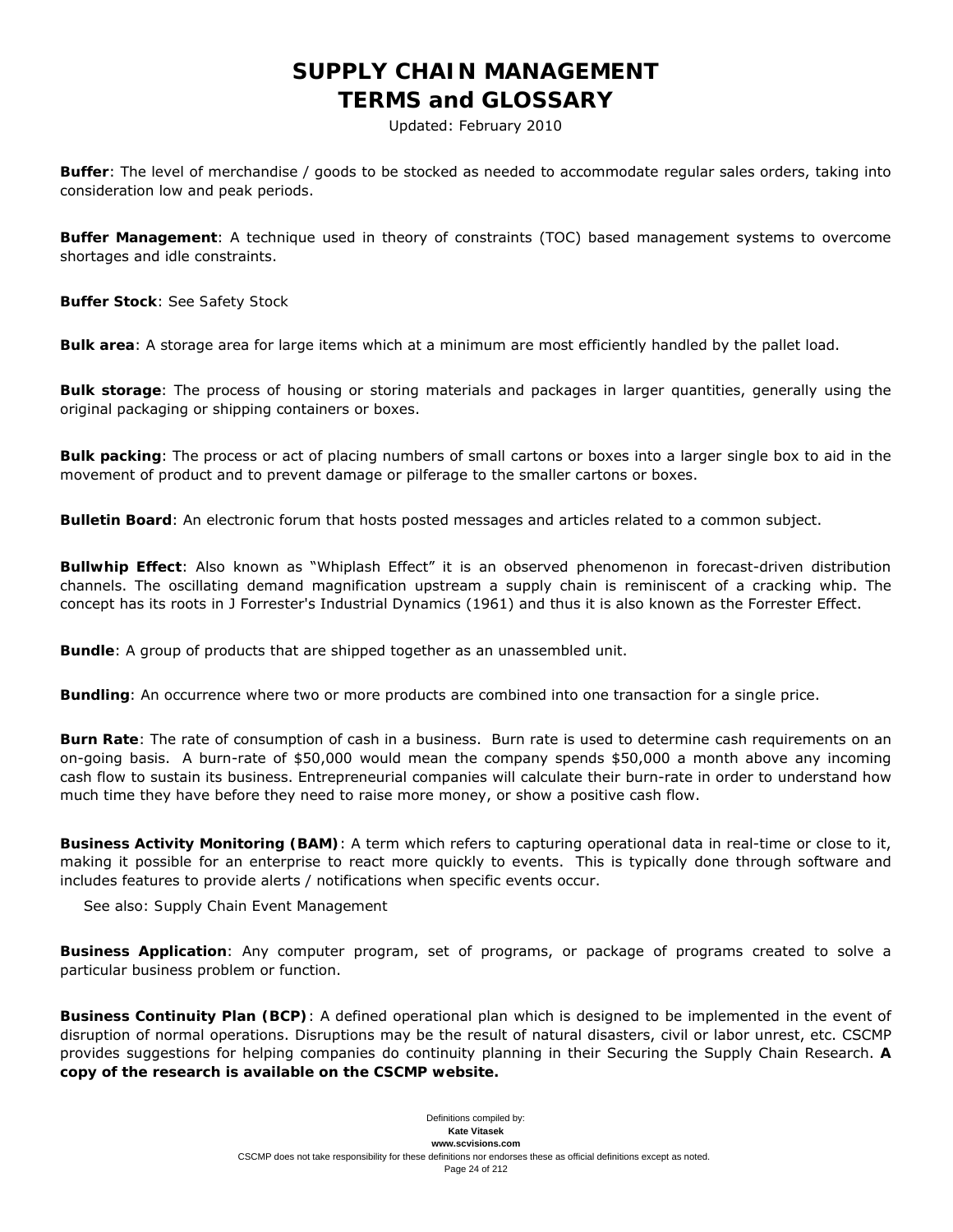Updated: February 2010

**Business Intelligence**: The set of skills, technologies, applications and practices used to help a business acquire a better understanding of its commercial context to make better business decisions.

**Business Logistics**: The systematic and coordinated set of activities required to provide the physical movement and storage of goods (raw materials, parts, finished goods) from vendor/supply services through company facilities to the customer (market) and the associated activities-packaging, order processing, etc.-in an efficient manner necessary to enable the organization to contribute to the explicit goals of the company.

**Business Plan**: A formal statement of a set of business goals, the reasons why they are believed attainable, and the plan for reaching those goals. It may also contain background information about the organization or team attempting to reach those goals.

**Business Performance Measurement (BPM)**: A technique which uses a system of goals and metrics to monitor performance. Analysis of these measurements can help businesses in periodically setting business goals, and then providing feedback to managers on progress towards those goals. A specific measure can be compared to itself over time, compared with a preset target or evaluated along with other measures.

**Business Process Outsourcing (BPO)**: The practice of outsourcing non-core internal functions to third parties. Functions typically outsourced include logistics, accounts payable, accounts receivable, payroll and human resources. Other areas can include IT development or complete management of the IT functions of the enterprise.

**Business Process Reengineering (BPR)**: The fundamental rethinking and oftentimes, radical redesign of business processes to achieve dramatic organizational improvements.

**Business Reviews (BRs)**: A periodic assessment of the commercial context of a business, its mission statement, goals and strategic plan. Reviews are typically held each quarter of the calendar year and are attended by senior managers of functional areas from both supplier and customer organizations.

**Business-to-Business (B2B)**: As opposed to business-to-consumer (B2C). Many companies are now focusing on this strategy, and their sites are aimed at businesses (think wholesale) and only other businesses can access or buy products on the site. Internet analysts predict this will be the biggest sector on the Web.

**Business-to-Consumer (B2C)**: The hundreds of e-commerce Web sites that sell goods directly to consumers are considered B2C. This distinction is important when comparing Websites that are B2B as the entire business model, strategy, execution, and fulfillment is different.

**Business Unit:** A part of an organization which is managed like a separate business with its own profit and loss financial reporting. For example, in the General Motors group Chevrolet is a business unit.

**Buyer Behavior**: The mannerisms inherent in how a business or individual acts during the purchasing process.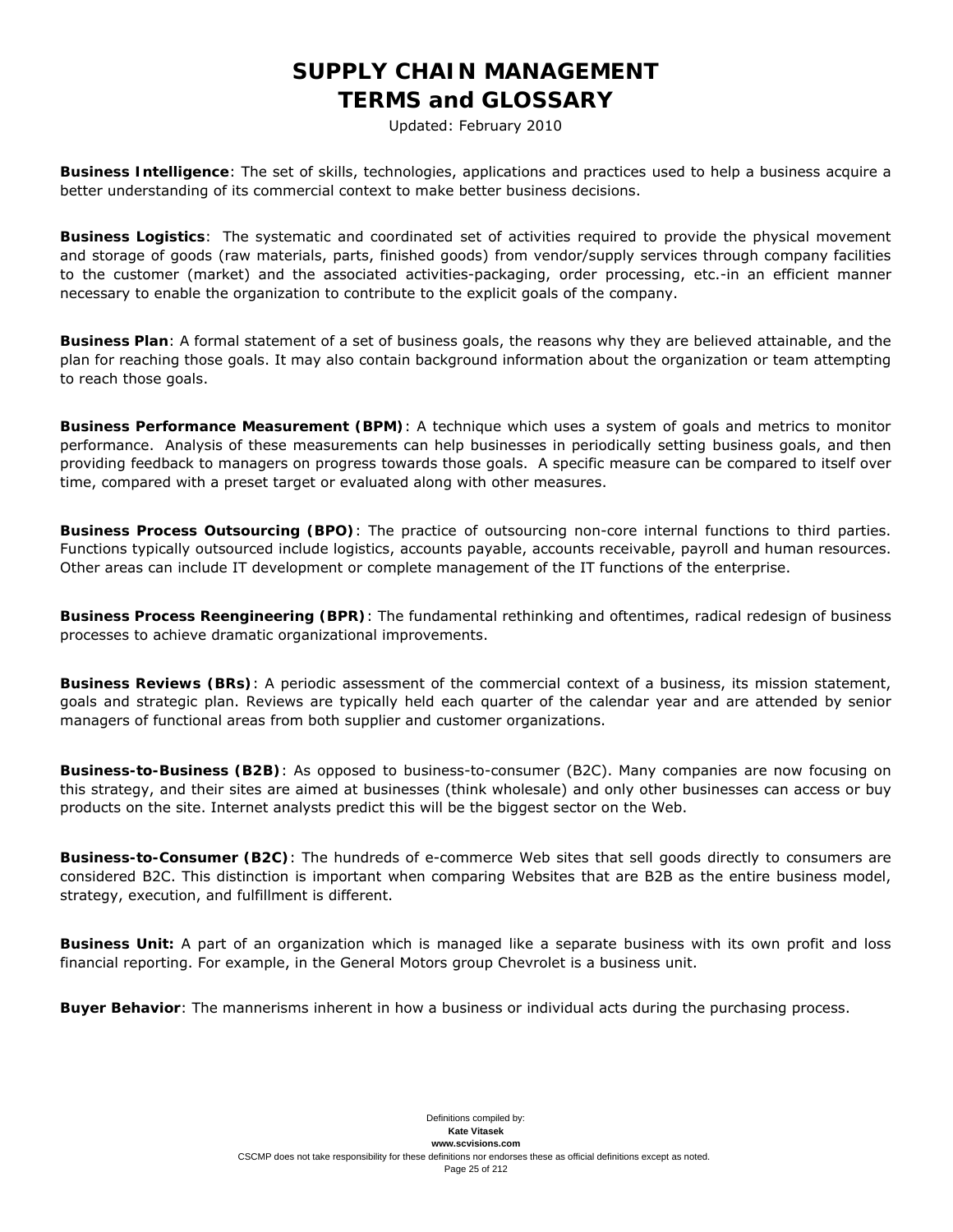Updated: February 2010

**Buying Cards (P-Cards)**: Basically these are a form of credit card used to make maintenance, repair, and operating (MRO) inventory type purchases verses using a purchase order (PO) that can cost more to process for small purchases. Companies using these cards typically work with card issuers to develop guidelines for use—sometimes by value limits and type of expense—which provide control over authorized purchases at the point of sale.

**Byte**: A computer term used to define a string of 7 or 8 bits, or binary digits. The length of the string determines the amount of data that can be represented. The 8-bit byte can represent numerous special characters, 26 uppercase and lowercase alphabetic characters, and 10 numeric digits, totaling 256 possible combinations.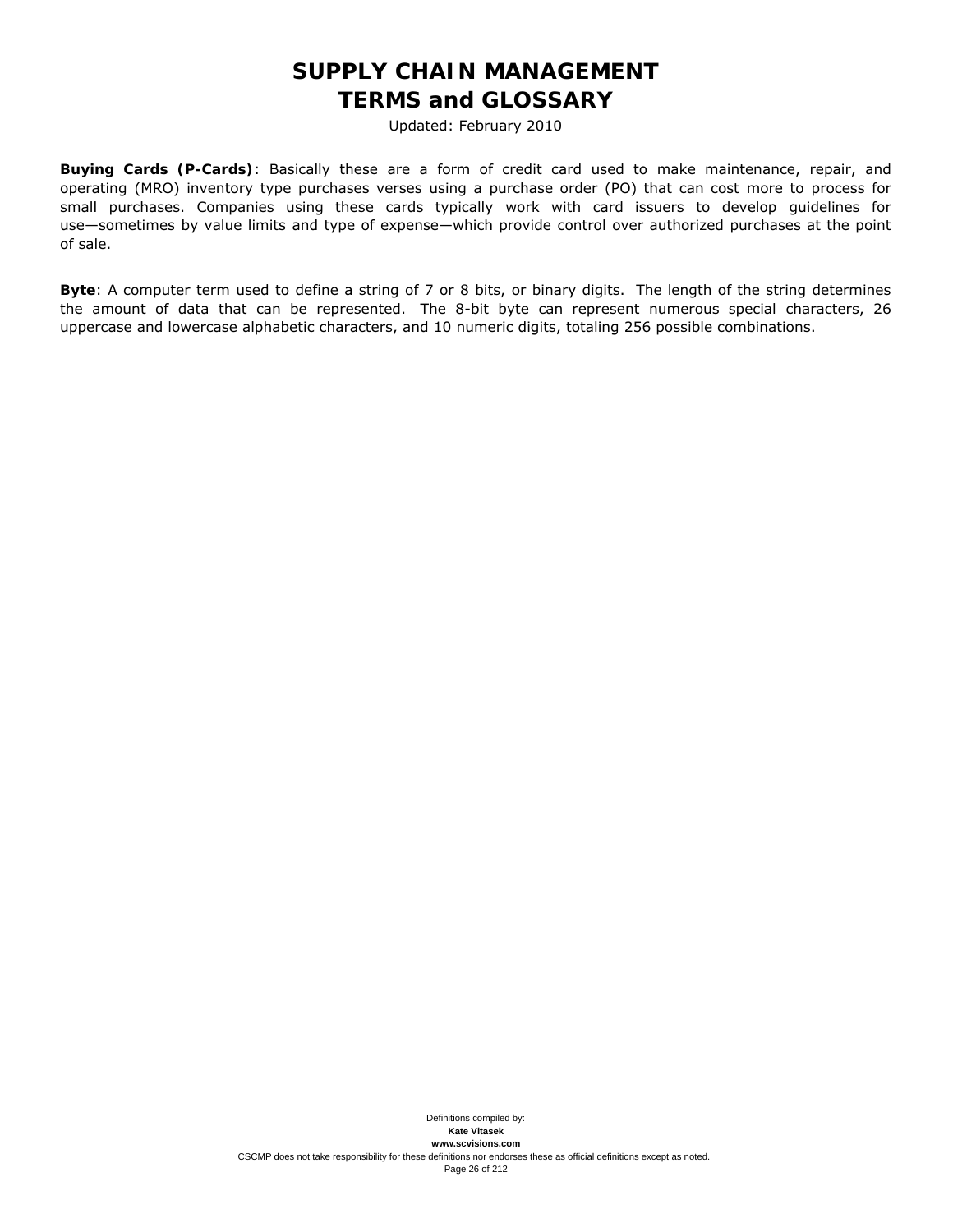Updated: February 2010



**Cabotage**: A federal law that requires coastal and inter-coastal traffic to be carried in U.S.-built and -registered ships.

**CADEX**: See *Customs Automated Data Exchange System*

**CAE**: See *Computer Aided Engineering*

**Cage**: (1) A secure enclosed area for storing highly valuable items, (2) a pallet-sized platform with sides that can be secured to the tines of a forklift and in which a person may ride to inventory items stored will above the warehouse floor.

**CAGE Code**: The Commercial and Government Entity code is a 5 character (number and letters) code used to identify contractors doing business with the U.S. Government.

**Caged**: Referring to the practice of placing high-value or sensitive products in a fenced off area within a warehouse.

**Calendar Days**: The conversion of working days to calendar days is based on the number of regularly scheduled workdays per week in your manufacturing calendar. To convert from working days to calendar days: If work week:

Calculation: = 5 days, multiply by 1.40  $=$  4 days, multiply by 1.75  $= 6$  days, multiply by 1.17

**Call Center**: A call center is a centralized office used for the purpose of receiving and transmitting a large volume of requests by telephone. A call centre is operated by a company to administer incoming product support or information inquiries from consumers. Outgoing calls for telemarketing, clientele, product services, and debt collection are also made. In addition to a call centre, collective handling of letters, faxes, live chat, and e-mails at one location is known as a contact center.

#### Synonym: *Customer Interaction Center*

**Call-off Orders**: A strategy to delay delivery of items that are not needed immediately. Instead, you "call off" the items from the purchase order you want as you need them.

See also: *Blanket Purchase Order*

**Call Volume**: The number of telephone calls made or received over a specific period of time.

**Can-order Point**: A supplier ordering method where multiple items from the same vendor are considered / reviewed if any one item from that vendor falls below a specific order point (either set or calculated). Once an item triggers an order, any other items which are near their order point are also considered. This is done to prevent multiple orders for a single vendor in a short time frame, allowing for possible price breaks and shipping discounts.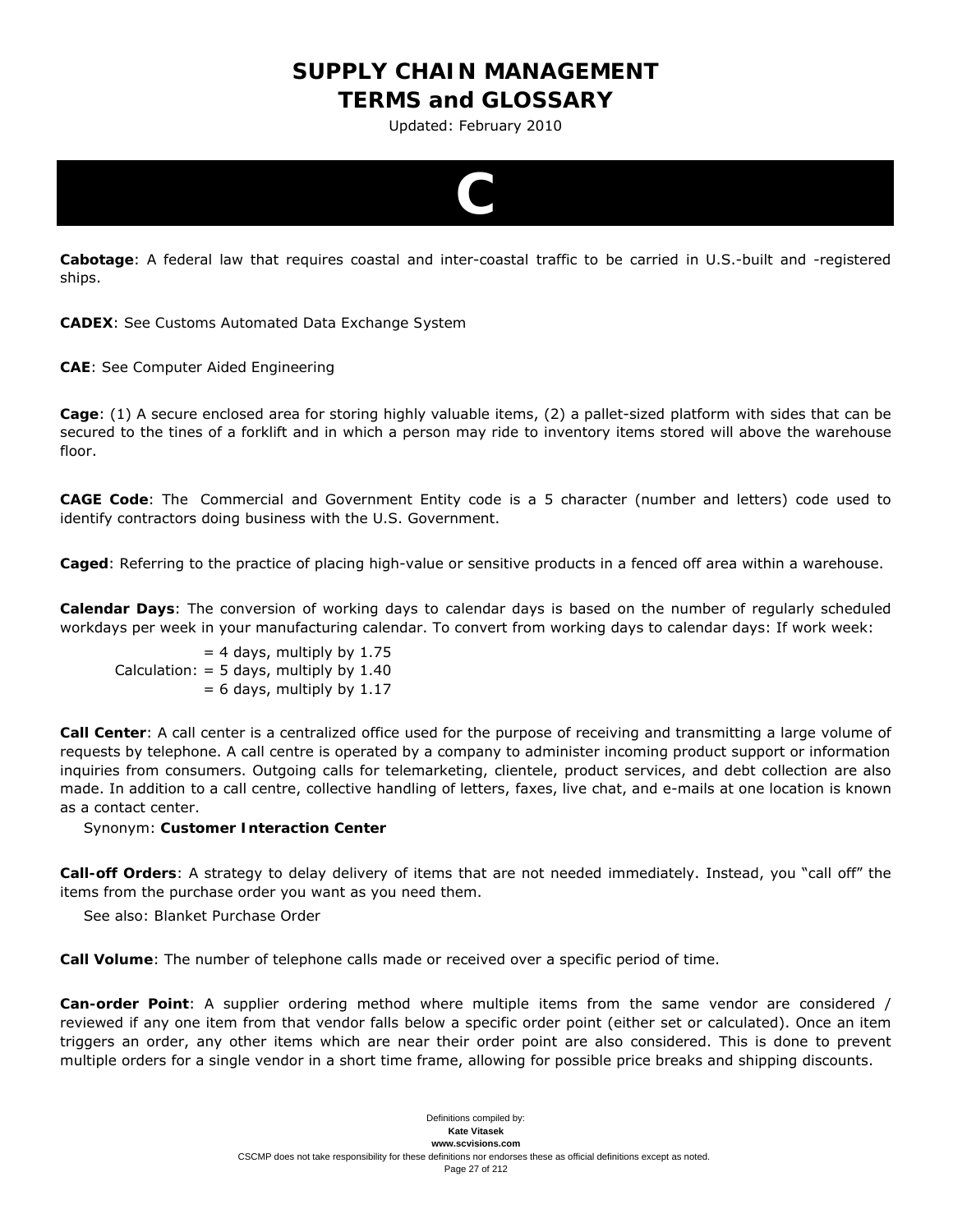Updated: February 2010

**Cantilever Rack**: Racking system that support columns at the rear and arms which attach to the support columns to hold shelving or stock. Cantilevers racks allows for storage of very long items.

**Capable to Promise (CTP)**: A technique similar to Available-to-Promise, it uses the availability of individual components to determine if an end item can be configured and assembled by a customer-given request date and provides the ability of adjusting plans due to inaccurate delivery date promises. Capable to promise looks at both materials and labor/machine requirements.

**Capability maturity model (CMM)**: A framework that describes the key elements of an effective software process. It's an evolutionary improvement path from an immature process to a mature, disciplined process. The CMM covers practices for planning, engineering and managing software development and maintenance. When followed, these key practices improve the ability of organizations to meet goals for cost, schedule, functionality and product quality.

**Capacity**: The physical facilities, personnel and process available to meet the product or service needs of customers. Capacity generally refers to the maximum output or producing ability of a machine, a person, a process, a factory, a product, or a service.

See also: *Capacity Management*

**Capacity Management**: The concept that capacity should be understood, defined, and measured for each level in the organization to include market segments, products, processes, activities, and resources. In each of these applications, capacity is defined in a hierarchy of idle, non-productive, and productive views.

**Capacity Planning**: Assuring that needed resources (e.g., manufacturing capacity, distribution center capacity, transportation vehicles, etc.) will be available at the right time and place to meet logistics and supply chain needs.

**CAPEX**: A term used to describe the monetary requirements (CAPital EXPenditure) of an initial investment in new machines or equipment.

**Capital**: The resources, or money, available for investing in assets that produce output.

**CAR**: See *Corrective Action*

**Car supply charge**: A railroad charge for a shipper's exclusive use of special equipment.

**Carbon Footprint**: A measure of the total carbon emissions for a given person, organization, building, operation etc. and the impact their carbon emissions have on the environment by relating the amount of greenhouse gases produced to such activities as burning fossil fuels for electricity, heating transportation, etc.

**Carbon Trade**: The process of buying and selling credits to emit carbon. Companies and organizations are assigned emission permits that stand for the amount of carbon they are allowed to emit. If a company or organization emits less carbon, then it can sell its emissions permits. If emissions are more than its current permits, then it will need to buy emission permits from other companies or organizations that produce less carbon.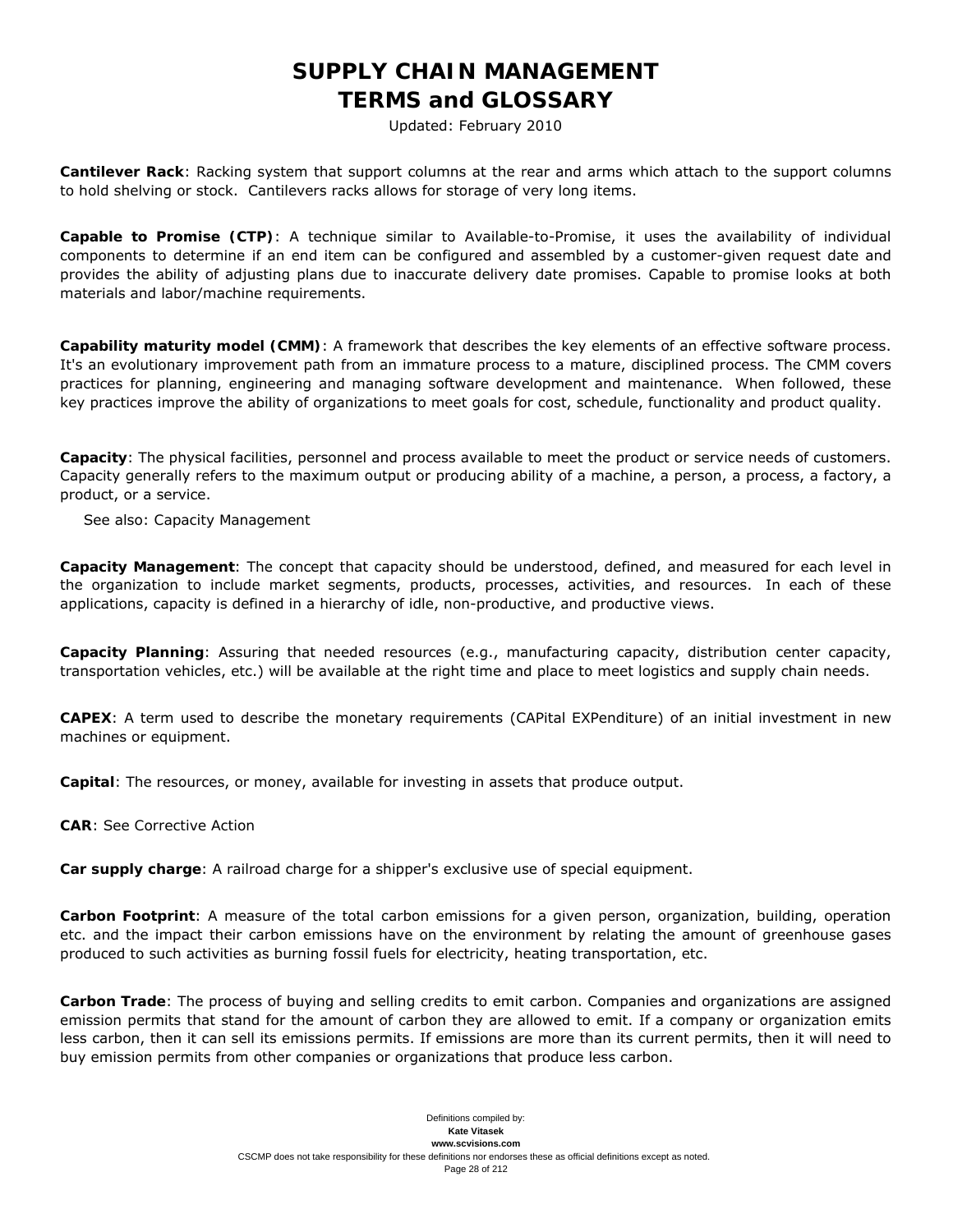Updated: February 2010

**Cargo**: subject of a shipment. The materials being carried.

**Carload Lot**: A shipment of not less than five tons of one commodity.

**Carmack Amendment**: An Interstate Commerce Act amendment that delineates the liability of common carriers and the bill of lading provision.

**Carousel**: Automated warehousing equipment generally used for picking of small and high-volume parts/pieces.

**Carrier**: A firm which transports goods or people via land, sea or air.

**Cartel**: A group of organizations which would normally be considered competitive, but who instead have an agreement to cooperate in an area of endeavor in an effort to improve the position of the group.

**Cartonization**: The process of putting small box shipments into a lager carton, also called over packing or strapping cases together.

**Cascade Tendering**: Loads are electronically submitted to the carrier who submitted the lowest rate on that shipping lane (origin zip code to destination zip code)

**Case Code**: The UPC number for a case of product. The UPC case code is different from the UPC item code because it uses the case identifier as an extended part of the number. This is sometimes referred to as the "Shipping Container Symbol" or ITF-14 code.

**Cash-to-Cash Cycle Time**: The time it takes for cash to flow back into a company after it has been spent for raw materials.

#### Synonym: *Cash Conversion Cycle*

Calculation: Days of Sales Outstanding - Total Inventory Days of Supply + Average Payment Period for Material in Days

> Note: There are occasions where C2C is negative, indicating that payment is received from sales of the This is a measure of when the financial transaction occurs, not when stock movement happens. product before the supplier is paid.

**Cash Conversion Cycle**: Typically the length of time from the purchase of raw materials to the collection of payment from customers. In retail settings it may refer to the length of time from sales to payment receipt.

See also: *Cash-to-Cash Cycle Time*

**Catalog Channel**: A call center or order processing facility that receives orders directly from the customer based on defined catalog offerings and ships directly to the customer.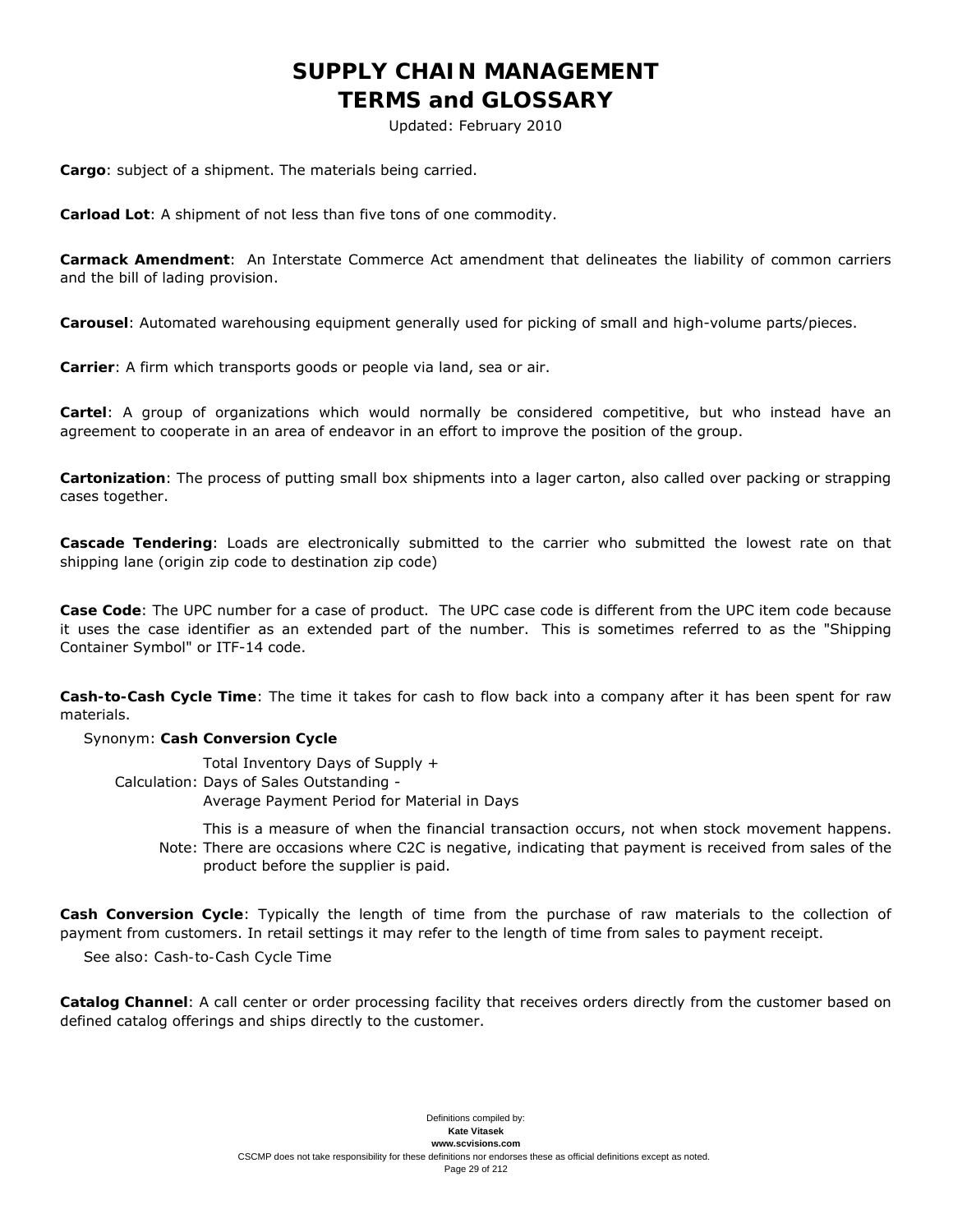Updated: February 2010

**Catalog Item (CI)**: The item as it is stored in a catalog or data pool. In the Global Data Synchronization Network the catalog item is uniquely identified by (GTIN + GLN + Target Market).

**Categorical Plan**: A method of categorizing purchased materials and suppliers based on product type, using departments or functional area. Plans are used to evaluate suppliers in groups.

See also: *Weighted-Point Plan*

**Category Management**: The management of product categories as strategic business units. The practice empowers a category manager with full responsibility for the assortment decisions, inventory levels, shelf-space allocation, promotions and buying. With this authority and responsibility, the category manager is able to judge more accurately the consumer buying patterns, product sales and market trends of that category.

**Cause and Effect Diagram**: In quality management, a structured process used to organize ideas into logical groupings. Used in brainstorming and problem solving exercises. Also known as Ishikawa or fish bone diagram.

**CBP**: See *Customs and Border Protection*

**CBT**: See *Computer-Based Training*

**Cell**: An area of manufacturing or assembly which consists of a series of work units devoted to the manufacture of a specific product. Cellular manufacture is an alternative to the traditional production line.

**Cellular manufacturing**: A manufacturing approach in which equipment and workstations are arranged to facilitate small-lot, continuous-flow production. In a manufacturing "cell," all operations necessary to produce a component or subassembly are performed in close proximity, thus allowing for quick feedback between operators when quality problems and other issues arise. Workers in a manufacturing cell typically are cross-trained and, therefore, able to perform multiple tasks as needed.

**Center-of-Gravity Approach**: A supply chain planning methodology for locating distribution centers at approximately the location representing the minimum transportation costs between the plants, the distribution centers, and the markets.

**Centralized Authority**: Management authority to make decisions is restricted to few managers.

**Centralized Dispatching**: An organizational strategy and structure where all workflow is controlled from a single location or group. Dispatching can consist of production orders as well as inbound /outbound shipments of goods.

**Centralized Inventory Control**: An organizational strategy and structure where all inventoried items are controlled from a single location or group.

**Certificate of Analysis (COA)**: A document, often required by an importer or governmental authorities, attesting to the quality or purity of commodities.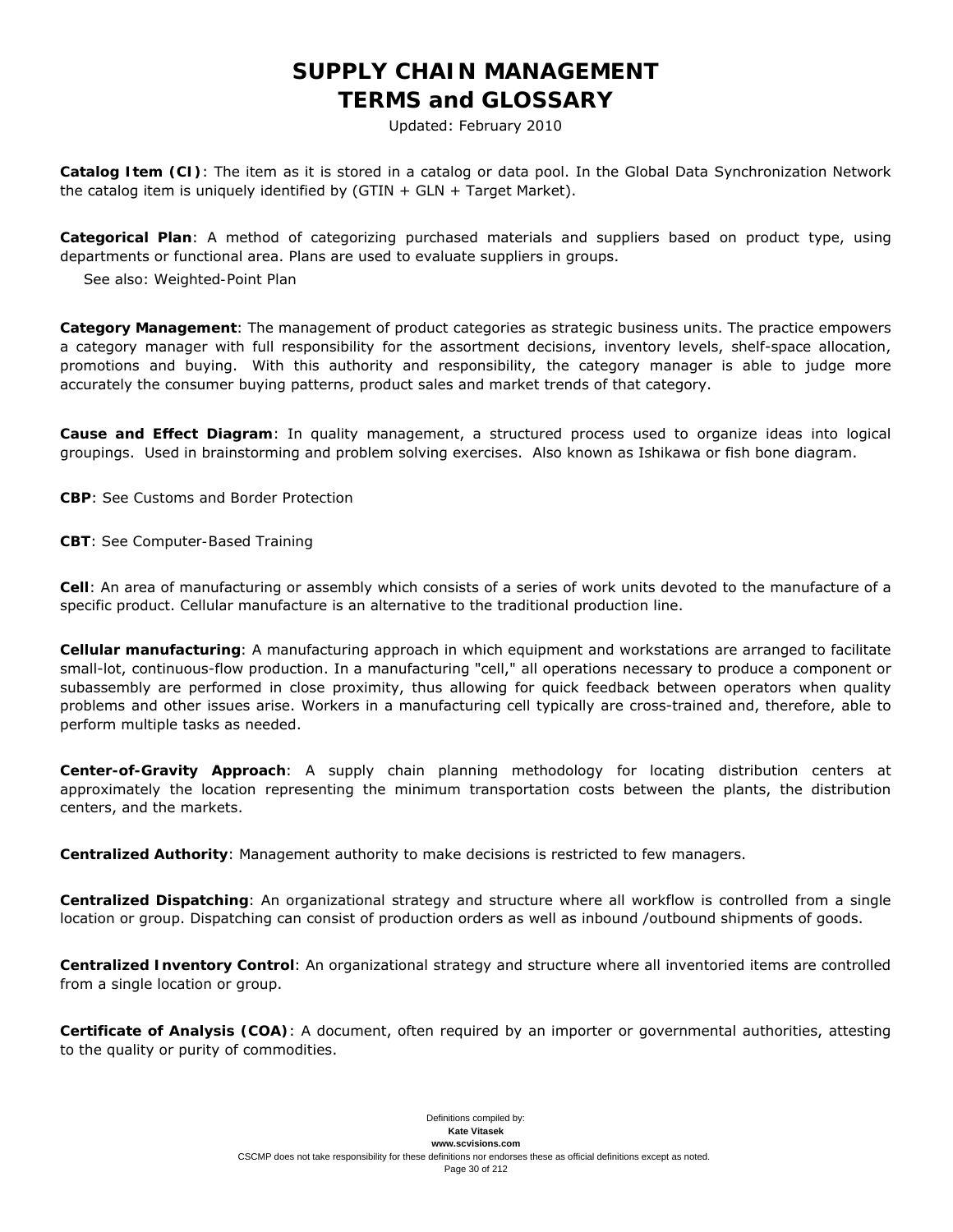Updated: February 2010

**Certificate of Compliance**: A document, often required by an importer or governmental authorities, attesting to the quality or purity of commodities. The origin of the certification may be a chemist or any other authorized body such as an inspection firm retained by the exporter or importer.

**Certificate of Origin**: An international business document that certifies the country of origin of the shipment.

**Certificate of public convenience and necessity**: The grant of operating authority that is given to common carriers. A carrier must prove that a public need exists and that the carrier is fit, willing, and able to provide the needed service. The certificate may specify the commodities to be hauled, the area to be served, and the routes to be used.

**Certificated carrier**: A for-hire air carrier that is subject to economic regulation and requires an operating certification to provide service.

**Certified Supplier**: A supplier who has demonstrated the ability to consistently meet established quality, cost, delivery, financial, and count objectives, and has therefore been awarded the "certified" designation. Suppliers in this group may be able to bypass incoming quality inspection.

**C&F**: See *Cost and Freight*

**CFD**: See *Continuous Flow Distribution*

**CGMP**: See *Current Good Manufacturing Practice*

**Chain of Customers**: The downstream supply chain in situations where multiple echelons exist such as manufacturer to distributor to retailer to end user.

**Chain reaction**: A chain of events described by W. Edwards Deming: improve quality, decrease costs, improve productivity, increase market with better quality and lower price, stay in business, provide jobs and provide more jobs.

**Challenge and Response**: A method of user authentication. The user enters an ID and password and, in return, is issued a challenge by the system. The system compares the user's response to the challenge to a computed response. If the responses match, the user is allowed access to the system. The system issues a different challenge each time. In effect, it requires a new password for each logon.

**Champion**: A business leader or senior manager who ensures that resources are available for training and projects, and who is involved in project tollgate reviews; also an executive who supports and addresses Six Sigma organizational issues.

**Change Agent**: An individual from within or outside an organization who facilitates change within the organization. May or may not be the initiator of the change effort.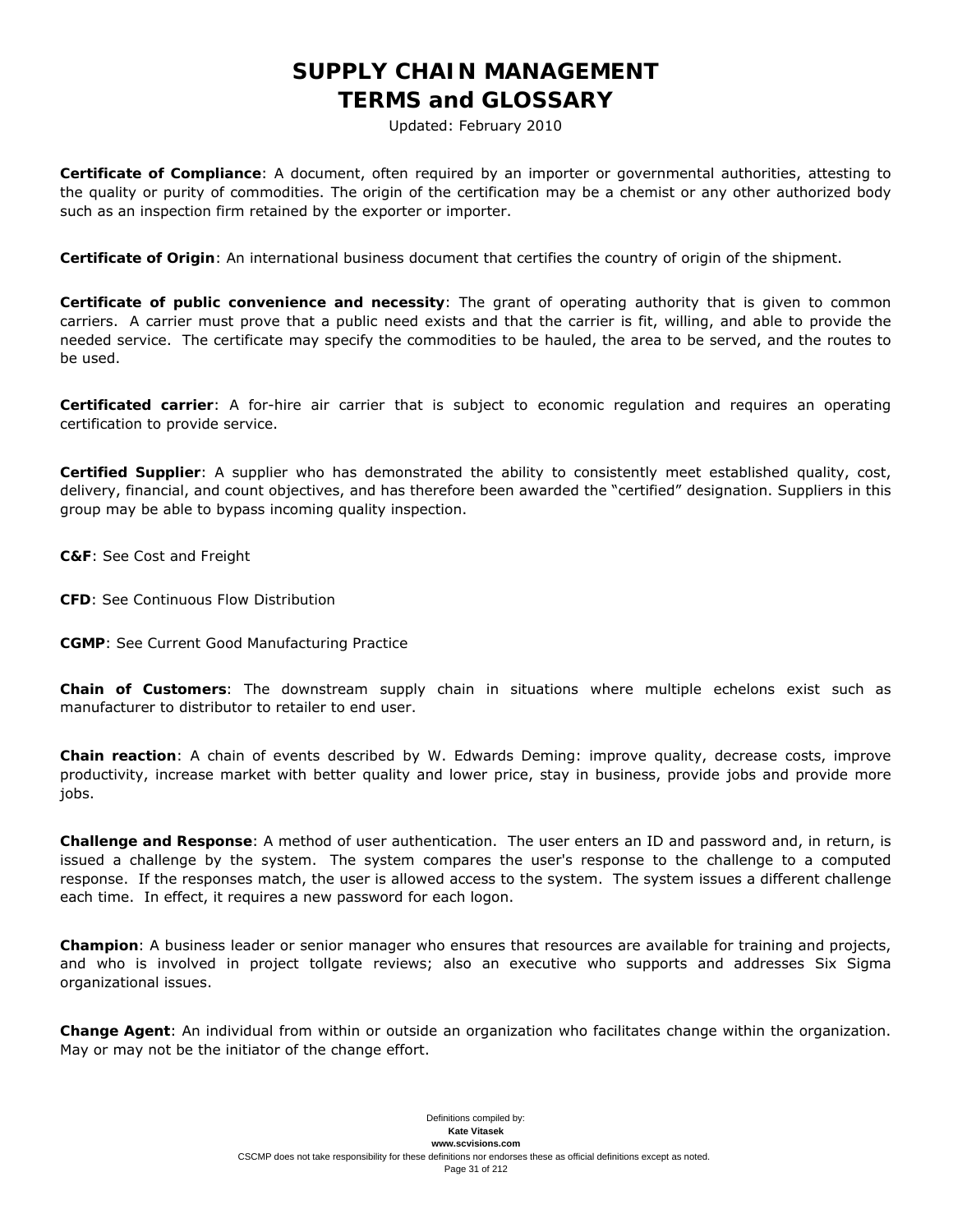Updated: February 2010

**Change Management**: The process of managing and monitoring all changes to products and processes. Change management is typically instituted to avoid risks associated with ad-hoc change, and to ensure a consistent process.

**Change Order**: A document or digital record which authorizes and provides notification of a modification to a product or order.

**Changeover**: Process of making necessary adjustments to change or switchover the type of products produced on a manufacturing line. Changeovers usually lead to downtime and for the most part companies try to minimize changeover time to help reduce costs.

**Channel**: 1) A method whereby a business dispenses its product, such as a retail or distribution channel, call center or web based electronic storefront. 2) A push technology that allows users to subscribe to a website to browse offline, automatically display updated pages on their screen savers, and download or receive notifications when pages in the website are modified. Channels are available only in browsers that support channel definitions, such as Microsoft Internet Explorer version 4.0 and above.

**Channel Conflict**: This occurs when various sales channels within a company's supply chain compete with each other for the same business. An example is where a retail channel is in competition with a web based channel set up by the company.

**Channel Partners**: Members of a supply chain (i.e. suppliers, manufacturers, distributors, retailers, etc.) who work in conjunction with one another to manufacture, distribute, and sell a specific product.

**Channels of Distribution**: The downstream flow of products through various outlets or 'channels' which may consist of distributors, retail stores, on-line fulfillment, etc.

See also: *Distribution Channel*

**Chargeback Provisions**: Terms within a contract which govern how a company can charge a supplier for failure to perform agreed upon required activities.

**Charging area**: A warehouse area where a company maintains battery chargers and extra batteries to support a fleet of electrically powered materials handling equipment. The company must maintain this area in accordance with government safety regulations.

**Chock**: A wedge, usually made of hard rubber or steel, that is firmly placed under the wheel of a trailer, truck, or boxcar to stop it from rolling.

**Churning**: The practice of customers switching to another supplier based on special discount offers. Particularly used in the cellular telephone or credit card industries. Sometimes this term is applied to supplier management where a practice of choosing the low price vendor is emphasized over maintaining strategic relationships.

**CI**: See *Catalog Item*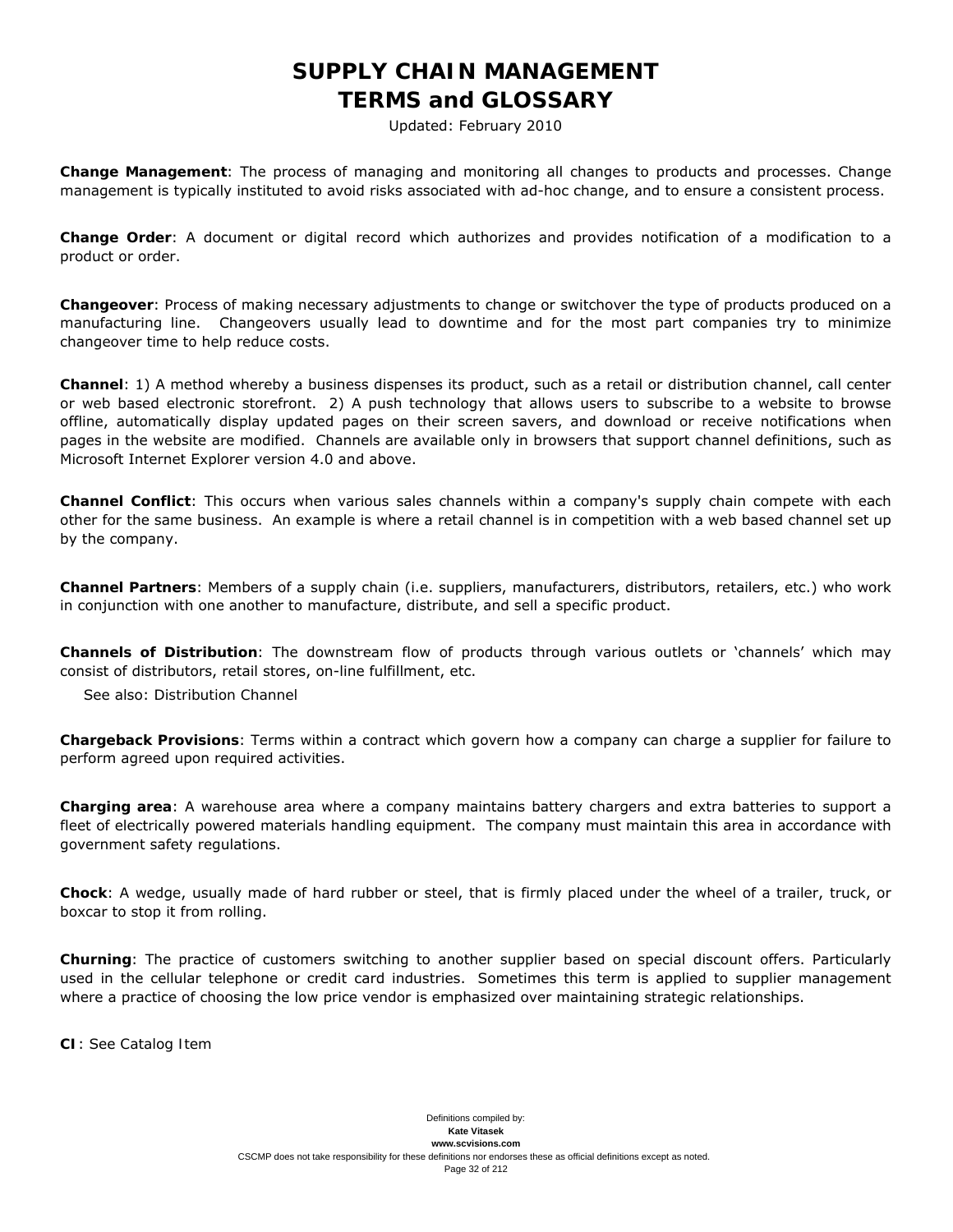Updated: February 2010

**CI**: See *Continuous Improvement*

**CIF**: See *Cost, Insurance, Freight*

**City driver**: A motor carrier driver who drives a local route as opposed to a long-distance, intercity route.

**Civil Aeronautics Board**: A federal regulatory agency that implemented economic regulatory controls over air carriers.

**CL**: Carload rail service requiring shipper to meet minimum weight.

**Claim**: A charge made against a carrier for loss, damage, delay, or overcharge.

**Class I carrier**: A classification of regulated carriers based upon annual operating revenues-motor carriers of property:  $>$  or  $=$  \$5 million; railroads:  $>$  or  $=$  \$50 million; motor carriers of passengers:  $>$  or  $=$  \$3 million.

**Class II carrier**: A classification of regulated carriers based upon annual operating revenues-motor carriers of property: \$1-\$5 million; railroads: \$10-\$50 million; motor carriers of passengers: < or = \$3 million.

**Class III carrier**: A classification of regulated carriers based upon annual operating revenues-motor carriers of property:  $\langle$  or = \$1 million; railroads:  $\langle$  or = \$10 million.

**Class Rate**: A rate constructed from a classification and a uniform distance system. A class rate is available for any product between any two points.

**Classification**: An alphabetical listing of commodities, the class or rating into which the commodity is placed, and the minimum weight necessary for the rate discount; used in the class rate structure.

**Classification yard**: A railroad terminal area where rail cars are grouped together to form train units.

**CLCA**: See *Closed-loop corrective action*

**Clearinghouse**: A conventional or limited purpose entity generally restricted to providing specialized services, such as clearing funds or settling accounts.

**Click-and-Mortar**: With reference to a traditional brick-and-mortar company that has expanded its presence online. Many brick-and-mortar stores are now trying to establish an online presence but often have a difficult time doing so for many reasons. Click-and-mortar is "the successful combination of online and real world experience."

**CLIN**: See *Contract Line Items Number*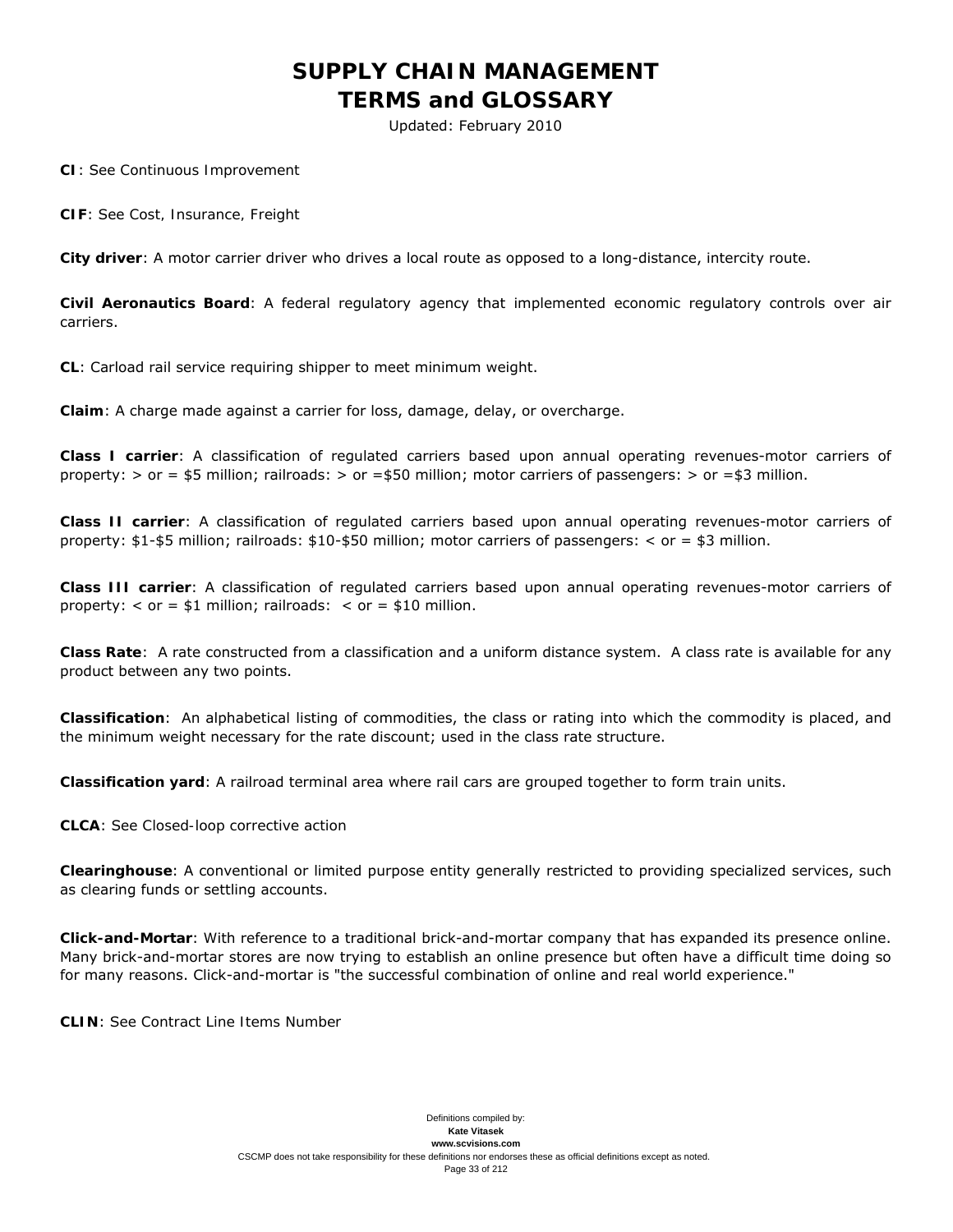Updated: February 2010

**Clip Art**: A collection of icons, buttons, and other useful image files, along with sound and video files that can be inserted into documents/web pages.

**Clipboard**: A temporary storage area on a computer for cut or copied items.

**CLM**: See *Council of Supply Chain Management Professionals*

**Closed-loop Corrective Action (CLCA)**: A sophisticated engineering system designed to document, verify and diagnose failures, recommend and initiate corrective action, provide follow-up and maintain comprehensive statistical records.

**Closed-loop MRP**: A production and operations environment which manages materials and production processes through a full closed loop cycle beginning with planning, proceeding through the execution process, and providing any resulting feedback and corrective actions back to the planning function to validate and improve future processes.

**Cloud Computing**: An emerging computing paradigm where data and services reside in massively scalable data centers and can be ubiquitously accesses from any connected devices over the internet. Similar to the "on demand" concept of SaaS or ASP computing services with the exception of the broad nature of the network of computers.

**CLS**: See *Contractor Logistics Support*

**Cluster Picking**: Cluster picking is a methodology of picking into multiple order containers at one time. The containers could be totes containing order batches, discrete order shippers, or discrete order totes.

**CM**: See *Credit Memo*

**CMI**: See *Co-Managed Inventory*

**CMM**: See *Capability Maturity Model*

**CMMS**: See *Computerized Maintenance Management System*

**COA**: See *Certificate of Analysis*

**Coastal carriers**: Water carriers that provide service along coasts serving ports on the Atlantic or Pacific oceans or on the Gulf of Mexico.

**Co-destiny**: A concept that begins with the idea of long term buyer-supplier relationships and assumes that organizations are uniquely and in most cases inextricably tied to their suppliers and customers.

**Co-Packer**: A contract co-packer produces goods and/or services for other companies, usually under the other company's label or name. Co-Packers are more frequently seen in CPG and Foods.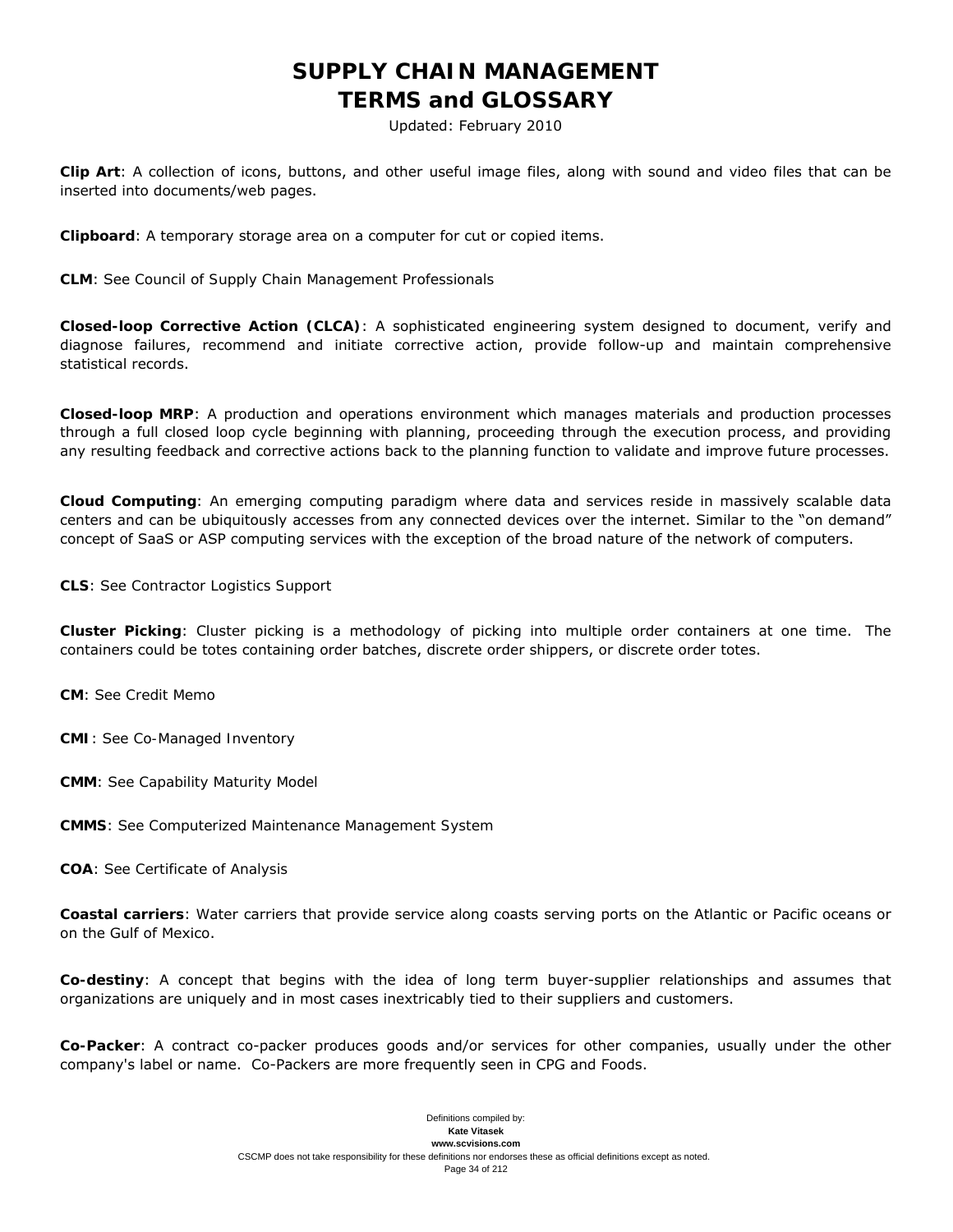Updated: February 2010

**Co-Managed Inventory (CMI)**: A form of continuous replenishment in which the manufacturer is responsible for replenishment of standard merchandise, while the retailer manages the replenishment of promotional merchandise.

**Code**: A numeric, or alphanumeric, representation of text for exchanging commonly used information. For example: commodity codes, carrier codes,

**Codifying**: The process of detailing a new standard.

**COGS**: See *Cost of Goods Sold*

**Collaboration**: Joint work and communication among people and systems - including business partners, suppliers, and customers - to achieve a common business goal.

**Collaborative Planning, Forecasting and Replenishment (CPFR®)**: A concept that aims to enhance supply chain integration by supporting and assisting joint practices. CPFR seeks cooperative management of inventory through joint visibility and replenishment of products throughout the supply chain. Information shared between suppliers and retailers aids in planning and satisfying customer demands through a supportive system of shared information. This allows for continuous updating of inventory and upcoming requirements, essentially making the end-to-end supply chain process more efficient. Efficiency is also created through the decrease expenditures for merchandising, inventory, logistics, and transportation across all trading partners.

**Collect Freight**: Freight payable to the carrier at the port of discharge or ultimate destination. The consignee does not pay the freight charge if the cargo does not arrive at the destination.

#### **Combined Lead Time**: See *Cumulative Lead Time*

**Commercial Invoice**: A document created by the seller. It is an official document which is used to indicate, among other things, the name and address of the buyer and seller, the product(s) being shipped, and their value for customs, insurance, or other purposes.

**Commercial-off-the-Shelf (COTS)**: A computer software industry term which describes software offered for sale by commercial developers. This includes products from vendors such as SAP, Oracle, Microsoft, etc., as well as from smaller vendors.

**Commercial Zone**: The area surrounding a city or town to which rates quoted for the city or town also apply; the area is defined by the ICC.

**Committed Capability**: The level of operational capability which is currently either part of a planned schedule or is in actual use.

**Committee of American Steamship Lines**: An industry association representing subsidized U.S. Flag steamship firms.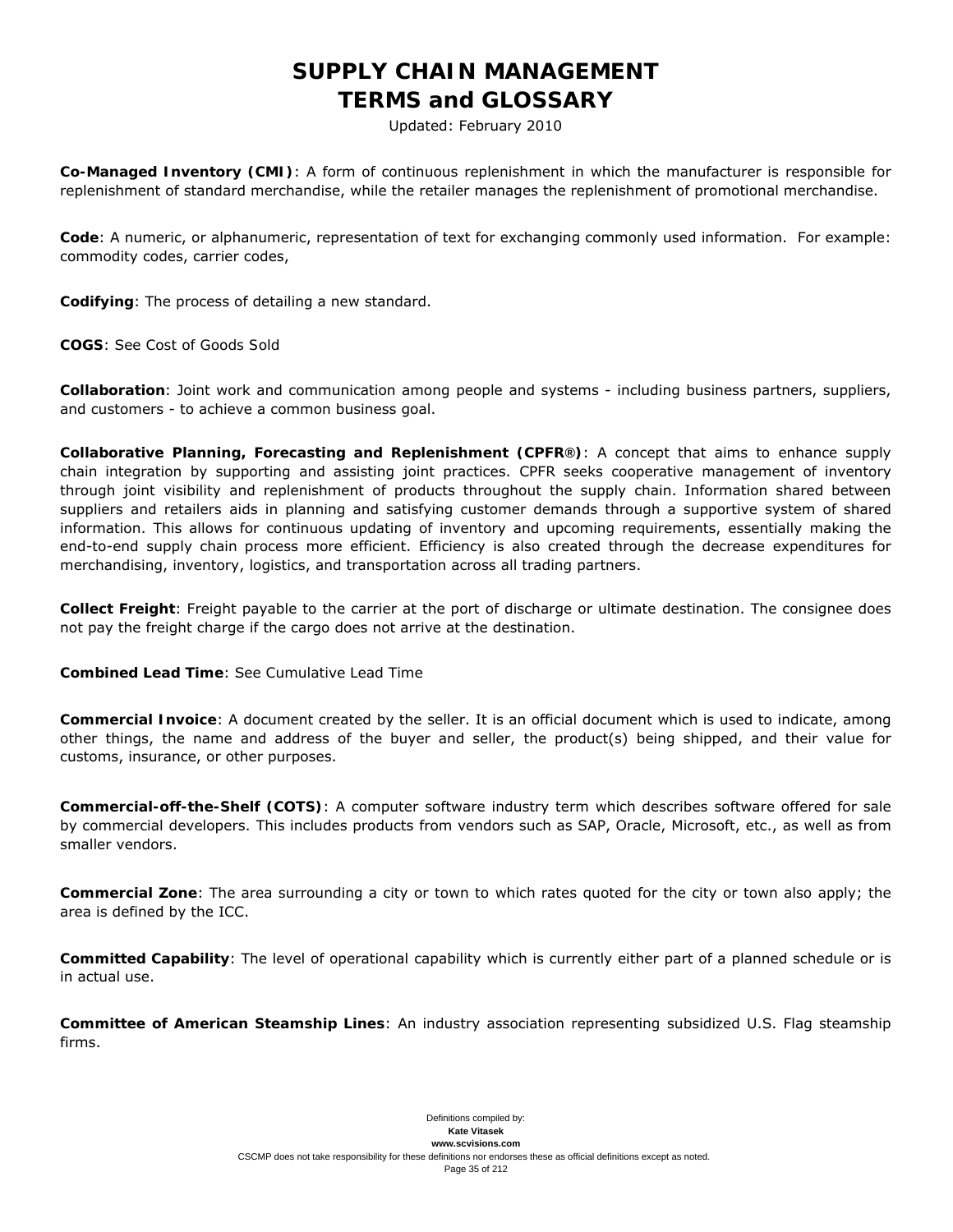Updated: February 2010

**Commodities clause**: A clause that prohibits railroads from hauling commodities that they produced, mined, owned, or had an interest in.

**Commodity**: Any physical item that is traded in commerce. The term usually implies an undifferentiated product competing primarily on price and availability.

**Commodity Buying**: The practice of grouping like purchased items into common groups which are then managed by a single buyer / agent. This practice assumes that an individual who is more focused on a range of products or services can perform that function better than someone who is novice.

**Commodity Code**: A code describing a commodity or a group of commodities pertaining to goods classification. This code can be carrier tariff or regulating in nature.

#### **Commodity Procurement Strategy**: See *Commodity Buying*

**Commodity Rate**: A rate for a specific commodity and its origin-destination.

**Common Carrier**: Any carrier engaged in the interstate transportation of persons/property on a regular schedule at published rates, whose services are for hire to the general public.

**Common carrier duties**: Common carriers are required to serve, deliver, charge reasonable rates, and not discriminate.

**Common cost**: A cost that cannot be directly assignable to particular segments of the business but that is incurred for the business as a whole.

**Commuter**: An exempt for-hire air carrier that publishes a time schedule on specific routes; a special type of air taxi.

**Communication Protocol**: The method by which two computers coordinate their communications. BISYNC and MNP are two examples.

**Company Culture**: A concept which describes the psychology, attitudes, experiences, beliefs and values (personal and cultural values) of an organization. The values and customs shared by people and groups in an organization which govern how they interact with each other and with outside organizations.

**Comparative Advantage**: A principle based on the assumption that an area will specialize in the production of goods for which it has the greatest advantage or least comparative disadvantage.

**Competitive Advantage**: Value created by a company for its customers that clearly distinguishes it from the competition, and provides its customers a reason to remain loyal.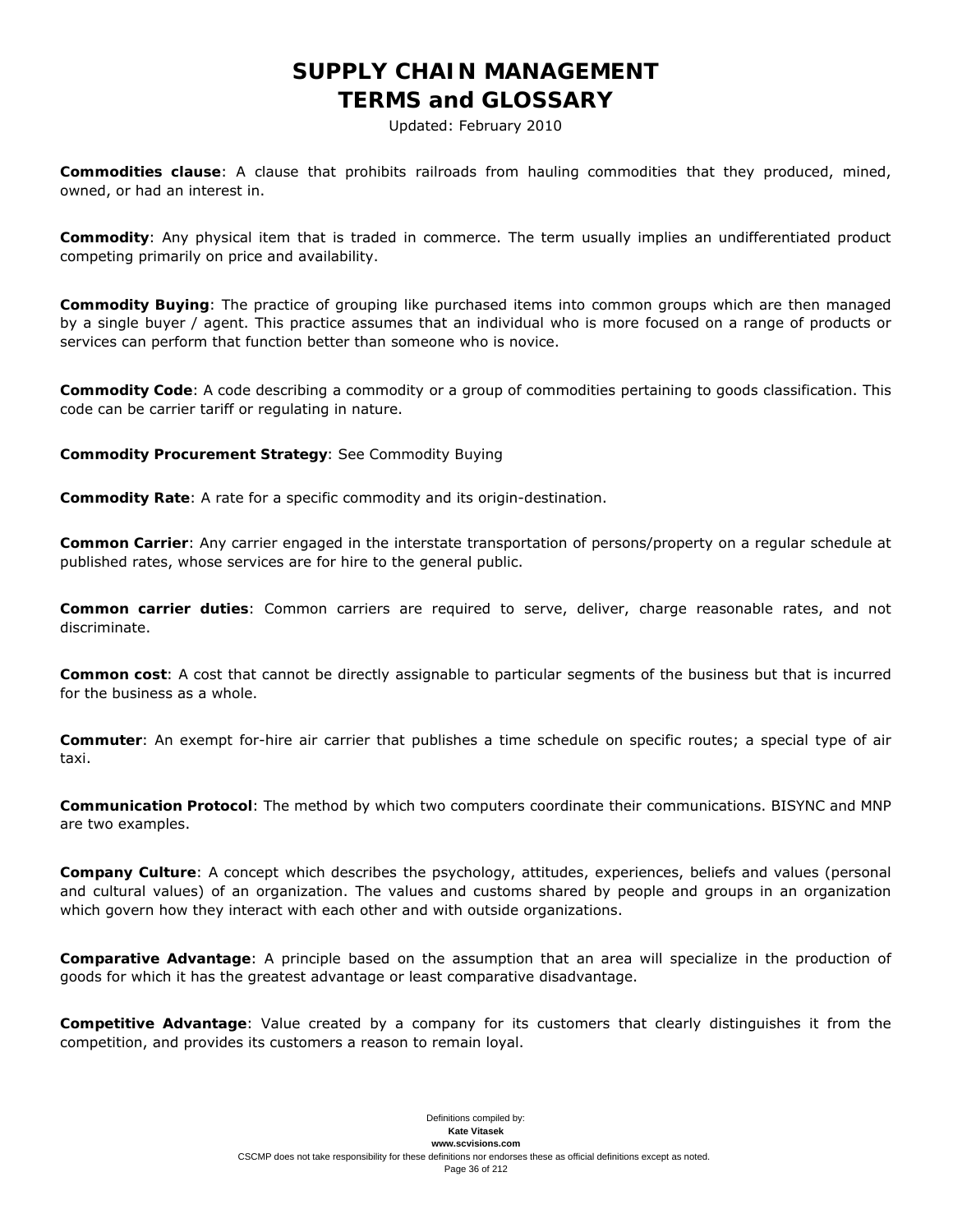Updated: February 2010

**Competitive Benchmarking**: The practice of comparing and rating a company's products or services against those of competitors.

See also: *Benchmarking*

**Competitive Bid**: A price/service offering by a supplier that must compete with offerings from other suppliers.

**Competitive Differentiator**: The ability to communicate what makes the company, product or service unique and to stand out from other companies, products or services within the marketplace.

**Complete & On-Time Delivery (COTD)**: A measure of customer service. All items on any given order must be delivered on time for the order to be considered as complete and on time

**Complete Manufacture to Ship Time**: Average time from when a unit is declared shippable by manufacturing until the unit actually ships to a customer.

**Compliance**: Meaning that products, services, processes and/or documents comply with requirements.

**Compliance Checking**: The function of EDI processing software that ensures that all transmissions contain the mandatory information demanded by the EDI standard. Compares information sent by an EDI user against EDI standards and reports exceptions. Does not ensure that documents are complete and fully accurate, but does reject transmissions with missing data elements or syntax errors.

**Compliance Monitoring**: A check done by the VAN/third party network or the translation software to ensure the data being exchanged is in the correct format for the standard being used.

**Compliance Program**: A method by which two or more EDI trading partners periodically report conformity to agreed upon standards of control and audit. Management produces statements of compliance, which briefly note any exceptions, as well as corrective action planned or taken, in accordance with operating rules. Auditors produce an independent and objective statement of opinion on management statements.

**Component**: Material that will contribute to a finished product but is not the finished product itself. Examples would include tires for an automobile, power supply for a personal computer, or a zipper for a ski parka. Note that what is a component to the manufacturer may be considered the finished product of their supplier.

**Computer-aided design (CAD)**: Computer-based systems for product design that may incorporate analytical and "what if" capabilities to optimize product designs. Many CAD systems capture geometric and other product characteristics for engineering-data-management systems, producibility and cost analysis, and performance analysis.

**Computer-Aided engineering (CAE)**: The use of computers to model design options to stimulate their performance.

**Computer-Aided Manufacturing (CAM)**: Computerized systems in which manufacturing instructions are downloaded to automated equipment or to operator workstations.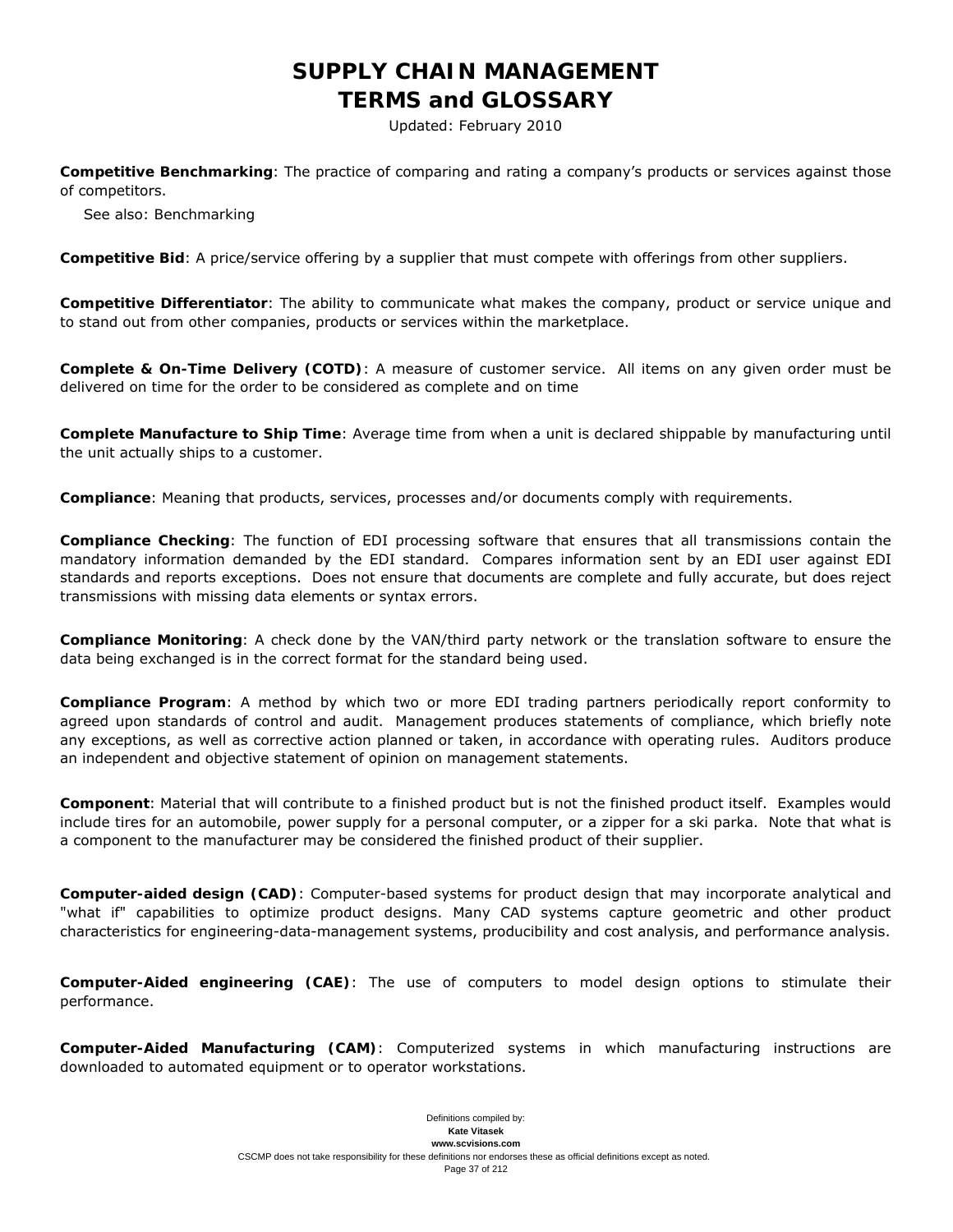Updated: February 2010

**Computer-Aided Process Planning (CAPP)**: Software-based systems that aid manufacturing engineers in creating a process plan to manufacture a product who's geometric, electronic, and other characteristics have been captured in a CAD database.

**Computer-Based Training (CBT)**: Training that is delivered via computer workstation and includes all training and testing materials.

**Computer-Integrated Manufacturing (CIM)**: A variety of approaches in which computer systems communicate or interoperate over a local-area network. Typically, CIM systems link management functions with engineering, manufacturing, and support operations. In the factory, CIM systems may control the sequencing of production operations, control operation of automated equipment and conveyor systems, transmit manufacturing instructions, capture data at various stages of the manufacturing or assembly process, facilitate tracking and analysis of test results and operating parameters, or a combination of these.

**Computerized Maintenance Management Systems (CMMS)**: Software-based systems that analyze operating conditions of production equipment -- vibration, oil analysis, heat, etc. -- and equipment-failure data, and apply that data to the scheduling of maintenance and repair inventory orders and routine maintenance functions. A CMMS prevents unscheduled machine downtime and optimizes a plant's ability to process product at optimum volumes and quality levels.

**Computerized Process Simulation**: Use of computer simulation to facilitate sequencing of production operations, analysis of production flows, and layout of manufacturing facilities.

#### **Computerized SPC**: See *Statistical process control*

**Concept of Operations (CONOPS)**: There are various uses and users for CONOPS. The primary purpose of the CONOPS is to provide a vision for an initiative or desired capability. In general, the CONOPS provides guidance to those users requiring direction and/or information on developing their own documents, schedules, milestones, and plans.

**Concurrent Engineering**: A cross-functional, team-based approach in which the product and the manufacturing process are designed and configured within the same time frame, rather than sequentially. Ease and cost of manufacturability, as well as customer needs, quality issues, and product-life-cycle costs are taken into account earlier in the development cycle. Fully configured concurrent engineering teams include representation from marketing, design engineering, manufacturing engineering, and purchasing, as well as supplier--and even customer- companies.

**Configuration**: The selection and grouping of components and assemblies into a finished product.

**Configuration Excellence**: Focuses on establishing and maintaining consistency of a product or service's performance. It also looks at the functional and physical attributes of a product with its requirements, design, and operational information throughout the product's life.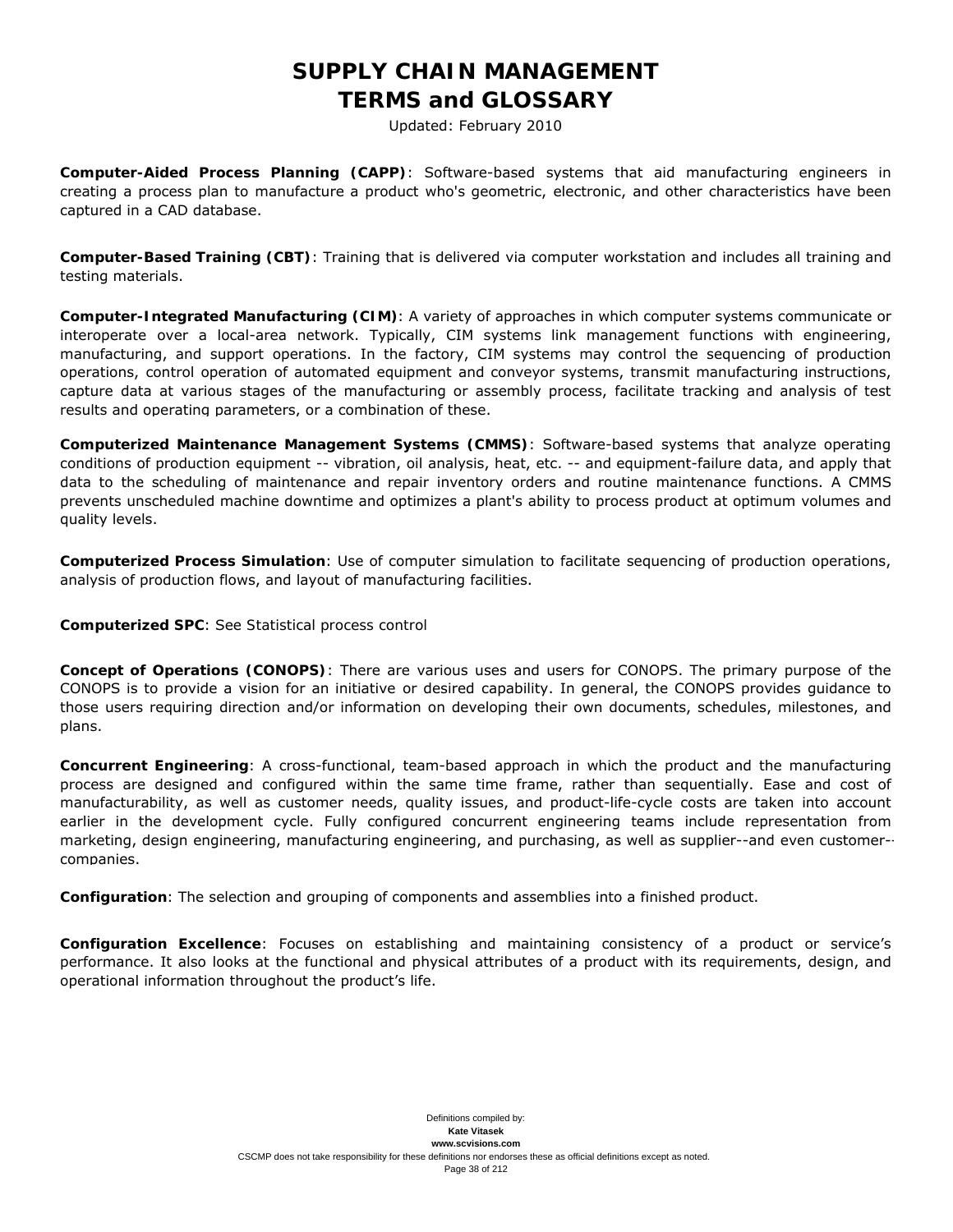Updated: February 2010

**Configure/Package-to-Order**: A process where the trigger to begin manufacture, final assembly or packaging of a product is an actual customer order or release, rather than a market forecast. In order to be considered a Configureto-Order environment, less than 20% of the value-added takes place after the receipt of the order or release, and virtually all necessary design and process documentation is available at time of order receipt.

**Confirmation**: With regards to EDI, a formal notice (by message or code) from a electronic mailbox system or EDI server indicating that a message sent to a trading partner has reached its intended mailbox or been retrieved by the addressee.

**Confirming Order**: A document similar to, or same as a purchase order, which is provided to a supplier as confirmation of a previous verbal purchase request.

**Conformance**: A term used in quality management to confirm the adherence to specification of a product or service.

Synonym: *Compliance*

**CONOPS:** See *Concept of Operations* 

**Conrail**: The Consolidated Rail Corporation established by the Regional Reorganization Act of 1973 to operate the bankrupt Penn Central Railroad and other bankrupt railroads in the Northeast; funding was provided by the 4-R Act of 1976.

**Consensus**: A state in which all the members of a group support an action or decision, even if some of them don't fully agree with it.

**Consignee**: The party to whom goods are shipped and delivered. The receiver of a freight shipment.

**Consignment**: The act of consigning—placing a person or thing in the possession of another, but retaining ownership until the goods are sold. This may apply to shipping or sale in a store (i.e., a consignment shop).

See also: *Consignment Inventory*

**Consignment Inventory**: 1) Goods or product that are paid for when they are sold by the reseller, not at the time they are shipped to the reseller. 2) Goods or products which are owned by the vendor until they are sold to the consumer.

**Consignor**: The party who originates a shipment of goods (shipper). The sender of a freight shipment, usually the seller.

**Consolidation**: Combining two or more shipments in order to realize lower transportation rates. Inbound consolidation from vendors is called make-bulk consolidation; outbound consolidation to customers is called breakbulk consolidation.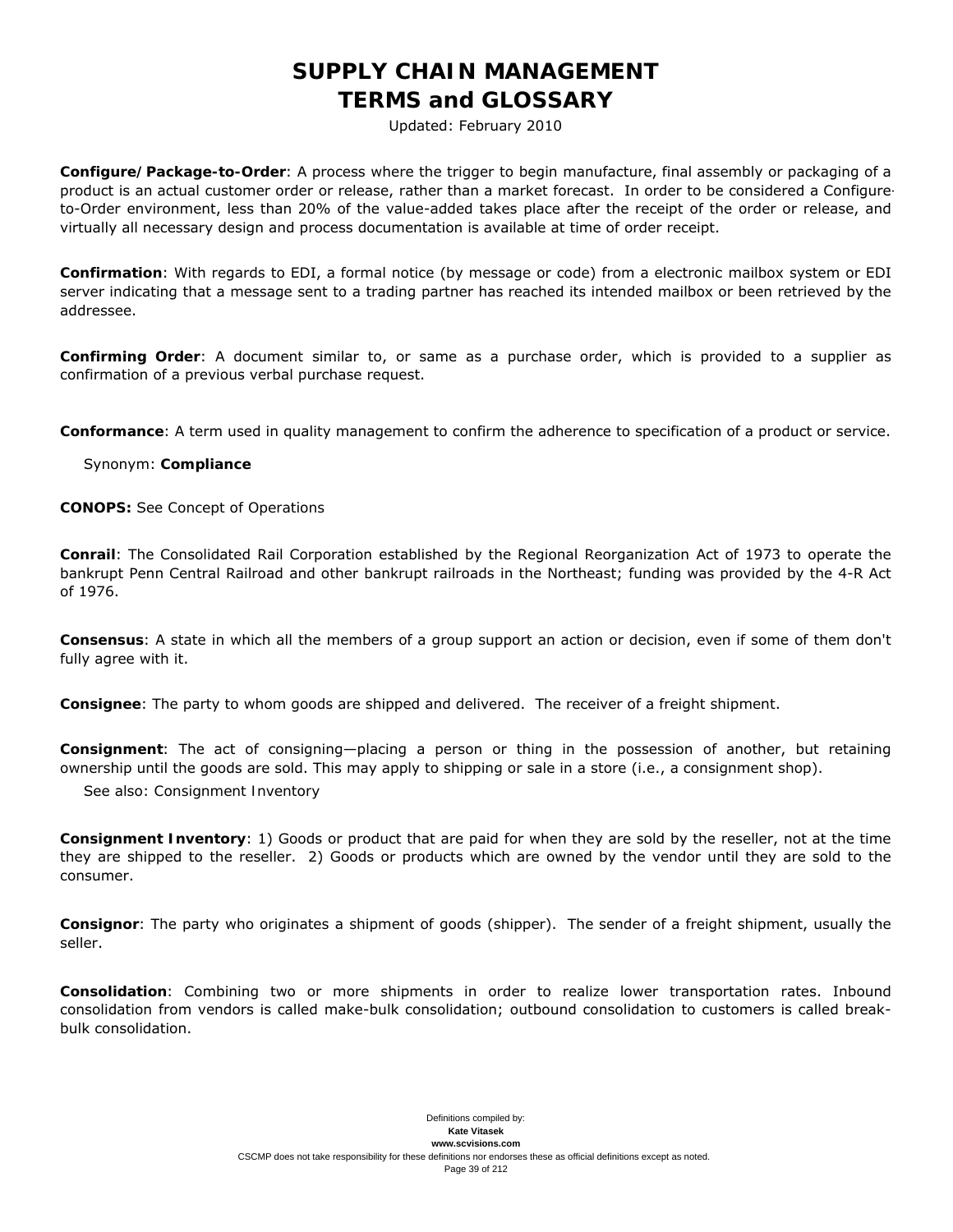Updated: February 2010

**Consolidator**: An enterprise that provides services to group shipments, orders, and/or goods to facilitate movement.

**Consortium**: An association of two or more individuals, companies, organizations or governments (or any combination of these entities) with the objective of participating in a common activity or pooling their resources for achieving a common goal.

**Constraint**: A bottleneck, obstacle or planned control that limits throughput or the utilization of capacity.

**Consul**: A government official residing in a foreign country, charged with representing the interests of his or her country and its nationals.

**Consular Declaration**: A formal statement made to the consul of a country describing merchandise to be shipped to that consul's country. Approval must be obtained prior to shipment.

**Consular Documents**: Special forms signed by the consul of a country to which cargo is destined.

**Consular Invoice**: A document, required by some foreign countries, describing a shipment of goods and showing information such as the consignor, consignee, and value of the shipment. Certified by a consular official of the foreign country, it is used by the country's custom.

**Consultative Sales**: A method of selling that emphasizes customer needs and meeting those needs with solutions combining products and/or services depending on customer profile.

**Consumer-Centric Database**: Database with information about a retailer's individual consumers, used primarily for marketing and promotion.

**Consumer Packaged Goods (CPG)**: Consumable goods such as food and beverages, footwear and apparel, tobacco, and cleaning products. In general, CPGs are things that get used up and have to be replaced frequently, in contrast to items that people usually keep for a long time, such as cars and furniture.

**Consuming the Forecast**: The practice of allowing forecast requirements to be reduced by actual orders received. This allows a planning system to avoid duplication of demand when actual customer orders for a period are received.

**Consumption Entry**: An official Customs form used for declaration of reported goods, also showing the total duty due on such transaction.

**Contactless**: Refers to the practice of using RFID, Smart Card or other forms of Near Field Communications technology to gather data electronically without the need to actually make contact physically with the item.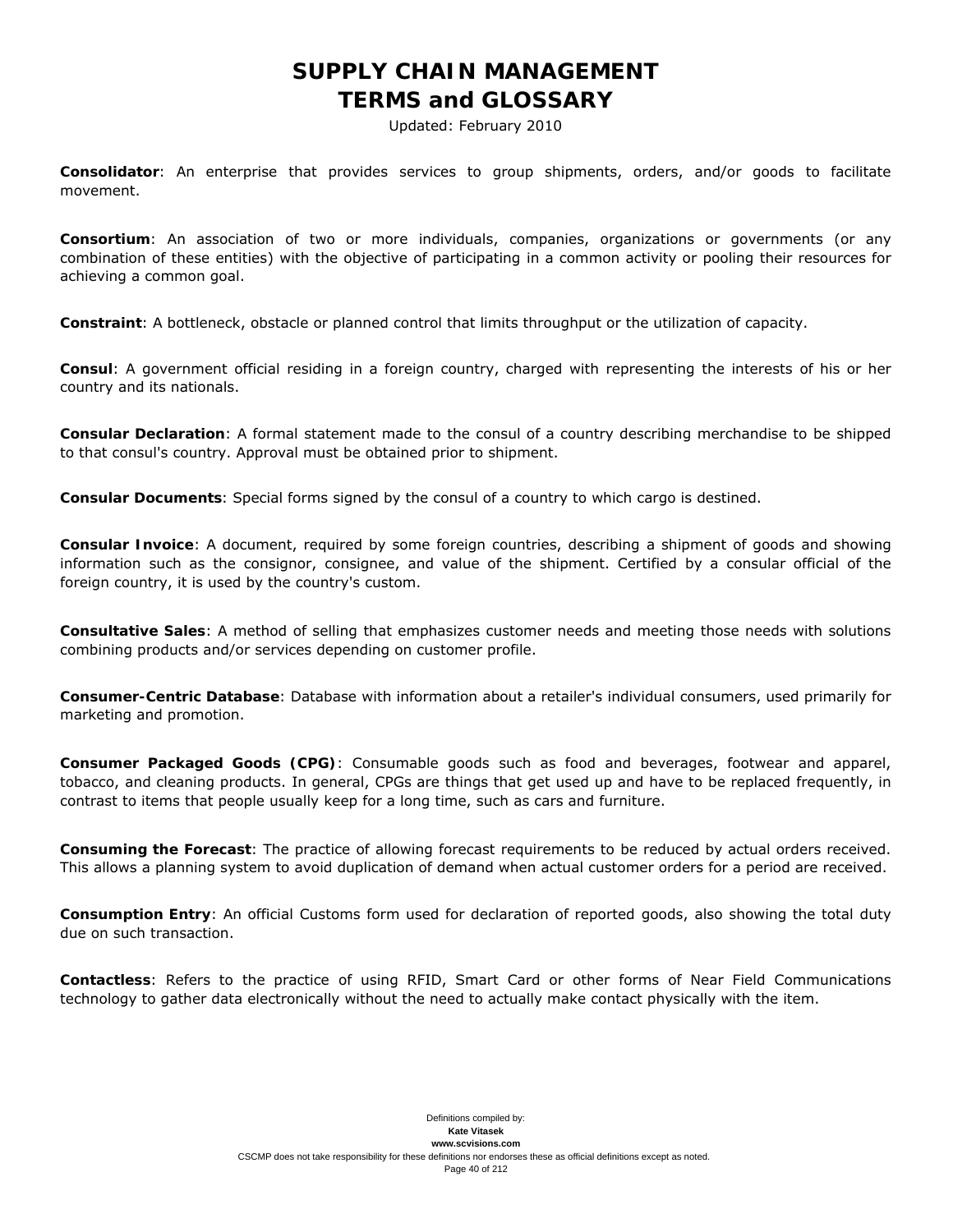Updated: February 2010

**Container**: 1) A "box," typically 10 to 40 feet long, which is primarily used for ocean freight shipments. For travel to and from ports, containers are loaded onto truck chassis or on railroad flatcars. 2) The packaging, such as a carton, case, box, bucket, drum, bin, bottle, bundle, or bag, that an item is packed and shipped in.

**Container Security Initiative (CSI)**: U.S. Customs program to prevent global containerized cargo from being exploited by terrorists. Designed to enhance security of sea cargo container.

**Containerization**: A system of intermodal freight transport using standard intermodal containers that are standardized by the International Organization for Standardization (ISO). These can be loaded and sealed intact onto container ships, railroad cars, planes, and trucks.

**Contingency Planning**: Preparing to deal with calamities (e.g., floods) and non-calamitous situations (e.g., strikes) before they occur

**Continuous Flow Distribution (CFD)**: The streamlined pull of products in response to customer requirements while minimizing the total costs of distribution.

**Continuous Flow Manufacturing**: A production system organized and sequenced according to the steps involved in the manufacturing process where the product moves seamlessly and continuously through the entire manufacturing process.

**Continuous-flow, fixed-path equipment**: Materials handling devices that include conveyors and drag lines.

**Continuous Improvement (CI)**: A structured measurement driven process that continually reviews and improves performance.

**Continuous Move**: A practice used by some large shippers to ensure lower shipping rates and guaranteed capacity. The shipper works with a few core carriers to groups a series of one-way hauls between suppliers, manufacturing plants, distribution centers and sometimes customers into a round trip. The carriers benefit from fewer empty miles, less idle time, better asset utilization and more regular routes.

**Continuous Order Release**: A process for releasing orders as soon an order is available, versus releasing all orders in batches at specific times.

**Continuous Process Improvement (CPI)**: Continuous Process Improvement is a strategic approach for developing a culture of continuous improvement in the areas of reliability, process cycle times, costs in terms of less total resource consumption, quality, and productivity.

See also: *Kaizen*

**Continuous Replenishment**: Continuous Replenishment is the practice of partnering between distribution channel members that changes the traditional replenishment process from distributor-generated purchase orders, based on economic order quantities, to the replenishment of products based on actual and forecasted product demand.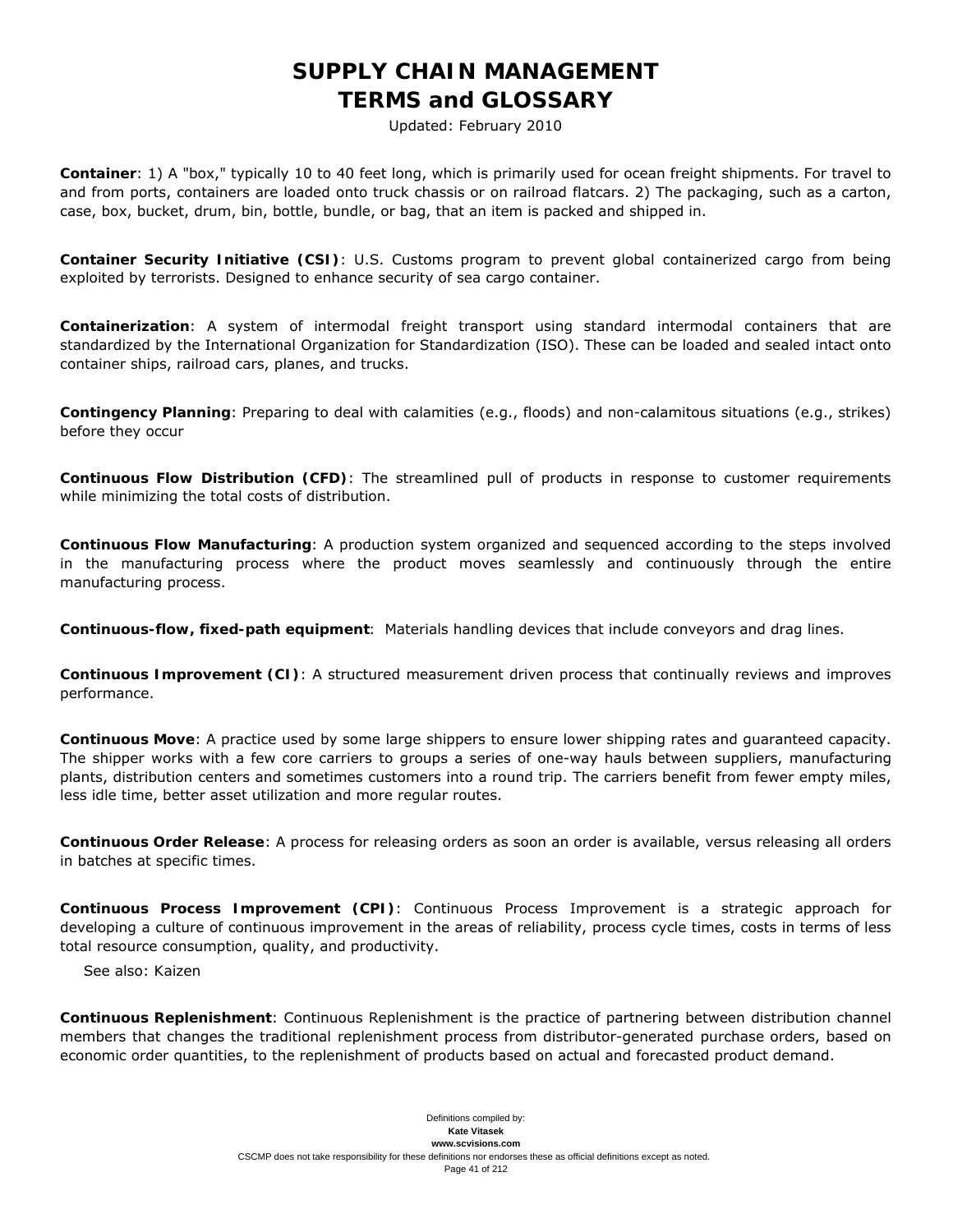Updated: February 2010

**Continuous Replenishment Planning (CRP)**: A program that triggers the manufacturing and movement of product through the supply chain when the identical product is purchased by an end user.

**Contract**: A legally binding agreement between two or more parties to provide specific products or services.

**Contract Administration**: The activities associated with managing contract compliance.

**Contract Carrier**: Carrier engaged in interstate transportation of persons/property by motor vehicle on a for-hire basis, but under continuing contract with one or a limited number of customers to meet specific needs.

**Contract Line Items Number (CLIN)**: Specific items or services separately priced under a contract.

**Contract Manufacturing**: A relationship where a third party manufactures products that are packaged under another company's label.

**Contract Provisions**: Stipulations typically located at the end of the contract document, specifying how the parties to the contract should govern their relationship and administer the contract.

**Contractor**: One that agrees to furnish materials or services at a specified price.

**Contractor Logistics Support (CLS)**: A term in performance based logistics which refers to support in which maintenance operations for a particular military system are performed exclusively by contract support personnel.

**CLS (Cost Plus)**: used for transitional support while cost and resource baselines are being tracked and defined.

**CLS (Fixed Price)**: Used when cost and resource baselines are well-documented, cost and pricing risk are minimal, and both DoD and contractor can define price, incentives and performance outcomes with a high degree of confidence.

**Contribution**: The difference between sales revenue and variable costs. Contribution is not the same as profit since it only considers the variable costs, it is the amount applied to fixed costs and resulting in profits.

**Contribution Margin**: The fraction of sales that contributes to the offset of fixed costs. Alternatively, unit contribution margin is the amount each unit sale adds to profit: it's the slope of the Profit line.

**Controllable Returns**: These are errors or problems caused by the company or a member of the company's supply chain and often can be resolved by the company. Example of errors or problems are picking and packing errors, improper forecasting, product handling, poor quality control and lack of communication with customers.

**Controlled Access**: Referring to an area within a warehouse or yard that is fenced and gated. These areas are typically used to store high-value items and may be monitored by security cameras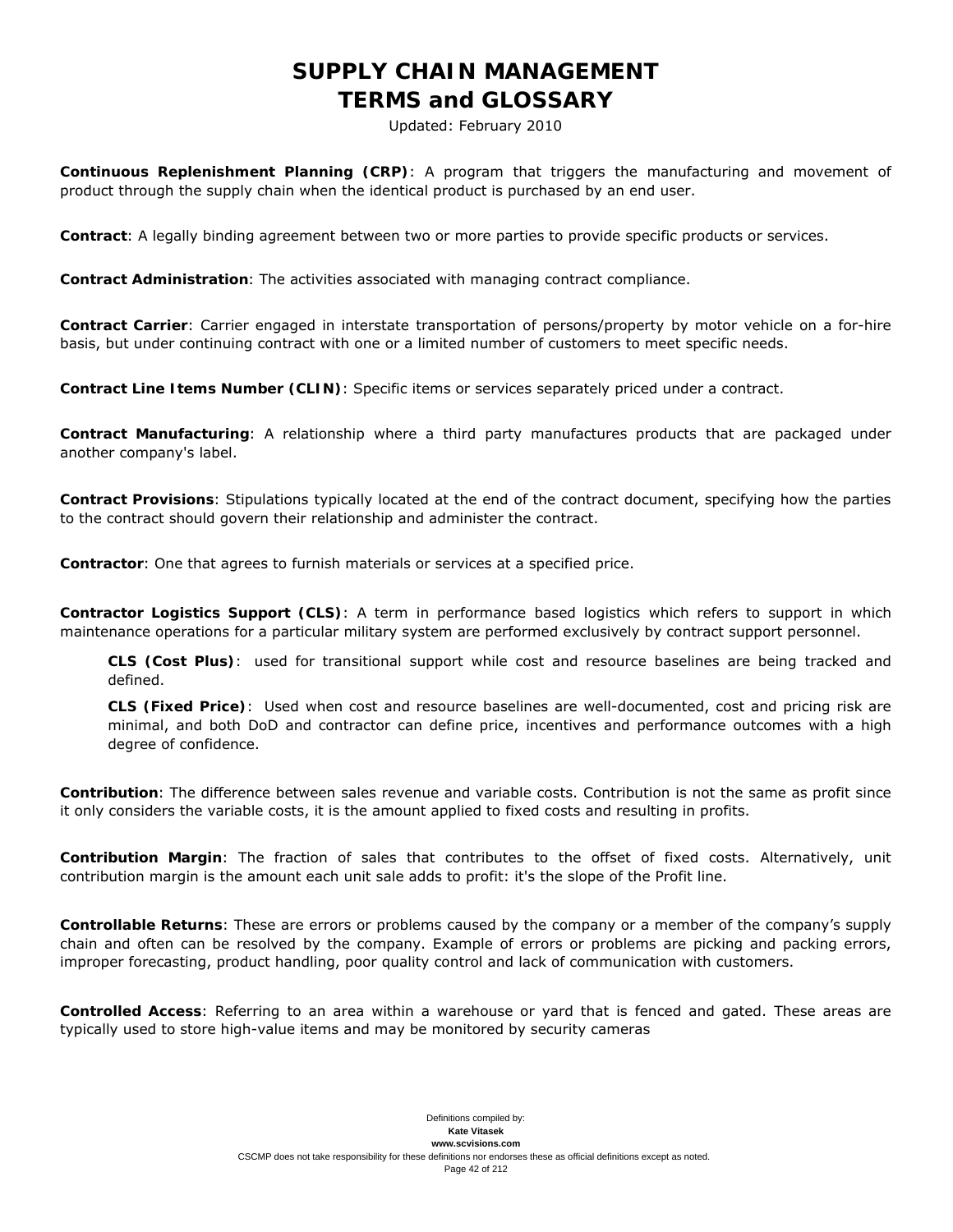Updated: February 2010

**Conveyor**: A materials handling device that moves freight from one area to another in a warehouse. Roller conveyors make sue of gravity, whereas belt conveyors use motors.

#### **COO:** See *Country of Origin*

**Cookie**: A computer term. A piece of information from your computer that references what the user has clicked on, or references information that is stored in a text file on the user's hard drive (such as a username). Another way to describe cookies is to say they are tiny files containing information about individual computers that can be used by advertisers to track online interests and tastes. Cookies are also used in the process of purchasing items on the Web. It is because of the cookie that the "shopping cart" technology works. By saving in a text file, the name, and other important information about an item a user "clicks" on as they move through a shopping Website, a user can later go to an order form, and see all the items they selected, ready for quick and easy processing.

**Cooperative associations**: Groups of firms or individuals having common interests: agricultural cooperative associations may haul up to 25% of their total interstate tonnage in nonfarm, nonmember goods in movements incidental and necessary to their primary business.

**Co-opetition**: A combination of cooperation and competition that offers the counter intuitive possibility for rivals to benefit from each other's seemingly competitive activities. In short, there are circumstances where having more players to cut the pie means bigger pieces of pie for everyone. An example would be found in the group buying setting where its use refers to the activity of multiple, normally competitive buying group members leveraging each other's buying power to gain reduced pricing.

**Coordinated transportation**: Two or more carriers of different modes transporting a shipment.

#### **COPC:** See *Customer Operations Performance Center*

**Co-product**: The term co-product is used to describe multiple items that are produced simultaneously during a production run. Co-products are often used to increase yields in cutting operations such as die cutting or sawing when it is found that scrap can be reduced by combining multiple-sized products in a single production run. Coproducts are also used to reduce the frequency of machine setups required in these same types of operations. Coproducts, also known as byproducts, are also common in process manufacturing such as in chemical plants. Although the concept of co-products is fairly simple, the programming logic required to provide for planning and processing of co-products is very complicated.

**Core Competency:** A specific factor that a business sees as being central to the way it, or its employees, works. It fulfills three key criteria:

- 1) It provides consumer benefits
- 2) It is not easy for competitors to imitate
- 3) It can be leveraged widely to many products and markets.

A core competency can take various forms, including technical/subject matter know-how, a reliable process and/or close relationships with customers and suppliers. It may also include product development or culture, such as employee dedication.

**Core Process**: Sometimes called 'core business' this is the capability that is considered central to a company's competitive strategy.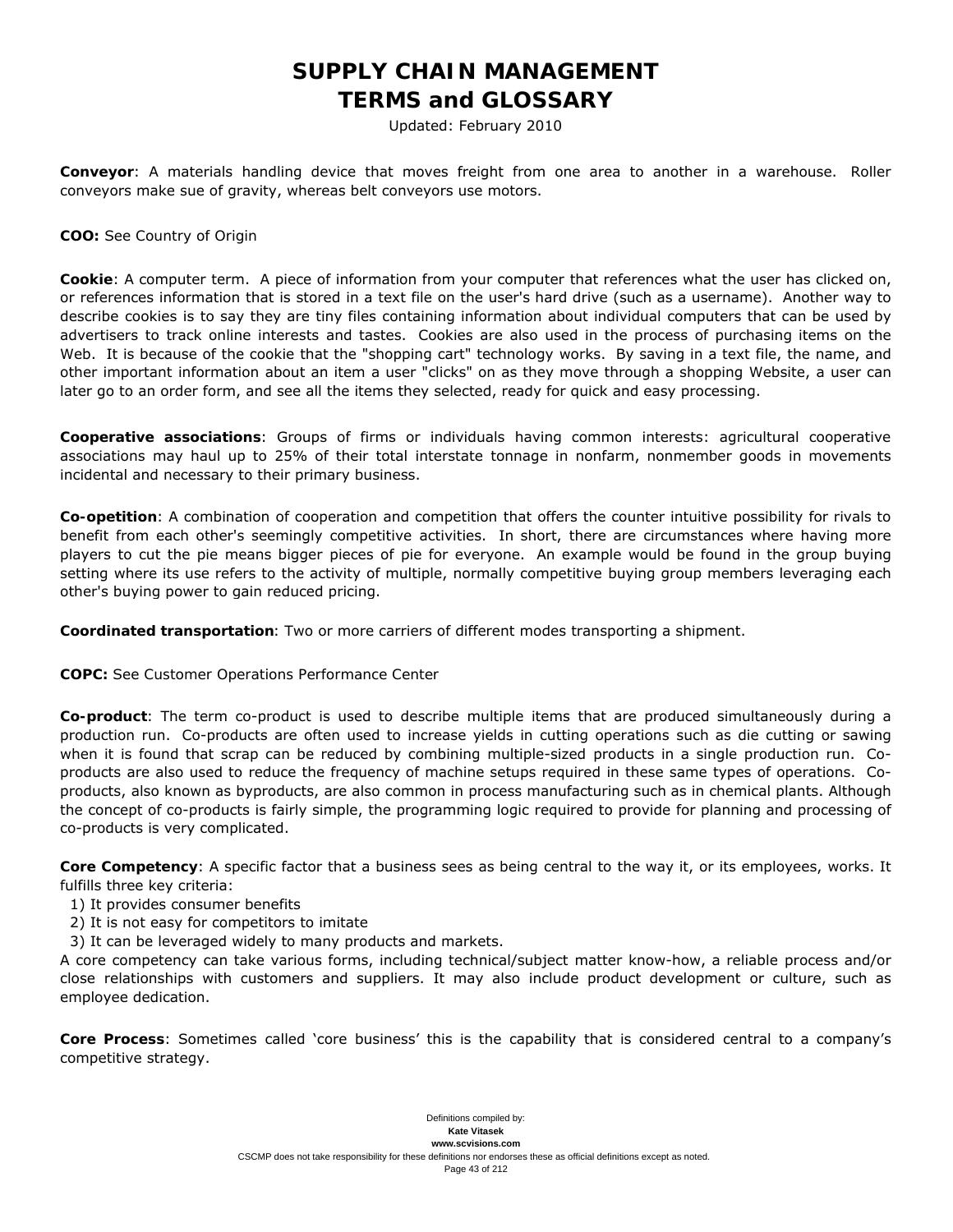Updated: February 2010

#### **Corporate Strategic Profit Model**: See *Strategic Profit Model*

**Corrective Action**: A change implemented to address a weakness identified in a management system, usually brought to the company's attention by a customer complaint of nonconformities identified during an internal audit or adverse or unstable trends in product and process monitoring identified by the statistical process control (SPC).

**Corrective Action Reporting System**: See *Corrective Action*

**Corrective Action Review (CAR)**: See *Corrective Action*

**Cost Accounting**: A management accounting practice that establishes budget and actual cost of operations, processes, departments or product and the analysis of variances, profitability or use of funds. Managers use cost accounting to support decision-making to cut a company's costs and improve profitability.

**Cost Allocation**: An accounting practice which assigns indirect costs such as overhead to products or services using a known factor such as pieces produced or direct labor costs/hours.

**Cost Center**: In accounting, a sub-unit in an organization that is responsible for costs.

**Cost Driver**: In accounting, any situation or event that causes a change in the consumption of a resource, or influences quality or cycle time. An activity may have multiple cost drivers. Cost drivers do not necessarily need to be quantified; however, they strongly influence the selection and magnitude of resource drivers and activity drivers.

**Cost Driver Analysis**: In cost accounting, the examination, quantification, and explanation of the effects of cost drivers. The results are often used for continuous improvement programs to reduce throughput times, improve quality, and reduce cost.

**Cost Element**: In cost accounting, the lowest level component of a resource, activity, or cost object.

**Cost, Insurance, Freight (CIF)**: A trade term requiring the seller to arrange for the carriage of goods by sea to a port of destination, and provide the buyer with the documents necessary to obtain the goods from the carrier.

**Cost Management**: The management and control of activities and drivers to calculate accurate product and service costs, improve business processes, eliminate waste, influence cost drivers, and plan operations. The resulting information will have utility in setting and evaluating an organization's strategies.

**Cost of Capital**: The cost to borrow or invest capital.

**Cost of Goods Sold (COGS)**: The amount of direct materials, direct labor, and allocated overhead associated with products sold during a given period of time, determined in accordance with Generally Accepted Accounting Principles (GAAP)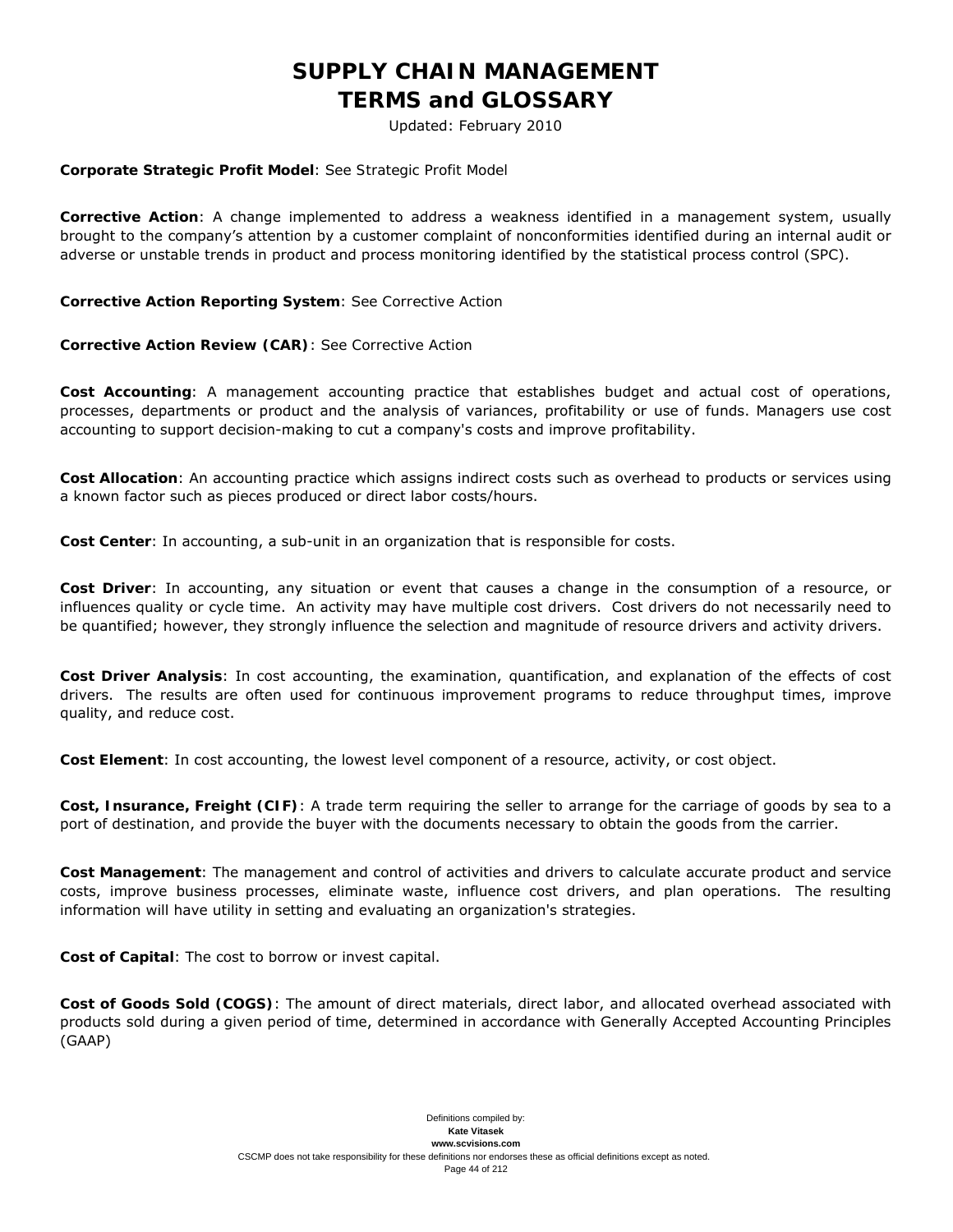Updated: February 2010

**Cost of Lost Sales**: The forgone profit associated with a stockout.

**Cost Plus Award-Fee (CPAF)**: A type of PBL contract pricing that combines a cost basis with an award fee feature. The incentive feature allows a base fee to be adjusted based on success in meeting target performance goals.

**Cost Plus Incentive-Fee (CPIF)**: A type of PBL contract pricing that combines a cost basis with an incentive fee feature. The incentive feature allows a base fee to be adjusted based on the relationship of actual costs to target costs.

**Cost Recovery Rate (CRR)**: Provides the funding stream for a wide variety of program logistics support functions.

**Cost Trade-off**: The interrelationship among system variables indicates that a change in one variable has cost impact upon other variables. A cost reduction in one variable may be at the expense of increased cost for other variables, and vice versa.

**Cost Variance**: A type of PBL contract pricing that combines a cost basis with an award fee feature. The incentive feature allows a base fee to be adjusted based on success in meeting target performance goals.

**Cost Recovery Rate (CRR)**: Provides the funding stream for a wide variety of program logistics support functions.

**Cost-to-Serve**: A chain of activities required to get a company's products or services into their customers' stores and onto their shelves. This includes order taking, picking and freighting the order, arranging promotions by sales reps, processing credits, and merchandising the product.

**Costs per Unit Moved**: A measure to calculate the cost of moving one unit of product.

Calculation: [Total Costs to Move Units] / [Total Number of Units Moved]

**COTD**: See *Complete & On-Time Delivery*

**COTS**: See *Commercial-off-the-Shelf*

**Courier service**: A fast, door-to-door service for high-valued goods and documents; firms usually limit service to shipments of 50 pounds or less.

**Council of Logistics Management (CLM)**: See *Council of Supply Chain Management Professionals.*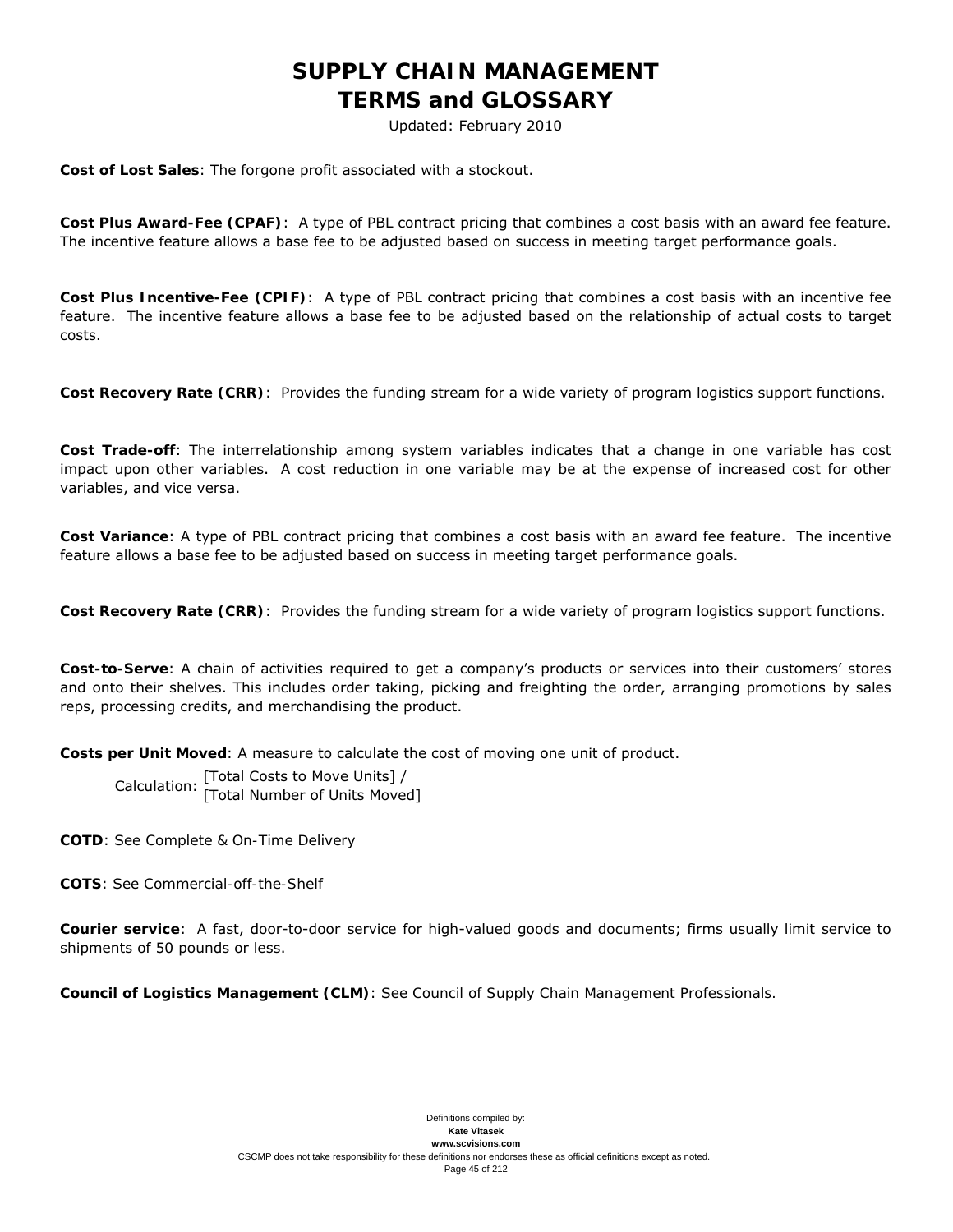Updated: February 2010

**Council of Supply Chain Management Professionals (CSCMP)**: The CSCMP is a not-for-profit professional business organization consisting of individuals throughout the world who have interests and/or responsibilities in logistics and supply chain management, and the related functions that make up these professions. Its purpose is to enhance the development of the logistics and supply chain management professions by providing these individuals with educational opportunities and relevant information through a variety of programs, services, and activities.

**Count Back**: A process in which order pickers selecting full cases from pallet rack locations perform an immediate cycle count at the completion of the pick for that location, using a Radio Frequency or voice terminal. The use of the count-back program is just one component of being able to prove perfect order picking and the highest degree of inventory accuracy.

**Country of Origin**: The country of manufacture, production or growth from where a product comes.

**CPAF**: See *Cost Plus Award Fee*

- **CPFR®**: See *Collaborative Planning Forecasting and Replenishment* ®
- **CPG**: See *Consumer Packaged Goods*
- **CPI**: See *Continuous Process Improvement*
- **CPIF**: See *Cost Plus Incentive Fee*

#### **Cradle to Grave**: See *Lifecycle*

**Credit Level**: The amount of purchasing credit a customer has available. Usually defined by the internal credit department and reduced by any existing unpaid bills or open orders.

**Credit Memo**: A document issued to provide authorization for a customer account credit, typically due to product returns, billing errors or other adjustments.

**Critical Differentiators**: This is what makes an idea, product, service or business model unique.

**Critical Success Factors (CSF)**: Necessary conditions for success that can be measured quantitatively for effectiveness, economy, and efficiency; those few areas where satisfactory performance is essential in order for a business to succeed; characteristics, conditions, or variables that have a direct influence on a customer's satisfaction with a specific business process; the set of things that must be done right if a vision is to be achieved.

**Critical Value Analysis**: A modified ABC analysis in which a subjective value of criticalness is assigned to each item in the inventory.

**Cross-Shipment**: A term used widely in the electronics industry when shipment of a replacement part or device is made in advance of physical return of the defective part.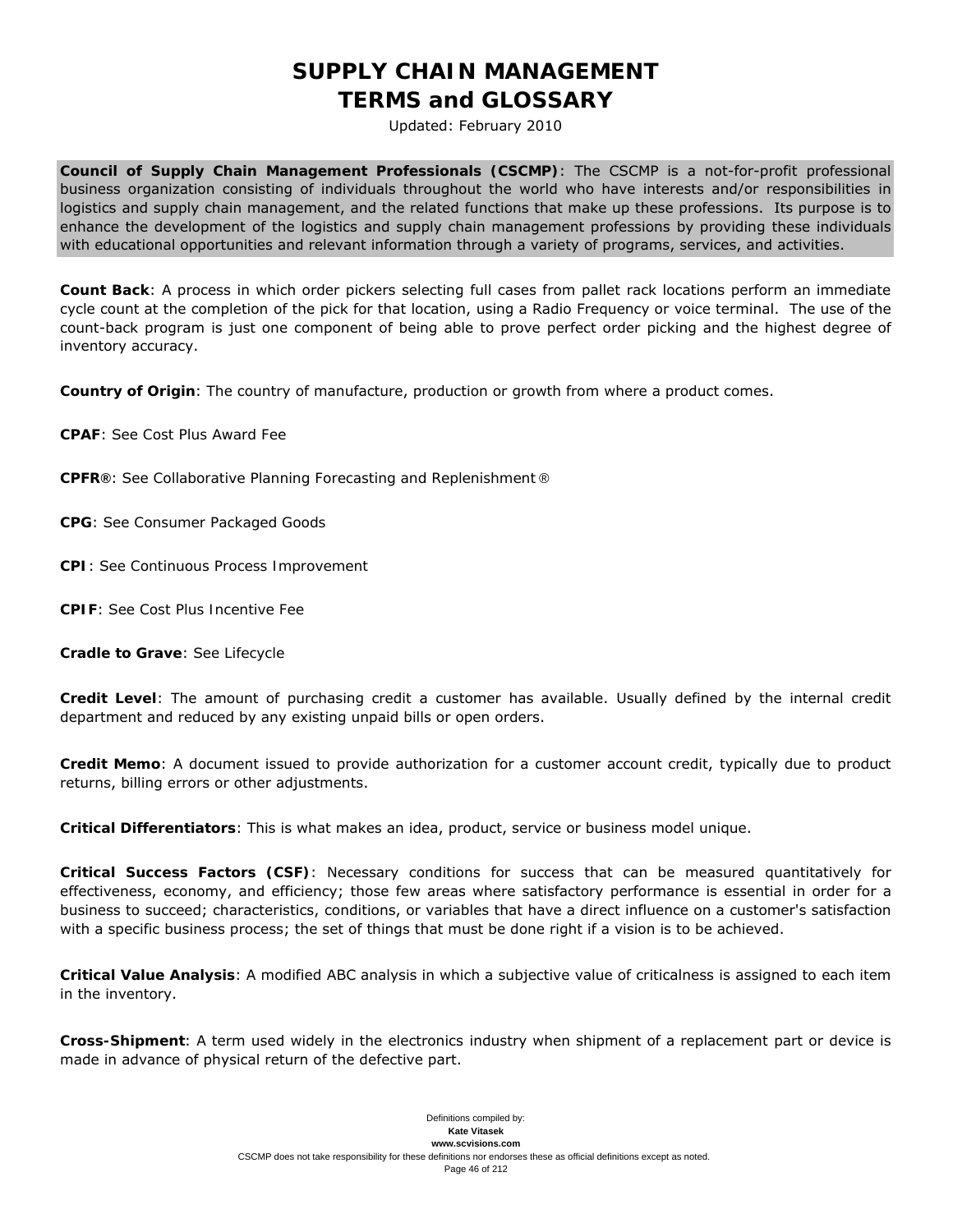Updated: February 2010

**Cross-Subsidy**: In cost accounting, the inequitable assignment of costs to cost objects, which leads to over costing or under costing them relative to the amount of activities and resources actually consumed. This may result in poor management decisions that are inconsistent with the economic goals of the organization.

**Cross Dock / Cross Docking (XDK)**: A distribution system in which merchandise received at the warehouse or distribution center is not put away, but instead is readied for shipment to retail stores. Cross docking requires close synchronization of all inbound and outbound shipment movements. By eliminating the put-away, storage and selection operations, it can significantly reduce distribution costs.

**Cross Functional**: A term used to describe a process or an activity that crosses the boundary between functions. A cross functional team consists of individuals from more than one organizational unit or function.

**Cross Functional "Process" Metric**: A number resulting from an equation, showing the output of a process that spans departments. These types of measures are also known as a process measures because they span across the breadth of a process, regardless for functional/departmental segregation within the process. Example: Perfect Order Index.

**Cross Sell**: The practice of attempting to sell additional products to a customer during a sales call. For example, when the CSR presents a camera case and accessories to a customer that is ordering a camera.

**Critical Success Factor (CSF)**: Those activities and/or processes that must be completed and/or controlled to enable a company to reach its goals.

- **CRM**: See *Customer Relationship Management*
- **CRP**: See *Continuous Replenishment Program*
- **CRR**: See *Cost Recovery Rate*
- **CSCMP**: See *Council of Supply Chain Management Professionals*
- **CSF**: See *Critical Success Factors*
- **CSI**: See *Container Security Initiative*
- **CSR**: See *Customer Service Representative*
- **CTP**: See *Capacity to Promise*
- **C-TPAT**: See *Customs-Trade Partnership against Terrorism*

**Cubage**: Cubic volume of space being used or available for shipping or storage.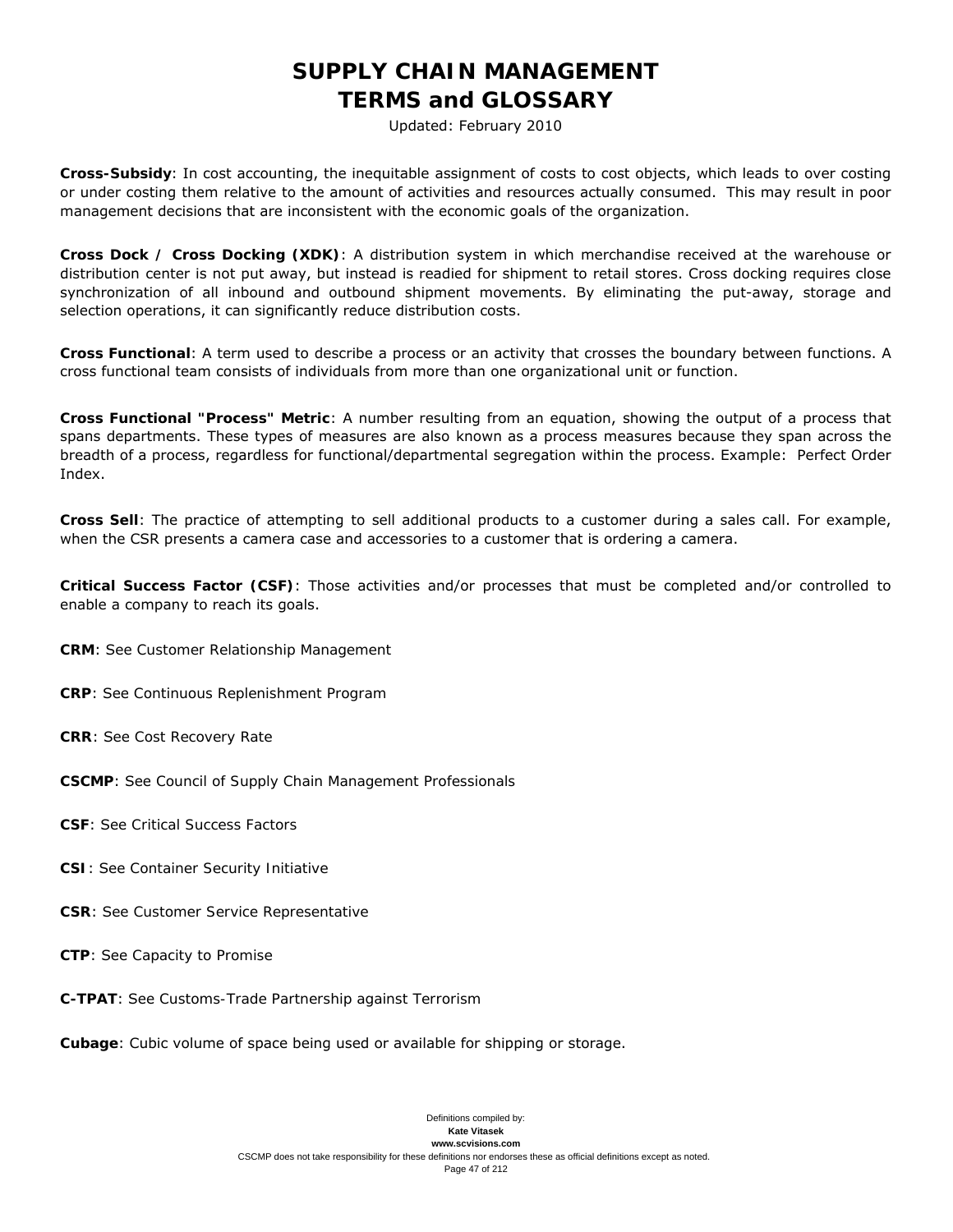Updated: February 2010

Calculation: length x width x depth **Cube**: The volume of the shipment or package.

**Cube Utilization**: The use of space within a storage area, trailer, or container. Cube utilization is generally calculated as a percentage of total space or of total "usable" space.

Note: there is a point at which too high percent utilization can create inefficiency.

**Cubic Space**: The measurement of total space or volume available or required in transportation and warehousing. Calculation: floor space x height

**Cumulative Available-to-Promise**: A calculation which yields future availability based on planned production or purchases and consumption across multiple future periods.

See also: *Available-to-Promise*

**Cumulative Lead Time**: The time required to buy components, build and then ship a product.

**Cumulative Source/Make Cycle Time**: The cumulative internal and external lead time to manufacture shippable product, assuming that there is no inventory on-hand, no materials or parts on order, and no prior forecasts existing with suppliers. (An element of Total Supply Chain Response Time) The critical path along the following elements:

Total Sourcing Lead Time, Manufacturing Order Release to Start Manufacturing, Total Manufacture Cycle Time (Make-to-Order, Engineer-to-Order, Configure/Package-to-Order) or Manufacture Cycle Time (Make-to-Stock), Complete Manufacture to Ship Time Determined separately for Make-to-Order, Configure/Package-to-Order, Note: Engineer-to-Order, and Make-to-Stock products

**Currency Adjustment Factor (CAF)**: An added charge assessed by water carriers for currency value changes.

**Current good manufacturing practices (CGMP)**: Regulations enforced by the U.S. Food and Drug Administration for food and chemical manufacturers and packagers.

**Customer**: 1) In distribution, the Trading Partner or reseller, i.e. Wal-Mart, Safeway, or CVS. 2) In Direct-to-Consumer, the end customer or user.

**Customer Acquisition or Retention**: The rate by which new customers are acquired, or existing customers are retained. A key selling point to potential marquis partners.

See also: *Marquis Partner*

**Customer Driven**: The end user, or customer, motivates what is produced or how it is delivered.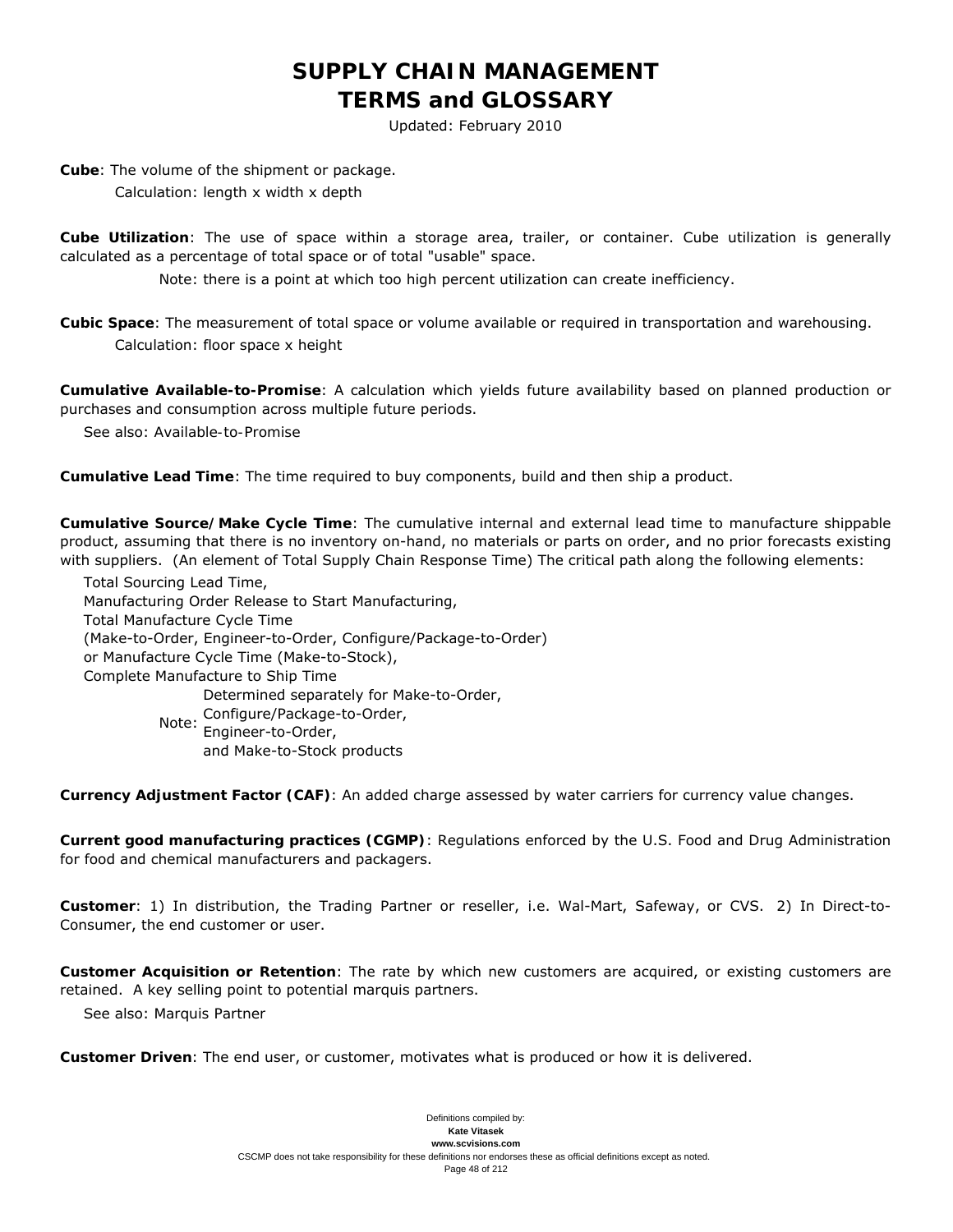Updated: February 2010

**Customer Facing**: Those personnel or activities whose jobs entail actual contact with the customer.

**Customer Interaction Center**: See *Call Center*

**Customer Operations Performance Center (COPC)**: Call center consulting, certification, training, and benchmarking company.

**Customer Order**: An actual order, not a forecast or planned order, from a customer for specific products or services.

**Customer/Order Fulfillment Process**: The typical business process which includes receipt and processing of a customer order through delivery.

**Customer Profitability**: The practice of placing a value on the profit generated by business done with a particular customer.

**Customer Receipt of Order to Installation Complete**: Average lead-time from receipt of goods at the customer to the time when installation (if applicable) is complete, including the following sub-elements: time to get product up and running, and product acceptance by customer. (An element of Order Fulfillment Lead Time)

> Note: Configure/Package-to-Order, Determined separately for Make-to-Order, Engineer-to-Order, and Make-to-Stock products

**Customer Relationship Management (CRM)**: This refers to information systems that help sales and marketing functions, as opposed to the ERP (Enterprise Resource Planning), which is for back-end integration.

**Customer Segmentation**: Dividing customers into groups based on specific criteria, such as products purchased, customer geographic location, etc.

**Customer Service**: Activities between the buyer and seller that enhance or facilitate the sale or use of the seller's products or services.

**Customer Service Ratio**: See *Percent of Fill* 

**Customer Service Representative (CSR)**: The individual who provides customer support via telephone in a call center environment.

> Definitions compiled by: **Kate Vitasek www.scvisions.com** CSCMP does not take responsibility for these definitions nor endorses these as official definitions except as noted. Page 49 of 212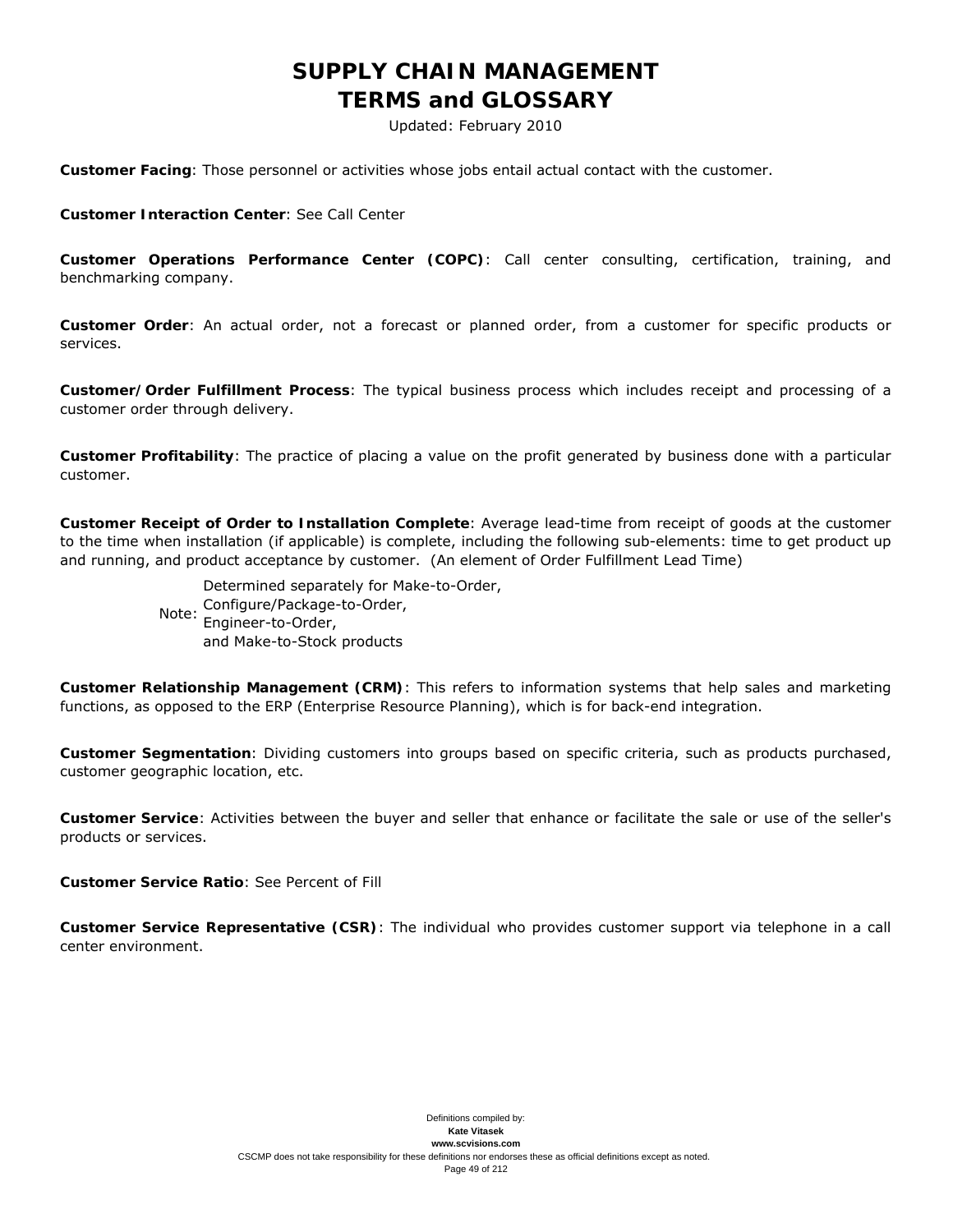Updated: February 2010

**Customer Signature/Authorization to Order Receipt**: Average lead-time from when a customer authorizes an order to the time that that order is received and order entry can commence. (An element of Order Fulfillment Lead Time)

> Note: Configure/Package-to-Order, Determined separately for Make-to-Order, Engineer-to-Order, and Make-to-Stock products

**Customer Wait Time (CWT)**: The total elapsed time between issuance of a customer order and satisfaction of that order.

**Customer-Supplier Partnership**: An extended relationship between buyers and sellers based on confidence, credibility, and mutual benefit. The buyer, on its part, provides long-term contracts and assurance of only a small number of competing suppliers. In reciprocation, the seller implements customer's suggestions and commits to continuous improvement in quality of product and delivery.

**Customization**: Creating a product from existing components into an individual order.

#### Synonym: *Build to Order*

**Customs and Border Protection (CBP)**: Formed during the creation of the Department of Homeland Security in 2003, CBP consists primarily of the customs inspection function formerly performed by the U.S. Customs Service as part of the Department of Treasury, the immigration inspection function formerly performed by the Immigration and Naturalization Service (INS), and the Border Patrol, formerly part of the Department of Justice.

**Customs House Broker**: A business firm that oversees the movement of international shipments through customs and ensures that the documentation accompanying a shipment is complete and accurate.

**Customs-Trade Partnership against Terrorism (C-TPAT)**: A joint government/business initiative to build cooperative relationships that strengthen overall supply chain and border security. The voluntary program is designed to share information that will protect against terrorists' compromising the supply chain.

**CWT**: See *Customer Wait Time*

#### **CWT**: See *Hundredweight*

**Cycle Counting**: An inventory control and management practice that refers to a process of regularly scheduled inventory counts (usually daily) that "cycles" through your inventory. Users determine how often certain items or locations are counted using frequency or dollar values segregated into "ABC" categories. Cycle counting can eliminate the need for wall to wall physical counts and can maintain a higher level of on-going accuracy.

**Cycle Inventory**: An inventory system where counts are performed continuously, often eliminating the need for an annual overall inventory. It is usually set up so that A items are counted regularly (i.e., every month), B items are counted semi-regularly (every quarter or six months), and C items are counted perhaps only once a year.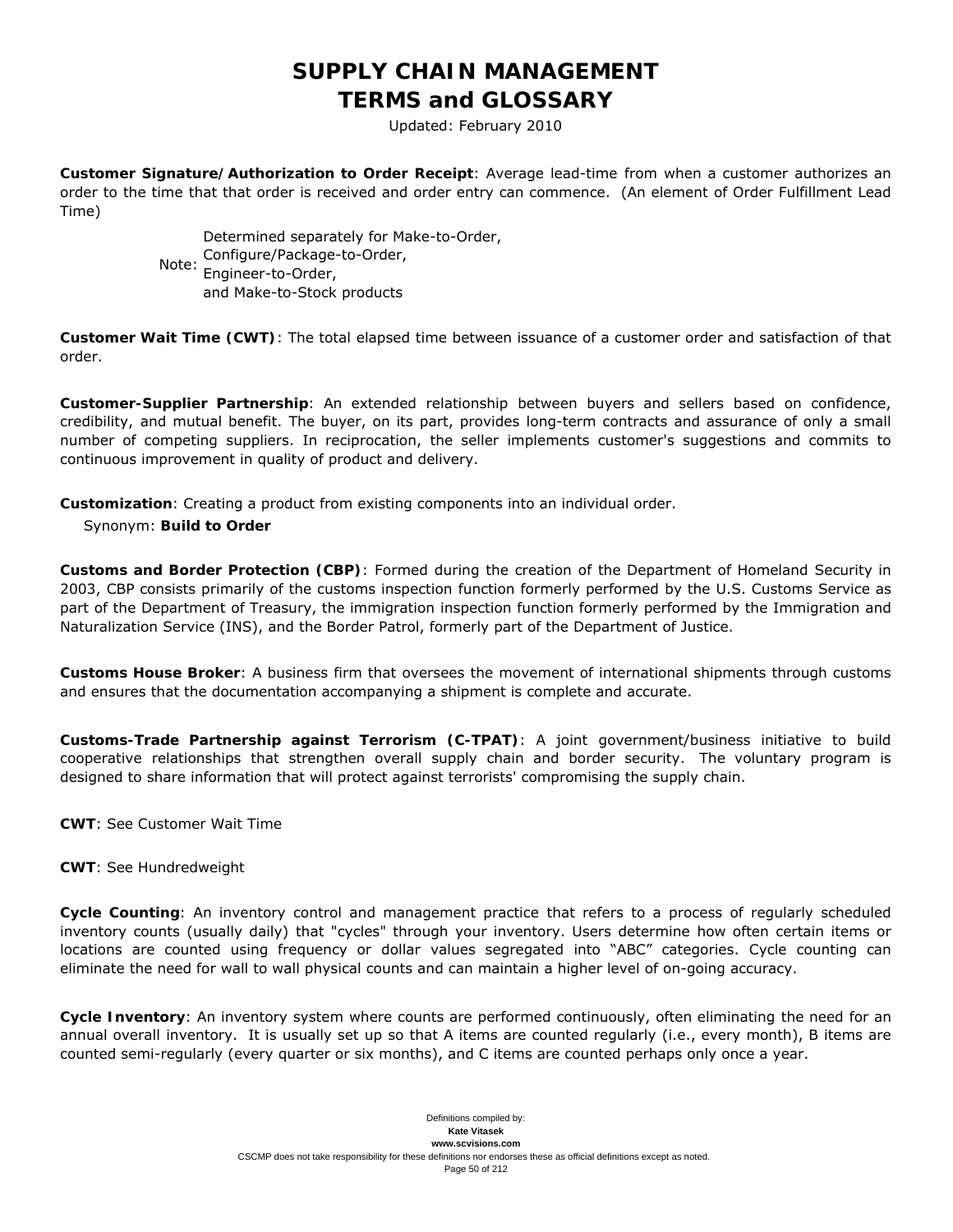Updated: February 2010

**Cycle Time**: The amount of time it takes to complete a business process.

**Cycle Time to Process Excess Product Returns for Resale**: The total time to process goods returned as Excess by customer or distribution centers, in preparation for resale. This cycle time includes the time a Return Product Authorization (RPA) is created to the time the RPA is approved, from Product Available for Pick-up to Product Received and from Product Receipt to Product Available for use.

**Cycle Time to Process Obsolete and End-of-Life Product Returns for Disposal**: The total time to process goods returned as Obsolete & End of Life to actual Disposal. This cycle time includes the time a Return Product Authorization (RPA) is created to the time the RPA is approved, from Product Available for Pick-up to Product Received and from Product Receipt to Product Disposal/Recycle.

**Cycle Time to Repair or Refurbish Returns for Use**: The total time to process goods returned for repair or refurbishing. This cycle time includes the time a Return Product Authorization (RPA) is created to the time the RPA is approved, from Product Available for Pick-up to Product Received, from Product Receipt to Product Repair/Refurbish begin, and from Product Repair/Refurbish begin to Product Available for use.

**Cyclical Demand**: A situation where demand patterns for a product run in cycles driven by seasonality or other predictable factors.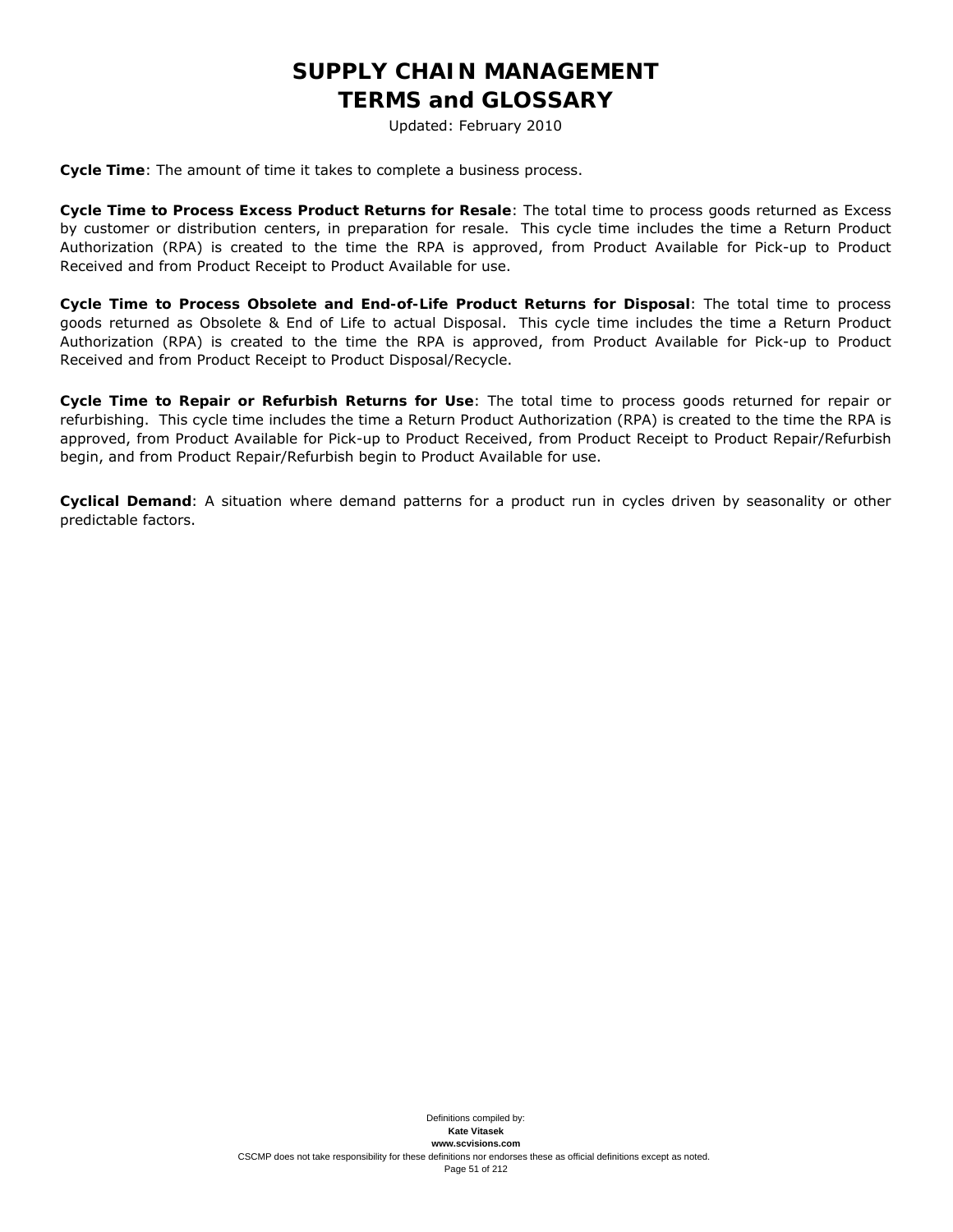Updated: February 2010

# **D**

**Dangerous Goods**: Articles or substances capable of posing significant health, safety, or environmental risk, and that ordinarily require special attention including packaging and labeling when stored or transported.

Synonym: *Hazardous Goods* Synonym: *Hazardous Materials* Synonym: *HazMat*

**Dashboard**: A performance measurement tool used to capture a summary of the Key Performance Indicators (KPIs)/metrics of a company. Metrics dashboards/scorecards should be easy to read and usually have "red, yellow, green" indicators to flag when the company is not meeting its metrics targets. Ideally, a dashboard/scorecard should be cross-functional in nature and include both financial and non-financial measures. In addition, scorecards should be reviewed regularly - at least on a monthly basis and weekly in key functions such as manufacturing and distribution where activities are critical to the success of a company. The dashboard/scorecards philosophy can also be applied to external supply chain partners such as suppliers to ensure that supplier's objectives and practices align.

#### Synonym: *Scorecard*

**Data Cleansing**: The process of detecting and cleaning inaccurate, incomplete, incorrect, and irrelevant records in a data set. The records are deleted, modified or replaced as needed.

**Data Communications**: The electronic transmission of data, usually in computer readable form, using a variety of transmission vehicles and paths.

**Data Dictionary**: Lists the data elements for which standards exist. The Joint Electronic Document Interchange (JEDI) committee developed a data dictionary that is employed by many EDI users.

**Data Field Formatting**: The parameters placed on a column within a database or data entry form on a website. An example of a parameter would be the 8 character limitation for any text entered into a particular data field.

**Data Integration**: The process of integrating data residing in different sources, and creating a unified view of the data for users.

**Data Integrity**: Assurance that the data is "whole" or complete. The data integrity perseveres during retrieval, storage, and transfer. In database management, it refers to the process of ensuring the data accurately reflects the environment it is modeling or representing.

**Data Interchange Standards Association (DISA)**: The secretariat, which provides clerical and administrative support to the ASC X12 Committee.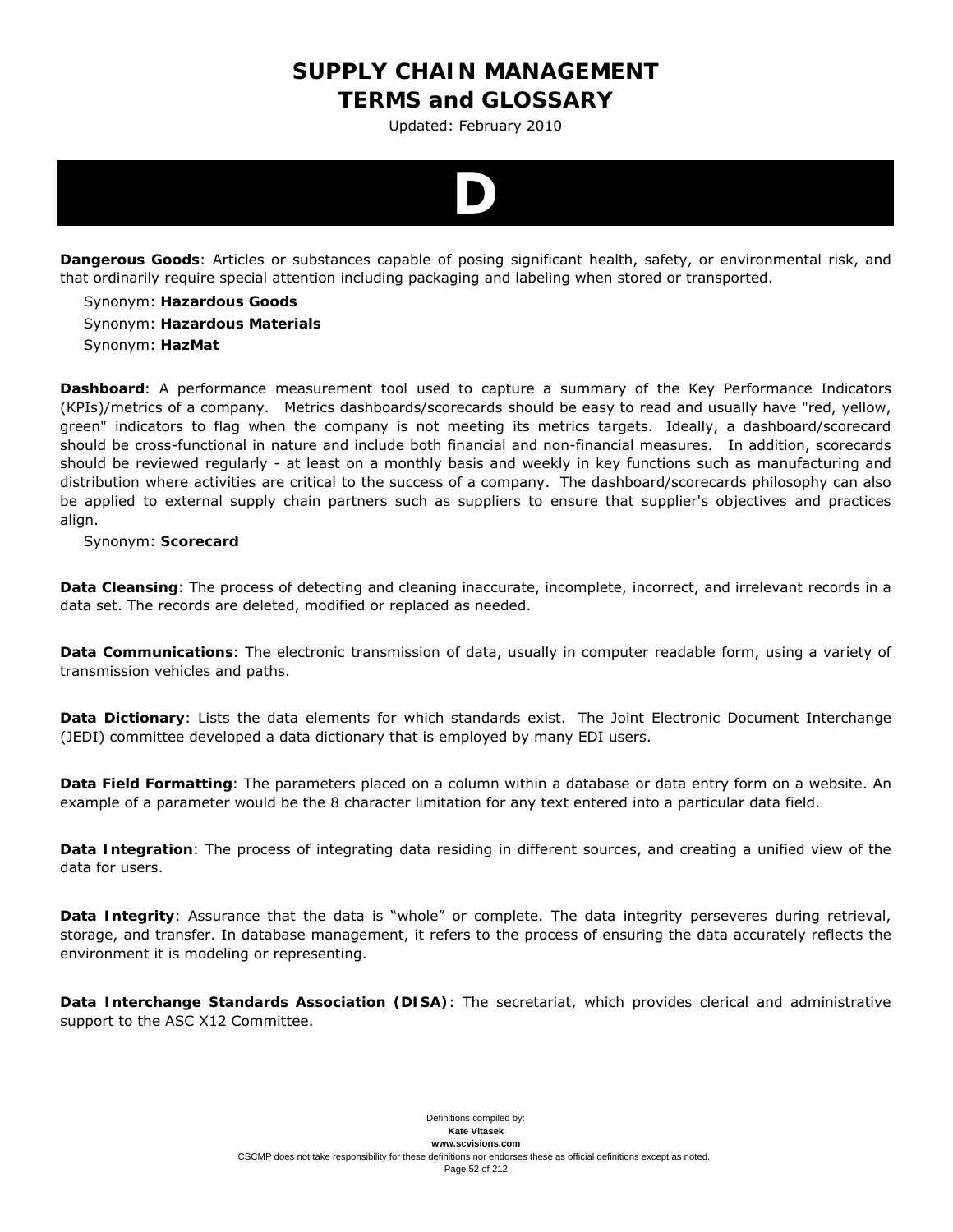Updated: February 2010

**Data Mining**: The process of extracting and analyzing data, typically from a computer database, to gather knowledge about hidden patterns or unknown relationships in order to achieve specific business objectives.

**Data Pool**: A repository of Data within the Global Data Synchronization Network. where trading partners can obtain, maintain and exchange information on items and parties in a standard format through electronic means.

**Data Steward**: The person responsible for maintaining consistency and precise of data during exchanges between computer systems.

**Data Warehouse**: A storage architecture designed to hold data extracted from transaction systems, operational data stores and external sources. A repository of an organization's electronically stored data designed in such a way as to facilitate reporting and analysis, the warehouse combines data in an aggregate, summary form suitable for enterprise-wide data analysis and reporting for predefined business needs.

**Database**: Data stored in computer-readable form, usually indexed or sorted in a logical order by which users can find a particular item of data they need.

**Date Code**: An identification applied to a product container or label which provides the specific date of production of the contents. Sometimes it is an actual date, but frequently it is coded for internal purposes. Date codes are often used during product recalls.

**Days' Inventory**: See *Days of Supply*

**Days of Supply**: Measure of quantity of inventory-on-hand, in relation to number of days for which usage which will be covered. For example, if a component is consumed in sale or manufacturing at the rate of 100 per day, and there are 1,585 units available on-hand, this represents 15.85 days supply. The goal, in most cases, is to demonstrate efficiency through having a high turnover rate and therefore a low days' inventory. However, realize that this ratio can be unfavorable if either too high or too low. A company must balance the cost of carrying inventory with its unit and acquisition costs, with the potential of lost business and ultimately lost customers if shortages are pervasive.

**Days Payable Outstanding (DPO)**: An estimate of the length of time the company takes to pay its vendors after receiving inventory. If the firm receives favorable terms from suppliers, it has the net effect of providing the firm with free financing. If terms are reduced and the company is forced to pay at the time of receipt of goods, it reduces financing by the trade and increases the firm's working capital requirements. It is calculated: Days Payable Outstanding = 365 / Payables Turnover (Payables Turnover = Purchases / Payables).

Calculation: [365] / [Payables Turnover] Note: Payables Turnover = Purchases / Payables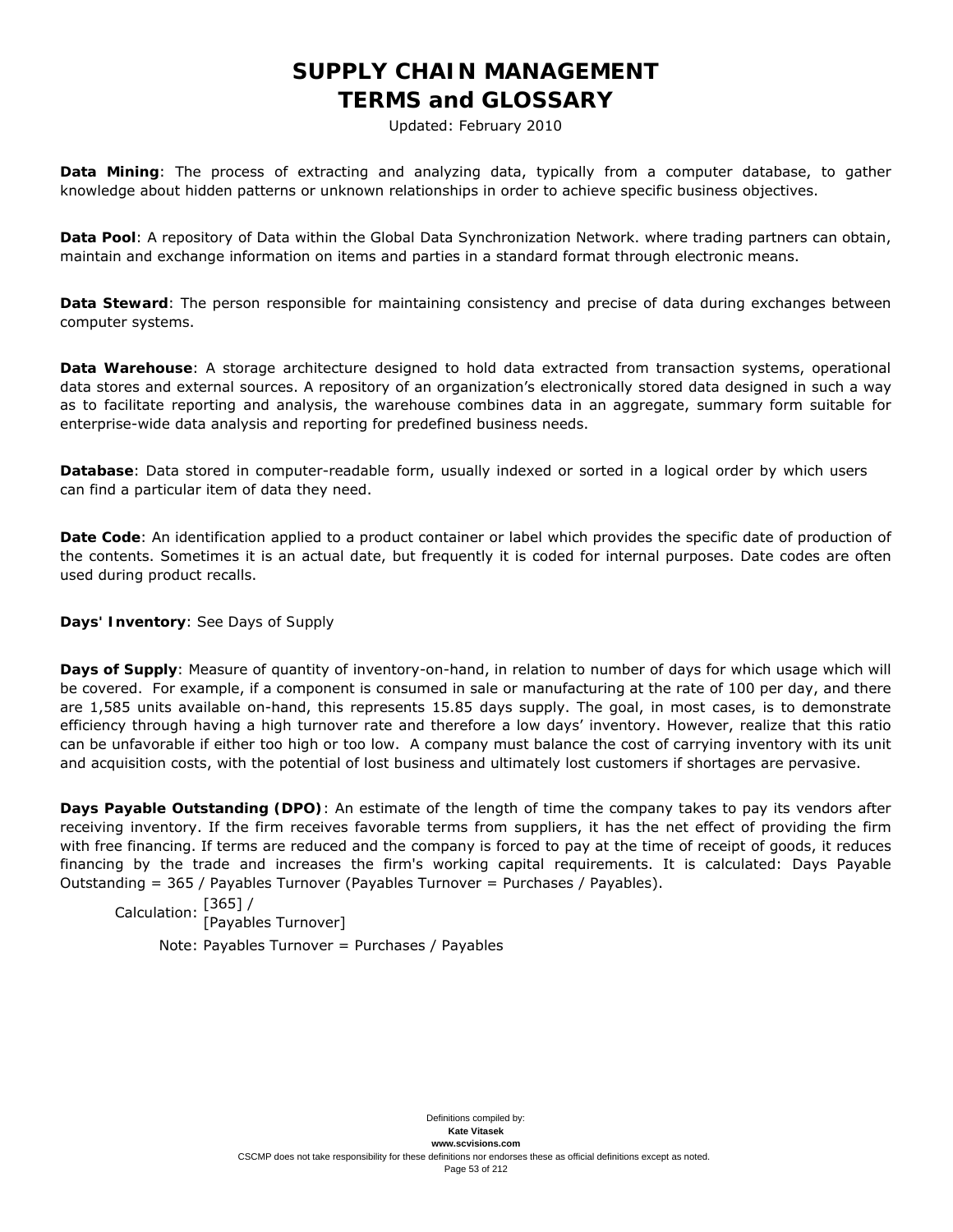Updated: February 2010

**Days Sales Outstanding (DSO)**: A financial indicator that shows both the age, in terms of days, of a company's accounts receivable and the average time it takes to turn the receivables into cash. It is compared to company and industry averages, as well as company selling terms (e.g., Net 30) for determination of acceptability by the company.

#### Synonym: *Collection Period*

Calculation: [(Total Receivables) / (Total Credit Sales in the Period Analyzed)] x Number of Days in the Period Analyzed.

Note: Only credit sales are to be used. Cash sales are excluded.

**DBR**: See *Drum-Buffer-Rope* 

**DC**: See *Distribution Center*

**DC Bypass**: Practice that occurs when vendors ship goods directly to the retail store instead of to the retailer's distribution center (DC).

Synonym: *Direct to Store*

**DD**: See *Direct Debit*

**DDSN**: See *Demand Driven Supply Network*

**Dead on Arrival (DOA)**: A term used to describe products which are not functional when delivered. Synonym: Defective.

**Deadhead**: The return of an empty transportation container back to a transportation facility. Commonly used description of an empty backhaul.

See also: *Backhauling*

**Deadweight**: The total lifting capacity of a ship expressed in tons of 2240 lbs. It is the difference between the displacement light (without cargo, passengers, fuel, etc.) and the displacement loaded.

**Decentralized authority**: A situation in which management decision-making authority is given to managers at many levels in the organizational hierarchy.

**Decision Support System (DSS)**: Software that speeds access and simplifies data analysis, queries, etc. within a database management system.

**Declaration of Dangerous Goods**: To comply with the U.S. regulations, exporters are required to provide special notices to inland and ocean transport companies when goods are hazardous.

**Declared Value**: The value of the goods, declared by the shipper on a bill of lading, for the purpose of determining a freight rate or the limit of the carrier's liability. Also used by customs as the basis for calculation of duties, etc.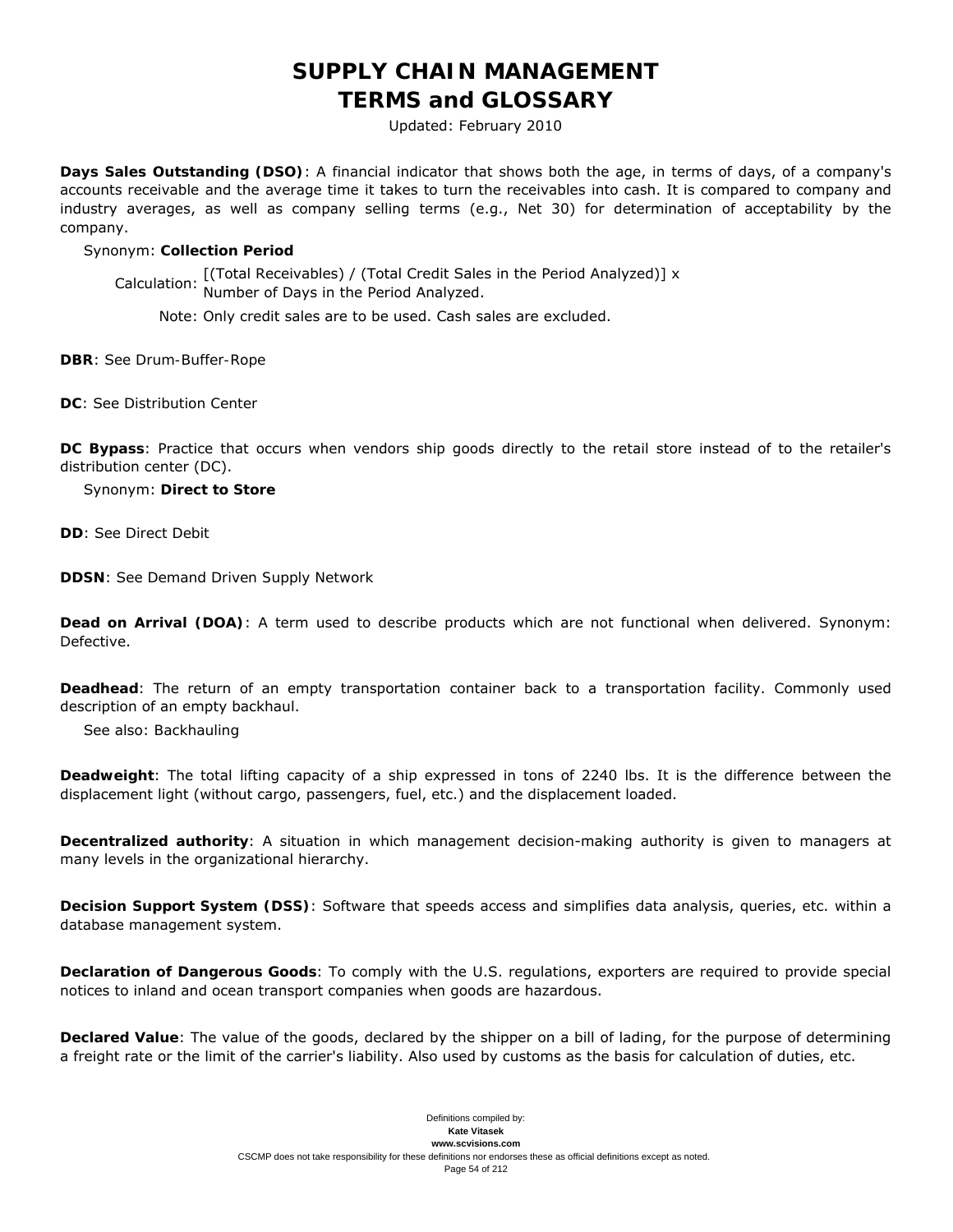Updated: February 2010

**Decomposition**: A forecasting practice which separates time series data are separated into two or more component series which are each forecasted individually and them re-composited to product a final forecast. Useful where the individual components are subject to varying trends.

**Dedicated Contract Carriage**: A third-party service that dedicates equipment (vehicles) and drivers to a single customer for its exclusive use on a contractual basis.

**Defect Analysis**: A combination of flaw detection—so they may be removed from the product or process—and analysis of defects and errors received—to prevent future defects in the product or process.

**Defective Goods Inventory (DGI)**: Those items that have been returned, have been delivered damaged and have a freight claim outstanding, or have been damaged in some way during warehouse handling.

**Defense Logistics Agency (DLA)**: A possible source of supply.

**Defense Working Capital Fund (DWCF)**: Funding for PBL programs.

**Delimiters**: 1) ASCII, characters which are used to separate data elements within a data stream. 2) EDI, two levels of separators and a terminator that are integrals part of a transferred data stream. Delimiters are specified in the interchange header. From highest to lowest level, the separators and terminator are segment terminator, data element separator, and component element separator (used only in EDIFACT).

**Delivery Appointment**: The time agreed upon between two enterprises for goods or transportation equipment to arrive at a selected location. Typically used to help plan warehouse and receiving / inspection operations and to manage backup of carriers at loading docks.

**Delivery-Duty-Paid**: Supplier/manufacturer arrangement in which suppliers are responsible for the transport of the goods they have produced, which is being sent to a manufacturer. This responsibility includes tasks such as ensuring products get through Customs.

**Delivery Performance to Commit Date**: The percentage of orders that are fulfilled on or before the internal Commit date, used as a measure of internal scheduling systems effectiveness. Delivery measurements are based on the date a complete order is shipped or the ship-to date of a complete order. A complete order has all items on the order delivered in the quantities requested. An order must be complete to be considered fulfilled. Multiple line items on a single order with different planned delivery dates constitute multiple orders, and multiple planned delivery dates on a single line item also constitute multiple orders.

[Total number of orders delivered in full and on time to the scheduled commit date] / Calculation: [Total number of orders delivered]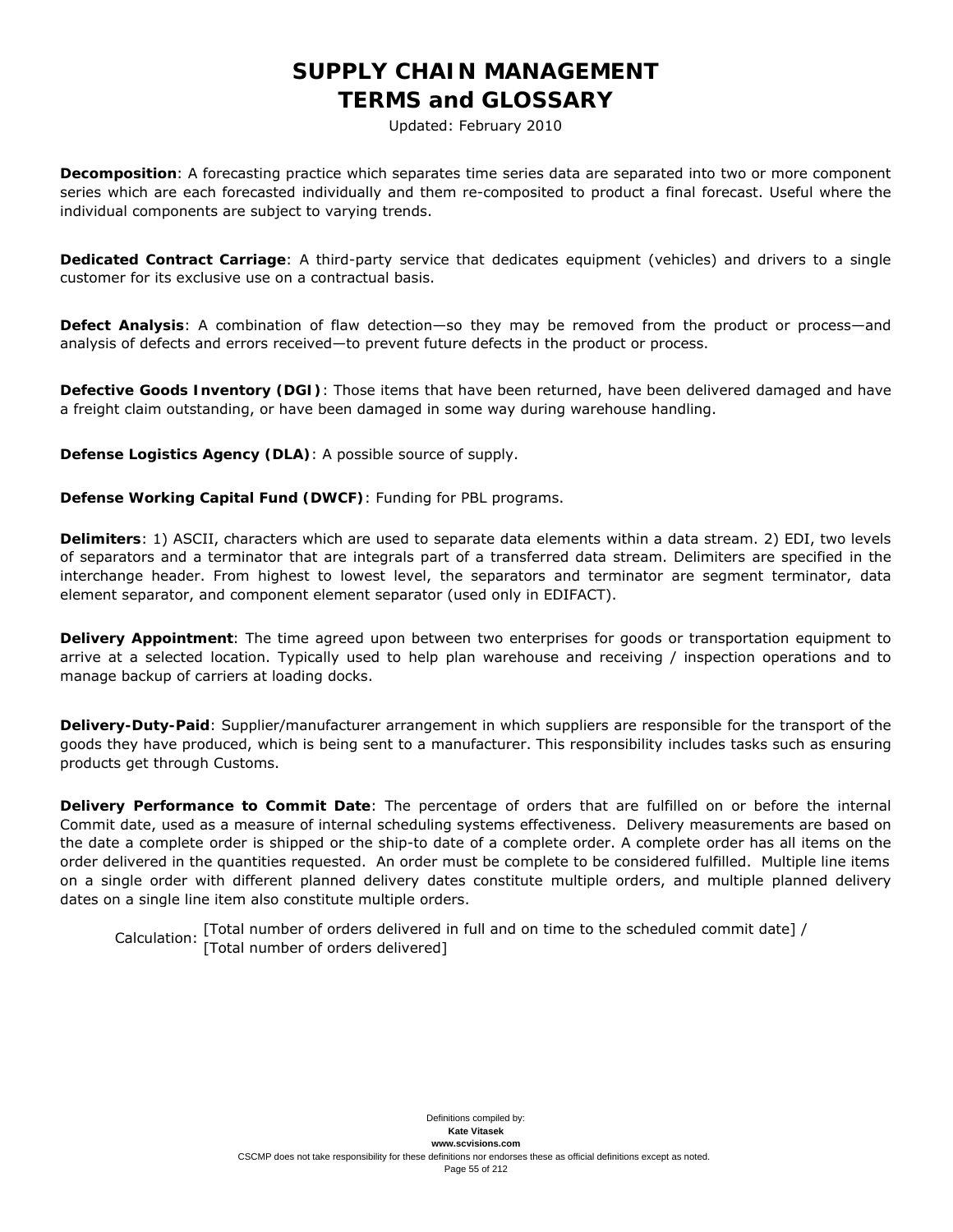Updated: February 2010

**Delivery Performance to Request Date**: The percentage of orders that are fulfilled on or before the customer's requested date used as a measure of responsiveness to market demand. Delivery measurements are based on the date a complete order is shipped or the ship-to date of a complete order. A complete order has all items on the order delivered in the quantities requested. An order must be complete to be considered fulfilled. Multiple line items on a single order with different planned delivery dates constitute multiple orders, and multiple planned delivery dates on a single line item also constitute multiple orders.

Calculation: [Total number of orders delivered in full and on time to the scheduled request date] / [Total number of orders delivered]

**Delphi Method**: A systematic forecasting method which relies on a panel of independent experts providing answers to questionnaires in two or more rounds in an effort to gain a consensus opinion.

**Delta Nu Alpha**: A professional association of transportation and traffic practitioners.

**Demand**: What customers or users actually want. Typically associated with the consumption of products or services as opposed to a prediction or forecast.

**Demand-Driven Supply Network (DDSN)**: A system of technologies and processes that sense and react to realtime demand across a network of customers, suppliers and employees. In other words, a consumer purchase triggers real-time information movement throughout the supply network, which then initiates movement of product through the network.

**Demand-Side Analysis**: A system based on economic, geographic and demographic trends, offering planners an opportunity to gain accurate perspective on future demand for products or services.

**Demand Based Production**: When inventory is "pulled" through production a work center only when needed to satisfy customer a customer requirement.

**Demand Chain**: Another name for the supply chain, with emphasis on customer or end-user demand pulling materials and product through the chain.

**Demand Chain Management**: Same as supply chain management, but with emphasis on consumer pull versus supplier push.

**Demand Management**: The proactive compilation of requirements information regarding demand (i.e., customers, sales, marketing, finance) and the firm's capabilities from the supply side (i.e., supply, operations and logistics management); the development of a consensus regarding the ability to match the requirements and capabilities; and the agreement upon a synthesized plan that can most effectively meet the customer requirements within the constraints imposed by supply chain capabilities.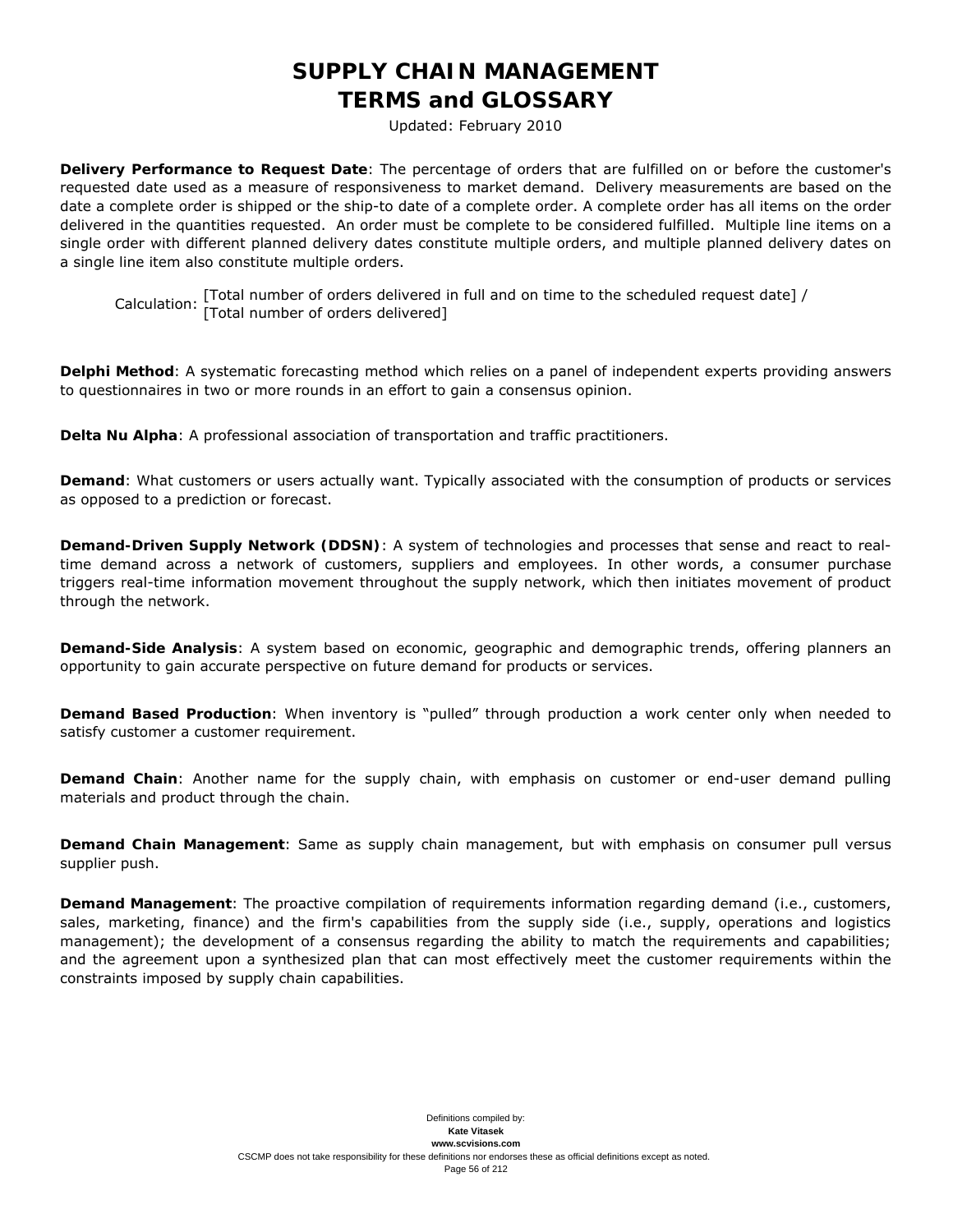Updated: February 2010

**Demand Planning**: The process of identifying, aggregating, and prioritizing, all sources of demand for the integrated supply chain of a product or service at the appropriate level, horizon and interval. The sales forecast is comprised of the following concepts:

1. The sales forecasting level is the focal point in the corporate hierarchy where the forecast is needed at the most generic level, i.e. Corporate forecast, Divisional forecast, Product Line forecast, SKU, SKU by Location.

2. The sales forecasting time horizon generally coincides with the time frame of the plan for which it was developed, i.e. Annual, 1-5 years, 1- 6 months, Daily, Weekly, Monthly.

3. The sales forecasting time interval generally coincides with how often the plan is updated, i.e. Daily, Weekly, Monthly, and Quarterly.

**Demand Planning Systems**: The systems that assist in the process of identifying, aggregating, and prioritizing, all sources of demand for the integrated supply chain of a product or service at the appropriate level, horizon and interval.

**Demand Pull**: The concept defined in lean theory which triggers production of materials only upon receipt of an actual customer order and aligns the production capacity of the supply chain to external customer demand patterns.

**Demand Sensing**: Using channel data to reduce latency in sensing customer buying trends.

**Demand Shaping:** Using programs, including price, new product launch, trade and sales incentives, promotions, and marketing programs, to increase what customers want to buy.

**Demand Signal**: A signal from a consumer, customer or using operation that triggers the issue of product or raw material. The demand signal is most efficiently an electronic data transmission, but could be a physical document, kanban or telephone call.

**Demand Supply Balancing**: The process of identifying and measuring the gaps and imbalances between demand and resources in order to determine how to best resolve the variances through marketing, pricing, packaging, warehousing, outsource plans or some other action that will optimize service, flexibility, costs, assets (or other supply chain inconsistencies) in an iterative and collaborative environment.

**Demand Time Fence (DTF)**: A feature of MRP type systems which allows for defining the point in time from the current date where all forecasted orders should be discarded in favor of actual customer orders. There may be a blend of actual and forecast orders beyond the time fence.

See also: *Planning time fence* See also: *Consuming the Forecast* See also: *Time fence*

**De-manufacturing**: Refers to the process of going in and taking back assets and harvesting the components and parts. After the components are tested, they may be sold into the secondary market or may be upgraded to "as new" and used in production again.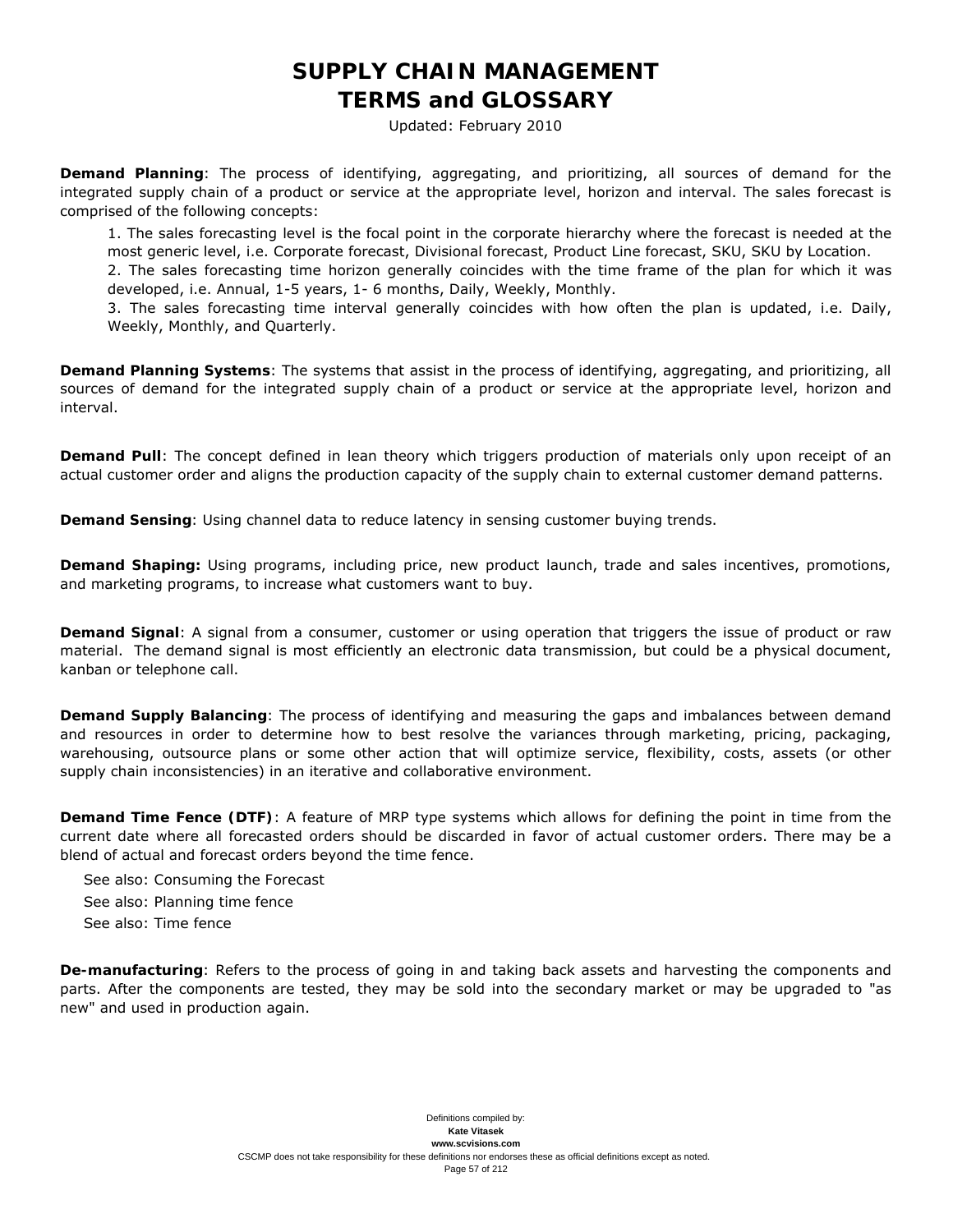Updated: February 2010

**Deming Circle**: An iterative four-step problem-solving process typically used in business process improvement. It is also known as the Shewhart cycle, Deming Wheel, or Plan-Do-Study-Act.

See also: *Plan-Do-Check-Action*

**Demographic Segmentation**: A market segmentation strategy where the intended audience for a given product is divided according to geographic units, such as nations, states, regions, counties, cities, or neighborhoods.

**Demurrage**: The carrier charges and fees applied when rail freight cars and ships are retained beyond a specific loading or unloading time.

See also: *Detention*

**Denied Party List (DPL)**: A listing of all the entities with whom a company cannot do business due to company policy or government requirements. The Export DPL list is based on information supplied by the United States Government Federal Register and other sources.

**Density**: A physical characteristic of a commodity measuring its mass per unit volume or pounds per cubic foot; an important factor in rate making, since density affects the utilization of a carrier's vehicle.

**Density Rate**: A rate based upon the density and shipment weight.

**Department of Energy (DOE)**: Cabinet level department in the United States Government, charged with developing energy and safety policies and guidelines regarding the handling of nuclear material within the United States.

**Department of Homeland Security (DHS)**: Cabinet level department in the United States Government responsible for protecting the United States from terrorist attacks and natural disasters.

**Depot**: A location where a substance is stored usually for later utilization. A Repair Depot is a location/facility where assets are rebuilt or repaired.

**Deregulation**: Revisions or complete elimination of economic regulations controlling transportation. The Motor Carrier Act of 1980 and the Staggers Act of 1980 revised the economic controls over motor carriers and railroads, and the Airline Deregulation Act of 1978 eliminated economic controls over air carriers.

**Derived Demand**: A term in economics, where demand for one good or service occurs as a result of demand for another. This may occur as the former is a part of production of the second. For example, demand for coal leads to derived demand for mining, as coal must be mined for coal to be consumed.

**Design For Manufacture / Assembly (DFMA)**: A product design methodology that provides a quantitative evaluation of product designs.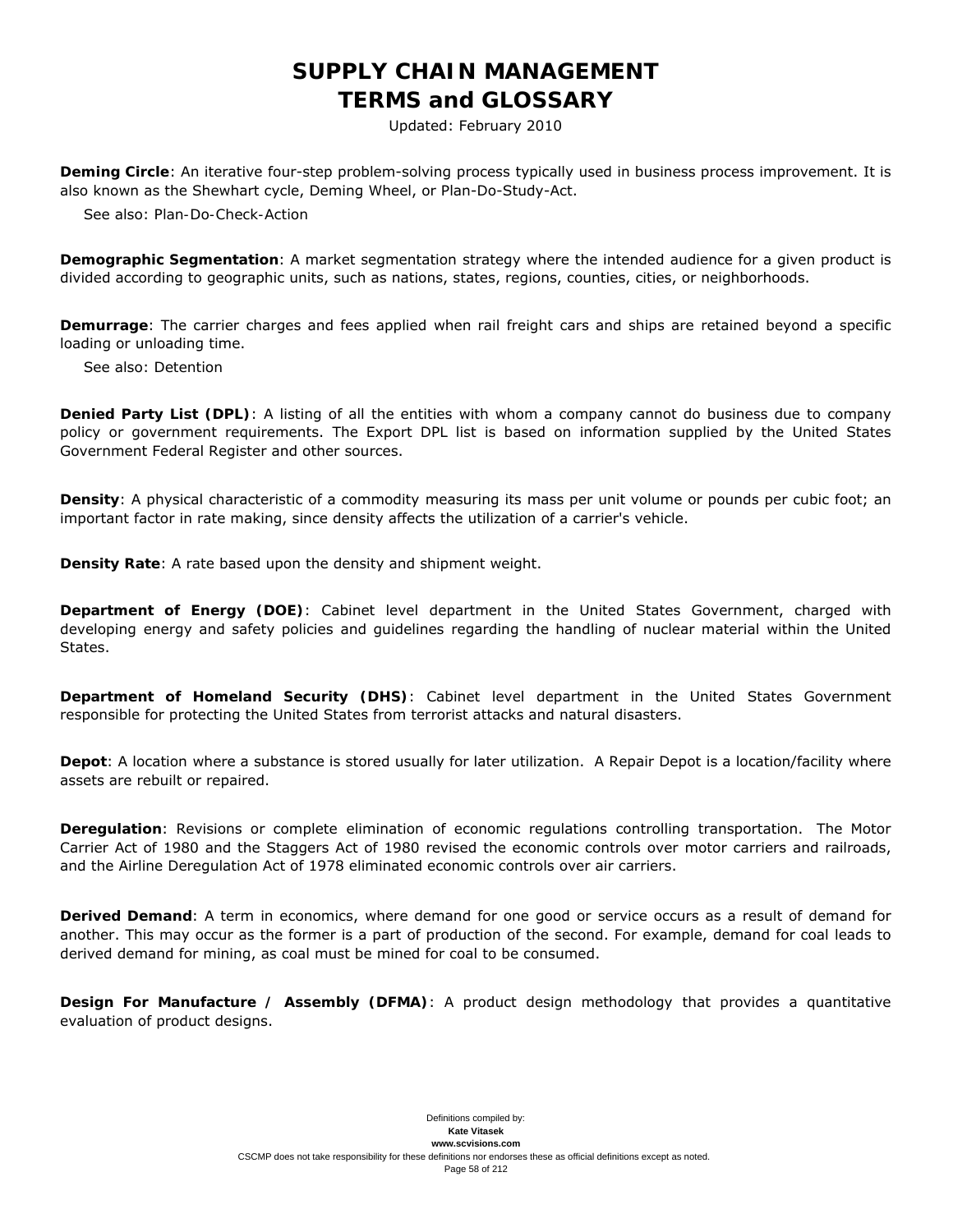Updated: February 2010

**Design of Experiments (DoE)**: A branch of applied statistics dealing with planning, conducting, analyzing, and interpreting controlled tests to evaluate the factors that control the value of a parameter or group of parameters

**Destination-Enhanced Consolidation**: Ganging of smaller shipments to cut cost, often as directed by a system or via pooling with a third party.

**Detention Fee**: The carrier charges and fees applied when rail freight cars, ship and carriers are retained beyond a specified loading or unloading time.

See also: *Demurrage* See also: *Express*

**Deterministic Models**: Mathematical model in which outcomes are precisely determined through known relationships among states and events, without any room for random variation. In such models, a given input will always produce the same output, such as in a known chemical reaction. In comparison, stochastic models use ranges of values for variables in the form of probability distributions.

**DFMA**: See *Design for Manufacture / Assembly* 

**DFZ**: See *Duty Free Zone*

**DGI**: See *Defective Goods Inventory* 

**DHS**: See *Department of Homeland Security*

**Dial Up**: Access a network by dialing a phone number or initiating a computer to dial the number. The dial-up line connects to the network access point via a node or a PAD.

**Differential**: A discount offered by a carrier that faces a service time disadvantage over a route.

**Differentiation**: In the postponement supply chain model, this is the point where an end product assumes unique characteristics through final assembly configuration and/or packaging.

**Digital Signature**: Electronically generated, digitized (as opposed to graphically created) authorization that is uniquely linkable and traceable to an empowered officer.

**Direct-to-Store**: See *DC Bypass*

**Direct-to-Store (DTS) Delivery**: Same as Direct Store Delivery.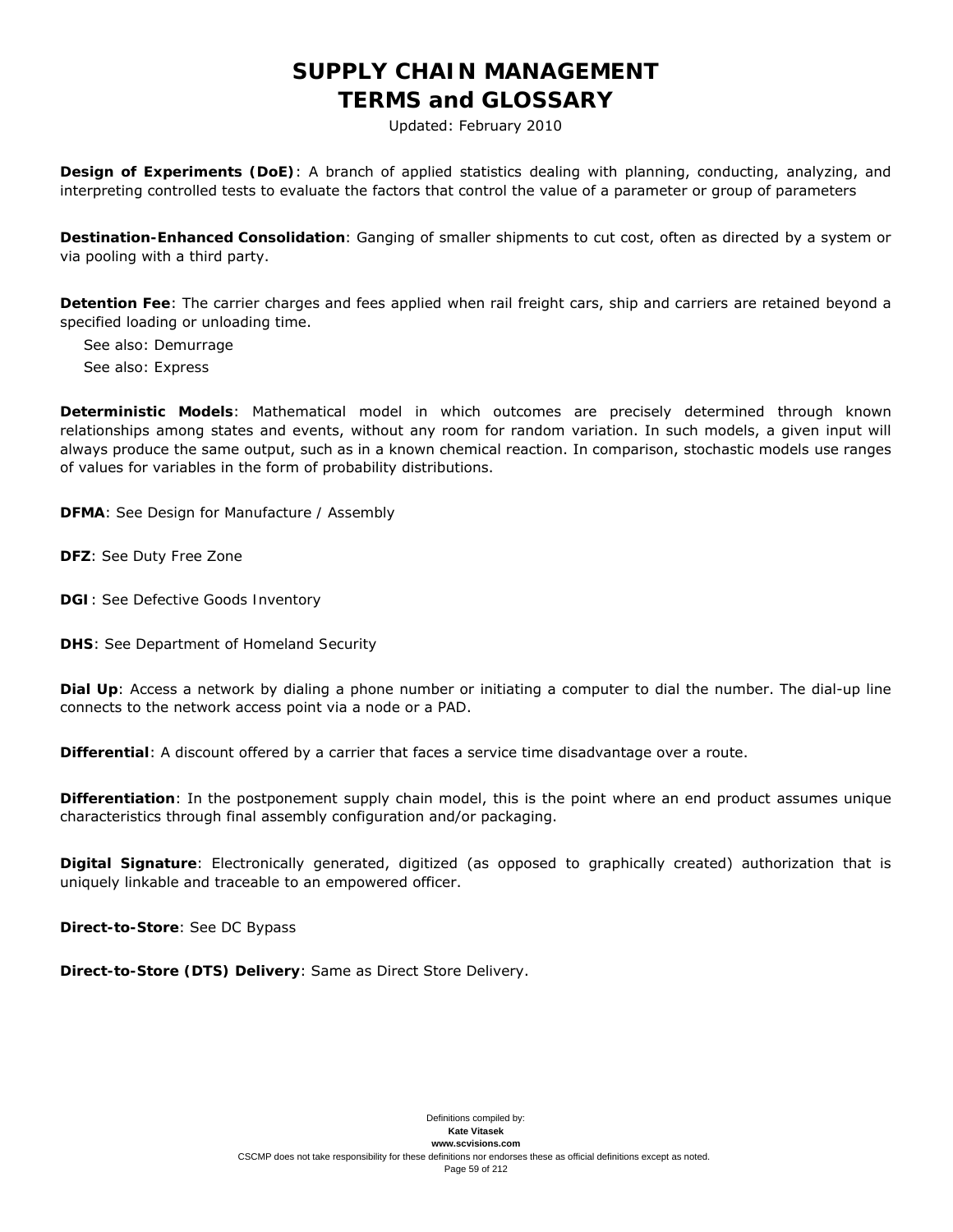Updated: February 2010

**Direct Channel**: Your own sales force sells to the customer. Your entity may ship to the customer, or a third party may handle shipment, but in either case your entity owns the sales contract and retains rights to the receivable from the customer. Your end customer may be a retail outlet. The movement to the customer may be direct from the factory, or the product may move through a distribution network owned by your company. Order information in this channel may be transmitted by electronic means.

**Direct Cost**: A cost that can be directly traced to a cost object since a direct or repeatable cause-and-effect relationship exists. A direct cost uses a direct assignment or cost causal relationship to transfer costs. Direct costs can consist of materials used and labor directly involved in production.

See also: *Tracing* See also: *Indirect Cost*

**Direct Debit (DD)**: A method of ACH collection used where the debtor gives authorization to debit his or her account upon the receipt of an entry issued by a creditor.

See also: *Automated Clearinghouse*

**Direct Product Profitability (DPP)**: Calculation of the net profit contribution attributable to a specific product or product line.

**Direct Production Material**: Material that is used in the manufacturing/content of a product (example: Purchased parts, solder, SMT glues, adhesives, mechanical parts etc. Bill-of-Materials parts, etc.)

**Direct Retail Locations**: A retail location that purchases products directly from your organization or responding entity.

**Direct Store Delivery (DSD)**: Process of shipping direct from a manufacturer's plant or distribution center to the customer's retail store, thus bypassing the customer's distribution center.

Synonym: *Direct-to-Store Delivery*

**Direct-to-Store Delivery**: See *Direct Store Delivery*

**Direct Transmission**: A transmission whereby data is exchanged directly between sender and receiver computers, without an intervening third-party service.

#### Synonym: *Point-to-Point Transmission*

**Directed Tasks**: Tasks that can be completed based upon detailed information provided by the computer system. An order picking task where the computer details the specific item, location, and quantity to pick is an example of a directed task. If the computer could not specify the location and quantity forcing the worker to choose locations or change quantities, it would not be a directed task. Directed tasks set up the opportunity for confirmation transactions.

**DISA**: See *Data Interchange Standards Association*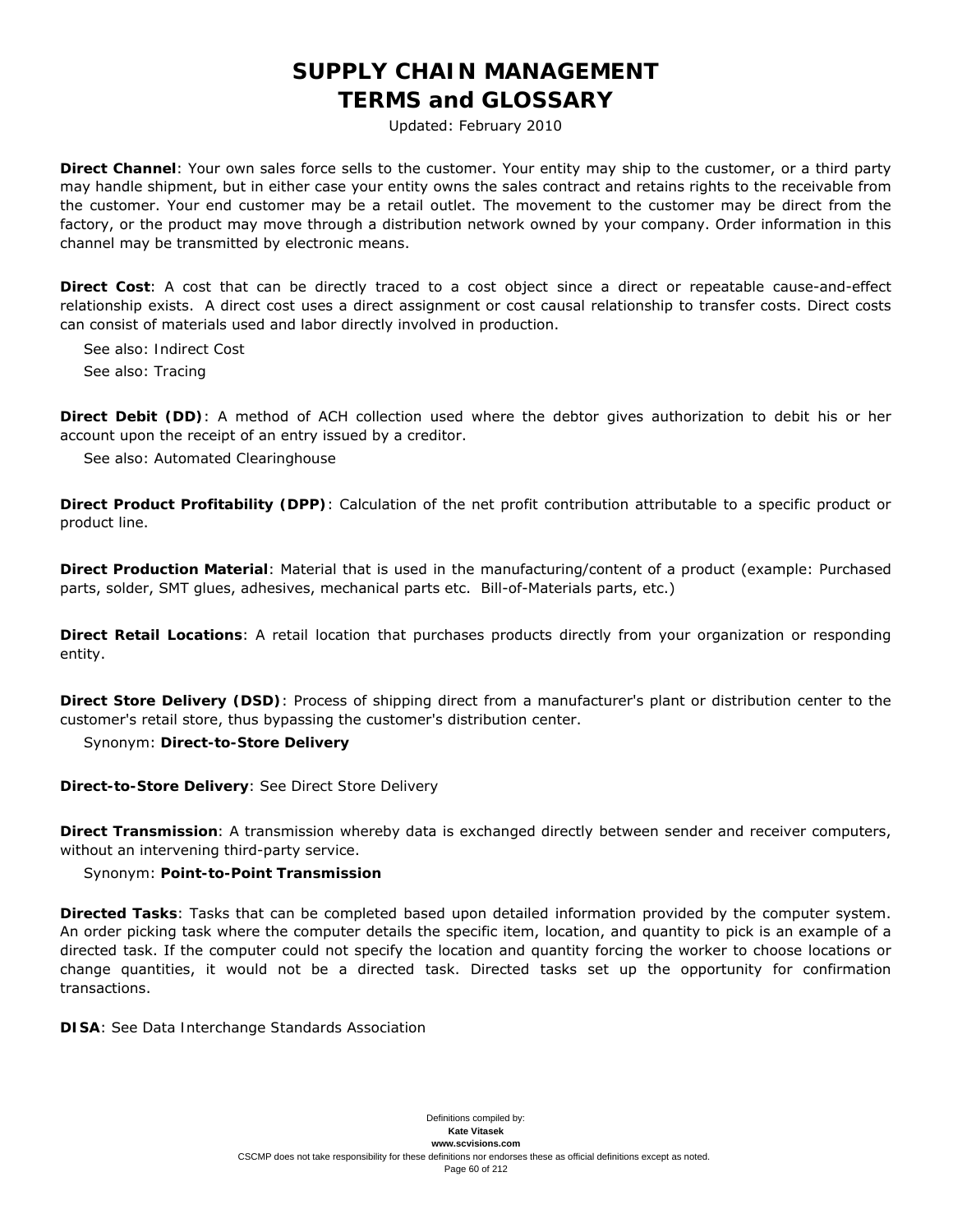Updated: February 2010

**Disaster Recovery Planning**: Contingency planning specifically related to recovering hardware and software (e.g. data centers, application software, operations, personnel, telecommunications) in information system outages.

**Discontinuous Demand**: A material demand pattern where periods of demand are separated by periods with little or no demand. Similar to a cyclical demand pattern, but without any expected cyclical pattern.

Synonym: *Lumpy Demand*

**Discrete Manufacturing**: Discrete manufacturing processes create products by assembling unconnected distinct parts as in the production of distinct items such as automobiles, appliances, or computers.

**Discrete Order Picking**: An order picking method where each individual order is picked, line by line, prior to beginning picking of another order.

See also: *Order Picking* See also: *Zone Picking* See also: *Batch Picking*

**Discrete Order Quantity**: A production planning technique that generates planned orders in quantities equal to the net customer order requirements in each period.

See also: *Lot-for-Lot*

**Disintermediation**: When the traditional sales channels are disassembled and the middleman gets cut out of the deal. Such as where the manufacturer ships direct to a retailer, bypassing the distributor.

**Dispatching**: The carrier activities involved with controlling equipment; involves arranging for fuel, drivers, crews, equipment, and terminal space.

**Distributed Inventory**: Inventory that is geographically dispersed. For example, where a company maintains inventory in multiple distribution centers to provide a higher level of customer service.

**Distribution**: The activities associated with moving materials from source to destination. Can be associated with movement from a manufacturer or distributor to customers, retailers or other secondary warehousing / distribution points.

**Distribution Center (DC)**: The warehouse facility which holds inventory from manufacturing pending distribution to the appropriate stores.

**Distribution Channel**: One or more companies or individuals who participate in the flow of goods and services from the manufacturer to the final user or consumer.

**Distribution On Demand (DOD)**: The order fulfillment state a distribution operation achieves when it can respond, closest to real time, to changes in demand while shipping 100 percent customer compliant orders at the least cost.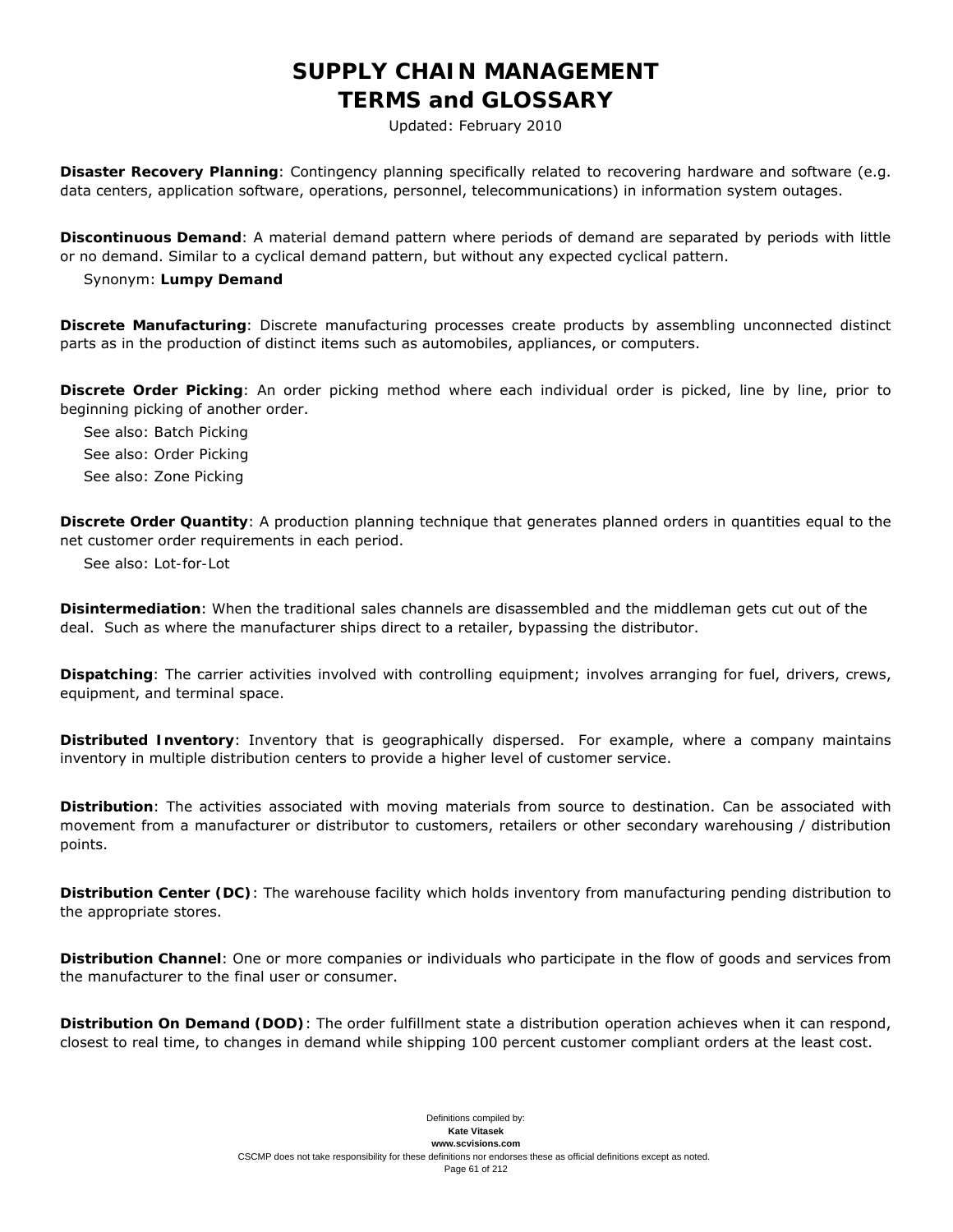Updated: February 2010

**Distribution Planning**: The process involved in planning for distribution activities. Activities may include inbound / outbound transportation, warehouse management, setting inventory levels, putaway and picking, packaging and loading, and various administrative functions.

**Distribution Requirements Planning (DRP)**: A system of determining demands for inventory at distribution centers and consolidating demand information in reverse as input to the production and materials system.

**Distribution Resource Planning (DRP II)**: A computerized system that integrates distribution with manufacturing by identifying requirements for finished goods and producing schedules for inventory and its movement within the distribution process. Distribution resource planning systems receive data on sales forecasts, customer order and delivery requirements, available inventory, logistics, and manufacturing and purchasing lead times. This data is analyzed to produce a time-phased schedule of resource requirements that is matched against existing supply sources and production schedules to identify the actions that must be taken to synchronize supply and demand.

**Distribution Warehouse**: A warehouse that stores finished goods and from which customer orders are assembled.

**Distributor**: A business and industry which acts as a third party local representative and distribution point for a manufacturing firm. These firms may perform some light assembly or kitting of goods, but generally provide a buffer for finished goods. Distributors typically purchase the goods in quantity from the manufacturer and ship to customers in smaller quantities.

#### Synonym: *Wholesaler*

**Diversion**: The practice of selling goods to a competitor that the vendor assumes would be used to service that Customer's store. Example; Grocery Store Chain A buys orange juice from Minute Maid. Grocery Store Chain A, because of their sales volume or because of promotion, can buy product for \$12.50 per case. Grocery Store Chain B, because of a lower sales volume, buys the same orange juice for \$14.50 per case. Grocery Store Chain A and Grocery Store Chain B get together and make a deal. Grocery Store Chain A resells that product to Grocery Store Chain B for \$13.50 per case. Grocery Store Chain A makes \$1.00 per case and Grocery Store Chain B gets product for \$1.00 less per case than it can buy from Minute Maid.

**Diversity**: An aspect of a company's social responsibility program related to the use of all people in the workplace, regardless of ethnicity, gender, age, religion, disability, national origin and sexual orientation.

#### **DLA**: See *Defense Logistic Agency*

**DMAIC**: An acronym used by Six Sigma practitioners to remind them of the steps in a Six Sigma improvement project - Define, Measure, Analyze, Improve, Control.

**DMZ**: See *DMZ Separation*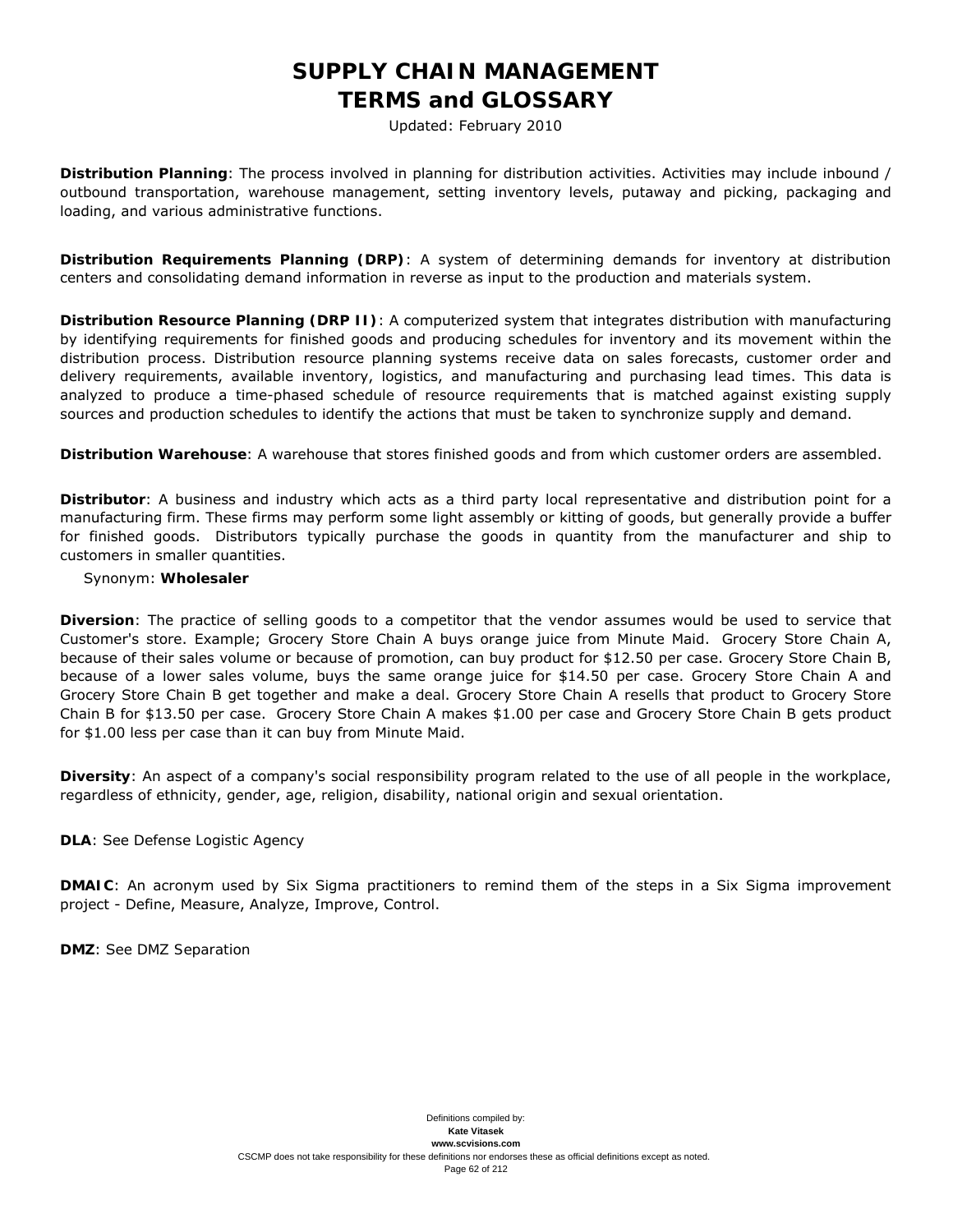Updated: February 2010

**DMZ Separation**: Demilitarized zones (DMZ) act as buffers between a trusted network (Supervisory Control and Data Acquisition or SCADA network) and the corporate network or Internet—separated through additional firewalls and routers—which provide an extra layer of security against cyber attacks. Utilizing DMZ buffers is becoming an increasingly common method to segregate business applications from the SCADA network and is a highly recommended additional security measure. A DMZ is sometimes called a "Perimeter network" or a "Three-homed perimeter network." SI Security, a leading intelligence security company, defines a DMZ as: "a network added between a protected network and an external network in order to provide an additional layer of security."

#### **DOA**: See *Dead on Arrival*

**Dock-to-Stock**: A practice where pre-qualified product is received into inventory, eliminating the normal receiving and inspection handling involved. Also, a warehouse metric used to benchmark the amount of time required to perform the processes associated with getting received items into storage.

**Dock-to-Stock Cycle Time**: The elapsed time beginning with the delivery of goods from the supplier and ends when those goods are put away in the warehouse and recorded into the inventory management system

**Dock receipt**: A receipt that indicates an export shipment has been delivered to a steamship company by a domestic carrier.

**Document**: In EDI, a form, such as an invoice or a purchase order, that trading partners have agreed to exchange and that the EDI software handles within its compliance-checking logic.

**Documentation**: The papers attached or pertaining to goods requiring transportation and/or transfer of ownership. These may include the packing list, hazardous materials declarations, export / customs documents, etc.

**DOD**: See *Distribution on Demand*

**DoD**: Department of Defense (USA)

**DoDD**: Department of Defense (USA) Directive

**DoDI**: Department of Defense (USA) Instruction

**DOE**: See *Department of Energy*

**DOE**: See *Design of Experiments*

**Domain**: A computer term for the following: 1) Highest subdivision of the Internet, for the most part by country (except in the U.S., where it's by type of organization, such as educational, commercial, and government). Usually the last part of a host name; for example, the domain part of ibm.com is .com, which represents the domain of commercial sites in the U.S. 2) In corporate data networks, a group of client computers controlled by a server system.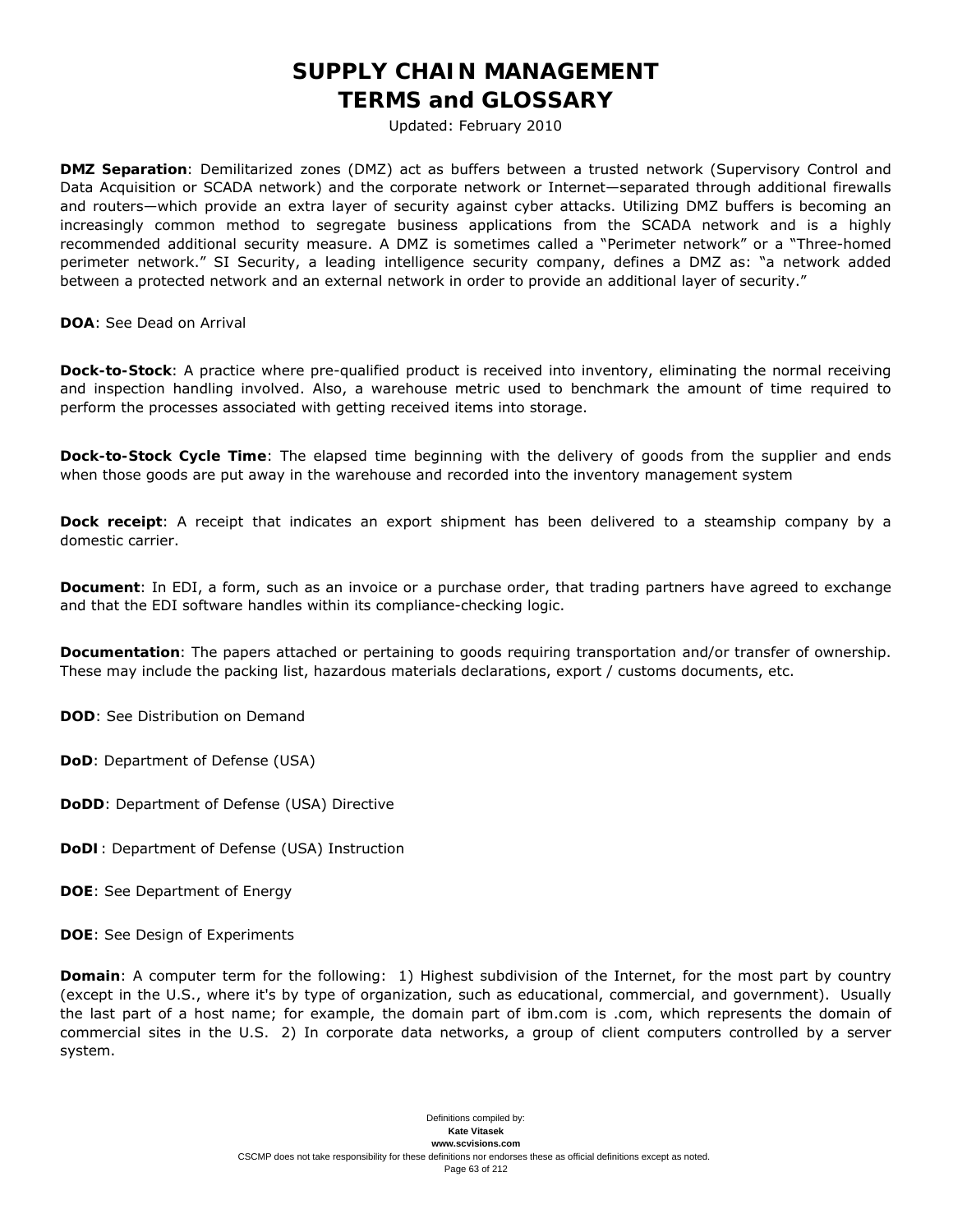Updated: February 2010

**Domestic Trunk Line Carrier**: An air carrier classification for carriers that operate between major population centers. These carriers are now classified as major carriers.

**Dormant Route**: A route over which a carrier failed to provide service 5 days a week for 13 weeks out of a 26-week period.

**Double-pallet jack**: A mechanized device for transporting two standard pallets simultaneously.

**Double Bottoms**: A motor carrier operation involving two trailers being pulled by one tractor.

**Double Order Point System**: An inventory management system that has two order points, one which includes the normal demand expected during the replenishment cycle, and the second being associated with demand expected during the manufacturing process. The goal is to enable facilities in a distribution network to alert a central warehouse or manufacturing of future replenishment orders.

**Double Stack**: Two containers, one on top of the other, loaded on a railroad flatcar; an intermodal service.

**Download**: To merge temporary files containing a day's or week's worth of information with the main data base in order to update it.

**Downside Flex Agreement**: This is a flexibility agreement with a supplier where the upside and down side are negotiated in advance for lead-time, cost, etc.

**Downstream**: Referring to the demand side of the supply chain. One or more companies or individuals who participate in the flow of goods and services moving from the manufacturer to the final user or consumer.

Antonym: *Upstream*

**DPC**: See *Dynamic Process Control*

**DPL**: See *Denied Party List*

**DPO**: See *Days Payable Outstanding*

**DPP**: See *Direct product profitability*

**Drayage**: Transportation of materials and freight on a local basis, but intermodal freight carriage may also be referred to as drayage.

**Driving time regulations**: Rules administered by the U.S. Department of Transportation that limit the maximum time a driver may drive in interstate commerce; both daily and weekly maximums are prescribed.

**Drop**: A situation in which an equipment operator deposits a trailer or boxcar at a facility at which it is to be loaded or unloaded.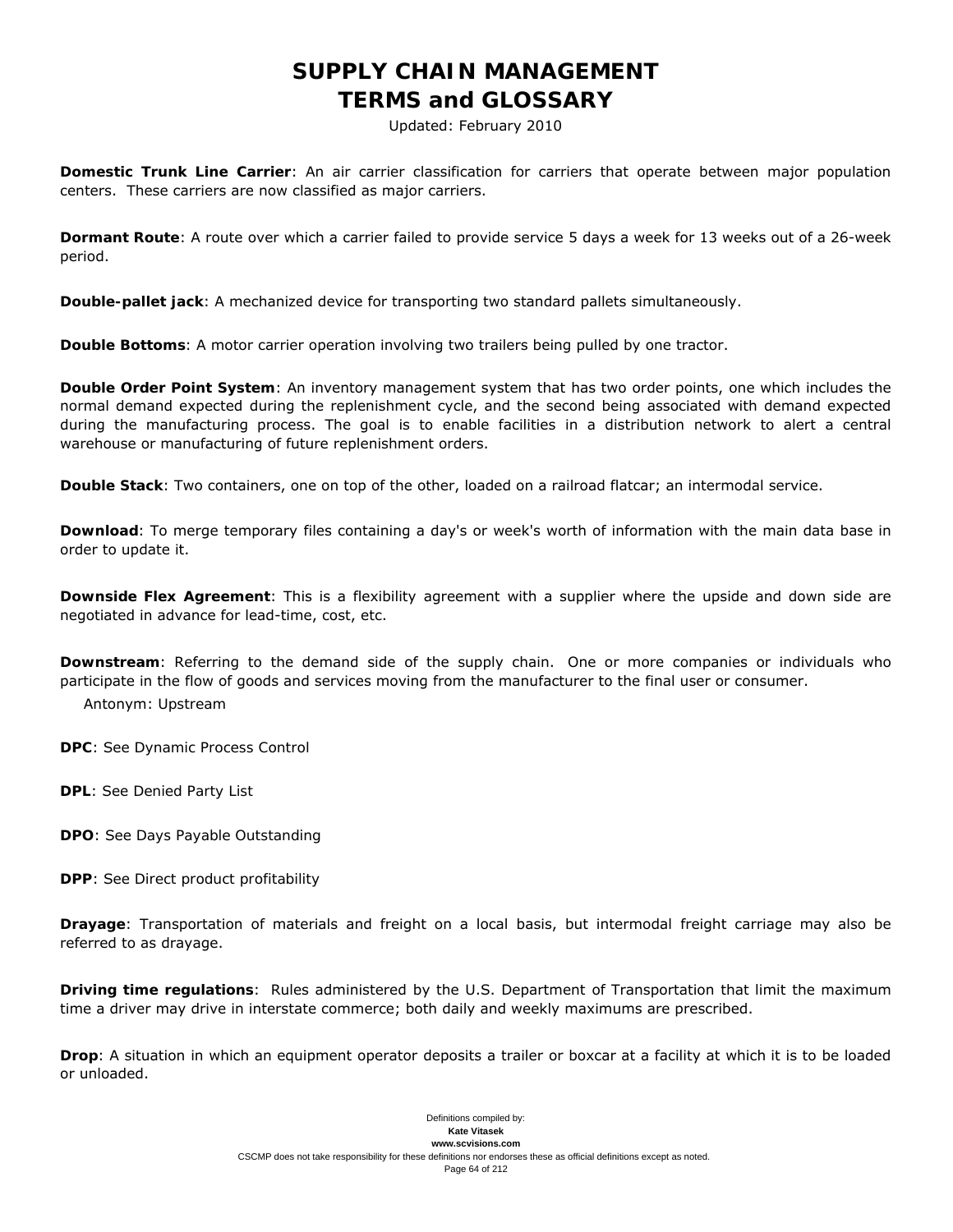Updated: February 2010

**Drop and Hook**: An arrangement among shipper, carrier and consignee whereby the carrier leaves a trailer filled with freight at a destination and hooks up and hauls away an empty trailer.

**Drop Ship**: A customer fulfillment strategy where products are shipped directly from the manufacturer or distributor to a customer bypassing the retail or secondary distribution location. Intended to expedite delivery and reduce handling costs. Billing transactions occur in the normal manner, only the material flow is altered.

**Drop Trailers**: Trailers that are unhooked from a tractor when the truck reaches its destinations.

**Drop Yard**: Temporary "parking lots" for containers or cargo, located off the wharves and sometimes next to rail yards or import warehouses.

**DRP**: See *Disaster Recovery Planning*

**DRP**: See *Distribution Requirements Planning*

**DRPII**: See *Distribution Resources Planning*

**Drum-Buffer-Rope (DBR)**: A manufacturing execution methodology, named for its three components. The drum is the physical constraint of the plant: the work center or machine or operation that limits the ability of the entire system to produce more. The rest of the plant follows the beat of the drum. They make sure the drum has work and that anything the drum has processed does not get wasted.

**DSD**: See *Direct Store Delivery*

**DSO**: See *Days Sales Outstanding*

**DSS**: See *Decision Support System*

**DTF**: See *Demand Time Fence*

**DTS**: See *Direct Store Delivery*

**Dual Operation**: A motor carrier that has both common and contract carrier operating authority.

**Dual Rate System**: An international water carrier pricing system where a shipper signing an exclusive use agreement with the conference pays a lower rate (10% to %15) than non-signing shippers for an identical shipment.

**Dumping**: The act of selling goods below costs in selected markets in an effort to gain market share or eliminate competition.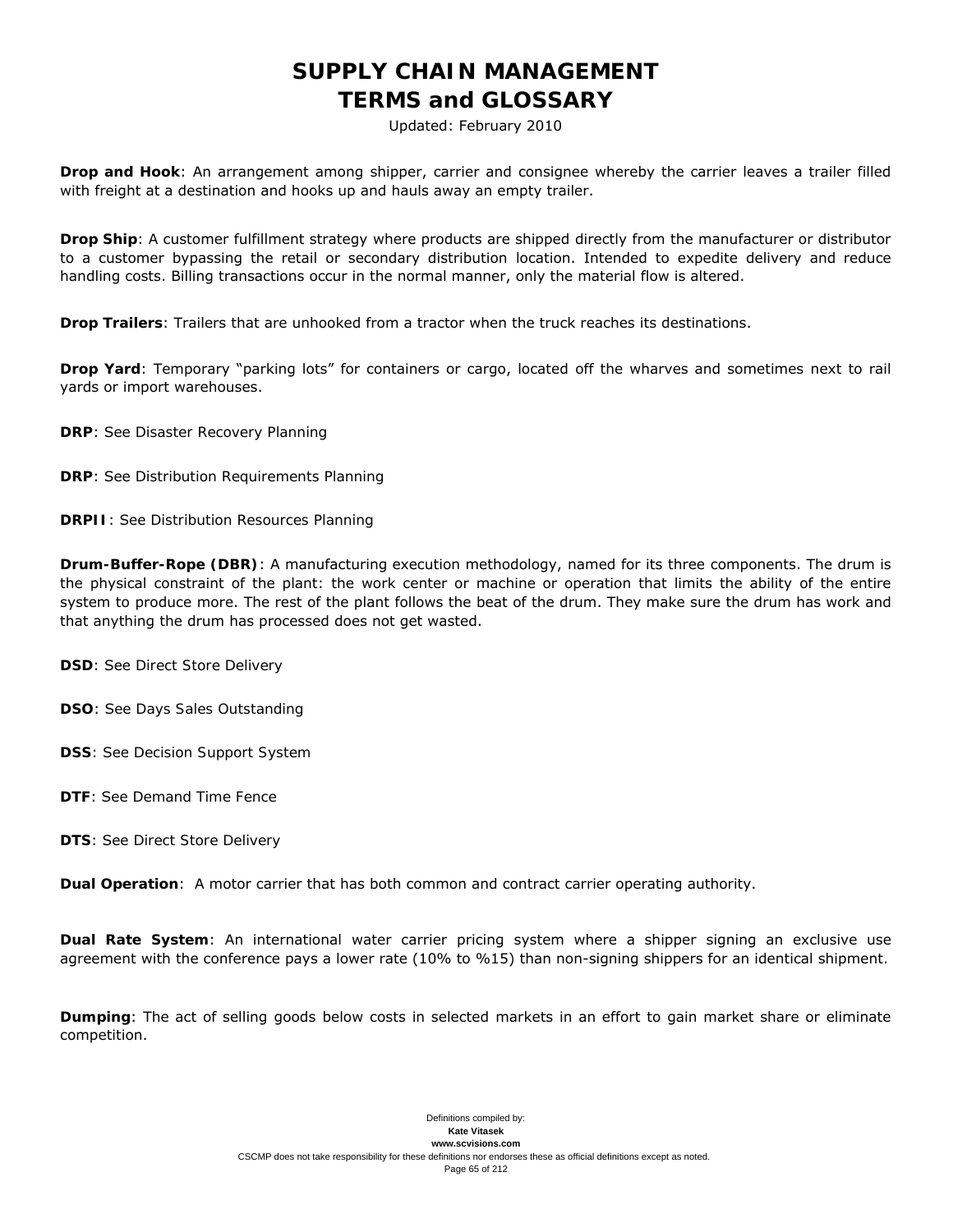Updated: February 2010

**Dunnage**: The materials used in packaging, holds and containers to protect goods from damage.

**DUNS**: Data Universal Numbering System.

**DUNS Number**: A unique nine-digit number assigned by Dun and Bradstreet to identify a company. DUNS stands for Data Universal Numbering System.

**Durable Goods**: A good which does not quickly wear out, or more specifically, it yields services or utility over time (typically 3 years or more) rather than being completely used up when used once.

**Duty Free Zone (DFZ)**: An area where goods or cargo can be stored without paying import customs duties while awaiting manufacturing or future transport.

**DWCF**: See *Defense Working Capital Fund*

**Dwell Time**: The period of time during which a dynamic process is halted in order for another process to occur.

**Dynamic Lot Sizing**: A lot-sizing technique where the order quantity subject to continuous re-computation to take into account that demand for the product varies over time.

See also: *Least unit cost* See also: *Wagner-Whitin algorithm* See also: *Least total cost* See also: *Part period balancing* See also: *Period order quantity*

**Dynamic Process Control (DPC)**: Continuous monitoring of process performance and adjustment of control parameters to optimize process output.

**Dynamic Rescheduling**: A functional capability of resource planning and operations management systems which provides the ability to reschedule activities "on the fly" in the event of a change in one of the factors affecting the schedule—such as a late shipment or equipment failure.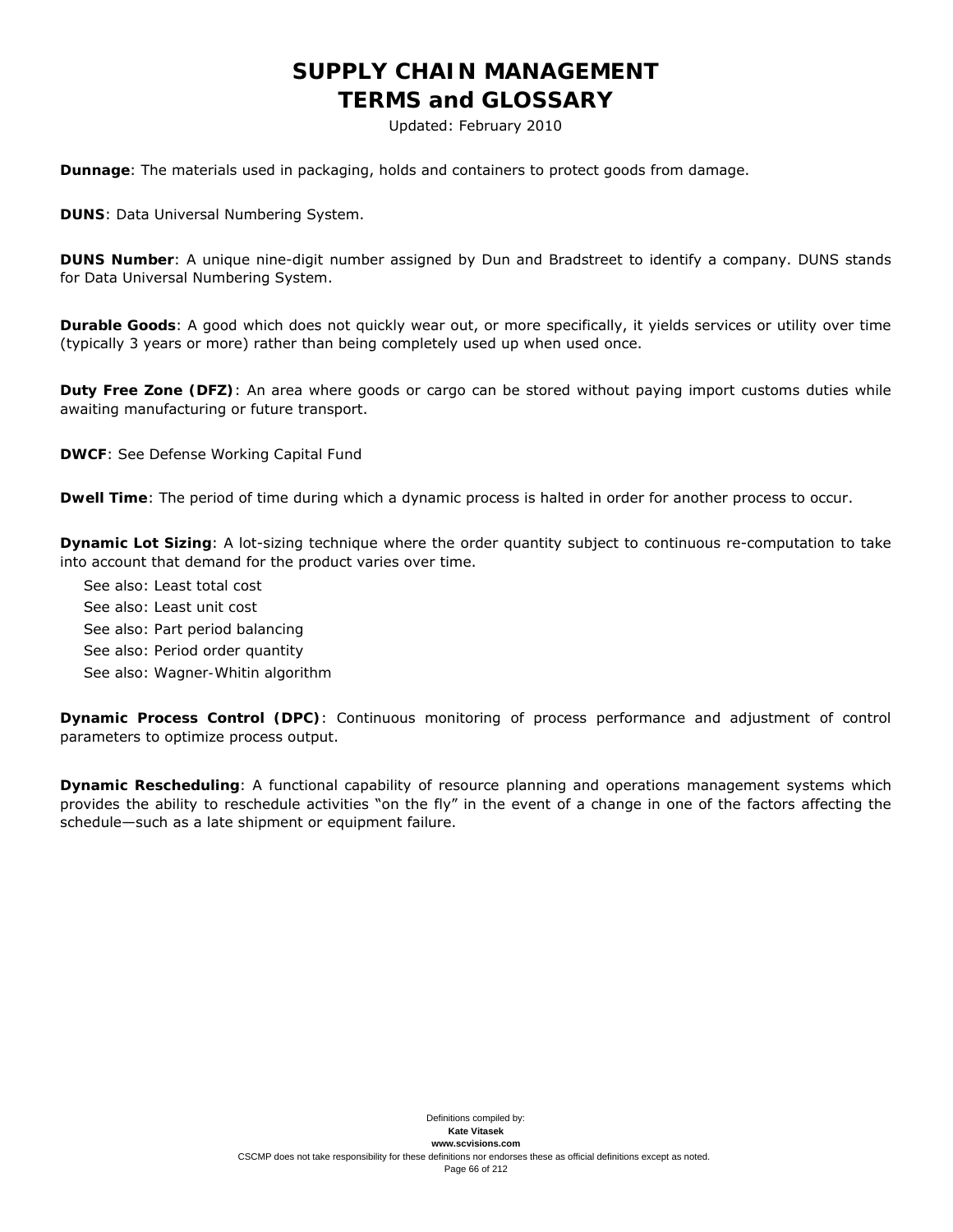Updated: February 2010



**EAI**: See *Enterprise Application Integration*

**EAN**: See *GS1*

**EAN.UCC**: European Article Numbering/ Uniform Code Council. The EAN.UCC System provides identification standards to uniquely identify trade items, logistics units, locations, assets, and service relations worldwide. The identification standards define the construction of globally-unique and unambiguous numbers.

For additional reference see also: *http://www.uc-council.org/ean*

**EAN.UCC Information Network (EIN)**: EAN International and the Uniform Code Council network for the exchange of Global Data Synchronization Network (GDSN), master data between partners of the global supply and demand chain now a part of GS1.

**Early Supplier Involvement (ESI)**: The suppler management strategy which involves suppliers during the beginning of the product design process to draw on their experience and knowledge in an effort to better designs and higher quality results.

**Earnings Before Interest and Taxes (EBIT)**: A measure of a company's earning power from ongoing operations, equal to earnings (revenues minus cost of sales, operating expenses, and taxes) before deduction of interest payments and income taxes.

Synonym: *Operating Profit*

**EBIT**: See *Earnings Before Interest and Taxes*

**e-Commerce**: See *Electronic Commerce*

**EC**: See *Electronic Commerce*

**ECO**: See *Engineering Change Order*

**Economic Order Quantity (EOQ)**: An inventory model that determines how much to order by determining the amount that will meet customer service levels while minimizing total ordering and holding costs.

**Economic Value Added (EVA)**: A measurement of shareholder value as a company's operating profits after tax, less an appropriate charge for the capital used in creating the profits.

**Economy of Scale**: The cost advantages that a business obtains due to expansion. They are factors that cause a producer's average cost per unit to fall as scale is increased.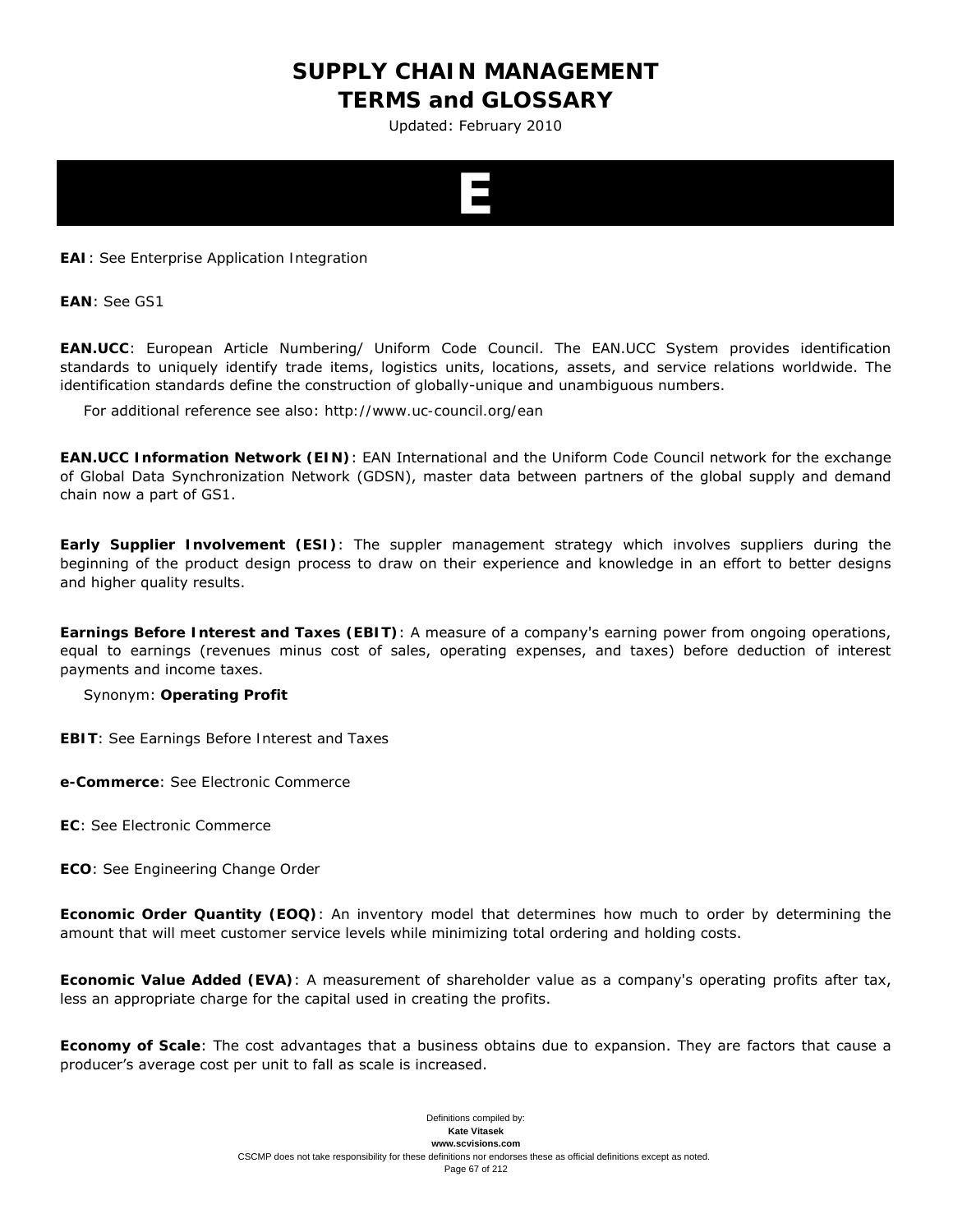Updated: February 2010

**ECP**: See *Engineering Change Proposal*

**ECR**: See *Efficient Consumer Response*

**EDI**: See *Electronic Data Interchange*

**EDI Standards**: Criteria that define the data content and format requirements for specific business transactions (e.g. purchase orders). Using standard formats allows companies to exchange transactions with multiple trading partners easily.

See also: *American National Standards Institute* See also: *Uniform Code Council*

**EDI Transmission**: A functional group of one or more EDI transactions that are sent to the same location, in the same transmission, and are identified by a functional group header and trailer.

**EDIA**: See *Electronic Data Interchange Association*

**EDIFACT**: An abbreviation of the Electronic Data Interchange for Administration, Commerce, and Transport. The United Nations EDI standard.

**Efficient Consumer Response (ECR)**: A demand driven replenishment system designed to link all parties in the logistics channel to create a massive flow-through distribution network. Replenishment is based upon consumer demand and point of sale information.

**EFT**: See *Electronic Funds Transfer* 

**EH&S**: See *Environmental Health and Safety* 

**EIN**: See *EAN.UCC Information Network* 

**EIN**: See *Exporter Identification Number*

**Electronic Commerce (EC)**: Also written as e-commerce. Conducting business electronically via traditional EDI technologies, or online via the Internet. In the traditional sense of selling goods, it is possible to do this electronically because of certain software programs that run the main functions of an e-commerce website, such as product display, online ordering, and inventory management. The definition of e-commerce includes business activity that is business-to-business (B2B), business-to-consumer (B2C).

**Electronic Data Interchange (EDI)**: Intercompany, computer-to-computer transmission of business information in a standard format. For EDI purists, "computer-to-computer" means direct transmission from the originating application program to the receiving, or processing, application program. An EDI transmission consists only of business data, not any accompanying verbiage or free-form messages. Purists might also contend that a standard format is one that is approved by a national or international standards organization, as opposed to formats developed by industry groups or companies.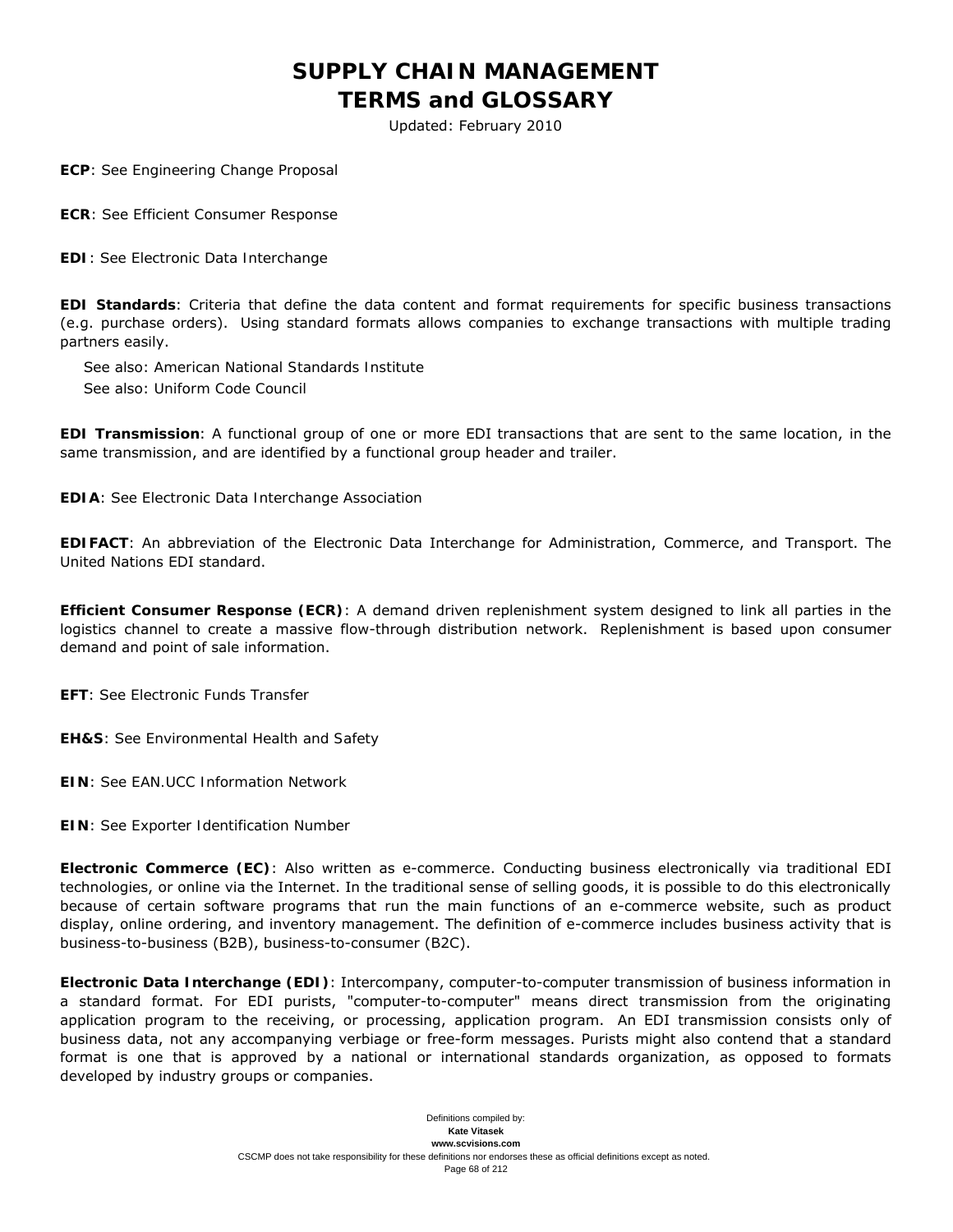Updated: February 2010

**Electronic Data Interchange Association**: A national body that propagates and controls the use of EDI in a given country. All EDIAs are nonprofit organizations dedicated to encouraging EDI growth. The EDIA in the United States was formerly TDCC and administered the development of standards in transportation and other industries.

**Electronic Funds Transfer (EFT)**: Refers to the transactions and related computer-based systems used to perform financial (typically banking) transactions between organizations and accounts electronically.

**Electronic Mail (E-Mail)**: The computer-to-computer exchange of messages. E-mail is usually unstructured (freeform) rather than in a structured format. X.400 has become the standard for e-mail exchange.

**Electronic Product Code (EPC or ePC)**: An identification scheme for universally identifying physical objects via RFID tags and other means. Standardized EPC data consists of among other partitions of data, an EPC Manager Number, an object class identification, a filter value, and a serial number used to uniquely identify the instance of the object. Information on the tag may include asset numbers, container code numbers, locations, Global Trade Item Numbers (GTIN), etc. The EPC is a 96-bit tag which unlike a UPC number which only provides information specific to a group of products, gives each product its own specific identifying number, providing greater accuracy in tracking. EPC standards are managed by the global standards organization known as GS1.

**Electronic Signature**: A form of authentication that provides identification and validation of a transaction by means of an authorization code identifying the individual or organization.

**Elkins Act**: An amendment to the Interstate Commerce Act that prohibits giving rebates.

#### **E-mail**: See *Electronic Mail*

**e-Marketplace**: A web based service which allows individuals or companies to offer products and services or make bids to buy products or services. For example Covisint is the consortium and the name of the automotive eMarketplace.

**Embargo**: Pertaining to a statement or formula based upon experience or observation rather than on deduction or theory.

**Empirical**: Denotes information gained by means of observation, experience, or experiment. A central concept in science and the scientific method is that all evidence must be empirical, or empirically based, that is, dependent on evidence or consequences that are observable by the senses.

**Employee Performance Management (EPM)**: A system to develop, monitor, provide feedback and train employees using performance measures to assess their overall development and understanding of tasks.

**Empowerment**: The process of increasing the capacity of individuals or groups to make choices and to transform those choices into desired actions and outcomes. In the workplace empowered employees have the authority to make decisions and take action in their work areas without prior approval.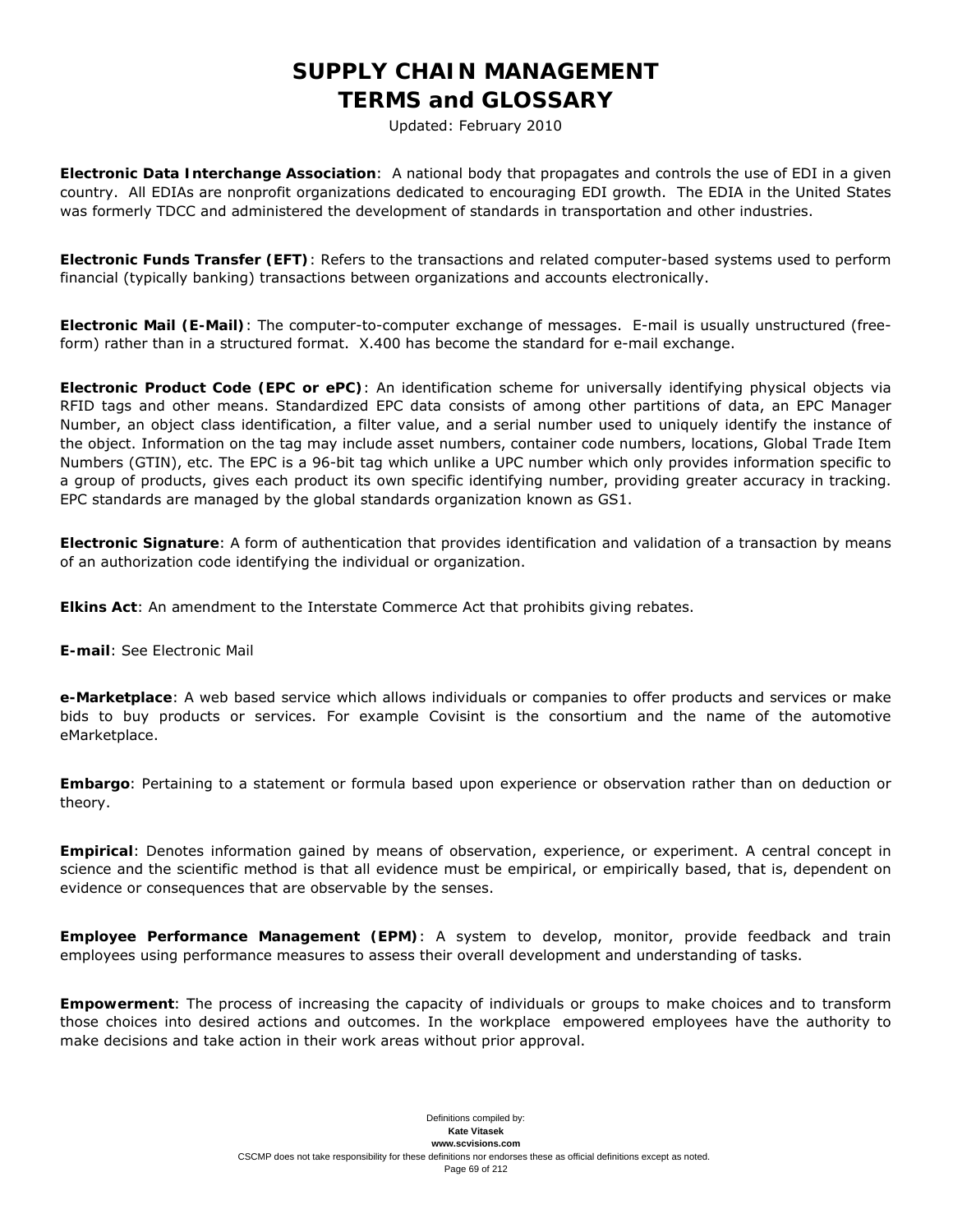Updated: February 2010

#### **Encapsulated Postscript**: See *EPS*

**Encryption**: The transformation of readable text into coded text for security purposes.

**End-of-Life**: Planning and execution at the end of the life of a product. The challenge is making just the right amount to avoid: 1) ending up with excess, which has to be sold at great discounts or scrapped, or 2) ending up with shortages before the next generation is available.

**End-of-Life Inventory**: Inventory on hand that will satisfy future demand for products that are no longer in production at your entity. This differs from obsolete inventory because there is an expected future requirement for these products.

**End Item**: The top level item in a bill of materials. Typically a finished product which can be sold as a completed item or repair part.

#### Synonym: *Finished Goods Inventory*

**Engineer-to-Order**: A process in which the manufacturing organization must first prepare (engineer) significant product or process documentation before manufacture may begin.

**Engineering Change**: The formal revision process for engineering drawings/designs in order to modify or correct a part.

#### Synonym: *Engineering Change Order*

**Engineering Change Order (ECO)**: A documented and approved revision to a product or process specification.

**Engineering Change Proposal (ECP)**: A proposal submitted by the seller in response to a buyer request for an ECP to change the existing contract effort. Only the buyer can initiate the request for an Engineering Change Proposal. This activity is usually preceded by a Request For Change. The user, buyer, or the seller can initiate a Request For Change to the contract. It is an exploratory activity.

**Enroute**: A term used for goods in transit or on the way to a destination.

**Enterprise-Wide ABM**: A management information system that uses activity-based information to facilitate decision making across an organization.

**Enterprise Application Integration (EAI)**: A computer term for the tools and techniques used in linking ERP and other enterprise systems together. Linking systems is key for e-business. Gartner say 'firms implementing enterprise applications spend at least 30% on point-to-point interfaces'.

Synonym: *Middleware*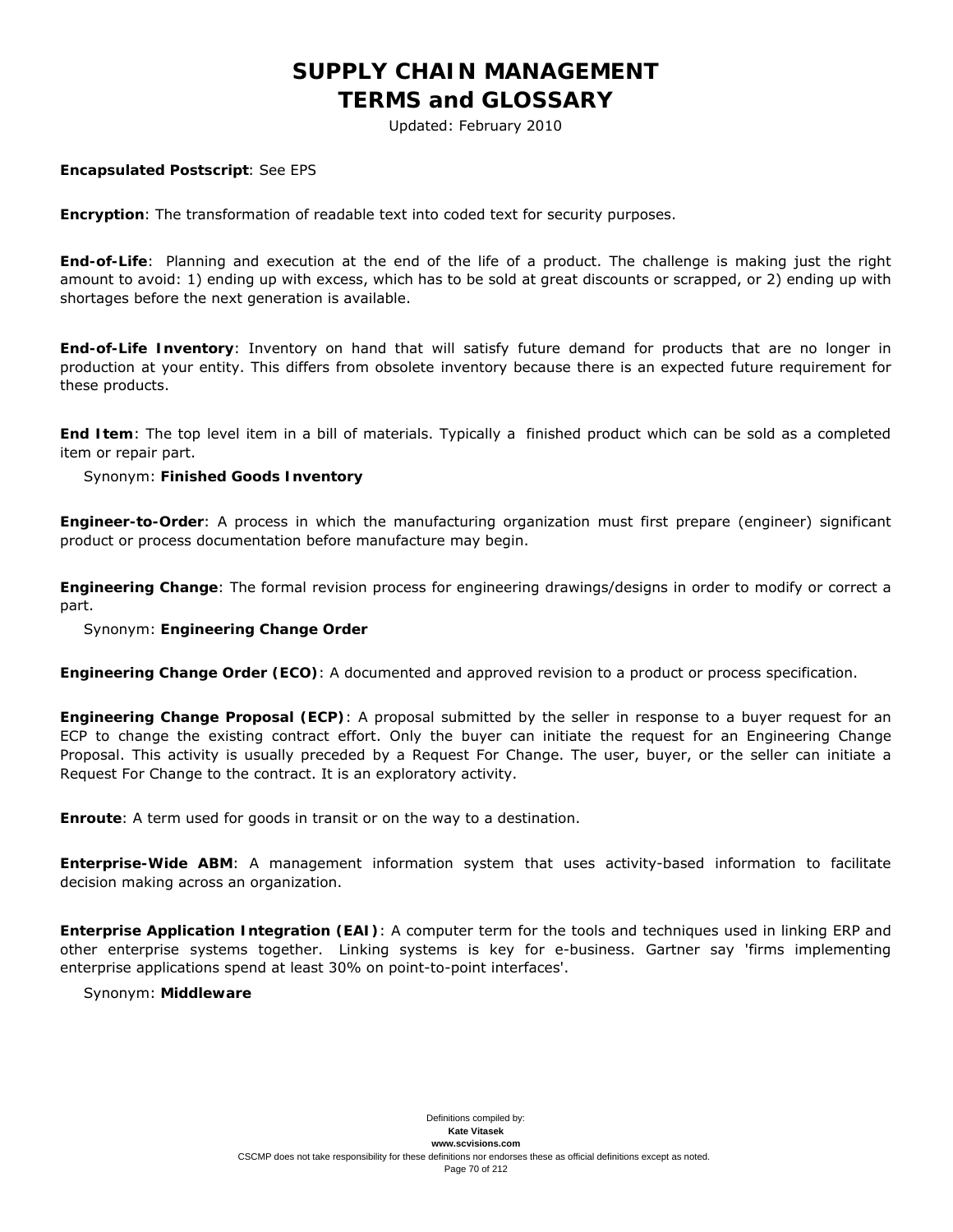Updated: February 2010

**Enterprise Resource Planning (ERP) System**: A class of software for planning and managing "enterprise-wide" the resources needed to take customer orders, ship them, account for them and replenish all needed goods according to customer orders and forecasts. Often includes electronic commerce with suppliers. Examples of ERP systems are the application suites from SAP, Oracle, PeopleSoft and others.

**Enveloping**: An EDI management software function that groups all documents of the same type, or functional group, and bound for the same destination into an electronic envelope. Enveloping is useful where there are multiple documents such as orders or invoices issued to a single trading partner that need to be sent as a packet.

**Environmental Health and Safety (EH&S)**: The category of processes, procedures and regulations related to addressing the needs of maintaining environmental quality standards for health and safety. Includes the RoHS (Restriction of Hazardous Substances) and WEEE (Waste Electrical and Electronic) standards. Frequently referred to as a part of "corporate citizenship".

**Environmental Protection Agency (EPA)**: A federal agency in the United States Government that is tasked with regulating chemicals and protecting human health by safeguarding the natural environment (air, water, and land).

**Environmentally Sensitive Engineering**: A design process where issues related to disposal or recycling of packaging and used products is considered. May be part of a regulatory requirement associated with programs such as RoHS or WEEE to address compounds that are hazardous to the environment.

**E&O**: See *Excess and Obsolescence*

**EOL**: See *End-of-Life*

**EOQ**: See *Economic Order Quantity*

**EPA**: See *Environmental Protection Agency*

**EPC or ePC**: See *Electronic Product Code*

**ePedigree**: An electronic document which satisfies a pedigree requirement. The primary purpose of an epedigree is to protect consumers from contaminated medicine or counterfeit drugs.

**EPM**: See *Employee Performance Management*

**EPS**: A computer term. Encapsulated Postscript. An extension of the PostScript graphics file format developed by Adobe Systems. EPS lets PostScript graphics files be incorporated into other documents.

**Ergonomic**: The science of creating workspaces and products which are human friendly to use.

**ERP**: See *Enterprise Resources Planning System*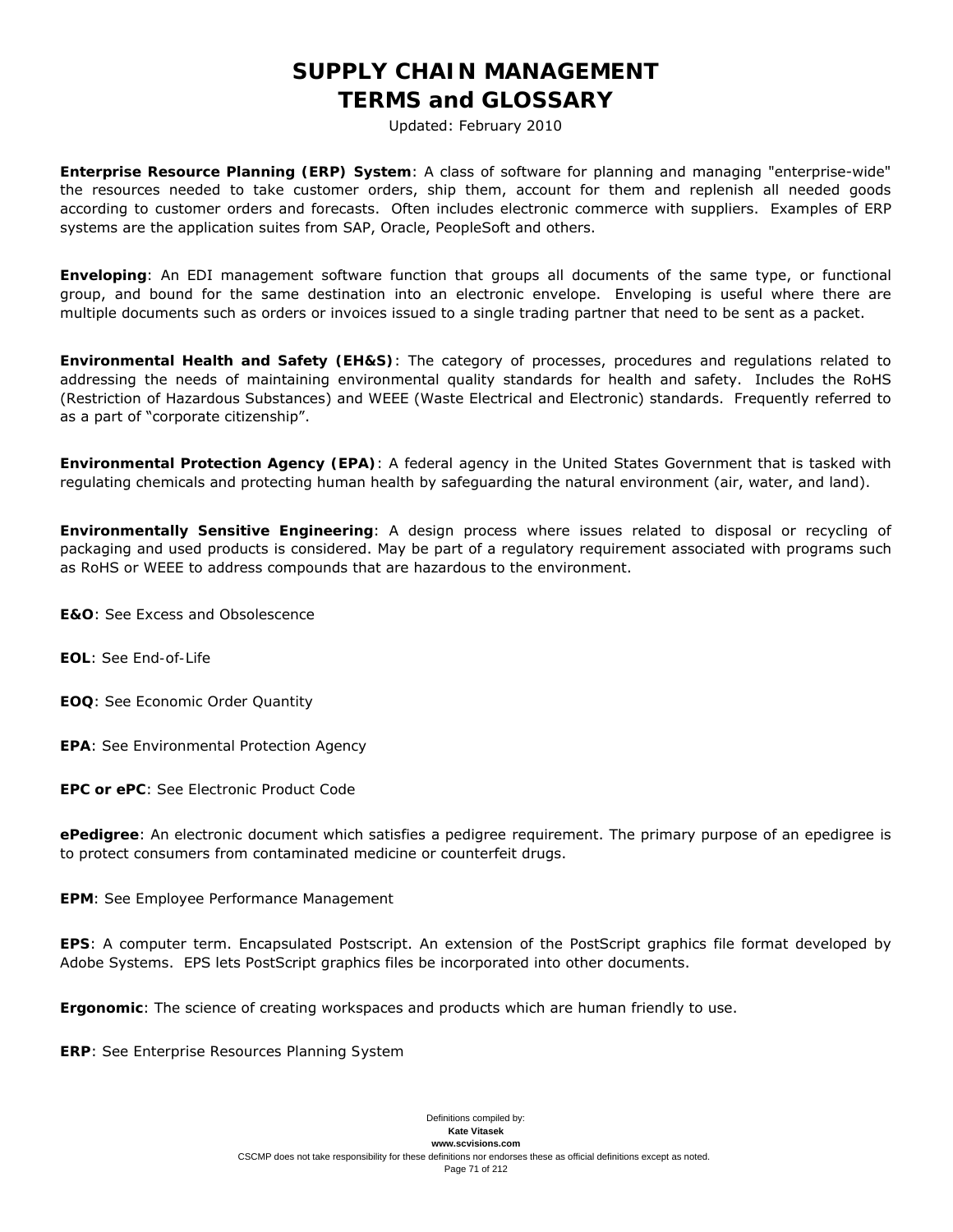Updated: February 2010

# **EPZ**: See *Export Processing Zone*

See also: *Free Trade Zone*

**Equipment**: The rolling stock carriers use to facilitate the transportation services that they provide, including containers, trucks, chassis, vessels, and airplanes, among others.

**Equipment ID**: An identifier assigned by the carrier to a piece of equipment. See also: *Container ID*

**Equipment Positioning**: The process of placing equipment at a selected location.

**ERS**: See *Evaluated Receipts Settlement*

**ESI**: See *Early Supplier Involvement*

**ETA**: The Estimated Time of Arrival.

**ETD**: The Estimated Time of Departure.

**Ethernet**: A computer term for the most commonly used type of local area network (LAN) communication protocol using coaxial or twisted pair wiring.

**Ethical standards**: Principals, which when followed, promote values such as trust, good behavior, fairness, and/or kindness.

**European Article Number (EAN)**: A defined numbering mechanism used in Europe to uniquely identify every retail product and packaging option. The EAN is similar in concept and design to the UPC code and is usually what the barcode represents on goods.

See also: *Uniform Product Code*

#### **EVA**: See *Economic Value Added*

**Evaluated Receipts Settlement (ERS)**: A process for authorizing payment for goods based on actual receipts with purchase order data, when price has already been negotiated. The basic premise behind ERS is that all of the information in the invoice is already transmitted in the shipping documentation. Therefore, the invoice is eliminated and the shipping documentation is used to pay the vendor.

**Exception-Based Processing**: A computer term for applications that automatically highlight particular events or results which fall outside pre-determined parameters. This saves considerable effort by automatically finding problems and alerting the right persons. An example would be where a shorted item on a purchase order receipt would automatically notify a purchasing agent for follow-up.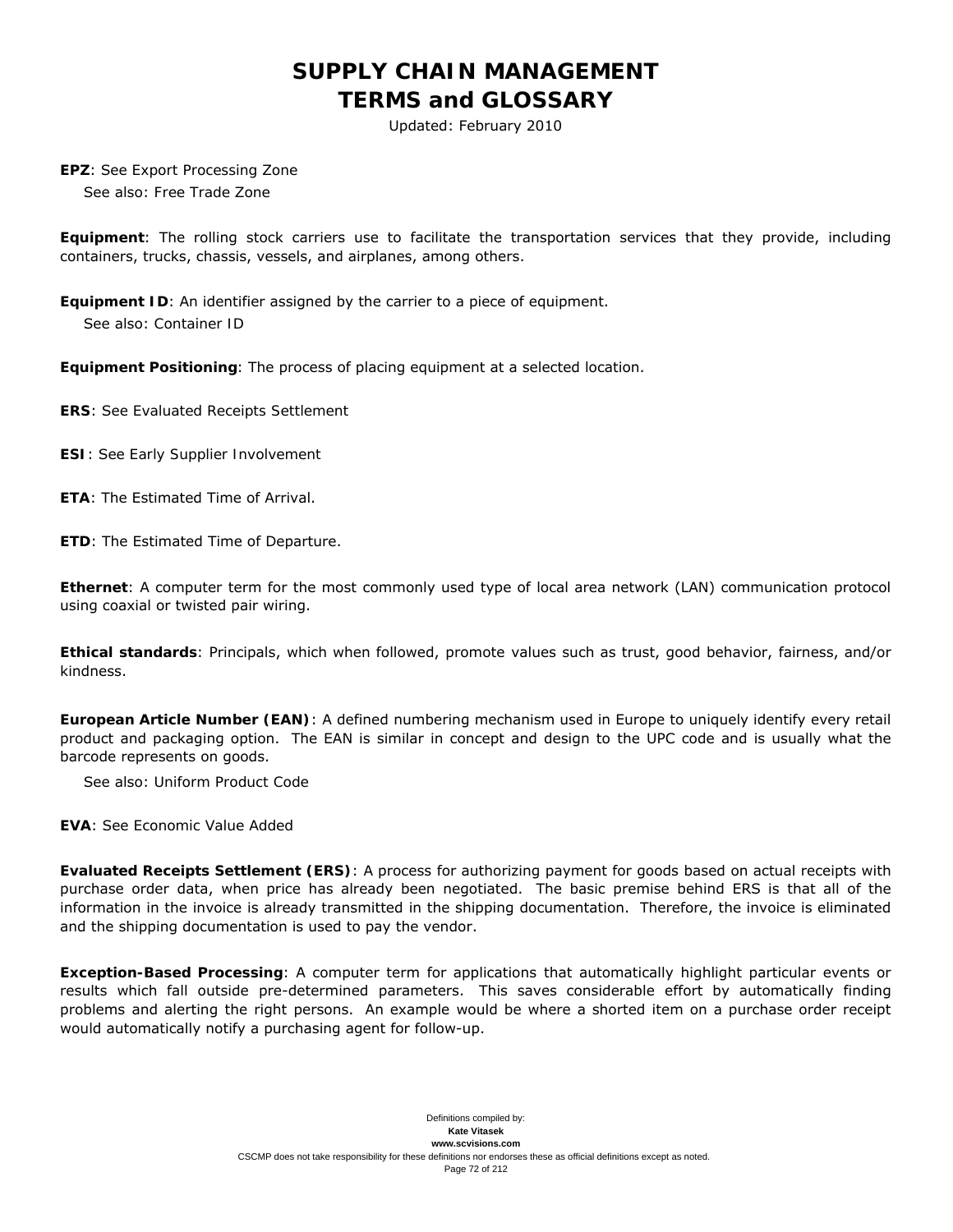Updated: February 2010

**Ex Works (EXW)**: An international trade term (Incoterms, International Chamber of Commerce) requiring the seller to deliver goods at his or her own place of business. All other transportation costs and risks are assumed by the buyer.

**Exception Message**: See *Action Message*

**Exception Rate**: A deviation from the class rate; changes (exceptions) made to the classification.

**Excess and Obsolescence (E&O)**: The accounting value assigned to the cost associated with inventory that is disposed of as being excess or obsolete.

**Exclusive Patronage Agreements**: A shipper agrees to use only member liner firms of a conference in return for a 10% to 15% rate reduction.

**Exclusive Use**: Carrier vehicles that are assigned to a specific shipper for its exclusive use.

**Executive Dashboard**: A series of cross-functional metrics that span the performance of the entire company and indicate the overall health of the company. Usually an Executive Dashboard includes the top KPIs for the company – and when possible is limited to the 'vital few' that fit on a one page summary.

**Exemplar**: Refers to a model or practice that should be imitated.

**Exempt Carrier**: A for-hire carrier that is free from economic regulation. Trucks hauling certain commodities are exempt from Interstate Commerce Commission economic regulation. By far the largest portion of exempt carrier transports agricultural commodities or seafood.

**Expediting**: 1) Moving shipments through regular channels at an accelerated rate. 2) To take extraordinary action because of an increase in relative priority, perhaps due to a sudden increase in demand.

## Synonym: *Stockchase*

**Expert system**: A computer program that mimics a human expert.

## **Explode-to-Deduct**: See *Backflush*

**Exponential Smoothing Forecast**: A statistical analysis technique that can be applied to time series data, either to produce smoothed data for presentation, or to make forecasts. The time series data themselves are a sequence of observations. The observed phenomenon may be an essentially random process, or it may be an orderly, but noisy, process.

**Export**: 1) In logistics, the movement of products from one country to another. For example, significant volumes of cut flowers are exported from The Netherlands to other countries of the world. 2) A computer term referring to the transfer of information from a source (system or database) to a target.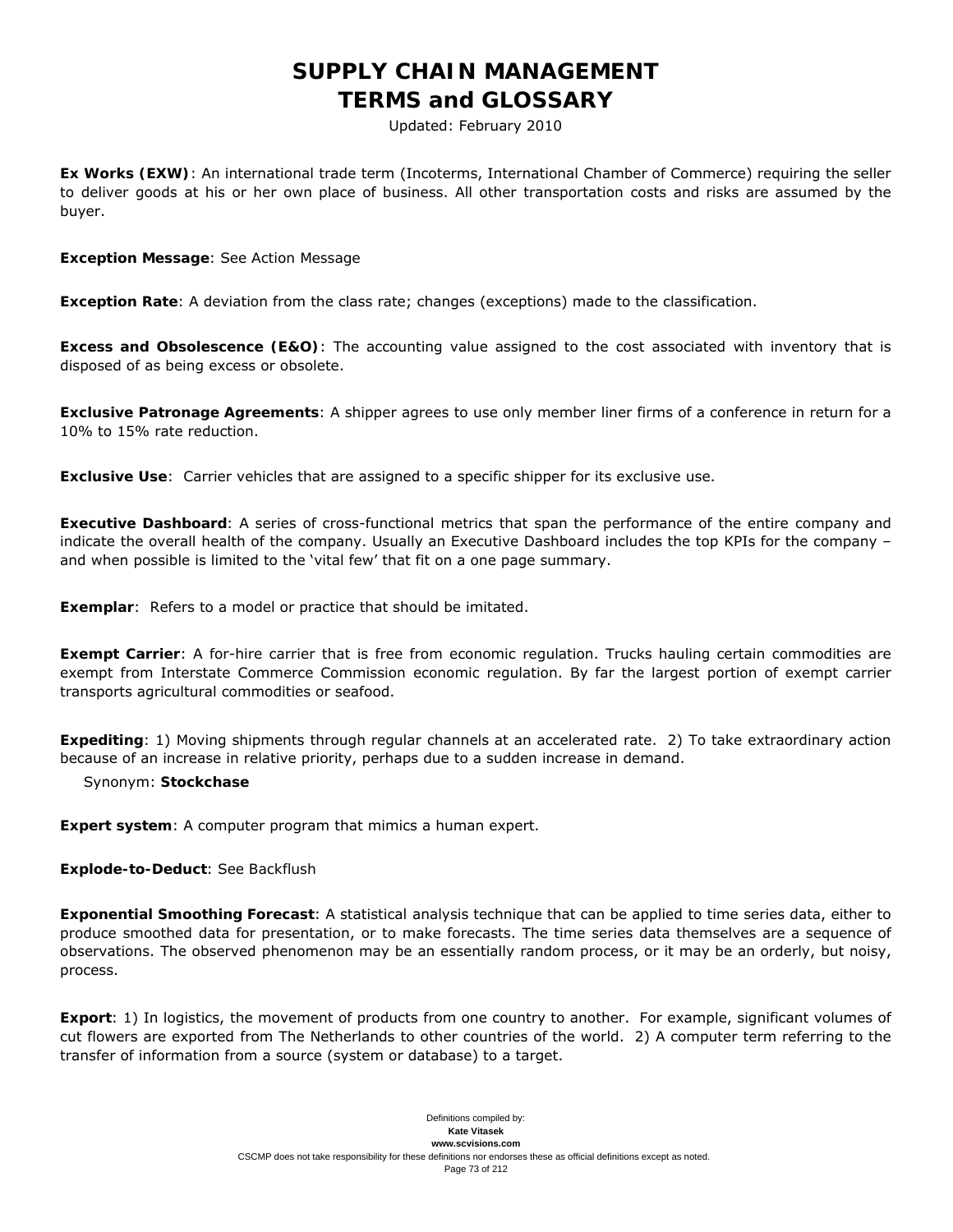Updated: February 2010

**Export Broker**: An enterprise that brings together buyer and seller for a fee, then eventually withdraws from the transaction.

**Export Compliance**: Complying with the rules for exporting products, including packaging, labeling, and documentation.

**Export Declaration**: A document required by the Department of Commerce that provides information as to the nature, value, etc., of export activity.

**Export License**: A document secured from a government authorizing an exporter to export a specific quantity of a controlled commodity to a certain country. An export license is often required if a government has placed embargoes or other restrictions upon exports.

**Export Processing Zone (EPZ)**: A term used in various countries similar to a Free Trade Zone.

See also: *Free Trade Zone*

**Export Sales Contract**: The initial document in any international transaction; it details the specifics of the sales agreement between the buyer and seller.

**Exporter Identification Number (EIN)**: A number required for the exporter on the Shipper's Export Declaration. A corporation may use their Federal Employer Identification Number as issued by the IRS; individuals can use their Social Security Numbers.

**Exports**: A term used to describe those products produced in one geography (typically a country) and shipped / sold in another.

See also: *Export*

**Extended Enterprise**: Refers to the concept where an organization's internal capabilities are extended by virtue of their supply chain partners to form a larger logical entity.

**Extensible Markup Language (XML)**: A computer term for a language that facilitates direct communication among computers on the Internet. Unlike the older hypertext markup language (HTML), which provides data tags giving instructions to a web browser about how to display information, XML tags give instructions to a browser or to application software which help to define the specifics about the category of information.

**External Factory**: Refers to the concept where an organization's internal productions capabilities are extended through the addition those of its suppliers.

**External Registration Company**: A company that performs audits against an established set of standards, i.e. ISO 9001:2008.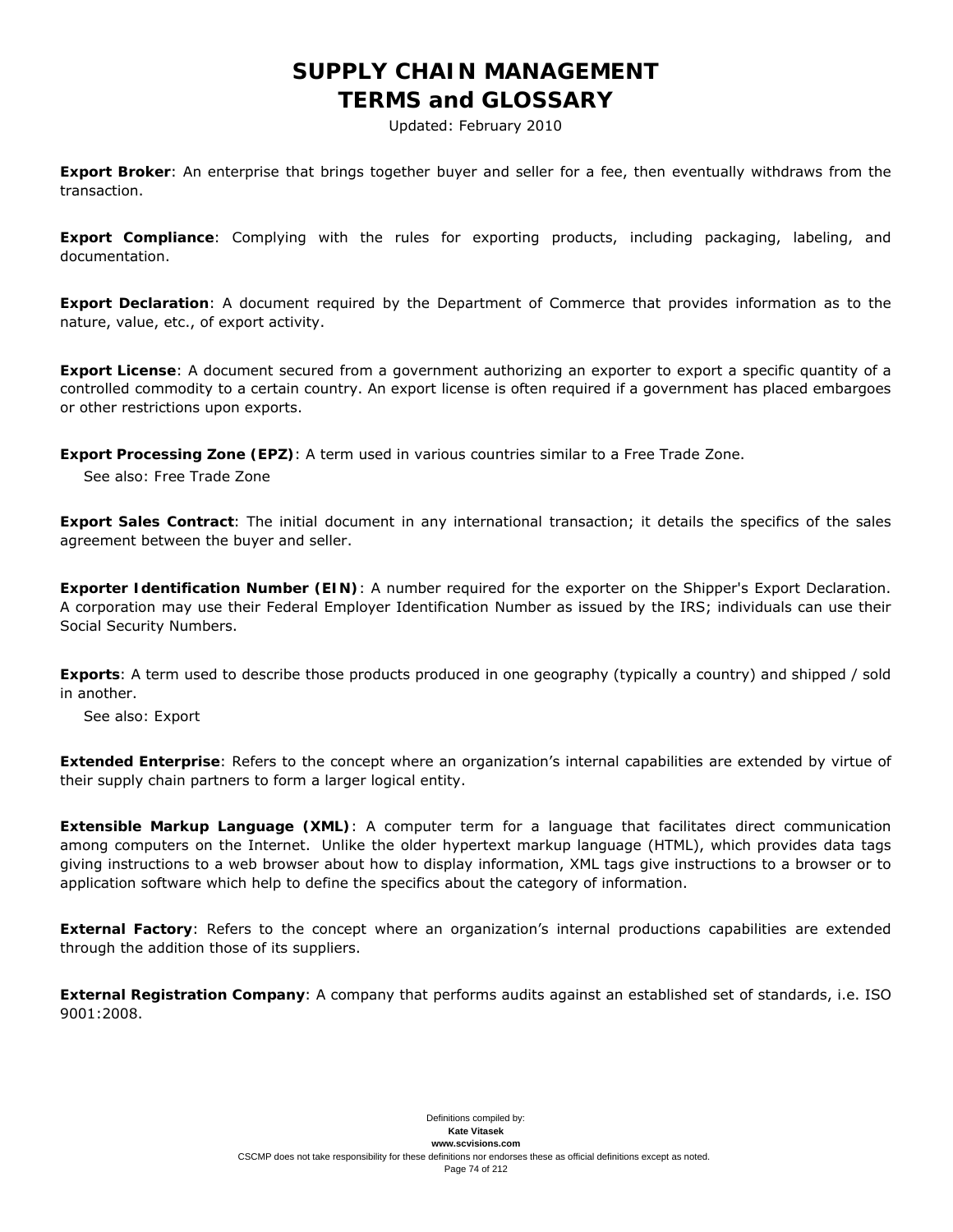Updated: February 2010

**Extranet**: A computer term describing a private network (or a secured link on the public internet) that links separate organizations and that uses the same software and protocols as the Internet. Used for improving supply chain management. For example, extranets are used to provide access to a supply chain partner's internal inventory data which is not available to unrelated parties. Antonym: Intranet.

Antonym: *Intranet*

**Extrinsic Forecast**: A forecast tied to a linked indicator outside the company instead of using internal past product demand history. It normally uses a leading indicator such as housing starts or weather pattern changes that have been demonstrated in the past to have a predictive effect on the company's demand.

**EXW**: See *Ex Works*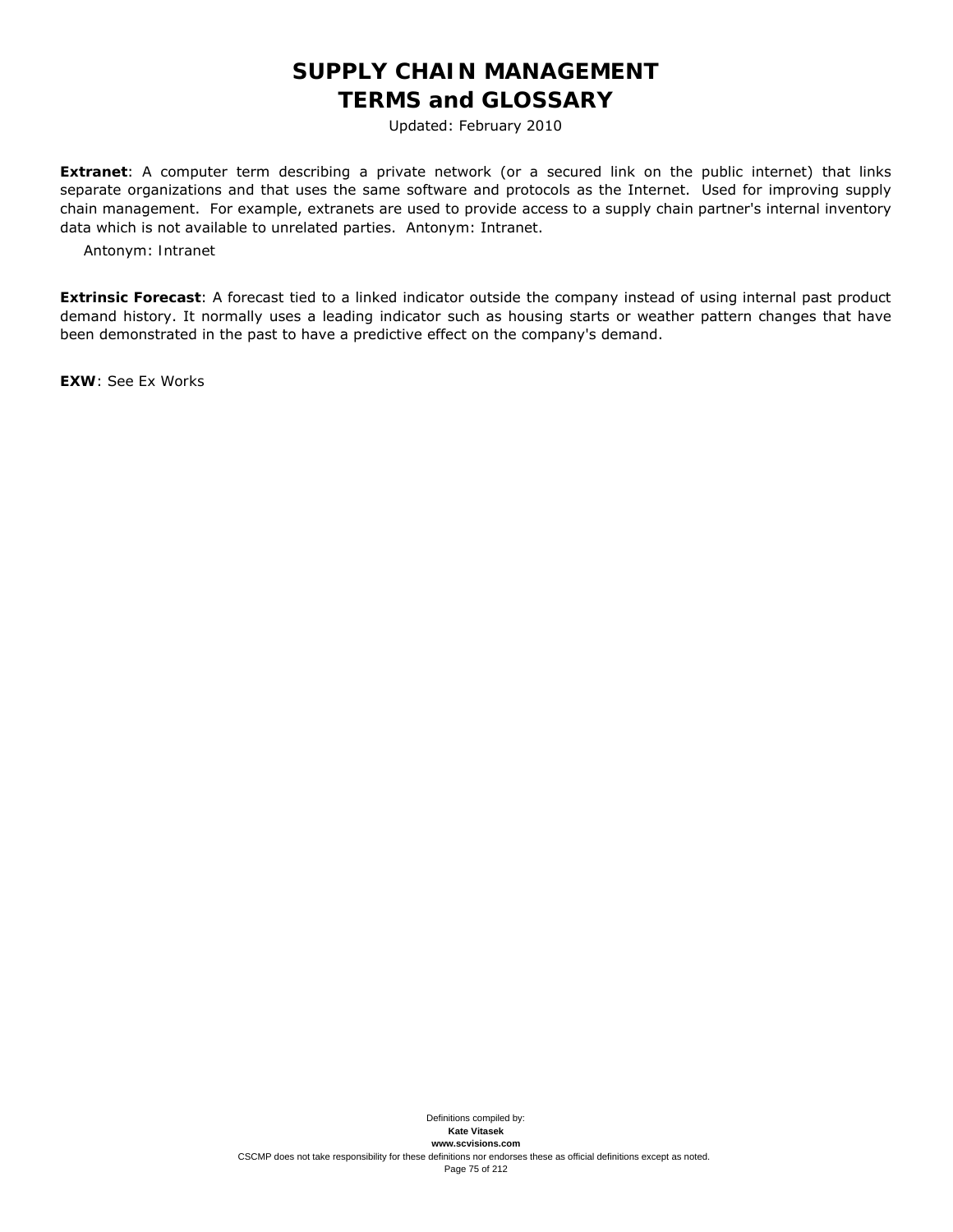Updated: February 2010



## **FA**: See *Functional Acknowledgment*

**Fabricator**: An industrial term, applies to firms that build machines, structures components and other equipment, by cutting, shaping otherwise creating components from raw materials, and assembling components made from raw materials.

**Facilities**: An installation, contrivance, or other thing which facilitates something; a place for doing something: Commercial or institutional buildings, including offices, plants and warehouses.

**Factory Gate Pricing**: Like DSD in reverse, factory gate pricing (FGP) is a supply chain initiative that has been gaining popularity among retailers in England. With FGP, retailers buy goods at the suppliers' "gate" and take care of getting it to their stores or distribution centers, either with their own trucks or those of their contracted carriers.

**Failure Modes Effects Analysis (FMEA)**: A pro-active method of predicting faults and failures so that preventive action can be taken.

**Fair Labor Standards Act (FLSA)**: A United States federal law that established a national minimum wage, guarantees time and a half for overtime in certain jobs and prohibits most employment of minors in "oppressive child labor."

**Fair return**: A level of profit that enables a carrier to realize a rate of return on investment or property value that the regulatory agencies deem acceptable for that level of risk.

**Fair-share Quantity Logic**: A stock management / distribution technique that attempts to fairly share a given volume of available stock between multiple customers or distribution centers when the stock available is less than the cumulative demand.

**Fair Value**: The value of the carrier's property; the basis of calculation has included original cost minus depreciation, replacement cost, and market value.

**FAK**: See *Freight all kinds*

**FAR**: See *Federal Acquisition Regulation*

**FARS**: See *Federal Acquisition Regulation Supplement*

**FAS**: See *Final Assembly Schedule*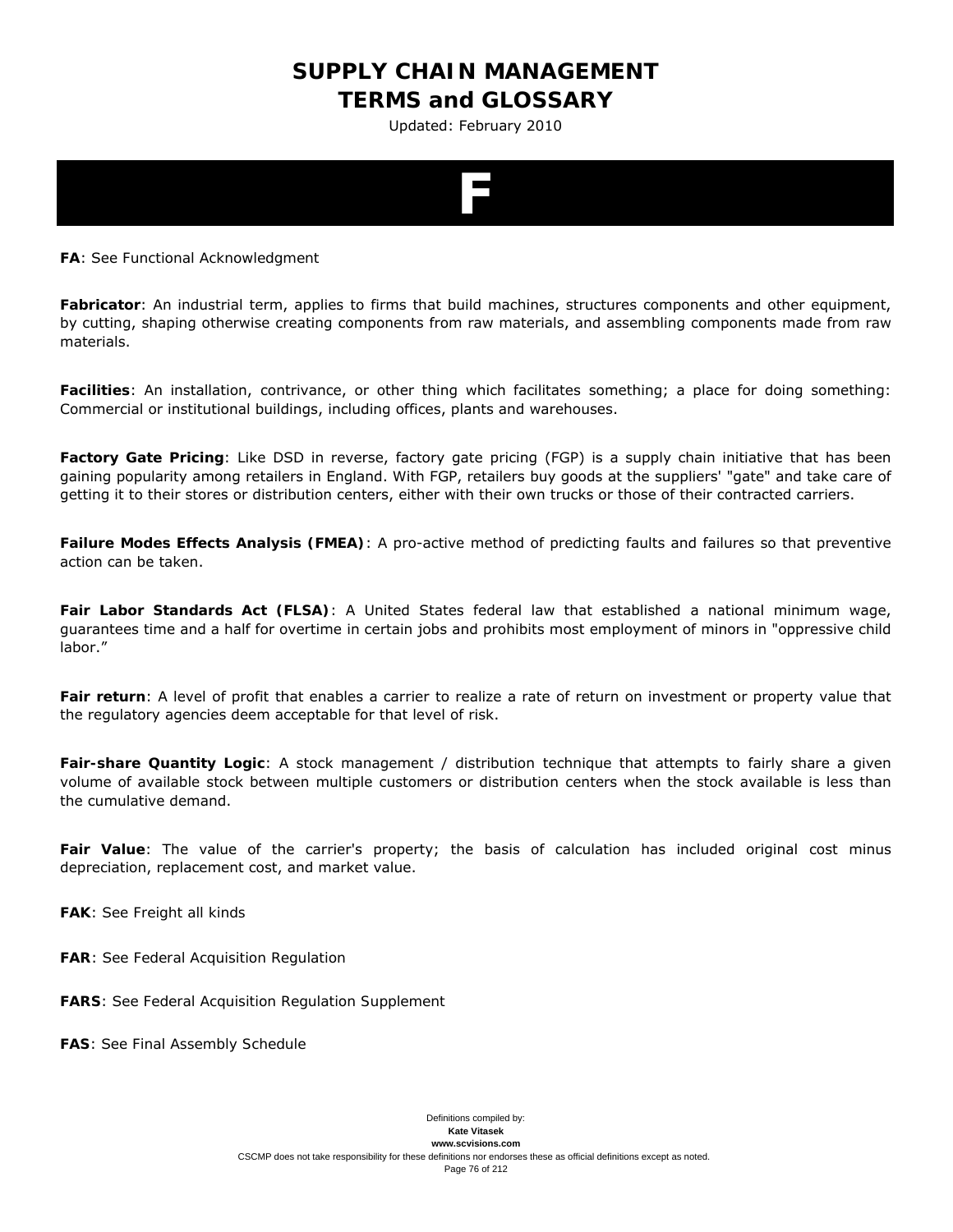Updated: February 2010

**FAS**: See *Free Alongside Ship*

**FAST**: See *Fast and Secure Trade*

**Fast and Secure Trade (FAST)**: U.S. Customs program that allows importers on the U.S./Canada border to obtain expedited release for qualifying commercial shipments.

**Fast Moving Consumer Goods (FMCG)**: Fast Moving Consumer Goods are packaged commercial products that are consumed through use. They include pre-packaged food and drinks, alcohol, health and beauty items, tobacco products, paper products, household cleansers and chemicals, animal care items, anything that we need, can buy right off the shelf, and use up through daily living.

**FCL**: See *Full Container Load*

**FDA**: See *Federal Drug Administration*

**Feature**: A unique aspect of a specific product or service which has been identified and provided as a marketing advantage. Features may be inherent in the basic product or can be added as an option or accessory. In some cases a variety of a specific feature may be offered and some features could be required or optional.

**Federal Acquisition Regulation (FAR)**: A U.S. DoD document which describes rules and processes for acquiring products and/or services from suppliers.

**Federal Acquisition Regulation Supplement (FARS)**: A U.S. DoD document which provides various definitions of commerciality of which any one of these or combination of these can be used to justify commerciality.

**Federal Aviation Administration**: The US federal agency charged with administering federal safety regulations governing air transportation.

**Federal Drug Administration (FDA)**: An agency of the United States Department of Health and Human Services that is responsible for the regulation of and supervision of the safety of foods, dietary supplements, drugs, vaccines, biological medical products, blood products, medical devices, radiation-emitting devices, veterinary products, and cosmetics.

**Federal Emergency Management Agency (FEMA)**: An agency that is part of the United States Department of Homeland Security. It is responsible for coordinating a response to any disaster within the United States, in the case that the event possibly overwhelms the resources of local and state authorities.

**Federal Maritime Commission**: A regulatory agency that controls services, practices, and agreements of international water common carriers and noncontiguous domestic water carriers.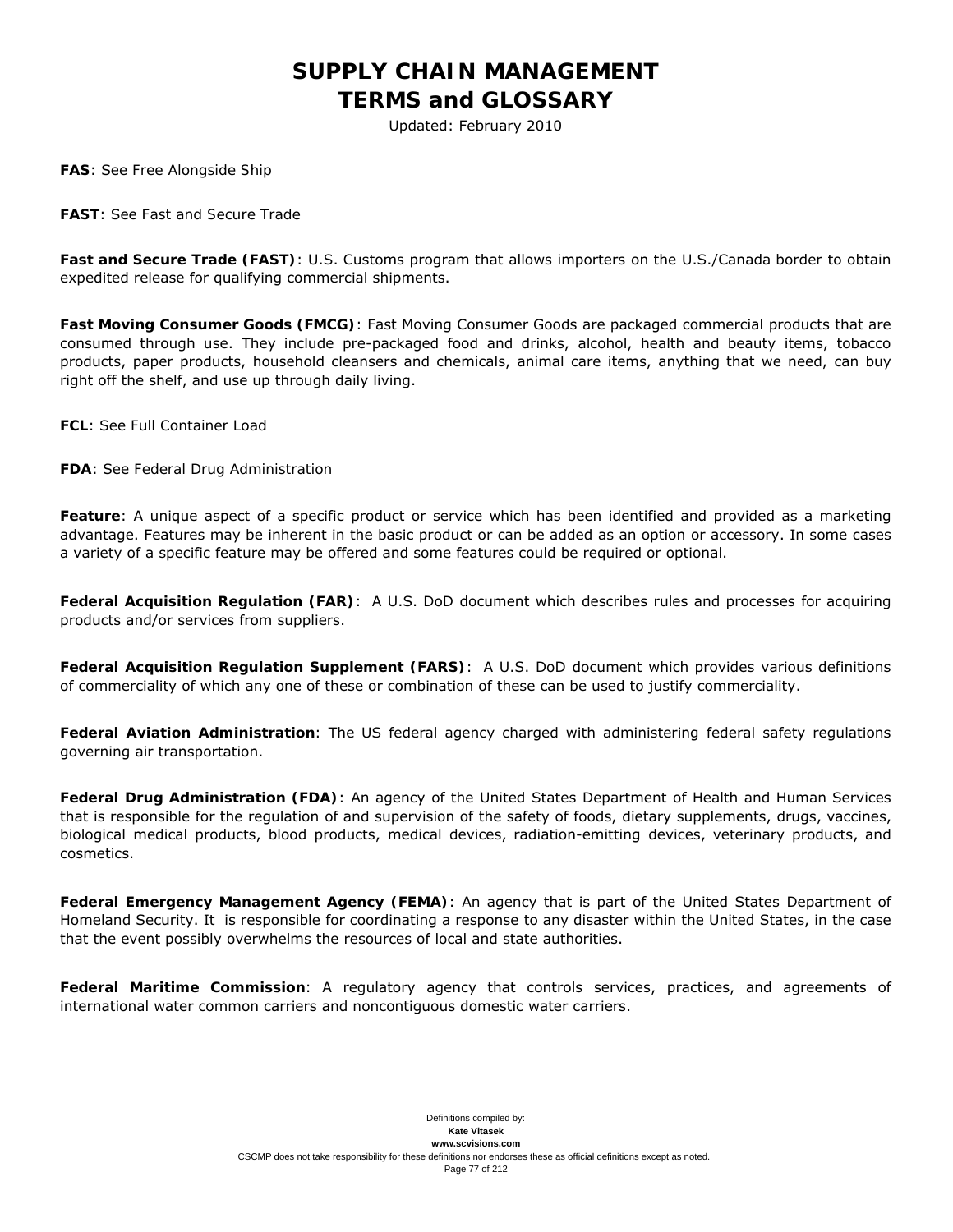Updated: February 2010

**Feeder Railroad Development Program**: A Federal program which allows any financially responsible person (except Class I and Class II carriers) with ICC approval to acquire a rail line having a density of less than 3 million gross ton-miles per year, in order to avert the line being abandoned.

**FEFO**: See *First Expired, First Out*

**FEMA**: See *Federal Emergency Management Agency*

**FEU**: See *Forty-foot equivalent unit*

**FG**: See *Finished Goods Inventory*

**FGI**: See *Finished Goods Inventory*

**Field Finished Goods**: Inventory which is kept at locations outside the four walls of the manufacturing plant (i.e., distribution center or warehouse).

**Field Service**: See *After-Sale Service*

**Field Service Parts**: Parts inventory kept at locations outside the four walls of the manufacturing plant (i.e., distribution center or warehouse, service vehicle stock, etc.).

**Field Warehouse**: A warehouse on the property of the owner of the goods that stores goods that are under the custody of a bona fide public warehouse manager. The public warehouse receipt is used as collateral for a loan.

**FIFO**: See *First In, First Out*

**File Transfer Protocol (FTP)**: The Internet service that transfers files from one computer to another, over standard phone lines.

**Filed rate doctrine**: The legal rate the common carrier may charge; is the rate published in the carrier's tariff on file with the ICC.

**Fill Rate**: The percentage of order items that the picking operation actually fills within a given period of time.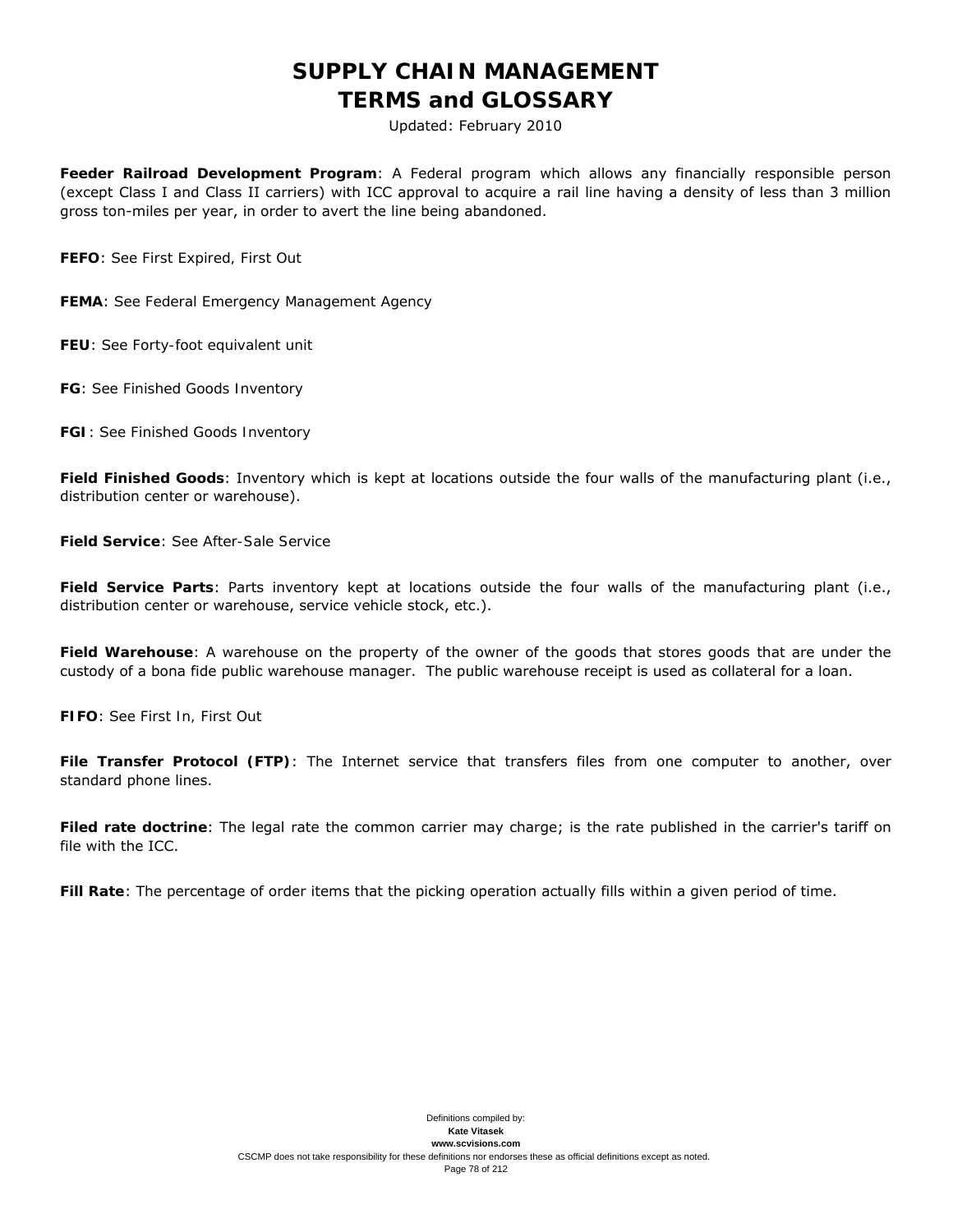Updated: February 2010

**Fill Rates by Order**: Whether orders are received and released consistently, or released from a blanket purchase order, this metric measures the percentage of ship-from-stock orders shipped within 24 hours of order "release". Make-to-Stock schedules attempt to time the availability of finished goods to match forecasted customer orders or releases. Orders that were not shipped within 24 hours due to consolidation but were available for shipment within 24 hours are reported separately. In calculating elapsed time for order fill rates, the interval begins at ship release and ends when material is consigned for shipment.

Calculation: [Number of orders filled from stock shipped within 24 hours of order release] / [Total number of stock orders]

Note: statistics on percentage of lines shipped completely and percentage of products shipped The same concept of fill rates can be applied to order lines and individual products to provide completely.

**Final Assembly**: The highest level assembled product, as it is shipped to customers. This terminology is typically used when products consist of many possible features and options that may only be combined when an actual order is received.

See also: *Assemble to Order* See also: *End Item*

**Final Assembly Schedule (FAS)**: A list of scheduled operations required to produce completed products in a maketo-order or assemble-to-order manufacturing process. It may involve secondary operations beyond the final assembly which are required to complete sub-assemblies of components needed to assemble the finished product.

**Finance lease**: An equipment-leasing arrangement that provides the lessee with a means of financing for the leased equipment; a common method for leasing motor carrier trailers.

**Financial responsibility**: Motor carriers are required to have body injury and property damage (not cargo) insurance or not less than \$500,000 per incident per vehicle; higher financial responsibility limits apply for motor carriers transporting oil or hazardous materials.

**Finished Goods Inventory (FG or FGI)**: Products completely manufactured, packaged, stored, and ready for distribution.

See also: *End Item*

**Finite Forward Scheduling**: A capacity constrained scheduling technique that creates a production schedule using forecast demand by proceeding sequentially through incremental future periods while not exceeding the available capacity during each period.

See also: *Finite Scheduling*

**Finite Scheduling**: A method of creating production schedules which takes resource availability into account. Schedule dates are adjusted forward or backward in time as necessary in order to maintain capacity constraints.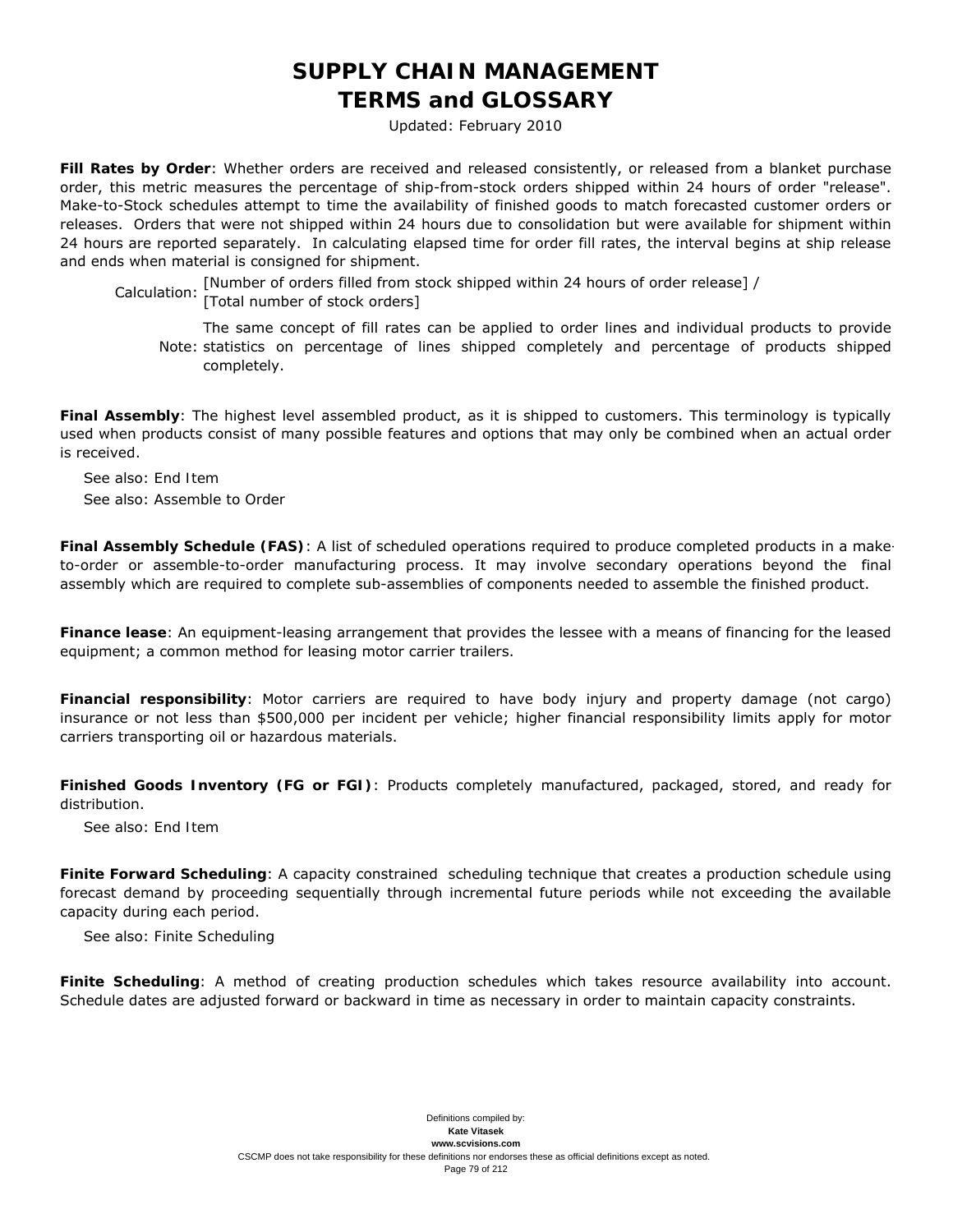Updated: February 2010

**Firewall**: A computer term for a method of protecting the files and programs on one network from users on another network. A firewall blocks unwanted access to a protected network while giving the protected network access to networks outside of the firewall. A company will typically install a firewall to give users access to the Internet while protecting their internal information.

**Firm Planned Order**: A planned order which has been committed to production.

See also: *Planned Order*

**First Expired, First Out (FEFO)**: A stock control rule allowing the management of products having an eat-by date or short shelf life. FEFO can be used for any product but is most frequently used for food or cold storage.

**First In, First Out (FIFO)**: Warehouse term meaning first items stored are the first used. In accounting this tem is associated with the valuing of inventory such that the latest purchases are reflected in book inventory. While generally considered an accounting notion, FIFO usage is common where products may have a shelf life.

See also: *Book Inventory*

**First Mover Advantage**: Market innovator, putting the company in the leadership position.

**First Pass Yield**: The ratio of usable, specification conforming output from a process to its input, achieved without rework or reprocessing.

**Fixed-Location Storage**: A stocking strategy which uses set warehouse locations assigned to each SKU. If additional storage is required the excess stock will be placed in an "overflow" area with appropriate cross references in systems or on bin labels. Locations are typically reviewed periodically as a part of a slotting strategy.

See also: *Random-Location Storage*

**Fixed-Period Requirements**: A re-order technique where the quantity to be ordered should be enough to cover forecast requirements for a fixed number of periods.

See also: *Discrete Order Quantity*

**Fixed Costs**: Costs, which do not fluctuate with business volume in the short run. Fixed costs include items such as depreciation on buildings and fixtures.

**Fixed Interval Inventory Model**: A setup wherein each time an order is placed for an item, the same (fixed) quantity is ordered.

**Fixed Interval Order System**: See *Fixed Reorder Cycle Inventory Model*

**Fixed Order Quantity**: An inventory reorder method which causes all replenishment orders to be a pre-determined size or a multiple thereof. This is typically introduced to accommodate price breaks, packaging or shipping requirements.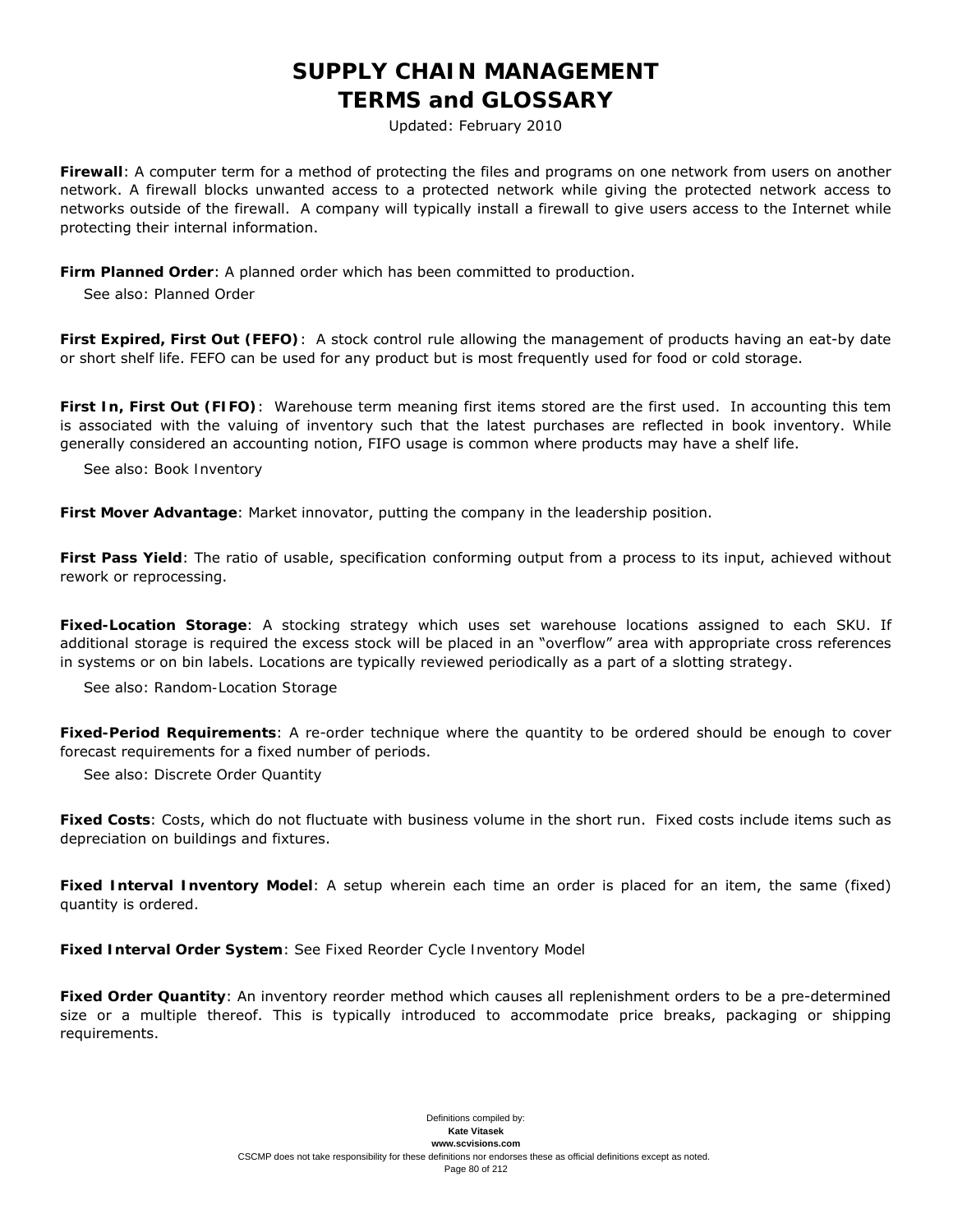Updated: February 2010

**Fixed Order Quantity System**: See *Fixed Reorder Cycle Inventory Model*

**Fixed Overhead**: Cost elements such as depreciation, rent, insurance, office expense, etc., which do not vary as a result of output volume or sales revenue.

See also: *Indirect Cost*

**Fixed Price (FP)**: A type of contract where a specified price is paid for a specific product, service, or goal.

Synonym: *FPP* Synonym: *Firm Fixed Price*

**Fixed Quantity Inventory Model**: A setup wherein a company orders the same (fixed) quantity each time it places an order for an item.

**Fixed Reorder Cycle Inventory Model**: A re-ordering strategy where orders are placed on a fixed order schedule and the order quantity is adjusted from order to order to accommodate actual consumption or forecast requirements.

See also: *Fixed Reorder Quantity Inventory Model*

**Fixed Reorder Quantity Inventory Model**: A re-ordering strategy where orders are placed for a fixed order quantity whenever the quantity on hand plus on order reaches a pre-defined order point.

See also: *Fixed Reorder Cycle Inventory Model* Synonym: *Order-Point Order Quantity System*

**Flag of Convenience**: A ship owner registers a ship in a nation that offers conveniences in the areas of taxes, manning, and safety requirements; Liberia and Panama are two nations known for flags of convenience.

**Flat**: A loadable platform having no superstructure whatever but having the same length and width as the base of a container and equipped with top and bottom corner fittings. This is an alternative term used for certain types of specific purpose containers - namely platform containers and platform-based containers with incomplete structures.

**Flat File**: A computer term which refers to any file having fixed-record length, or in EDI, the file produced by EDI translation software to serve as input to the interface. Usually includes the same fields as the original file, but each field is expanded to its maximum length. Does not have delimiters.

**Flatbed**: A flatbed is a type of truck trailer that consists of a floor and no enclosure. A flatbed may be used with "sideboards" or "tie downs" which keep loose cargo from falling off.

**Flatcar**: A rail car without sides; used for hauling machinery.

**Flexibility**: Ability to respond quickly and efficiently to changing customer and consumer demands.

**Flexible-path equipment**: Materials handling devices that include hand trucks and forklifts.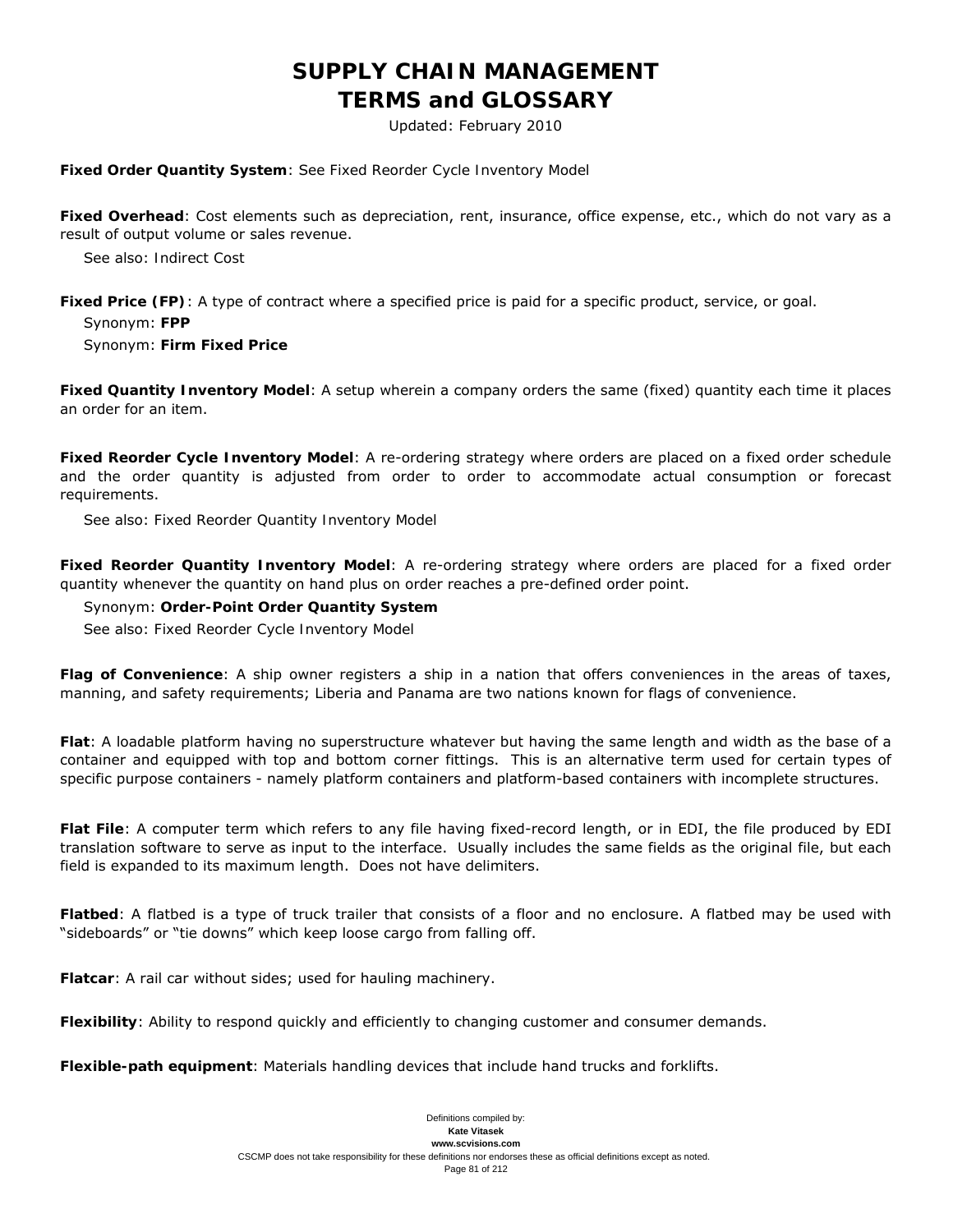Updated: February 2010

**Flexible Specialization**: A strategy based on multi-use equipment, skilled workers and innovative senior management to accommodate the continuous change that occurs in the marketplace.

**Float**: The time required for documents, payments, etc. to get from one trading partner to another.

**Floor-Ready Merchandise (FRM)**: Goods shipped by suppliers to retailers with all necessary tags, prices, security devices, etc. already attached, so goods can be cross docked rapidly through retail DCs, or received directly at stores.

**Floor Loading**: Containerized freight is usually not palletized. Instead, the bottom layer of boxes is loaded onto the floor of the container. As a result, more boxes can be loaded into a container, but the containers take much longer to unload.

**Flow-Through Distribution**: A process in a distribution center in which products from multiple locations are brought in to the D.C. and are re-sorted by delivery destination and shipped in the same day. Typically involving a combination of TL and LTL carrier resources, this practice eliminates warehousing, reduces inventory levels and speeds order turnaround time.

See also: *Cross Dock* Synonym: *Cross Dock* process in the transportation business

**Flow Rack**: Storage rack that utilizes shelves (metal) that are equipped with rollers or wheels. Such an arrangement allows product and materials to "flow" from the back of the rack to the front and therein making the product more accessible for small-quantity order-picking.

**FLSA**: See *Fair Labor Standards Act*

**FMC**: See *Full Mission Capable*

**FMCG**: See *Fast Moving Consumer Goods*

**FMEA**: See *Failure Modes Effects Analysis*

**FOB**: See *Free on Board*

**FOB Destination**: Title passes at destination, and seller has total responsibility until shipment is delivered.

**FOB Origin**: Title passes at origin, and buyer has total responsibility over the goods while in shipment.

**For-hire Carrier**: A carrier that provides transportation service to the public on a fee basis.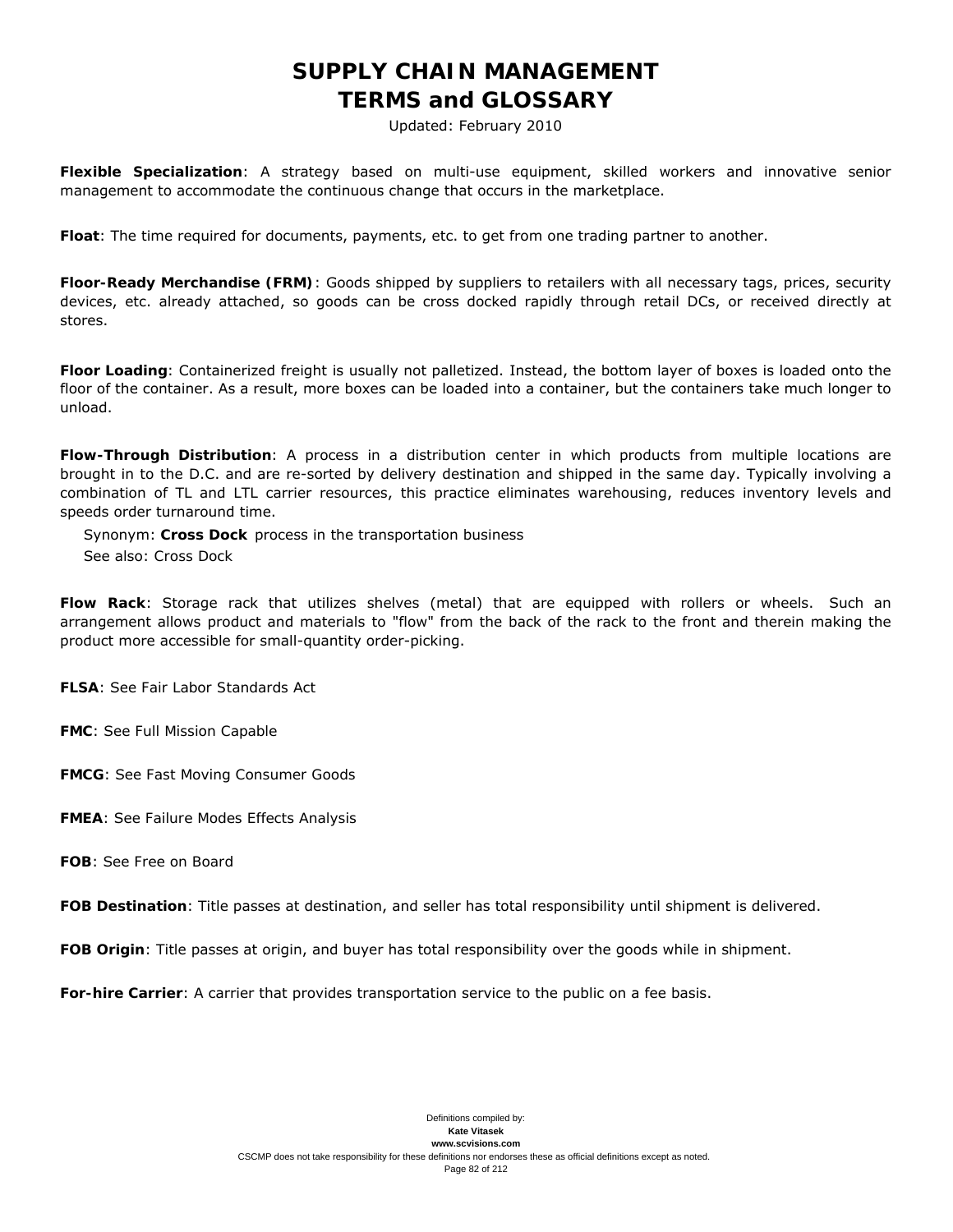Updated: February 2010

**Forecast**: An estimate of future customer demand. Forecasts are typically made using scientific techniques based on historical usage and adjusted to accommodate various factors such as life cycle, cyclical usage patterns, promotions and pricing actions.

See also: *Box-Jenkins Model* See also: *Exponential Smoothing Forecast* See also: *Extrinsic Forecasting Method* See also: *Intrinsic Forecasting Method* See also: *Qualitative Forecasting method* See also: *Quantitative Forecasting Method*

**Forecast Accuracy**: A measurement of the level of accuracy inherent in your forecast as a percent of actual units or dollars shipped. Forecast accuracy in the supply chain is typically measured using the Mean Absolute Percent Error (MAPE). However, there are confusions between the statistical definition of MAPE and its application among supply chain planners. Statistically MAPE is defined as the average of percentage errors. Most practitioners however define and use the MAPE as the Mean Absolute Deviation divided by Average Sales. You can think of this as a volumeweighted MAPE. In some references, this is also referred to as the mean absolute difference (MAD)/mean ratio.

Calculation: [1-(|Actual Forecast|/Sum of Actual)]

**Forecast Cycle**: Cycle time between forecast regenerations that reflect true changes in marketplace demand for shippable end products.

**Forecasting**: Predictions of how much of a product will be purchased by customers. Relies upon both quantitative and qualitative methods.

See also: *Forecast*

**Foreign Trade Zone (FTZ)**: An area or zone set aside at or near a port or airport, under the control of the U.S. Customs Service, for holding goods duty-free pending customs clearance.

**Forklift truck**: A machine-powered device that is used to raise and lower freight and to move freight to different warehouse locations.

**Form utility**: The value created in a good by changing its form, through the production process.

**Four P's**: A set of 4 elements referred to as the 'marketing mix', it is a set of controllable tactical marketing tools which work together to achieve company objectives. The elements are product, price, place, and promotion.

**Four Wall Inventory**: The stock which is contained within a single facility or building.

**Fourier Series**: A mathematical equation used in forecasting. An infinite series in which the terms are constants multiplied by sine or cosine functions of integer multiples of the variable and which is used in the analysis of periodic functions.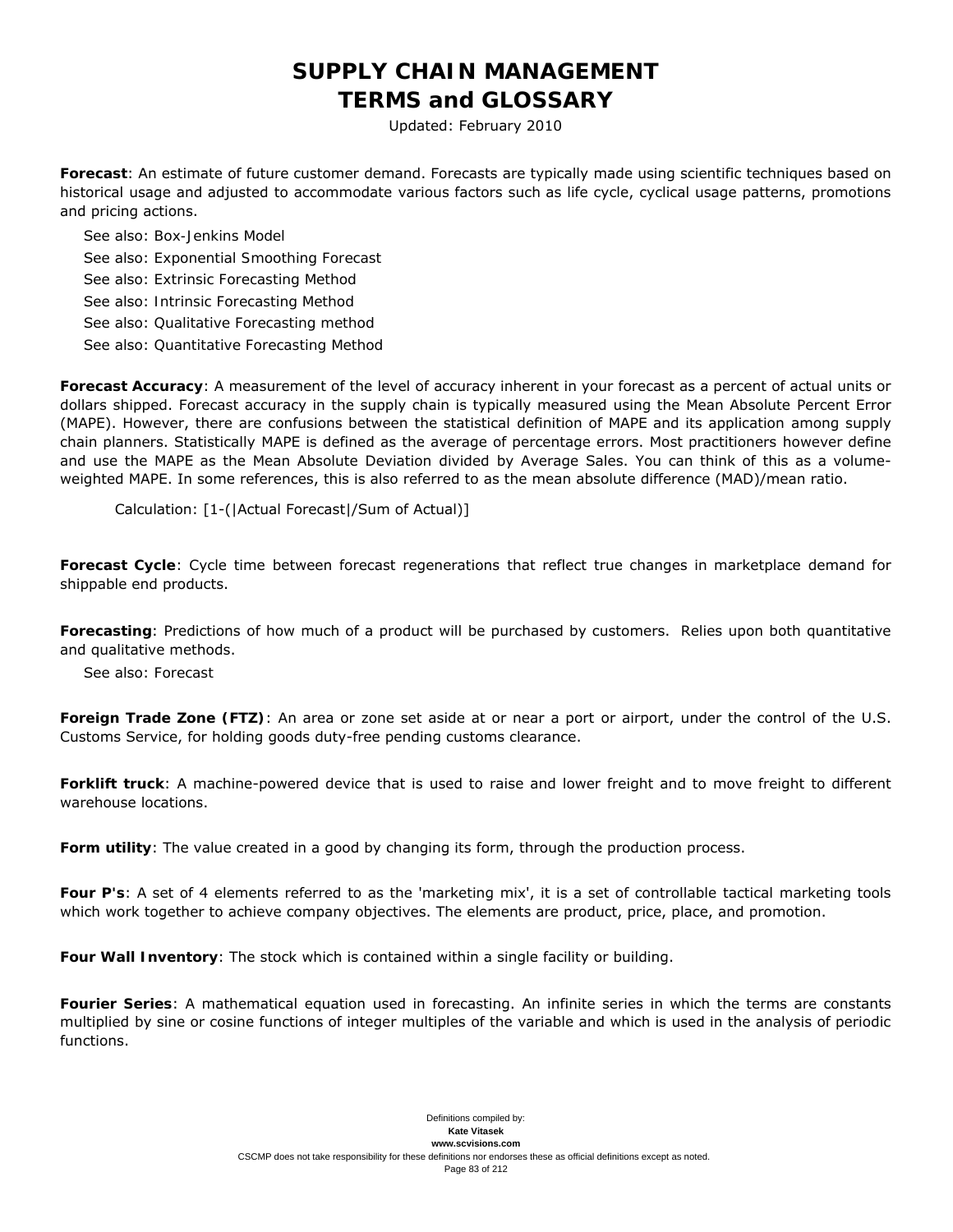Updated: February 2010

**Fourth-Party Logistics (4PL)**: Differs from third party logistics in the following ways; 1)4PL organization is often a separate entity established as a joint venture or long-term contract between a primary client and one or more partners; 2)4PL organization acts as a single interface between the client and multiple logistics service providers; 3) All aspects (ideally) of the client's supply chain are managed by the 4PL organization; and, 4) It is possible for a major third-party logistics provider to form a 4PL organization within its existing structure. The term was registered by Accenture as a trademark in 1996 and defined as "A supply chain integrator that assembles and manages the resources, capabilities, and technology of its own organization with those of complementary service providers to deliver a comprehensive supply chain solution.", but is no longer registered.

See also: *Lead Logistics Provider*

**Forty-foot Equivalent Unit (FEU)**: A standard size intermodal container.

**Foxhole:** See *Silo*

**FP:** See *Fixed Price*

**Free Alongside Ship (FAS)**: A shipping contract term indicating that the seller must place the goods alongside the ship at the named port and be liable for all charges and risks prior to placement. The seller must clear the goods for export; this changed in the 2000 version of the Incoterms. Suitable for maritime transport only.

**Free on Board (FOB)**: Contractual terms between a buyer and a seller, that define where title transfer takes place.

**Free Time**: The period of time allowed for the removal or accumulation of cargo before charges become applicable.

**Free Trade Zone (FTZ)**: Also known as an export processing zone (EPZ), one or more special areas of a country where some normal trade barriers such as tariffs and quotas are eliminated and bureaucratic requirements are lowered in hopes of attracting new business and foreign investments. Free trade zones can be defined as labor intensive manufacturing centers that involve the import of raw materials or components and the export of factory products.

**Freezing Inventory Balances**: In most cycle counting programs the term "freezing" refers to copying the current on-hand inventory balance into the cycle count file. This may also be referred to as taking a snapshot of the inventory balance. It rarely means that the inventory is actually frozen in a way that prevents transactions from occurring.

**Freight**: Goods being transported from one place to another.

**Freight-all-kinds (FAK)**: An approach to rate making whereby the ante is based only upon the shipment weight and distance; widely used in TOFC service.

**Freight Bill**: The carrier's invoice for transportation charges applicable to a freight shipment.

**Freight Carriers**: Companies that haul freight, also called "for-hire" carriers. Methods of transportation include trucking, railroads, airlines, and sea borne shipping.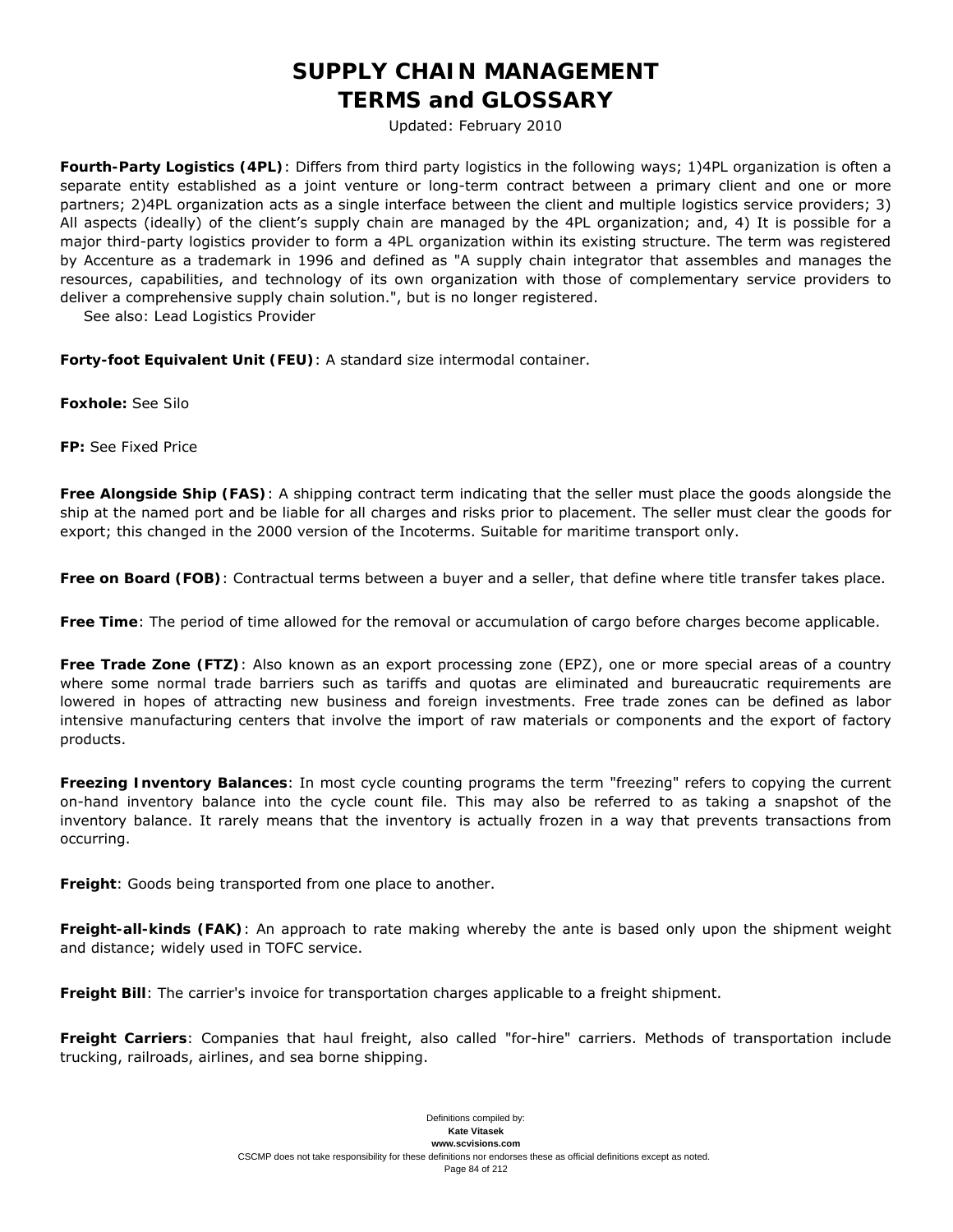Updated: February 2010

**Freight Charge**: The rate established for transporting freight.

**Freight Collect**: The freight and charges to be paid by the consignee.

**Freight Consolidation**: The act of combining individual shipments into a single lot in order to reduce costs or improve transport equipment utilization. Consolidation can take a variety forms by customer, geography, shipping land or schedule. Consolidation may occur at the shipping facility or may be a service of a third party.

**Freight Forwarder**: An organization which provides logistics services as an intermediary between the shipper and the carrier, typically on international shipments. Freight forwarders provide the ability to respond quickly and efficiently to changing customer and consumer demands and international shipping (import/export) requirements.

**Freight Forwarders Institute**: The freight forwarder industry association.

**Freight Prepaid**: The freight and charges to be paid by the consignor.

**FRM**: See *Floor Ready Merchandise*

**Front Haul**: The first leg of the truck trip that involves hauling a load or several loads to targeted destinations.

**Frozen Zone**: In forecasting, this is the period in which no changes can be made to scheduled work orders based on changes in demand. Use of a frozen zone provides stability in the manufacturing schedule.

**FTE**: See *Full Time Equivalents*

**FTL**: See *Full Truck Load*

**FTP**: See *File Transfer Protocol*

**FTZ**: See *Free Trade Zone*

**Fulfillment**: The act of fulfilling a customer order. Fulfillment includes order management, picking, packaging, and shipping.

**Fulfillment Agent**: May be designated as an agent to plan, schedule, or control the process of executing the logistics chain.

**Full-Service Leasing**: An equipment-leasing arrangement that includes a variety of services to support leased equipment (i.e., motor carrier tractors).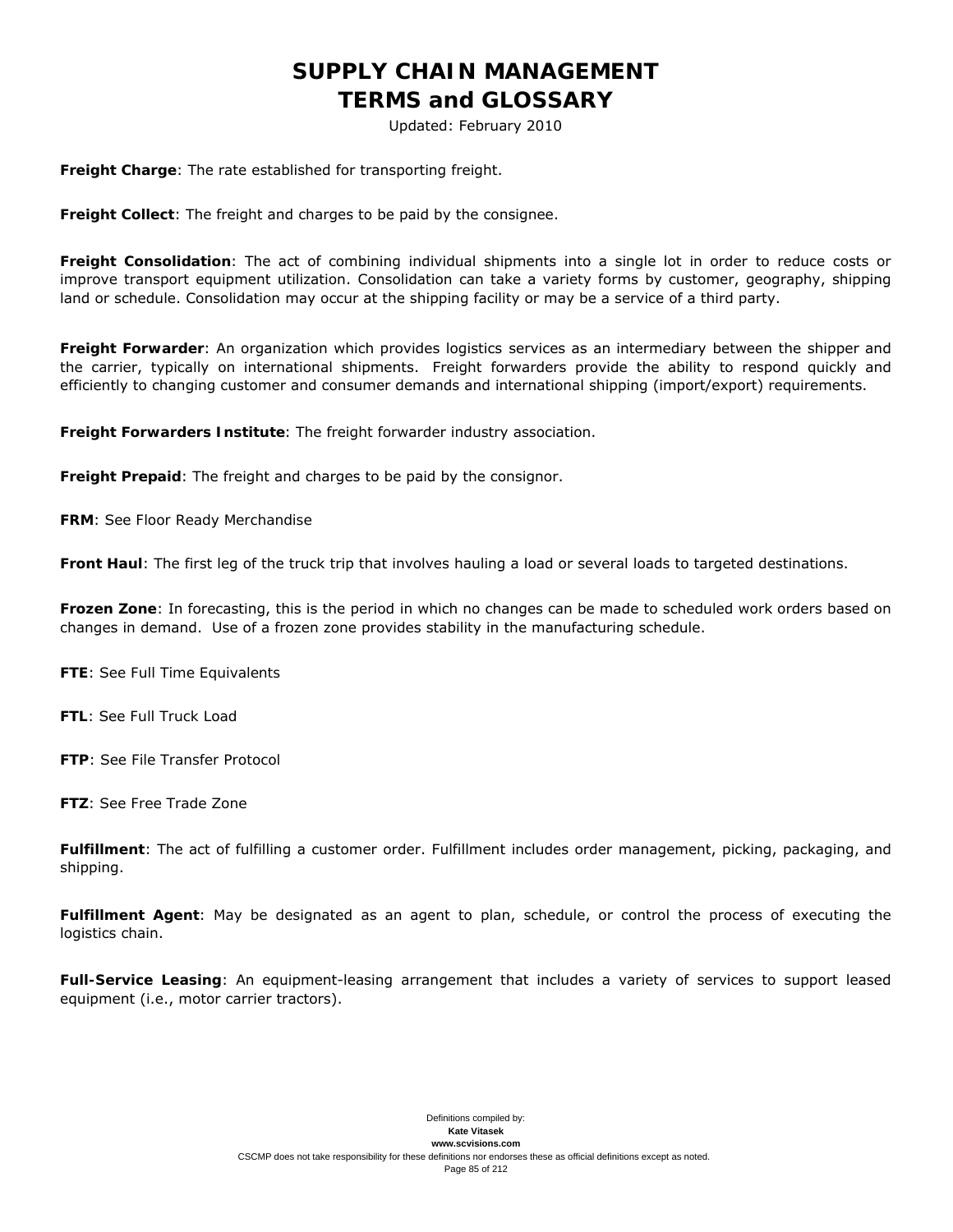Updated: February 2010

**Full-time Equivalents (FTE)**: Frequently organizations make use of contract and temporary employees; please convert contract, part-time, and temporary employees to full-time equivalents. For example, two contract employees who worked for six months full-time and a half-time regular employee would constitute 1.5 full-time equivalents. 1  $FTE = 2000$  hours per year.

**Full Container Load (FCL)**: A term used when goods occupy a whole container.

**Full Mission-Capable (FMC)**: Used in DoD PBL to describe the material condition of any piece of military equipment, aircraft, or training device indicating that it can perform all of its missions.

See also: *Partial Mission-Capable* Synonym: *FMC*  See also: *Deadline* See also: *Mission-Capable* See also: *Partial Mission-Capable, maintenance* See also: *Partial Mission-Capable, supply*

**Full Truck Load (FTL)**: A term which defines a shipment which occupies at least one complete truck trailer, or allows for no other shippers goods to be carried at the same time.

**Fully Allocated Cost**: The variable cost associated with a particular unit of output plus an allocation of common cost.

**Functional Acknowledgment (FA)**: A specific EDI Transaction Set (997) sent by the recipient of an EDI message to confirm the receipt of data but with no indication as to the recipient application's response to the message. The FA will confirm that the message contained the correct number of lines, etc. via control summaries, but does not report on the validity of the data.

**Functional Group**: Part of the hierarchical structure of EDI transmissions, a Functional Group contains one or more related Transaction Sets preceded by a Functional Group header and followed by a Functional Group trailer.

**Functional Metric**: A number resulting from an equation, showing the impact of one or more parts of a functional/department process. This is also known as a results measure as the metric measures the results of one aspect of the business. Example: Distribution Center Fill Rate.

**Functional Silo**: A view of an organization where each department or functional group is operated independent of other groups within the organization. Each group is referred to as a "Silo".

#### Antonym: *Integrated Structure*

**Fungible**: A fungible item is one which could be exchanged with another equal part or quantity with no significant difference, and still satisfies the obligation, a commodity is a fungible item.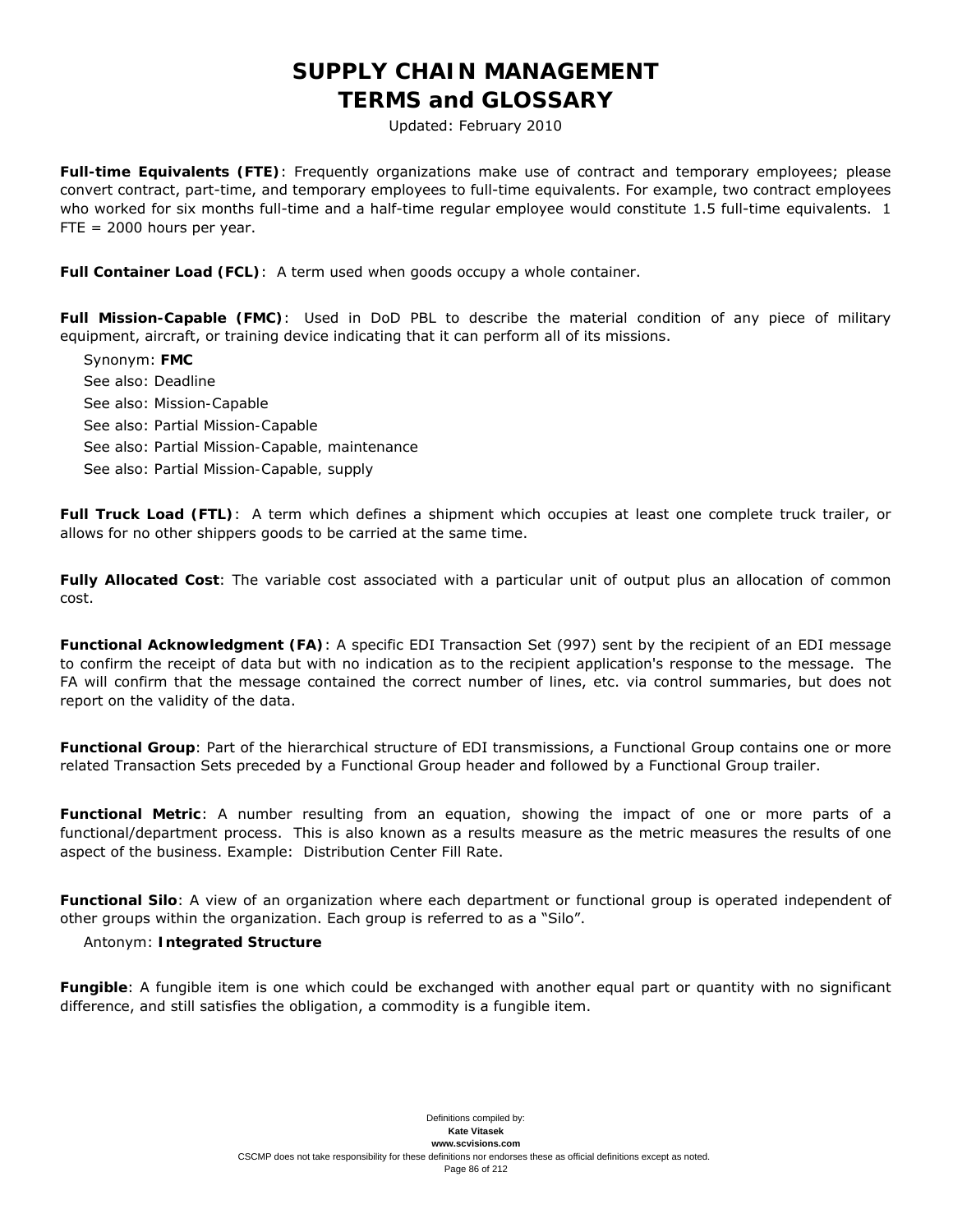Updated: February 2010

**Future order**: A purchase or customer order which is placed for delivery at a time beyond the normal order cycle. The purpose may be to queue orders against future availability of new products, or as a means to advise suppliers of future requirements.

> Definitions compiled by: **Kate Vitasek www.scvisions.com** CSCMP does not take responsibility for these definitions nor endorses these as official definitions except as noted. Page 87 of 212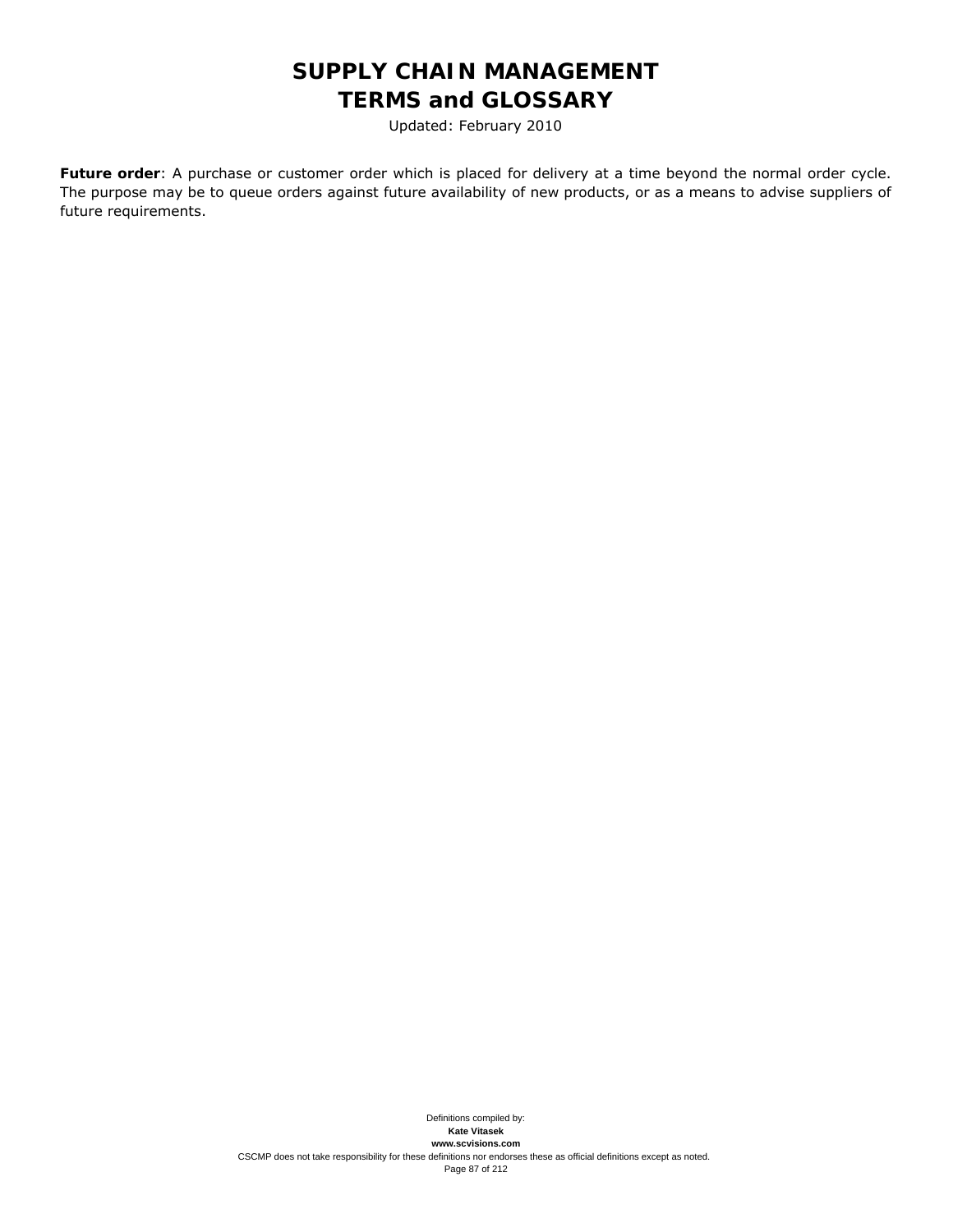Updated: February 2010

# **G**

**Game Theory**: A branch of applied mathematics that is used in the social sciences, most notably in economics, as well as in biology, engineering, political science, international relations, computer science, and philosophy. Game theory attempts to mathematically capture behavior in strategic situations, in which an individual's success in making choices depends on the choices of others, a sort of "Win-Win" strategy.

**Gaming the System**: Using rules, policies and procedures of a system against itself for purposes outside what of those rules, policies and procedures were initially intended.

**Gain Sharing**: A method of incentive compensation where supply chain partners share collectively in savings from productivity improvements. The concept provides an incentive to both the buying and supplier organizations to focus on continually re-evaluating, re-energizing, and enhancing their business relationship. All aspects of value delivery are scrutinized, including specification design, order processing, inbound transportation, inventory management, obsolescence programs, material yield, forecasting and inventory planning, product performance and reverse logistics. The focus is on driving out limited value cost while protecting profit margins.

See also: *Performance Based Logistics*

**Gap analysis**: The process of determining and documenting the variance (gap) between goals and current performance.

**Gateway**: The connection that permits messages to flow freely between two networks.

**Gathering lines**: Oil pipelines that bring oil from the oil well to storage areas.

**GATT**: See *General Agreement on Tariffs and Trade* 

**GCI**: See *Global Commerce Initiative* 

**GDSN**: See *Global Date Synchronization Network*

**Gemba Kanri**: A Lean management term which refers to the control and improvement of the value creating processes.

**Genchi Genbutsu**: A Japanese phrase used in Lean management which means "Go and see for yourself" Rather than simply hear or read about a problem and make a suggestion for improvement, one should actually go to its direct location and experience the situation first hand.

**General-merchandise Warehouse**: A warehouse that is used to store goods that are readily handled, are packaged, and do not req1ire a controlled environment.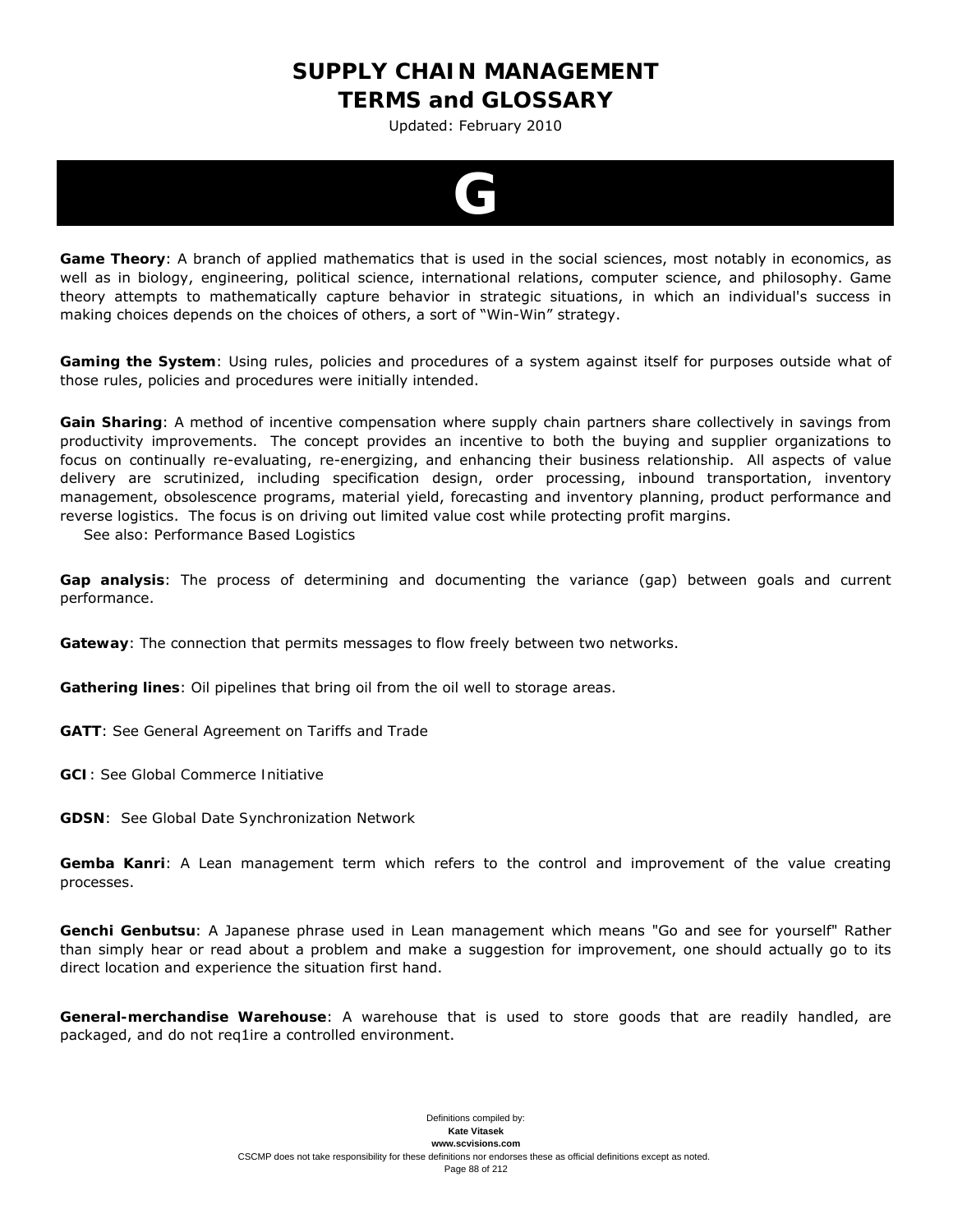Updated: February 2010

**General Agreement on Tariffs and Trade (GATT)**: The General Agreement on Tariffs and Trade started as an international trade organization in 1947, and has been superseded by the World Trade Organization (WTO). GATT (the agreement) covers international trade in goods. An updated General Agreement is now the WTO agreement governing trade in goods. The 1986-1994 "Uruguay Round" of GATT member discussions gave birth to the WTO and also created new rules for dealing with trade in services, relevant aspects of intellectual property, dispute settlement, and trade policy reviews. GATT 1947: The official legal term for the old (pre-1994) version of the GATT. GATT 1994: The official legal term for new version of the General Agreement, incorporated into the WTO, and including GATT 1947.

**General Commodities Carrier**: A common motor carrier that has operating authority to transport general commodities, or all commodities not listed as special commodities.

**General Order (GO)**: A customs term referring to a warehouse where merchandise not entered within five working days after the carrier's arrival is stored at the risk and expense of the importer.

**GIF**: See *Graphics Interchange Format*

#### **GLN**: See *Global Location Number*

**Global Commerce Initiative (GCI)**: A business requirements group that brings manufacturers and retailers together on a worldwide basis to simplify and enhance global commerce and improve consumer value in the overall retail supply chain. It is a global user group, and its charter is to drive the implementation of EAN.UCC standards and best practices.

**Global Data Synchronization Network (GDSN)**: The GDSN is an Internet-based, interconnected network of interoperable data pools and a Global Registry, the GS1 Global Registry, that enables companies around the world to exchange standardized and synchronized supply chain data with their trading partners.

**Global Location Number (GLN)**: Unique location number mandatory within the Global Data Synchronization process to identify data owners/info providers, etc such as Distributors, brokers, manufacturers.

**Global Positioning System (GPS)**: A system which uses satellites to precisely locate an object on earth. Used by trucking companies to locate over-the-road equipment.

**Global Standards Management Process (GSMP)**: The Global Standards Management Process (GSMP) is the Global Process established in January 2002 by EAN International and the Uniform Code Council, Inc. (UCC) for the development and maintenance of Global Standards and Global Implementation Guidelines that are part of the EAN.UCC system.

**Global Strategy**: An organization's strategic guide to globalization. A global strategy may be appropriate in industries where firms are faced with strong pressures for cost reduction but with weak pressures for local responsiveness. Therefore, the strategy allows these firms to sell a standardized product worldwide. However, fixed costs (capital equipment) are substantial. Nevertheless, these firms are able to take advantage of scale economies and experience curve effects, because of the ability to mass-produce a standard product which can be exported—providing that demand is greater than the costs involved.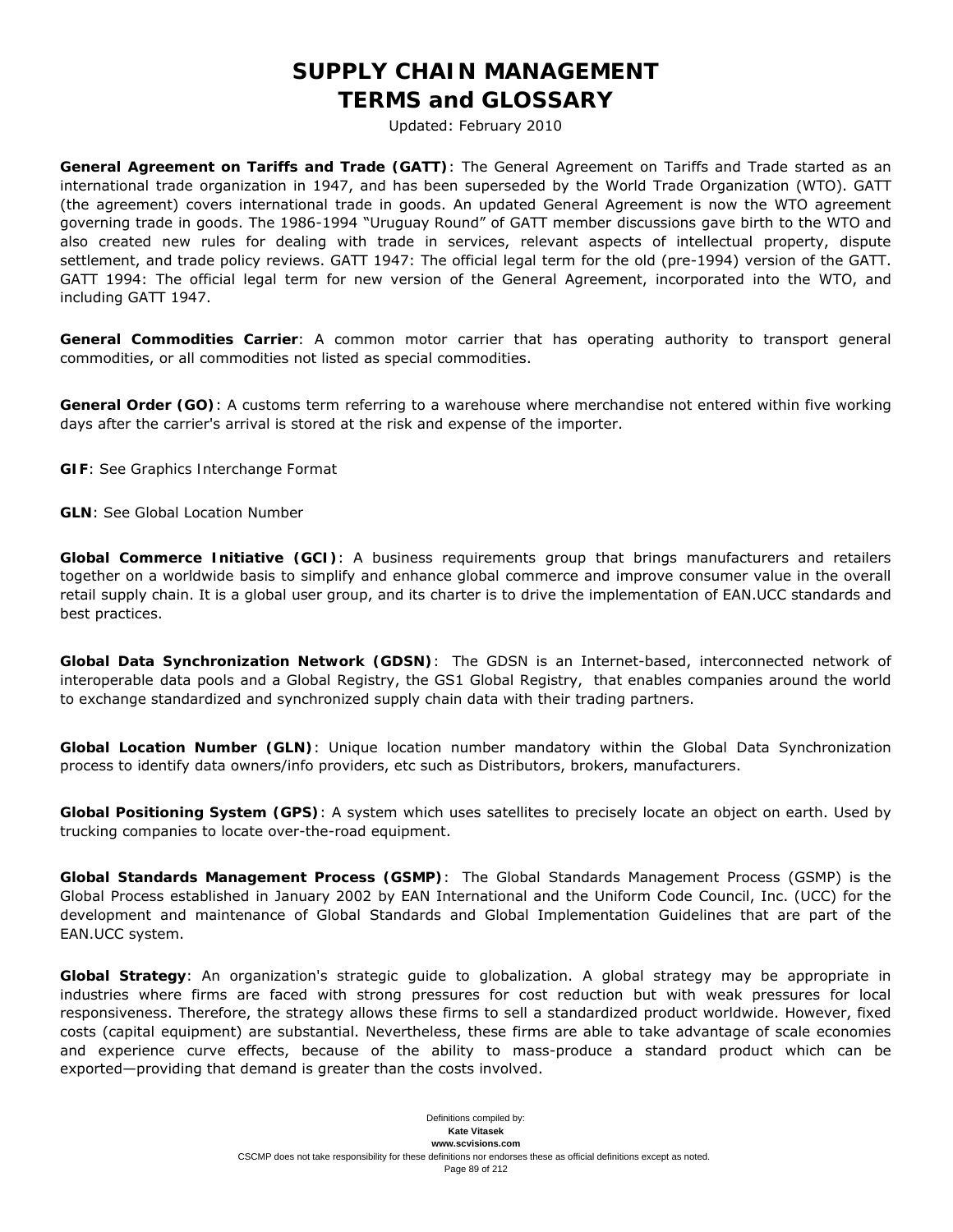Updated: February 2010

**Global Trade Item Number (GTIN)**: A unique number that comprises up to 14 digits and is used to identify an item (product or service) upon which there is a need to retrieve pre-defined information that may be priced, ordered or invoiced at any point in the supply chain. The definition covers raw materials through end user products and includes services, all of which have pre-defined characteristics. GTIN is the globally-unique EAN.UCC System identification number, or key, used for trade items (products and services). It's used for uniquely identifying trade items (products and services) sold, delivered, warehoused, and billed throughout the retail and commercial distribution channels. Unlike a UPC number, which only provides information specific to a group of products, the GTIN gives each product its own specific identifying number, giving greater accuracy in tracking.

See also: *EPC*

**Globalization**: The process of making something worldwide in scope or application.

**GMP**: See *Good manufacturing practices*

**GNP**: See *Gross National Product*

**GO**: See *General Order*

**Going-concern Value**: The value that a firm has as an entity, as opposed to the sum of the values of each of its parts taken separately; particularly important in determining what constitutes a reasonable railroad rate.

**Gondola**: A rail car with a flat platform and sides three to five feet high; used for top loading of items that are long and heavy.

**Good Distribution Practices**: Quality warranty system that provides guidelines for the proper distribution of medicinal products for human use. The guidelines cover such areas as requirements for purchase, receiving, storage, and export of drugs intended for human consumption. Good Distribution Practices are based on the Code of Federal Regulations 21 CFR, parts 210 and 211, and USP 1079.

**Good Manufacturing Practices (GMP)**: Requirements governing the quality procedures of medical device manufacturers. Good Manufacturing Practices are based on the Code of Federal Regulations 21 CFR, parts 808, 812, and 820.

**Goods**: A term associated with more than one definition: 1) Common term indicating movable property, merchandise, or wares. 2) All materials which are used to satisfy demands. 3) Whole or part of the cargo received from the shipper, including any equipment supplied by the shipper.

**Goods Received Note (GRN)**: Documentation raised by the recipient of materials or products.

**GPS**: See *Global Positioning System*

**Grandfather clause**: A provision that enabled motor carriers engaged in lawful trucking operations before the passage of the Motor Carrier Act of 1935 to secure common carrier authority without proving public convenience and necessity; a similar provision exists for other modes.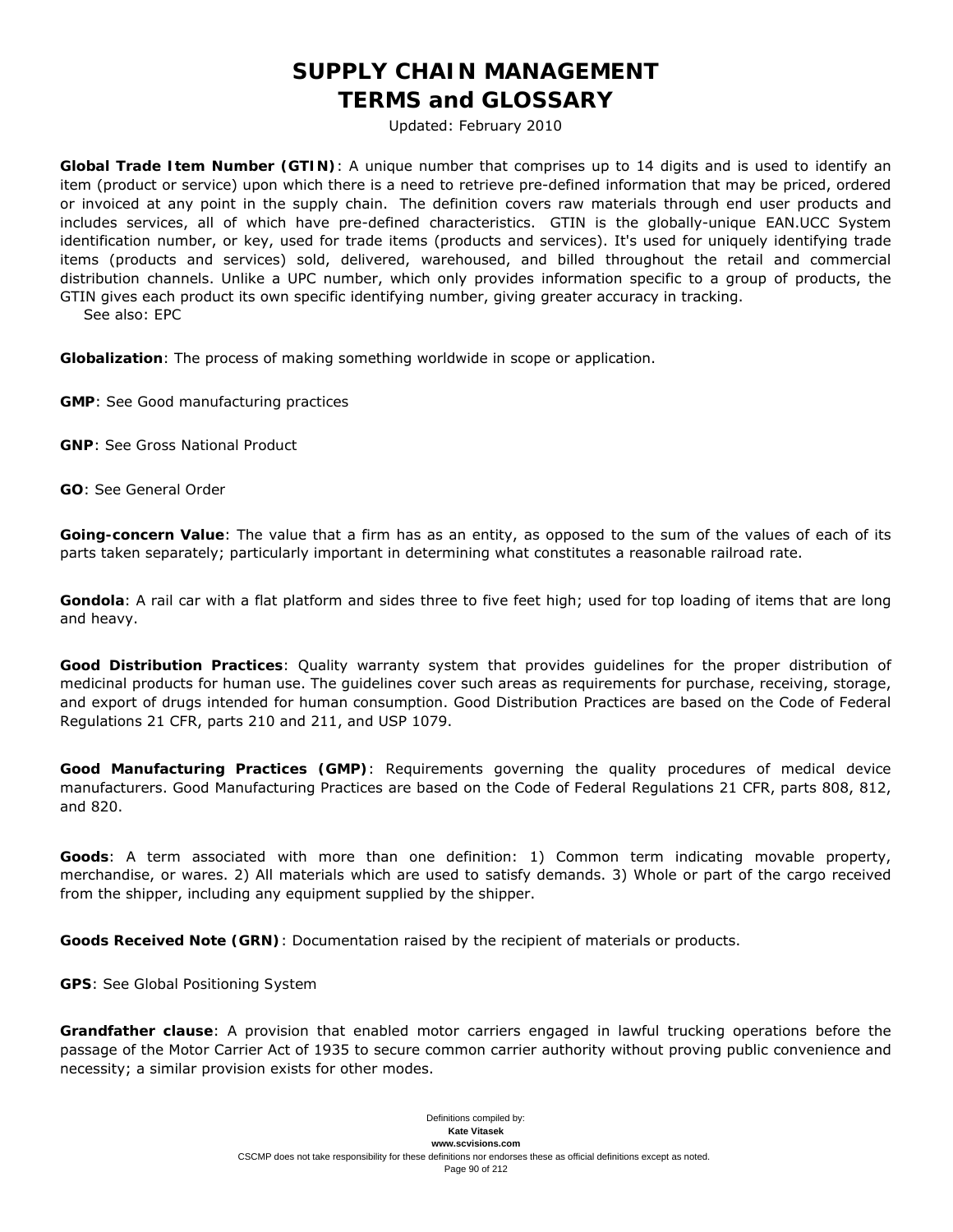Updated: February 2010

**Granger Laws**: State laws passed before 1870 in Midwestern states to control rail transportation.

**Graphics Interchange Format (GIF)**: A graphical file format commonly used to display indexed-color images on the World Wide Web. GIF is a compressed format, designed to minimize file transfer time over phone lines.

**Great Lakes carriers**: Water carriers that operate on the five Great lakes.

**Green Field**: A method used to launch a new process or initiative where no others of that type have previously existed.

**Green Strategy**: A comprehensive management plans that have the final goal of achieving environmental and economic sustainability. They are integrated, all-inclusive strategies that replace traditional single-issue policies.

See also: *Sustainability*

**Greenhouse Gas Emissions**: The release of greenhouse gases into the atmosphere by human activities. Greenhouse Gases are identified as water vapor, carbon dioxide, methane, nitrous oxide, and ozone.

**GreenLane**: A concept that would give C-TPAT members that demonstrate the highest standard of secure practices additional benefits for exceeding the minimum requirements of the program. GreenLane benefits would include expedited movement of cargo, especially during an incident of national significance.

**Grid Technique**: A quantitative technique to determine the least-cost center, given raw materials sources and markets, for locating a plant or warehouse.

**GRN**: See *Goods Received Note*

**Groupthink**: A situation in which critical information is withheld from the team because individual members censor or restrain themselves, either because they believe their concerns are not worth discussing or because they are afraid of confrontation.

**Gross Inventory**: Value of inventory at standard cost before any reserves for excess and obsolete items are taken.

**Gross Margin**: The amount of contribution to the business enterprise, after paying for direct-fixed and directvariable unit costs, required to cover overheads (fixed commitments) and provide a buffer for unknown items. It expresses the relationship between gross profit and sales revenue.

**Gross National Product (GNP)**: A measure of a nation's output; the total value of all final goods and services produced during a period of time.

**Gross weight**: The total weight of the vehicle and the payload of freight or passengers.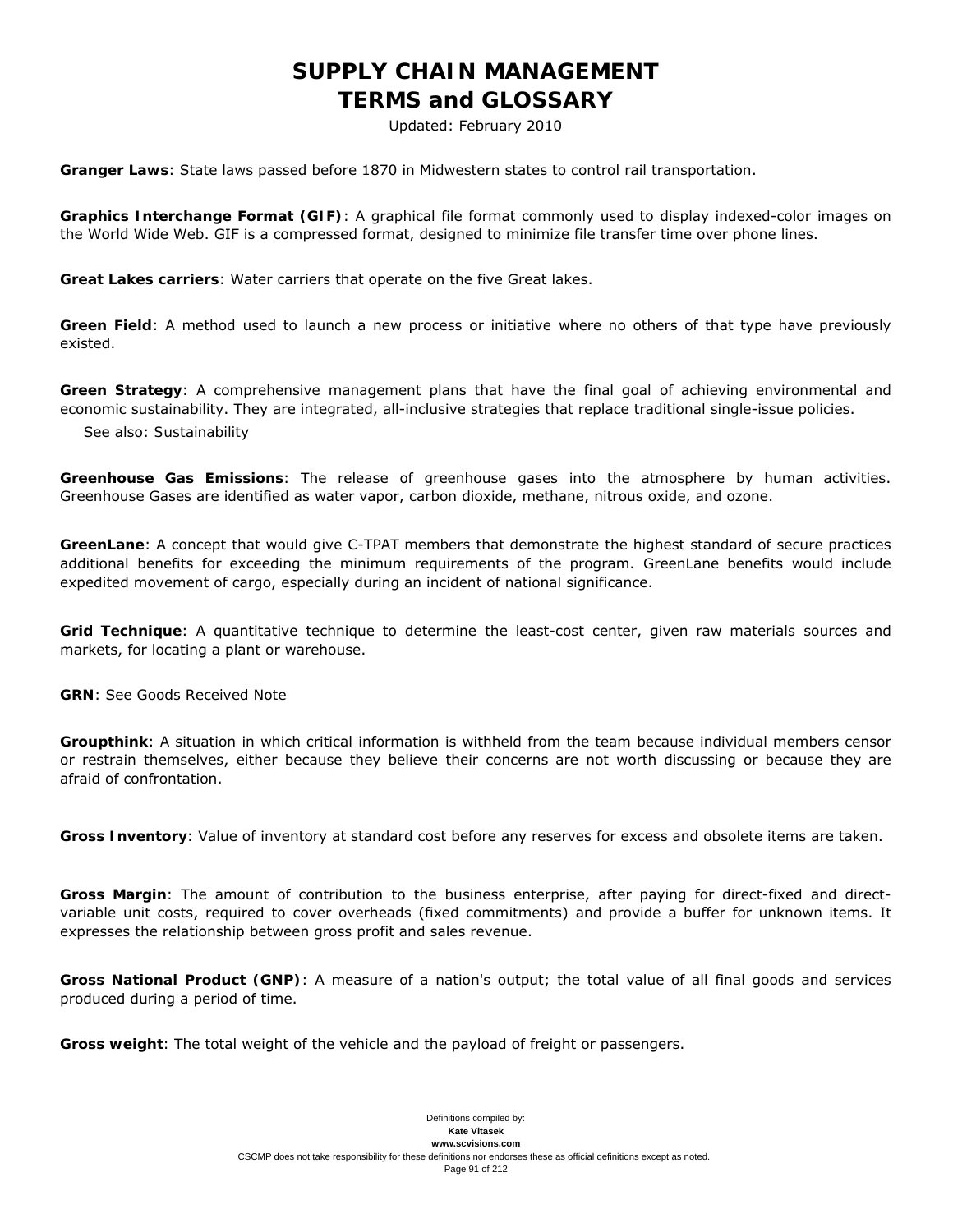Updated: February 2010

**GS1**: The new name of EAN International. The GS1 US is the new name of the Uniform Code Council, Inc® (UCC®) the GS1 Member Organization for the U.S., the association that administrates UCS, WINS, and VICS and provides UCS identification codes and UPCs. GS1 subgroups also manage the standards for electronic product codes (EPCGlobal) and Rosettanet.

**GSMP**: See *Global Standards Management Process*

**GTIN**: See *Global Trade Item Number*

**GTM**: Global Trade Management

**Guaranteed Loans**: Loans made to railroads that are cosigned and guaranteed by the federal government.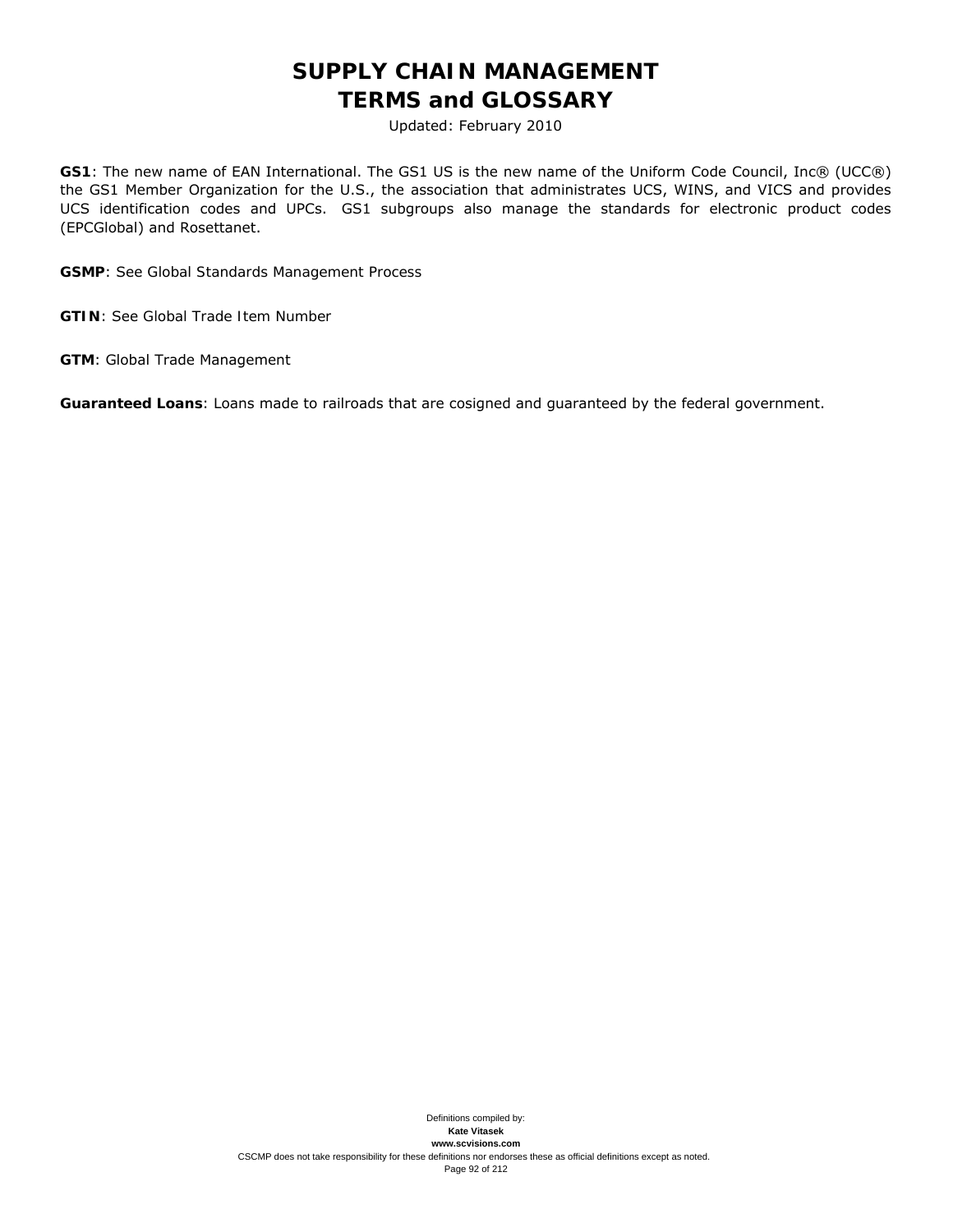Updated: February 2010



**HA**: See *High Availability Clusters*

**Handling Costs**: The cost involved in moving, transferring, preparing, and otherwise handling inventory.

**Hard copy**: Computer output printed on paper.

**Harmonized Code**: An international classification system that assigns identification numbers to specific products. The coding system ensures that all parties in int'l trade use a consistent classification for the purposes of documentation, statistical control, and duty assessment.

**Haulage**: The inland transport service which is offered by the carrier under the terms and conditions of the tariff and of the relative transport document.

**Hawaiian carrier**: A for-hire air carrier that operates within the state of Hawaii.

**Hawthorne Effect**: From a study conducted at the Hawthorne Plant of Western Electric Company in 1927-1932 which found that the act of showing people that you are concerned usually results in better job performance. Studying and monitoring of activities are typically seen as being concerned and results in improved productivity.

## **Hazardous Goods**: See *Hazardous Material*

**Hazardous Material**: A substance or material, which the Department of Transportation has determined to be capable of posing a risk to health, safety, and property when stored or transported in commerce.

See also: *Material Data Safety Sheet*

## **HazMat**: See *Hazardous Material*

**Hedge Inventory**: Excess inventories held to provide a buffer against risks associated with some contingent event. Events include price increases and availability reductions associated with work stoppages, plant shutdowns, disasters or acts of terrorism.

**Heijunka**: An element of the Toyota Production System that averages volume and sequence of scheduled items to provide level production and help enable just in time (JIT).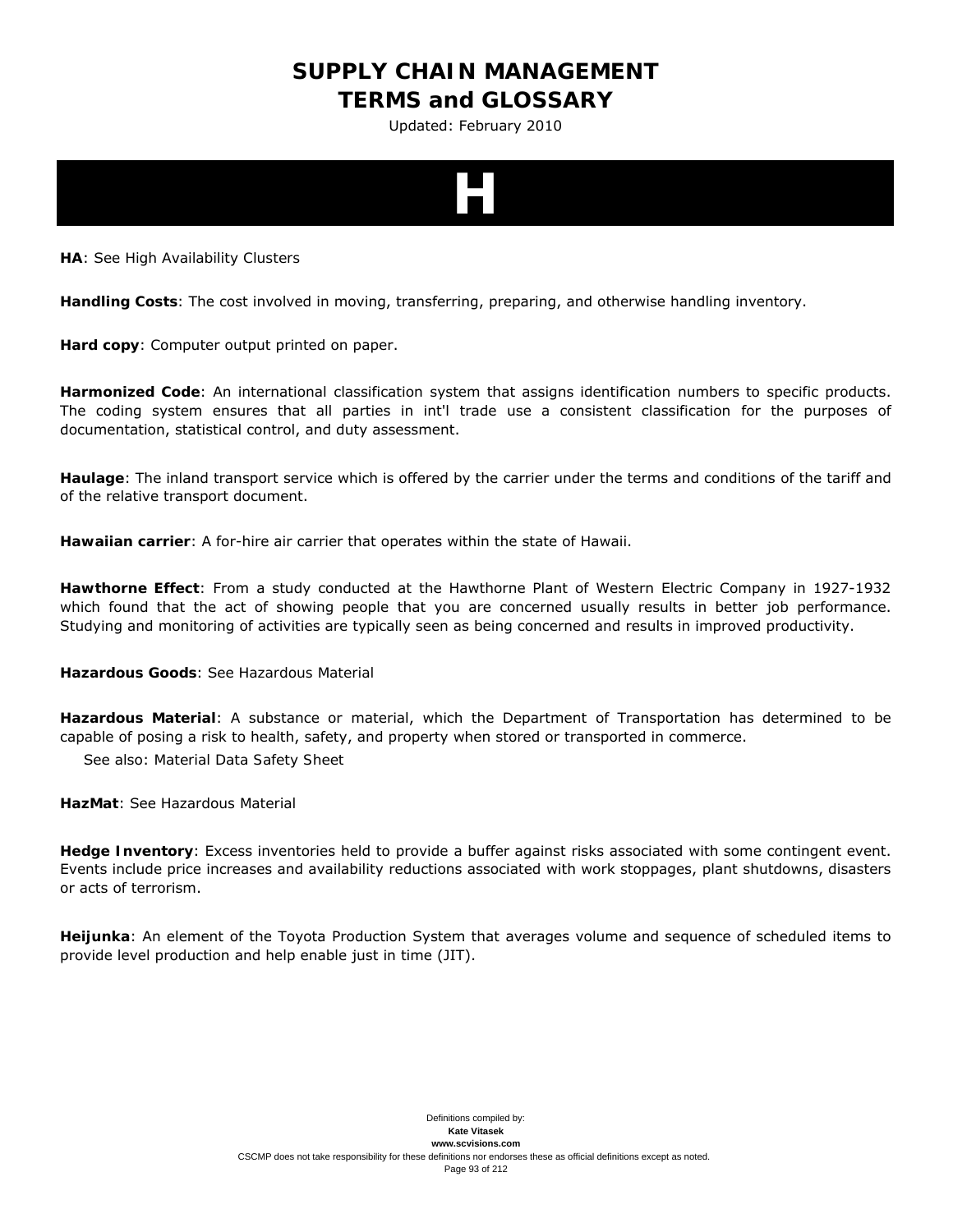Updated: February 2010

**Hierarchy of Cost Assignability**: In cost accounting, an approach to group activity costs at the level of an organization where they are incurred, or can be directly related to. Examples are the level where individual units are identified (unit-level), where batches of units are organized or processed (batch-level), where a process is operated or supported (process-level), or where costs cannot be objectively assigned to lower level activities or processes (facility-level). This approach is used to better understand the nature of the costs, including the level in the organization at which they are incurred, the level to which they can be initially assigned (attached) and the degree to which they are assignable to other activity and/or cost object levels, i.e. activity or cost object cost, or sustaining

**High Availability Clusters (HA)**: A group of linked computers, connected through a fast local area network, that are implemented primarily for the purpose of providing high availability of services.

**Highway Trust Fund**: Federal highway use tax revenues are paid into this fund, and the federal government's share of highway construction is paid from the fund.

**Highway Use Taxes**: Taxes assessed by federal and state governments against users of the highway (the fuel tax is an example). The use tax money is used to pay for the construction, maintenance, and policing of highways.

**Hi-low**: Usually refers to a forklift truck on which the operator must stand rather than sit.

**Home Page**: The starting point for a website. It is the page that is retrieved and displayed by default when a user visits the website. The default home-page name for a server depends on the server's configuration. On many web servers, it is index.html or default.htm. Some web servers support multiple home pages.

**Honeycomb Loss**: When storing multiple SKUs in a single region, full utilization of all of the available space is not desirable because it could result in some items not being accessible. Honeycomb loss, the price paid for accessibility, is the unusable empty storage space in a lane or stack due to the storage of only a single SKU in each lane or stack since storing items from different SKUs would block access.

**Honeycombing**: 1) The practice of removing merchandise in pallet load quantities where the space is not exhausted in an orderly fashion. This results in inefficiencies due to the fact that the received merchandise may not be efficiently stored in the space which is created by the honey-combing. 2) The storing or withdrawal or supplies in a manner that results in vacant space that is not usable for storage of other items. 3) Creation of unoccupied space resulting from withdrawal of unit loads. This is one of the major hidden costs of warehousing.

**Hopper cars**: Rail cars that permit top loading and bottom unloading of bulk commodities; some hopper cars have permanent tops with hatches to provide protection against the elements.

**Horizontal Play/Horizontal Hub**: This is a term for a function that cuts across many industries, usually defines a facility or organization that is providing a common service.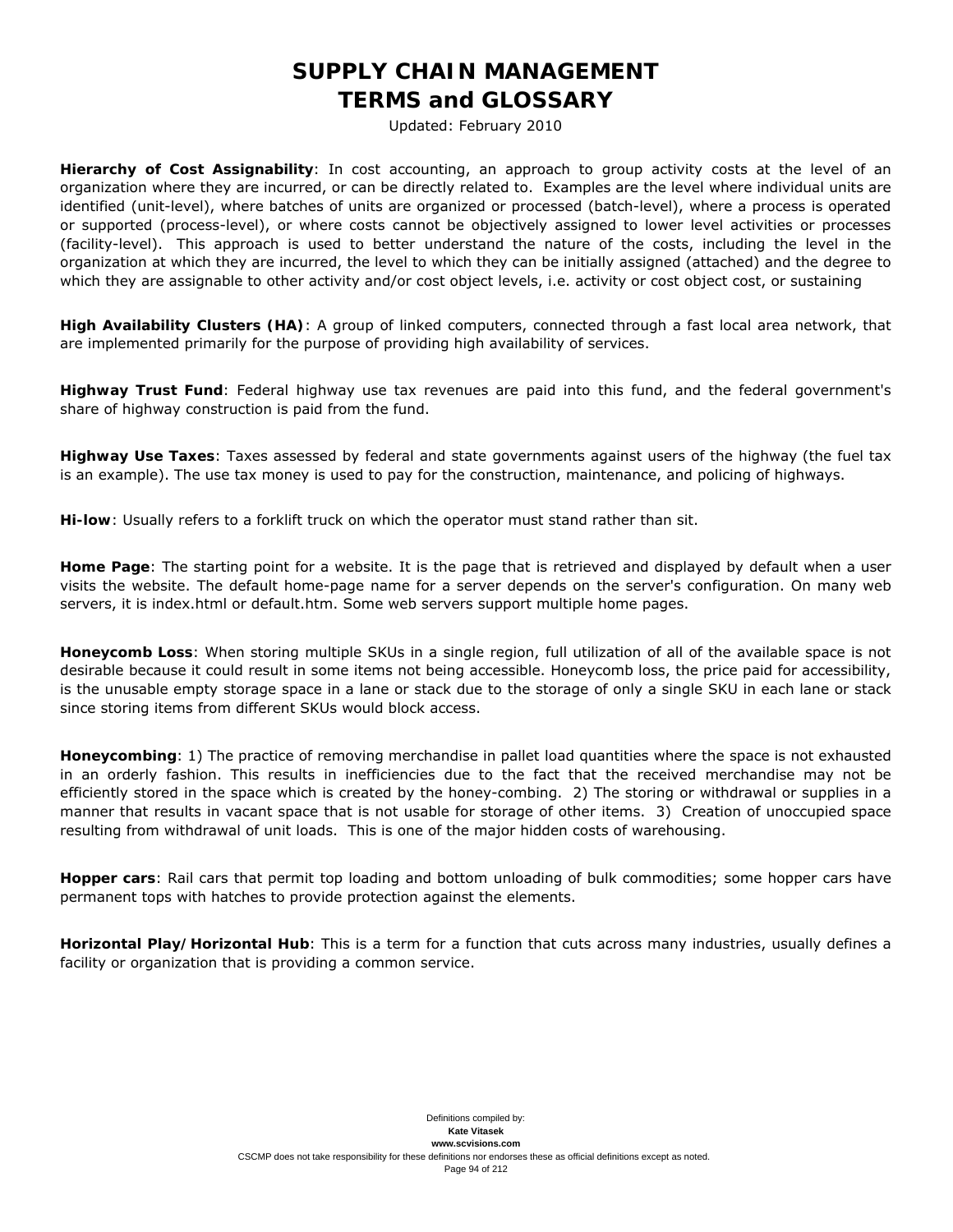Updated: February 2010

**Hoshin Planning**: Breakthrough planning. a step-by-step strategic planning process that assesses breakthrough strategic objectives against daily management tasks and activities. It provides a visual map at all levels of the organization provides clear strategic direction. a company develops up to four vision statements that indicate where the company should be in the next five years. Company goals and work plans are developed based on the vision statements. Periodic audits are then conducted to monitor progress.

#### Synonym: *Hosin Kanri*

**Hostler**: An individual employed to move trucks and trailers within a terminal or warehouse yard area.

**Household Goods Warehouse**: A warehouse that is used to store household goods.

**HR**: See *Human Resources*

**HTML**: See *HyperText Markup Language* 

**HTTP**: See *HyperText Transport Protocol* 

**Hub**: 1) A large retailer or manufacturer having many trading partners. 2) A reference for a transportation network as in "hub and spoke" which is common in the airline and trucking industry. For example, a hub airport serves as the focal point for the origin and termination of long-distance flights where flights from outlying areas are fed into the hub airport for connecting flights. 3) A common connection point for devices in a network. 4) A Web "hub" is one of the initial names for what is now known as a "portal". It came from the creative idea of producing a website, which would contain many different "portal spots" (small boxes that looked like ads, with links to different yet related content). This content, combined with Internet technology, made this idea a milestone in the development and appearance of websites, primarily due to the ability to display a lot of useful content and store one's preferred information on a secured server. The web term "hub" was replaced with portal.

**Hub Airport**: An airport that serves as the focal point for the origin and termination of long-distance flights; flights from outlying areas are fed into the hub airport for connecting flights.

**Human-machine Interface**: Any point where data is communicated from a worker to a computer or from a computer to a worker. Data entry programs, inquire programs, reports, documents, LED displays, and voice commands are all examples of human-machine interfaces.

**Human Factor Design**: Incorporating scientific data on human physical capabilities into the design of equipment, products and systems.

**Human Resources (HR)**: The function broadly responsible for personnel policies and practices within an organization.

**Hundredweight (cwt)**: A pricing unit used in transportation (equal to 100 pounds).

**Hurdle Rate**: The required rate of return in a discounted cash flow analysis, above which an investment makes sense and below which it does not.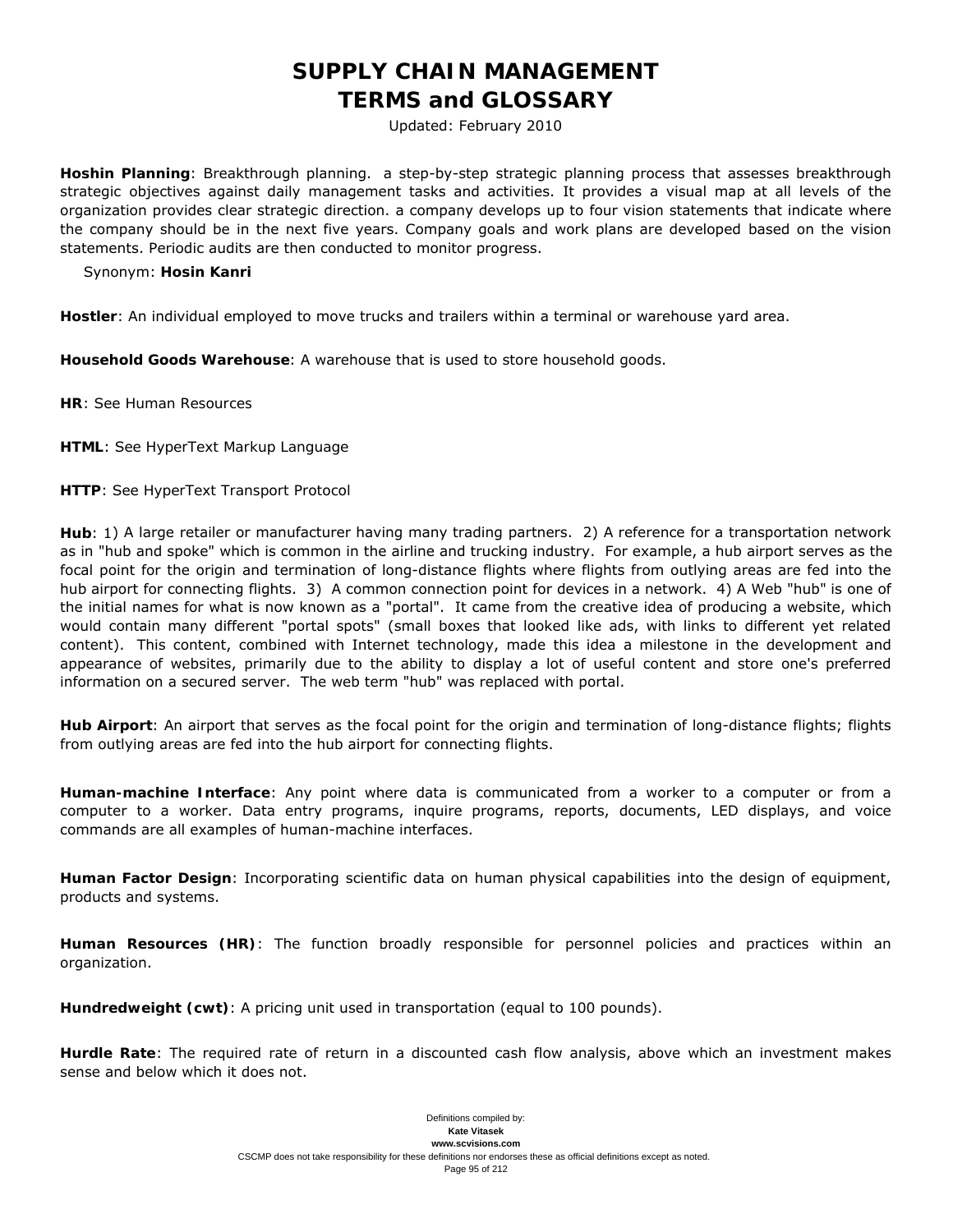Updated: February 2010

**Hybrid Inventory System**: An inventory system combining features multiple methodologies such as push and pull, fixed and variable / dynamic, etc.

See also: *Fixed Reorder Cycle Inventory Model* See also: *Fixed Reorder Quantity Inventory Model* See also: *Optional Replenishment Model*

**Hyperinflation**: Inflation that is out of control to the point that prices rise rapidly as currency loses its value.

**Hyperlink**: A computer term. Also referred to as "link". The text you find on a website which can be "clicked on" with a mouse which, in turn, will take you to another web page or a different area of the same web page. Hyperlinks are created or "coded" in HTML.

**HyperText Markup Language (HTML)**: The standard language for describing the contents and appearance of pages on the World Wide Web.

**HyperText Transport Protocol (HTTP)**: The Internet protocol that allows World Wide Web browsers to retrieve information from servers.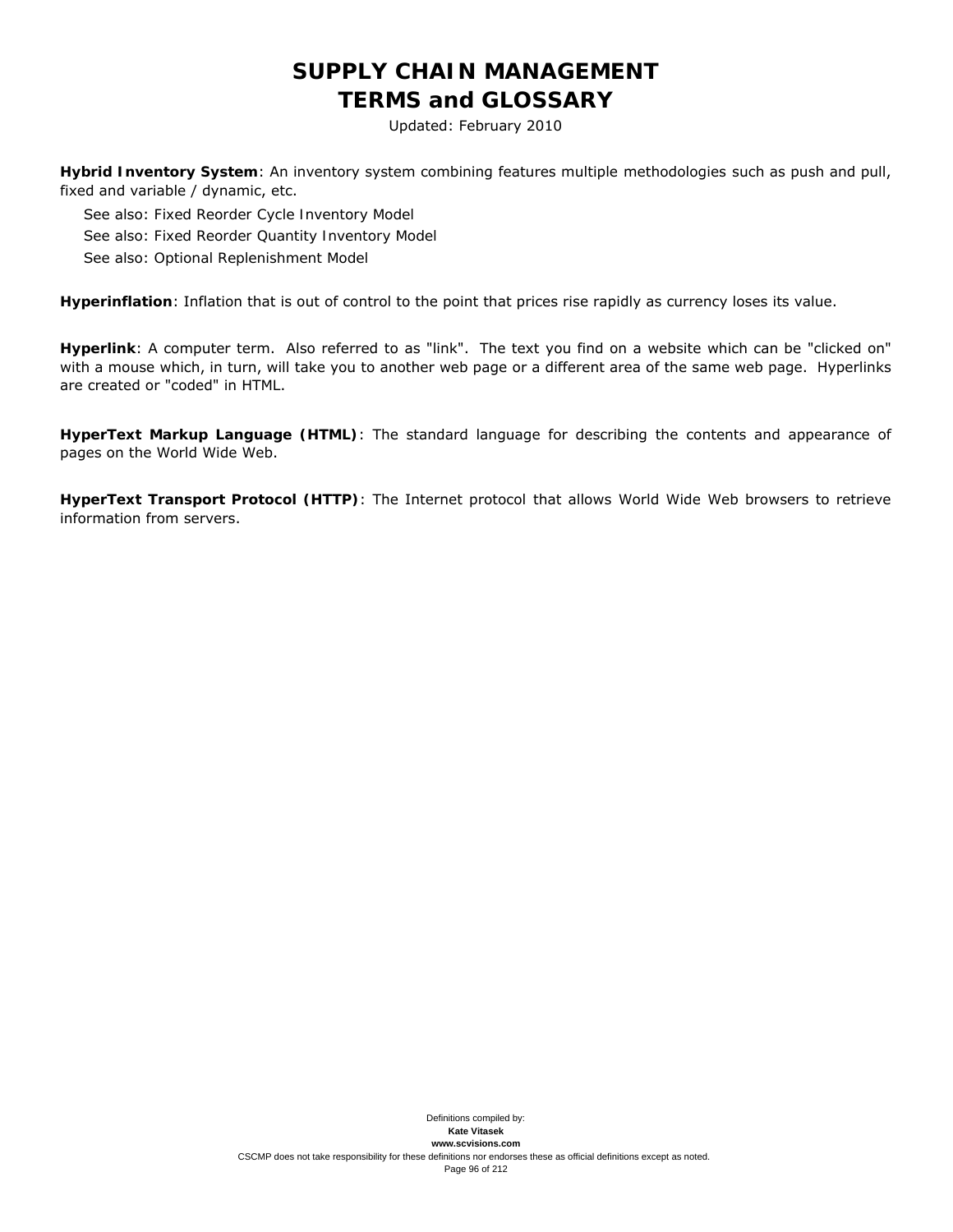Updated: February 2010

**I**

**IATA**: See *International Air Transport Association*

**ICAO**: See *International Civil Aeronautics Organization* 

**ICC**: See *Interstate Commerce Commission*

**ICS**: See *Interim Contract Support*

**Igloos**: Pallets and containers used in air transportation; the igloo shape is designed to fit the internal wall contours of a narrow-body airplane.

**Image Processing**: allows a company to take electronic photographs of documents. The electronic photograph then can be stored in a computer and retrieved from computer storage to replicate the document on a printer. The thousands of bytes of data composing a single document are encoded in an optical disk. Many carriers now use image processing to provide proof-of-delivery documents to a shipper. The consignee signs an electronic pad that automatically digitizes a consignee's signature for downloading into a computer. A copy of that signature then can be produced to demonstrate that a delivery took place.

**IMB**: See *International Maritime Bureau*

**IMC**: See *Intermodal Marketing Company*

**IMO**: See *International Maritime Organization*

**Import**: Movement of products from one country into another. The import of automobiles from Germany to the U.S. is an example.

**Importation Point**: The location (port, airport or border crossing) where goods will be cleared for importation into a country.

**Import/Export License**: Official authorization issued by a government agency which allows for the transport of goods across their national boundaries. Licenses may be required for all, or only specific classes of commodities.

**Impressions**: With regard to online advertising, it is the number of times an ad banner is downloaded and presumably seen by users. Guaranteed impressions refer to the minimum number of times an ad banner will be seen by users.

**In Bond**: Goods are held or transported In-Bond under customs control either until import duties or other charges are paid, or to avoid paying the duties or charges until a later date.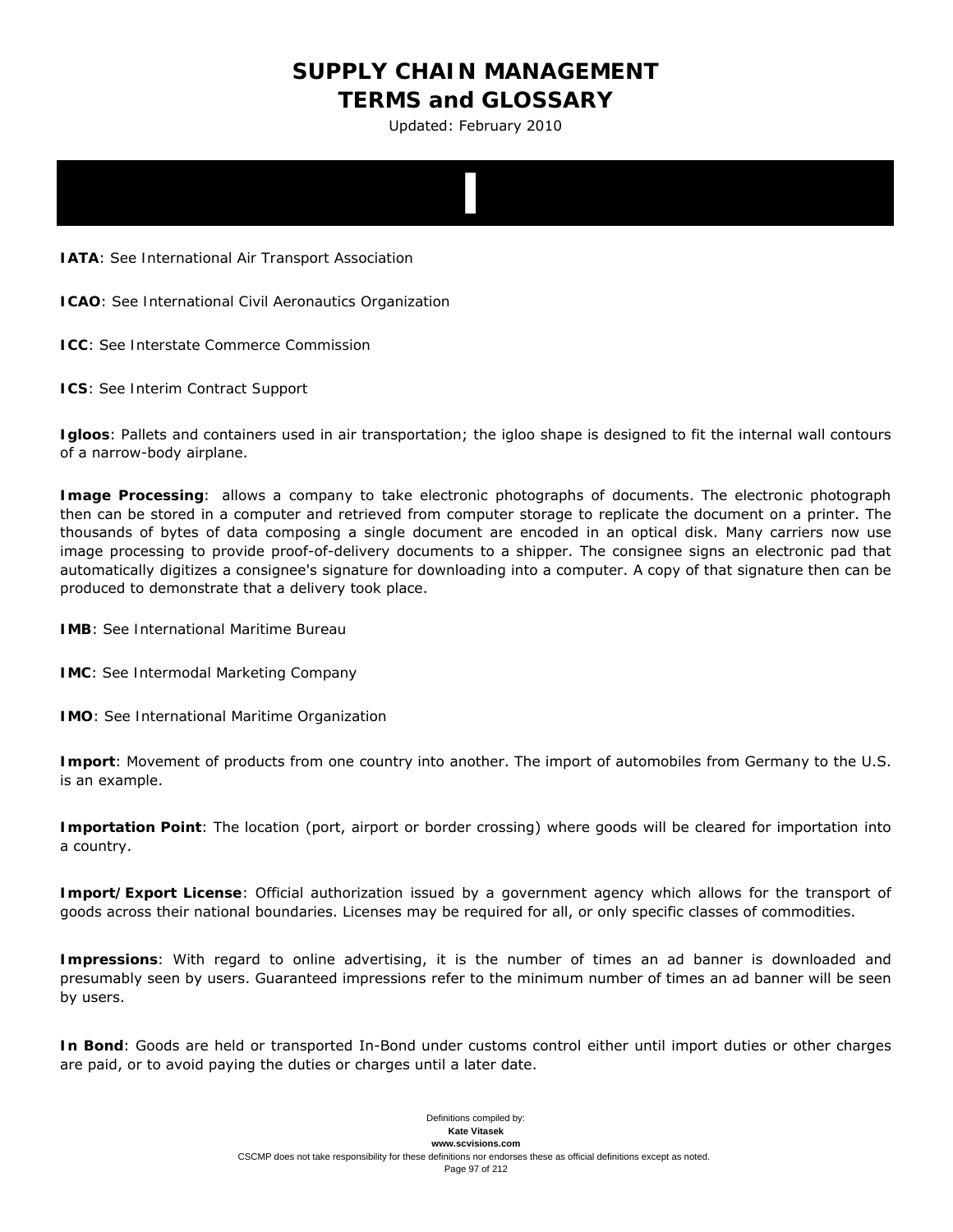Updated: February 2010

**In-store implementation (ISI)**: Refers to the collective physical and informational actions performed at retail to actualize merchandising, marketing and media plans in the store. ISI encompasses compliance, measurement and communications activities, and is defined by a Plan-Do-Measure process cycle that controls implementation plans and work and communicates implementation signals.

**Inbound Logistics**: The movement of materials from suppliers and vendors into production processes or storage facilities.

**Incentive Fee**: A premium fee which is based upon the control of costs in a cost-plus-incentive-fee contract.

**Incentive Rate**: A rate designed to induce the shipper to ship heavier volumes per shipment.

**INCOTERMS**: International terms of sale developed by the International Chamber of Commerce to define sellers' and buyers' responsibilities.

**Independent Action**: A carrier that is a member of a rate bureau has the right to publish a rate that differs from the rate published by the rate bureau.

**Independent Demand**: In a requirements planning system the independent demand is that which is not related to a parent product in a product structure bill of materials or planning bill. Independent demand is typically end customer demand which must be separately forecast.

**Independent Trading Exchange (ITE)**: Often used synonymously with B2B, e-marketplace or Virtual Commerce Network (VCN). ITE is a more precise term, connoting many-to-many transactions, whereas the others do not specify the transactions.

**Indirect Cost**: A resource or activity cost such as operation costs and overhead that cannot be directly traced to a final cost object since no direct or repeatable cause-and-effect relationship exists. An indirect cost uses an assignment or allocation to transfer cost.

See also: *Direct Cost* See also: *Support Costs*

**Indirect/Distributor Channel**: Your company sells and ships to the distributor. The distributor sells and ships to the end user. This may occur in multiple stages. Ultimately your products may pass through the Indirect/Distributor Channel and arrive at a retail outlet. Order information in this channel may be transmitted by electronic means. These means may include EDI, brokered systems, or linked electronic systems.

**Indirect Retail Locations**: A retail location that ultimately sells your product to consumers, but who purchases your products from an intermediary, like a distributor or wholesaler.

**Infinite Loading**: A method used in calculating work center activity loading where there are no constraints placed on the capacity of the work centers. In other words, the calculation assumes an infinite amount of capacity is available.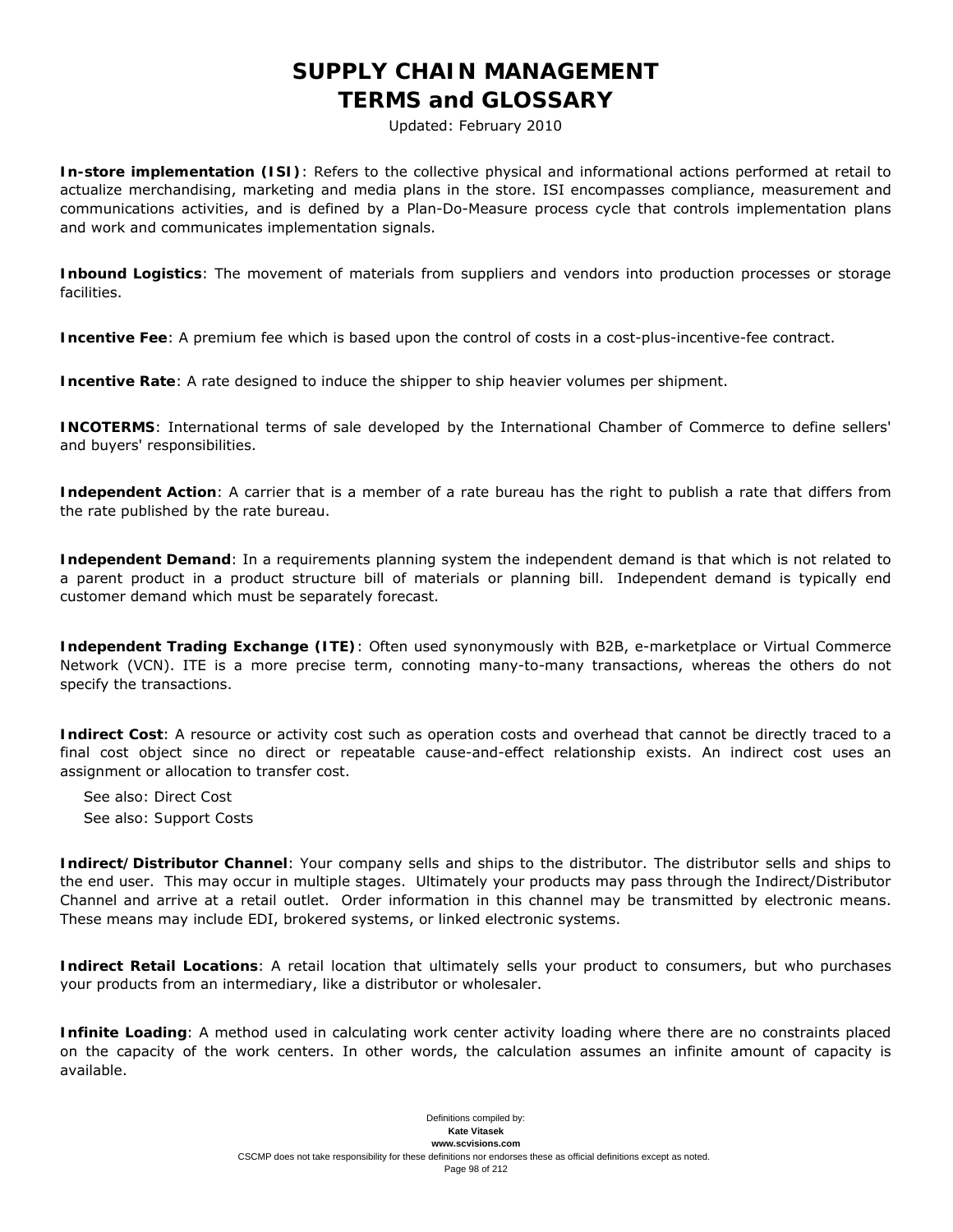Updated: February 2010

**Information systems (IS)**: Managing the flow of data in an organization in a systematic, structured way to assist in planning, implementing, and controlling.

**Inherent advantage**: The cost and service benefits of one mode compared with other modes.

**Initial Contact Personnel**: The first point of contact that a customer has with a company.

**Inland Bill of Lading**: The carriage contract used in transport from a shipping point overland to the exporter's international carrier location.

**Inland Carrier**: An enterprise that offers overland service to or from a point of import or export.

**Inland Port**: An inland port is a site located away from traditional land, air and coastal borders. It facilitates and processes international trade through strategic investments in multimodal transportation assets and by promoting value-added services as goods move through the supply chain.

**Insourcing**: The opposite of outsourcing, that is, a service performed in-house.

**Inspection Certificate**: A document certifying that merchandise (such as perishable goods) was in good condition immediately prior to shipment.

**Integrated Carrier**: A company that offers a blend of transportation services such as land, sea and air carriage, freight forwarding, and ground handling.

**Integrated Logistics**: A comprehensive, system-wide view of the entire supply chain as a single process, from raw materials supply through finished goods distribution. All functions that make up the supply chain are managed as a single entity, rather than managing individual functions separately.

**Integrated Product Teams (IPT)**: To ensure a collaborative environment is maintained among all stakeholders. To do that, the U.S. DoD acquisition, capability needs, financial, and operational stakeholders shall maintain continuous and effective communications with each other through Integrated Product Teams (IPTs).

**Integrated Services Digital Network (ISDN)**: A computer term describing the networks and equipment for integrated broadband transmissions of data, voice, and image, from rates of 144 Kbps to 2 Mbps. ISDN allows integration of data, voice, and video over the same digital links.

**Integrated Tow Barge**: A series of barges that are connected together to operate as one unit.

**Intellectual Property (IP)**: Property of an enterprise or individual which is typically maintained in a digital form. This may include software program code or digital documents, music, videos, etc.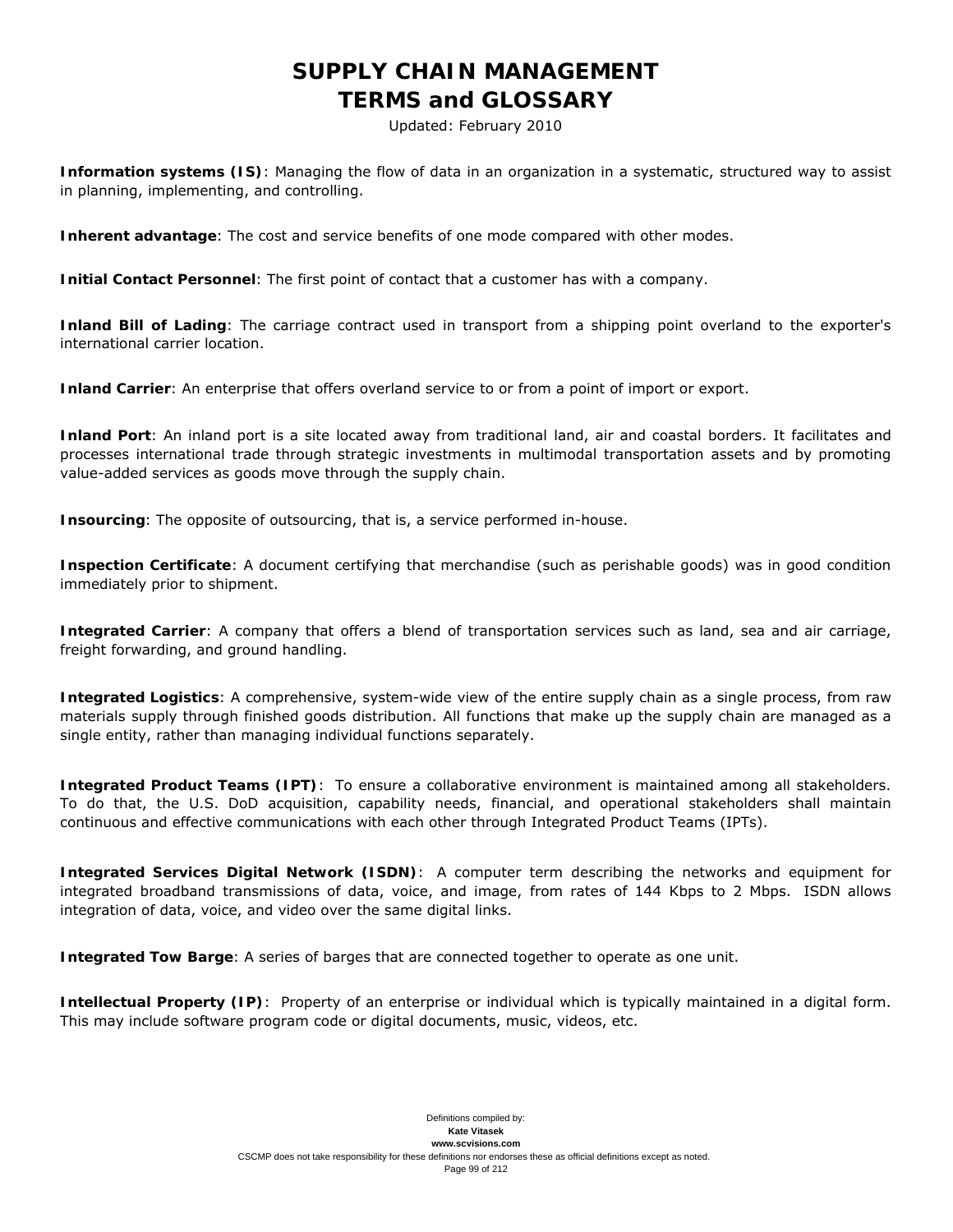Updated: February 2010

**Inter-Service Support Agreement (ISSA)**: An agreement between two DoD entities by which one or both agree to provide assistance to the other. Funds transferred in connection with an ISSA are normally transferred by a "MIPR." (Military Inter-Departmental Procurement Request)

## **Inter-Systems Data Integration**: See *Data Integration*

**Interchange**: In EDI, the exchange of electronic information between companies. Also, the group of transaction sets transmitted from one sender to one receiver at one time. Delineated by interchange control segments.

**Intercoastal carriers**: Water carriers that transport freight between East and West Coast ports, usually by way of the Panama Canal.

**Intercorporate hauling**: A private carrier hauling the goods of a subsidiary and charging the subsidiary a fee: this is legal if the subsidiary is wholly owned (100%) or if the private carrier has common carrier authority.

**Interim Contract Support (ICS)**: Generally the initial, level of effort contract for support during System Development & Demonstration; produce and support to initial operational test and evaluation, initial spares and maintenance training.

**Interleaving**: The practice of assigning an employee multiple tasks which are performed concurrently. Frequently used to define the practice of assigning multiple picking orders to a single picker who will pick them concurrently as he/she moves down the aisle.

**Interline**: Two or more motor carriers working together to haul the shipment to a destination. Carrier equipment may be interchanged from one carrier to the next, but usually the shipment is rehandled without the equipment.

**Intermediately Positioned Warehouse**: A supplies depot located in a specific region of a country in order to provide a high level of customer service. It distributes commodities only for that area.

**Intermittent-flow, fixed-path equipment**: Materials handling devices that include cranes, monorails, and stacker cranes.

**Intermodal Marketing Company (IMC)**: An intermediary that sells intermodal services to shippers.

**Intermodal Transportation**: Transporting freight by using two or more transportation modes such as by truck and rail or truck and oceangoing vessel.

**Intermodal Container Transfer Facility**: A facility where cargo is transferred from one mode of transportation to another, usually from ship or truck to rail.

**Intermodal Marketing Company (IMC)**: An intermediary that sells intermodal services to shippers.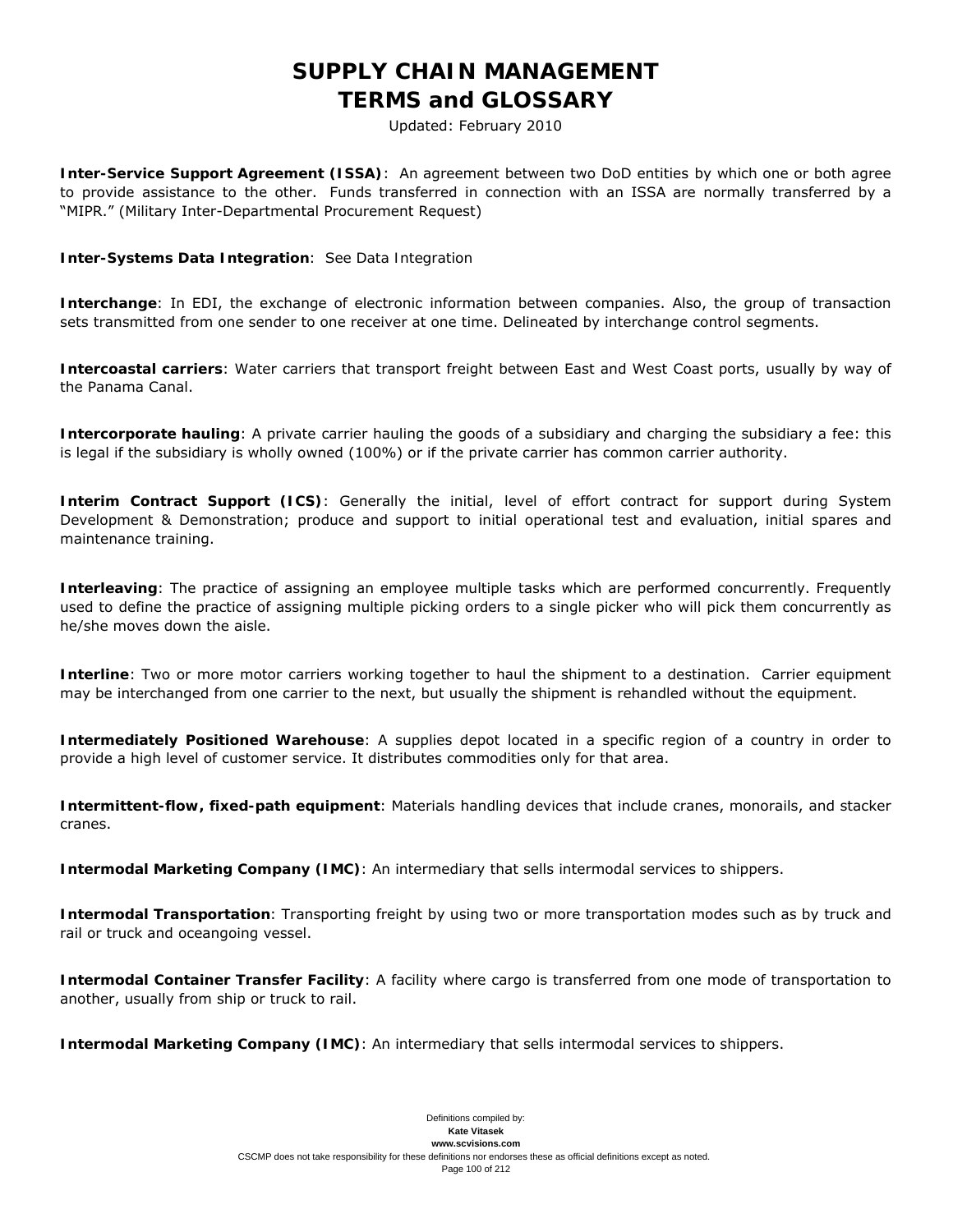Updated: February 2010

**Intermodal Transport Unit (ITU**): Container, swap body or semi-trailer/goods road motor vehicle suitable for intermodal transport.

**Intermodal Transportation**: Transporting freight by using two or more transportation modes such as by truck and rail or truck and oceangoing vessel.

**Internal Customer**: An individual or department which is a part of the supplying company as opposed to the companies external customers.

See also: *Customer*

**Internal Labor and Overhead**: The portion of COGS that is typically reported as labor and overhead, less any costs already classified as "outsourced."

**Internal Rate of Return (IRR)**: A rate of return used in capital budgeting to measure and compare the profitability of investments. The IRR is sometimes called the effective interest rate.

**Internal Water Carriers**: Water carriers that operate over internal, navigable rivers such as the Mississippi, Ohio, and Missouri.

**International Air Transport Association (IATA)**: An international air carrier rate bureau for passenger and freight movements.

**International Civil Aeronautics Organization (ICAO)**: An international agency that is responsible for air safety and for standardizing air traffic control, airport design, and safety features worldwide.

**International Maritime Bureau (IMB)**: A special division of the International Chamber of Commerce.

**International Maritime Organization (IMO)**: A United Nations-affiliated organization representing all maritime countries in matters affecting maritime transportation, including the movement of dangerous goods. The organization also is involved in deliberations on marine environmental pollution.

**International Security, Trust and Privacy Alliance (ISTPA)**: A global alliance of companies and technology providers working together to clarify and resolve evolving issues related to security, trust and privacy.

**International Ship and Port Facility Security Code (ISPS)**: Adopted by the IMO and based on the U.S. MTSA, came into force on July 1, 2004. It is a comprehensive, mandatory security regime for international shipping and port facility operations agreed to by the members of the IMO. Ships must be certified by their flag states to ensure that mandated security measures have been implemented; port facilities must undergo security vulnerability assessments that form the basis of security plans approved by their government authorities.

**International Standards Organization (ISO)**: An organization within the United Nations to which all national and other standard setting bodies (should) defer. Develops and monitors international standards, including OSI, EDIFACT, and X.400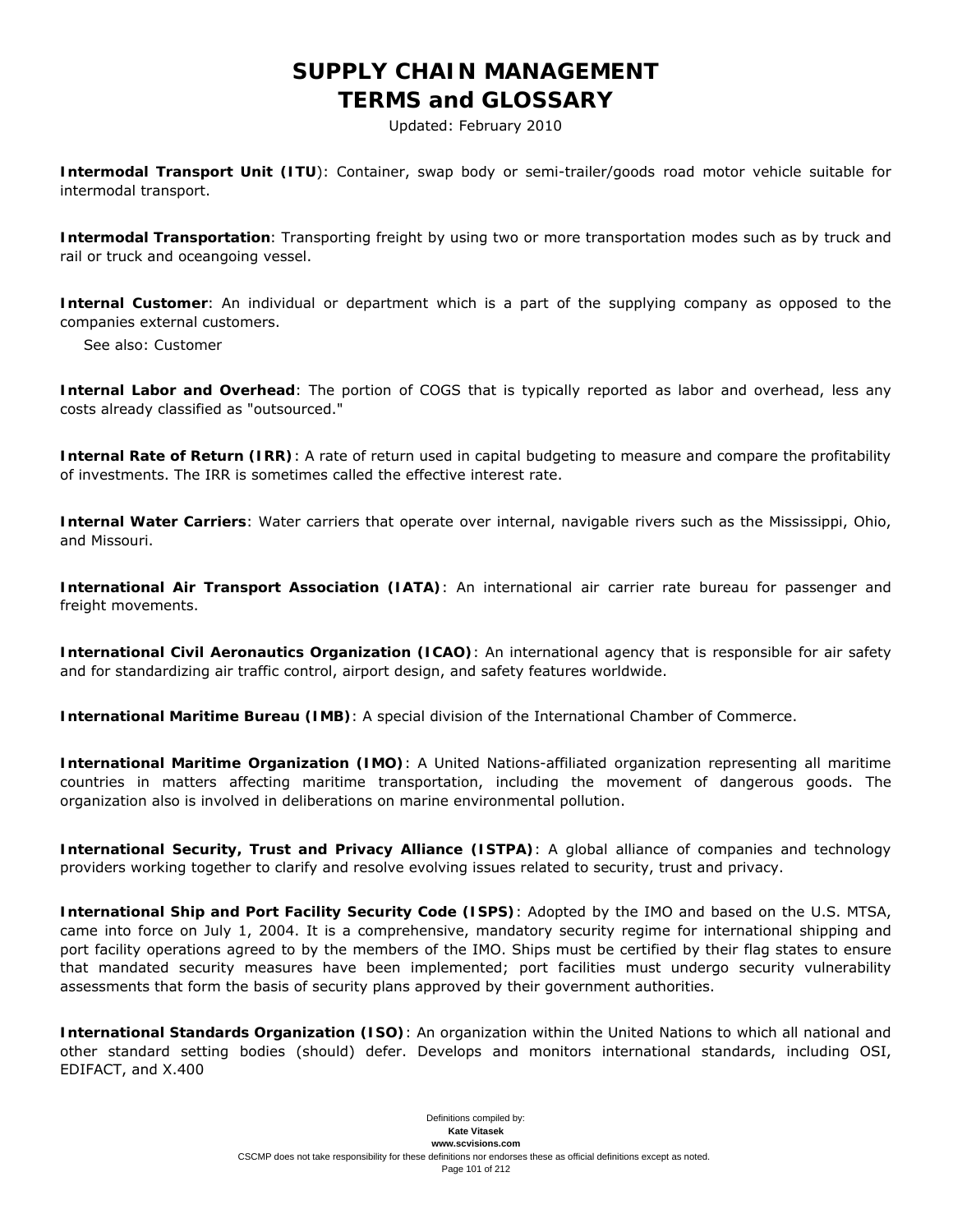Updated: February 2010

**Internet**: A computer term which refers to an interconnected group of computer networks from all parts of the world, i.e. a network of networks. Accessed via a modem and an on-line service provider, it contains many information resources and acts as a giant electronic message routing system.

**Interstate Commerce**: The transportation of persons or property between states; in the course of the movement, the shipment cresses a state boundary line.

**Interstate Commerce Commission (ICC)**: An independent regulatory agency that implements federal economic regulations controlling railroads, motor carriers, pipelines, domestic water carriers, domestic surface freight forwarders, and brokers.

**Interstate System**: The United States National System of Interstate and Defense Highways, 42,000 miles of fourlane, limited-access roads connecting major population centers.

**Intra-Manufacturing Re-plan Cycle**: Average elapsed time, in calendar days, between the time a regenerated forecast is accepted by the end-product manufacturing/assembly location, and the time that the revised plan is reflected in the Master Production Schedule of all the affected internal sub-assembly/component producing plant(s). (An element of Total Supply Chain Response Time)

**Intrastate Commerce**: The transportation of persons or property between points within a state. A shipment between two points within a state may be interstate if the shipment had a prior or subsequent move outside of the state and the intent of the shipper was an interstate shipment at the time of shipment.

**In-transit Inventory**: Material moving between two or more locations, usually separated geographically; for example, finished goods being shipped from a plant to a distribution center. In-transit inventory is an easily overlooked component of total supply chain availability.

**Intrinsic Forecast Method**: A method of forecasting which looks at known available internal data (sales, usage, etc) as opposed to the factors external to the business (demographics, weather, etc.).

**Inventory**: Components, raw materials, work in process, finished goods and supplies required for the creation of goods and services; It can also refer to the number of units and/or value of the stock of goods held by a company.

**Inventory Accuracy**: This is when the on-hand quantity is equivalent to the perpetual balance (plus or minus the designated count tolerances). It can often be referred to as a percentage showing the variance between book inventory and actual count. This is a major performance metric for any organization which manages large inventories.

Note: Typical minimum and best practice averages would be 95% and 99%.

**Inventory Balance Location Accuracy**: When the on-hand quantity in the specified locations is equivalent to the perpetual balance (plus or minus the designated count tolerances).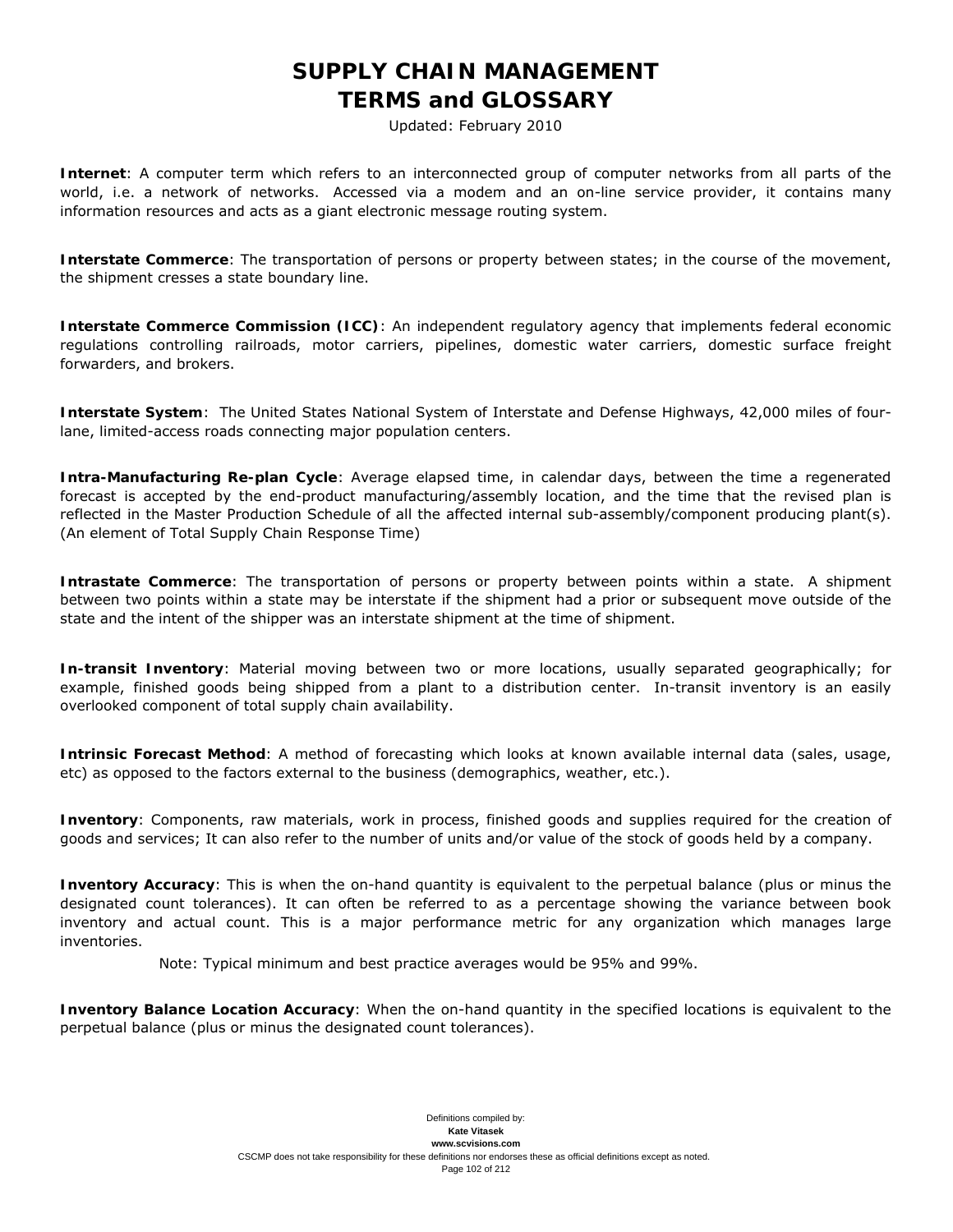Updated: February 2010

**Inventory Buffers**: The products or supplies of an organization maintained on hand or in transit to stabilize variations in supply, demand, production, or lead time.

**Inventory Carrying Cost**: One of the elements comprising a company's total supply-chain management costs. These costs consist of the following:

*Opportunity Cost* : The opportunity cost of holding inventory. This should be based on your company's own cost of capital standards using the following formula.

Calculation: Cost of Capital x Average Net Value of Inventory

*Shrinkage* : The costs associated with breakage, pilferage, and deterioration of inventories. Usually pertains to the loss of material through handling damage, theft, or neglect.

*Insurance and Taxes* : The cost of insuring inventories and taxes associated with the holding of inventory.

*Total Obsolescence for Raw Material, WIP, and Finished Goods Inventory* : Inventory reserves taken due to obsolescence and scrap and includes products exceeding the shelf life, i.e. spoils and is no good for use in its original purpose (do not include reserves taken for Field Service Parts).

*Channel Obsolescence* : Aging allowances paid to channel partners, provisions for buy-back agreements, etc. Includes all material that goes obsolete while in a distribution channel. Usually, a distributor will demand a refund on material that goes bad (shelf life) or is no longer needed because of changing needs.

*Field Service Parts Obsolescence* : Reserves taken due to obsolescence and scrap. Field Service Parts are those inventory kept at locations outside the four walls of the manufacturing plant i.e., distribution center or warehouse.

## **Inventory Cycle Counting**: See *Cycle Counting*

**Inventory Days of Supply (for RM, WIP, PFG, and FFG**): Total gross value of inventory for the category (raw materials, work in process, partially finished goods, or fully-finished goods) at standard cost before reserves for excess and obsolescence, divided by the average daily usage. It includes only inventory that is on the books and currently owned by the business entity. Future liabilities such as consignments from suppliers are not included.

Calculation: [5 Point Annual Average Gross Inventory] / [Calendar Year Value of Transfers / 365]

**Inventory Deployment**: A technique for strategically positioning inventory to meet customer service levels while minimizing inventory and storage levels. Excess inventory is replaced with information derived through monitoring supply, demand and inventory at rest as well as in motion.

**Inventory Management**: The process of ensuring the availability of products through inventory administration.

**Inventory Planning Systems**: The systems that help in strategically balancing the inventory policy and customer service levels throughout the supply chain. These systems calculate time-phased order quantities and safety stock, using selected inventory strategies. Some inventory planning systems conduct what-if analysis and that compares the current inventory policy with simulated inventory scenarios and improves the inventory ROI.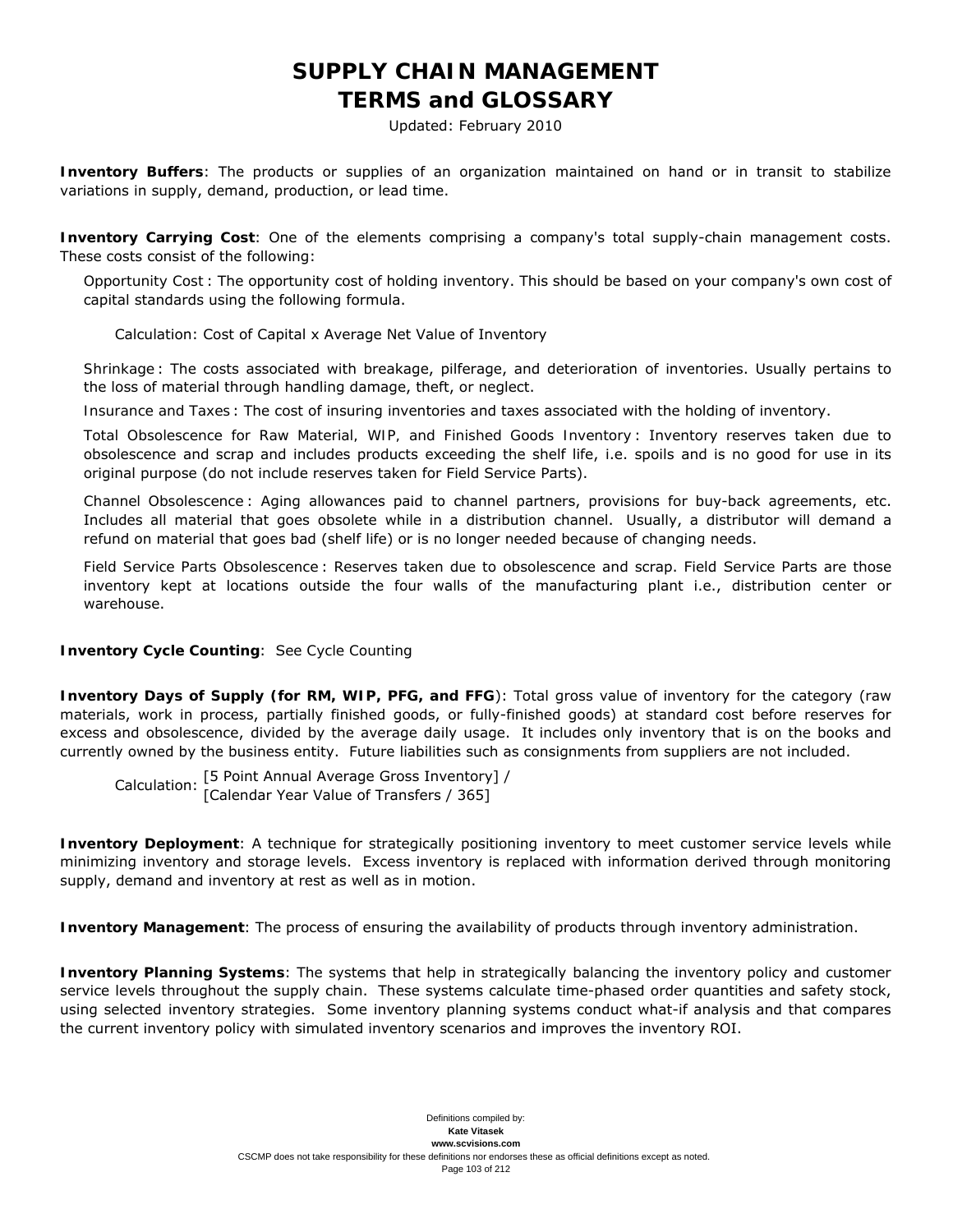Updated: February 2010

**Inventory Turns**: This ratio measures how many times a company's inventory has been sold (turned over) during a period of time. The cost of goods sold divided by the average level of inventory on hand. Operationally, inventory turns are measured as total throughput divided by average level of inventory for a given period; How many times a year the average inventory for a firm changes over, or is sold.

## **Inventory Turnover**: See *Inventory Turns*

**Inventory Velocity**: The speed which inventory moves through a defined cycle (i.e., from receiving to shipping).

**Invoice**: A detailed statement showing goods sold and amounts for each. The invoice is prepared by the seller and acts as the document that the buyer will use to make payment.

**IP**: See *Intellectual Property*

**IPT**: See *Integrated Product Team*

**IRR**: See *Internal Rate of Return*

**Irregular route carrier**: A motor carrier that is permitted to provide service utilizing any route.

**IS**: See *Information Systems* 

**ISDN**: See *Integrated Services Digital Network* 

**ISI**: See *In-store implementation*

**ISO**: See *International Standards Organization*

**ISO 9000**: A series of quality assurance standards compiled by the Geneva, Switzerland-based International Standardization Organization. In the United States, ISO is represented by the American National Standards Institute based in Washington, D.C.

**ISO 14000 Series Standards**: A series of generic environmental management standards under development by the International Organization of Standardization, which provide structure and systems for managing environmental compliance with legislative and regulatory requirements and affect every aspect of a company's environmental operations.

**ISPS**: See *International Ship and Port Facility Security Code*

**ISSA**: See *Inter-Service Support Agreement*

**ISTPA**: See *International Trust, Security and Protection Alliance*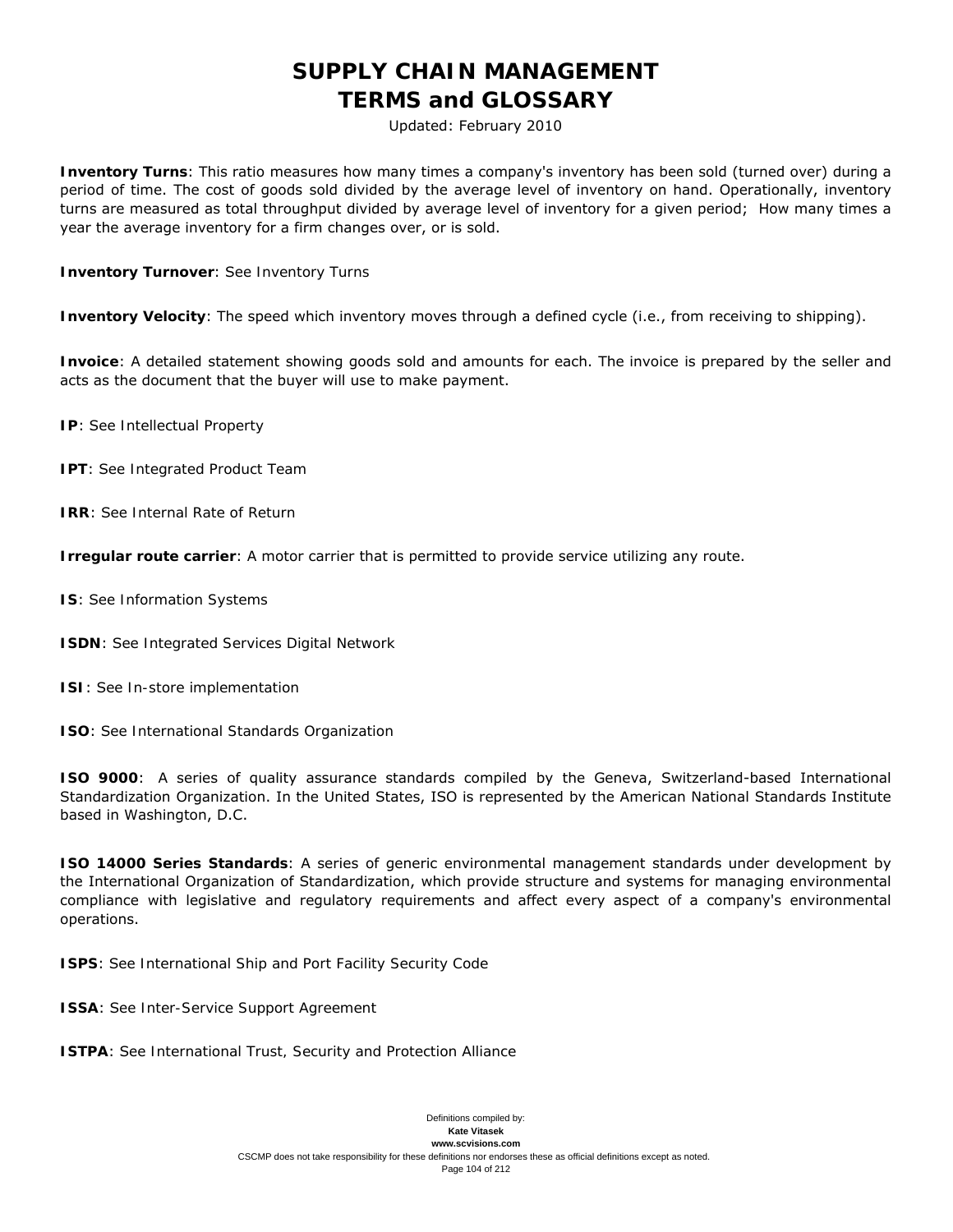Updated: February 2010

**IT**: Information Technology.

**ITE**: See *Independent Trading Exchange*

**ITL: International Trade Logistics** 

**ITU**: See *Intermodal Transport Unit*

**Item**: A uniquely identifiable piece of inventory. Also known as a part number or SKU, an item can be raw materials, fluids, component parts, subassemblies, finished assemblies, packaging, etc. Usually differentiated by form, fit or function. Items which are painted different colors are generally viewed as different items.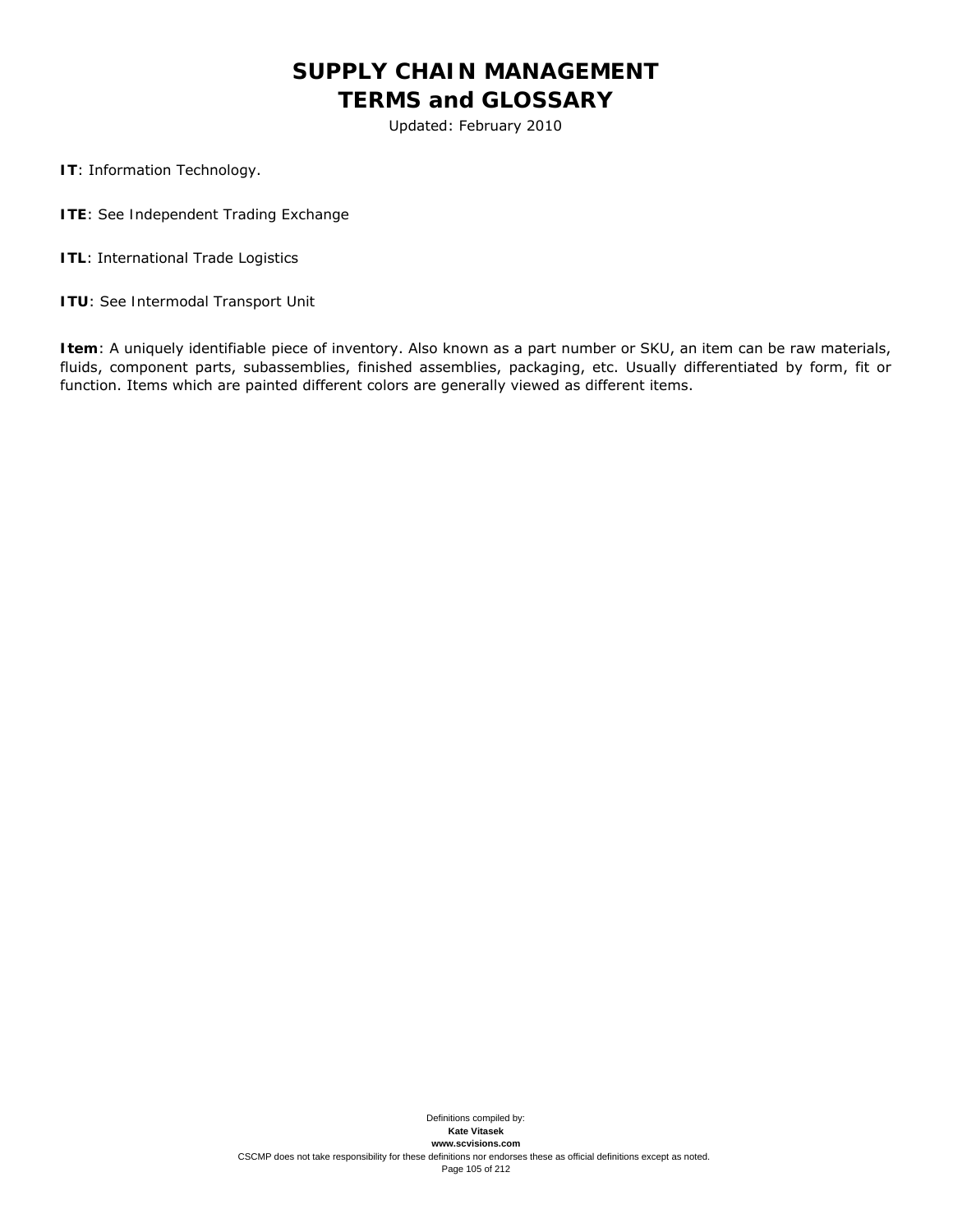Updated: February 2010



**Java**: A computer term for a general-purpose programming language created by Sun Microsystems. Java can be used to create Java applets. A Java program is downloaded from the web server and interpreted by a program running on the computer running the Web browser.

**Java Applet**: A computer term for a short program written in Java that is attached to a web page and executed by the computer on which the Web browser is installed.

**Java Script**: A computer term for a cross-platform, World Wide Web scripting language developed by Netscape Communications. JavaScript code is inserted directly into an HTML page.

**JDMAG**: See *Joint Depot Maintenance Activities Group*

**JG-DM**: See *Joint Group on Depot Maintenance*

**Jidoka**: The concept of adding an element of human judgment to automated equipment. In doing this, the equipment becomes capable of discriminating against unacceptable quality, and the automated process becomes more reliable. This concept, also known as autonomation, was pioneered by Sakichi Toyoda at the turn of the twentieth century when he invented automatic looms that stopped instantly when any thread broke. This permitted one operator to oversee many machines with no risk of producing large amounts of defective cloth. The term has since been extended beyond its original meaning to include any means of stopping production to prevent scrap (for example the andon cord which allows assembly-plant workers to stop the line), even where this capability is not builtin to the production machine itself.

**JIT**: See *Just-In-Time*

**JIT II**: See *Just-In-Time II*

**JIT/QC**: Just-In-Time/Quality Control.

Joint Cost: A type of common cost where products are produced in fixed proportions, and the cost incurred to produce on product necessarily entails the production of another; the backhaul is an example.

**Joint Depot Maintenance Activities Group (JDMAG)**: A U.S. DoD group that provides advice and support to the JG-DM. Maintains a web-site (www.jdmag.wpafb.af.mil/ ) that shows the Depot Maintenance Source of Repair decisions.

**Joint Group on Depot Maintenance (JG-DM)**: The U.S. DoD flag level officers and civilians from each service that are responsible for depot maintenance. This group is responsible to review the depot maintenance function to achieve effective and affordable support for the nation's weapon systems.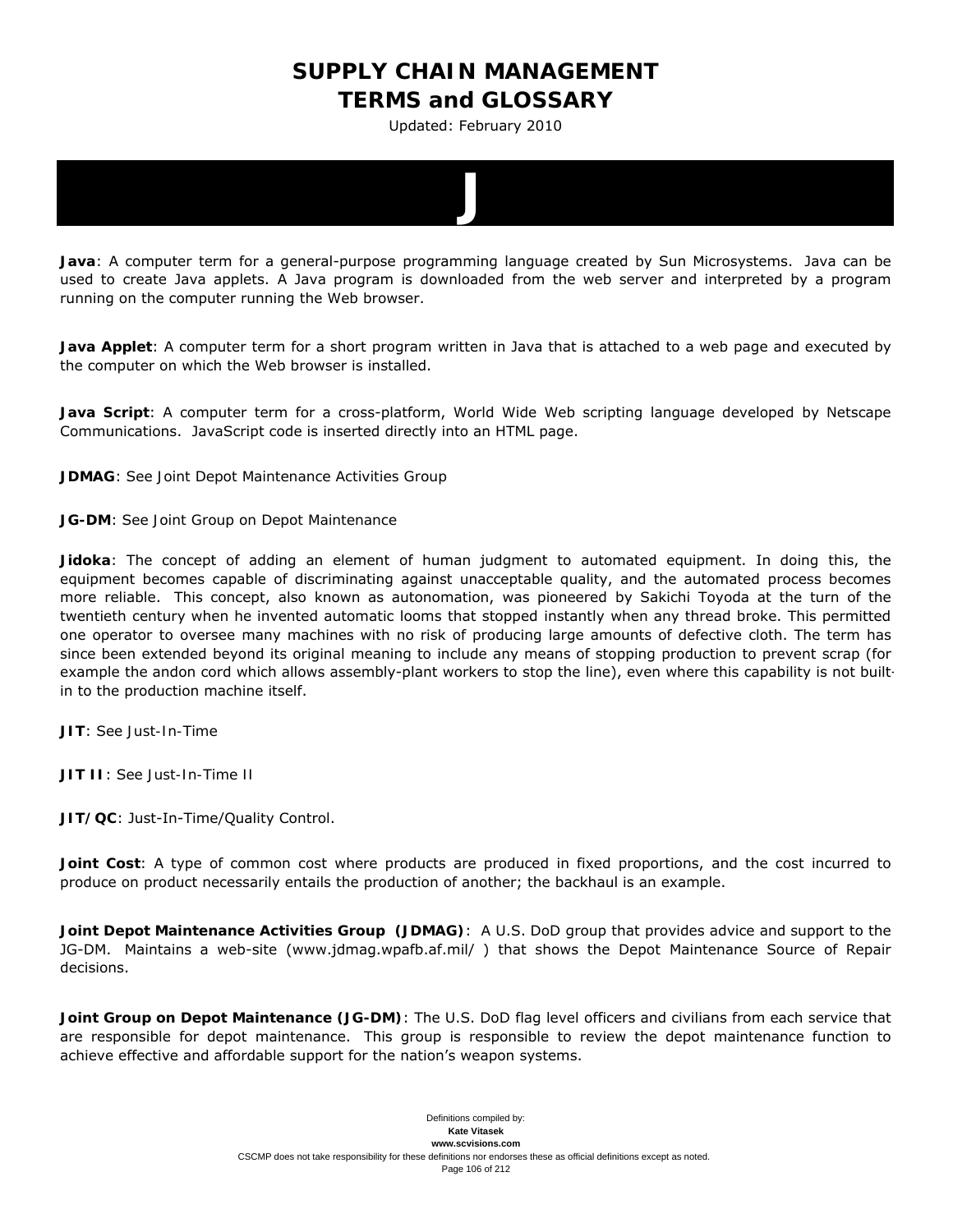Updated: February 2010

**Joint Photographic Expert Group (JPEG)**: A computer term which is an abbreviation for the Joint Photographic Expert Group. A graphical file format used to display high-resolution color images on the World Wide Web. JPEG images apply a user-specified compression scheme that can significantly reduce the large file size usually associated with photo-realistic color images. A higher level of compression results in lower image quality, whereas a lower level of compression results in higher image quality.

**Joint Rate**: A rate over a route that involves two or more carriers to transport the shipment.

**Joint Supplier Agreement (JSA)**: Indicative of Stage 3 Sourcing Practices, the JSA includes terms & conditions, objectives, process flows, performance targets, flexibility, balancing and incentives.

**JPEG**: See *Joint Photographic Expert Group*

**JSA**: See *Joint Supplier Agreement*

**Just-in-Time (JIT)**: An inventory control system that controls material flow into assembly and manufacturing plants by coordinating demand and supply to the point where desired materials arrive just in time for use. An inventory reduction strategy that feeds production lines with products delivered "just in time". Developed by the auto industry, it refers to shipping goods in smaller, more frequent lots.

**Just-in-Time II (JIT II)**: Vendor-managed operations taking place within a customer's facility. JIT II was popularized by the Bose Corporation. The supplier reps, called "inplants," place orders to their own companies, relieving the customer's buyers from this task. Many also become involved at a deeper level, such as participating in new product development projects, manufacturing planning (concurrent planning).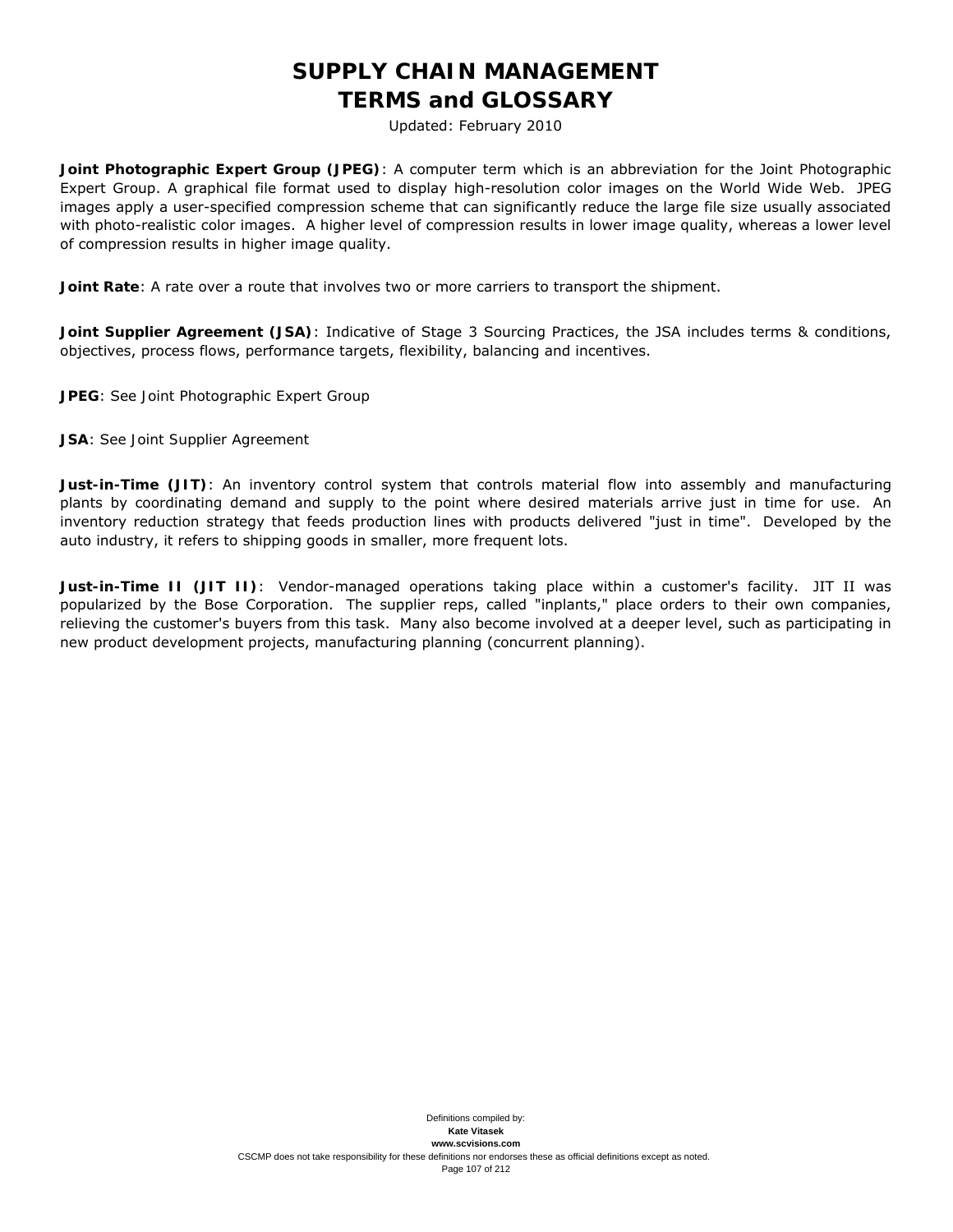Updated: February 2010



**Kaizen**: Taken from the Japanese words "kai" (change) and "zen" (good). The popular meaning is continual improvement of all areas of a company and not just quality. A business philosophy of continuous cost, quality problems, and delivery time reductions through rapid, team-based improvement activities.

**Kaizen Blitz**: A rapid improvement. This is a focused activity on a particular process or activity. The basic concept is to identify and quickly remove waste.

**Kanban**: Japanese word for "visible record", loosely translated means card, billboard or sign. Popularized by Toyota Corporation, it uses standard containers or lot sizes to deliver needed parts to assembly line "just in time" for use. Empty containers are then returned to the source as a signal to resupply the associated parts in the specified quantity.

**KD**: See *Knock Down*

**Keiretsu**: A set of companies with interlocking business relationships and shareholdings. It is a type of business group with a common set of objectives similar to a consortium.

**Key Custodians**: The persons, assigned by the security administrators of trading partners, that send or receive a component of either the master key or exchange key used to encrypt data encryption keys. This control technique involves dual control, with split knowledge that requires two key custodians.

**Key Performance Indicator (KPI)**: A measure which is of strategic importance to a company or department. For example, a supply chain flexibility metric is Supplier On-time Delivery Performance which indicates the percentage of orders that are fulfilled on or before the original requested date.

See also: *Scorecard*

**Kitting**: Light assembly of components or parts into defined units ahead of production issue or customer shipment. Kitting reduces the need to maintain an inventory of pre-built completed products, but increases the time and labor consumed at shipment.

**Knock Down**: A flat, unformed cardboard box or tray. Knock-downs, also known as KDs, are constructed and glued in the recoup or packaging areas and used for repacked product. Many KDs are provided by the customer for their recouped products.

**Knowledge Management System**: Generally an IT based system for managing knowledge in organizations for supporting creation, capture, storage and dissemination of information.

**KPI**: See *Key Performance Indicator*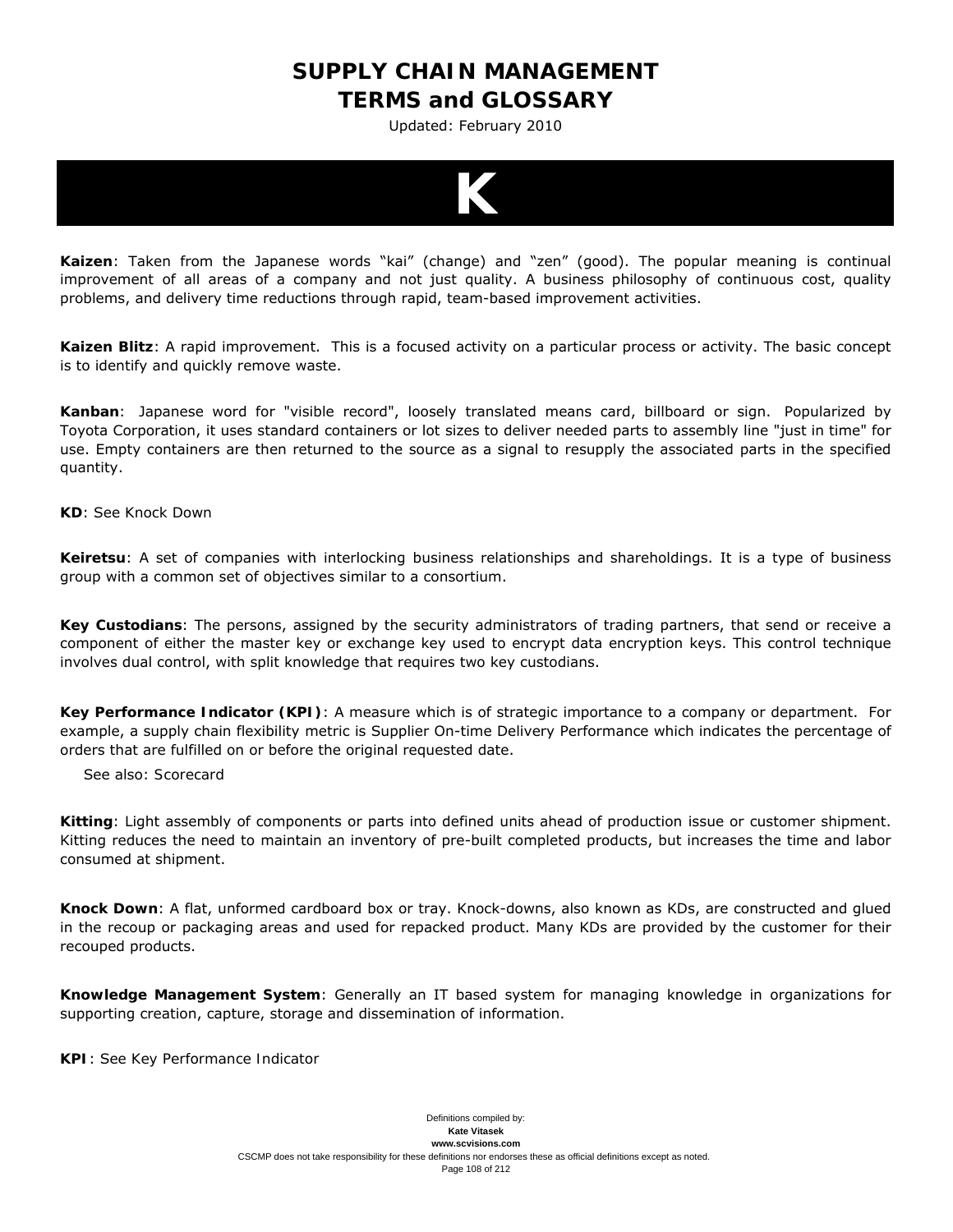Updated: February 2010



**Labor Management System (LMS):** A software solution which provides a means of defining / documenting the most appropriate means of performing a process or task, provides an engineered methodology for calculating standard which show how long a task should take to complete and includes tools which can be used for planning activities and reporting performance against standards.

**Lading**: The cargo carried in a transportation vehicle.

**Laid-Down Cost**: See *Landed Cost*

**LAN**: See *Local Area Network*

**Land Bridge**: The movement of containers by ship-rail-sip on Japan-to-Europe moves; ships move containers to the U.S. Pacific Coast, rails move containers to an East Coast port, and ships deliver containers to Europe.

**Land Grants**: Grants of land given to railroads during their developmental stage to build tracks.

Synonym: *Total Landed Cost* Synonym: *Net Landed Costs* **Landed Cost**: Cost of product plus relevant logistics costs such as transportation, warehousing, handling, etc.

**Lane**: A major origin-destination pair, i.e., traffic lane , an origin-destination pairing. A manufacturer in Chicago ships to a destination in New York, producing the Chicago to New York traffic lane.

**Lash Barges**: Covered barges that are loaded on board oceangoing ships for movement to foreign destinations.

**Last In, First Out (LIFO)**: Accounting method of valuing inventory that assumes that the latest goods purchased during a given accounting period are also the first goods used.

**LCC**: See *Life Cycle Cost*

**LCL**: See *Less-Than-Carload*

**LDI**: See *Logistics Data Interchange*

**Lead Logistics Partner (LLP)**: An organization that organizes other 3rd party logistics partners for outsourcing of logistics functions. An LLP serves as the client's primary supply chain management provider, defining processes and managing the provision and integration of logistics services through its own organization and those of its subcontractors.

See also: *Fourth Party Logistics*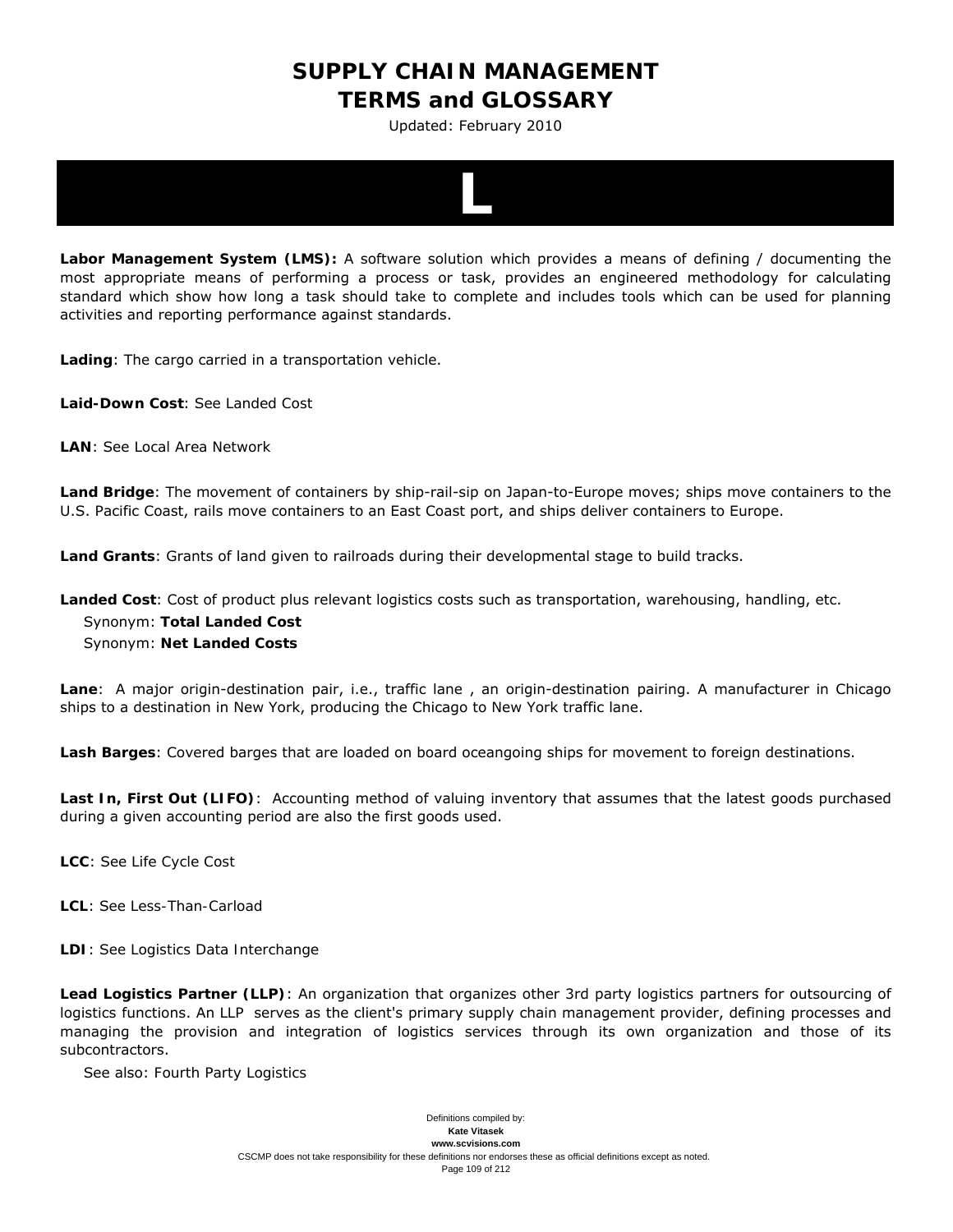Updated: February 2010

**Lead Time**: The total time that elapses between an order's placement and its receipt. It includes the time required for order transmittal, order processing, order preparation, and transit.

**Lead Time from Complete Manufacture to Customer Receipt**: Includes time from when an order is ready for shipment to customer receipt of order. Time from complete manufacture to customer receipt including the following elements: pick/pack time, prepare for shipment, total transit time (all components to consolidation point), consolidation, queue time, and additional transit time to customer receipt.

**Lead Time from Order Receipt to Complete Manufacture**: Includes times from order receipt to order entry complete, from order entry complete to start to build, and from start to build to ready for shipment. Time from order receipt to order entry complete includes the following elements: order revalidation, configuration check, credit check, and scheduling. Time from order entry complete to start to build includes the following elements: customer wait time and engineering and design time. Time from start to build to ready for shipment includes the following elements: release to manufacturing or distribution, order configuration verification, production scheduling, and build or configure time.

**Leadership in Energy and Environmental Design (LEED)**: A building rating system, developed by the U.S. Green Building Council (USGBC), to provide a set of standards for environmentally sustainable construction.

**Lean**: A business management philosophy that considers the expenditure of resources for any goal other than the creation of value for the end customer to be wasteful, and thus a target for elimination.

**Learning Management System**: A software packaging for delivering, tracking and managing training and education within an company or organization.

**Least Total Cost**: Similar to the Economic Order Quantity method of lot sizing, LTC is based on the idea that total cost will be least when the carrying cost and ordering cost are essentially equal.

See also: *Discrete Order Quantity* See also: *Dynamic Lot Sizing*

**Least Unit Cost**: A lot-sizing method where a specified number of future periods requirements are consolidated in an effort to find a quantity where the total of ordering and carrying costs per unit ordered is at its lowest.

See also: *Discrete Order Quantity* See also: *Dynamic Lot Sizing*

**LEED**: See *Leadership in Energy and Environmental Design*

**Leg**: A portion of a complete trip which has an origin, destination, and carrier and is composed of all consecutive segments of a route booked through the same carrier.

## Synonym: *Bookable Leg*

**Legacy**: A computer term that describes an old computer system or application program that continues to be used because it still meets the user's needs.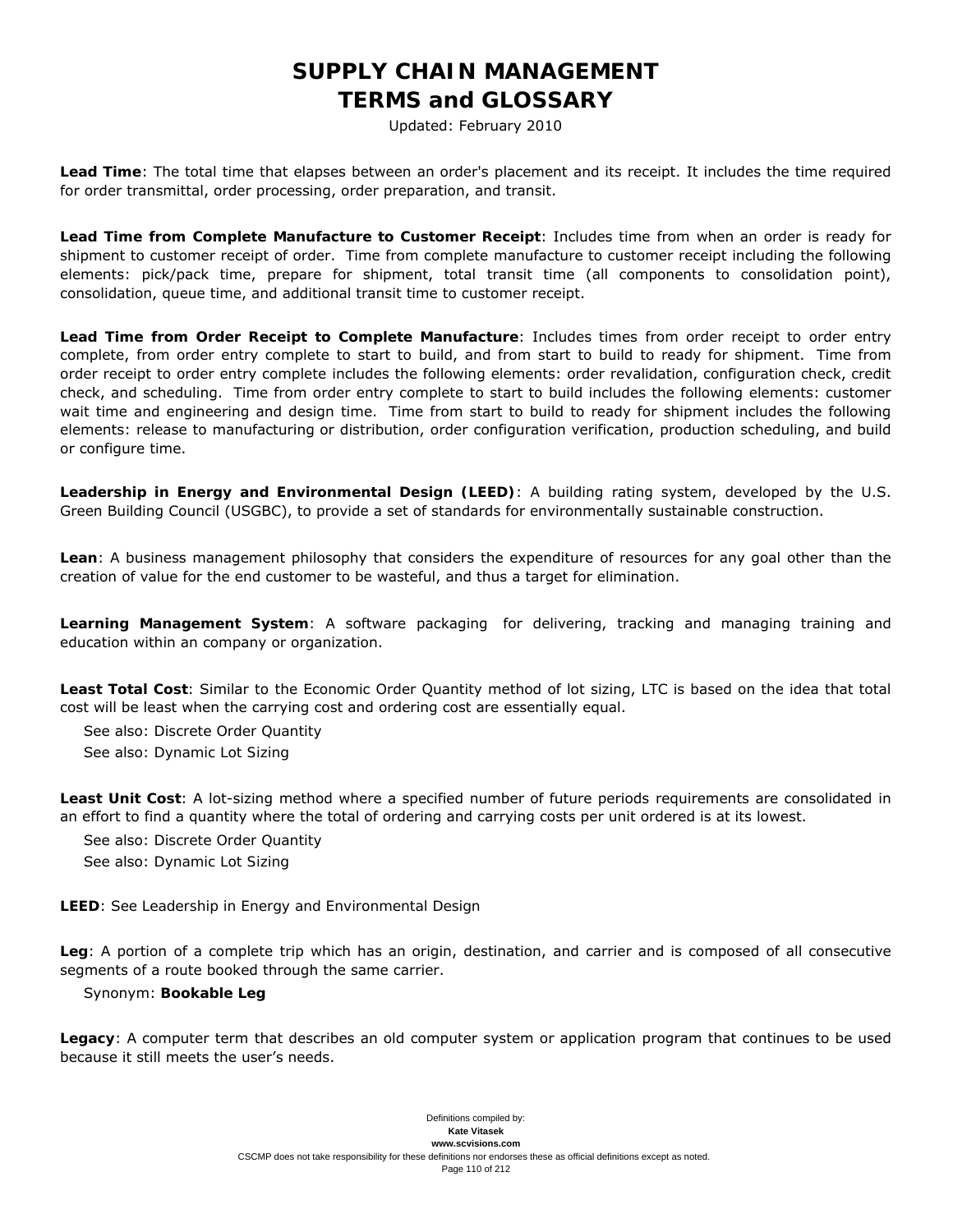Updated: February 2010

**Less-Than-Carload (LCL)**: Shipment that is less than a complete rail car load (lot shipment).

**Less-Than-Truckload (LTL) Carriers**: Trucking companies that consolidate and transport smaller (less than truckload) shipments of freight by utilizing a network of terminals and relay points.

**Lessee**: A person or firm to whom a lease is granted.

**Lessor**: A person or firm that grants a lease.

**Letter of credit**: An international business document that assures the seller that payment will be made by the bank issuing the letter of credit upon fulfillment of the sales agreement.

**Leverage**: Taking something small and exploding it. Can be financial or technological.

**License Plate**: A pallet tag. Refers to a uniquely numbered bar code sticker placed on a pallet of product. Typically contains information about product on the pallet.

## **Life Cycle (Cradle to Grave)**: See *Product Lifecycle*

**Life Cycle Cost (LCC)**: In cost accounting, a product's life cycle is the period that starts with the initial product conceptualization and ends with the withdrawal of the product from the marketplace and final disposition. A product life cycle is characterized by certain defined stages, including research, development, introduction, maturity, decline, and abandonment. Life cycle cost is the accumulated costs incurred by a product during these stages.

**LIFO**: See *Last In, First Out*

**Lift-On Lift-Off**: Vessel of which the loading and discharging operations are carried out by cranes and derricks.

**Lift Truck**: Vehicles used to lift, move, stack, rack, or otherwise manipulate loads. Material handling people use a lot of terms to describe lift trucks, some terms describe specific types of vehicles, others are slang terms or trade names that people often mistakenly use to describe trucks. Terms include industrial truck, forklift, reach truck, motorized pallet trucks, turret trucks, counterbalanced forklift, walkie, rider, walkie rider, walkie stacker, straddle lift, side loader, order pickers, high lift, cherry picker, Jeep, Tow motor, Yale, Crown, Hyster, Raymond, Clark, Drexel.

**Lighter**: A flat-bottomed boat designed for cross-harbor or inland waterway freight transfer. While the terms barge and lighter are used interchangeably, a barge usually refers to a vessel used for a long haul, while a lighter is used for a short haul.

**Line-haul Shipment**: A shipment that moves between cities and distances over 100 to 150 miles.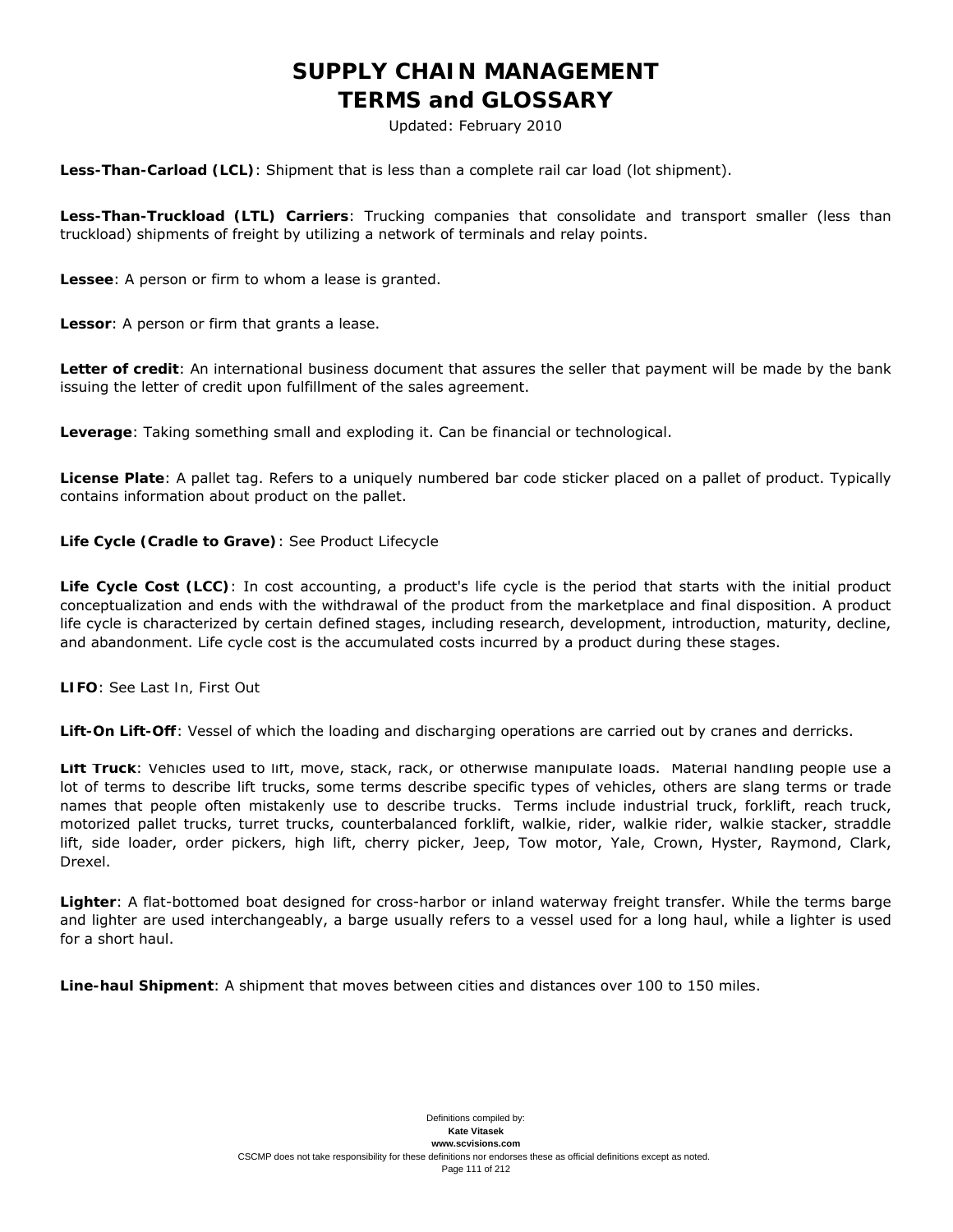Updated: February 2010

**Line**: 1) An area within a production or assembly facility where manufacturing occurs in a linear fashion, passing products through one level of completion on to the next process. 2) a unique item order line on a customer or purchase order.

See also: *Assembly Line* See also: *Order Line*

**Line Functions**: The decision-making areas associated with daily operations. Logistics line functions include traffic management, inventory control, order processing, warehousing, and packaging.

**Line Scrap**: Value of raw materials and work-in-process inventory scrapped as a result of improper processing or assembly, as a percentage of total value of production at standard cost.

**Liner Service**: International water carriers that ply fixed routes on published schedules.

**Link**: The transportation method used to connect the nodes (plants, warehouses) in a logistics system.

**Linked Distributed Systems**: Independent computer systems, owned by independent organizations, linked in a manner to allow direct updates to be made to one system by another. For example, a customer's computer system is linked to a supplier's system, and the customer can create orders or releases directly in the supplier's system.

**Little Inch**: A federally built pipeline constructed during World War II that connected Corpus Christi, Texas and Houston, Texas.

**Live**: A situation in which the equipment operator stays with the trailer or boxcar while it is being loaded or unloaded.

**LLP**: See *Lead Logistics Partner*

**LMS**: See *Labor Management System*

**Load Factor**: A measure of operating efficiency used by air carriers to determine the percentage of a plane's capacity that is utilized, or the number of passengers divided by the total number of seats.

**Load Tender (Pick-Up Request)**: An offer of cargo for transport by a shipper. Load tender terminology is primarily used in the motor industry.

**Load Tendering**: The practice of providing a carrier with detailed information and negotiated pricing (the tender) prior to scheduling pickup. This practice can help assure contract compliance and facilitate automated payments (self billing).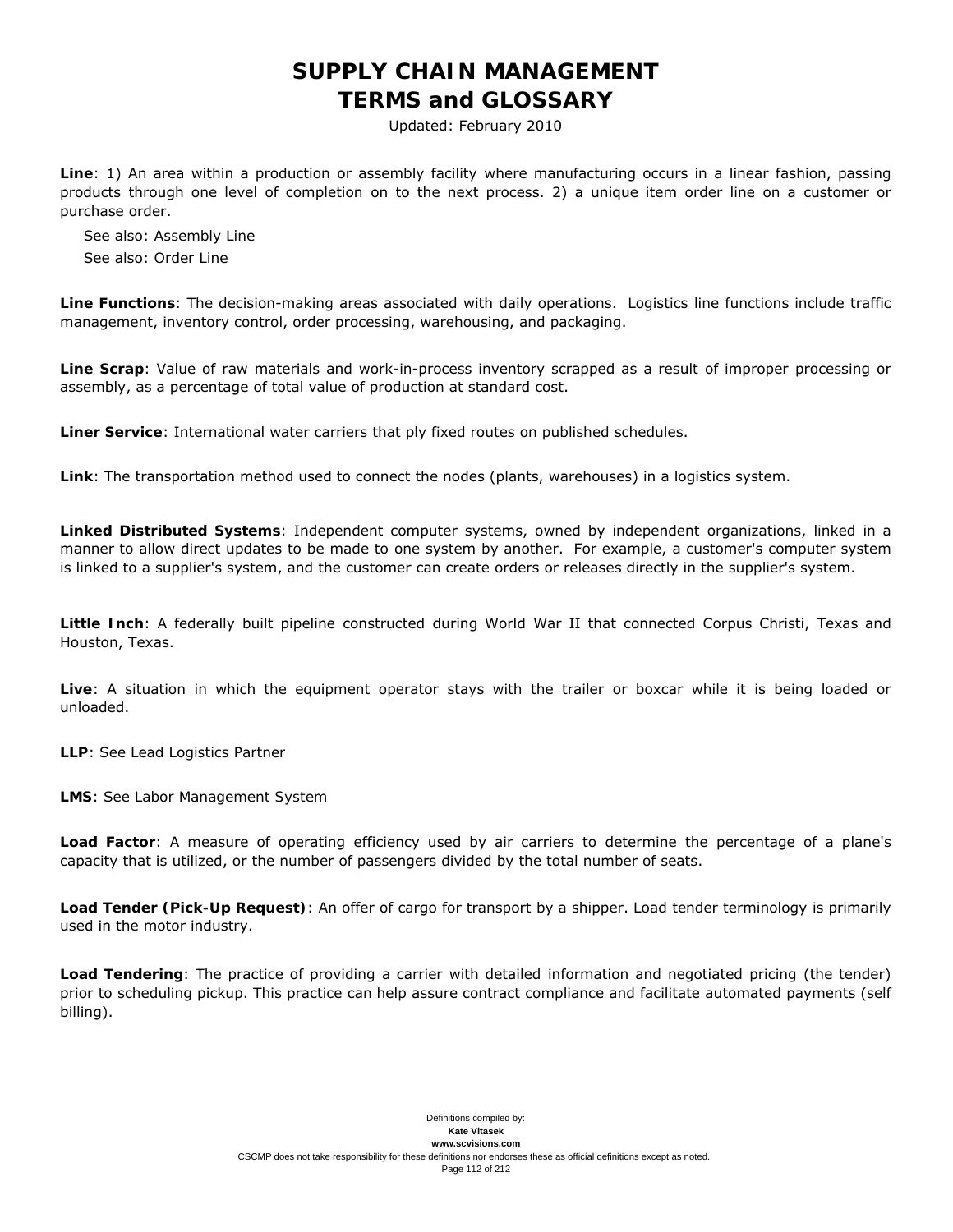Updated: February 2010

**Loading Allowance**: A reduced rate offered to shippers and/or consignees who load and/or unload LTL or AQ shipments.

**Loading Port**: The port where the cargo is loaded onto the exporting vessel. This port must be reported on the Shipper's Export Declaration, Schedule D and is used by U.S. companies to determine which tariff is used to freight rate the cargo for carriers with more than one tariff.

**LOC**: See *Line of Credit*

**Local Area Network (LAN)**: A data communications network spanning a limited geographical area, usually a few miles at most, providing communications between computers and peripheral devices.

**Local Rate**: A rate published between two points served by one carrier.

**Local Service Carriers**: An air carrier classification of carriers that operate between areas of lesser and major population centers. These carriers feed passengers into the major cities to major hubs.

**Location Grid**: A layout of the warehouse or storage yard used to enhance the management of efficient put away, pick, and inventory cycle counting. A high level view of warehouse locations or a general template used to map out a storage yard.

**Location Tag**: A bar coded sign that hangs above or on a warehouse location. The location number can be read from the tag or scanned with an RF gun.

**Locational Determinant**: The factors that determine the location of a facility. For industrial facilities, the determinants include logistics.

**Locator System**: Locator systems are inventory-tracking systems that allow you to assign specific physical locations to your inventory to facilitate greater tracking and the ability to store product randomly. Location functionality in software can range from a simple text field attached to an item that notes a single location, to systems that allow multiple locations per item and track inventory quantities by location. Warehouse management systems (WMS) take locator systems to the next level by adding functionality to direct the movement between locations.

**Lockbox**: A method for receiving payments where customers make their remittance directly to a bank or other financial institution rather than to the invoicing company. The bank then applies the funds received directly to the company's account, and provides the company with a listing (printed or electronic) of all the payments received.

**Logbook**: A daily record of the hours an interstate driver spends driving, off, duty, sleeping in the berth, or on duty but not driving.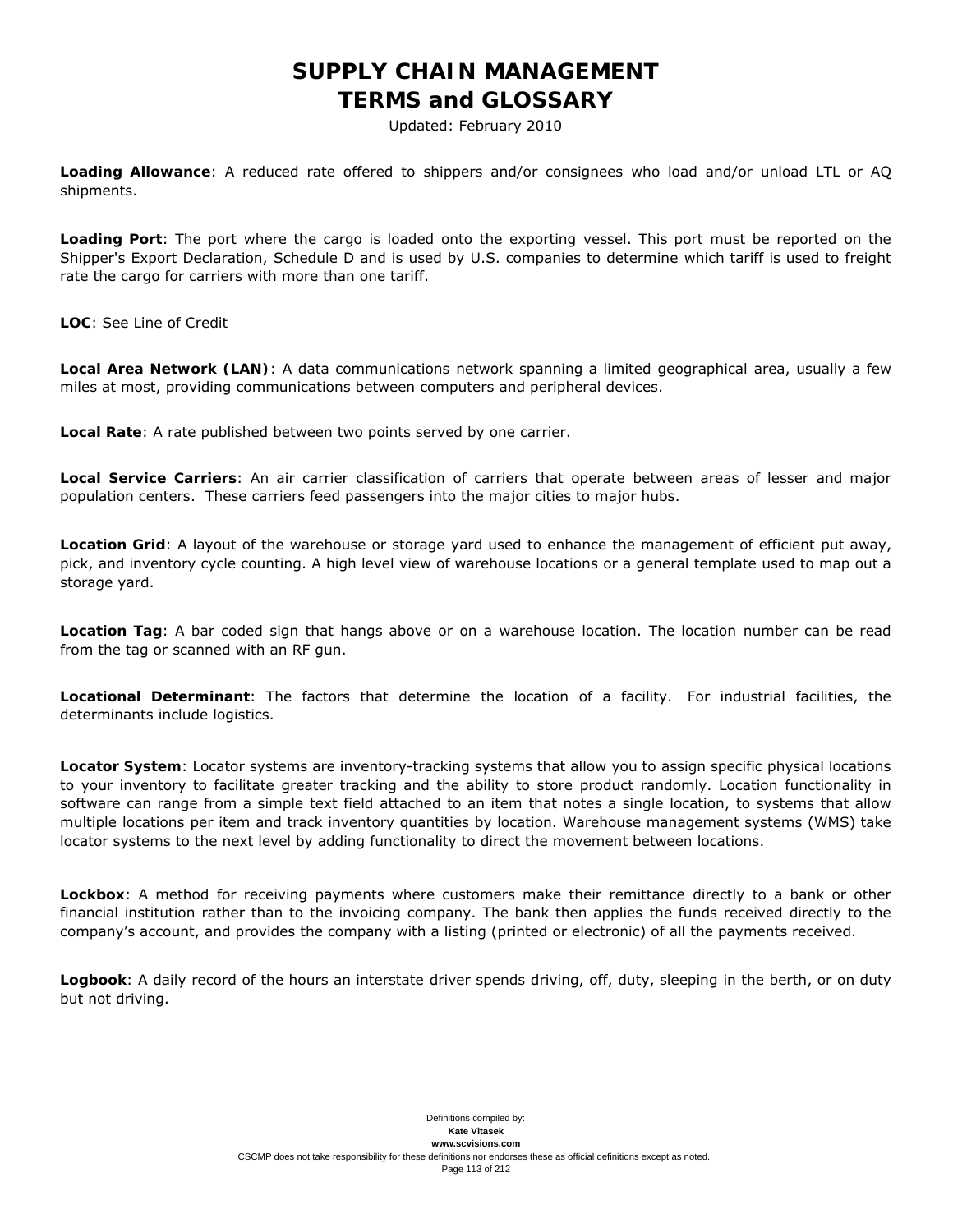Updated: February 2010

**Logistics**: The process of planning, implementing, and controlling procedures for the efficient and effective transportation and storage of goods including services, and related information from the point of origin to the point of consumption for the purpose of conforming to customer requirements. This definition includes inbound, outbound, internal, and external movements.

**Logistics Chain Manager**: Plans appropriation of logistics chain resources to meet logistics chain requirements.

**Logistics Channel**: The network of supply chain participants engaged in storage, handling, transfer, transportation, and communications functions that contribute to the efficient flow of goods.

**Logistics Data Interchange (LDI)**: A computerized system to electronically transmit logistics information.

**Logistics Management**: As defined by the Council of Supply Chain Management Professionals (CSCMP): "Logistics management is that part of supply chain management that plans, implements, and controls the efficient, effective forward and reverse flow and storage of goods, services, and related information between the point of origin and the point of consumption in order to meet customers' requirements. Logistics management activities typically include inbound and outbound transportation management, fleet management, warehousing, materials handling, order fulfillment, logistics network design, inventory management, supply/demand planning, and management of third party logistics services providers. To varying degrees, the logistics function also includes sourcing and procurement, production planning and scheduling, packaging and assembly, and customer service. It is involved in all levels of planning and execution-strategic, operational, and tactical. Logistics management is an integrating function which coordinates and optimizes all logistics activities, as well as integrates logistics activities with other functions, including marketing, sales, manufacturing, finance, and information technology."

**Logistics Service Provider (LSP)**: Any business which provides logistics services. Includes those businesses typically referred to as 3PL, 4PL, LLP, etc. Services may include provisioning, transport, warehousing, packaging, etc.

**LO-LO**: See *Lift On / Lift Off*

**Long Ton**: Equals 2,240 pounds.

**Lost Sale**: The simple definition is a potential sale (usually a customer order) which was not completed (usually due to availability). However this is a grey area and very dependent on how the individual enterprise defines it. Many refer to abandoned website shopping cart quantities as lost sales, even though the customer may only have been browsing. This highlights the difficulty in defining the term – if the customer shows a desire for a product but does not purchase it immediately, was the sale really "lost". Did the customer satisfy their desire elsewhere or with a different product from your own store, or did they simply postpone a decision? Were they perhaps simply "kicking tires"? The answer is quite elusive. In an ideal world we would like to see more regarding the reason for the lost sale – product did not meet requirement, price too high, not available when needed, etc. – but this information is generally not available. A lost sale is not a backorder because the backorder will ship when available – unless of course the customer does not accept backorders, or cancels the order before it ships.

**Lot Control**: A method of tracking production lots used primarily to manage potential recalls. Typically unique lot or batch numbers are assigned to each group of products manufactured and tracking systems are established to monitor the destination of the products when sold.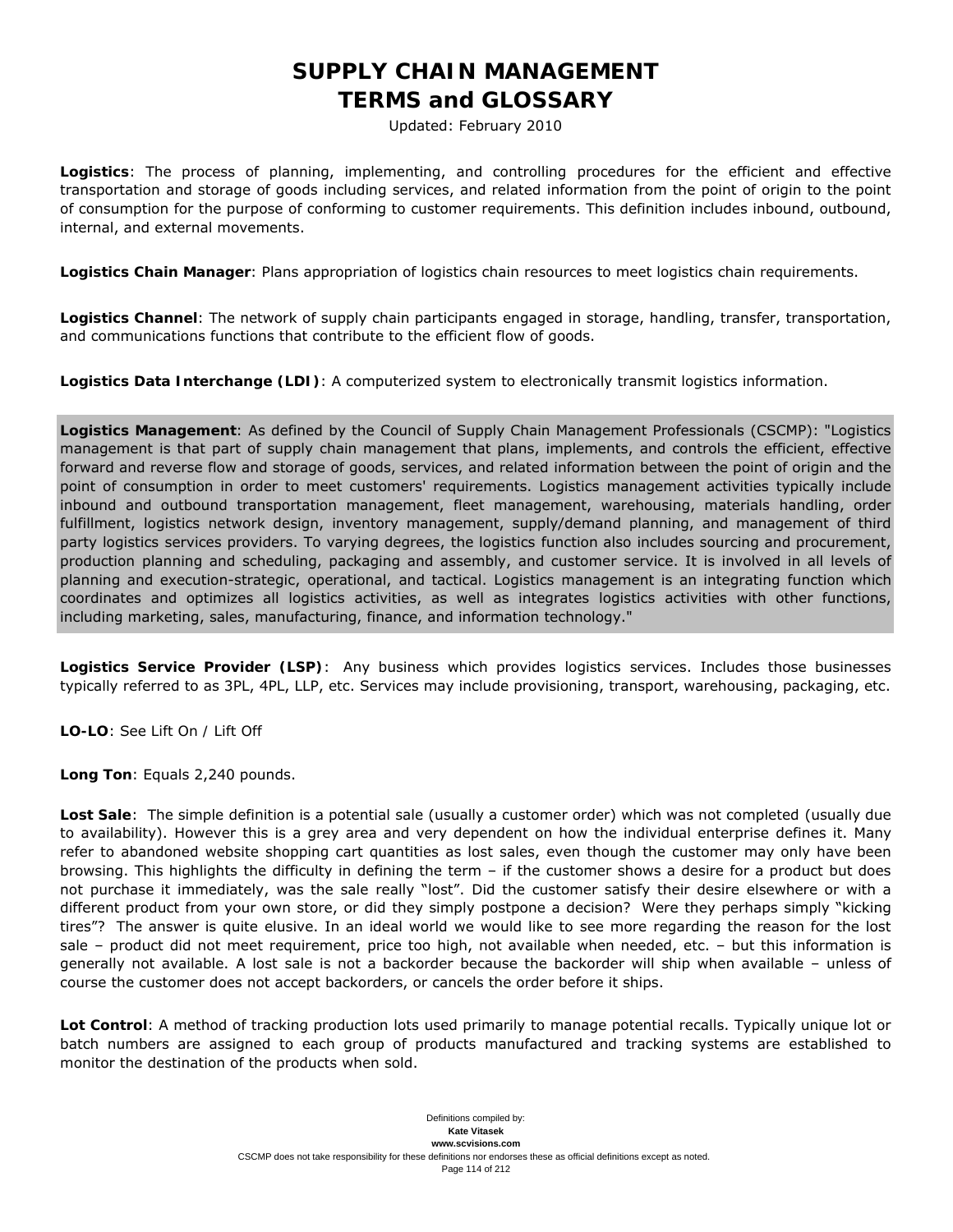Updated: February 2010

**Lot-for-Lot**: A method used in lot-sizing where production orders are created in quantities which match the net requirements for the manufacturing cycle.

See also: *Discrete Order Quantity*

**Lot Number**: See *Batch Number*

**Lot Size**: Set quantity of goods to be purchased or produced at one time in anticipation of use or sale in the future.

**Lot Sized System**: See *Fixed Reorder Quantity Inventory Model*

**LSP**: See *Logistics Service Provider*

**LTL**: See *Less-than-truckload Carriers* 

**Lumping**: A term applied to a person who assists a motor carrier owner-operator in the loading and unloading of property: quite commonly used in the food industry.

**Lumpy demand**: See *Discontinuous Demand*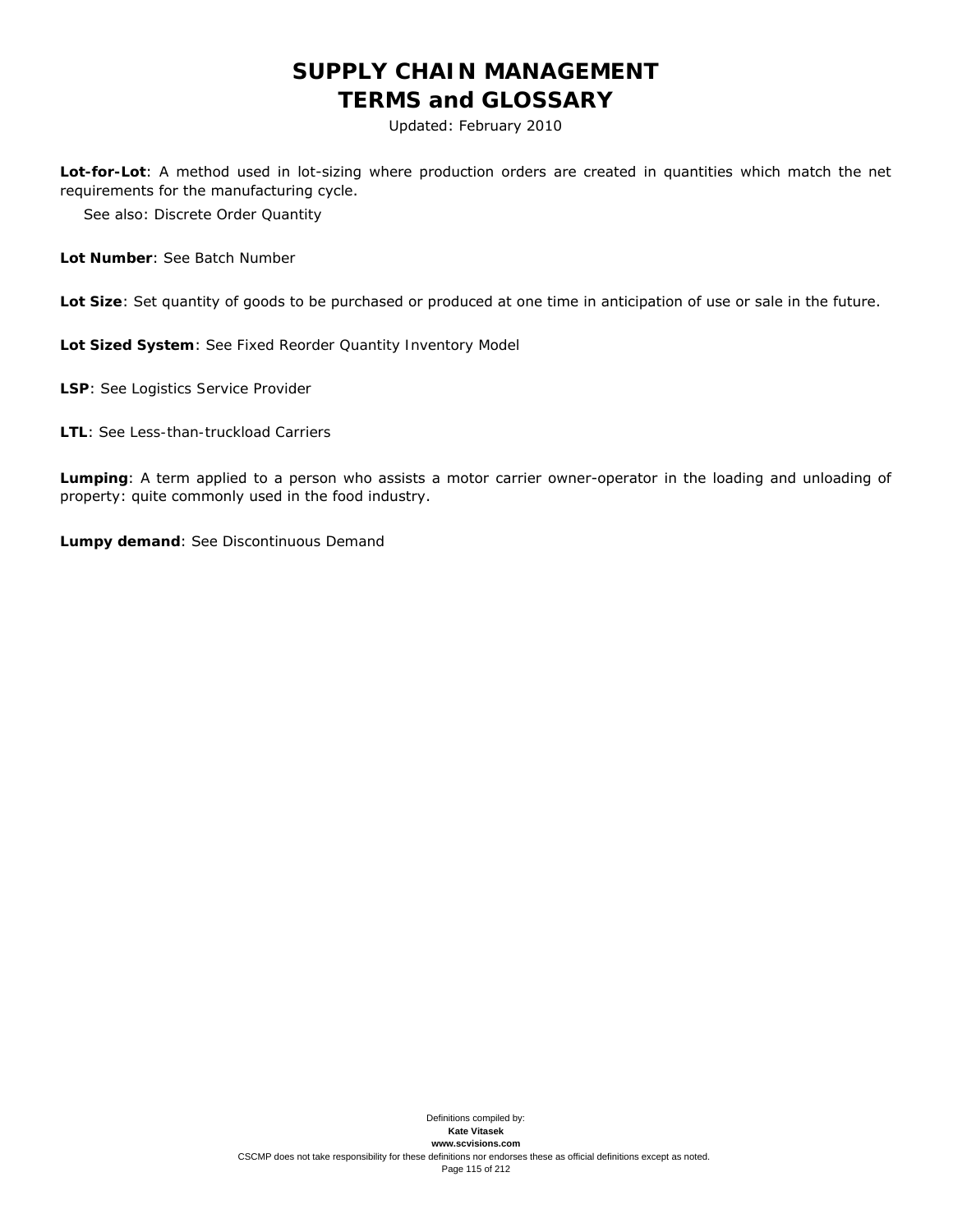Updated: February 2010

# **M**

## **M2M**: See *Machine-to-Machine interface*

**Machine Downtimes**: Time during which a machine cannot be utilized. Machine downtimes may occur during breakdowns, maintenance, changeovers, etc.

**Machine-to-Machine interface (M2M)**: A term describing the process whereby machines are remotely monitored for status and problems reported and resolved automatically or maintenance scheduled by the monitoring systems.

**Macro Environment**: 1) Major external and uncontrollable factors that influence an organization's decision making, and affect its performance and strategies. These factors include the economic, demographics, legal, political, and social conditions, technological changes, and natural forces. 2) Factors that influence a company's or product's development but that are outside of the company's control. For example, the macro environment could include competitors, changes in interest rates, changes in cultural tastes, or government regulations.

**Mail Shop**: An service provider which specializes in preparing materials for mailing by affixing labels, sorting for bulk rates, preparing bag tags, bagging, etc..

**Mainframe**: A term sometimes generically used to refer to an organization's central computer system. Specifically the largest class of computer systems manufactured.

**Maintenance, Repair, and Operating supplies (MRO)**: 1) Any activity – such as tests, measurements, replacements, adjustments and repairs — intended to retain or restore a functional unit in or to a specified state in which the unit can perform its required functions. 2) A category of software designed to support asset maintenance and management, also sometimes referred to as Computerized Maintenance Management Systems (CMMS)

**Major carrier**: A for-hire certificated air carrier that has annual operating revenues of \$1 billion or more: the carrier usually operates between major population centers.

**Make-or-buy decision**: Business decision that compares the costs and benefits of manufacturing a product or product component against purchasing it. If the purchase price is higher than what it would cost the manufacturer to make it, or if the manufacturer has excess capacity that could be used for that product, or the manufacturer's suppliers are unreliable, then the manufacturer may choose to make the product. This assumes the manufacturer has the necessary skills and equipment necessary, access to raw materials, and the ability to meet its own product standards. A company who chooses to make rather than buy is at risk of losing alternative sources, design flexibility, and access to technological innovations.

**Make-to-Order (Manufacture-to-order)**: A manufacturing process strategy where the trigger to begin manufacture of a product is an actual customer order or release, rather than a market forecast. For Make-to-Order products, more than 20% of the value-added takes place after the receipt of the order or release, and all necessary design and process documentation is available at time of order receipt.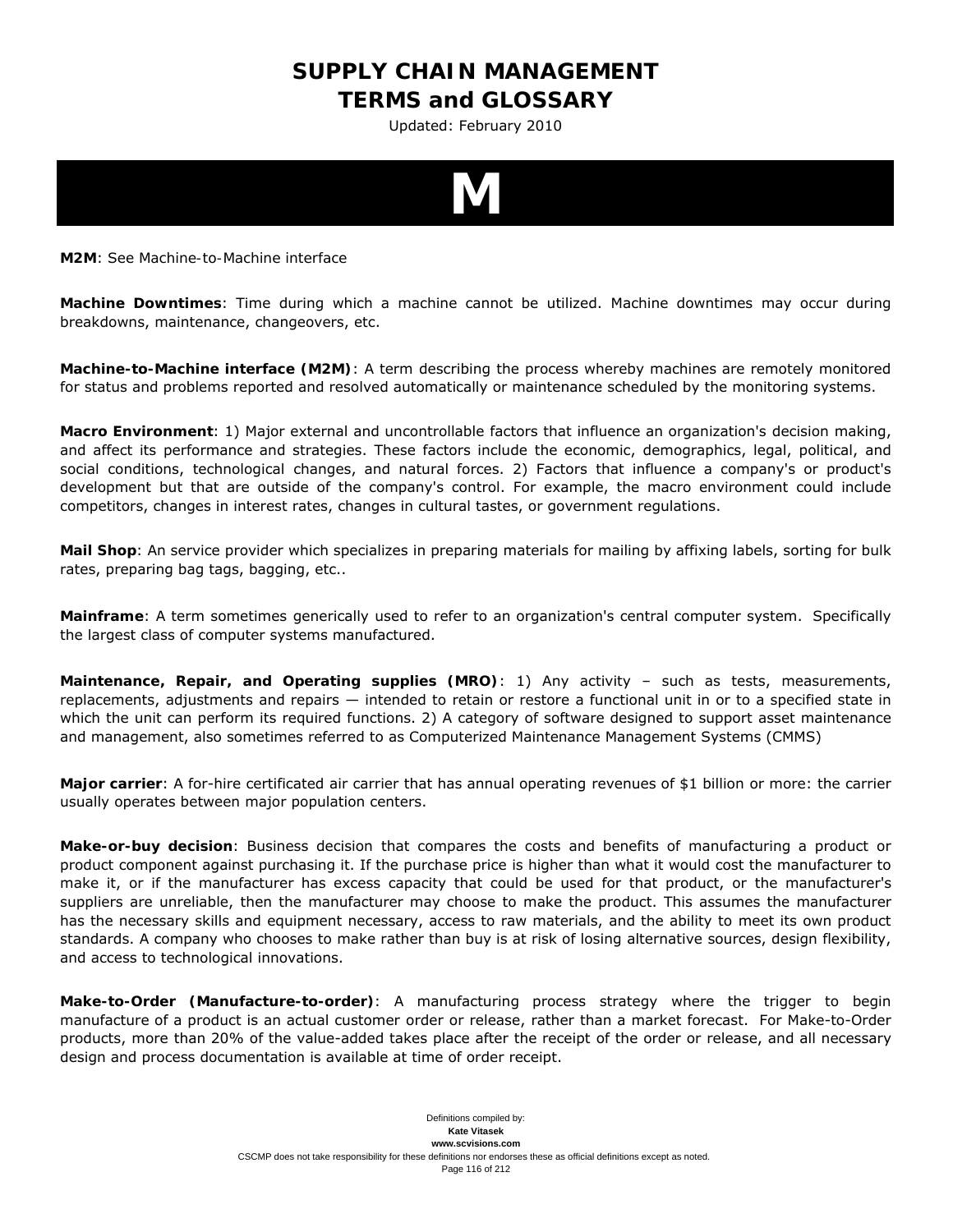Updated: February 2010

**Make-to-Stock (Manufacture-to-stock)**: A manufacturing process strategy where finished product is continually held in plant or warehouse inventory to fulfill expected incoming orders or releases based on a forecast.

**Manifest**: A document which describes individual orders contained within a shipment.

**Manufacture Cycle Time**: The average time between commencement and completion of a manufacturing process, as it applies to make-to-stock or make-to-order products. Typically does not include engineering or testing time.

Calculation:  $[Average # of units in WIP] /$ [Average daily output in units]

**Manufacturer's Representative**: An individual or organizations which provides sales and marketing services for one or more other firms who actually manufacture the product. A manufacturer's rep typically does not take ownership of the products, and in many cases does not even handle them.

See also: *Drop Ship*

**Manufacturing Calendar**: A tool used in the production environment to note capacity available by working day. While it may resemble the traditional calendar with a representation of month and days, the unique features are the units of capacity available and the ability to block specific days, shifts or work periods. Calendars are set by work center to allow for differing schedules.

Synonym: *M-Day Calendar* Synonym: *Production Calendar* Synonym: *Shop Calendar* Synonym: *Planning Calendar*

**Manufacturing Capital Asset Value**: The asset value of the "Manufacturing fixed assets" after allowance for depreciation. Examples of equipment are SMT placement machines, conveyors, Auto guided vehicles, robot cells, testers, X-ray solder machines, Burn-in chambers, Logic testers, Auto packing equipment, PLC station controllers, Scanning equipment, PWB magazines.

**Manufacturing Critical-Path Time (MCT)**: The typical amount of calendar time from when a manufacturing order is created through the critical-path until the first, single piece of that order is delivered to the customer.

**Manufacturing Execution Systems (MES)**: A system designed to manage and monitor work-in-process on the factory floor including manual or automatic labor and production reporting, as well as on-line inquiries and links to tasks that take place on the production floor. Manufacturing Execution Systems may include one or more links to work orders, receipt of goods, shipping, quality control, maintenance, scheduling or other related tasks.

**Manufacturing Lead Time**: The total length of time used to process raw materials and components through all upper levels in the bill of material to an end item. It specifies the total of all individual elements of lead time—such as order preparation, queue, setup, run, inspection, etc.—used for and indicative of a projected availability date for an end item if all lowest level raw material is on hand.

See also: *Lead Time*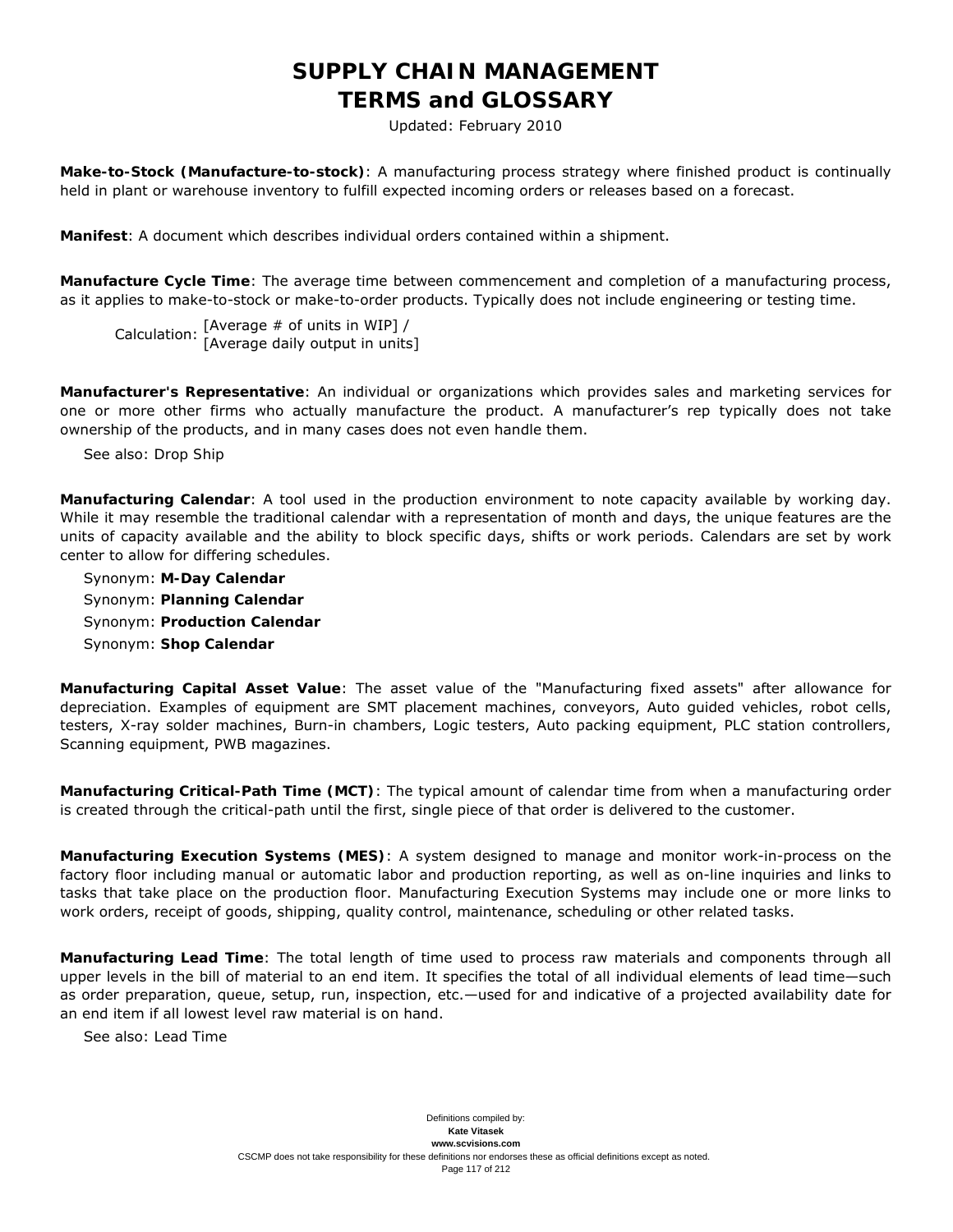Updated: February 2010

**Manufacturing Resource Planning (MRP II)**: The extension of closed-loop MRP that includes and integrates financial and simulation systems. It includes all organizational functions related to long-term strategic and business planning, demand planning, materials planning, resource planning, and production and vendor scheduling and execution. It assumes the use of a base, integrated system and the sharing of a common database and operating parameters by all functions and departments.

**Mapping**: A computer term referring to diagramming data that is to be exchanged electronically, including how it is to be used and what business management systems need it. Preliminary step for developing an applications link. Performed by the functional manager responsible for a business management system.

**Marginal Analysis**: The accounting activity of analyzing the various elements contributing to the margin or difference between revenue and costs.

**Marginal Cost**: The cost to produce one additional unit of output. The change in total variable cost resulting from a one-unit change in output.

**Marine Insurance**: Insurance to protect against cargo loss and damage when shipping by water transportation.

**Maritime Administration**: A federal agency that promotes the merchant marine, determines ocean ship routes and services, and awards maritime subsidies.

**Maritime Transportation Security Act (MTSA)**: Law passed in 2002 to create a comprehensive national system of transportation security enhancements. The MTSA designated the U.S. Coast Guard as the lead federal agency for maritime homeland security and requires federal agencies, ports, and vessel owners to take numerous steps to upgrade security. The MTSA requires the Coast Guard to develop national and regional area maritime transportation security plans and requires seaports, waterfront terminals, and vessels to submit security and incident response plans to the Coast Guard for approval. The MTSA also requires the Coast Guard to conduct antiterrorism assessments of certain foreign ports.

**Market-Positioned Warehouse**: A Warehouse located in a geographic area containing a high population of customers, used to provide a ready source of products available the same day or next day to ordering customers in a manner more economical than overnight package shipments.

**Market Demand**: An estimated demand for a product/service within a given market demographic and time period.

**Market Discovery Process**: An evaluation and determination of attractive markets (by size and entry requirements).

**Market Dominance**: In transportation rating this refers to the absence of effective competition for railroads from other carriers and modes for the traffic to which the rate applies. The Staggers Act stated that market dominance does not exist if the rate is below the revenue-to-variable-cost ratio of 160% in 1981 and 170% in 1983.

**Market Intelligence**: The process of gathering and analyzing information about a company's market to better understand customer's wants and needs and to identify possible threats and opportunities to the company.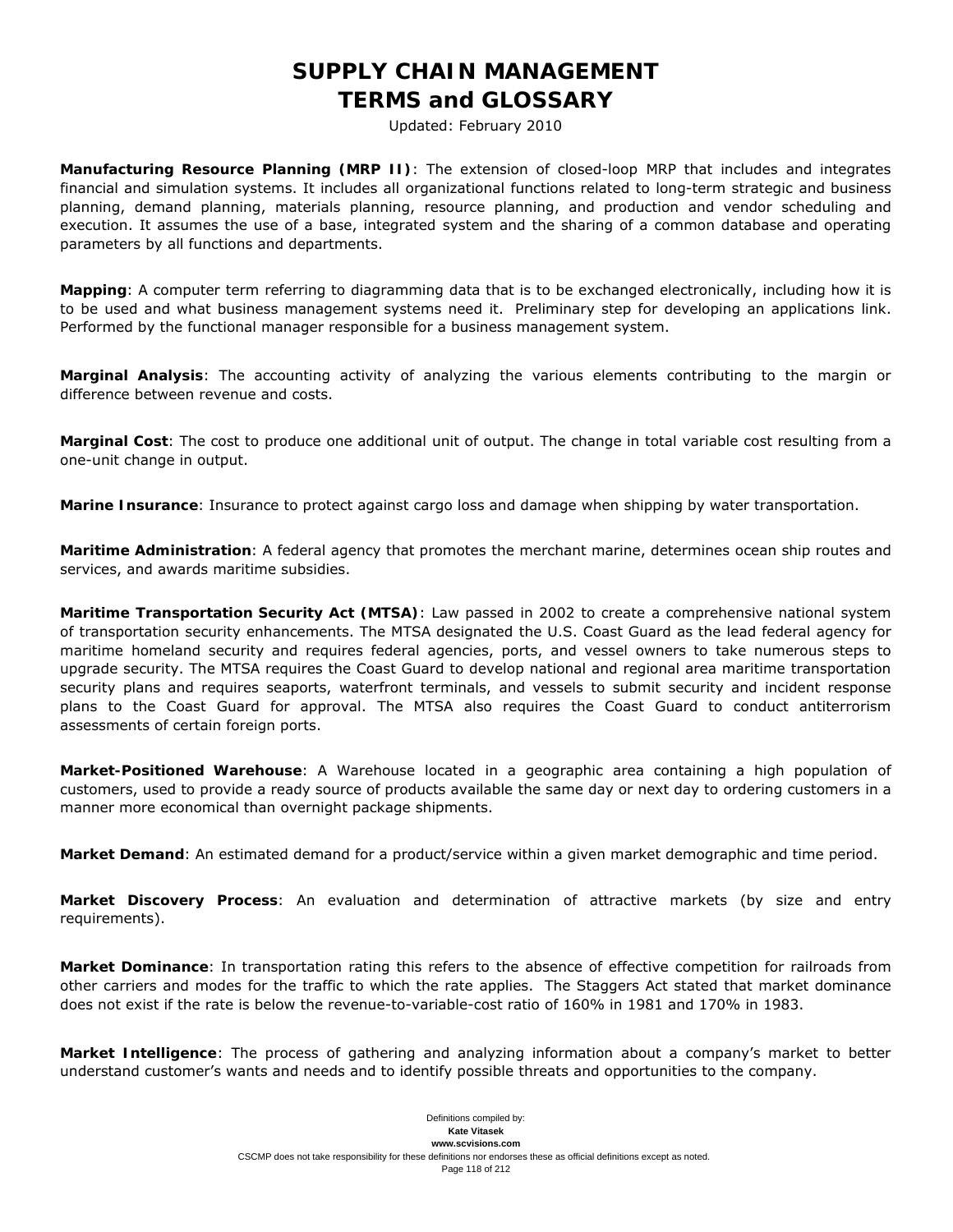Updated: February 2010

**Market Segment**: Market Segment: a group of people or organizations sharing one or more characteristics causing them to have similar product and/or service needs. A true market segment meets all of the following criteria: it is distinct from other segments (different segments have different needs), it is homogeneous within the segment (exhibits common needs); it responds similarly to a market stimulus, and it can be reached by a market intervention. The term is also used when consumers with identical product and/or service needs are divided up into groups so they can be charged different amounts. These can broadly be viewed as 'positive' and 'negative' applications of the same idea, splitting up the market into smaller groups.

**Market Share**: The portion of the overall market demand for a specific product or service which is provided by any single provider.

**Market Strategy**: A guide developed for an organization that details how to concentrate its limited resources on the greatest opportunities to increase sales and achieve a sustainable competitive advantage.

**Marks and Numbers**: Identifying marks and numbers affixed to or placed on goods used to identify a shipment or parts of a shipment.

**Marquis Partners**: Key strategic relationships. This has emerged as perhaps the key competitive advantage and barrier to entry of e-marketplaces. Get the big players in the fold first, offering equity if necessary.

**Marshaller or Marshalling Agent**: This is a service unique to international trade and relates to an individual or firm that specializes in one or more of the activities preceding Main Carriage, such as consolidation, packing, marking, sorting of merchandise, inspection, storage, etc. References state that Marshaling Agent, Consolidation Agent and Freight Forwarder all have the same meaning.

**Mass Customization**: A phrase used in marketing, manufacturing, call centers and management referring to the use of flexible computer-aided manufacturing systems to produce custom output. Those systems combine the low unit costs of mass production processes with the flexibility of individual customization. At its core is a tremendous increase in variety and customization without a corresponding increase in costs.

**Master Pack**: A large box that is used to pack a number of smaller boxes or containers. Aids in protecting the smaller cartons or packages and reduces the number of cartons to be handled during the material handling process.

**Master Production Schedule (MPS)**: The master level or top level schedule used to set the production plan in a manufacturing facility.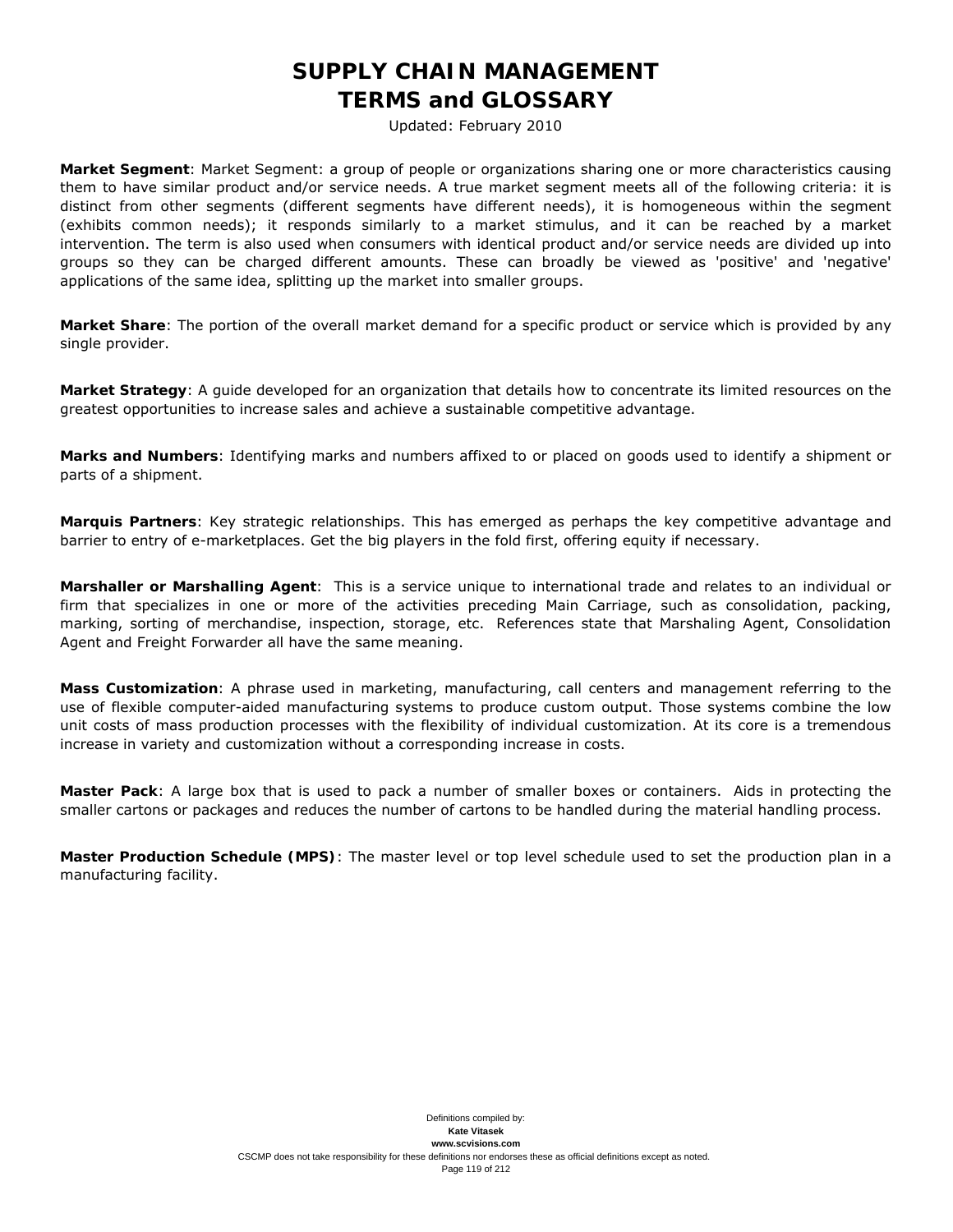Updated: February 2010

**Material Acquisition Costs**: One of the elements comprising a company's total supply-chain management costs. These costs consist of the following:

*Materials (Commodity) Management and Planning* : All costs associated with supplier sourcing, contract negotiation and qualification, and the preparation, placement, and tracking of a purchase order, including all costs related to buyer/planners.

*Supplier Quality Engineering* : The costs associated with the determination, development/certification, and monitoring of suppliers' capabilities to fully satisfy the applicable quality and regulatory requirements.

*Inbound Freight and Duties* : Freight costs associated with the movement of material from a vendor to the buyer and the associated administrative tasks. Duties are those fees and taxes levied by government for moving purchased material across international borders. Customs broker fees should also be considered in this category.

*Receiving and Put Away* : All costs associated with taking possession of material and storing it. Note that carrying costs are not a part of acquisition, and inspection is handled separately.

*Incoming Inspection* : All costs associated with the inspection and testing of received materials to verify compliance with specifications.

*Material Process and Component Engineering* : Those tasks required to document and communicate component specifications, as well as reviews to improve the manufacturability of the purchased item.

*Tooling* : Those costs associated with the design, development, and depreciation of the tooling required to produce a purchased item. A tooling cost would be incurred by a company if they actually paid for equipment and/or maintenance for a contract manufacturer that makes their product. Sometimes, there isn't enough incentive for a contract manufacturer to upgrade plant equipment to a level of quality that a company requires, so the company will pay for the upgrades and maintenance to ensure high quality. May not be common in some industries such as the Chemicals.

**Material Index**: The ratio of the sum of the localized raw material weights to the weight of the finished product.

**Material Safety Data Sheet (MSDS)**: A form containing data regarding the properties of a particular substance. An important component of product stewardship and workplace safety, it is intended to provide workers and emergency personnel with procedures for handling or working with that substance in a safe manner, and includes information such as physical data (melting point, boiling point, flash point, etc.), toxicity, health effects, first aid, reactivity, storage, disposal, protective equipment, and spill handling procedures. The exact format of an MSDS can vary from source to source within a country depending on how specific is the national requirement.

See also: *Hazardous Materials*

**Materials Handling**: The physical handling of products and materials between procurement and shipping.

**Materials Management**: Inbound logistics from suppliers through the production process. The movement and management of materials and products from procurement through production.

**Materials Planning**: The materials management function that attempts to coordinate the supply of materials with the demand for materials.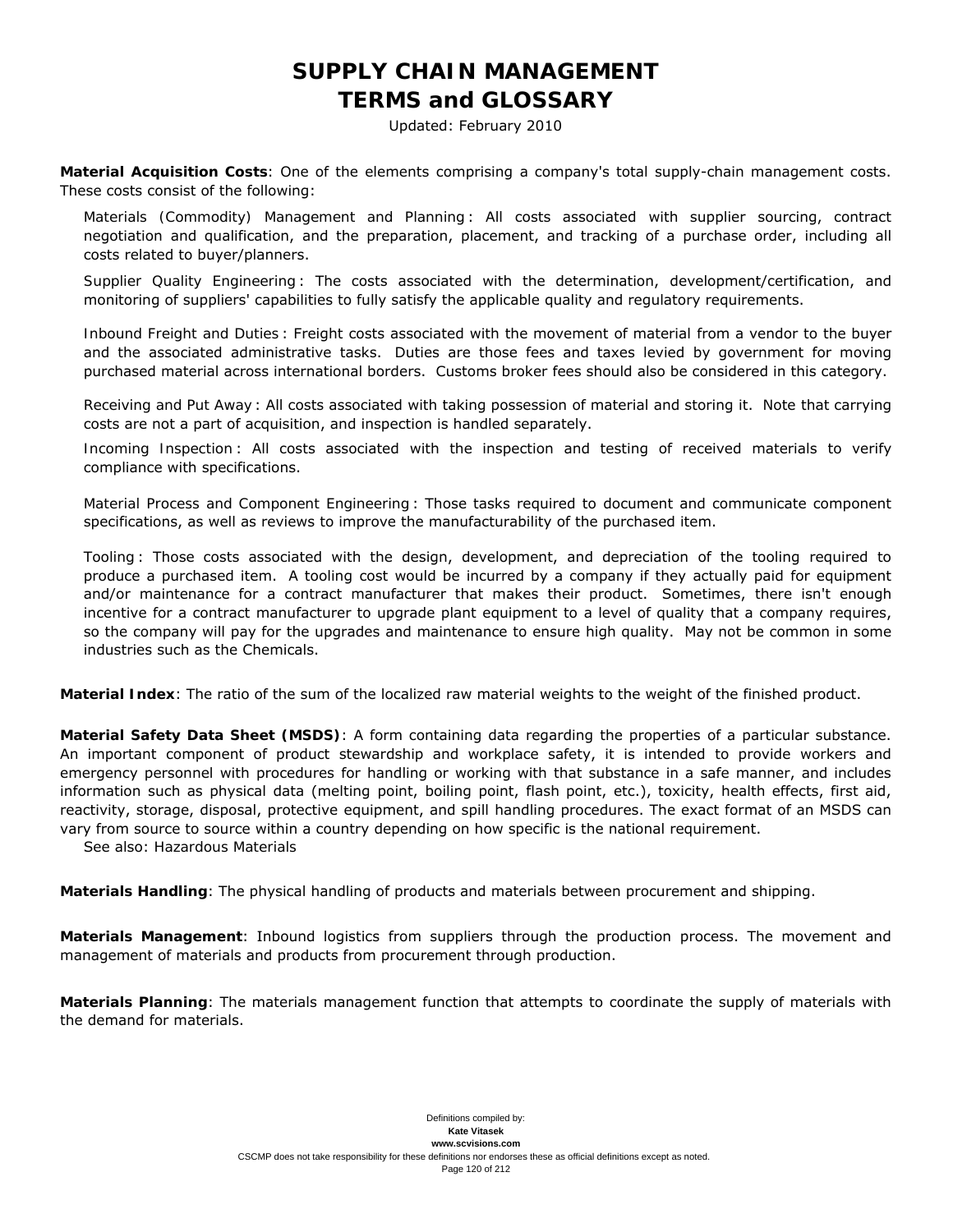Updated: February 2010

**Materials Requirements Planning (MRP)**: A decision-making methodology used to determine the timing and quantities of materials to purchase.

**Maturity Level**: An identifiable stage, defined in terms of process features, towards achieving a mature process. Maturity levels are commonly represented in 5 stages, for example the SEI Capability Maturity Model defines the following levels – Ad Hoc, Repeatable, Definable, Managed, and Optimized.

**Matrix Organizational Structure**: A type of organizational management in which people with similar skills are pooled for work assignments. For example, all engineers may be in one engineering department and report to an engineering manager, but these same engineers may be assigned to different projects and report to a project manager while working on that project. Therefore, each engineer may have to work under several managers to get their job done.

**MAX**: The lowest inventory quantity that is desired at a ship to location or selling location. This quantity will override the forecast number if the forecast climbs above the MAX. Maximum stock

**Maximum Competitive Tension**: Market analysis and intelligence development that describes the different pressures that can be exerted on competitors.

**Maximum Inventory**: The prescribed maximum level of inventory allowed for a specific item. Set into the item database, it is used in min/max calculations.

**Maximum Order Quantity**: The maximum quantity allowed when ordering a specific item. Typically a value which is calculated and set into the system for a period of time.

**m-Commerce**: Mobile commerce applications involve using a mobile phone to carry out financial transactions. This usually means making a payment for goods or transferring funds electronically. Transferring money between accounts and paying for purchases are electronic commerce applications. An emerging application, electronic commerce has been facilitated by developments in other areas in the mobile world, such as dual slot phones and other smarter terminals and more standardized protocols, which allow greater interactivity and therefore more sophisticate services.

**MCT**: See *Manufacturing Critical-Path Time*

**M-Day Calendar**: See *Manufacturing Calendar*

**Mean**: For a data set, the mean is the sum of the observations divided by the number of observations.

**Mean Time Between Failures (MTBF)**: The average time between failures in a system.

**Measure**: A number used to quantify a metric, showing the result of part of a process often resulting from a simple count. An example can be the number of units shipped.

**Measurement Plans**: A tool through which can evaluate the success of a program on an ongoing basis.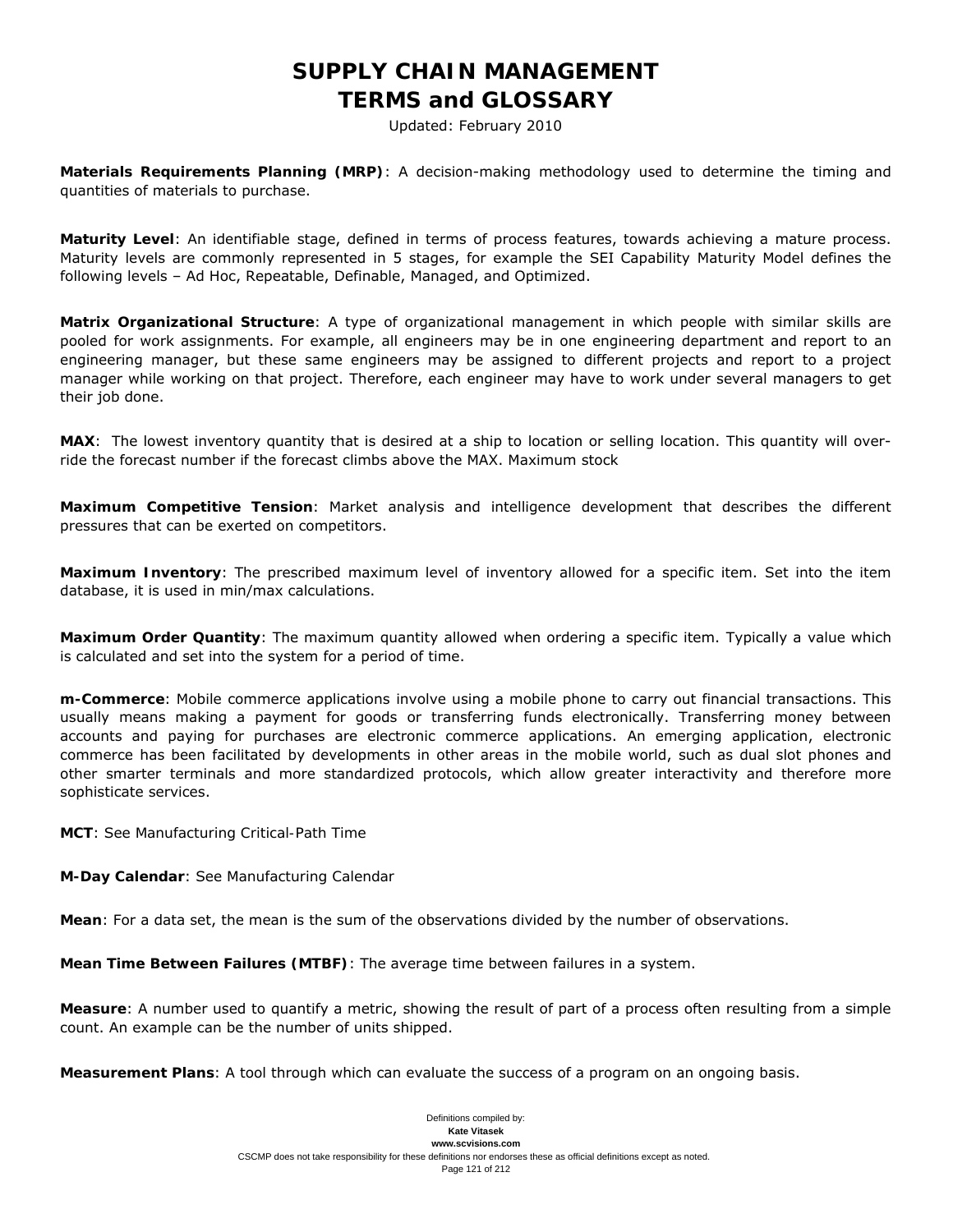Updated: February 2010

**Measurement ton**: Equals 40 cubic feet; used in water transportation rate making.

**Median**: A median is described as the number separating the higher half of a sample, a population, or a probability distribution, from the lower half. It is the mid-point of the list of numbers as opposed to the average.

**Merge in Transit**: The process of combining or "merging" shipments from multiple suppliers which are going directly to the buyer or to the store, bypassing the seller. Effectively this is a "drop shipment" from several vendors to one buyer, which is being combined at an intermediary point prior to delivery.

**Merger**: The combination of two or more carriers into one company for the ownership, management, and operation of the properties previously operated on a separate basis.

#### **MES**: See *Manufacturing Execution Systems*

**Message**: The EDIFACT term for a transaction set. A message is the collection of data, organized in segments, exchanged by trading partners engaged in EDI. Typically, a message is an electronic version of a document associated with a common business transaction, such as a purchase order or shipping notice. A message begins with a message header segment, which identifies the start of the message (e.g., the series of characters representing one purchase order). The message header segment also carries the message type code, which identifies the business transaction type. EDIFACT's message header segment is called UNH; in ANSI X12 protocol, the message header is called ST. A message ends with a message trailer segment, which signals the end of the message (e.g., the end of one purchase order). EDIFACT's message trailer is labeled UNT; the ANSI X12 message trailer is referred to as SE.

**Meta Tag**: An optional HTML tag that is used to specify information about a web document. Some search engines use "spiders" to index web pages. These spiders read the information contained within a page's META tag. So in theory, an HTML or web page author has the ability to control how their site is indexed by search engines and how and when it will "come up" on a user's search. The META tag can also be used to specify an HTTP or URL address for the page to "jump" to after a certain amount of time. This is known as Client-Pull. What this means, is a web page author can control the amount of time a web page is up on the screen as well as where the browser will go next.

**Metrics**: Specific areas of measurement. A metric must be quantitative, must support benchmarking, and must be based on broad, statistically valid data. Therefore, it must exist in a format for which published data exists within the enterprise or industry.

#### See also: *Performance Measures*

**Micro-land Bridge**: An intermodal movement in which the shipment is moved from a foreign country to the U.S. by water and then moved across the U.S. by railroad to an interior, nonport city, or vice versa for exports from a nonport city.

**Middleware**: A type of software that is able to connect disparate software components or applications. Typically used to provided a level of integration between software components where were acquired from different developers.

**MIL Specs**: Military Specifications.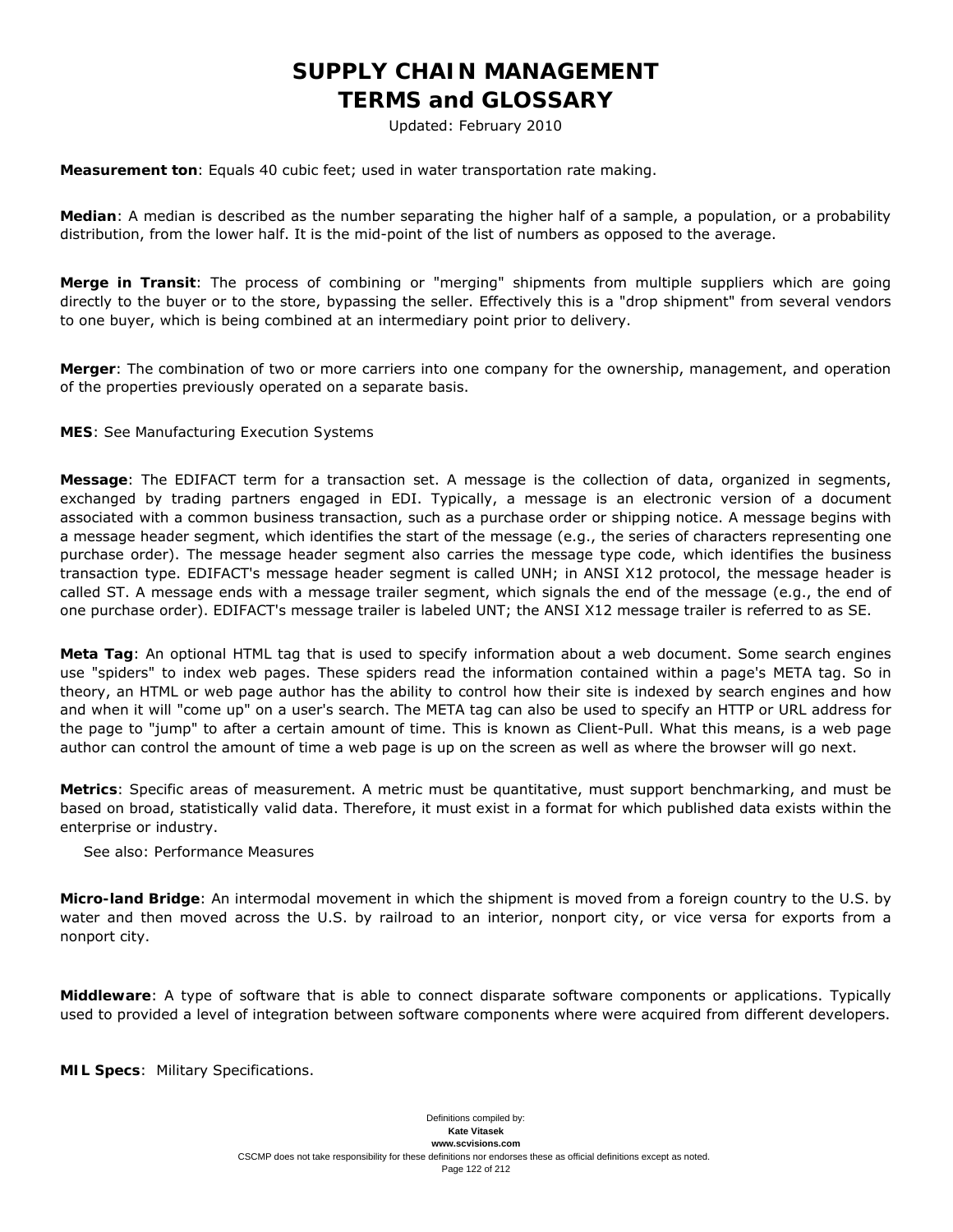Updated: February 2010

**Mileage Allowance**: An allowance based upon distance and given by railroads to shippers using private rail cars.

**Mileage Rate**: A rate based upon the number of miles the commodity is shipped.

**Milestone**: The set of specific deadlines or measurement / decisions points which are used to progress in completing an Initiative. Milestones include specific completion dates or rates.

**Milk run**: Delivery method for mixed loads from different suppliers. Instead of each of several (say 5) suppliers sending a vehicle every week to meet the weekly needs of a customer, one vehicle visits each supplier on a daily basis and picks up deliveries for that customer. This way, while still five vehicle loads are shipped every week, each vehicle load delivers the full daily requirements of the customer from each supplier. This method gets its name from the dairy industry practice where one tanker collects milk every day from several dairy farmers for delivery to a milk processing firm.

See also: *Consolidation*

**Min - Max System**: A replenishment and inventory management system that sets a minimum inventory level, used to trigger a reorder when the available plus incoming receipt total is less than the min. The amount of the order is the difference between the calculated (less than min) inventory and a predefined max. Min-max systems are typically not time-phased.

**Mini-land Bridge**: An intermodal movement in which the shipment is moved from a foreign country to the U.S. by water and then moved across the U.S. by railroad to a destination that is a port city, or vice versa for exports from a U.S. port city.

**Minimum Weight**: The shipment weight specified by the carrier's tariff as the minimum weight required to use the TL or CL rate; the rate discount volume.

**Mirroring**: A computer term that describes an exact copy of a data set.

**Misguided Capacity Plans**: Plans or forecasts for capacity utilization, which are based on inaccurate assumptions or input data.

**Mistake Proof**: See *Poka Yoke*

**Mitigation Strategies**: Additional efforts required in the event management must take action to lower the likelihood of risk occurring and/or minimize the impact on the program if the risk did occur.

**Mixed Loads**: The movement of both regulated and exempt commodities in the same vehicle at the same time.

**Modal Split**: The relative use made of the modes of transportation; the statistics used include ton-miles, passengermiles, and revenue.

**Mode**: See *Transportation Mode*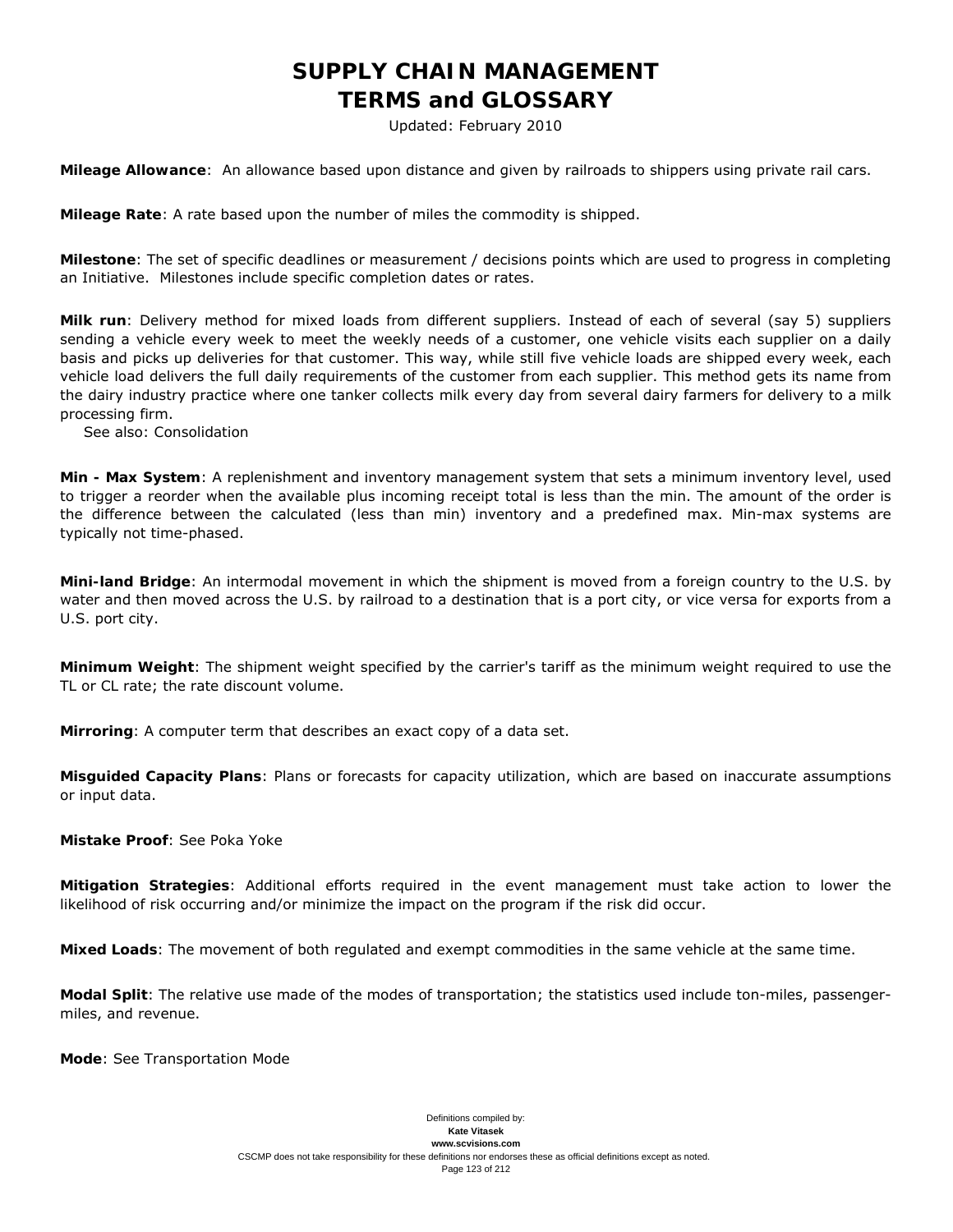Updated: February 2010

**Modular Product/Service**: A product or service which can be acquired as individual parts or assembled into a group.

**MOTE**: (as in reMOTE) A wireless receiver/transmitter that is typically combined with a sensor of some type to create a remote sensor. Motes are being used in ocean containers to look for evidence of tampering. They have huge application in food, pharma, and other "cold chain" industries to closely monitor temperature, humidity and other factor.

**Motor Carrier**: An enterprise that offers service via land motor carriage.

**Move Ticket**: A document used to move inventory within a facility. Warehouse management systems use move tickets to direct and track material movements. In a paperless environment the electronic version of a move ticket is often called a task or a trip.

**MPS**: See *Master Production Schedule*

**MRO**: See *Maintenance, Repair, and Operating Supplies*

**MRP**: See *Material Requirements Planning*

**MRP-II**: See *Manufacturing Resource Planning*

**MSDS**: See *Material Safety Data Sheet*

**MTS**: See *Make to Stock*

**MTSA**: See *Maritime Transportation Security Act*

**Muda**: A Japanese term for waste, used in Lean management.

**Multi-Currency**: The ability to process orders using a variety of currencies for pricing and billing.

**Multinational company**: A company that both produces and markets products in different countries.

**Multiple-car rate**: A railroad rate that is lower for shipping more than one carload rather than just one carload at a time.

**Multi-Skilled**: Pertaining to individuals who are certified to perform a variety of tasks.

**Mura**: Japanese term for inconsistency or unevenness in a process.

**Muri**: Japanese term for straining or overburdening a process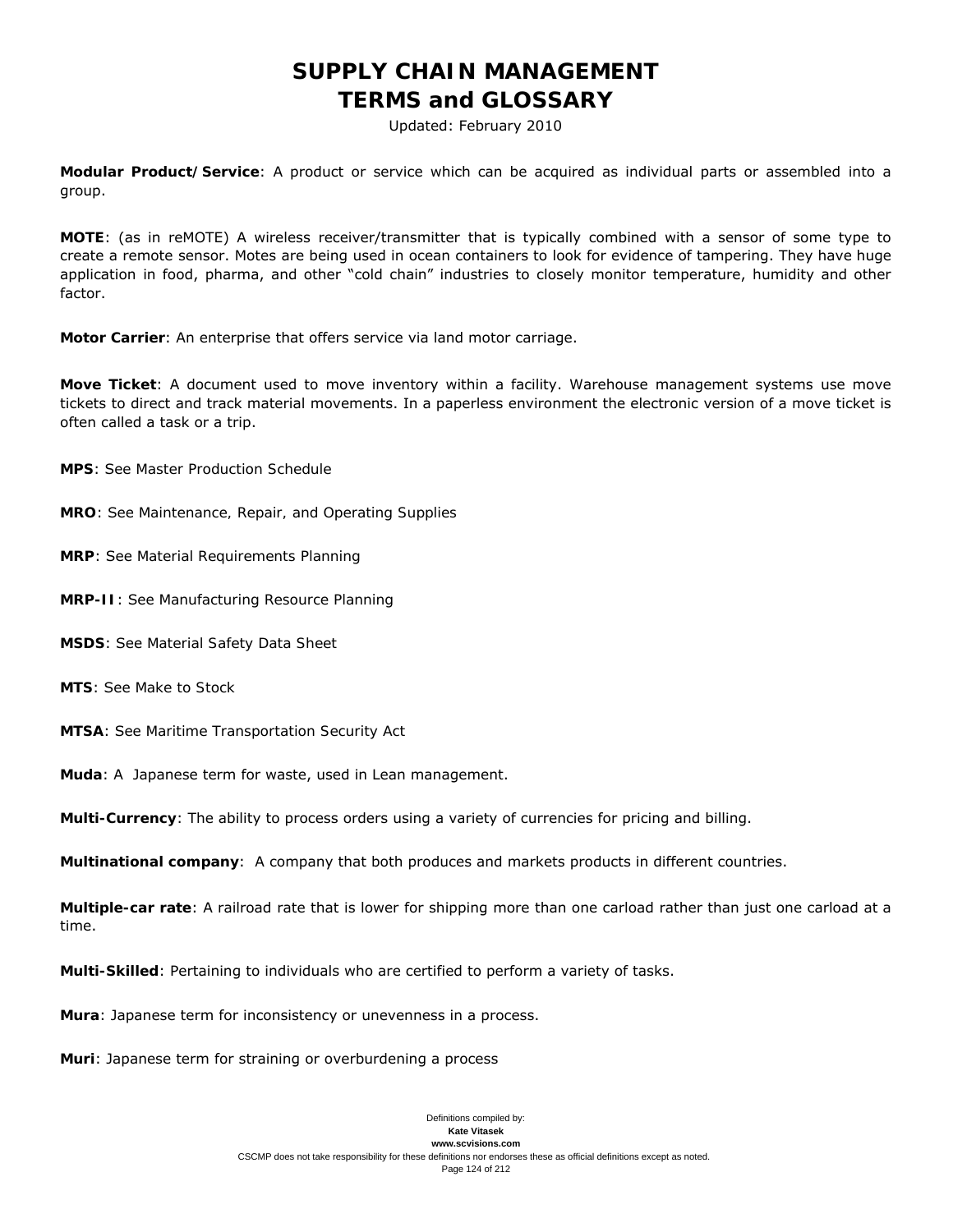Updated: February 2010



**NACS**: See *North American Container System*

**NAFTA**: See *North American Free Trade Agreement*

**National Carrier**: A for-hire certificated air carrier that has annual operating revenues of \$75 million to \$1 billion; the carrier usually operates between major population centers and areas of lesser population.

**National Industrial Traffic League (NITL)**: An association representing the interests of shippers and receivers in matters of transportation policy and regulation.

**National Institute of Standards and Technology (NIST)**: A federal technology agency that develops and promotes measurement, standards, and technology within the United States.

**National Motor Bus Operators Organization**: An industry association representing common and charter bus firms; now known as the American Bus Association.

**National Motor Freight Classification (NMFC)**: A tariff, which contains descriptions and classifications of commodities and rules for domestic movement by motor carriers in the U.S.

**National Railroad Corporation**: Also known as Amtrak, the corporation established by the Rail Passenger Service Act of 1970 to operate most of the United States' rail passenger service.

**National Stock Number (NSN)**: A 13-digit numeric code, identifying all the 'standardized material items of supply' as they have been recognized by the United States Department of Defense. Pursuant to the NATO Standardization Agreements (STANAGs), the NSN has come to be used in all treaty countries, where it is also known as a NATO Stock Number. Many countries that use the NSN program are not members of NATO i.e. Japan, Australia and New Zealand. A two-digit Material Management Aggregation Code (MMAC) suffix may also be appended, to denote asset end use but it is not considered part of the NSN. An item having an NSN is said to be "stock-listed".

**Nationalization**: Public ownership, financing, and operation of a business entity.

**NES**: See *Not Otherwise Specified / Not Elsewhere Specified*

**Net Asset Turns**: The number of times you replenish your net assets in your annual sales cycle. A measure of how quickly assets are used to generate sales.

Calculation: [Total Product Revenue] / [Total Net Assets]

Definitions compiled by: **Kate Vitasek www.scvisions.com** CSCMP does not take responsibility for these definitions nor endorses these as official definitions except as noted. Page 125 of 212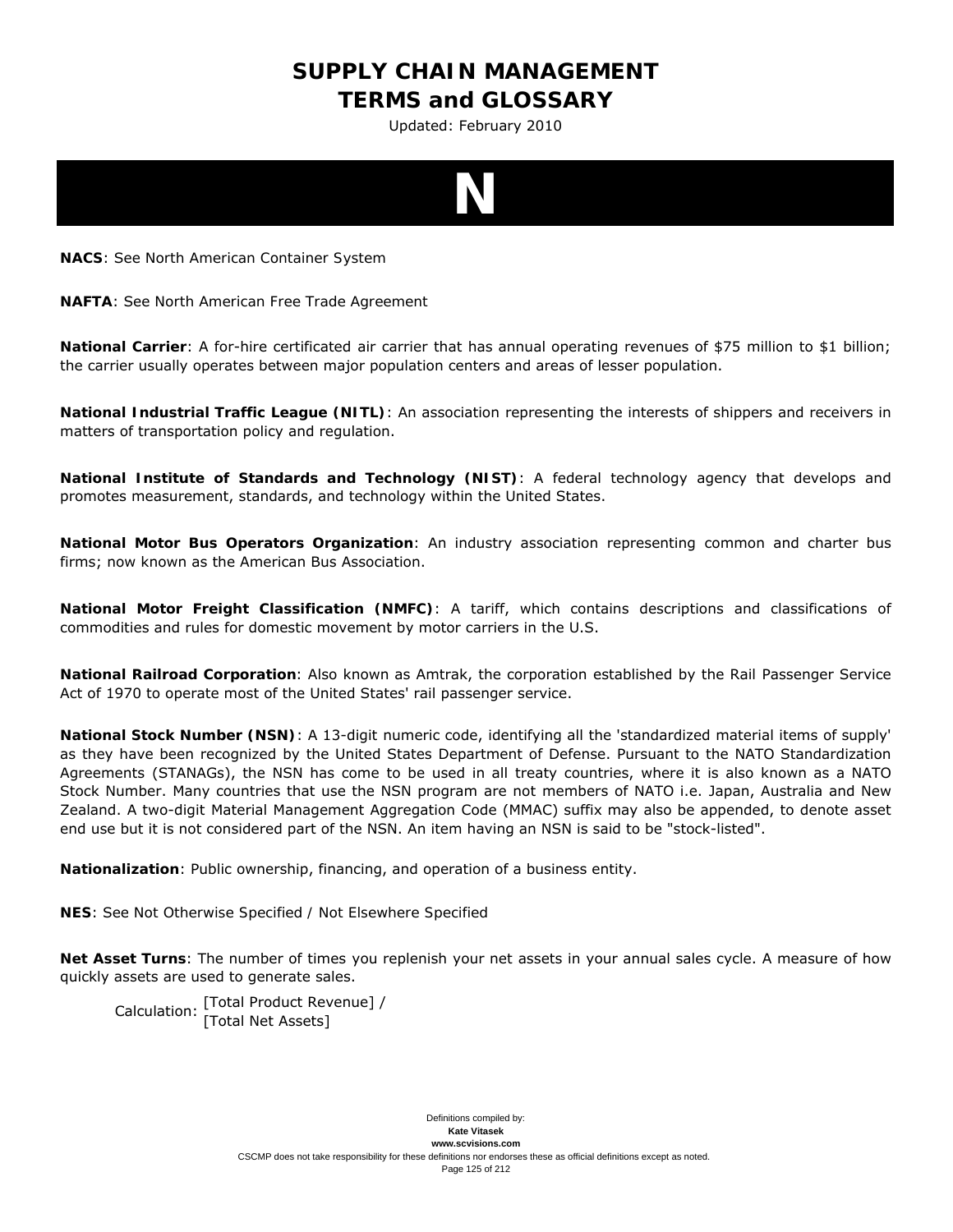Updated: February 2010

**Net Assets**: Total Net assets are calculated as Total Assets - Total Liabilities; where: The total assets are made up of fixed assets (plant, machinery and equipment) and current assets which is the total of stock, debtors and cash (also includes A/R, inventory, prepaid assets, deferred assets, intangibles and goodwill). The total liabilities are made up in much the same way of long-term liabilities and current liabilities (includes A/P, accrued expenses, deferred liabilities).

**Net Change MRP**: An MRP or other planning system generation that recalculates requirements only for items that have changed since the last generation, due to the addition or changes in order quantities and dates, inventory levels, bill of material or routings, lead times or other parameters. A flag is usually set by programs that initiate changes for those items, which is used by MRP as the basis to regenerate them. It typically reduces generation time and is most useful for companies that have many part numbers, a small percentage of which are active in a given week.

Antonym: *Regeneration MRP*

**Net Landed Costs**: The cost of the product in addition to the relevant logistics cost such as transportation and handling.

**Net Present Value (NPV)**: A financial measure of performance for long term projects. The net present value is a calculation of a time series of future cash flows in today's (current year) dollars.

**Net Requirements**: The requirements for an item based on its gross requirements (from forecasts, customer orders or upper level demand), minus stock already on-hand and scheduled receipts.

**Net Weight**: The weight of the merchandise, unpacked, exclusive of any containers.

**Network Model**: A database model created to represent objects and their relationships in a flexible way.

**Network Optimization**: A process or methodology to make a network as fully perfect, functional, effective or efficient as possible. The use of mathematics may be involved to find the best solution.

**Network Planning**: An inventory distribution or transportation planning strategy which attempts to optimize the time/cost of travel or cost of holding inventory across multiple sites.

**New Product Introduction (NPI)**: The process used to develop products that are new to the sales portfolio of a company.

**NII**: See *Non Intrusive Inspection Technology*

**NIST**: See *National Institute of Standards and Technology*

**NITL**: See *National Industrial Transportation League*

**Nixie**: A direct mail letter which has been returned to the sender because the address was wrong. Also, any undelivered piece of mail. Nixies are used to correct a list.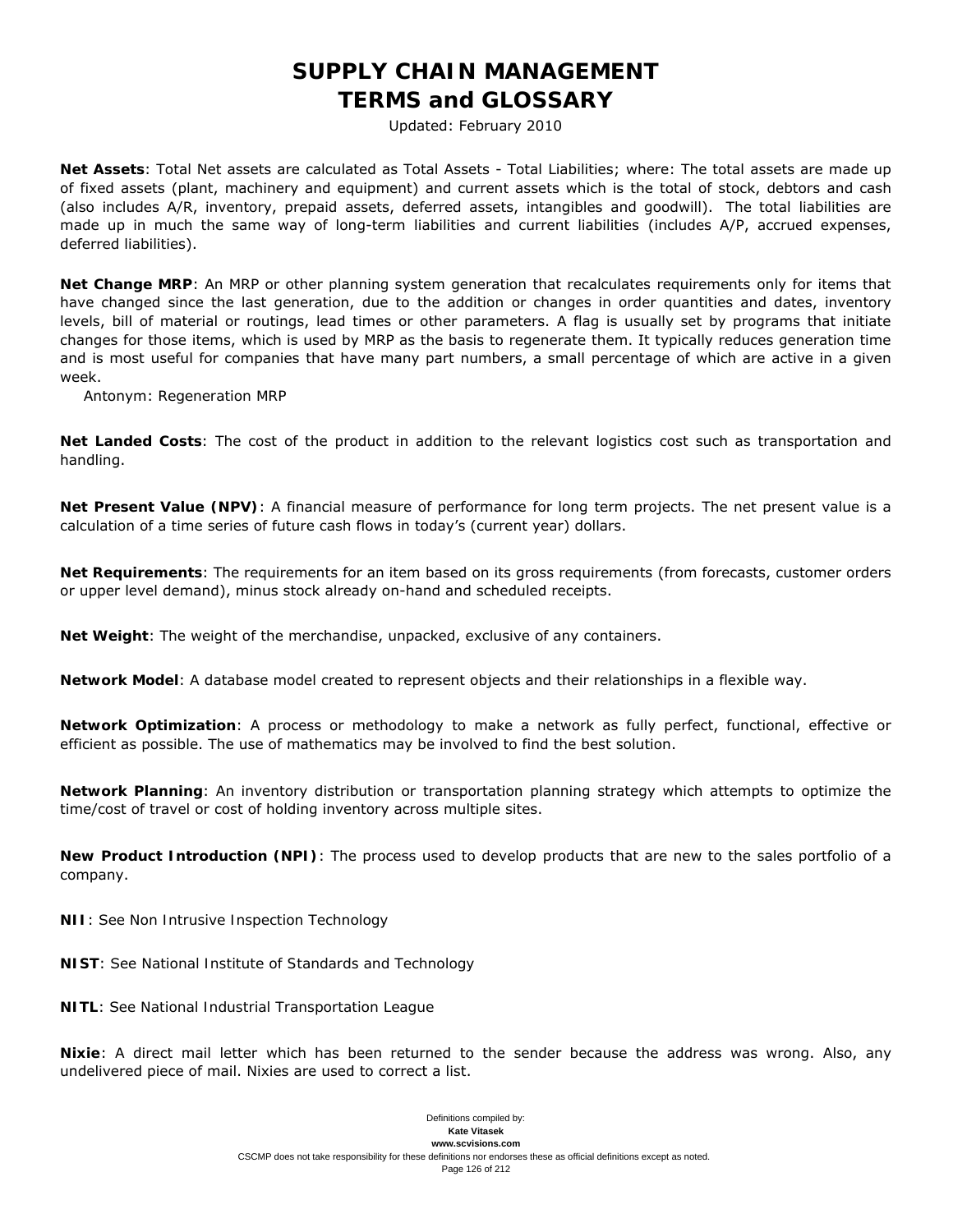Updated: February 2010

**NMFC**: See *National Motor Freight Classification*

**No location (No Loc)**: A received item for which the warehouse has no previously established storage slot.

**Node**: A fixed point in a firm's logistics system where goods come to rest; includes plants, warehouses, supply sources, and markets.

**Non-Certified Carrier**: A for-hire air carrier that is exempt from economic regulation.

**Non-Compliance**: Failure or refusal to do as requested by higher authority or as prescribed by a set of rules that describe correct procedure to follow (i.e., rules on hazardous waste disposal).

**Non-Conveyable**: Materials which cannot be moved on a conveyor belt.

**Non-Durable goods**: Goods whose service life is considered to be less than three years.

See also: *Durable Goods*

**Non-Intrusive Inspection Technology (NII)**: Originally developed to address the threat of smugglers using increasingly sophisticated techniques to conceal narcotics deep in commercial cargo and conveyances, NII systems, in many cases, give Customs inspectors the capability to perform thorough examinations of cargo without having to resort to the costly, time consuming process of unloading cargo for manual searches, or intrusive examinations of conveyances by methods such as drilling and dismantling.

**Non-Vessel-Owning Common Carrier (NVOCC)**: A firm that offers the same services as an ocean carrier, but which does not own or operate a vessel. NVOCCs usually act as consolidators, accepting small shipments (LCL) and consolidating them into full container loads. They also consolidate and disperse international containers that originate at or are bound for inland ports. They then act as a shipper, tendering the containers to ocean common carriers. They are required to file tariffs with the Federal Maritime Commission and are subject to the same laws and statutes that apply to primary common carriers.

**Nonconformity**: A quality management event that captures the failure to meet specified inspection or testing requirements.

**North American Container System (NACS):** An Intermodal equipment program designed to facilitate the free interchange of domestic 48' and 53' containers between member railroads.

**North American Free Trade Agreement (NAFTA)**: A free trade agreement, implemented January 1, 1994, between Canada, the United States and Mexico. It includes measures for the elimination of tariffs and non-tariff barriers to trade, as well as many more specific provisions concerning the conduct of trade and investment that reduce the scope for government intervention in managing trade.

**NOS**: See *Not Otherwise Specified / Not Elsewhere Specified*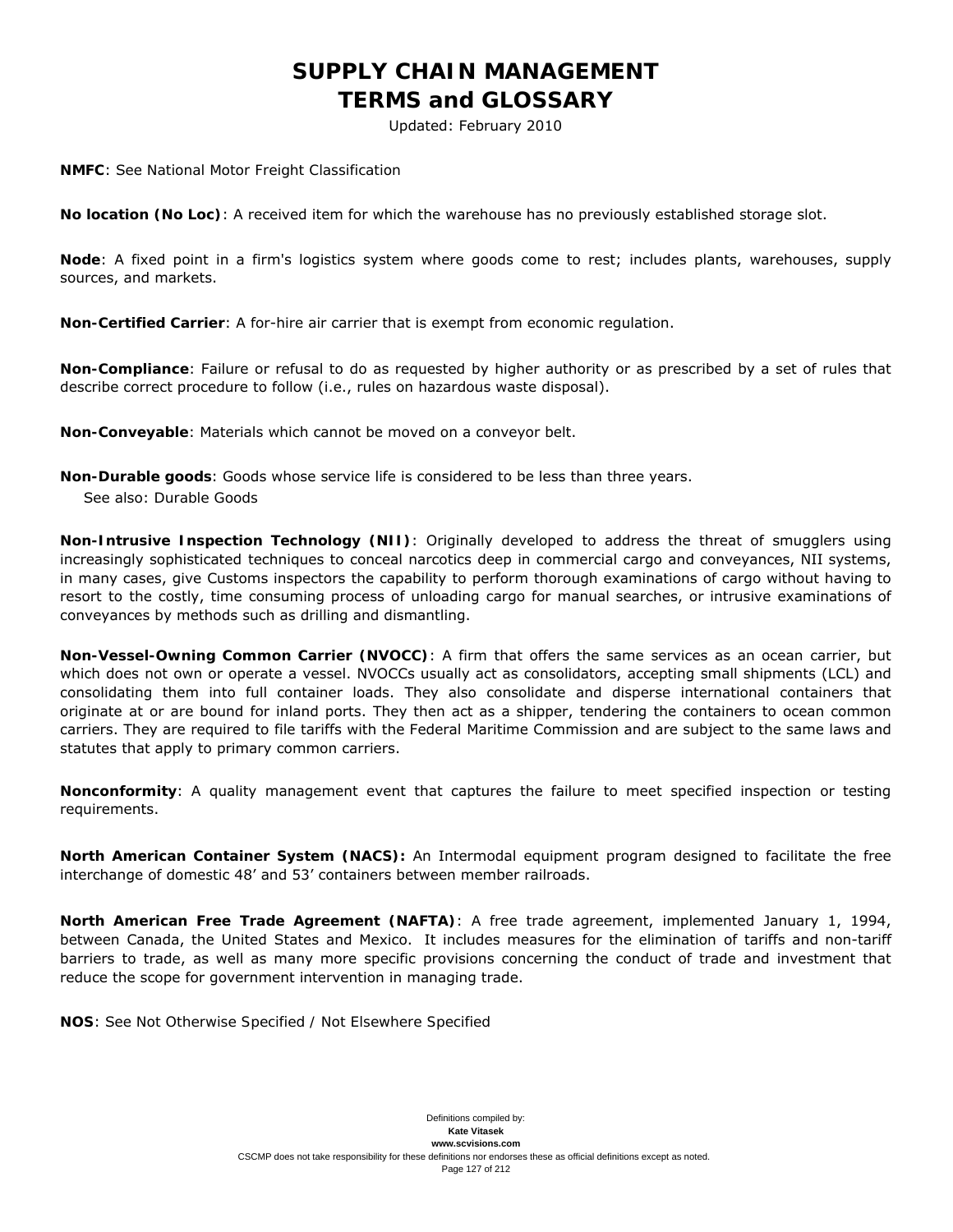Updated: February 2010

**Not Otherwise Specified / Not Elsewhere Specified**: This term often appears in ocean or airfreight tariffs respectively. If no rate for the specific commodity shipped appears in the tariff, then a general class rate (for example: printed matter NES) will apply. Such rates usually are higher than rates for specific commodities.

**NPI**: See *New Product Introduction*

**NPV**: See *Net Present Value*

**NSN**: See *National Stock Number*

**NVOCC**: See *Non-Vessel-Owning Common Carrier*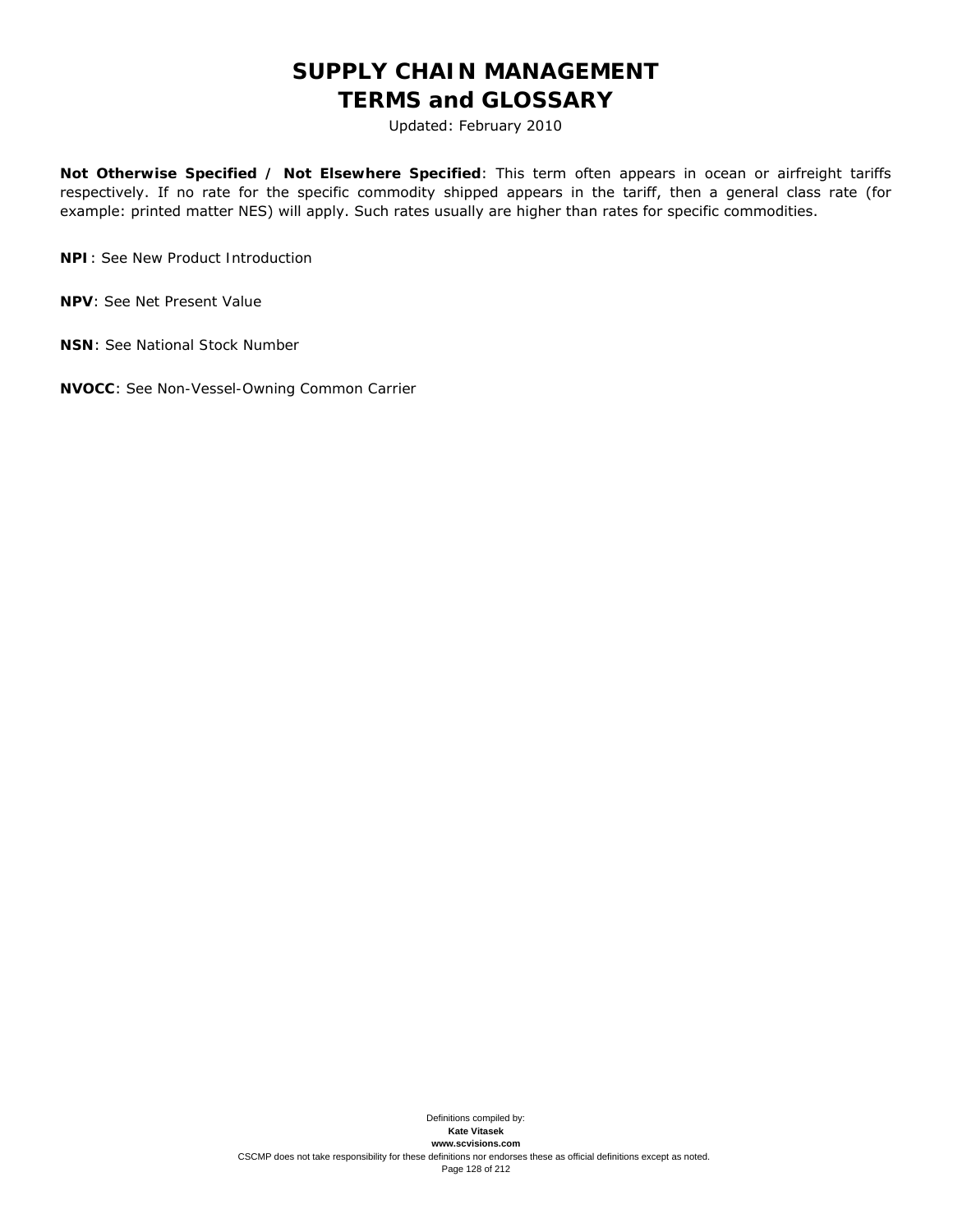Updated: February 2010

# **O**

**Obeya**: Japanese word for "big room", similar in concept to a traditional "war room," and containing charts and graphs which show milestones and progress to date, problem resolution activities, etc. A command center type atmosphere.

**Object Linking and Embedding (OLE)**: An object system created by Microsoft. OLE lets an author invoke different editor components to create a compound document.

**Obsolescence**: A loss in the utility or value of property that results over time from intrinsic limitations (as outmoded facilities) or external circumstances.

**Obsolete Inventory**: Inventory for which there is no forecast demand expected. A condition of being out of date. A loss of value occasioned by new developments that place the older property at a competitive disadvantage.

**Ocean Bill of Lading**: The bill of lading issued by the ocean carrier to its customer.

**Occupational Safety and Health Administration (OSHA)**: A United States Department of Labor Agency whose mission is the prevention of work-related injuries, illnesses, and death.

**OE**: See *Order Exchange System*

**OEE**: See *Overall Equipment Effectiveness*

**OEM**: See *Original Equipment Manufacturer*

**Offer**: See *Tender*

**Offline**: A computer term which describes work done outside of the computer system or outside of a main process within the corporate system. In general usage this term describes any situation where equipment is not available for use, or individuals cannot be contacted.

**Offshoring**: The practice of moving domestic operations such as manufacturing to another country.

**OLE**: See *Object Linking and Embedding*

**On-Demand**: Pertaining to work performed when demand is present. Typically used to describe products which are manufactured or assembled only when a customer order is placed. May also refer to computer applications which are accessed remotely via a subscription service where charges for use are incurred as opposed to paying a set period fee.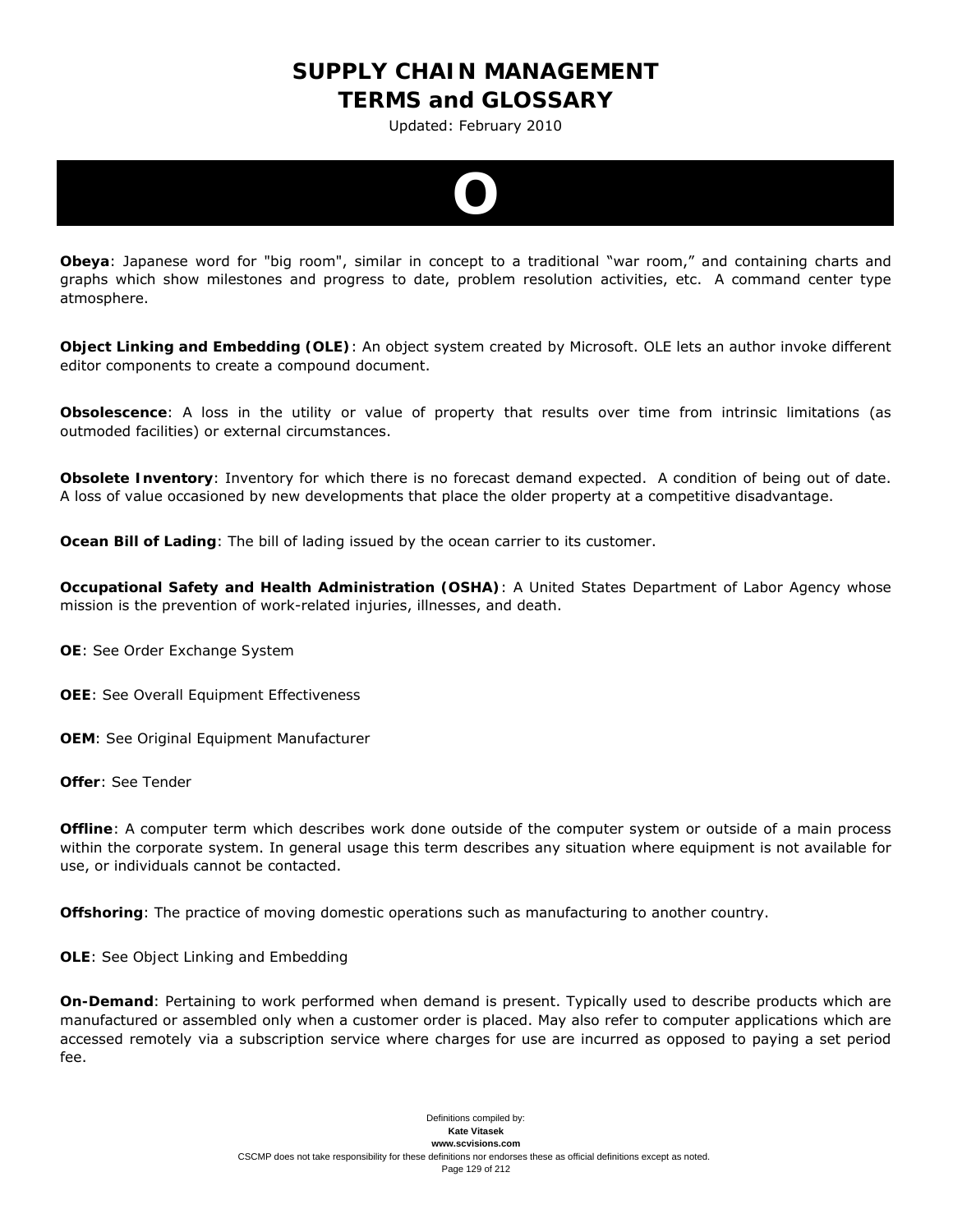Updated: February 2010

**On-Hand Balance**: 1) The 'book' quantity recorded in the inventory records. 2) The 'physical' quantity as can be actually counted in the storage location(s).

**On-line Receiving**: A system in which computer terminals are available at each receiving bay and operators enter items into the system as they are unloaded.

**On Order**: The amount of goods that has yet to arrive at a location or retail store. This includes all open purchase orders including, but not limited to, orders in transit, orders being picked, and orders being processed through customer service.

**On Time Delivery**: A metrics which is defined as % of receipts that were received by the customers on time.

**On Time In Full (OTIF)**: Sales order delivery performance measure which can be expressed as a target, say, of achieving 98% of orders delivered in full, no part shipments, on the requested date.

**One-Way Networks**: The advantages generally live with either the seller or buyer, but not both. B2C websites are one-way networks.

**One Piece Flow**: Moving parts through a process in batches of one.

**One Up / One Down**: A new International Standards Organization (ISO) Food Traceability Standard that requires each company to know who their immediate supplier is and to whom the product is being shipped. Also, the Bioterrorism Act of 2002 requires One Up/One Down traceability for each link in the supply chain.

**Online**: A computer term which describes activities performed using computer systems.

**OO**: See *Owner Operator*

**Open-to-Buy (OTB)**: A retail category management technique which identifies merchandise budgeted for purchase during a certain time period that has not yet been ordered. It is also the process of planning merchandise sales and purchases. OTB budgets are typically set by commodity group rather than supplier.

See also: *Open-to-Receive*

Calculation: [(Planned Sales) + (Planned Markdowns) + (Planned Inventory)] - [(Actual Inventory) + (On Order) + (Actual Sales)]

**Open-to-Receive**: A retail category management technique which identifies how much merchandise you can receive based on inventory levels and sales for a period. It tells you how much inventory should be on hand at the beginning of any given period and how much new merchandise should be received during the period.

See also: *Open-to-Buy*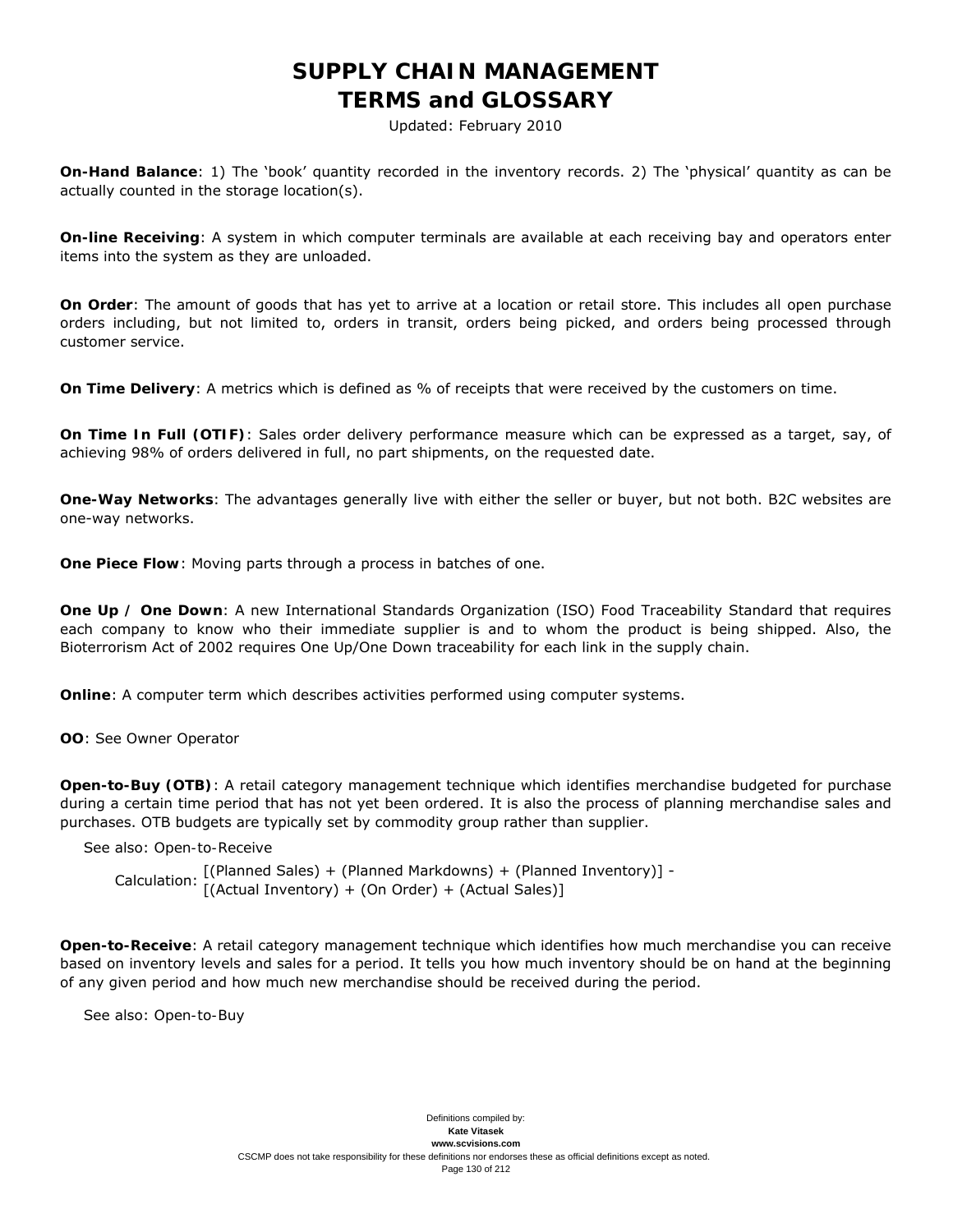Updated: February 2010

**Operational Availability**: The percent of time that a system is available for a mission or the ability to sustain operations tempo.

**Operational Performance Measurements**: The set of performance measures (metrics) used to monitory activity in the operational area of the business. These include those related employee and machine productivity in the areas of receiving, warehouse management, manufacturing and assembly, inventory management, fulfillment.

See also: *Performance Measures*

**Operating Ratio**: A measure of operation efficiency.

Calculation: (Operating expenses / Operating revenues) x 100

**Optimization**: The process of making something as good or as effective as possible with given resources and constraints.

**Option**: In the area of product management an option is a functional capability of the product which can be included at the discretion of the buyer. The option could be a physical component, a color choice or a software feature. Options can be related in such a way that if "A" is chosen then "B" must be too, or if "A" is chosen "B" cannot be also.

**Optional Replenishment Model**: An optional replenishment model similar to the fixed order period model. In this model, unless inventory has dropped below a prescribed level when the order period has elapsed, no order is placed. Intended to protect against placing very small orders it is attractive when review and ordering costs are large.

See also: *Fixed Reorder Cycle Inventory Model* See also: *Fixed Reorder Quantity Inventory Model* See also: *Hybrid Inventory System* See also: *Independent Demand Item Management Models*

**Order**: A type of request for goods or services such as a purchase order, sales order, work order, etc.

**Order Batching**: Practice of compiling and collecting orders before they are sent in to the manufacturer.

**Order Complete Manufacture to Customer Receipt of Orde**r: Average lead time from when an order is ready for shipment to customer receipt of order, including the following sub-elements: pick/pack time, preparation for shipment, total transit time for all components to consolidation point, consolidation, queue time, and additional transit time to customer receipt. (An element of Order Fulfillment Lead-Time).

Note: Determined separately for Make-to-Order, Configure/Package-to-Order, Engineer-to-Order and Make-to-Stock products.

**Order Consolidation Profile**: The activities associated with filling a customer order by bringing together in one physical place all of the line items ordered by the customer. Some of these may come directly from the production line others may be picked from stock.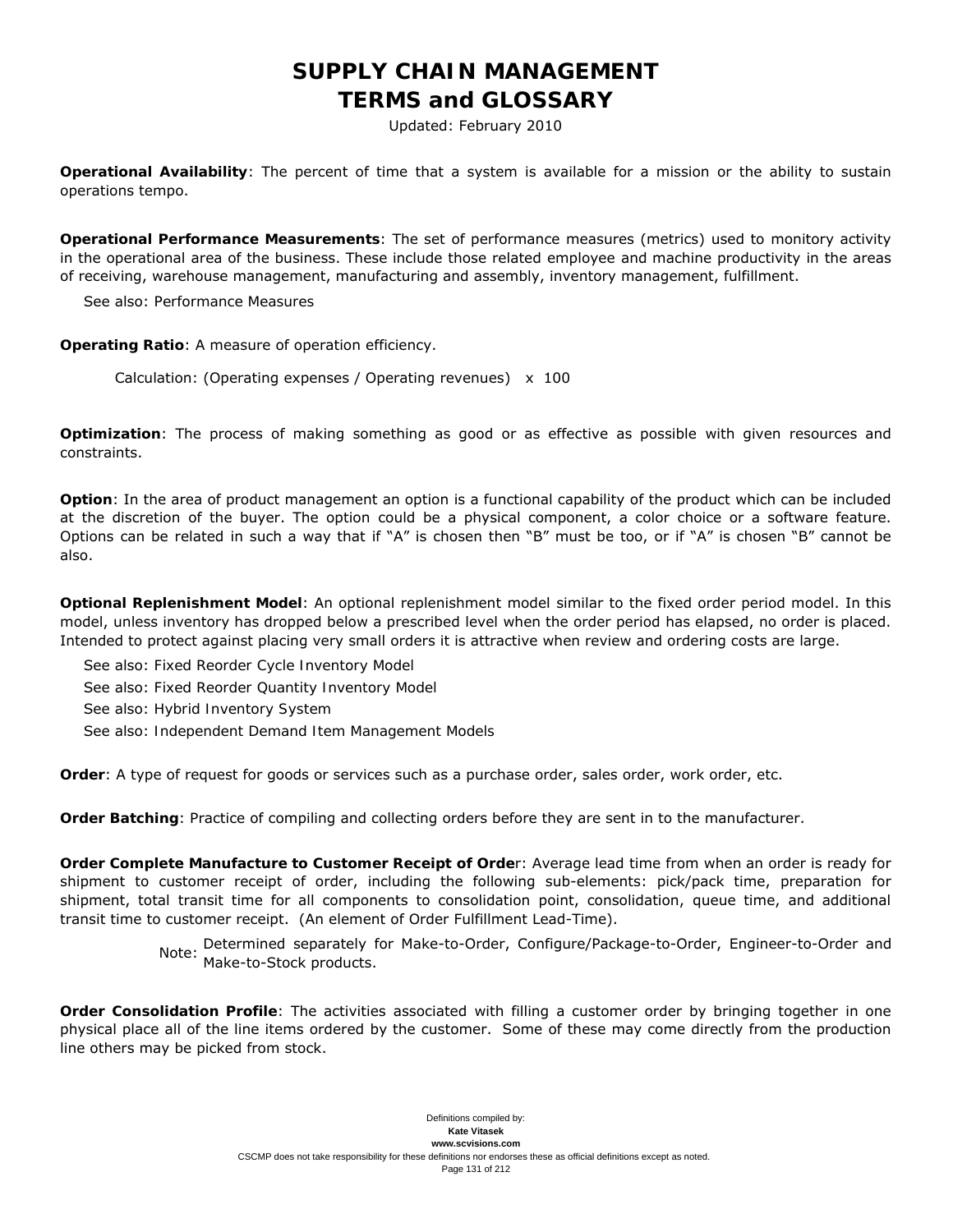Updated: February 2010

**Order Cycle**: The time and process involved from the placement of an order to the receipt of the shipment.

**Order Entry and Scheduling**: The process of receiving orders from the customer and entering them into a company's order processing system. Orders can be received through phone, fax, or electronic media. Activities may include "technically" examining orders to ensure an orderable configuration and provide accurate price, checking the customer's credit and accepting payment (optionally), identifying and reserving inventory (both on hand and scheduled), and committing and scheduling a delivery date.

**Order Entry Complete to Start Manufacture**: Average lead-time from completion of customer order to the time manufacturing begins, including the following sub-elements: order wait time, engineering and design time. (An element of Order Fulfillment Lead-Time).

Note: Determined separately for Make-to-Order, Configure/Package-to-Order, and Engineer-to-Order products. Does not apply to and Make-to-Stock products.

**Order Exchange (OE) System**: A system designed to transfer orders to a more applicable area or department within a company or store. For returns, this process would update the system to acknowledge the product needs to be restocked (if product is not defective) and a credit is processed to the customer.

**Order Fulfillment Lead Times**: Average, consistently achieved lead-time from customer order origination to customer order receipt, for a particular manufacturing process strategy (Make-to-Stock, Make-to-Order, Configure/Package-to-Order, Engineer-to-Order). Excess lead-time created by orders placed in advance of typical lead times (Blanket Orders, Annual Contracts, Volume Purchase Agreements, etc.), is excluded. (An element of Total Supply Chain Response Time)

The elements of order fulfillment lead time are additive. Not all elements apply to all Calculation: [Completion of order entry to start manufacture] + Total average lead time from: [Customer signature/authorization to order receipt] + [Order receipt to completion of order entry] + [Start manufacture to complete manufacture] + [Complete manufacture to customer receipt of order] + [Customer receipt of order to installation complete]

Note: manufacturing process strategies. For example, for Make-to-Stock products, the lead-time from Start manufacture to complete manufacture equals 0.

**Order Interval**: The set period of time which controls order placement in a fixed order point model.

See also: *Fixed Reorder Cycle Inventory Model*

See also: *Fixed Reorder Quantity Inventory Model*

See also: *Hybrid Inventory System*

See also: *Independent Demand Item Management Models*

**Order Level System**: See *Fixed Reorder Cycle Inventory Model* 

**Order Management**: The process of managing activities involved in customer orders, manufacturing orders, and purchase orders. For customer orders this includes order entry, picking, packing, shipping, and billing. For manufacturing it includes order release, routing, production monitoring, and receipt to inventory. For POs the activities are order placement, monitoring, receiving, and acceptance.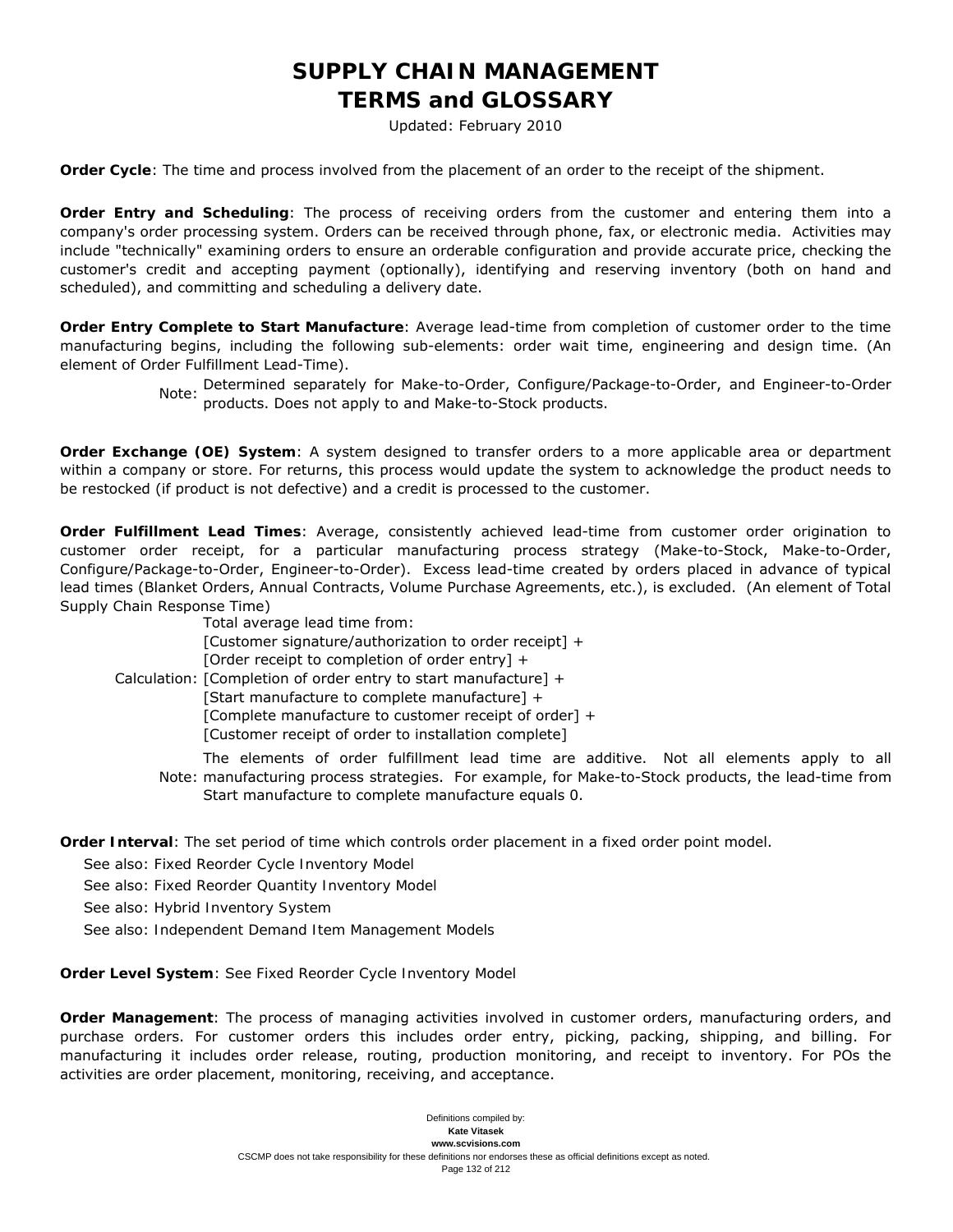Updated: February 2010

**Order Management Costs**: One of the elements comprising a company's total supply-chain management costs. These costs consist of the following:

*New Product Release Phase-In and Maintenance* : This includes costs associated with releasing new products to the field, maintaining released products, assigning product ID, defining configurations and packaging, publishing availability schedules, release letters and updates, and maintaining product databases.

*Create Customer Order* : This includes costs associated with creating and pricing configurations to order and preparing customer order documents.

*Order Entry and Maintenance* : This includes costs associated with maintaining the customer database, credit check, accepting new orders, and adding them to the order system as well as later order modifications.

*Contract/Program and Channel Management* : This includes costs related to contract negotiation, monitoring progress, and reporting against the customer's contract, including administration of performance or warranty related issues.

*Installation Planning* : This includes costs associated with installation engineering, scheduling and modification, handling cancellations, and planning the installation.

*Order Fulfillment* : This includes costs associated with order processing, inventory allocation, ordering from internal or external suppliers, shipment scheduling, order status reporting, and shipment initiation.

*Distribution* : This includes costs associated with warehouse space and management, finished goods receiving and stocking, processing shipments, picking and consolidating, selecting carrier, and staging products/systems.

*Transportation, Outbound Freight and Duties* : This includes costs associated with all company paid freight duties from point-of-manufacture to end-customer or channel.

*Installation* : This includes costs associated with verification of site preparation, installation, certification, and authorization of billing.

*Customer Invoicing/Accounting* : This includes costs associated with invoicing, processing customer payments, and verification of customer receipt.

**Order Picking**: The function of gathering the items associated with an order from their storage locations in order to make them available to be included in production processes or to customers.

See also: *Zone Picking* See also: *Batch Picking* See also: *Discrete Order Picking*

**Order Point - Order Quantity System**: The inventory method that places an order for a lot whenever the quantity on hand is reduced to a predetermined level known as the order point.

See also: *Fixed Reorder Quantity Inventory Model* See also: *Hybrid System*

**Order Processing**: Activities associated with accepting and filling customer orders.

**Order Promising**: : The act of agreeing to a customer's stated requirements for delivery of products or services to be provided in a given quantity on a given date.

See also: *Available-to-Promise*

Definitions compiled by: **Kate Vitasek www.scvisions.com** CSCMP does not take responsibility for these definitions nor endorses these as official definitions except as noted. Page 133 of 212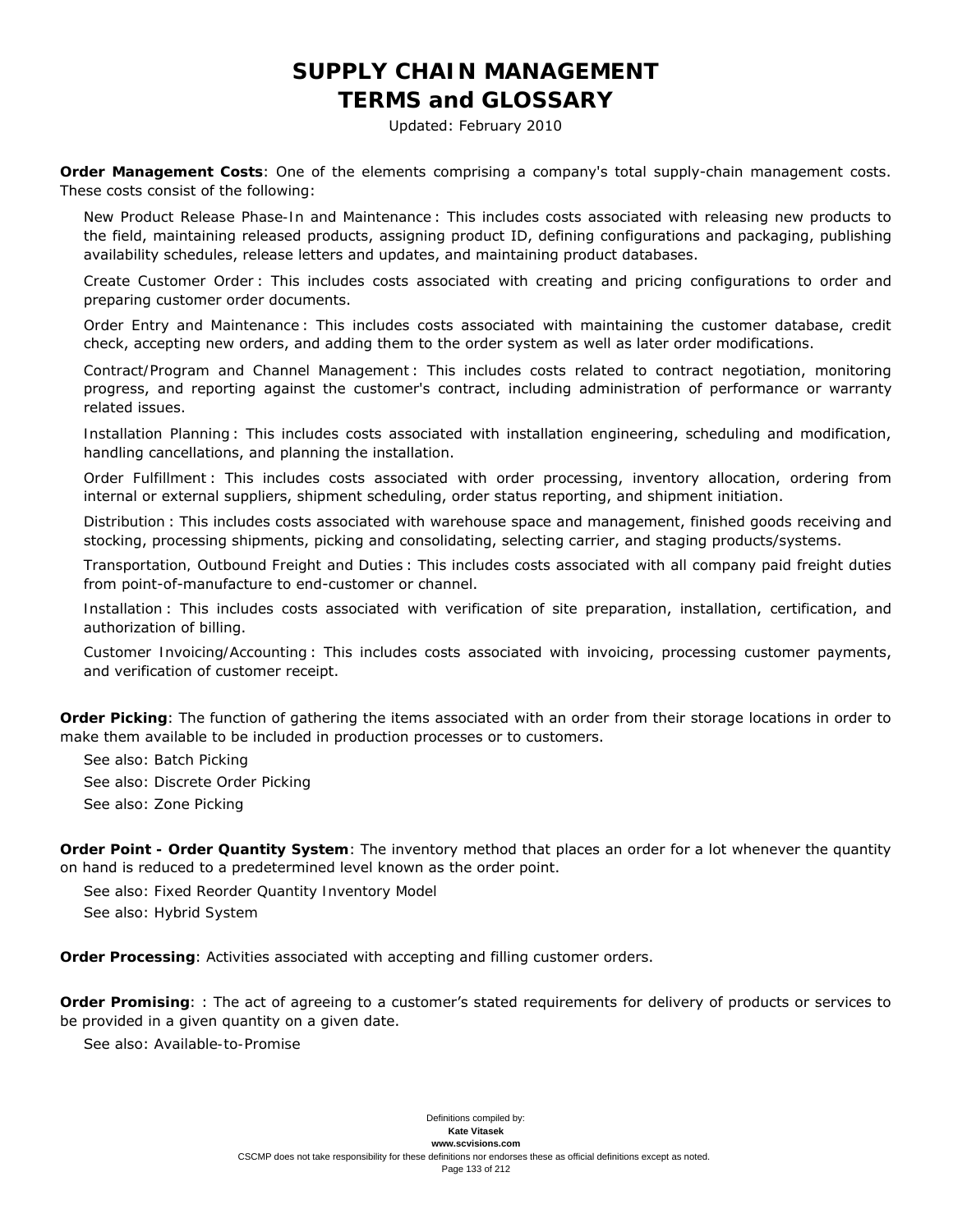Updated: February 2010

**Order Receipt to Order Entry Complete**: Average lead-time from receipt of a customer order to the time that order entry is complete, including the following sub-elements: order revalidation, product configuration check, credit check, and order scheduling.

Note: Determined separately for Make-to-Order, Configure/Package-to-Order, Engineer-to-Order, and Make-to-Stock products.

**Origin**: The place where a shipment begins its movement.

**Original Equipment Manufacturer (OEM)**: The rebranding of equipment and selling it under another name, or as a component of another product. OEM refers to the company that made the products (the "original" manufacturer), but with the growth of outsourcing, eventually became widely used to refer to the organization that buys the products and resells them. This term has two generally acceptable definitions which are actually opposites of each other and may vary by industry: 1) The OEM reseller is often the designer of the equipment (which is made to order). An example would be a computer manufacturer OEM which includes components built by other manufacturers, and 2) Companies that make products for others to repackage and sell, or to incorporate into a final assembly. An example would be an OEM manufacturing tires for use on automobiles.

**OS&D**: See *Over, Short and Damaged* 

**OSHA**: See *Occupational Safety and Health Administration*

**OTB**: See *Open to Buy*

**OTIF**: See *On Time In Full*

**Out Of Stock**: The state of not having inventory at a location and available for distribution or for sell to the consumer (zero inventory).

**Out of Stocks**: See *Stock Outs*

**Outbound Consolidation**: Consolidation of a number of small shipments for various customers into a larger load. The large load is then shipped to a location near the customers where it is broken down and then the small shipments are distributed to the customers. This can reduce overall shipping charges where many small packet or parcel shipments are handled each day.

See also: *Break Bulk*

**Outbound Logistics**: The process related to the movement and storage of products from the end of the production line to the end user.

#### **Outbound Supply Chain Network Planning**: See *Network Planning*

**Outgate**: The process of checking a container or trailer out of an intermodal facility. The process includes inspection of the unit, input of data into a computer system.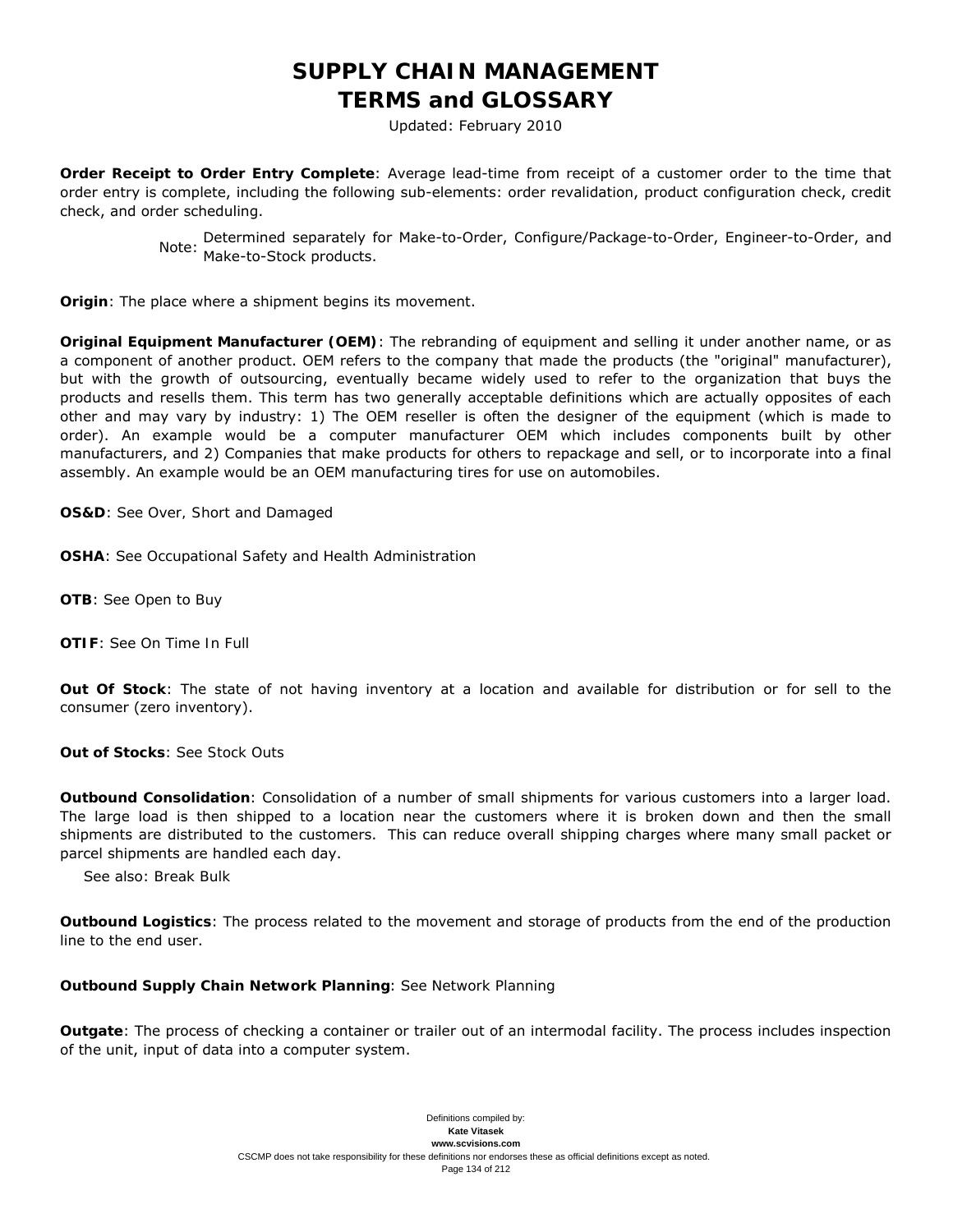Updated: February 2010

**Outlier**: In statistical analysis an outlier refers to a data point that is statistically different from the main body, either significantly high or low. y from other data for a similar phenomenon. An example would be where the average monthly usage of a item is 100 and one of the months in the average set is 500.

See also: *Abnormal Demand*

**Outpartnering**: A variant of outsourcing seen primarily in the healthcare industry, outpartnering is characterized by close working relationships between buyers and suppliers as a source of knowledge, expertise, and complementary core competencies.

See also: *Customer-Supplier Partnership* See also: *Outsource*

**Outsource**: To utilize a third-party provider to perform services previously performed in-house. Examples include manufacturing of products and call center/customer support.

**Outsourced Cost of Goods Sold**: Operations performed on raw material outside of the responding entity's organization that would typically be considered internal to the entity's manufacturing cycle. Outsourced cost of goods sold captures the value of all outsourced activities that roll up as cost of goods sold. Some examples of commonly outsourced areas are assembly by subcontract houses, test, metal finishing or painting, and specialized assembly process.

**Over, short and damaged (OS&D)**: This is typically a report issued at warehouse when goods received are more or less than indicated by the packing slip, or are damaged. Used to file claim with carrier.

**Over-the-road**: A motor carrier operation that reflects long-distance, intercity moves; the opposite of local operations.

**Overall Equipment Effectiveness (OEE)**: A measure of overall equipment effectiveness that takes into account machine availability & performance as well as output quality.

**Overpack**: The practice of using a large box or carton to contain multiple smaller packages which are all going to the same destination in order to achieve a reduced overall shipping cost vs. the individual packages.

**Owner-operator (OO)**: A trucking operation in which the opener of the truck is also the driver.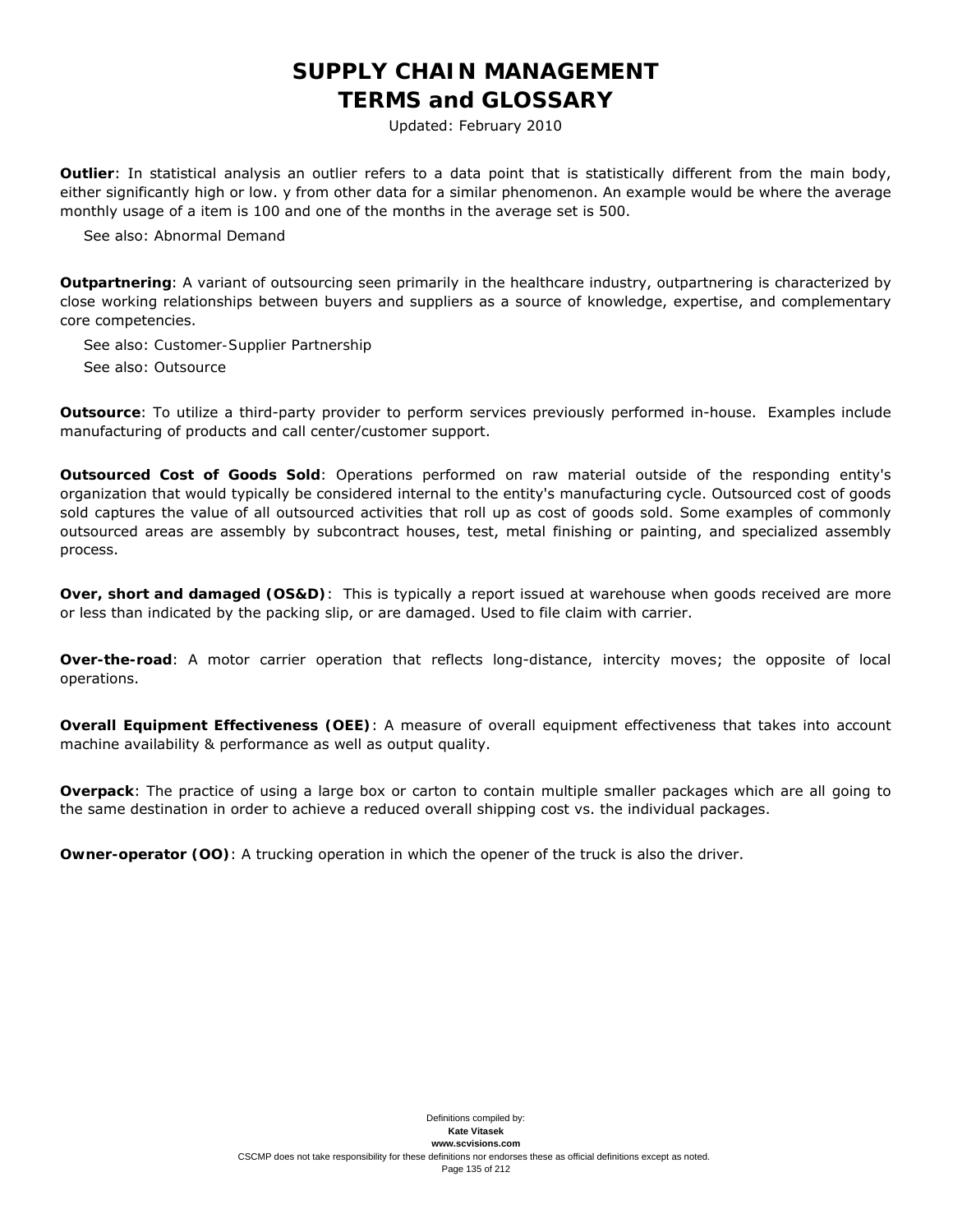Updated: February 2010



**P&D**: See *Pickup and Delivery*

**P&P**: See *Pick and Pass*

**P2P**: See *Path to Profitability*

**P2P**: See *Peer to Peer*

**Pack Out**: In a fulfillment environment this refers to the operations involved in packaging and palletizing individual units of product for introduction into the warehouse distribution environment. For example, a contract 3PL may received or assemble units of product which need to be placed into retail packaging, then overpacked with a carton and then palletized.

**Package to Order**: A postponement strategy where products are received in bulk or manufactured without final packaging to allow for a variety of packaging options for a single product. An example is where a product is shipped to retailers with packaging designed specifically for the individual retailer.

**Packaging Indicator (PI)**: The first digit of the U.P.C. shipping container (EAN/UCC128) code that identifies the packaging level.

**Packing and Marking**: Sometimes referred to as preservation, packaging and marking, these are the activities related to packing for shipping by placing goods into designated containers, and labeling (marking) the container with customer prescribed destination and other information.

**Packing List**: List showing merchandise packed and all particulars. Normally prepared by shipper but not required by carriers. Copy is sent to consignee to help verify shipment received, it may be inside of the box or attached to the outside in a clear envelope. The physical equivalent of the electronic Advanced Ship Notice (ASN).

**Pallet**: The platform which cartons are stacked on and then used for shipment or movement as a group. Pallets may be made of wood or composite materials. Some pallets have electronic tracking tags (RFID) and most are recycled in some manner.

**Pallet Jack**: Material handling equipment consisting of two broad parallel pallet forks on small wheels used in the warehouse to move pallets of product, but not having the lifting capability of a forklift. It may be a motorized unit guided by an operator who stands on a platform; or it may be a motorized or manual unit guided by an operator who is walking behind or beside it. Comes as a "single" (one pallet) or "double" (two pallets).

**Pallet Rack**: A single or multi-level structural storage system that is utilized to support high stacking of single items or palletized loads.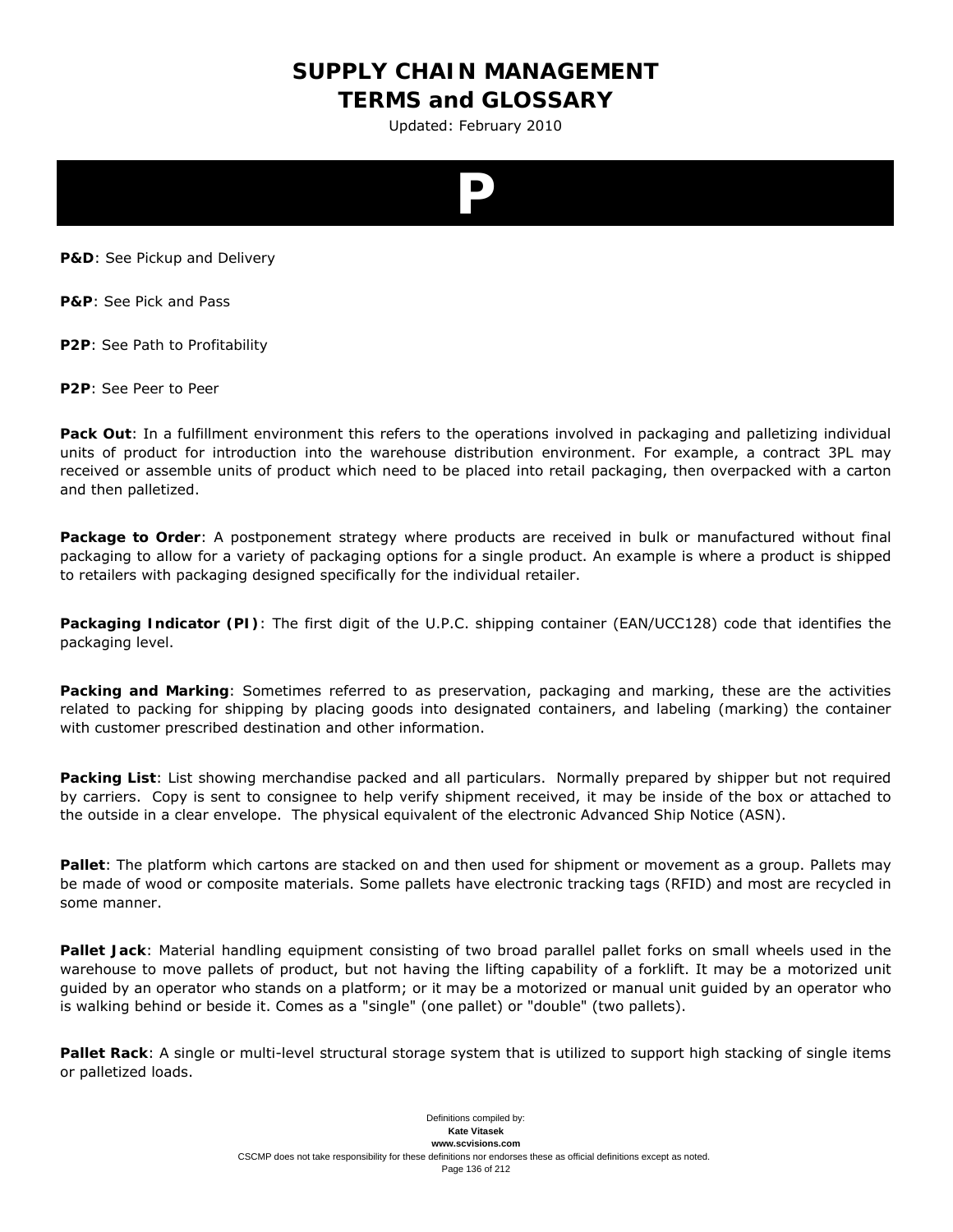Updated: February 2010

**Pallet Tag**: The bar coded sticker that is placed on a unit load or partial load, typically at receiving. The pallet tag can be scanned with an RF gun.

Synonym: *License Plate*

**Pallet Ticket**: A document attached to a pallet, showing the description, part number, and quantity of the item contained on the pallet.

**Pallet Wrapping Machine**: A machine that wraps a pallet's contents in stretch-wrap to ensure safe shipment.

**Parcel Case Strapping**: The act of consolidating two or more individual cartons or cases of a shipment together with strapping, to form one single unit in an effort to improve efficiency and reduce costs.

**Parcel Shipment**: Parcels include small packages like those typically handled by providers such as UPS and FedEx.

**Pareto**: A means of sorting data for example. For example, number of quality faults by frequency of occurrence. An analysis that compares cumulative percentages of the rank ordering of costs, cost drivers, profits or other attributes to determine whether a minority of elements have a disproportionate impact. Another example, identifying that 20 percent of a set of independent variables is responsible for 80 percent of the effect.

See also: *80/20 Rule*

**Part Period Balancing (PPB)**: A lot size technique that uses look ahead and look back functions to consider additional periods in modifying an initial calculation based on least total cost.

See also: *Discrete Order Quantity* See also: *Dynamic Lot Sizing*

**Part Standardization**: A strategy designed to eliminate excessive SKU counts (part numbers) from inventory control systems though the use of common parts and components. Also knows as 'rationalizing'.

**Passenger-mile**: A measure of output for passenger transportation; it reflects the number of passengers transported and the distance traveled; a multiplication of passengers hauled and distance traveled.

**Password**: A private code required to gain access to a computer, an application program, or service.

**Past Performance Automated Information System (PPAIS)**: A U.S. DoD central database that allows program managers and contracting officials to review the past performance records of potential bidders. This Web page, available at http://dodppais.navy.mil, provides users with access to more than 8,600 past-performance report cards, which embody more than \$300 billion in defense contracts

**Path to Profitability (P2P)**: The step-by-step model to generate earnings.

**Pattern Recognition**: A technique of looking at raw data and classifying it based on either experience or statistical information drawn out from the patterns.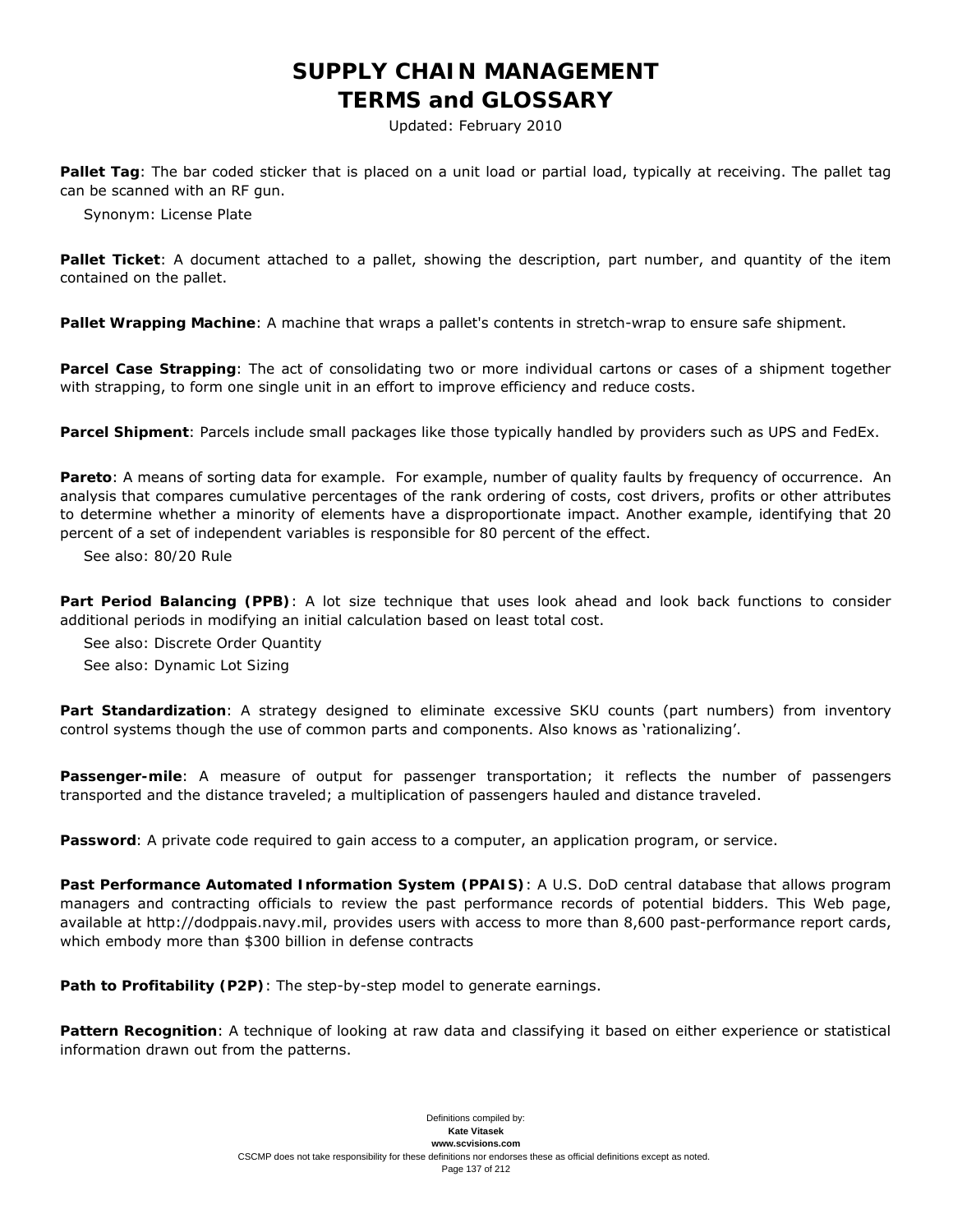Updated: February 2010

**Pay-on-Use**: Pay-on-Use is a process where payment is initiated by product consumption, i.e., consignment stock based on withdrawal of product from inventory. This process is popular with many European companies.

**Payment**: The transfer of money, or other agreed upon medium, for provision of goods or services.

**Payroll**: Total of all fully burdened labor costs, including wage, fringe, benefits, overtime, bonus, and profit sharing.

**PBH**: See *Power-by-the-Hour*

**PBIT**: See *Profit Before Interest and Tax*

**PBL**: See *Performance Based Logistics*

**P-Cards:** See *Buying Cards*

**P & D**: Pickup and delivery.

**PDA**: See *Personal Digital Assistant* 

**PDCA**: See *Plan-Do-Check-Action*

**PDM**: See *Product Data Management*

**Peak demand**: The time period during which the quantity demanded is greater than during any other comparable time period.

**Peer to Peer (P2P)**: A computer networking environment which allows individual computers to share resources and data without passing through an intermediate network server.

**Pegged Requirement**: An MRP component demand quantity which is linked to demand at a higher level (parent or subassembly).

Pegging: A technique in which a ERP system traces demand for a product by date, quantity, and warehouse location.

**People, Planet, Profit**: See *Triple Bottom Line Metrics*

**Per Diem**: 1) The rate of payment for use by one railroad of the cars of another. 2) A daily rate of reimbursement for expenses.

**Percent of Fill**: Number of lines or quantity actually shipped as a percent of the original order.

Synonym: *Customer Service Ratio*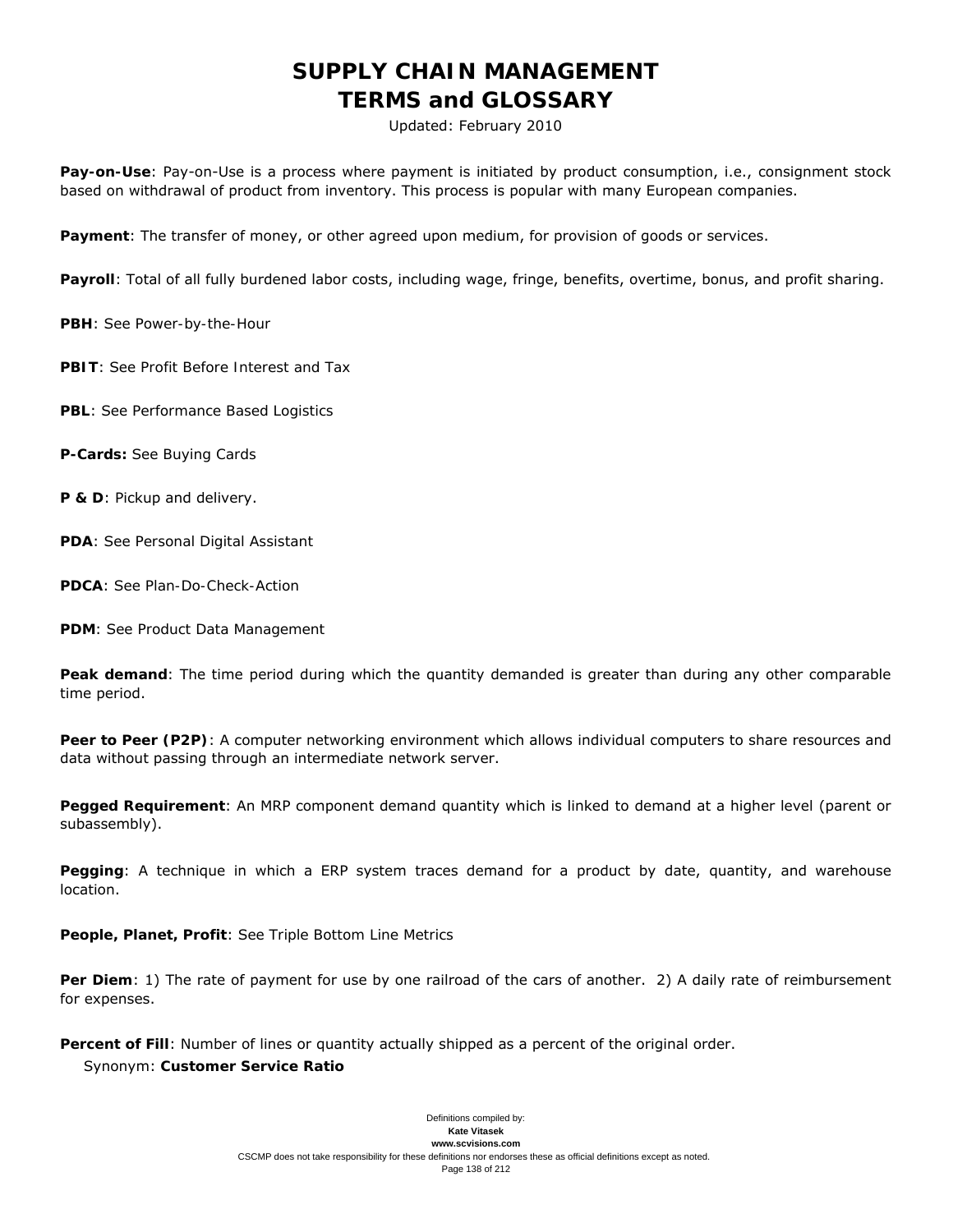Updated: February 2010

**Perfect Order**: The definition of a perfect order is one which meets all of the following criteria: Delivered complete, with all items on the order in the quantity requested.

Delivered on time to customer's re-quest date, using the customer's definition of on-time delivery.

Delivered with complete and accurate documentation supporting the order, including packing slips, bills of lading, and invoices.

Delivered in perfect condition with the correct configuration, customer ready, without damage, and faultlessly in-stalled (as applicable).

**Perfect Order Index (POI)**: A value which is calculated by cross-multiplying the criteria which are a part of the perfect order.

Calculation: (Percent on Time) x (Percent Complete) x (Percent Damage Free) x (Percent Complete Documentation)

**Performance-Based Logistics (PBL)**: Originally a U.S. Government program, PBL that describes the purchase of assets with a complete package of services and support as an integrated, affordable, performance package designed to optimize system readiness and meet performance goals for a weapon system through long-term support arrangements with clear lines of authority and responsibility.

**Performance and Event Management Systems**: The systems that report on the key measurements in the supply chain -- inventory days of supply, delivery performance, order cycle times, capacity use, etc. Using this information to identify causal relationships to suggest actions in line with the business goals.

**Performance Measurement Program**: A performance measurement program goes beyond just having performance metrics in place. Many companies do not realize the full benefit of their performance metrics because they often do not have all of the necessary elements in place that support their metrics.

Typical characteristics of a good performance measurement program include the following:

Metrics that are aligned to strategy and linked to the "shop floor" or line level workers

A process and culture that drives performance and accountability to delivery performance against key performance indicators.

An incentive plan that is tied to performance goals, objectives and metrics

Tools/technology in place to support easy data collection and use. This often includes the use of a "dashboard" or "scorecard" to allow for ease of understanding and reporting against key performance indicators.

See also: *Performance Measures*

See also: *Dashboard*

See also: *Scorecard*

See also: *Key Performance Indicator*

**Performance Measurement Units**: Specific measurements such as time, cost, error rates, accuracy rates, and milestones.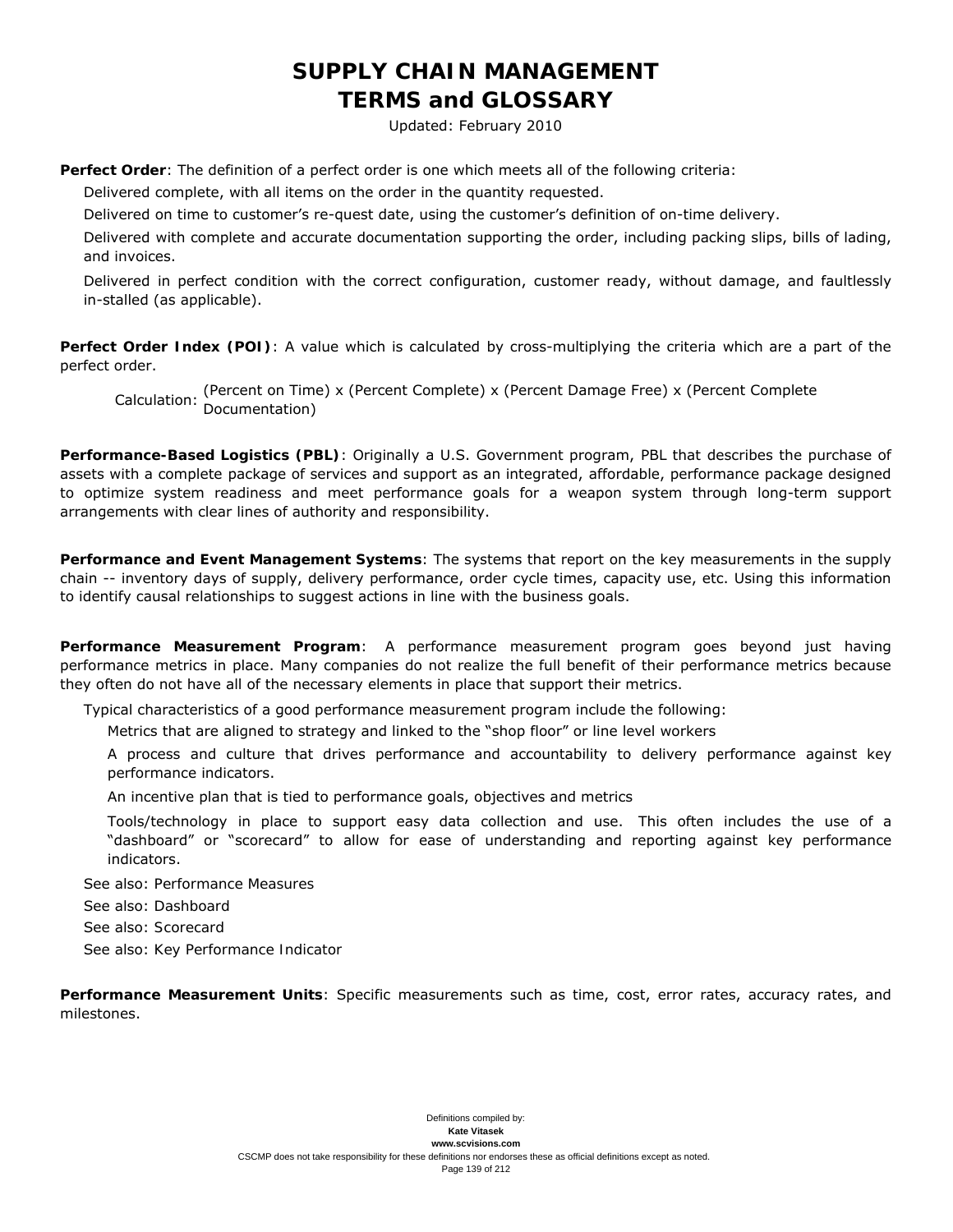Updated: February 2010

**Performance Measures**: Indicators of the work performed and the results achieved in an activity, process, or organizational unit. Performance measures should be both non-financial and financial. Performance measures enable periodic comparisons and benchmarking. For example, a common performance measure for a distribution center is % of order fill rate.

Attributes of good performance measurement include the following:

Measures only what is important: The measure focuses on key aspects of process performance

Can be collected economically: Processes and activities are designed to easily capture the relevant information

Are visible: The measure and its causal effects are readily available to everyone who is measured

Is easy to understand: The measure conveys at a glance what it is measuring and how it is derived

Is process oriented: The measure makes the proper trade-offs among utilization, productivity and performance

Is defined and mutually understood. The measure has been defined and mutually understood by all key parties (internal and external)

Facilitates trust: The measure validates the participation among various parties and discourages "game playing"

Are usable: The measure is used to show progress and not just data that is "collected". Indicated performance vs. data

See also: *Performance Measurement System*

**Period Order Quantity:** A lot size technique that suggests orders with quantities that cover requirements for a variable number of periods based on order and holding costs, as opposed to a fixed period quantity that uses a standard number of periods.

See also: *Dynamic Lot Sizing* See also: *Discrete Order Quantity*

**Periodic Review System**: See *Fixed Reorder Cycle Inventory Model*

**Permanent Storage**: Permanent storage is an area of the warehouse used for (or the goods themselves) a class of goods intended to be in storage for longer than 90 days.

**Permit**: A grant of authority to operate as a contract carrier.

**Perpetual Inventory**: The system of record-keeping where book inventory is tracking by recording all receipts issues and adjustments as they occur. Records may be kept manually on logs or stock cards, or in a computer database.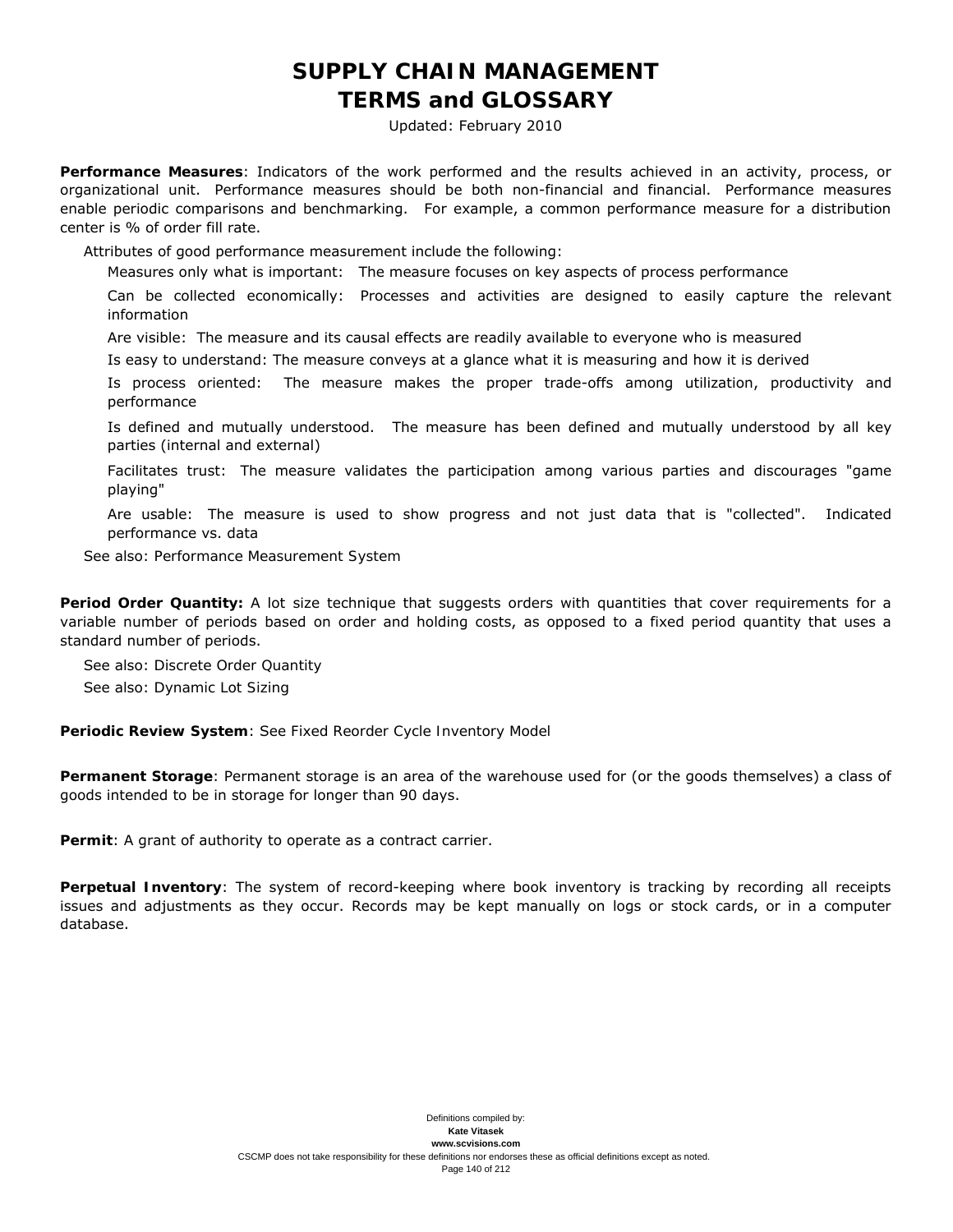Updated: February 2010

**Personal Digital Assistant (PDA)**: A computer term for a handheld device that combines computing, telephone/fax, and networking features. PDA examples include the Palm and Pocket PC devices. A typical PDA can function as a cellular phone, fax sender, and personal organizer. Unlike portable computers, most PDAs are penbased, using a stylus rather than a keyboard for input. This means that they also incorporate handwriting recognition features. Some PDAs can also react to voice input by using voice recognition technologies. Some PDAs and networking software allow companies to use PDAs in their warehouses to support wireless transaction processing and inquiries.

**Personal Discrimination**: Charging different rates to shippers with similar transportation characteristics, or vice versa.

**Phantom Bill of Material**: A BOM for a product or group of parts that is not normally built and stocked, but is immediately used in production. MRP processors ignore the phantom and instead include the component parts in production orders and for planning purposes. A phantom BOM is often used for convenience where a set of parts has identical usage across many bills of material.

See also: *Blowthrough* Synonym: *Pseudo Bill of Material*

**Physical Distribution**: The movement and storage functions associated with finished goods from manufacturing plants to warehouses and to customers; also, used synonymously with business logistics.

**Physical Supply**: The movement and storage functions associated with raw materials from supply sources to the manufacturing facility.

## **PI**: See *Packaging Indicator*

**Pick-by-Light**: A laser identifies the bin for the next item in the rack; when the picker completes the pick, the bar code is scanned and the system then points the laser at the next bin.

**Pick/Pack**: Picking of product from inventory and packing into shipment containers.

**Pick-to-Clear**: A method often used in warehouse management systems that directs picking to the locations with the smallest quantities on hand.

**Pick-to-Carton**: Pick-to-carton logic uses item dimensions/weights to select the shipping carton prior to the order picking process. Items are then picked directly into the shipping carton.

**Pick-to-Light**: Pick-to light systems consist of lights and LED displays for each pick location. The system uses software to light the next pick and display the quantity to pick.

**Pick-to-Trailer**: Order-picking method where the order picker transports the materials directly from the pick location to the trailer without any interim checking or staging steps.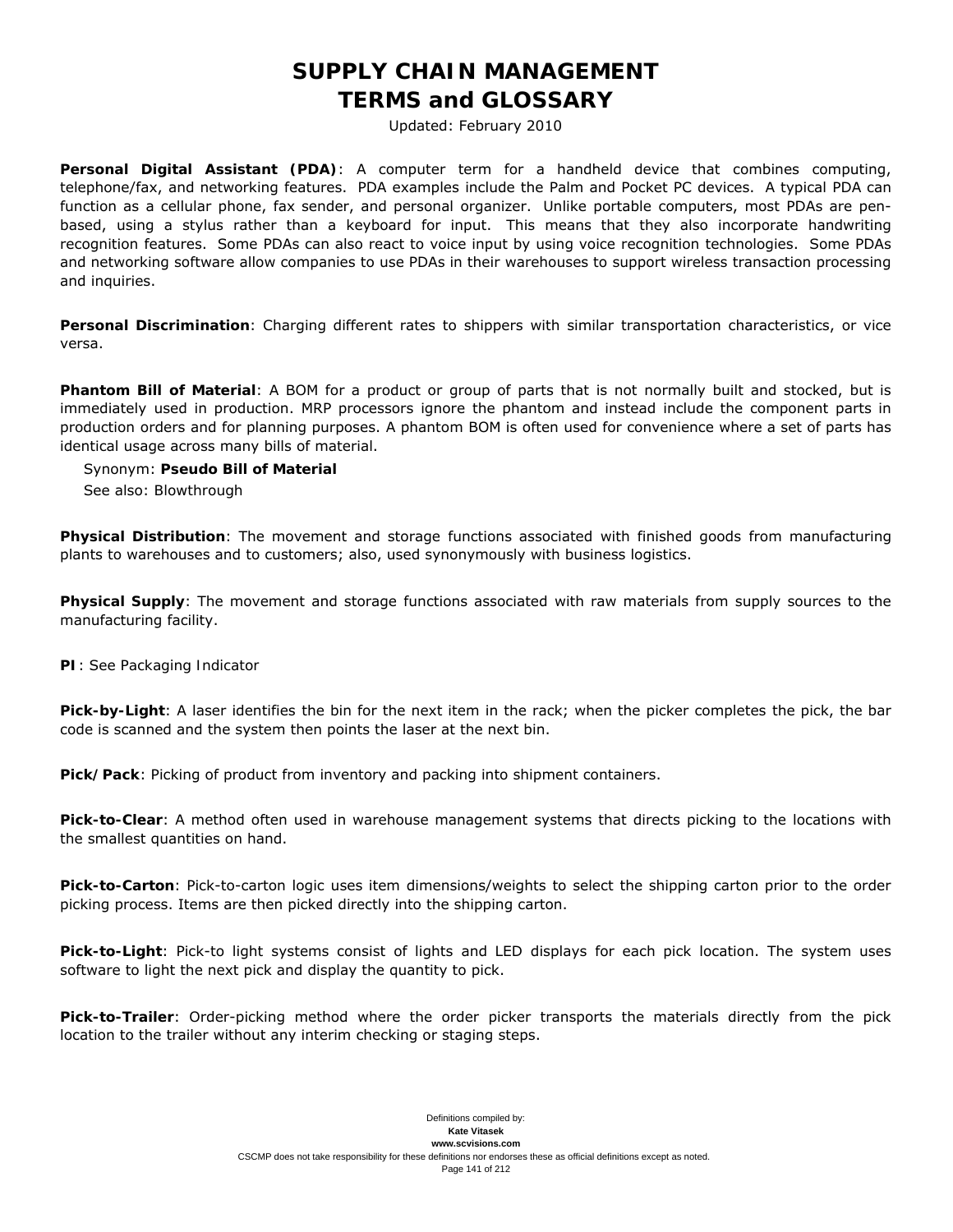Updated: February 2010

**Pick-Up Order**: document indicating the authority to pick up cargo or equipment from a specific location.

**Pick and Pass**: Pick and pass involves segregating your DC pick area into pick zones where the operators perform picks only in the zones assigned to them and the order picking container travels (is passed) from one zone to another using conveyors or pick carts reducing the travel time for pickers.

**Pick List**: A list of items to be picked from stock in order to fill an order; the pick list generation and the picking method can be quite sophisticated.

**Pick Module**: A dedicated area specifically designed to enhance pick operations, usually supported by a belt conveyor to move picked products to a packaging / shipping area. Pick modules are often multi-level rack structures using pallet or case flow storage and pick-to-light systems.

**Pick on Receipt**: Product is receipted and picked in one operation (movement); therefore the product never actually touches the ground within the warehouse. It is unloaded from one vehicle and re-loaded on an outbound vehicle. Related to Cross Docking.

**Picking**: The operations involved in pulling products from storage areas to complete a customer order.

**Picking by Aisle**: A method by which pickers pick all needed items in an aisle regardless of the items' ultimate destination; the items must be sorted later. A component of Wave Picking.

**Picking by Source**: A method in which pickers successively pick all items going to a particular destination regardless of the aisle in which each item is located.

**Pickup and Delivery (P&D)**: A type of transportation, usually local, where the carrier follows a regular route making deliveries and picking up shipment.

**Piece Count**: Number of individual cases, packages or bundles in an intermodal trailer or container.

**Piggyback**: Terminology used to describe a truck trailer being transported on a railroad flatcar.

**Pin Lock**: A hard piece of iron, formed to fit on a trailer's pin, that locks in place with a key to prevent an unauthorized person from moving the trailer.

**Place Utility**: A value created in a product by changing its location. Transportation creates place utility.

**Plaintext**: Data before it has been encrypted or after it has been decrypted, e.g., an ASCII text file.

**Plan Deliver**: The development and establishment of courses of action over specified time periods that represent a projected appropriation of supply resources to meet delivery requirements.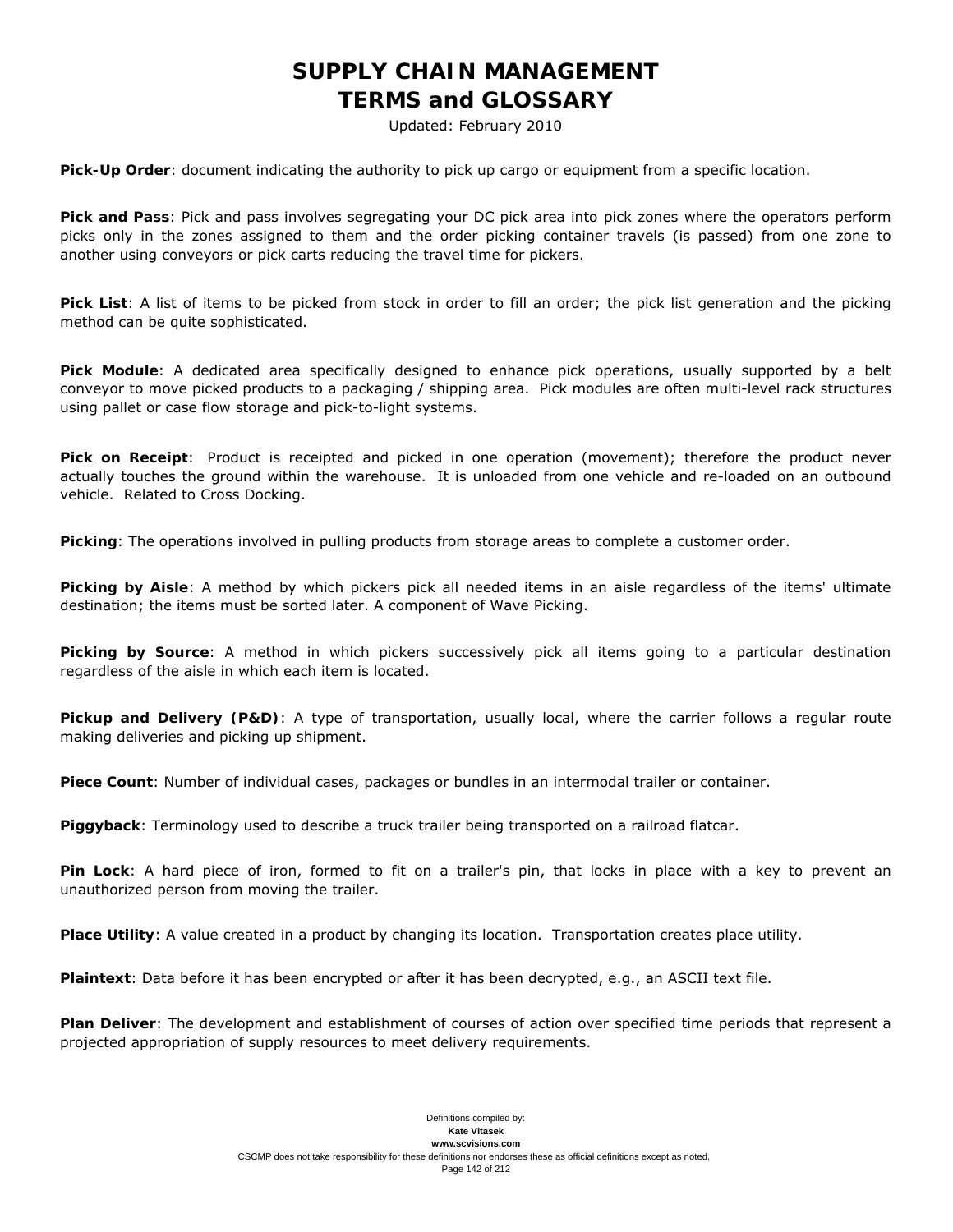Updated: February 2010

**Plan-Do-Check-Action (PDCA)**: A four step quality improvement cycle, based on a process described by Walter Shewhart, that involves continuous improvement based on analysis, design, execution and evaluation. Sometimes referred to as plan/do/study/act, it emphasizes the constant attention and reaction to factors that affect quality.

Synonym: *Shewhart Cycle* See also: *Deming Circle*

**Plan Make**: The development and establishment of courses of action over specified time periods that represent a projected appropriation of production resources to meet production requirements.

**Plan Source**: The development and establishment of courses of action over specified time periods that represent a projected appropriation of material resources to meet supply chain requirements.

**Plan Stability**: The difference between planned production and actual production, as a percentage of planned production.

Calculation: (Sum of the absolute value of the difference between planned and actual)] / [(Sum of Monthly Production Plans) + [Sum of Monthly Production Plans]

Note: Base Production Plan is the three month removed plan

**Planned Date**: The date an operation, such as a receipt, shipment, or delivery of an order is planned to occur.

**Planned Order**: An order proposed by an MRP system to cover forecast demand in a future period. Planned orders will changes dynamically over time to accommodate changes in forecasts and actual usage until they become 'firm planned orders' either through manual intervention or by virtue of the associated period moving within a planning horizon. The next step in the process would be to create an actual purchase or production order.

See also: *Planning Time Fence* See also: *Firm Planned Order*

**Planned Receipt**: Any line item on an open purchase or production order which has been scheduled but not yet received into stock.

## **Planning Bill**: See *Planning Bill of Material*

**Planning Bill of Material**: A BOM which has been created facilitate the practice of forecasting by family group rather than by individual product. It specifies the products as components and the expected percent of each in terms of overall family usage or sales. The MRP system will then use the family level forecast to derive individual product forecasts using the relative percentages.

See also: *Product Forecast* See also: *Hedge Inventory* See also: *Pseudo Bill of Material*

**Planning Calendar**: See *Manufacturing Calendar*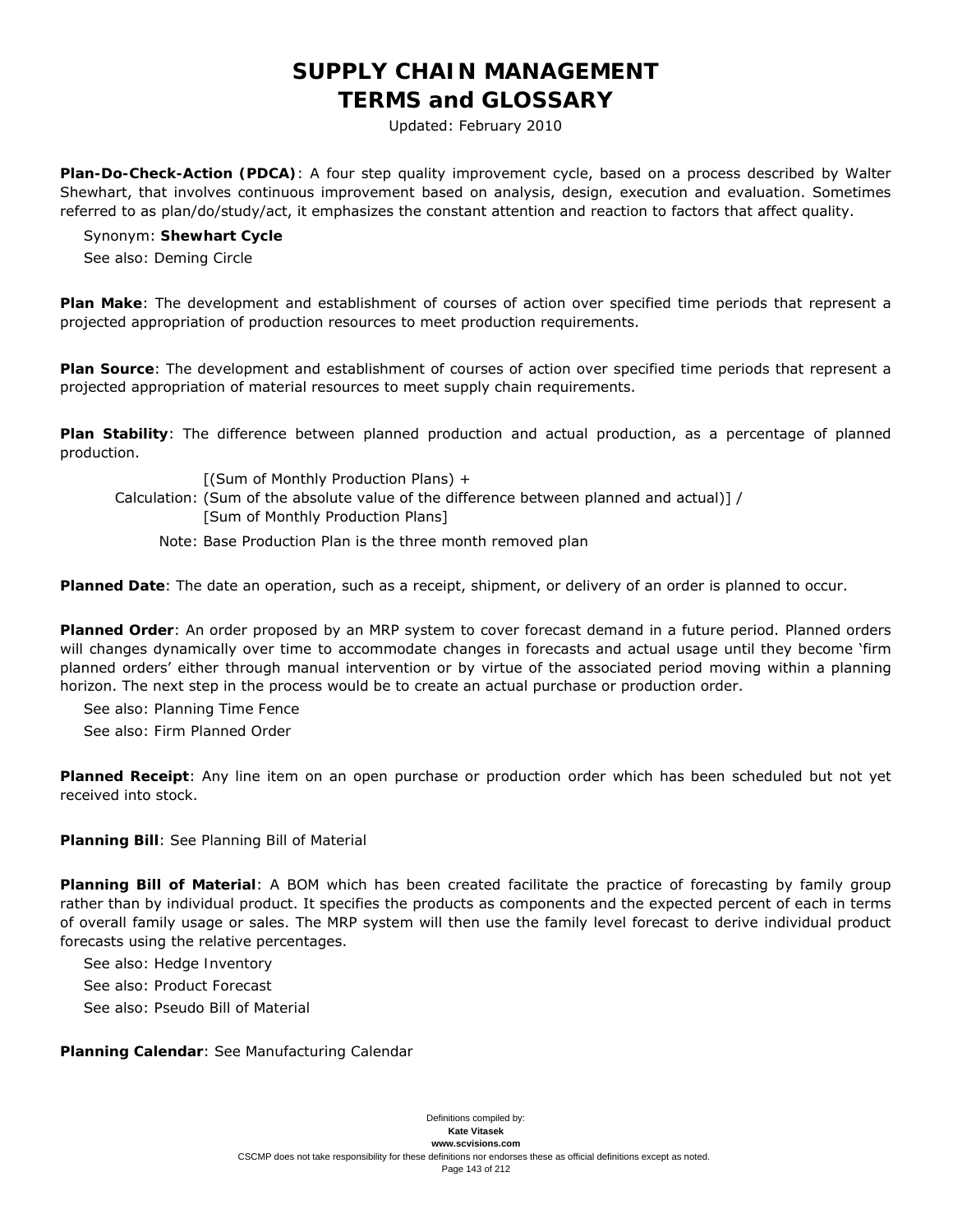Updated: February 2010

## **Planning Fence**: See *Planning Time Fence*

**Planning Horizon**: In an MRP system this is the length of time into the future (number of periods or days) for which the planning system will generate requirements. The horizon should be set long enough out to accommodate the longest cumulative lead time for any item in the population.

See also: *Cumulative Lead Time* See also: *Planning Time Fence*

**Planning Time Fence**: A point, usually a set length of time beyond the current date, used as a boundary for making changes in a planning system. It is used to stabilize the master production schedule by allowing various changes to planned orders only beyond the fence however changes under certain circumstances can be made within the fence.

See also: *Cumulative Lead Time* See also: *Demand Time Fence* See also: *Firm Planned Order* See also: *Planned Order* See also: *Planning Horizon* See also: *Time Fence*

**Planogram**: The end result of analyzing the sales data of an item or group of items to determine the best arrangement of products on a store shelf. The process determines which shelf your top-selling product should be displayed on, the number of facings it gets, and what best to surround it with. It results in graphical picture or map of the allotted shelf space along with a specification of the facing and deep.

**Plant Finished Goods**: Finished goods inventory held at the end manufacturing location.

**PLM**: See *Product Lifecycle Management*

**PLU**: See *Price Look-Up*

**PM**: See *Preventative Maintenance*

**PO**: See *Purchase Order*

**POD**: See *Proof of Delivery*

**Point-of-Purchase (POP)**: A retail sales term referring to the area where a sale occurs, such as the checkout counter. POP is also used to refer to the displays and other sales promotion tools located at a checkout counter.

**Point-of-use Delivery**: This is when components are delivered directly to where they will be used instead of stored in inventory in a warehouse or distribution center.

**Point-of-use Inventory**: Material used in production processes that is physically stored where it is consumed.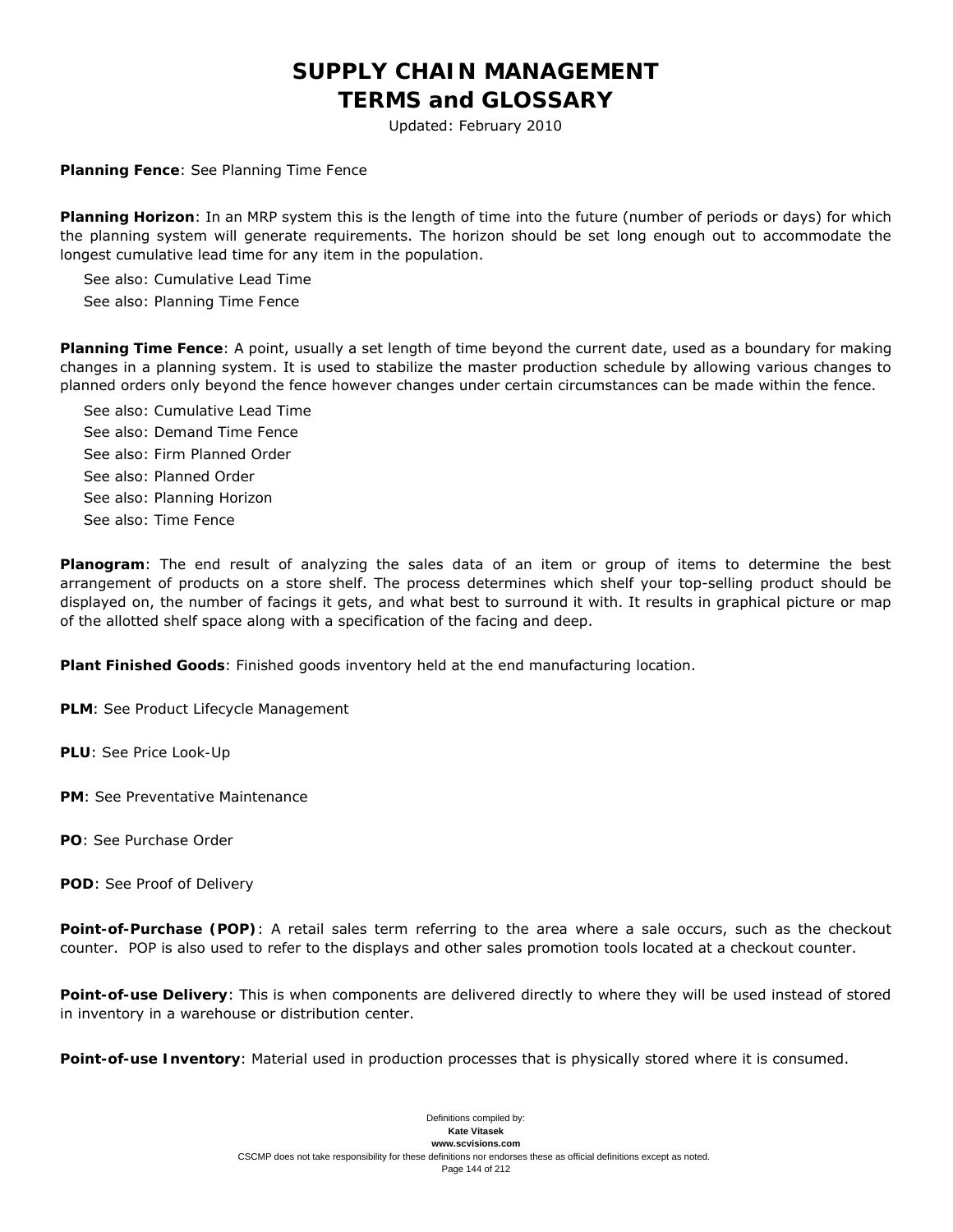Updated: February 2010

**Point Of Sale (POS)**: 1) The time and place at which a sale occurs, such as a cash register in a retail operation, or the order confirmation screen in an on-line session. Supply chain partners are interested in capturing data at the POS, because it is a true record of the sale rather than being derived from other information such as inventory movement. 2) Also a national network of merchant terminals, at which customers can use client cards and personal security codes to make purchases. Transactions are directed against client deposit accounts. POS terminals are sophisticated cryptographic devices, with complex key management processes. POS standards draw on ABM network experiences and possess extremely stringent security requirements.

**Point of Sale Information**: Price and quantity data from retail locations as sales transactions occur.

**Poka Yoke (mistake-proof)**: The application of simple techniques that prevent process quality failure. A mechanism that either prevents a mistake from being made or makes the mistake obvious at a glance.

**Police powers**: The United States constitutionally granted right or the states to establish regulations to protect the health and welfare of its citizens; truck weight, speed, length, and height laws are examples.

**Pooling**: A shipping term for the practice of combining shipment from multiple shippers into a truckload in order to reduce shipping charges.

**POP**: See *Point-of-Purchase*

**Port**: A harbor, airport or other facility where ships will anchor, planes will land or trucks and trains will enter.

**Port Authority**: A state or local government that owns, operates, or otherwise provides wharf, dock, and other terminal investments at ports.

**Port of Discharge**: Port where vessel is off loaded.

**Port of Entry**: A port at which foreign goods are admitted into the receiving country.

**Port of Loading**: Port where cargo is loaded aboard the vessel.

**Portal**: Websites that serve as starting points to other destinations or activities on the Internet. Initially thought of as a "home base" type of web page, portals attempt to provide all Internet needs in one location. Portals commonly provide services such as e-mail, online chat forums, shopping, searching, content, and news feeds.

**POS**: See *Point of Sale*

**Possession utility**: The value created by marketing's effort to increase the desire to possess a good or benefit from a service.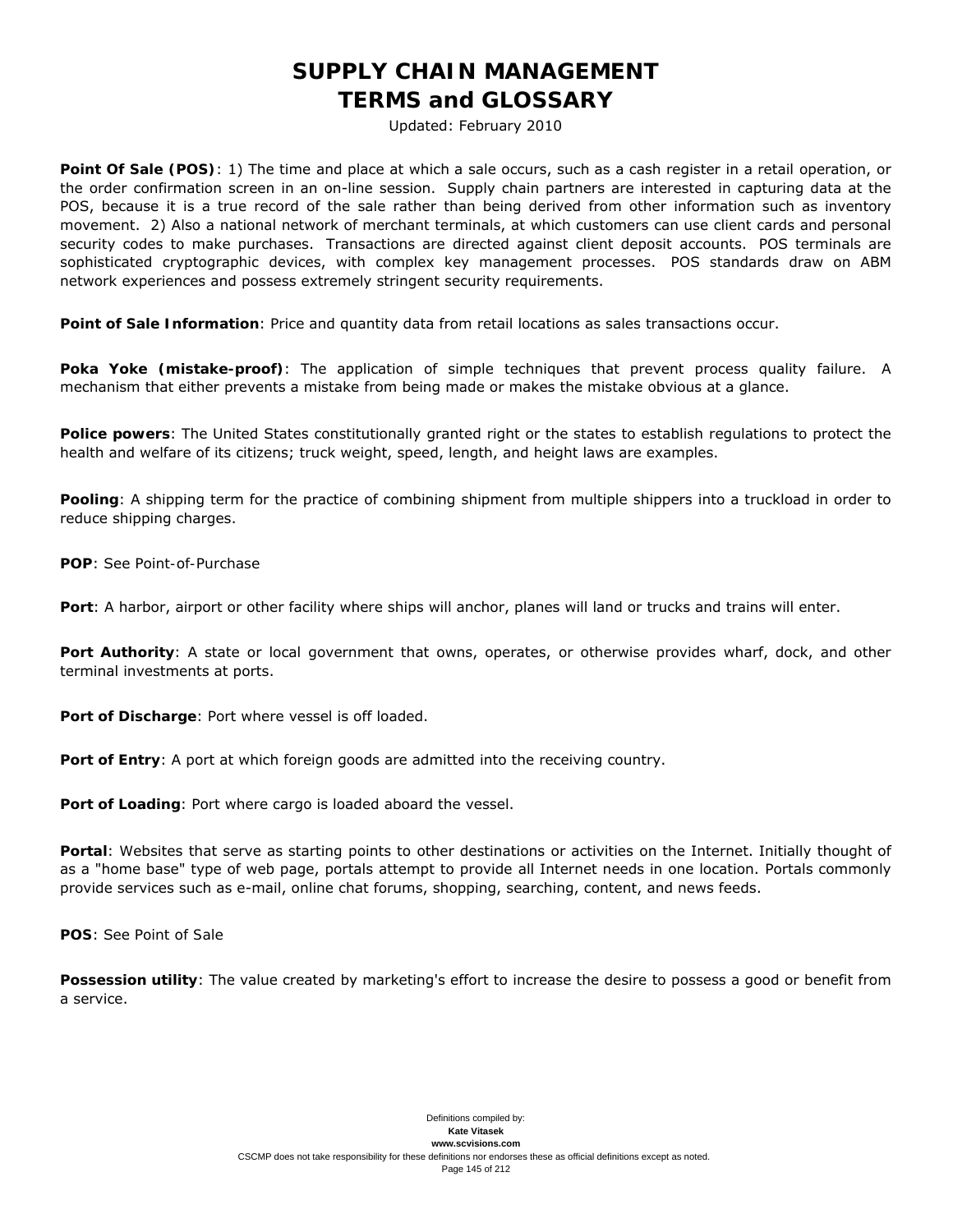Updated: February 2010

**Post-Deduct Inventory Transaction Processing**: A method of inventory bookkeeping where the book (computer) inventory of components is reduced after issue. When compared to a real-time process, this approach has the disadvantage of a built-in differential between the book record and what is physically in stock. Consumption can be based on recorded actual use, or calculated using finished quantity received times the standard BOM quantity (backflush).

#### See also: *Backflush*

See also: *Pre-Deduct Inventory Transaction Processing* 

**Postponement**: The delay of final activities (i.e., assembly, production, packaging, etc.) until the latest possible time. A strategy used to eliminate excess inventory in the form of finished goods which may be packaged in a variety of configurations and to maximize the opportunity to provide a customized end product to the customer.

#### **POU**: See *Point of Use*

**Power-By-the-Hour (PBH)**: Under PBH, an hourly rate is negotiated and the contractor is paid in advance based on the forecasted operational hours for the system. Actual hours are reconciled with projected hours and overages and shortfalls are either added to or credited from the next period's forecasted amounts. Since the contractor receives funding independent of failures he is then incentivized to overhaul the asset the first time it fails so it stays in operation as long as possible. Bottom line: under the PBH concept, the fewer times the contractor touches a unit, the more money he makes.

**PPAIS**: See *Past Performance Automated Information System*

**PPB**: See *Part Period Balancing*

**PPP**: See *Public Private Partnering*

**Pre-Bid Supplier Qualification Evaluation**: Preliminary audit of new suppliers which helps to identify capacity of suppliers, their responsibility to fulfill contract requirements and ability to meet with specifications defined in system of quality controlling and in the principles of supplier's policy.

**Pre-Deduct Inventory Transaction Processing**: A technique used in inventory management where the book inventory is reduced prior to the actual physical action. This can apply to receipts and issues where the transaction is completed as soon as the order is released to production or received onto the dock.

See also: *Backflush* See also: *Pre-Deduct Inventory Transaction Processing* 

**Pre-Expediting**: The act of making an inquiry about an open order as a way of ensuring that delivery is going to be made per agreement.

**Pre-Receiving**: A process that allows companies to prepare for the reception of incoming materials, products, and goods. Pre-receiving allows companies to pay for the materials before receipt to determine how the incoming supplies will be stored or used.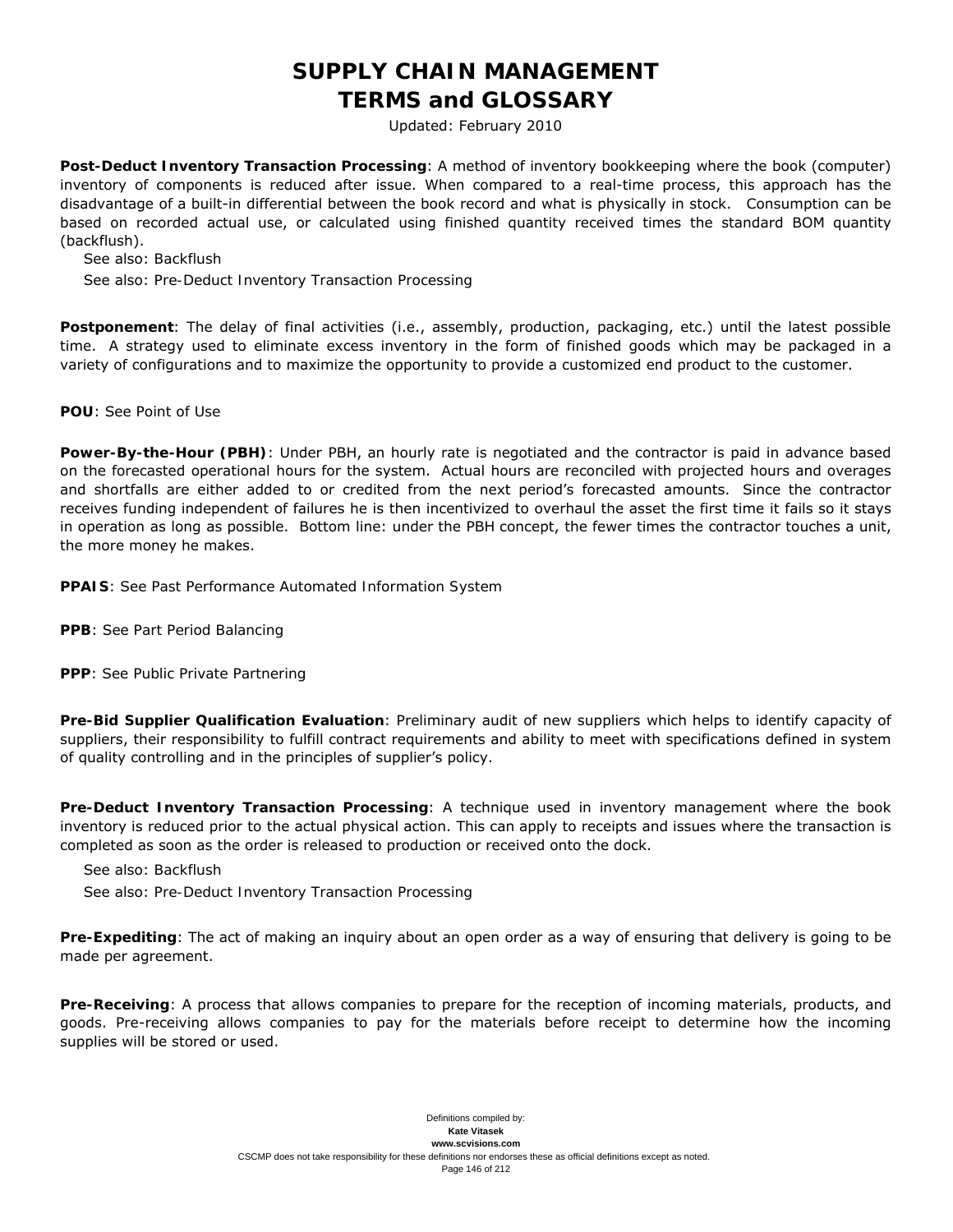Updated: February 2010

**Predictive Maintenance**: Regularly scheduled maintenance activities and practices that seek to prevent unscheduled machinery downtime by collecting and analyzing data on equipment conditions. The analysis is then used to predict time-to-failure, plan maintenance, and restore machinery to good operating condition. Predictive maintenance systems typically measure parameters on machine operations, such as vibration, heat, pressure, noise, and lubricant condition. In conjunction with computerized maintenance management systems (CMMS), predictive maintenance enables repair-work orders to be released automatically, repair-parts inventories checked, or routine maintenance scheduled.

**Prepaid**: A freight term, which indicates that charges are to be paid by the shipper. Prepaid shipping charges may be added to the customer invoice, or the cost may be bundled into the pricing for the product.

**Present Value**: The value on a given date of a future payment or series of future payments, discounted to reflect the time value of money and other factors such as investment risk. Present value calculations are widely used in business and economics to provide a means to compare cash flows at different times on a meaningful "like to like" basis.

**Preventative Maintenance (PM)**: Regularly scheduled maintenance activities performed in order to reduce or eliminate unscheduled equipment failures and downtime.

**Price Erosion**: The decrease in price point and profit margin for a product or service, which occurs over time due to the effect of increased competition or commoditization.

**Price Look-Up (PLU)**: Used for retail products sold loose, bunched or in bulk (to identify the different types of fruit, say). As opposed to UPC (Universal Product Codes) for packaged, fixed weight retail items. A PLU code contains 4-5 digits in total. The PLU is entered before an item is weighed to determine a price.

**Primary-Business Test**: A test used by the ICC to determine if a trucking operation is bona fide private transportation; the private trucking operation must be incidental to and in the furtherance of the primary business of the firm.

#### **Primary Defect Analysis**: See *Defect Analysis*

**Primary Highways**: Highways that connect lesser populated cities with major cities.

**Primary Manufacturing Strategy**: Your company's dominant manufacturing strategy. The Primary Manufacturing Strategy generally accounts for 80-plus % of a company's product volume. According to a study by Pittiglio Rabin Todd & McGrath (PRTM), approximately 73% of all companies use a make-to-stock strategy.

**PRIME QR**: Product Replenishment and Inventory Management Edge for Quick Response.

**Private Carrier**: A carrier that provides transportation service to the firm and that owns or leases the vehicles and does not charge a fee. Private motor carriers may haul at a fee for wholly-owned subsidiaries.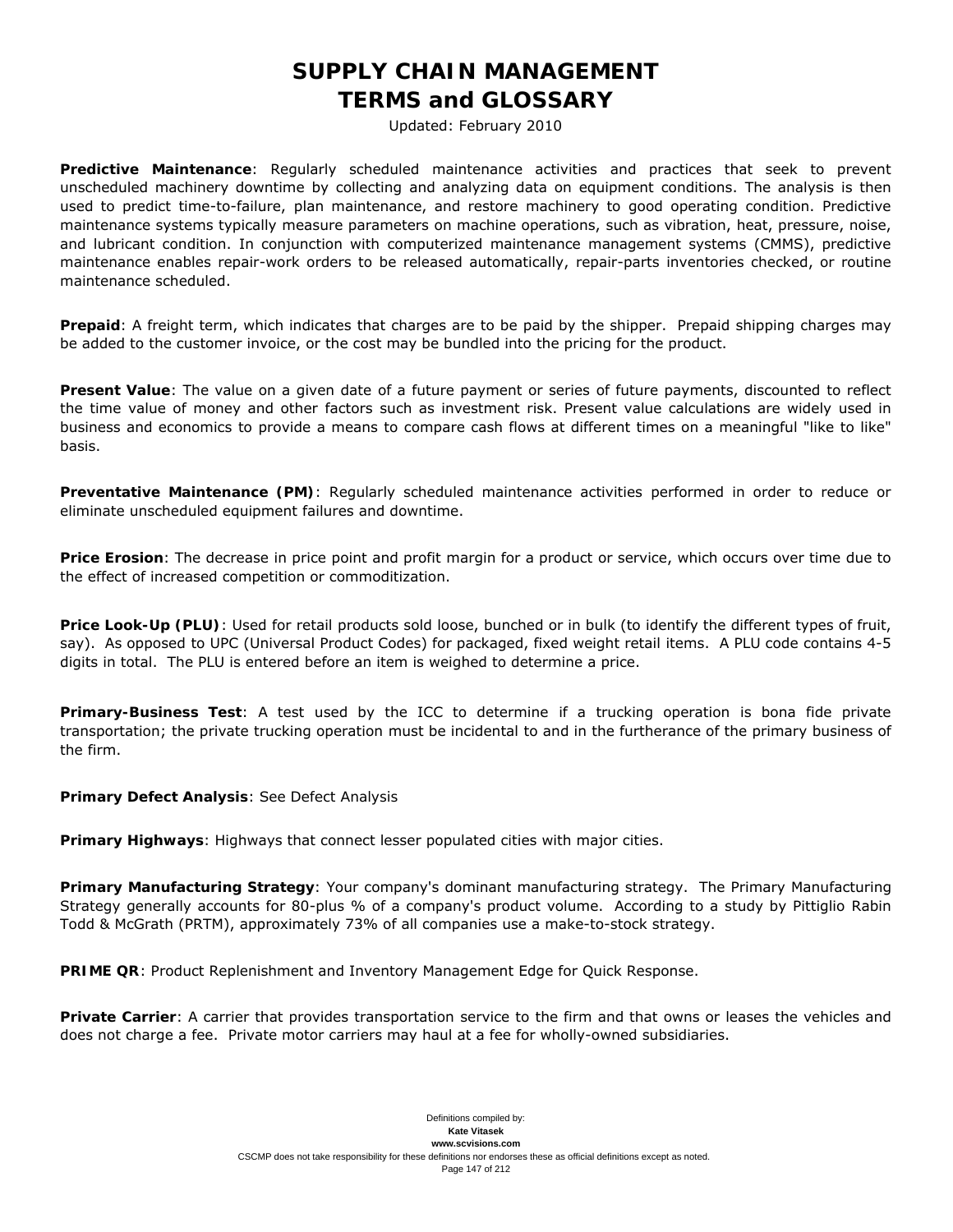Updated: February 2010

**Private Label**: Products that are designed, produced, controlled by, and which carry the name of the store or a name owned by the store; also known as a store brand or dealer brand. An example would be Wal-Mart's "Sam's Choice" products.

**Private Warehouse**: A warehouse that is owned by the company using it.

**Pro Number**: Any progressive or serialized number applied for identification of freight bills, bills of lading, etc.

**Pro-Forma**: A type of quotation or offer that may be used when first negotiating the sales of goods or services. If the pro-forma is accepted, then the terms and conditions of the pro-forma may become the request.

**Pro-Forma Invoice**: An invoice, forwarded by the seller of goods prior to shipment, that advises the buyer of the particulars and value of the goods. Usually required by the buyer in order to obtain an import permit or letter of credit.

**Proactive**: The strategy of understanding issues before they become apparent and presenting the solution as a benefit to the customer, etc.

**Process**: A series of time-based activities that are linked to complete a specific output.

**Process Benchmarking**: The activity associated with comparing a process in use to one used by another organization (internal or external) Benchmarks may include quantitative metrics as well as functional steps (qualitative).

See also: *Competitive Benchmarking* See also: *Best-in-Class* See also: *Benchmarking*

**Process Improvement**: Designs or activities, which improve quality or reduce costs, often through the elimination of waste or non-value-added tasks.

**Process Manufacturing**: The segment of the manufacturing industry which is associated with production of products using formulas and manufacturing recipes, and can be contrasted with discrete manufacturing, which is concerned with bills of material and routing.

**Process Optimization**: The study of process adjustment in order to optimize some specified set of parameters without violating some constraint. Some of the most common goals of process optimization are minimizing cost, and maximizing throughput and/or efficiency.

**Process Yield**: The resulting output from a process. An example would be a quantity of finished product output from manufacturing processes.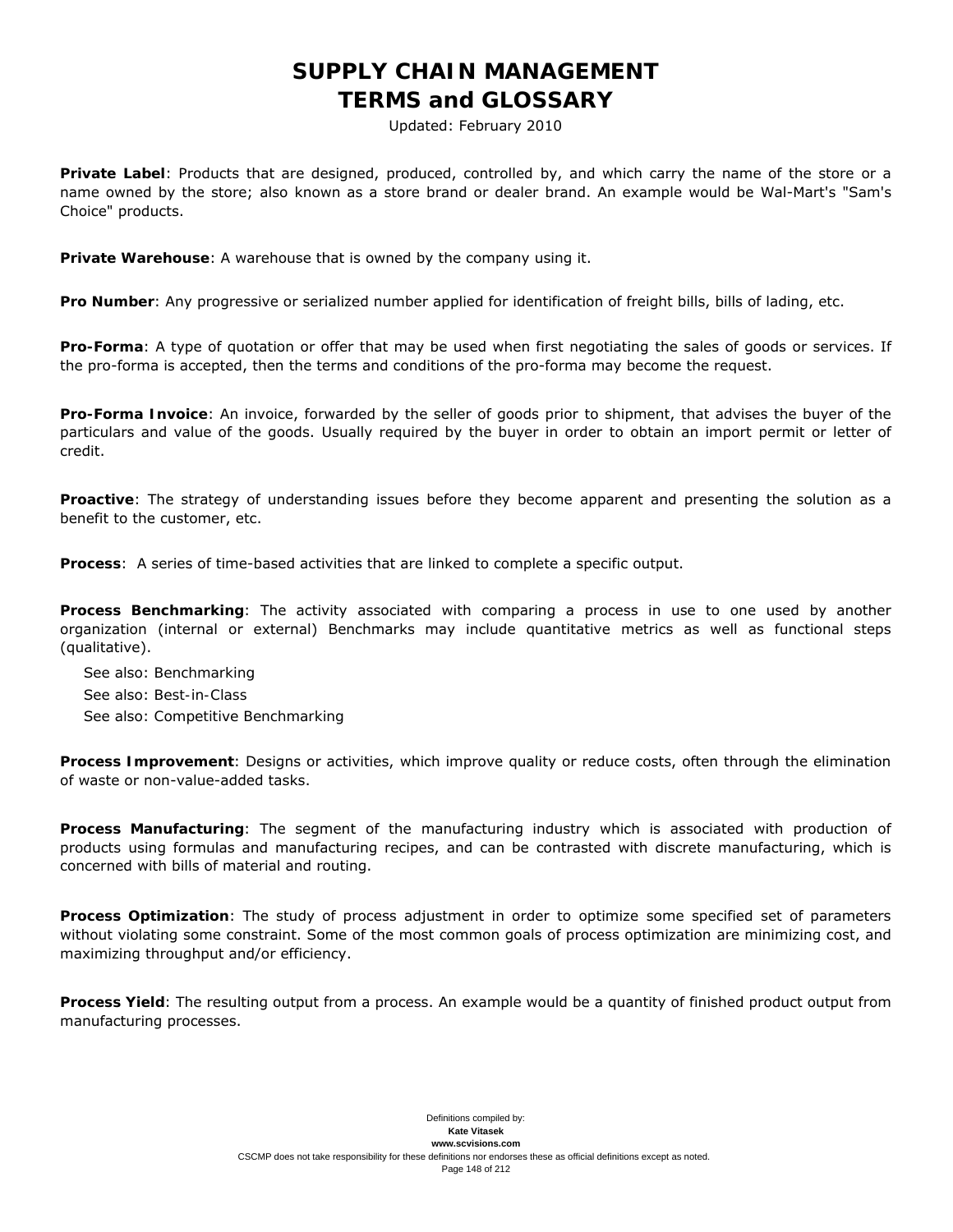Updated: February 2010

**Procurement**: The activities associated with acquiring products or services. The range of activities can vary widely between organizations to include all of parts of the functions of procurement planning, purchasing, inventory control, traffic, receiving, incoming inspection, and salvage operations.

#### Synonym: *Purchasing*

**Procurement Services Provider (PSP)**: A services firm that integrates procurement technologies with product, sourcing, and supply management expertise, to provide outsourced procurement solutions. A PSP serves as an extension of an organization's existing procurement infrastructure, managing the processes and spending categories and procurement processes that the organization feels it has opportunities for improvement but lacks the internal expertise to manage effectively.

**Product**: Something that has been or is being produced.

**Product Characteristics**: All of the elements that define a product's character, such as size, shape, weight, etc.

**Product Configuration**: The arrangement of parts or components to satisfy a customer's demand by creating a product.

**Product Configurator**: A software tool which provides the capability of creating a specific end item version for products which have a number of optional components. Use in the design-to-order, engineer-to-order, or make-toorder environments.

**Product Data Management (PDM)**: A technology solution which provides for a single, centralized data repository that enables authorized users throughout a company to access and update current product information, while ensuring they follow specific procedures. These systems typically link and consolidate information from multiple enterprise areas which control various aspects of product data such as engineering, manufacturing, finance and sales.

**Product Family**: A set of products which are considered as a single group when creating forecasts for planning purposes.

**Product ID**: A method of identifying a product without using a full description. These can be different for each document type and must, therefore, be captured and related to the document in which they were used. They must then be related to each other in context.

Synonym: *Item Code* Synonym: *SKU* Synonym: *Item Number*

**Product Incubator**: The controlled environmental conditions that allow for the research, development, and testing of a new or redefined product.

**Product Life Cycle**: The life of a product in a market with respect to business sales and profits over time. There are five stages to the product life cycle: product development, introduction, growth, maturity and decline.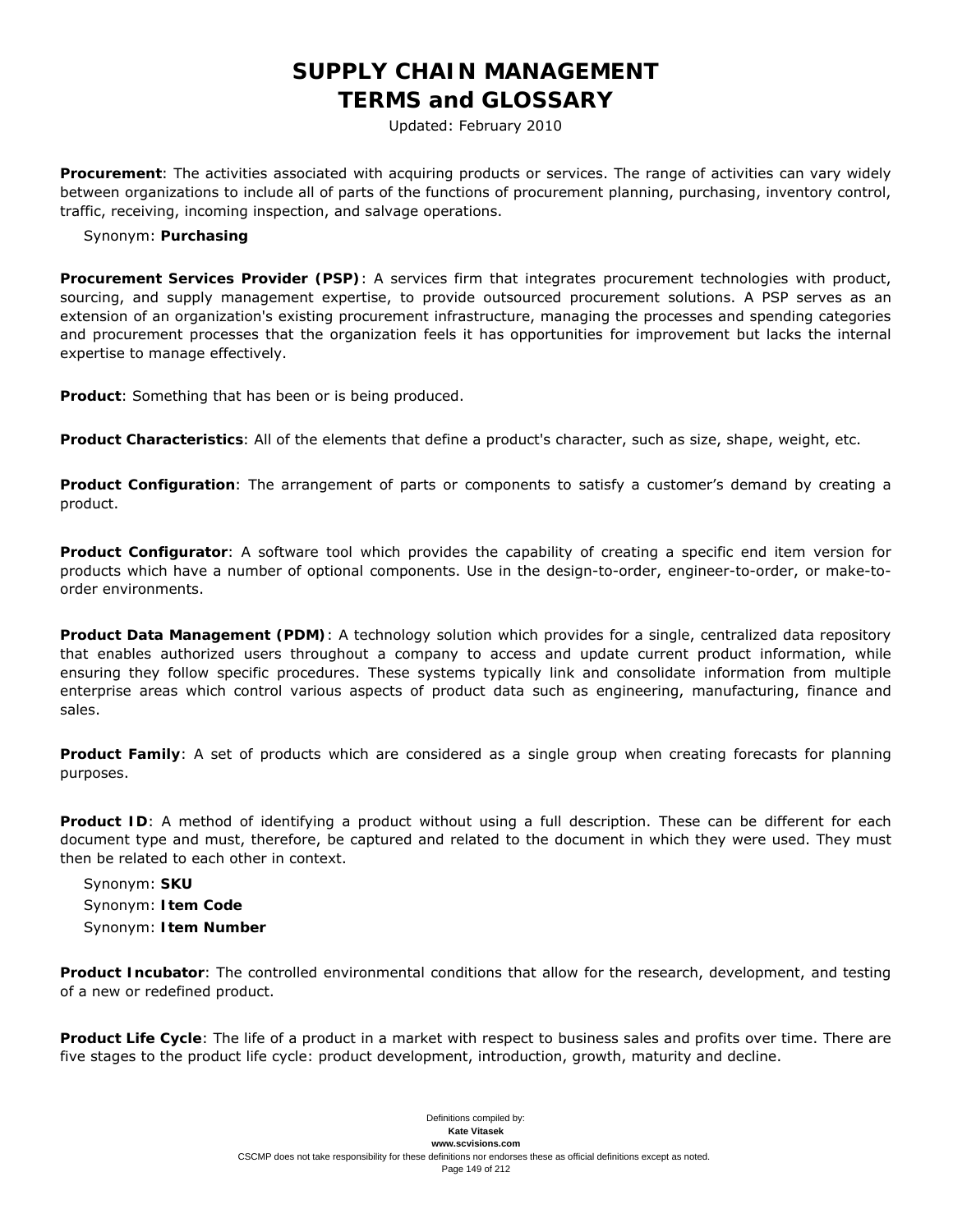Updated: February 2010

**Product Life Cycle Management (PLM)**: The process of managing the entire lifecycle of a product from its conception, design, development and manufacture, to management of its introduction, growth and decline.

**Product Planning**: The ongoing process of identifying and articulating market requirements that define a product's feature set.

**Product Support Integrator (PSI)**: An entity performing as a formally bound agent (e.g. contract, MOA, MOU) charged with integrating all source of support, public and private, defined within the scope of the PBL agreements to achieve the documented outcome. Activities coordinated by support integrators can include, as appropriate, functions provided by organic organizations, private sector providers, or a partnership between organic and private sector providers.

**Product Support Manager (PSM)**: An overarching term characterizing the Various service function title, (i.e. Assistant PM for Logistics, System Support Manager, etc.) who leads the development and implementation of the product support and PBL strategies and ensure achievement of desired support outcomes during sustainment. The PSM employs a PSI, or a number of PSIs as appropriate, to achieve those outcomes.

**Product Support Provider (PSP)**: Anyone who provides products or services in the sustainment of and acquisition system.

**Product Velocity**: The number of units per time period a company can sell.

**Production-Related Material**: Production-related materials are those items classified as material purchases and included in Cost of Goods Sold as raw material purchases.

**Production Calendar**: See *Manufacturing Calendar*

**Production Capacity**: Measure of how much production volume may be experienced over a set period of time.

**Production Forecast**: The forecasted level of production which will be required to meet anticipated demand above the current level of inventory availability.

See also: *Assemble-to-Order* See also: *Planning Bill of Material* See also: *Two-level Master Schedule*

**Production Line**: The area where production occurs, specifically the series of work centers or pieces of equipment used in the manufacture or assembly of products.

**Production Planning and Scheduling**: The systems that enable creation of detailed optimized plans and schedules taking into account the resource, material, and dependency constraints to meet the deadlines.

**Production Validation**: The documented act of demonstrating that a procedure, process, and activity during the production process will consistently lead to the expected results.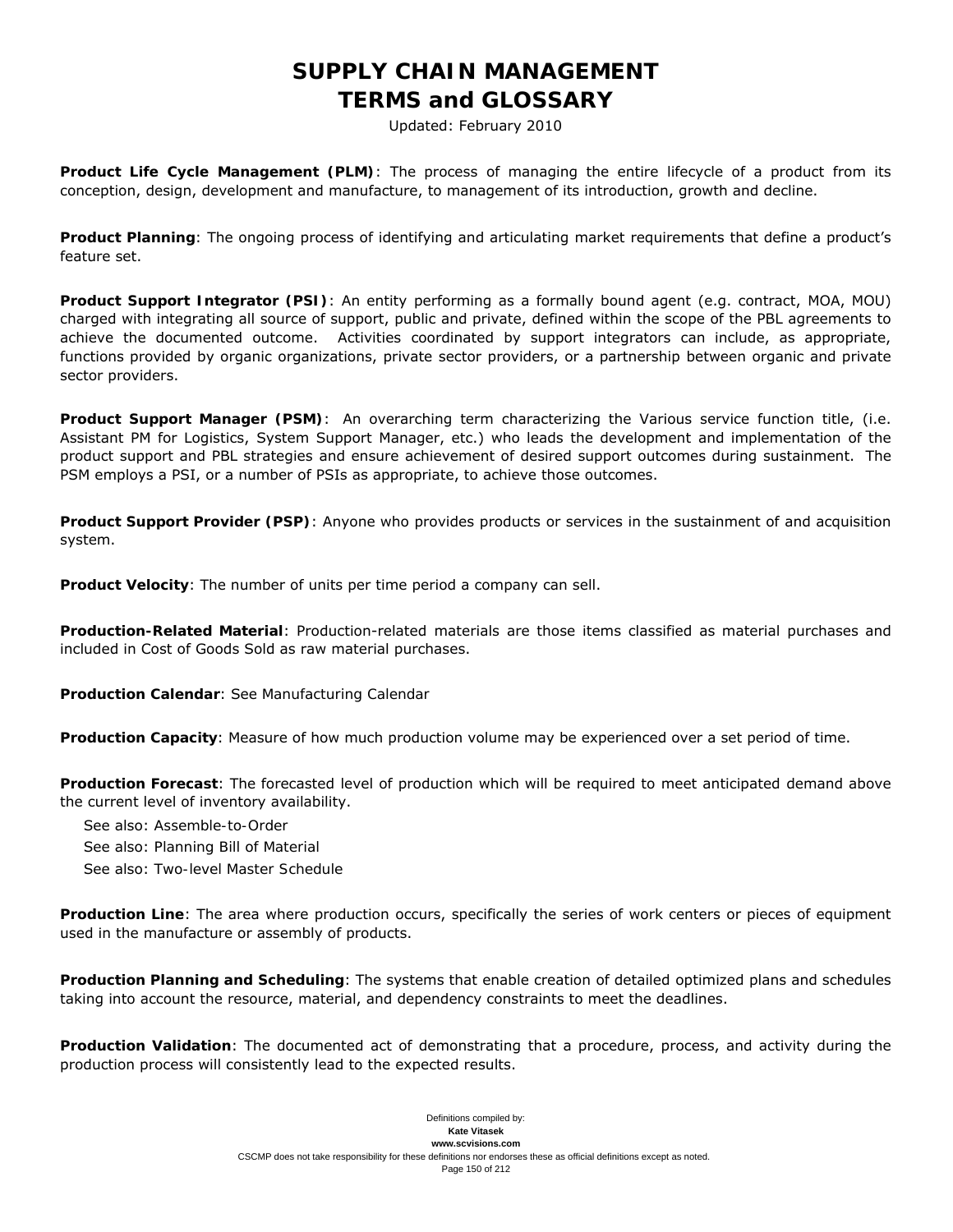Updated: February 2010

**Productivity**: A measure of efficiency of resource utilization; defined as the sum of the outputs divided by the sum of the inputs.

**Profit Management**: The strategy and decision of how to deliver activities that support the delivery of value to the customer, the cost of channel engagement and product/customer profitability, and the assets required to deliver value.

**Profit Ratio**: The percentage of profit to sales-that is, profit divided by sales.

**Profit Before Interest and Tax (PBIT)**: The financial profit generated prior to the deduction of taxes and interest due on loans.

Synonym: *Operating Profit*

**Profitable to Promise**: This is effectively a promise to deliver a certain order on agreed terms, including price and delivery. Profitable-to-Promise (PTP) is the logical evolution of Available-to-Promise (ATP) and Capable-to-Promise (CTP). While the first two are necessary for profitability, they are not sufficient. For enterprises to survive in a competitive environment, profit optimization is a vital technology.

**Profitability Analysis**: The analysis of profit derived from cost objects to improve or optimize profitability. Multiple views may be analyzed such as market segment, customer, distribution channel, product families, products, technologies, platforms, regions, manufacturing capacity, etc.

**Promotion**: The act of selling a product at a reduced price, or a buy one - get one free offer, for the purpose of increasing sales.

**Promotion Planning**: Supports sales promotions management and covers both forecasting and evaluation of results. Promotion Planning assesses the impact of promotions on sales volumes, turnover and margins, supporting planners in the selection of products and markets to promote.

**Proof of Delivery (POD)**: Information supplied by the carrier containing the name of the person who signed for the shipment, the time and date of delivery, and other shipment delivery related information. POD is also sometimes used to refer to the process of printing materials just prior to shipment (Print on Demand).

**Proportional rate**: A rate lower than the regular rate for shipments that have prior or subsequent moves; used to overcome competitive disadvantages of combination rates.

**Protocol**: Communication standards that determine message content and format, enabling uniformity of transmissions.

**Pseudo Bill of Materials**: See *Phantom Bill of Materials*

**PSI**: See *Product Support Integrator*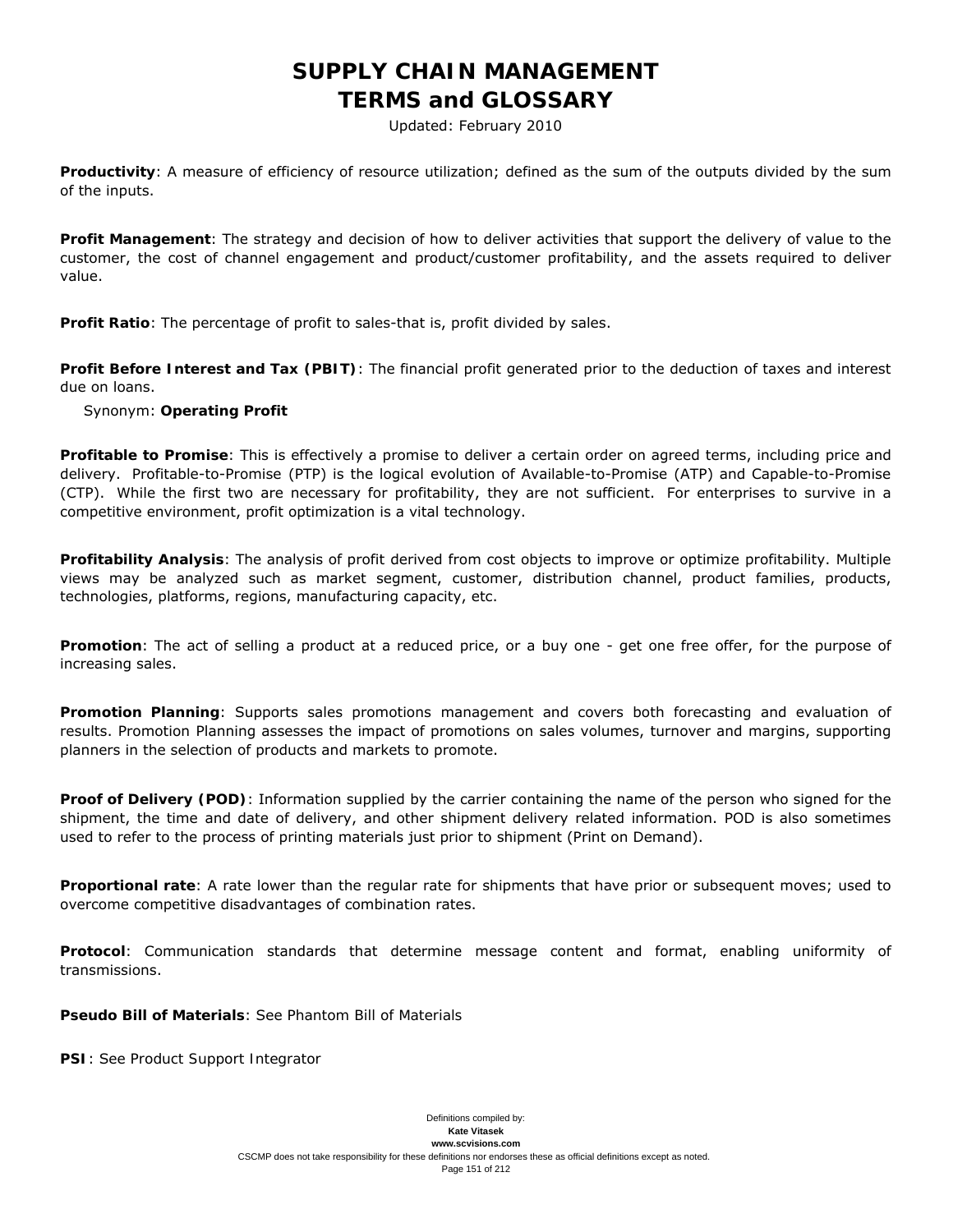Updated: February 2010

**PSM**: See *Product Support Manager*

**PSP**: See *Procurement Services Provider*

**PSP**: See *Product Support Provider*

**Public Private Partnering (PPP)**: An agreement between a government entity and one or more private industry, or other, entities to perform work or utilize facilities and equipment. The Public-Private Partnerships initiative is directed toward improving the output and performance of DoD organic activities through increased participation by the private sector via industrial partnering.

**Public Warehouse**: A business that provides short or long-term storage to a variety of businesses usually on a month-to-month basis. A public warehouse will generally use their own equipment and staff however agreements may be made where the client either buys or subsidizes equipment. Public warehouse fees are usually a combination of storage fees (per pallet or actual square footage) and transaction fees (inbound and outbound). Public warehouses are most often used to supplement space requirements of a private warehouse.

See also: *Contract Warehouse*

See also: *3PL*

**Public Warehouse Receipt**: The basic document issued by a public warehouse manager that is the receipt for the goods given to the warehouse manager. The receipt can be either negotiable or nonnegotiable.

**Pull-Based Customer Replenishment Signals**: A signal based on actual demand and consumption from customers that trigger the issue of a reorder of product or materials.

**Pull Signal**: See *Pull-Based Customer Replenishment Signals*

**Pull or Pull-Through Distribution**: Supply-chain action initiated by the customer. Traditionally, the supply chain was pushed; manufacturers produced goods and "pushed" them through the supply chain, and the customer had no control. In a pull environment, a customer's purchase sends replenishment information back through the supply chain from retailer to distributor to manufacturer, so goods are "pulled" through the supply chain.

**Pull Ordering System**: A system in which each warehouse controls its own shipping requirements by placing individual orders for inventory with the central distribution center. This is a replenishment system where inventory is "pulled" into the supply chain (or "demand chain" by POS systems, or ECR programs), and is associated with "build to order" systems.

**Pup**: A 28-foot trailer, used mostly in less than truckload business.

**Purchase Order (PO)**: The purchaser's authorization used to formalize a purchase transaction with a supplier. The physical form or electronic transaction a buyer uses when placing order for merchandise.

**Purchase Price Discount**: A pricing structure in which the seller offers a lower price if the buyer purchases a larger quantity.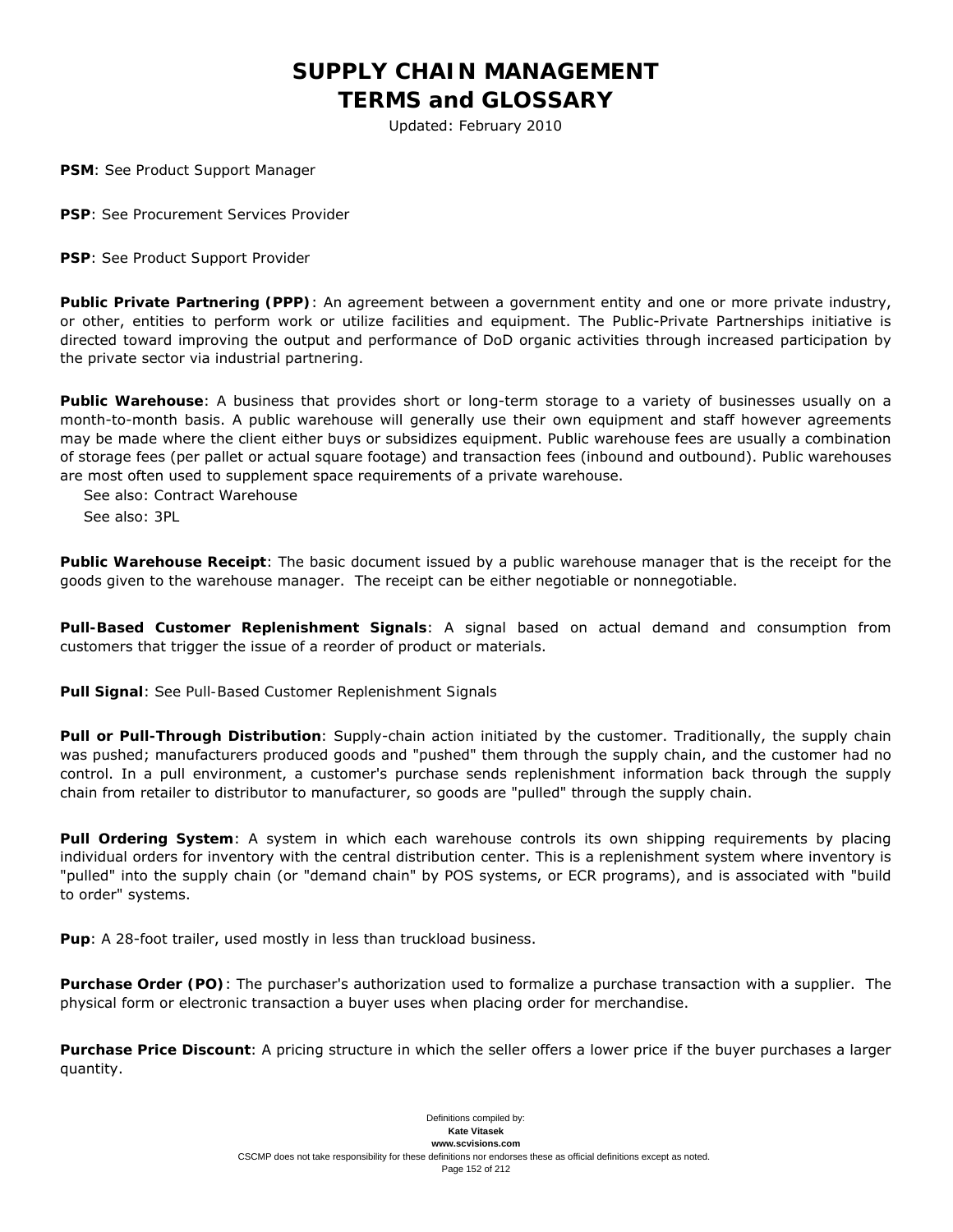Updated: February 2010

**Purchase Price Variance**: difference between the actual vendor invoice price or manufacturing cost and the expected or standards cost.

**Purchase Price Viscount**: A pricing structure in which the seller offers a lower price if the buyer purchases a larger quantity.

**Purchasing**: The functions associated with buying the goods and services required by the firm.

**Pure raw material**: A raw material that does not lose weight in processing.

**Push Back Rack:** Utilizing wheels in the rack structure, this rack system allows palletized goods and materials to be stored by being pushed up a gently graded ramp. Stored materials are allowed to flow down the ramp to the aisle. This rack configuration allows for deep storage on each rack level.

**Push Distribution**: The process of building product and pushing it into the distribution channel without receiving any information regarding requirements.

See also: *Pull or Pull-Through Distribution*

**Push Ordering System**: A situation in which a firm makes inventory deployment decisions at the central distribution center and ships to its individual warehouses accordingly.

**Push Technology**: Webcasting (push technology) is the prearranged updating of news, weather, or other selected information on a computer user's desktop interface through periodic and generally unobtrusive transmission over the World Wide Web (including the use of the Web protocol on Intranet). Webcasting uses so-called push technology in which the Web server ostensibly "pushes" information to the user rather than waiting until the user specifically requests it.

**Put Away**: The activities involved in moving materials from a receiving area or the end of a production process into inventory stock locations.

**Put-to-light**: A method that uses lights to direct the placement of materials. Most often used in batch picking to designate the tote to place picked item into.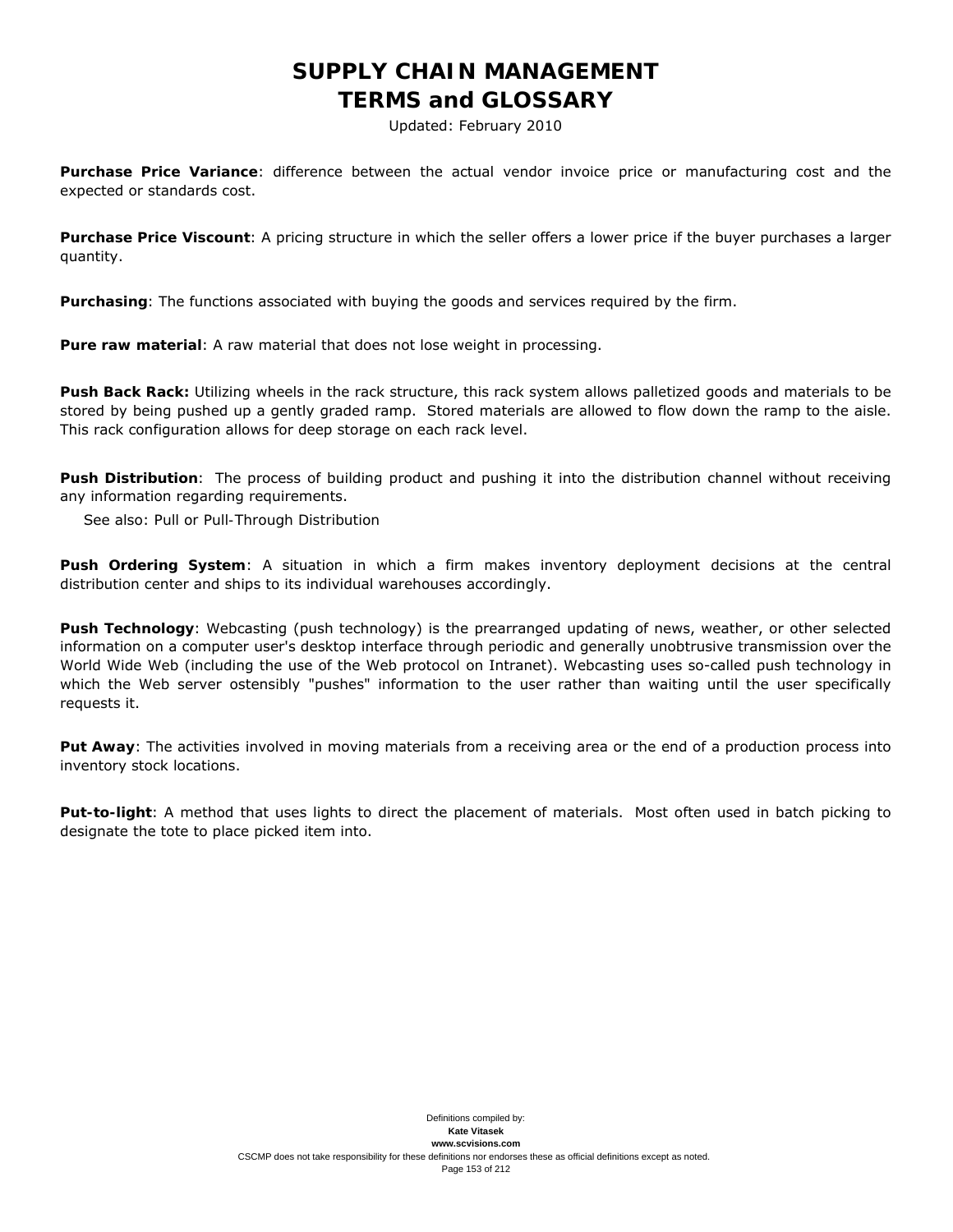Updated: February 2010



**QC**: See *Quality Control*

**QFD**: See *Quality Function Deployment*

**QR**: See *Quick Response*

**QS 9000:** A quality certification program used in the automotive industry which is based on the ISO 9000 standards.

**Qualifier**: A data element, which identifies or defines a related element, set of elements or a segment. The qualifier contains a code from a list of approved codes.

**Qualitative Forecasting Techniques**: A forecasting method where intuition or judgment is typically required due to the lack of hard quantitative facts. An example is where a new product is being introduced.

**Quality**: The degree to which a set of defined characteristics of a product or service fulfills known requirements. The common element of the business definitions is that the quality of a product or service refers to the perception of the degree to which the product or service meets the customer's expectations. Quality has no specific meaning unless related to a specific function and/or object. Quality is a perceptual, conditional and somewhat subjective attribute.

**Quality Circle**: A group composed of individuals trained to identify, analyze and solve work-related problems. They present their solutions to management in order to improve the performance of the organization, and motivate and enrich the work of employees. When matured, true quality circles become self-managing, having gained the confidence of management. Typical topics are improving occupational safety and health, improving product design, and improvement in the workplace and manufacturing processes.

See also: Small Group Improvement Activity

**Quality Control (QC)**: The management function that attempts to ensure that the foods or services manufactured or purchased meet the product or service specifications.

**Quality Function Deployment (QFD)**: A structured method for translating user requirements into detailed design specifications using a continual stream of 'what-how' matrices. QFD links the needs of the customer (end user) with design, development, engineering, manufacturing, and service functions. It helps organizations seek out both spoken and unspoken needs, translate these into actions and designs, and focus various business functions toward achieving this common goal.

**Quality Policy**: A statement of the overall quality intentions and direction of an organization as formally expressed by top management. A quality policy is a compliance requirement for ISO 9001.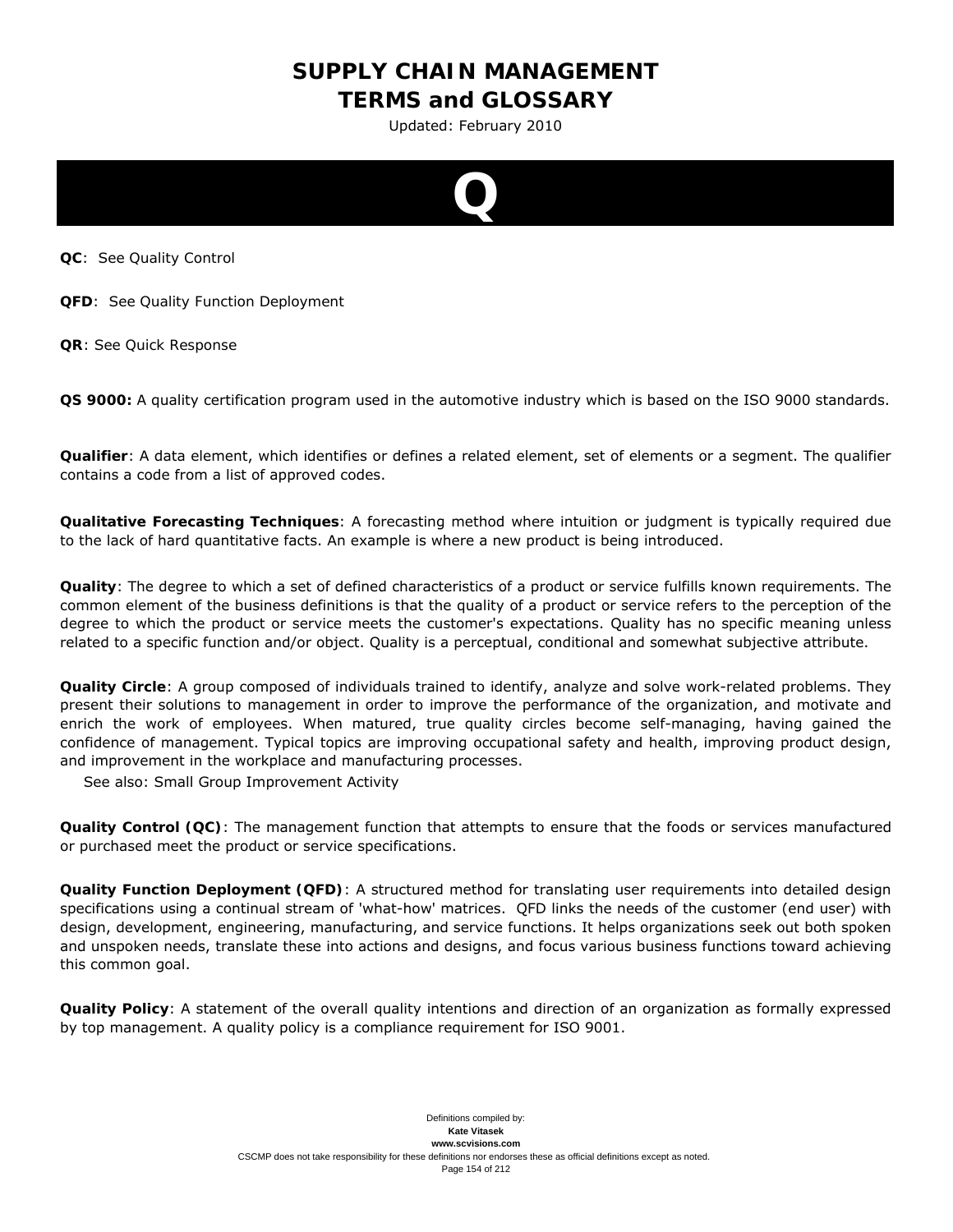Updated: February 2010

**Quantitative Forecasting Techniques**: A forecasting method that relies on expert human judgment combined with a rating scale, instead of being purely based on hard (measurable and verifiable) data.

See also: *Intrinsic Forecasting Method* See also: *Extrinsic Forecasting Method*

#### **Quantity Based Order System**: See *Fixed Reorder Quantity Inventory Model*

**Quarantine**: The act of setting aside materials which do not appear to meet known quality standards. Typically items in quarantine are placed into a secured area to prevent their use while an investigation is conducted and disposition is determined.

**Quick Response (QR)**: A strategy widely adopted by general merchandise and soft lines retailers and manufacturers to reduce retail out-of-stocks, forced markdowns and operating expenses. These goals are accomplished through shipping accuracy and reduced response time. QR is a partnership strategy in which suppliers and retailers work together to respond more rapidly to the consumer by sharing point-of-sale scan data, enabling both to forecast replenishment needs.

See also: *Efficient Consumer Response*  See also: *Collaborative Planning, Forecasting and Replenishment* ®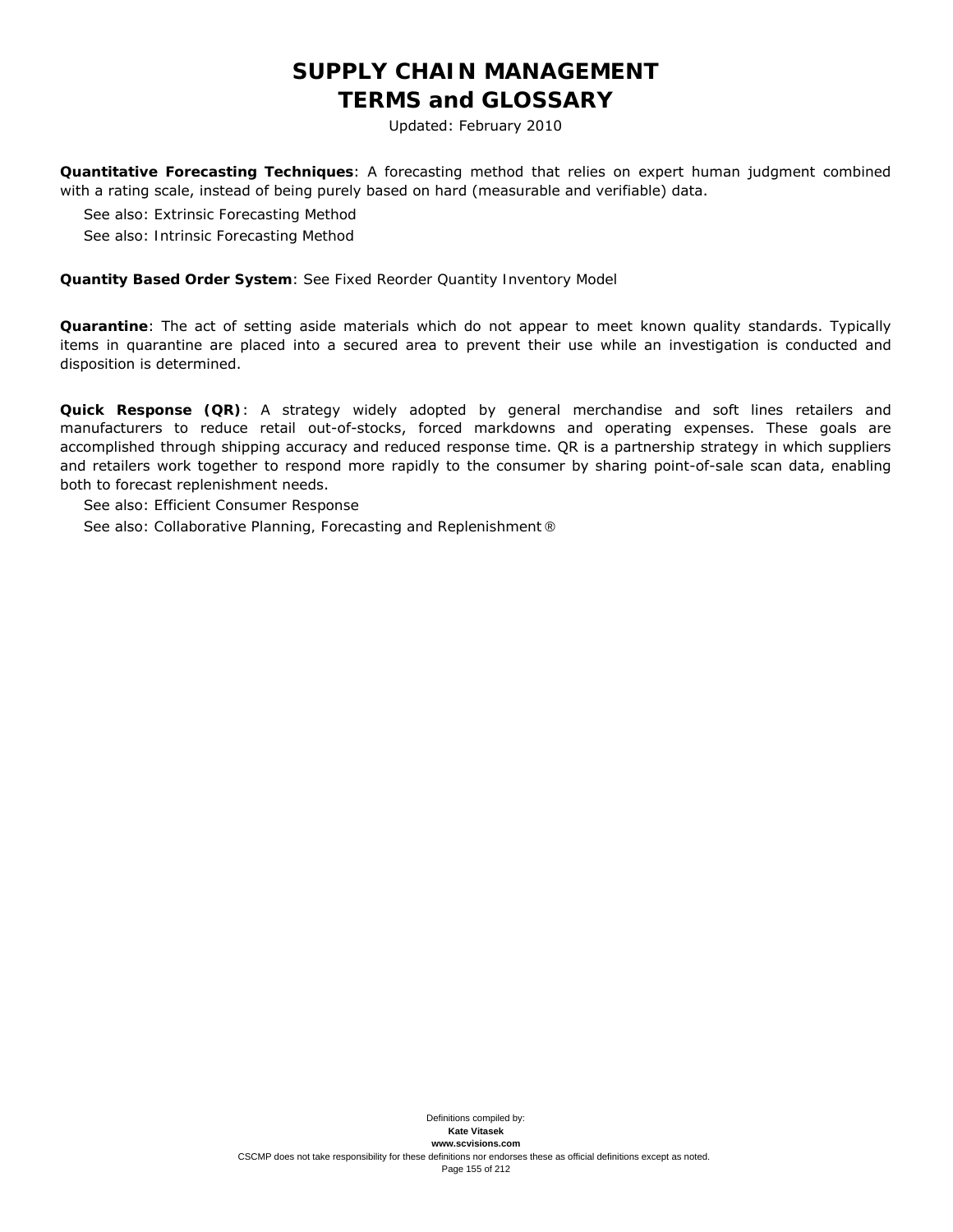Updated: February 2010

# **R**

**Rack**: A piece of equipment which is used to store materials off of the floor. Racks will typically have shelves, but may be designed to hold materials vertically such as lengths of pipe of metal bar stock.

**Racking**: The activity of placing materials onto a rack. May also refer to hardware which is used to build racks.

**Radio Frequency (RF)**: A form of wireless communications that lets users relay information via electromagnetic energy waves from a terminal to a base station, which is linked in turn to a host computer. The terminals can be place at a fixed station, mounted on a forklift truck, or carried in the worker's hand. The base station contains a transmitter and receiver for communication with the terminals. RF systems use either narrow-band or spreadspectrum transmissions. Narrow-band data transmissions move along a single limited radio frequency, while spreadspectrum transmissions move across several different frequencies. When combined with a bar-code system for identifying inventory items, a radio-frequency system can relay data instantly, thus updating inventory records in socalled "real time."

**Radio Frequency Identification (RFID)**: The use of radio frequency technology including RFID tags and tag readers to identify objects. Objects may include virtually anything physical, such as equipment, pallets of stock, or even individual units of product. RFID tags can be active or passive. Active tags contain a power source and emit a signal constantly. Passive tags receive power from the radio waves sent by the scanner / reader. The inherent advantages of RFID over bar code technology are: 1) the ability to be read over longer distances, 2) the elimination of requirement for "line of sight" readability, 3) added capacity to contain information, and 4) RFID tag data can be updated / changed.

**Ramp Rate**: A statement which quantifies how quickly you grow or expand an operation Growth trajectory. Can refer to sales, profits or margins.

**Random-Location Storage**: An inventory management technique where items are allowed to occupy multiple locations which are assigned dynamically based on size and weight at the time put away is scheduled.

See also: *Fixed-Location Storage*

**Rate-Based Scheduling**: A method used to create a production schedule which is based on the work center capacity or usage rate for a specified period (shift, date, week or other timeframe) and not by individual order or item.

**Rate Basis Number**: The distance between two rate basis points.

**Rate Basis Point**: The major shipping point in a local area; all points in the local area are considered to be the rate basis point.

**Rate Bureau**: A group of carriers that get together to establish joint rates, to divide joint revenues and claim liabilities, and the publish tariffs. Rate bureaus have published single line rates, which were prohibited in 1984.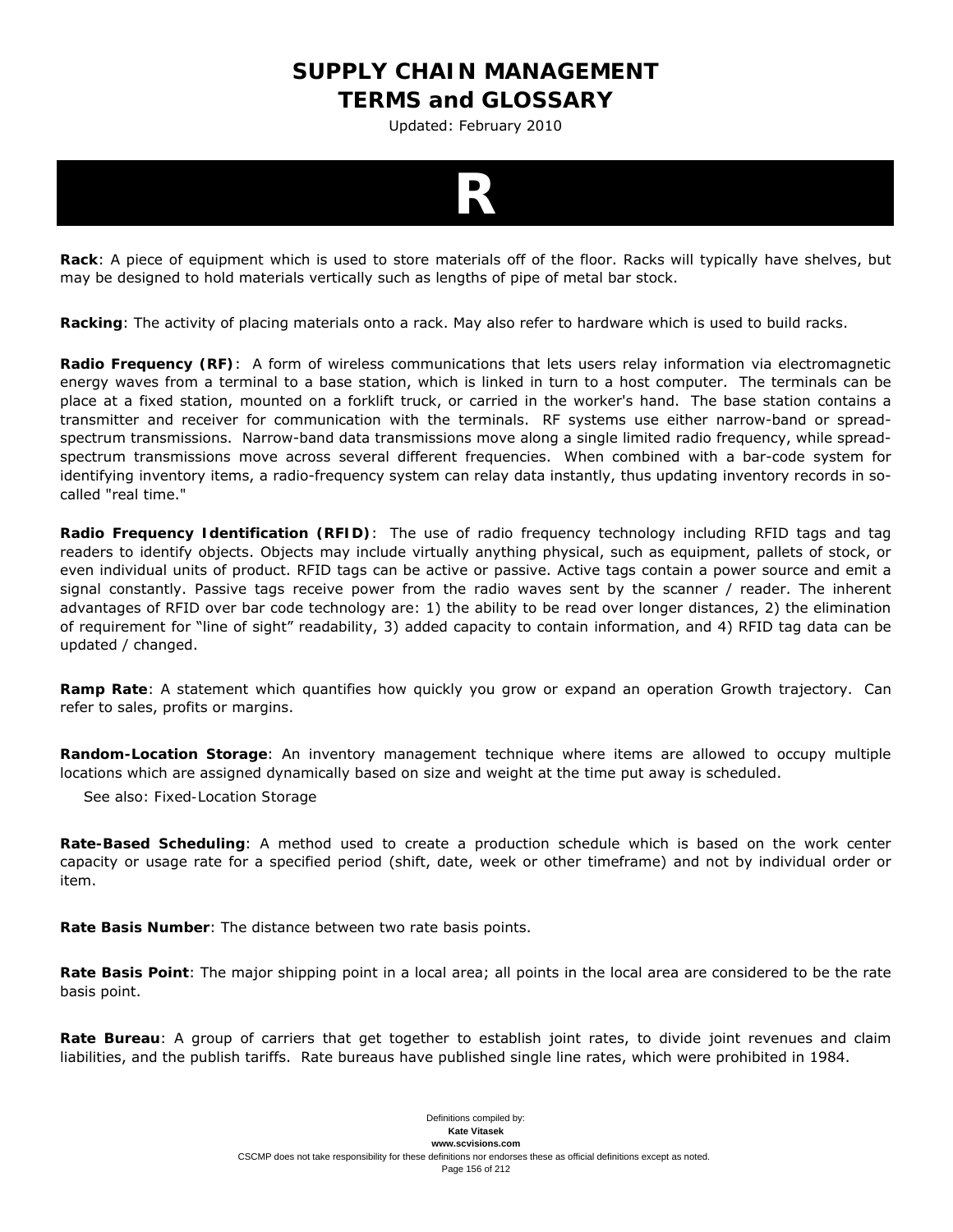Updated: February 2010

**Rationalization Exercise**: Any activity which is intended to reduce the population of a specific element. This may be applied to SKU count, supplier lists, commodity designations, etc.

**Rationing**: A technique of allocating available stocks of product among requesting customers typically used when demand exceeds anticipated availability. Various formulas or strategies may be employed based on customer relationships, urgency and price.

**Raw Materials (RM)**: Crude or processed material that can be converted by manufacturing, processing, or combination into a new and useful product.

**RDTs**: See *RF Remote Data Terminals* 

**RDT&E**: See *Research, Development, Test and Evaluation* 

**REACH**: See *Registration, Evaluation, Authorization, and Restriction of Chemical Substances*

**Real-Time**: The processing of data in a business application as it happens - as contrasted with storing data for input at a later time (batch processing).

**Reasonable rate**: A rate that is high enough to cover the carrier's cost but not too high to enable the carrier to realize monopolistic profits.

**Recapture Clause**: A provision of the 1920 Transportation Act that provided for self-help financing for railroads. Railroads that earned more than the prescribed return contributed one-half of the excess to the fund from which the ICC made loans to less profitable railroads. The Recapture Clause was repealed in 1933.

**Receiving**: The function of taking physical receipt of material and performing initial inspection of the incoming shipment for damage and validation with respect to purchase order quantity. Typically includes some initial data recording, but not quality assurance or stocking.

**Receiving Dock**: Distribution center location where the actual physical receipt of the purchased material from the carrier occurs.

**Recency, Frequency, Monetary (RFM)**: It is a method for segmenting or rating your customers. The best customers are those who have bought from you recently, buy many times, and in large amounts.

**Reconsignment**: A carrier service that permits changing the destination and/or consignee after the shipment has reached its originally billed destination and paying the through rate from origin to final destination.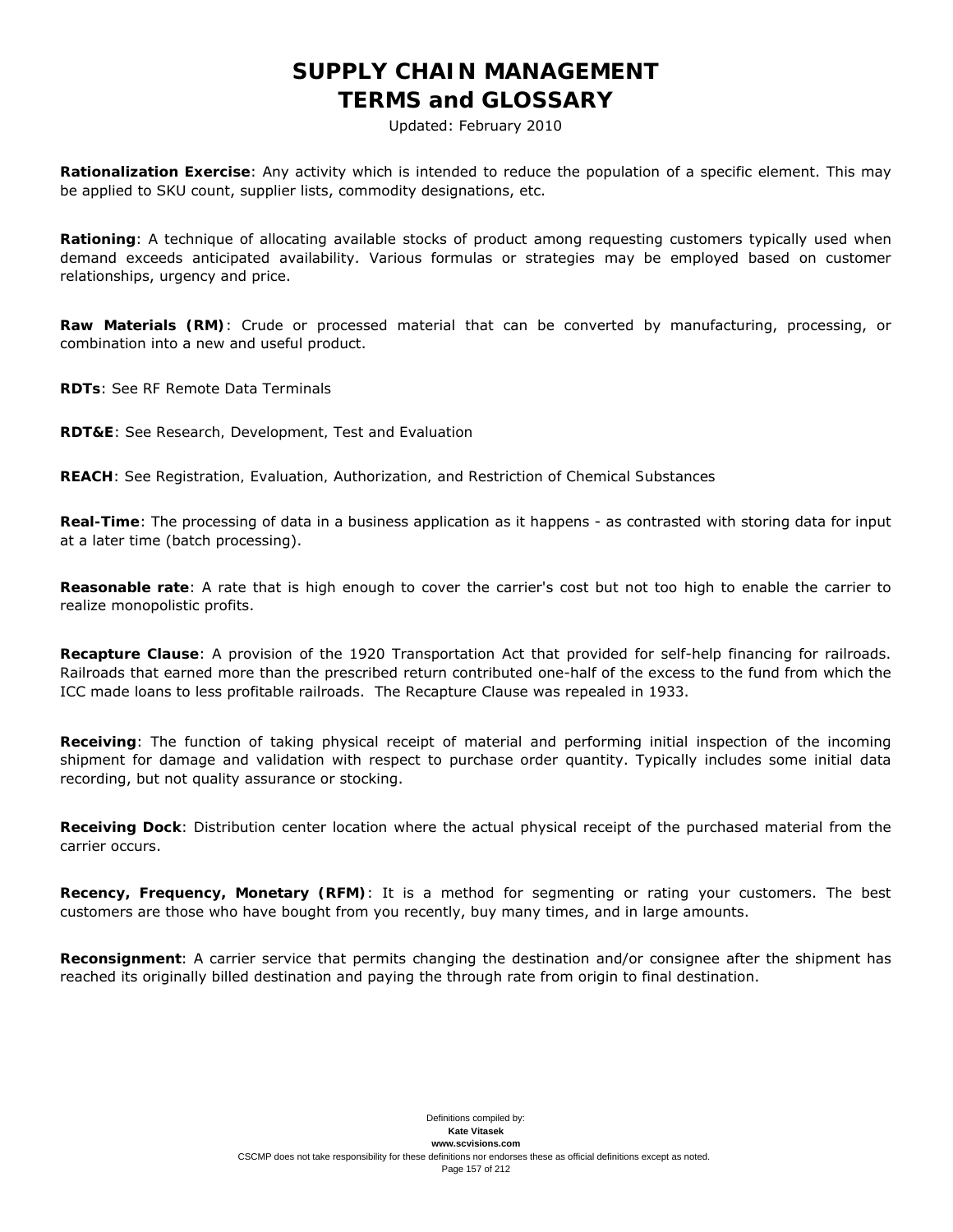Updated: February 2010

**Redistribution**: A trend in the foodservice distribution business where a large "redistributor" such as SYSCO or Dot Foods will purchase in truckload quantities from the food manufacturers and warehouse the products. Individual smaller distributors can then purchase multiple manufacturers' products from the redistributor and fill up an entire truck to save on shipping costs.

**Reed-Bulwinkle Act**: Legalized joint rate making by common carriers through rate bureaus; extended antitrust immunity to carriers participating in a rate bureau.

**Reefer**: A term used for refrigerated vehicles.

**Reengineering**: 1) A fundamental rethinking and radical redesign of business processes to achieve dramatic improvements in performance. 2) A term used to describe the process of making (usually) significant and major revisions or modifications to business processes. 3) Also called Business Process Reengineering.

**Refrigerated Carriers**: Truckload carriers designed to keep perishables good refrigerated. The food industry typically uses this type of carrier.

**Regeneration MRP**: A technique in MRP systems where the master production schedule is completely re-planned through all bills of material. New and existing requirements are fully recalculated.

**Regional Carrier**: A for-hire air carrier, usually certificated, that has annual operating revenues of less than \$74 million; the carrier usually operates within a particular region of the country.

**Registration, Evaluation, Authorization, and Restriction of Chemical Substances (REACH)**: An EU regulation that addresses the production and use of chemical substances and any potential to harm the environment and human health.

**Regular-route Carrier**: A motor carrier that is authorized to provide service over designated routes.

**Relay Terminal**: A motor carrier terminal designed to facilitate the substitution of one driver for another who has driven the maximum hours permitted.

**Release-to-Start Manufacturing**: Average time from order release to manufacturing to the start of the production process. This cycle time may typically be required to support activities such as material movement and line changeovers.

**Released-Value Rates**: Rates based upon the value of the shipment; the maximum carrier liability for damage is less than the full value, and in return the carrier offers a lower rate.

**Reliability**: The ability of a system to perform as designated in an operational environment over time without failures. A common performance metric for reliability is Mean Time Between Failures. A carrier selection criterion that considers the variation in carrier transit time; the consistency of the transit time provided.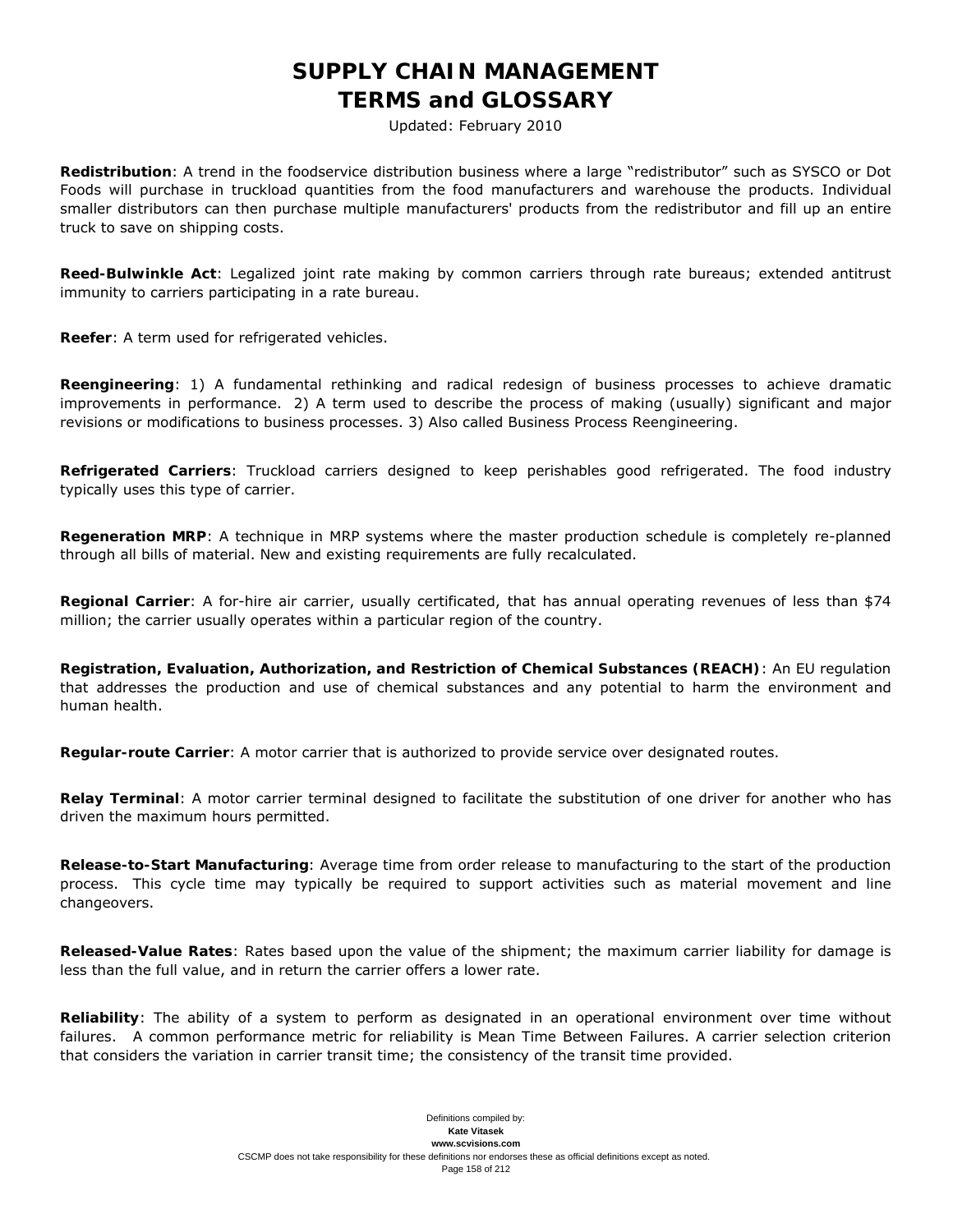Updated: February 2010

**Remanufacturing / Refurbishing**: Refers to the re-work performed on returned items to make the items saleable. Note that products made available for sale in this manner must be appropriately labeled as such.

**Reorder point**: A predetermined inventory level that triggers the need to place an order. This minimum level provides inventory to meet anticipated demand during the time it takes to receive the order.

**Reparation**: The ICC could require railroads to repay users the difference between the rate charged and the maximum rate permitted when the ICC found the rate to be unreasonable or too high.

**Re-plan Cycle**: Time between the initial creation of a regenerated forecast and the time its impact is incorporated into the Master Production Schedule of the end-product manufacturing facility. (An element of Total Supply Chain Response Time)

**Replenishment**: The process of moving or re-supplying inventory from a reserve (or upstream) storage location to a primary (or downstream) storage/picking location, or to another mode of storage in which picking is performed.

**Request for Information (RFI)**: A document used to solicit information about vendors, products, and services prior to a formal RFQ/RFP process.

**Request for Proposal (RFP)**: A document, which provides information concerning needs and requirements for a manufacturer. This document is created in order to solicit proposals from potential suppliers. For, example, a computer manufacturer may use a RFP to solicit proposals from suppliers of third party logistics services.

**Request for Quote (RFQ)**: A formal document requesting vendor responses with pricing and availability of products. RQFs are typically solicited from a broad group of suppliers from which a narrower group will be selected and asked to provide a more detailed Request for Proposal.

**Research, Development, Test and Evaluation (RDT&E)**: A service-unique account to fund PBL programs.

**Resellers**: A company or individual that purchases goods or services with the intention of reselling them rather than consuming or using them. This includes distributors and retailers generally.

**Resource Driver**: In cost accounting, the best single quantitative measure of the frequency and intensity of demands placed on a resource by other resources, activities, or cost objects. It is used to assign resource costs to activities, and cost objects, or to other resources.

**Resources**: Economic elements applied or used in the performance of activities or to directly support cost objects. They include people, materials, supplies, equipment, technologies and facilities.

See also: *Resource Driver* See also: *Capacity*

> Definitions compiled by: **Kate Vitasek www.scvisions.com** CSCMP does not take responsibility for these definitions nor endorses these as official definitions except as noted. Page 159 of 212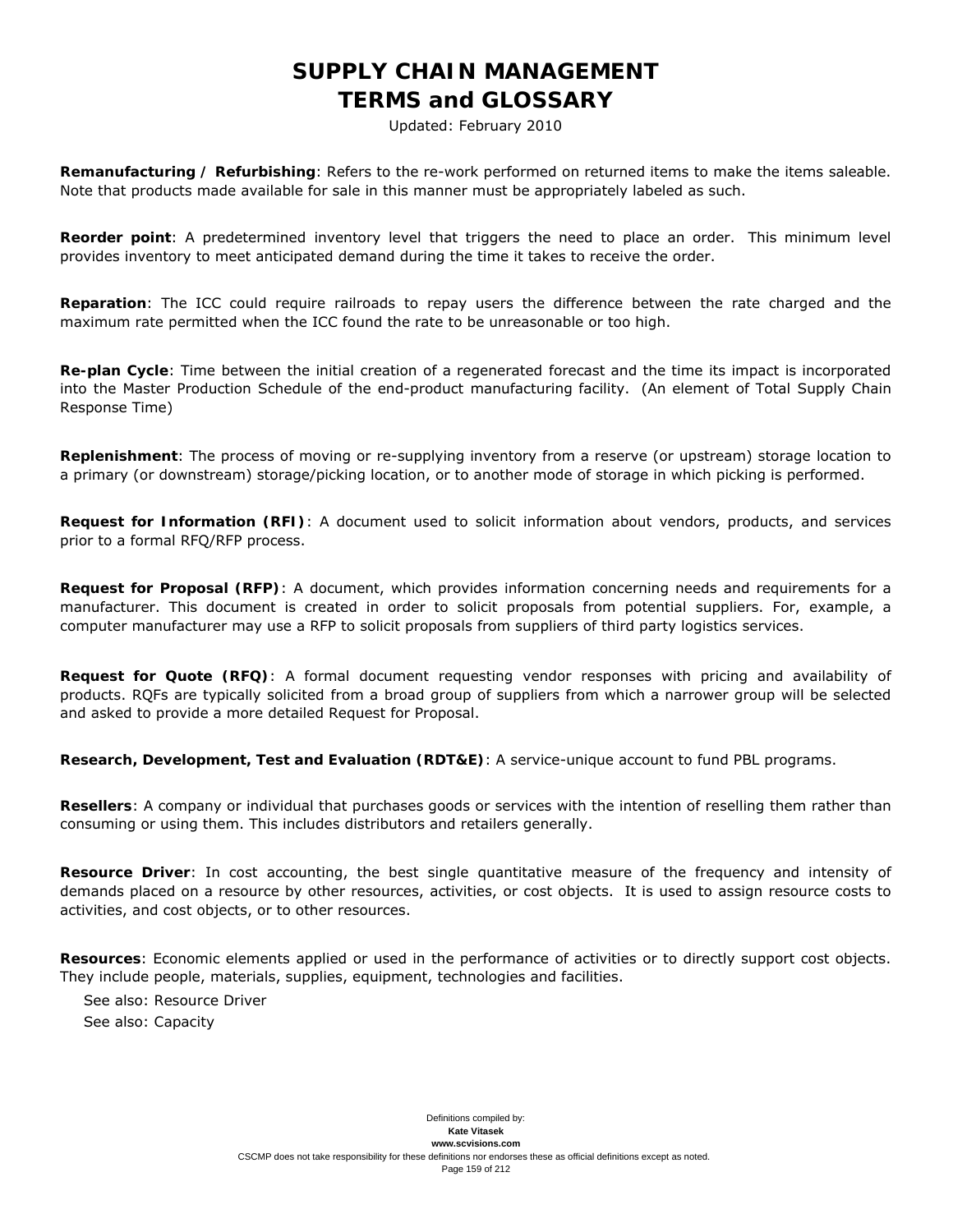Updated: February 2010

**Responsibility Matrix**: In project management, this is a tool used to keep track of participation by key roles, stating who is in charge of completing assigned tasks. It can be useful in clarifying roles and responsibilities in crossfunctional projects.

**Retailer**: An individual or organization which purchasers products from a manufacturer or distributor and resells them to the ultimate consumer. This group includes a wide range of businesses from door to door and corner stores to global companies like Walmart, as well as on-line stores like Amazon.

**Return Disposal Costs**: The costs associated with disposing or recycling products that have been returned due to customer rejects, end-of-life or obsolescence.

**Return Goods Handling**: Processes involved with returning goods from the customer to the manufacturer. Products may be returned because of performance problems or simply because the customer doesn't like the product.

**Return Material Authorization or Return Merchandise Authorization (RMA)**: A reference number produced to recognize and give authority for a faulty product to be returned to a distribution center or manufacturer. This form typically needs to be accompanied by a Warranty/Return, which helps the company identify the original product and the reason for the return. The RMA number often acts as an order for the work required in repair situations, or as a reference for credit approval.

**Return on Assets (ROA)**: Financial measure calculated by dividing profit by assets.

**Return on Investment (ROI)**: The profit or loss resulting from an investment transaction, usually expressed as an annual percentage return. ROI is a popular metric for use in showing the value of an investment in new facilities, equipment or software vs. the cost of same.

**Return on Net Assets**: Financial measure calculated by dividing profit by assets net of depreciation.

**Return on Sales**: Financial measure calculated by dividing profit by sales. Provides information on how much profit is being produced per dollar of sales.

#### Synonym: *Operating Margin*

Calculation: (Fiscal year's pretax income) / (total sales)

**Return Product Authorization (RPA)**: A form generally required with a Warranty/Return, which helps the company identify the original product, and the reason for return. The RPA number often acts as an order form for the work required in repair situations, or as a reference for credit approval.

Synonym: *Return Material (RM)* Synonym: *Goods Authorization (GA)*

**Return to Vendor (RTV)**: Material that has been rejected by the customer or the buyer's inspection department and is awaiting shipment back to the supplier for repair or replacement.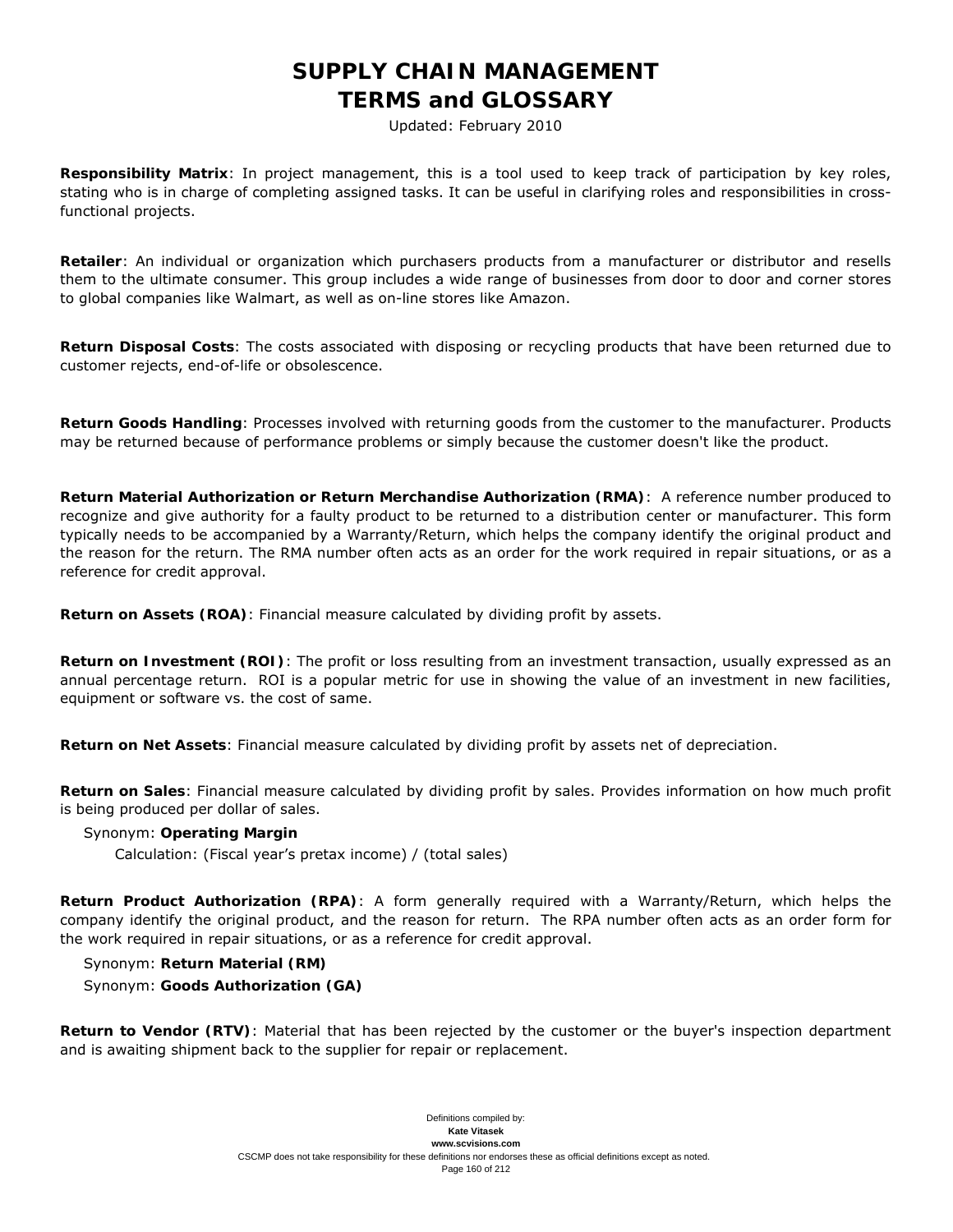Updated: February 2010

#### **Returns Defect Analysis**: See *Defect Analysis*

**Returns Inventory Costs**: The costs associated with managing inventory, returned for any of the following reasons: repair, refurbish, excess, obsolescence, End-of-Life, ecological conformance, and demonstration. Includes all applicable elements of the Level 2 component Inventory Carrying Cost of Total Supply Chain Management Cost

**Returns Material Acquisition, Finance, Planning and IT Costs**: The costs associated with acquiring the defective products and materials for repair or refurbishing items, plus any Finance, Planning and Information Technology cost to support Return Activity.. Includes all applicable elements of the Level 2 components Material Acquisition Cost (acquiring materials for repairs), Supply Chain Related Finance and Planning Costs and Supply Chain IT Costs of Total Supply Chain Management Cost.

**Returns Order Management Costs**: The costs associated with managing Return Product Authorizations (RPA). Includes all applicable elements of the Level 2 component Order Management Cost of Total Supply Chain Management Cost.

See also: *Order Management Costs*

**Returns Processing Cost**: The total cost to process repairs, refurbished, excess, obsolete, and End-of-Life products including diagnosing problems, and replacing products. Includes the costs of logistics support, materials, centralized functions, troubleshooting service requests, on-site diagnosis and repair, external repair, and miscellaneous. These costs are broken into Returns Order Management, Returns Inventory Carrying, Returns Material Acquisition, Finance, Planning, IT, Disposal and Warranty Costs.

**Returns To Scale**: A defining characteristic of B2B. Bigger is better. It's what creates the winner takes all quality of most B2B hubs. It also places a premium on being first to market and first to achieve critical mass.

**Reverse Auction**: A type of auction where a select group of suppliers bids competitively for an order posted by the buyer (opposite of a regular auction, where buyers are bidding to buy products). The buyer may choose the lowest bid or may split the purchase among several of the suppliers. As bidding continues, the prices decline.

**Reverse Engineering**: A process whereby competitors' products are disassembled & analyzed for evidence of the use of better processes, components & technologies.

**Reverse Logistics**: A specialized segment of logistics focusing on the movement and management of products and resources after the sale and after delivery to the customer. Includes product returns for repair and/or credit.

**RF**: See *Radio Frequency*

**RF Remote Data Terminals (RDTs)**: An electronic device that is used to enter or retrieve data via radio frequency transmissions.

**RFI**: See *Request for Information*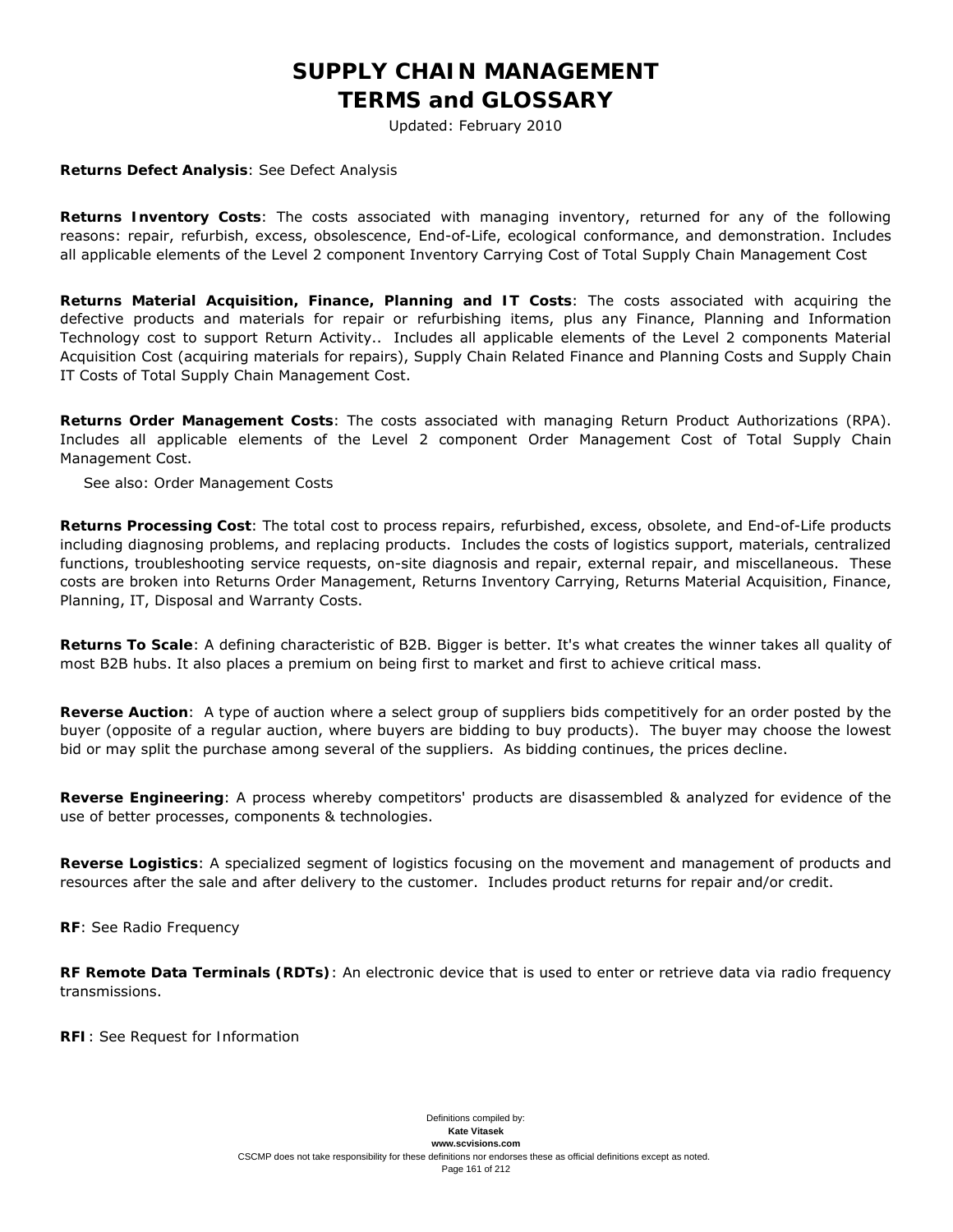Updated: February 2010

**RFID**: Radio Frequency Identification. See also: *Radio Frequency*

**RFM**: See *Recency, Frequency, Monetary*

**RFP**: See *Request for Proposal*

**RFQ**: See *Request for Quote*

**RGA**: Return Goods Authorization. See also: *Return Material Authorization*

**Rich Media**: An Internet advertising term for a Web page ad that uses advanced technology such as streaming video, downloaded applet (programs) that interact instantly with the user, and ads that change when the user's mouse passes over it.

**Rich Text Format (RFT)**: A method of encoding text formatting and document structure using the ASCII character set. By convention, RTF files have an .rtf filename extension.

**Right of Eminent Domain**: A concept that permits the purchase of land needed for transportation right-of-way in a court of law; used by railroads and pipelines.

**Risk Exposure Analysis**: See *Risk Management*

**Risk Management**: The identification, evaluation, and ranking the priority of risks followed by synchronized and cost-effective application of resources to lessen, monitor, and control the probability and/or impact of unfortunate events.

**Risk Mitigation**: A reduction in the exposure to risk, lessening the impact and/or the probability of its occurrence.

**RM**: See *Raw Materials*

**RMA**: Return Material Authorization. See also: *Return Product Authorization*

**ROA**: See *Return on Assets*

**ROI**: See *Return on Investment*

**Roll-On, Roll-Off (RO-RO)**: A type of ship designed to permit cargo to be driven on at origin and off at destination; used extensively for the movement of automobiles.

> Definitions compiled by: **Kate Vitasek www.scvisions.com** CSCMP does not take responsibility for these definitions nor endorses these as official definitions except as noted. Page 162 of 212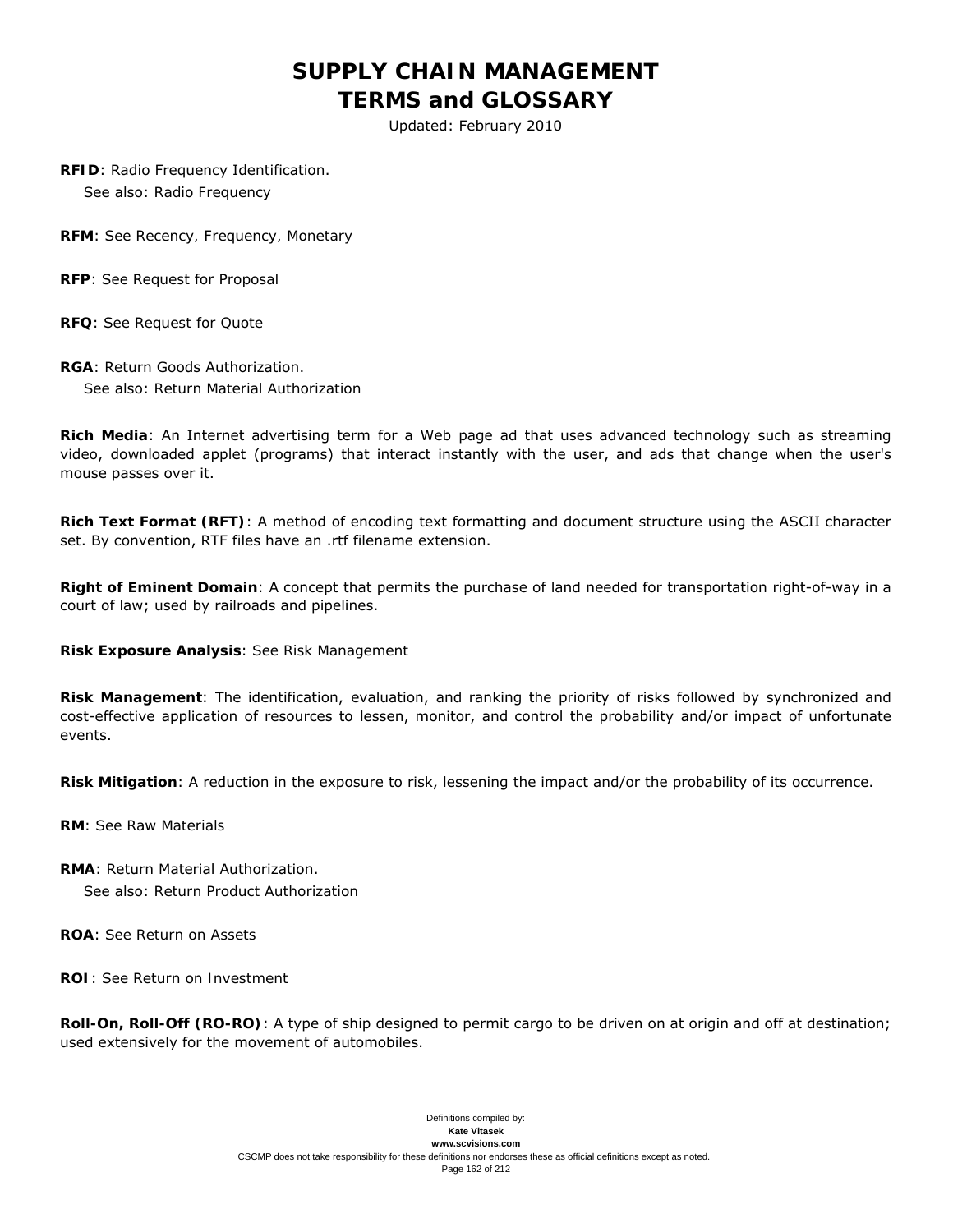Updated: February 2010

**Root Cause Analysis**: A class of problem solving methods aimed at identifying the root causes of problems or events. The practice of RCA is predicated on the belief that problems are best solved by attempting to correct or eliminate root causes, as opposed to merely addressing the immediately obvious symptoms.

#### **RO-RO**: See *Roll-On, Roll-Off*

**RosettaNet**: Consortium of major Information Technology, Electronic Components, Semiconductor Manufacturing, Telecommunications and Logistics companies working to create and implement industry-wide, open e-business process standards. These standards form a common e-business language, aligning processes between supply chain partners on a global basis. RosettaNet is a subsidiary of the GS1 group.

**Routing Accuracy**: When specified activities conform to administrative specifications and specified resource consumptions (both personnel and machinery) are detailed according to administrative specifications and is within 10% of actual requirements.

**Routing or Routing Guide**: 1) Process of determining how shipment will move between origin and destination. Routing information includes designation of carrier(s) involved, actual route of carrier, and estimated time enroute. 2) Right of shipper to determine carriers, routes and points for transfer shipments. 3) In manufacturing this is the document which defines a process of steps used to manufacture and/or assemble a product.

**RPA**: See *Return Product Authorization*

**RTF**: See *Rich Text Format*

**RTV**: See *Return to Vendor*

**Rule of Eight**: Before the Motor Carrier Act of 1980, contract carriers requesting authority were restricted to eight shippers under contract. The number of shippers has been deleted as a consideration for granting a contract carrier permit.

**Rule of rate making**: A regulatory provision directing the regulatory agencies to consider the earnings necessary for a carrier to provide adequate transportation.

**Rules-Based Picking Logic**: A picking methodology which is based on preset rules governing the various pick strategies dependent on factors stated in the orders being picked.

**Rules-Based Returns**: A returns management methodology which is based on preset rules governing the "if" and "how" returns are handled, based on the nature of the return request and the age or condition of the product.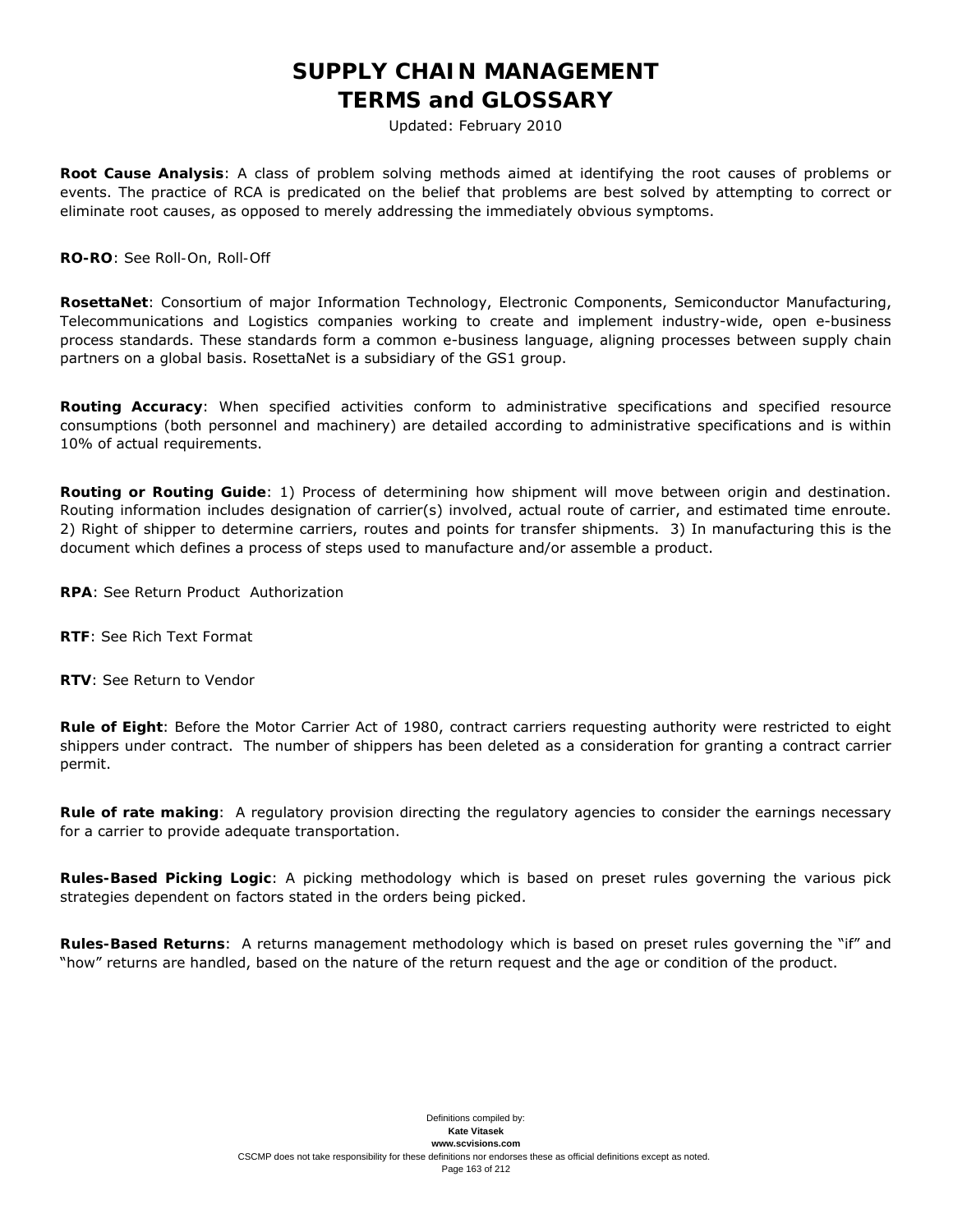Updated: February 2010



**S&OP**: See *Sales and Operations Planning*

**SA**: See *Sensitivity Analysis*

**SaaS**: See *Software as a Service*

**SAE**: Society of Automotive Engineers.

**Safety Stock**: The inventory a company holds above normal needs as a buffer against delays in receipt of supply or changes in customer demand.

**Salable Goods**: Products which are available for sale to customers as differentiated from items which are parts or assemblies that are not generally sold independently. In the retail environment salable is differentiated from 'unsalable' which denotes goods which are damaged, spoiled or past pull date.

**Sales and Operations Planning (S&OP)**: A strategic planning process that reconciles conflicting business objectives and plans future supply chain actions. S&OP Planning usually involves various business functions such as sales, operations and finance to agree on a single plan/forecast that can be used to drive the entire business. Some organizations include suppliers and customers in their S&OP processes.

**Sales Cycle Time**: Measures the time required for a product to sell out completely from the store/shelf i.e., beginning from the day it enters the floor.

**Sales Forecast**: A prediction of future sales based on past performance of a given time period (Five month rolling average) and analysis of current market conditions.

**Sales Mix**: The relative volumes of sales for a variety of products as a percentage of the total sales volume.

**Sales Plan**: This is composed of two primary sections - sales strategy (objectives, market position, competition, conversion methods, etc.) and Tactics (implementation of the strategy, infrastructure, and projections). The sales plan projections are expressed in units and in sales dollars, they are a necessary for production planning or sales and operations planning process.

See also: *Aggregate Planning* See also: *Production Planning* See also: *Sales and Operations Planning*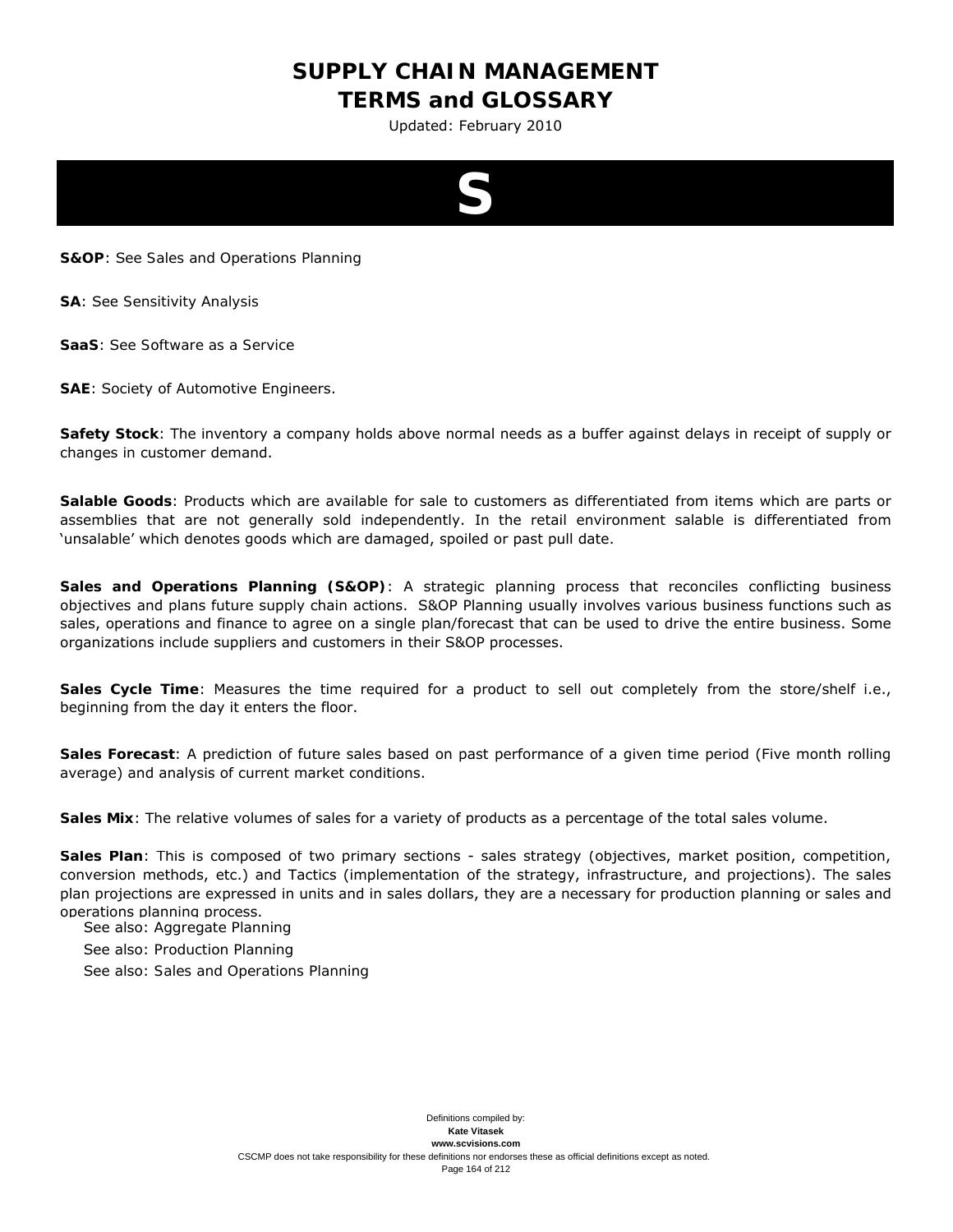Updated: February 2010

**Sales Planning**: The process of determining the level of sales necessary to meet general business objectives of profitability, productivity, competitive customer lead times, and so on, as expressed in the overall business plan.

See also: *Production Planning* See also: *Sales and Operations Planning*

**Salvage Material**: Unused materials in the form of waste or obsolete material that has a market value and can be sold.

**Sarbanes-Oxley Public Accounting and Investor Protection Act (SOX)**: A United States federal law enacted on July 30, 2002 to protect investors by improving the accuracy and reliability of corporate disclosures made pursuant to the securities laws, and for other purposes. The law is divided into 11 sections ranging from additional corporate board responsibilities to criminal penalties.

**Saw-Tooth Diagram**: An X/Y diagram showing quantity on one axis and time depicting the inventory level for a typical item in stock with inventory level declining as it is consumed and rising as incoming orders are received.

**SBT**: See *Scan-Based Trading*

**SCAC**: See *Standard Carrier Alpha Code* 

**SCAC Code**: See *Standard Carrier Alpha Code* 

**Scalability**: 1) How quickly and efficiently a company can ramp up to meet demand. See also uptime production flexibility. 2) How well a solution to some problem will work when the size of the problem increases. The economies to scale don't really kick in until you reach the critical mass, then revenues start to increase exponentially.

**Scan**: A computer term referring to the action of scanning bar codes or RF tags.

**Scan-Based Trading (SBT)**: A practice that uses point-of-sale scanner data to manage payment, promotion and replenishment of products in a retail store. It is similar in nature to and an enhanced version of Vendor Managed / Owned Inventory where the retailers POS data is used as the basis for transactions between the supplier and the retailer. Supplements the consumption / replenishment component of CPFR and ECR strategies.

**Scanlon Plan**: A form of gainsharing that returns cost savings to the employees, usually as a lump-sum bonus. It is a productivity measure, as opposed to profit-sharing which is a profitability measure This program dates back to the 1930s and relies on committees to create cost-sharing ideas labor costs, productivity has increased while unit cost has decreased.

**SCE**: See *Supply Chain Execution*

**SCEM**: See *Supply Chain Event Management*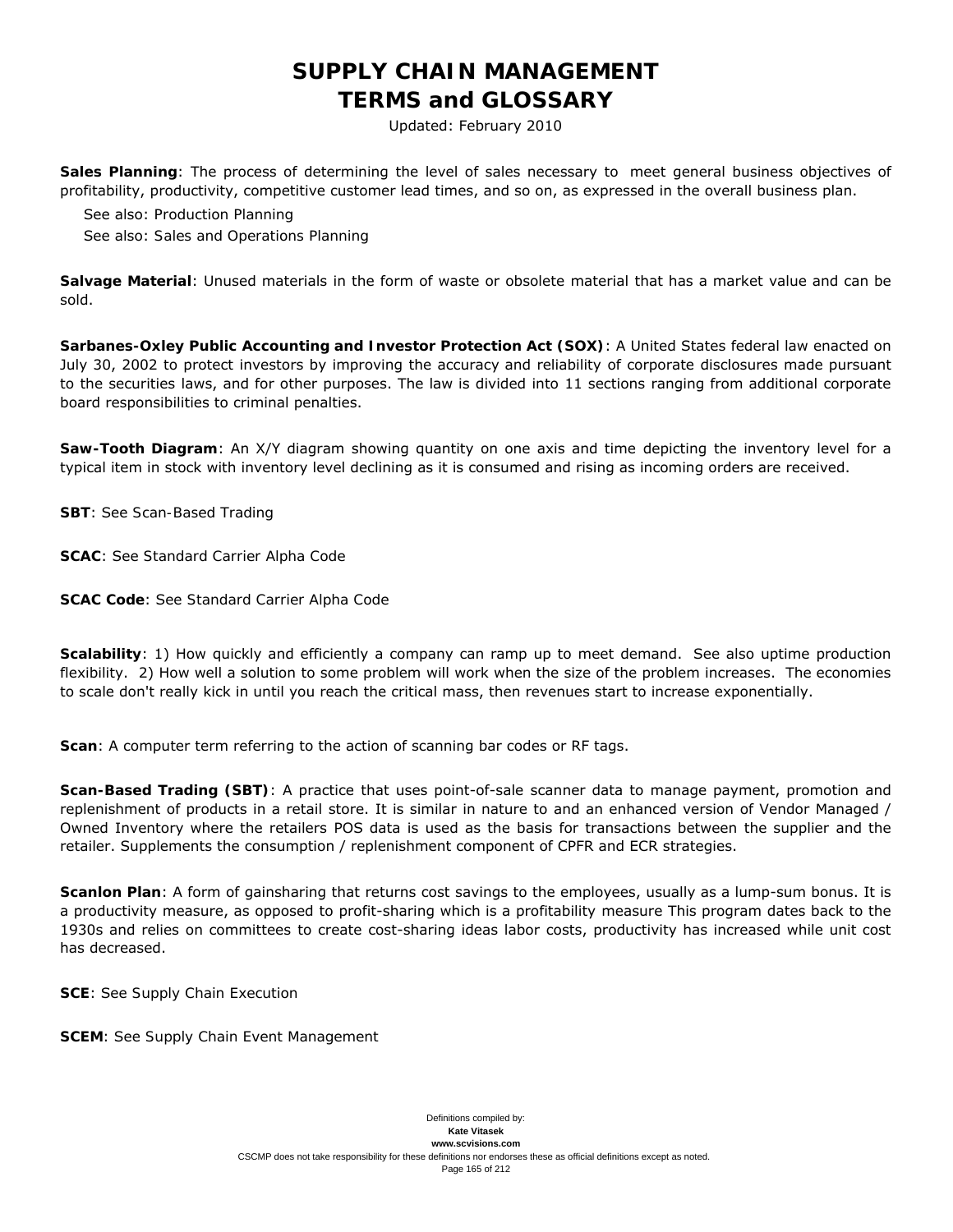Updated: February 2010

**Scenario Forecasts**: A methodology used to anticipate possible large scale changes that could affect, either positively or negatively, an organization. The organization would develop scenarios for how the organization will respond to different future situations the organization may encounter in the future.

**Scenario Planning**: A form of planning in which likely sets of relevant circumstances are identified in advance, and used to assess the impact of alternative actions.

**SCI**: See *Supply Chain Integration*

**SCM**: See *Supply Chain Management*

**SCOR**: See *Supply Chain Operations Reference Model*

**Scorecard**: A performance measurement tool used to capture a summary of the key performance indicators (KPIs)/metrics of a company. Metrics dashboards/scorecards should be easy to read and usually have "red, yellow, green" indicators to flag when the company is not meeting its targets for its metrics. Ideally, a dashboard/scorecard should be cross-functional in nature and include both financial and non-financial measures. In addition, scorecards should be reviewed regularly - at least on a monthly basis and weekly in key functions such as manufacturing and distribution where activities are critical to the success of a company. The dashboard/scorecards philosophy can also be applied to external supply chain partners such as suppliers to ensure that suppliers' objectives and practices align.

Synonym: *Dashboard*

**Scrap material**: Unusable material that has no market value and must generally be disposed of as a cost.

**Seasonality**: A factor used in forecasting to reflect the seasonal variability in demand for certain products. Seasonality explains the fluctuation in demand for various recreational products which are used during different seasons.

See also: *Base Series*

**Secondary highways**: Highways that serve primarily rural areas.

**Secure Electronic Transaction (SET)**: An early standard protocol for securing credit card transactions over insecure networks, specifically, the Internet.

**Segmentation**: In marketing, it is the identification and classification of groups of buyers within a market who share similar needs and who demonstrate similar buyer behavior.

**Seiketsu**: A Japanese term for *Standardize.* Refers to standardized work practices. It is more than standardized cleanliness. This means operating in a consistent and standardized fashion. Everyone knows exactly what his or her responsibilities are.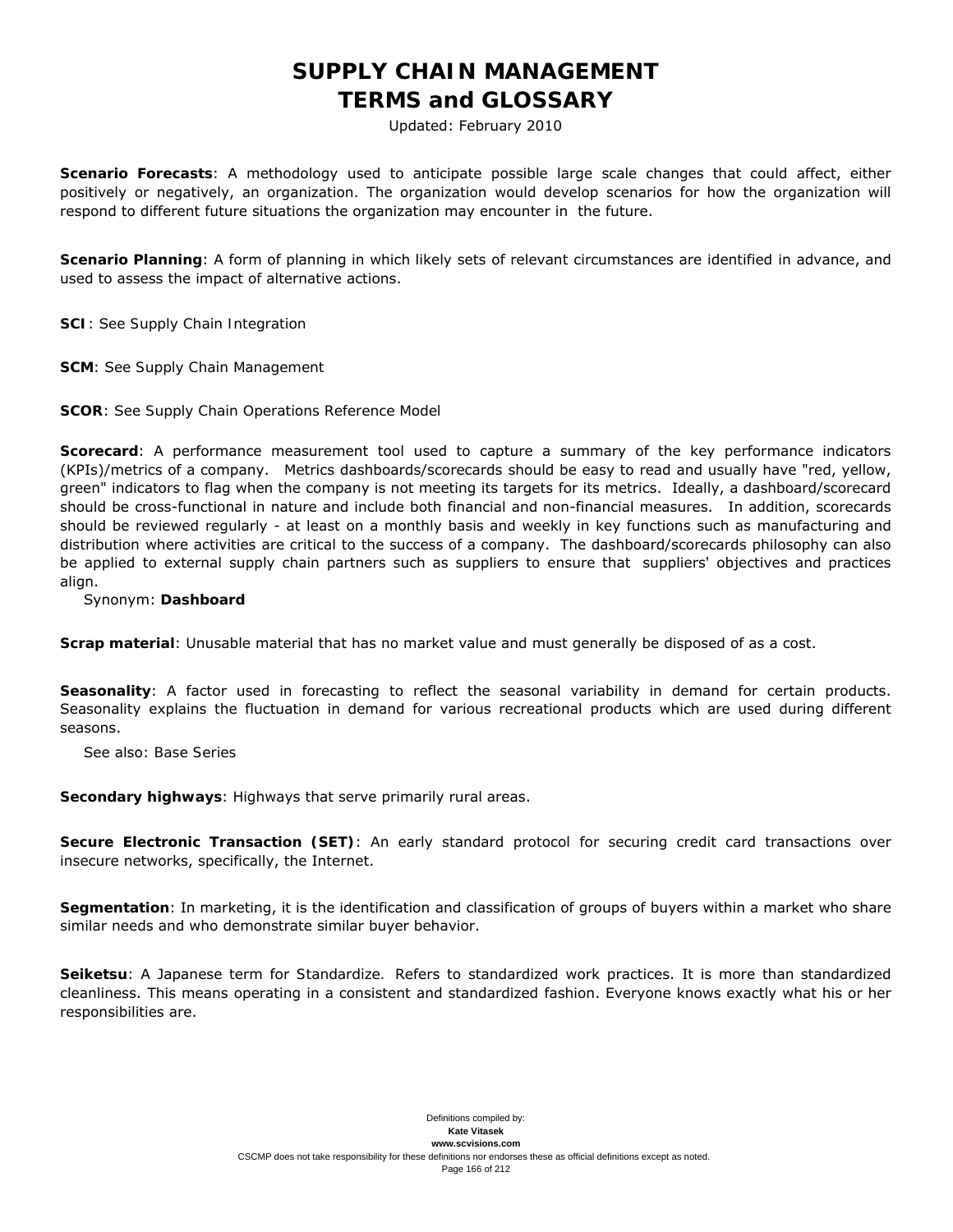Updated: February 2010

**Seiri**: A Japanese term for *sort* - a Lean 5 S term which refers to the practice of sorting through all the tools, materials, etc., in the work area and keeping only essential items. Everything else is stored or discarded. This leads to increased safety and less clutter to interfere with productive work.

**Seiso**: A Japanese term for *Shine* . Indicates the need to keep the workplace clean as well as neat by making cleaning a daily activity. At the end of each shift, the work area is cleaned up and everything is restored to its place. The key point is that maintaining cleanliness should be part of the daily work - not on occasional activity initiated when things get too messy.

**Seiton**: A Japanese term for *straighten* . Focuses on the need for an orderly workplace. "Orderly" in this sense means arranging the tools and equipment in an order that promotes work flow. Tools and equipment should be kept where they will be used, and the process should be ordered in a manner that eliminates extra motion.

**Self Billing**: A transportation industry strategy which prescribes that a carrier will accept payment based on the tender document provided by the shipper.

**Self Correcting**: A computer term for an online process that validates data and won't allow the data to enter the system unless all errors are corrected.

**Sell In**: Units which are sold to retail stores by the manufacturer or distributor for re-sale to consumers. The period of time in a Product Life Cycle where the manufacture works with it's resellers to market and build inventory for sale.

See also: *Sell Through*

**Sell Through**: Units sold from retail stores to customers. The point in a Product Life Cycle where initial consumption rates are developed and demand established.

See also: *Sell In*

**Selling, General and Administrative (SG&A) Expenses**: Includes marketing, communication, customer service, sales salaries and commissions, occupancy expenses, unallocated overhead, etc. Excludes interest on debt, domestic or foreign income taxes, depreciation and amortization, extraordinary items, equity gains or losses, gain or loss from discontinued operations and extraordinary items.

**Sensitivity Analysis (SA)**: The study of how the variation (uncertainty) in the output of a mathematical model can be apportioned, qualitatively or quantitatively, to different sources of variation in the input of a model.

**Separable Cost**: A cost that can be directly assignable to a particular segment of the business.

**Serial Number**: A serial number is a unique number assigned for identification which varies from its successor or predecessor by a fixed discrete integer value. Common usage has expanded the term to refer to any unique alphanumeric identifier for one of a large set of objects, however in data processing and allied fields in computer science. Not every numerical identifier is a serial number; identifying numbers which are not serial numbers are sometimes called nominal numbers.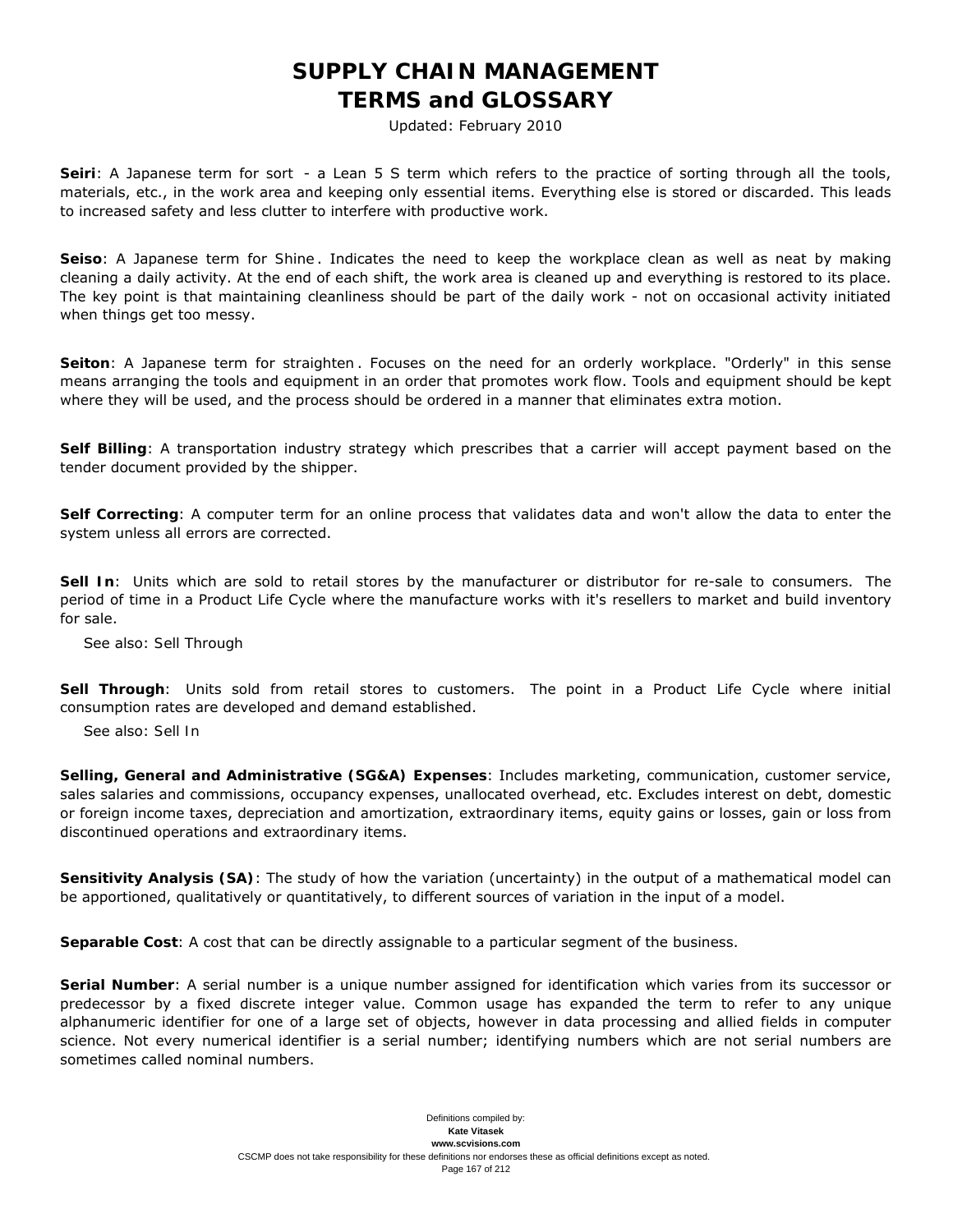Updated: February 2010

**Serial Shipping Container Code**: An 18-character identification number used to identify containers including pallets and boxes primarily for containers which are a part of a shipment covered by an Automated Shipment Notice (ASN).

**Serpentine Picking**: A method used for picking warehouse orders wherein the pickers are directed to pick from racks on both sides of an aisle as they move from one end to the other. A different method would be to pick from one side (front to back) then from the opposite side (back to front). Where used, serpentine picking can halve travel time and improve traffic flow down the aisles.

**Service Level**: A metric, shown as a percentage, which captures the ability to satisfy demand or responsiveness. Order fill rates and machine or process up-time are examples of service level measures.

**Service Level Agreement (SLA)**: May be used in lieu of a contract to represent and document the terms of the performance based agreement for organic support.

**Service Oriented Architecture (SOA)**: A computer system term which describes an software architectural concept that defines the use of services to support business requirements. In an SOA, resources are made available to other participants in the network as independent services that are accessed in a standardized way. Most definitions of SOA identify the use of web services (using SOAP and WSDL) in its implementation, however it is possible to implement SOA using any service-based technology.

**Service Parts Revenue**: The sum of the value of sales made to external customers and the transfer price valuation of sales within the company of repair or replacement parts and supplies, net of all discounts, coupons, allowances, and rebates.

**SET**: See *Secure Electronic Transaction*

**Setup costs**: The costs incurred in staging the production line to produce a different item

**Seven Wastes**: Developed by Taiichi Ohno, Toyota's Chief Engineer for many years who was the innovator at the heart of the Toyota quality system, this refers to identified seven barriers to improving quality. They are the:

- 1) waste of overproduction
- 2) waste of waiting
- 3) waste of transportation
- 4) the waste of inappropriate processing
- 5) the waste of unnecessary Inventory
- 6) waste of unnecessary motions
- 7) waste of the defects.

**SEZ**: See *Special Economic Zone*

**SG&A**: See *Selling General & Administrative Expense*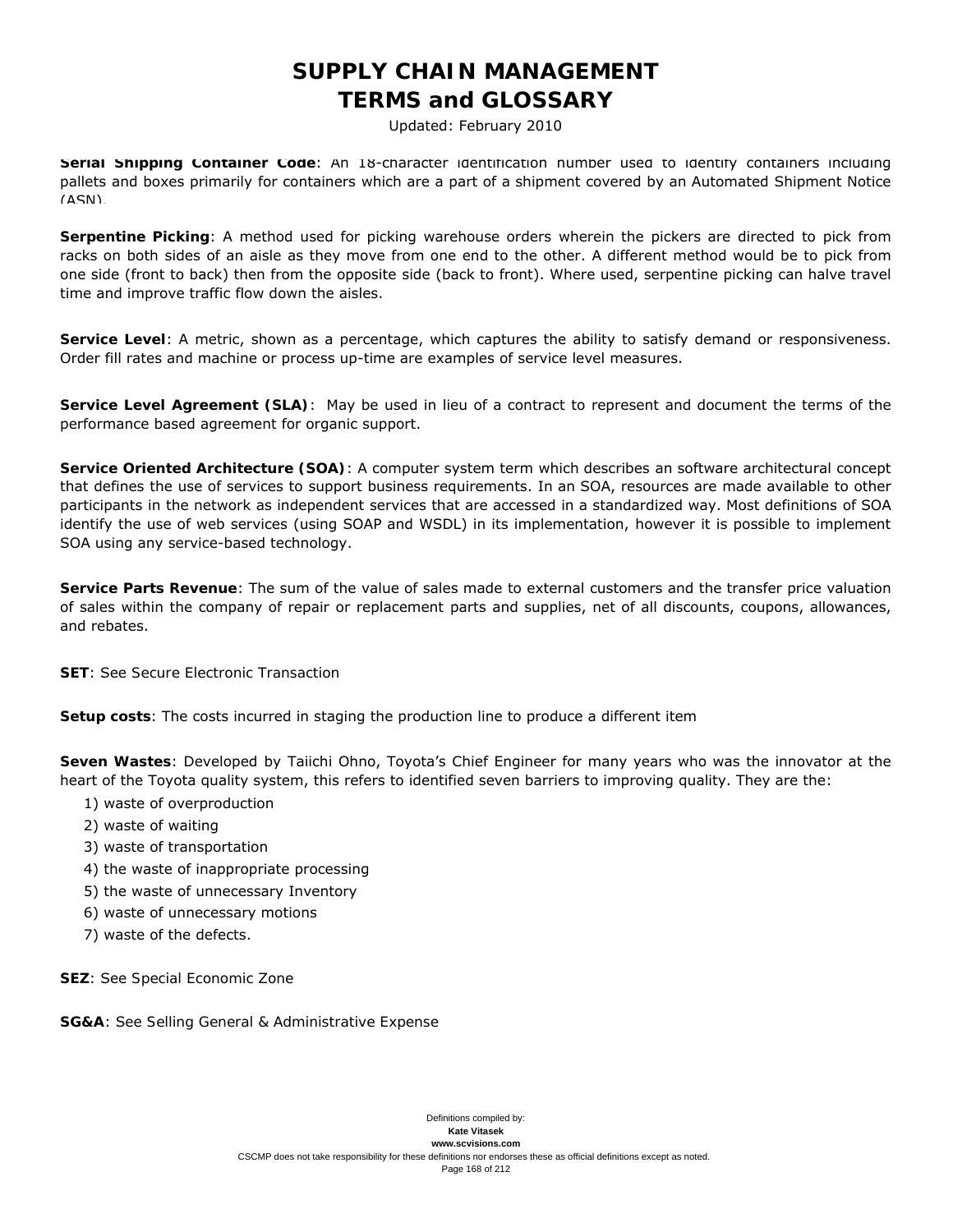Updated: February 2010

**Shared Services**: Consolidation of a company's back-office processes to form a spinout (or a separate "shared services" unit, to be run like a separate business), providing services to the parent company and, sometimes, to external customers. Shared services typically lower overall cost due to the consolidation, and may improve support as a result of focus.

**Shareholder Value**: Combination of profitability (revenue and costs) and invested capital (working capital and fixed capital).

**Shelf life**: The recommended time that products can be stored, during before they are considered unsuitable for sale or consumption.

**Shewhart Cycle**: See *Plan-Do-Check-Action*

**Ship Agent**: A liner company or tramp ship operator representative who facilitates ship arrival, clearance, loading and unloading, and fee payment while at a specific port.

**Ship Broker**: A firm that serves as a go-between for the tramp ship owner and the chartering consignor or consignee.

**Shipper**: The party that tenders goods for transportation.

**Shipper-Carrier**: Shipper-carriers (also called private carriers) are companies with goods to be shipped that own or manage their own vehicle fleets. Many large retailers, particularly groceries and "big box" stores, are shippercarriers.

**Shipper's Agent**: A firm that acts primarily to match up small shipments, especially single-traffic piggyback loads to permit use of twin-trailer piggyback rates.

**Shipper's Association**: A nonprofit, cooperative consolidator and distributor of shipments owned or shipped by member firms; acts in much the same was as for-profit freight forwarders.

**Shipping**: 1) The act of conveying materials from one point to another. 2) The functional area which preparers the outgoing shipment for transport.

**Shipping Lane**: A predetermined, mapped route on the ocean that commercial vessels tend to follow between ports. This helps ships avoid hazardous areas. In general transportation, the logical route between the point of shipment and the point of delivery used to analyze the volume of shipment between two points.

**Shipping Manifest**: A document which is typically presented to the carrier outlining the individual shipping orders included in a shipment. The manifest will show the reference number of each shipping order in the load, the weight and count of boxes or containers, and the destination.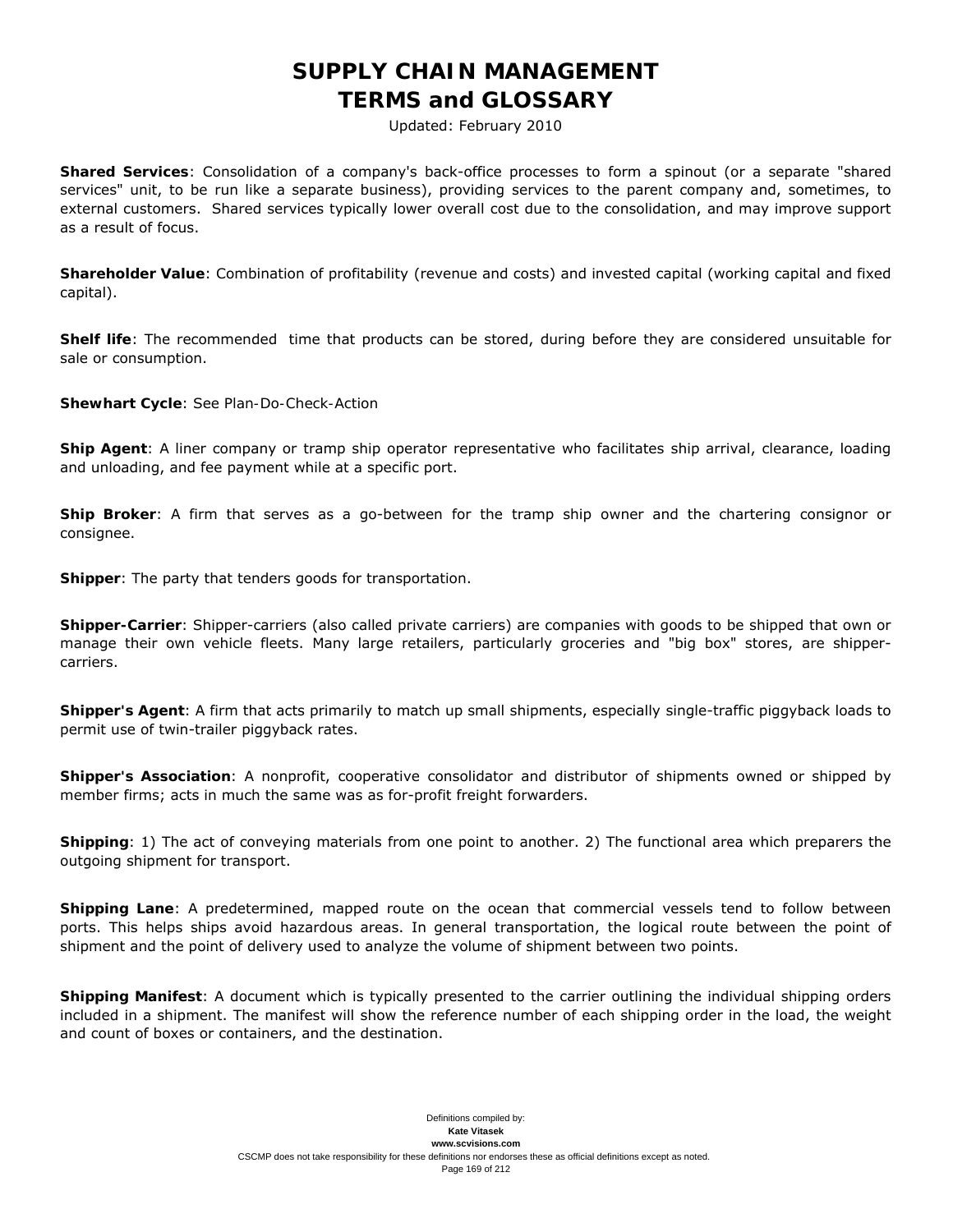Updated: February 2010

**Shop Calendar**: See *Manufacturing Calendar*

**Shop Floor Production Control Systems**: The systems that assign priority to each shop order, maintaining workin-process quantity information, providing actual output data for capacity control purposes and providing quantity by location by shop order for work-in-process inventory and accounting purposes.

**Short-haul**: A short move that is usually under 1,000 miles.

**Short-haul Discrimination**: Charging more for a shorter haul than for a longer haul over the same route, in the same direction, and for the same commodity.

**Short Sea Shipping**: Refers to the use of coastal waters for transport of cargo between coastal port areas as an alternative to the use of the highway system between the same two areas. An example would be using roll-on, rolloff vessels and truck trailers to transport cargo from the northeast US to the southeast or gulf coast.

**Short Shipment**: Piece of freight missing from shipment as stipulated by documents on hand.

**Shrinkage**: Refers to the loss of inventory count due to pilferage, damage, spoilage, etc. Shrinkage can occur while material is in stock and while it is in transit.

#### **SIC**: See *Standard Industrial Classification*

**Sigma**: A Greek letter ( $\Sigma$ ) commonly used to designate the standard deviation of a population. Sigma is a statistical term that measures how much a process varies from perfection, based on the number of defects per million units produced. In a process audit measurement would be of the number of times the process failed for each million time the process was run. In either case the subject is generally referred to as and "opportunity".

> Note: Three Sigma = 66,800 per million units One Sigma = 690,000 per million units Two Sigma = 308,000 per million units Four Sigma =  $6,210$  per million units Five Sigma = 230 per million units Six Sigma = 3.4 per million units

**Silo**: Relates to a management / organization style where each functional unit operates independently, and with little or no collaboration between them and other units regarding major business processes and issues.

# Synonym: *Foxhole*

Synonym: *Stovepipe*

**Simulation**: A mathematical technique for testing the performance of a system due to uncertain inputs and/or uncertain system configuration options. Simulation produces probability distributions for the behavior (outputs) of a system. A company may build a simulation model of its build plan process to evaluate the performance of the build plan under multiple product demand scenarios.

> Definitions compiled by: **Kate Vitasek www.scvisions.com** CSCMP does not take responsibility for these definitions nor endorses these as official definitions except as noted. Page 170 of 212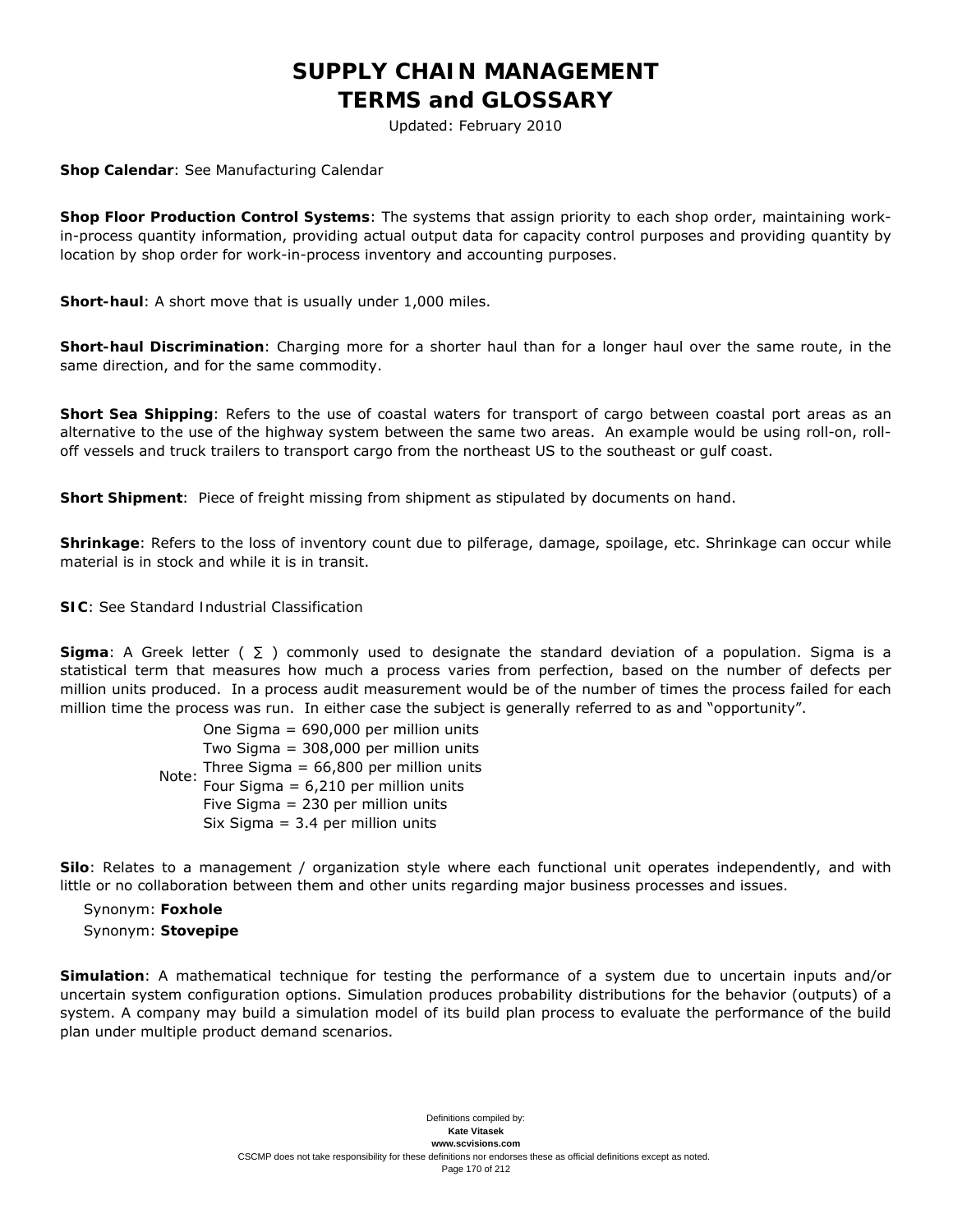Updated: February 2010

**Single-Period Inventory Models**: An inventory model, sometimes called the 'newsboy' model, which is used to define economical or profitable lot-size quantities when an item is ordered or produced only once ( newspapers, perishables, etc.) it balances the cost of a potential shortage with the cost of excess stock.

**Single Minute Exchange of Dies (SMED)**: A manufacturing procedure which provides for a rapid and efficient way of converting a manufacturing process from running the current product to running the next product.

**Single Source Leasing**: Leasing both the truck and driver from one source.

**Single Sourcing**: When an organization deliberately chooses to use one supplier to provide a product or service, even though there are other suppliers available.

**Six-Sigma Quality**: Six-Sigma is a term coined to stress the continuous reduction in process variation to achieve near-flawless quality. When a Six Sigma rate of improvement has been achieved, defects are limited to 3.4 per million opportunities.

**Skill Based Pay System**: An incentive based pay system that promotes and rewards workers based on the number, type and depth of skills acquired, mastered and applied.

**Skills Matrix**: A visible means of displaying people's skill levels in various tasks. Used in a team environment to identify the skills required by the team and which team members have those skills.

**SKU**: See *Stock Keeping Unit*

**SLA**: See *Service Level Agreement*

**Sleeper Team**: The use or two drivers to operate a truck equipped with a sleeper berth; while one driver sleeps in the berth to accumulate the mandatory off-duty time, the other driver operates the vehicle.

**Slip Seat Operation**: A term used to describe a motor carrier relay terminal operation where one driver is substituted for another who has accumulated the maximum driving time hours.

**Slip Sheet**: Similar to a pallet, the slip sheet, which is made of cardboard or plastic, is used to facilitate movement of unitized loads.

**Slotting**: Inventory slotting or profiling is the process of identifying the most efficient placement for each item in a distribution center. Since each warehouse is different, proper slotting depends on a facility's unique product, movement, and storage characteristics. An optimal profile allows workers to pick items more quickly and accurately while reducing the risk of injuries.

**Slurry**: Dry commodities that are made into a liquid form by the addition of water or other fluids to permit movement by pipeline.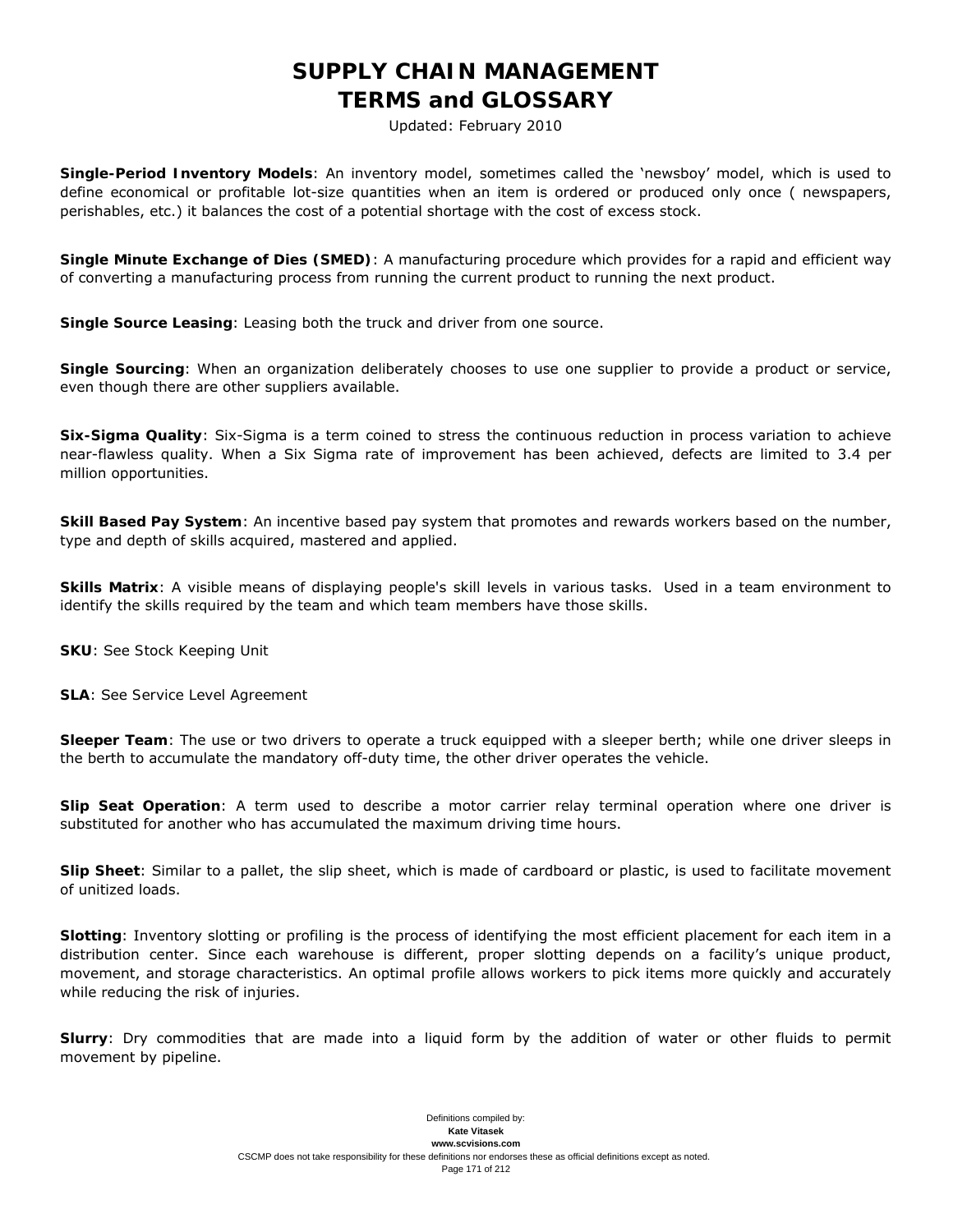Updated: February 2010

**Small Group Improvement Activity**: A framework for problem solving which involves the formation of a team often a cross-section of hourly and salaried employees, customers, and suppliers -- to brainstorm solutions and develop an implementation plan.

See also: *Quality Circle*

**Small Parcel Ground (SPG)**: Mode of transportation where the unit being transported meets all of the following descriptions: under 150 lbs, inside of 130 inches in length and girth combined, individually labeled, and can be individually handled and transported absent of a pallet. Typically broken down for rating purposes into separate categories for commercial and residential.

#### **SMART**: See *Specific, Measurable, Achievable, Realistic, Time-Based*

**Smart and Secure Trade Lanes (SST)**: Private initiative of the Strategic Council on Security Technology, an assembly of executives from port operators, major logistics technology providers, transportation consultancies, and former generals and public officials. Aims to enhance the safety, security and efficiency of cargo containers and their contents moving through the global supply chain into U.S. ports.

**Smart Label**: A label that has an RFID tag integrated into it.

**SmartWay Certification**: A voluntary certification program that partners the freight industry sector with the EPA, focused on recognition and incentives for fuel efficiency improvements and greenhouse gas emissions reductions. Eligibility for the truck certification is based on a comprehensive set of fuel-saving, low-emission equipment specifications for new Class 8 long-haul tractors.

**SMED**: See *Single Minute Exchange of Dies*

**Smoothing**: In statistics, a data set is smoothed by creating an approximating function that attempts to capture important patterns in the data, while leaving out noise.

**SOA**: See *Service Oriented Architecture*

**Social Networking**: Refers to systems that allow members of a specific site to learn about other members' skills, talents, knowledge, or preferences. Commercial examples include Facebook and LinkedIn. Some companies use these systems internally to help identify experts.

**Social Responsibility**: The continuing commitment by business to behave ethically and contribute to economic development while improving the quality of life of the workforce and their families as well as of that of the local community and society at large. It's responsible production, socially responsible labor relations, community involvement, environmental cognizance, and sustainability.

**Society of Logistics Engineers (SOLE)**: A professional association engaged in the advancement of logistics technology and management.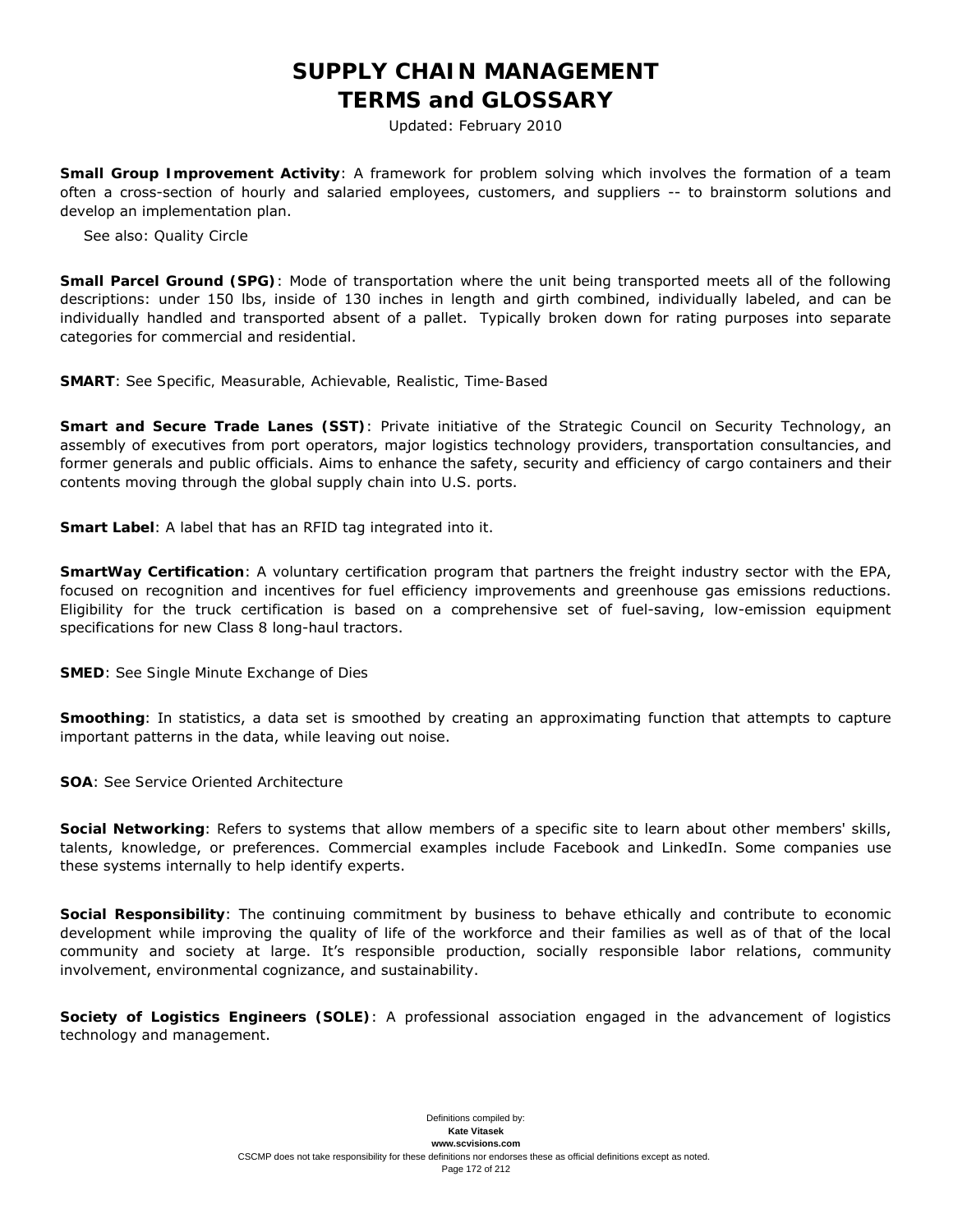Updated: February 2010

**Software as a Service (SaaS)**: A term which describes the use of computer systems provided by a remote third party, similar to what has traditionally been called a "Service Bureau" or "Application Service Provider (ASP)". In this setting the service provider maintains all of the computer hardware and software at their location, while the user accesses the systems via an internet connection and is charged a rate based on access time. It is also sometimes also referred to as "On Demand" services.

**Sole sourcing**: When there is only one supplier for a product or service, and no alternate suppliers are available.

**SOO**: See *Statement of Objectives*

**SOP**: See *Sales and Operations Planning*

**Sortation**: Separating items (parcels, boxes, cartons, parts, etc.) according to their intended destination within a plant or for transit.

**SOW**: See *Statement of Work*

**SOX**: See *Sarbanes-Oxley Public Accounting and Investor Protection Act*

**Spam**: A computer industry term referring to the Act of sending identical and irrelevant postings to many different newsgroups or mailing lists. Usually this posting is something that has nothing to do with the particular topic of a newsgroup or of no real interest to the person on the mailing list.

**SPC**: See *Statistical Process Control*

**Special-Commodities Carrier**: A common carrier trucking company that has authority to haul a special commodity; there are 16 special commodities, such as household goods, petroleum products, and hazardous materials.

**Special-Commodity Warehouses**: A warehouse that is used to store products that require unique types of facilities, such as grain (elevator), liquid (tank), and tobacco (barn).

**Special Economic Zone (SEZ)**: A geographical region that has economic laws that are more liberal than a country's typical economic laws. The category 'SEZ' covers a broad range of more specific zone types, including Free Trade Zones (FTZ), Export Processing Zones (EPZ), Free Zones (FZ), Industrial Estates (IE), Free Ports, Urban Enterprise Zones and others. Usually the goal of an SEZ structure is to increase foreign investment.

**Specific, Measurable, Achievable, Realistic, Time-Based (SMART)**: A shorthand description of a way of setting goals and targets for individuals and teams.

**SPG**: See *Small Parcel Ground*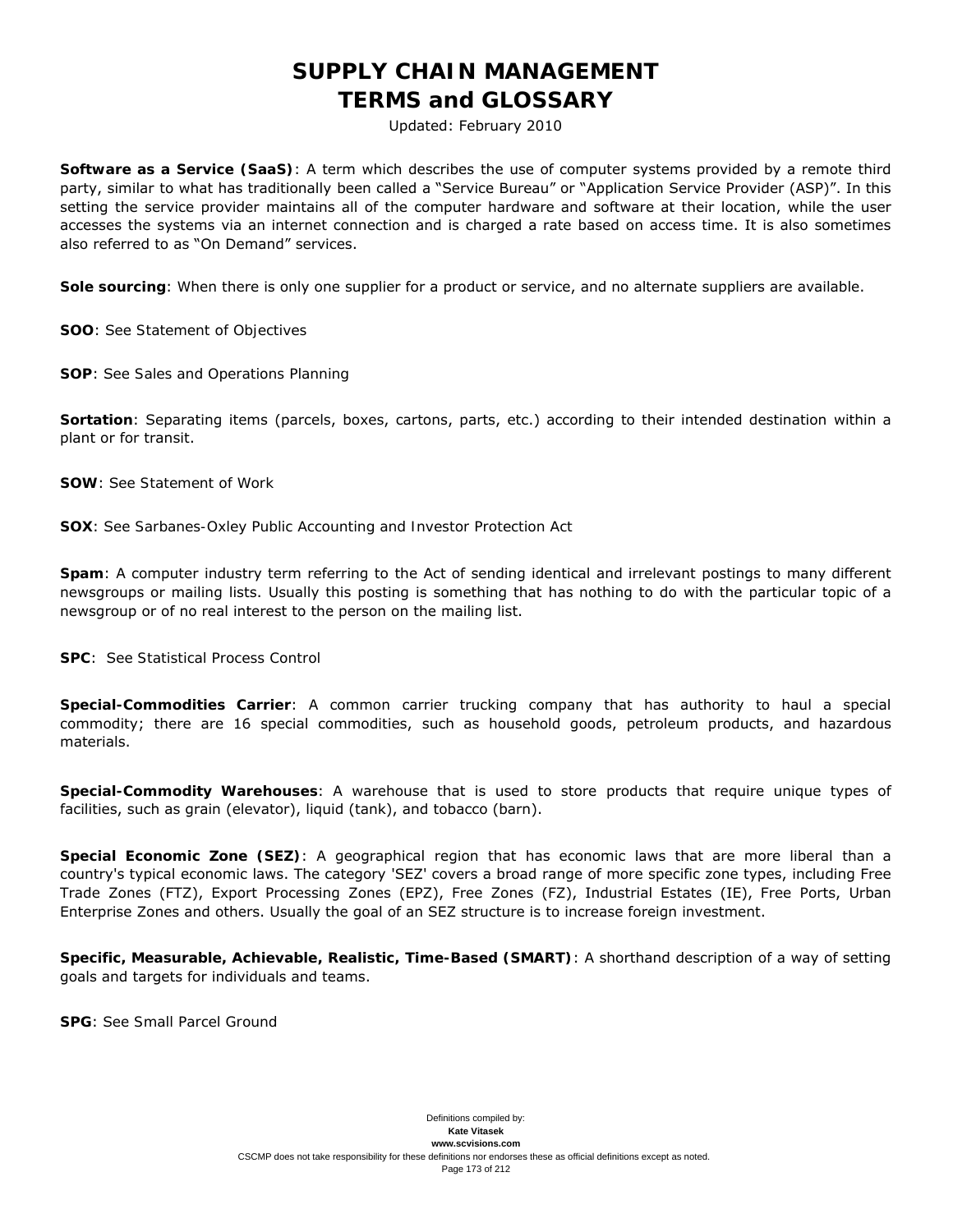Updated: February 2010

**Splash Page**: A "first" or "front" page that you often see on some websites, usually containing a "click-through" logo or message, or a fancy Flash presentation, announcing that you have arrived. The main content and navigation on the site lie "behind" this page (a.k.a. the homepage or "welcome page").

**Split Case Order Picking**: A process used to fill orders for quantities less than a full case thereby requiring ordered items to be picked from a case or some similar container.

**Split Delivery**: The act of creating a purchase order for a large volume of product in order to get a reduced price (price break), and then designating a spread of delivery dates to eliminate the need to pay for and stock the full quantity initially.

**Spot**: To move a trailer or boxcar into place for loading or unloading.

**Spot Demand**: Unusual demand for a product with a corresponding short lead time. An example of this is during a disaster when certain materials are immediately needed in larger than normal quantities.

**Spur Track**: A railroad track that connects a company's plant or warehouse with the railroad's track; the cost of the spur track and its maintenance is borne by the user.

**SSCC**: See *Serial Shipping Container Codes*

**SST**: See *Smart and Secure Trade Lanes*

**Stable Demand**: Products for which demand does not fluctuate widely at specific points during the year.

**Stack Car**: An intermodal flat car designed to place one container on top of another for better utilization and economics. Also referred to as a well car because the cars are lowered in the center to allow clearance when moving under low-lying structures.

**Staff Functions**: The support activities of planning and analysis provided to assist line managers with daily operations. Logistics staff functions include location analysis, system design, cost analysis, and planning.

**Staging**: The practice of picking material for a production or sales order and moving to a separate area for purposes of consolidation or identifying shortages. Staging may also refer to the placement of equipment in preparation of being used.

See also: *Accumulation Bin*

**Stakeholders**: An individual or group who will be impacted in some way by a change. They have in interest (positive or negative) in how a project, initiative, or transformation will resolve itself.

**Stand Up Fork Lift:** A forklift where the operator stands rather than sits. Most commonly used in case picking operations where the operator must get on and off the lift frequently.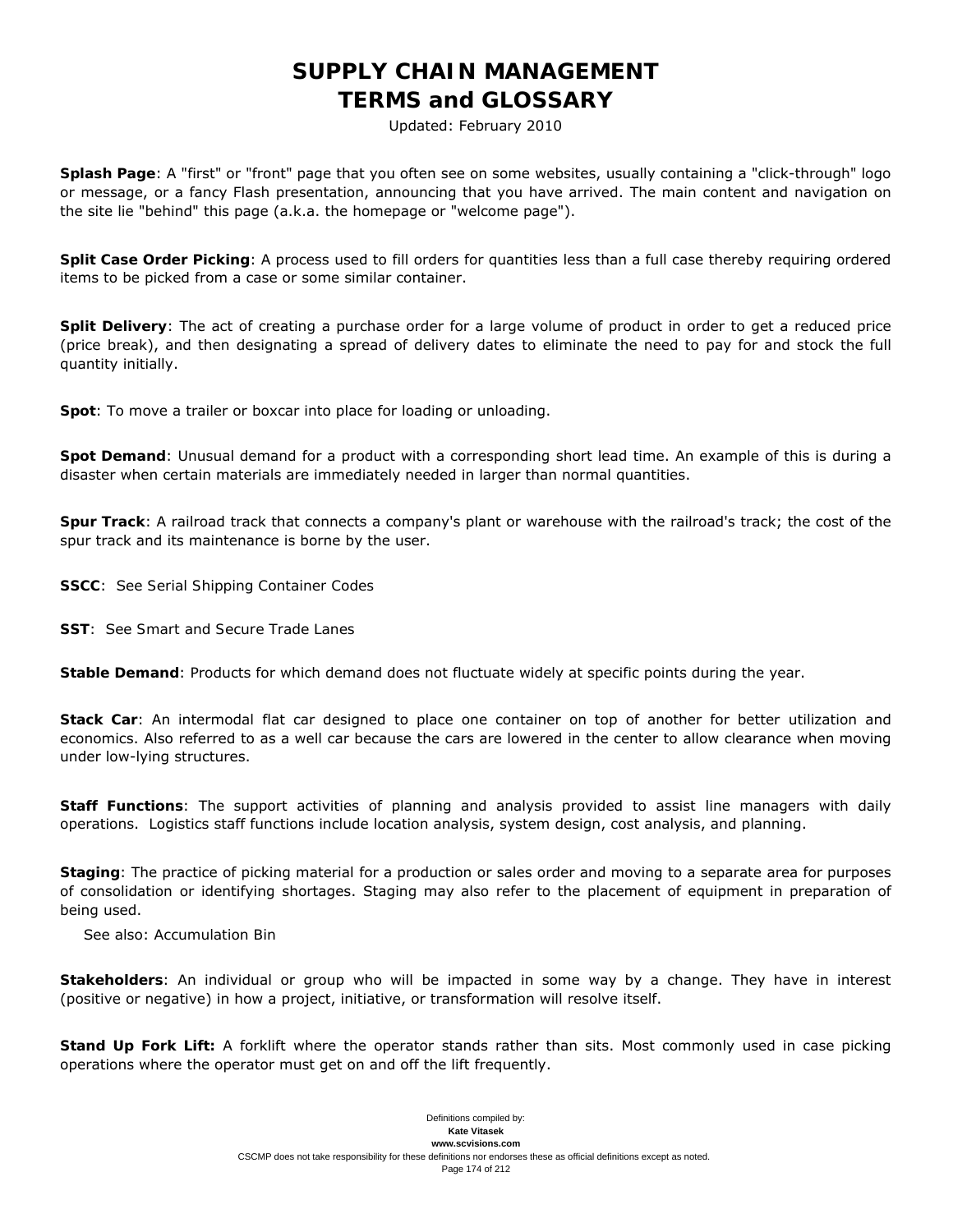Updated: February 2010

**Standard Carrier Alpha Code (SCAC or SCAC Code):** A unique 2 to 4-letter code assigned to transportation companies for identification purposes. SCAC codes are required for EDI, and are printed on bills of lading and other transportation documents.

**Standard Components**: Components (parts) of a product, for which there is an abundance of suppliers. Not difficult to produce. An example would be a power cord for a computer.

**Standard Cost Accounting System**: A cost accounting system where the unit cost used is the predetermined cost of manufacturing a single unit or a number of product units during a specific period in the immediate future. It is the planned cost of a product under current and / or anticipated operating conditions.

**Standard Deviation/Variance**: Measures of dispersion for a probability distribution. The variance is the average squared difference of a distribution from the distribution's mean (average) value. The standard deviation is defined mathematically as the square root of the variance, and is thereby expressed in the same units as the random variable that's described by the probability distribution. A distribution that varies widely about its mean value will have a larger standard deviation/variance than a distribution with less variation about its mean value.

**Standard Industrial Classification (SIC)**: A United States government system for classifying industries by a fourdigit code. Established in 1937, it is being supplanted by the six-digit North American Industry Classification System, which was released in 1997; however certain government departments and agencies, such as the U.S. Securities and Exchange Commission (SEC), still use the SIC codes.

**Standing Order**: See *Blanket Purchase Order*

**Start Manufacture to Order Complete Manufacture**: Average lead-time from the time manufacturing begins to the time end products are ready for shipment, including the following sub-elements: order configuration verification, production scheduling, time to release order to manufacturing or distribution, and build or configure time. (An element of Order Fulfillment Lead Time)

Note: Determined separately for Make-to-Order, Configure/Package-to-Order, and Engineer-to-Order products. Does not apply to Make-to-Stock products.

**Statement of Objectives (SOO)**: An alternative Section C document that expresses both technical and management requirements in the form of performance objectives. In these cases, the offeros are expected to prepare the Statement of Work in response to the SOO.

**Statement of Work (SOW)**: A document that captures and acknowledges mutual agreement on the work activities, deliverables and timeline that a vendor will execute against in performance of work for a customer. Detailed requirements and pricing are usually specified in a Statement Of Work, along with various other terms and conditions.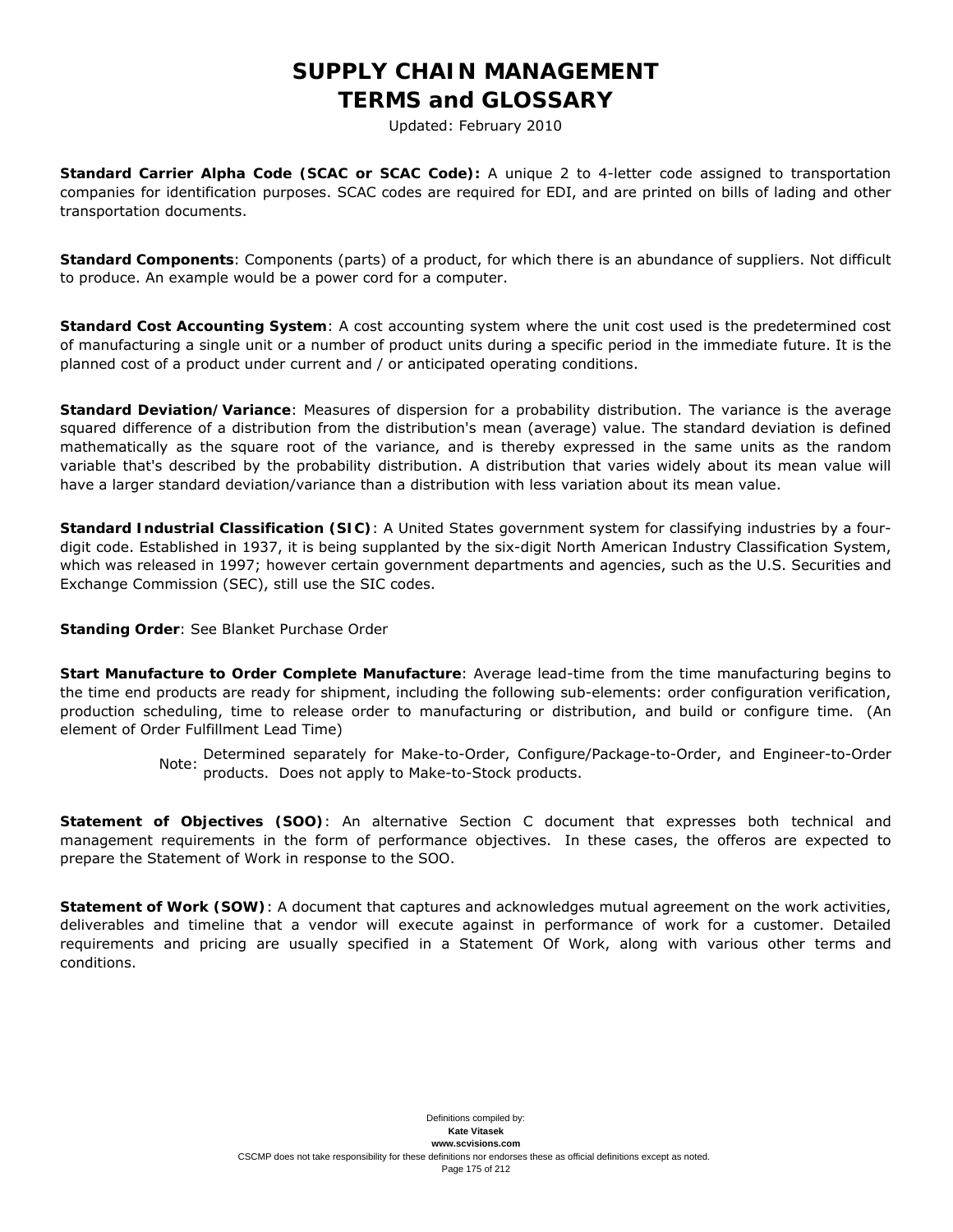Updated: February 2010

**Statistical Process Control (SPC)**: A method for achieving quality control in processes. The technique hinges on the observation that any process is subject to seemingly random variations, which are said to have common causes, and non-random variations, which are said to have special causes. SPC relies on measuring variation in output and setting control limits based on observations of variations arising solely from common causes. A process that is "in control" is expected to generate output that is within the control limits.

**Steamship conferences**: Collective rate-making bodies for liner water carriers.

**Stevedores**: Labor management companies that provide equipment and hire workers to transfer containers and cargo between ships and docks.

**Stickering**: Placing customer-specific stickers on boxes of product. An example would be where Wal-Mart has a request for their own product codes to be applied to retail boxes prior to shipment.

**Stochastic Models**: A process model whose behavior is non-deterministic, in that a system's subsequent state is determined both by the process's predictable actions and by a random element.

**Stock Keeping Unit (SKU)**: A category of unit with unique combination of form, fit, and function (i.e. unique components held in stock). To illustrate: If two items are indistinguishable to the customer, or if any distinguishing characteristics visible to the customer are not important to the customer, so that the customer believes the two items to be the same, these two items are part of the same SKU. As a further illustration consider a computer company that allows customers to configure a product from a standard catalogue components, choosing from three keyboards, three monitors, and three CPUs. Customers may also individually buy keyboards, monitors, and CPUs. If the stock were held at the configuration component level, the company would have nine SKUs. If the company stocks at the component level, as well as at the configured product level, the company would have 36 SKUs. (9 component SKUs + 3\*3\*3 configured product SKUs. If as part of a promotional campaign the company also specially packaged the products, the company would have a total of 72 SKUs.

**Stock Out**: A term referring to a situation where no stock was available to fill a customer or production order during a pick operation. Stock outs can be costly, including the profit lost for not having the item available for sale, lost goodwill, substitutions, or lost customer .

#### Synonym: *Out of Stock (OOS)*

**Stockchase**: Moving shipments through regular channels at an accelerated rate; to take extraordinary action because of an increase in relative priority.

#### Synonym: *Expediting*

**Stockless Inventory**: A materials management technique where management of an organization's supplies is switched to an outside vendor.

**Stockless Purchasing**: A practice whereby the buyer negotiates a price for the purchases of annual requirements of MRO items and the seller holds inventory until the buyer places an order for individual items.

**Stockout Cost**: The opportunity cost associated with not having sufficient supply to meet demand.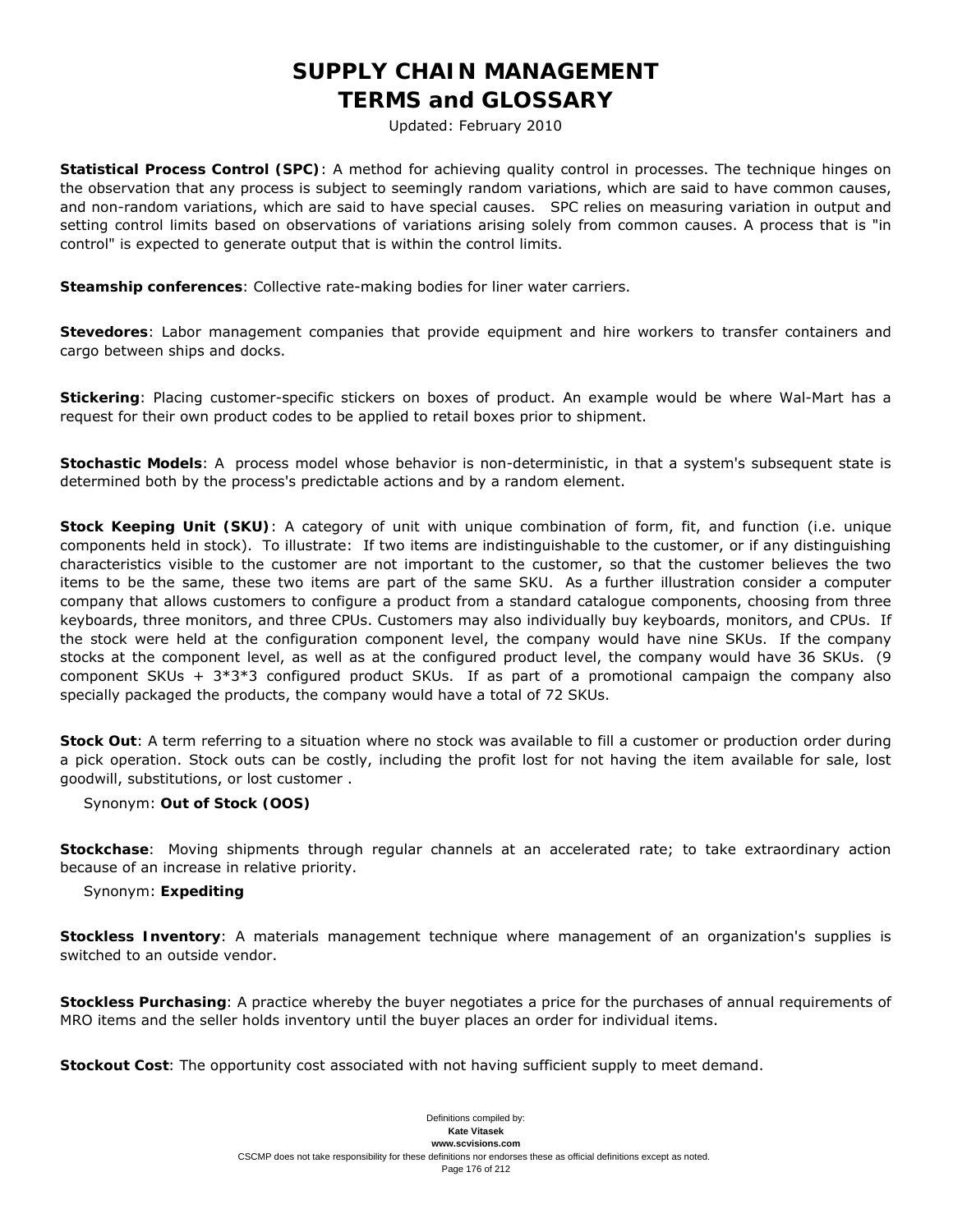Updated: February 2010

**Stop Sequence**: A load building technique where the first stop is loaded last.

**Stovepipe**: See *Silo*

**Straight Truck**: A truck which has the driver's cab and the trailer combined onto a single frame. Straight trucks do not have a separate tractor and trailer. The driving compartment, engine and trailer are one unit.

**Strategic Alliance**: Business relationship in which two or more independent organizations cooperate and willingly modify their business objectives and practices to help achieve long-term goals and objectives.

See also: *Marquee Partners*

**Strategic Planning**: Looking one to five years into the future and designing a logistical system (or systems) to meet the needs of the various businesses in which a company is involved.

**Strategic Profit Model**: Visualization of an organization's finances to provide the ability to understand and analyze financial performance and return on investment (ROI).

**Strategic Sourcing**: The process of determining long-term supply requirements, finding sources to fulfill those needs, selecting suppliers to provide the services, negotiating the purchase agreements and managing the suppliers' performance. Focuses on developing the most effective relationships with the right suppliers, to ensure that the right price is paid and that lifetime product costs are minimized. It also assesses whether services or processes would provide better value if they were outsourced to specialist organizations.

**Strategic Variables**: The variables that effect change in the environment and logistics strategy. The major strategic variables include economics, population, energy, and government.

**Strategy**: A specific action to achieve an objective.

**Stretch Hood**: A form of pallet packaging similar to stretch wrap. With the stretch hood method a machine feeds a length of plastic sleeve over the pallet while at the same time stretching it wide enough to fit. After the sleeve is placed it is cut and sealed at the top creating a water tight enclosure, the stretchers release the film allowing it to shrink and hold the pallet contents.

**Stretch Wrap**: Clear plastic film that is wrapped around a unit load or partial load of product to secure it. The wrap is elastic.

Synonym: *Warehouse* **Stores**: The function associated with the storage and issuing of items that are frequently used.

**Sub-Optimization**: Decisions or activities in a part made at the expense of the whole. An example of suboptimization is where a manufacturing unit schedules production to benefit its cost structure without regard to customer requirements or the effect on other business units.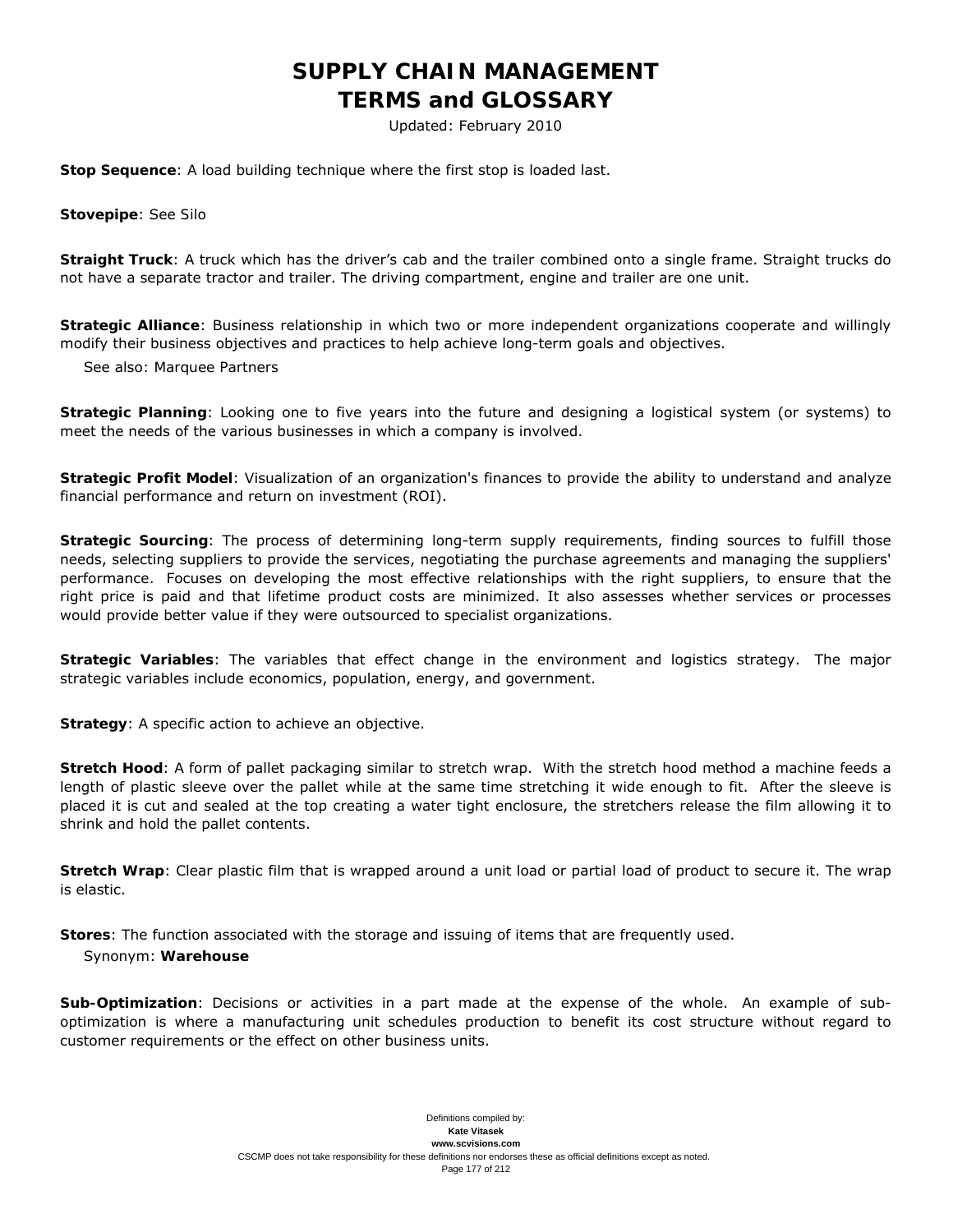Updated: February 2010

**Sub-Tier Suppliers**: A successive supplier who provides a product or service to a direct supplier who ultimately provides that product or service to the customer.

**Subcontracting**: Sending work outside the enterprise to a third party. This typically involves specialized operations related to production.

See also: *Outsourcing*

**Substance of Very High Concern (SVHC)**: A chemical substance (or part of a group of chemical substances) for which it has been proposed that the use within the European Union be subject to authorization under the REACH Regulation. Indeed, listing of a substance as an SVHC by the European Chemicals Agency (ECHA) is the first step in the procedure for authorization and restriction of use of a chemical. The first list of SVHCs was published on 28 October 2008.

**Substitutability**: The ability of a buyer to substitute the products of different sellers.

**Sunk Cost**: In economics and business decision-making, sunk costs are costs that cannot be recovered once they have been incurred. Sunk costs are sometimes contrasted with variable costs, which are the costs that will change due to the proposed course of action, and prospective costs which are costs that will be incurred if an action is taken.

**Surrogate [item] Driver**: A substitute for the ideal driver, but is closely correlated to the ideal driver, where [item] is Resource, Activity, Cost Object. A surrogate driver is used to significantly reduce the cost of measurement while not significantly reducing accuracy. For example, the number of production runs is not descriptive of the material disbursing activity, but the number of production runs may be used as an activity driver if material disbursements correlate well with the number of production runs.

**Supermarket Approach**: An inventory management and picking technique used in lean enterprises. This concept was conceived by Taiichi Ohno of Toyota after a visit to the US in 1956 where he was impressed by how consumers could pick whatever they need from the shelf, and the store would simply replenish what was taken. This became the basis for the "pull system".

**Supplier**: An individual or an organization who supplies goods or services to the company. This is also sometimes referred to as a "vendor." In some settings—where a company provides goods through a distribution network—network members may be referred to as suppliers, even though they are the immediate customers of the company.

**Supplier-Owned Inventory (SOI)**: A variant of vendor-managed inventory and consignment inventory. In this case, the supplier not only manages the inventory, but also owns the stock close to or at the customer location until the point of consumption or usage by the customer.

**Supplier Capacity Analysis**: An assessment of a supplier's available capacity and whether the available capacity will meet the investigating organization's requirements.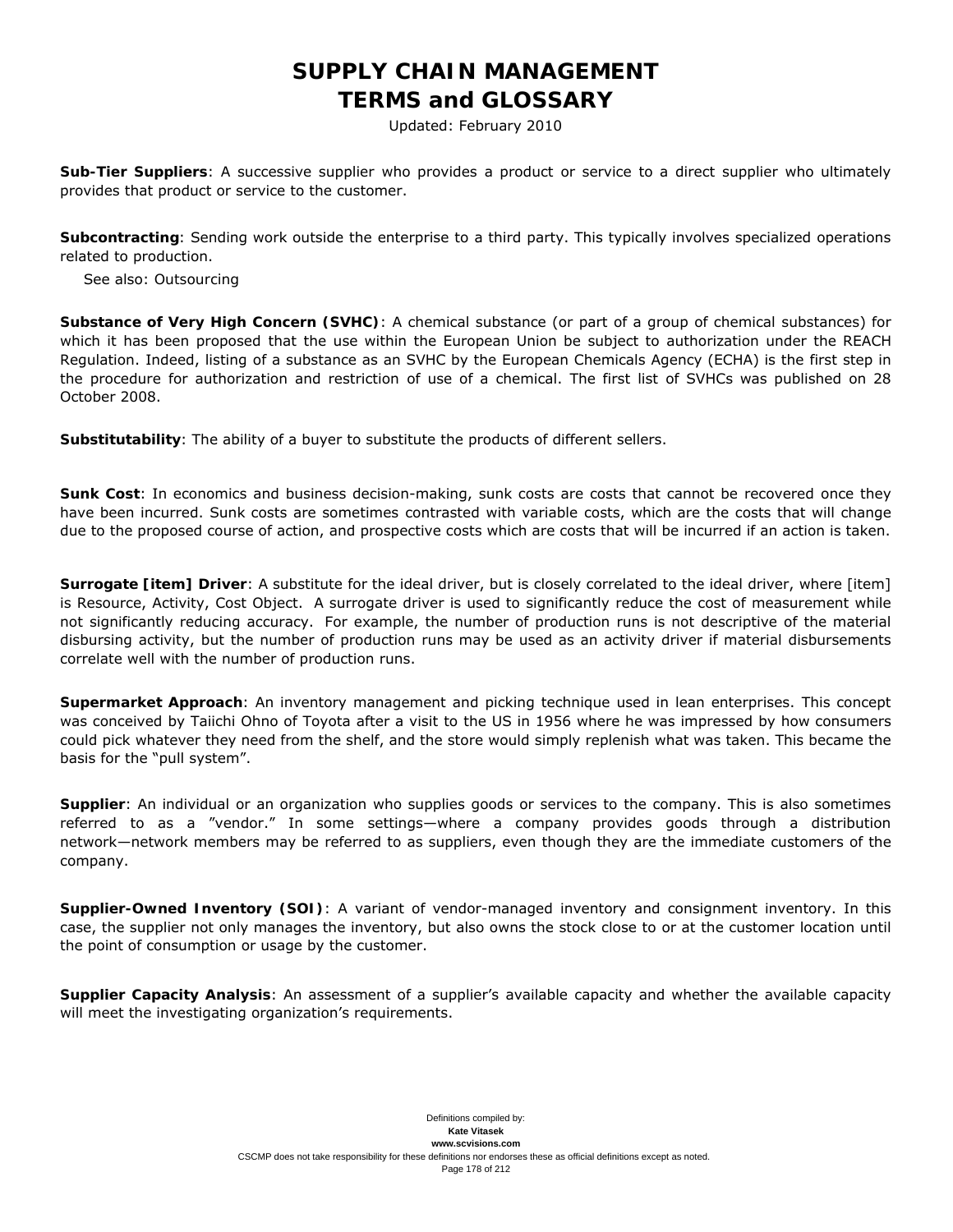Updated: February 2010

**Supplier Certification**: A process for ensuring that a supplier meets certain requirements. Requirements may consist of elements such as cost, quality, delivery, and environmental standards.

**Supplier Council**: A council that develops and supports businesses by facilitating important connections between corporations and suppliers.

**Supplier Criticality Assessment**: This is a key component of a strategic sourcing program. Supplier criticality is based on factors such as relationship to the customer's core mission, access to technology, switching cost, and uniqueness of product/service. To assess criticality, suppliers are grouped into four relationship categories: fundamental, preferred, technology, mission.

**Supplier Cycle Time**: A Key indicator of On-Time Product Deliveries, in terms of whether the lead times are being met and product is reaching the market at the right time. Time required for a supplier to complete a single cycle, beginning with receipt of an order and ending with the fulfillment of the order.

**Supplier Management Program**: A defined policy regarding how suppliers are governed with respect to overall material planning, planning procurement staff, supplier negotiation and qualification, etc.

**Supplier On Time Delivery**: A metric which measures the performance of a supplier/vendor on his delivery commitment and to what extent he is matching with the lead times expressed in % terms.

Calculation: (Number of orders received on time) / (Number of total orders received)

**Supplier Scorecards**: Assessment of suppliers based on performance benchmarks in several key areas. Some examples are manufacturing Critical path time (MCT), on time delivery, quality parts per million, cost of poor quality, inventory turns, and productivity gains. A supplier's rank can then be established and the data used to measure the relative performance of a supplier within the supply base, and track improvement in supplier's quality over time.

**Supplier Service Level**: A metric which Helps measure the overall performance of a supplier. It Measures the ability of the business suppliers to provide their goods at the agreed times, quantity, and quality.

**Supplemental carrier**: A for-hire air carrier subject to economic regulations; the carrier has no time schedule or designated route; service is provided under a charter or contract per plane per trip.

**Supply Chain**: 1) starting with unprocessed raw materials and ending with the final customer using the finished goods, the supply chain links many companies together. 2) the material and informational interchanges in the logistical process stretching from acquisition of raw materials to delivery of finished products to the end user. All vendors, service providers and customers are links in the supply chain.

**Supply Chain Council**: A non-profit organization dedicated to improving the supply chain efficiency of its members. The Supply-Chain Council's membership consists primarily practitioners representing a broad cross section of industries, including manufacturers, services, distributors, and retailers. It is the organization responsible for the SCOR standards.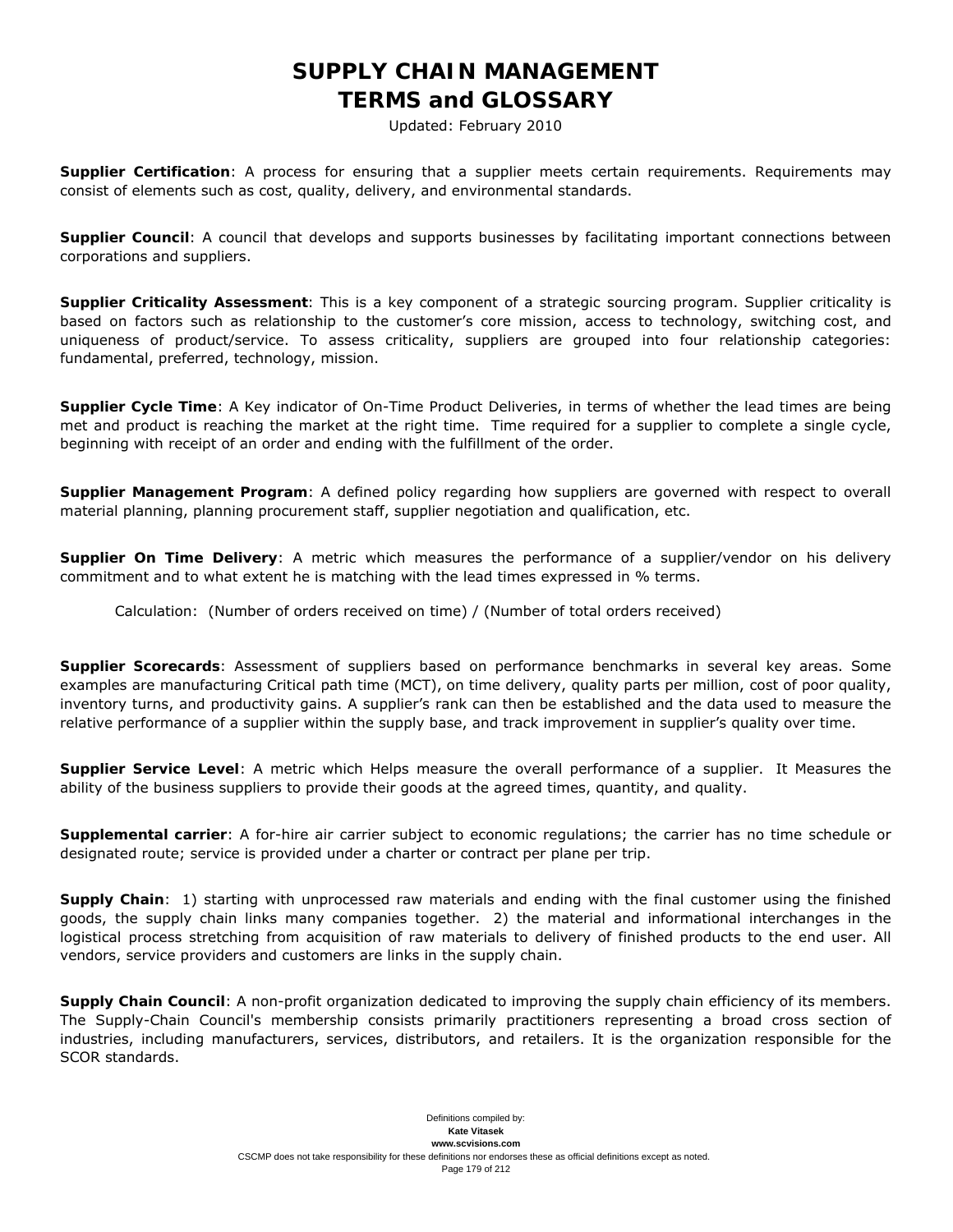Updated: February 2010

**Supply Chain Execution (SCE)**: The ability to move the product out the warehouse door. This is a critical capacity and one that only brick-and-mortar firms bring to the B2B table. Dot-coms have the technology, but that's only part of the equation. The need for SCE is what is driving the Dot-coms to offer equity partnerships to the wholesale distributors.

**Supply Chain Event Management (SCEM)**: SCEM is an application that supports control processes for managing events within and between companies. It consists of integrated software functionality that supports five business processes: monitor, notify, simulate, control and measure supply chain activities.

**Supply Chain Integration (SCI)**: Likely to become a key competitive advantage of selected e-marketplaces. Similar concept to the Back-End Integration, but with greater emphasis on the moving of goods and services.

**Supply Chain Inventory Visibility**: The ability to visualize the status of inventory in the supply chain from some point upstream—beginning with the various tiers of suppliers—on to downstream—through distribution and retail channels. In most cases, this will only be one level in each direction; however, it may include the ability to access supply and demand information at those points as well.

**Supply Chain Management (SCM) as defined by the Council of Supply Chain Management Professionals (CSCMP)**: "Supply Chain Management encompasses the planning and management of all activities involved in sourcing and procurement, conversion, and all logistics management activities. Importantly, it also includes coordination and collaboration with channel partners, which can be suppliers, intermediaries, third-party service providers, and customers. In essence, supply chain management integrates supply and demand management within and across companies. Supply Chain Management is an integrating function with primary responsibility for linking major business functions and business processes within and across companies into a cohesive and high-performing business model. It includes all of the logistics management activities noted above, as well as manufacturing operations, and it drives coordination of processes and activities with and across marketing, sales, product design, finance and information technology."

**Supply Chain Network Design Systems**: The systems employed in optimizing the relationships among the various elements of the supply chain manufacturing plants, distribution centers, points-of-sale, as well as raw materials, relationships among product families, and other factors-to synchronize supply chains at a strategic level.

**Supply Chain Operations Reference Model (SCOR)**: This is the model developed by the Supply-Chain Council SCC and is built around six major processes: plan, source, make, deliver, return and enable. The aim of the SCOR is to provide a standardized method of measuring supply chain performance and to use a common set of metrics to benchmark against other organizations.

**Supply Chain-Related Finance and Planning Cost Element**: One of the elements comprising a company's total supply-chain management costs. These costs consist of the following:

Supply-Chain Finance Costs: Costs associated with paying invoices, auditing physical counts, performing inventory accounting, and collecting accounts receivable. Does NOT include customer invoicing/ accounting costs (see Order Management Costs).

Demand/Supply Planning Costs: Costs associated with forecasting, developing finished goods, intermediate, subassembly or end item inventory plans, and coordinating Demand/Supply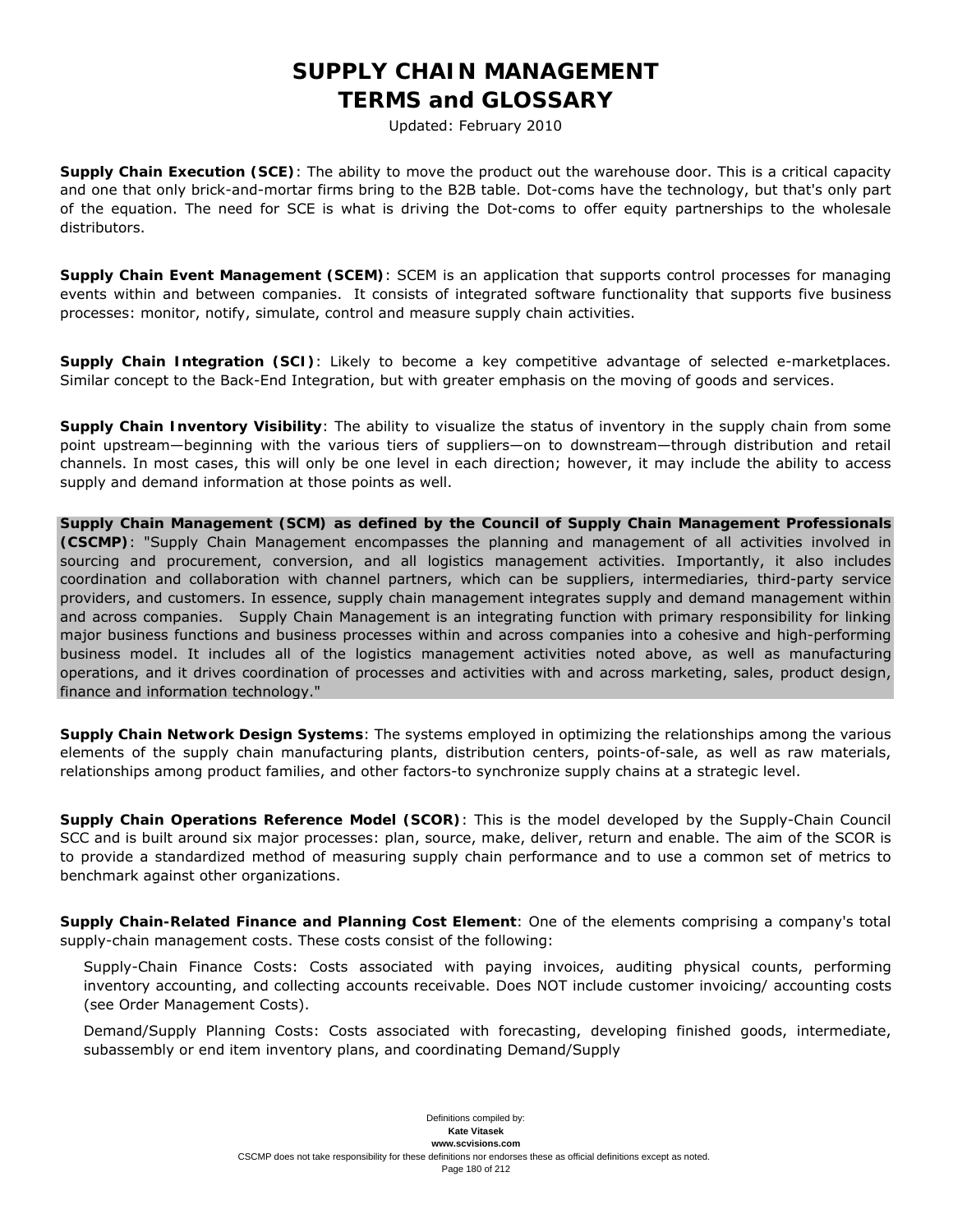Updated: February 2010

**Supply Chain-Related IT Costs**: Information Technology (IT) costs associated with major supply-chain management processes as described below. These costs should include: Development costs (costs incurred in process reengineering, planning, software development, installation, implementation, and training associated with new and/or upgraded architecture, infrastructure, and systems to support the described supply-chain management processes), Execution costs (operating costs to support supply-chain process users, including computer and network operations, EDI and telecommunications services, and amortization/depreciation of hardware, Maintenance costs (costs incurred in problem resolution, troubleshooting, repair, and routine maintenance associated with installed hardware and software for described supply-chain management processes. Include costs associated with data base administration, systems configuration control, release planning and management. These costs are associated with the following processes:

#### *PLAN*

Product Data Management - Product phase-in/phase-out and release; post introduction support & expansion; testing and evaluation; end-of-life inventory management. Item master definition and control.

Forecasting and Demand/Supply Manage and Finished Goods - Forecasting; end-item inventory planning, DRP, production master scheduling for all products, all channels.

#### *SOURCE*

Sourcing/Material Acquisition - Material requisitions, purchasing, supplier quality engineering, inbound freight management, receiving, incoming inspection, component engineering, tooling acquisition, accounts payable.

Component and Supplier Mgt - Part number cross-references, supplier catalogs, approved vendor lists.

Inventory Management - Perpetual and physical inventory controls and tools.

#### *MAKE*

Manufacturing Planning - MRP, production scheduling, tracking, mfg. engineering, mfg. documentation management, inventory/obsolescence tracking.

Inventory Management - Perpetual and physical inventory controls and tools.

Manufacturing Execution - MES, detailed and finite interval scheduling, process controls and machine scheduling.

#### *DELIVER*

Order Management - Order entry/ maintenance, quotes, customer database, product/price database, accounts receivable, credits and collections, invoicing.

Distribution and Transportation Management - DRP shipping, freight management, traffic management.

Inventory Management - Perpetual and physical inventory controls and tools.

Warehouse Management - Finished goods, receiving and stocking, pick/pack.

Channel Management - Promotions, pricing and discounting, customer satisfaction surveys.

Field Service/Support - Field service, customer and field support, technical service, service/call management, returns and warranty tracking.

#### *EXTERNAL ELECTRONIC INTERFACES*

Plan/Source/Make/Deliver - Interfaces, gateways, and data repositories created and maintained to exchange supply-chain related information with the outside world. E-Commerce initiatives. Includes development and implementation costs.

Note: Costing methods, or using other approaches such as allocation based on user counts, transaction Accurate assignment of IT-related cost is challenging. It can be done using Activity-Basedcounts, or departmental headcounts. The emphasis should be on capturing all costs. Costs for any IT activities that are outsourced should be included.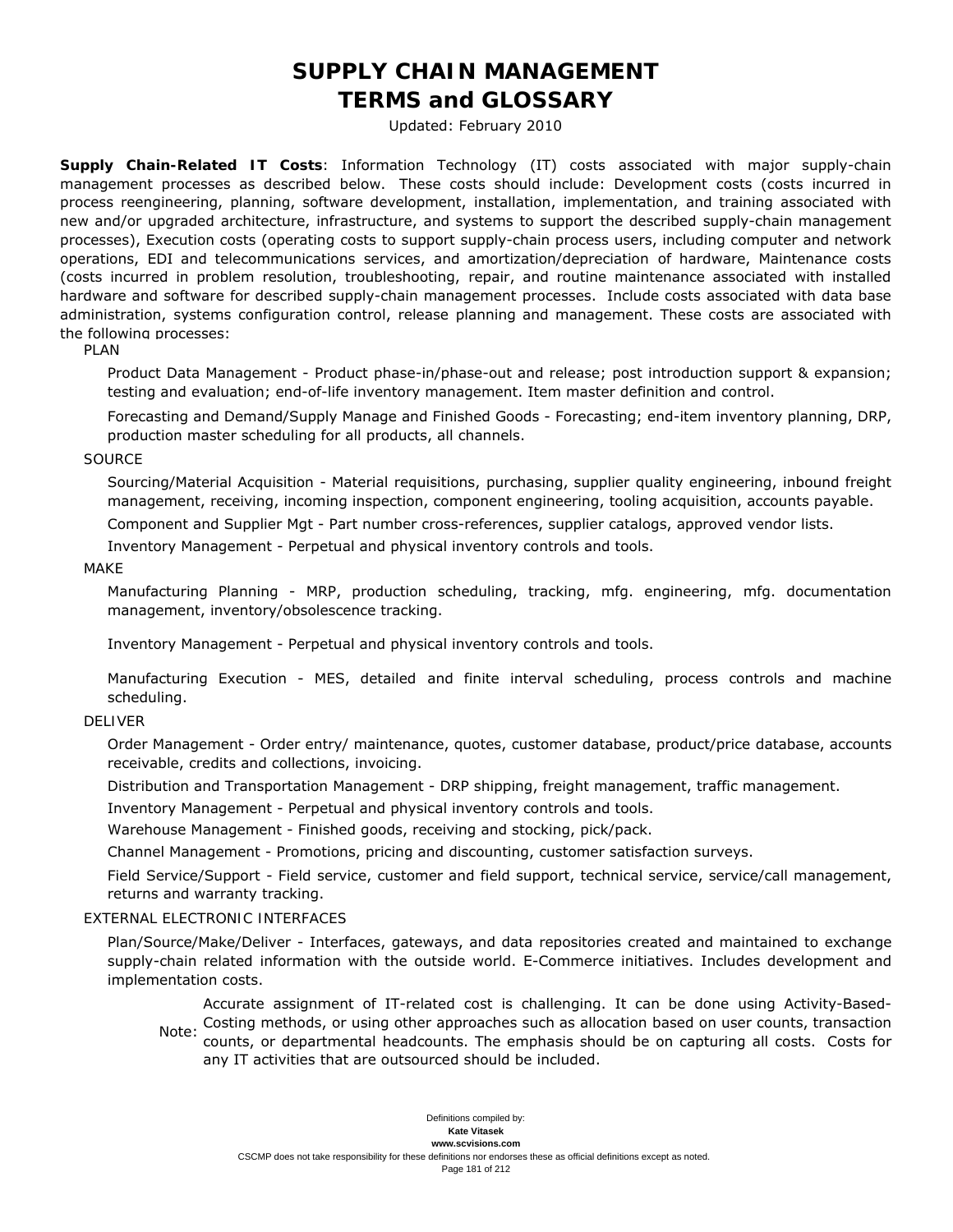Updated: February 2010

**Supply Chain Resiliency**: A term describing the level of hardening of the supply chain against disasters.

**Supply Chain Strategy Planning**: The process of process of analyzing, evaluating, defining supply chain strategies, including network design, manufacturing and transportation strategy and inventory policy.

**Supply Chain Vulnerability**: Of equal importance to Variability, Velocity and Volume in the elements of the Supply Chain. The term evaluates the supply chain based on the level of acceptance of the five steps of disaster logistics being planning, detection, mitigation, response and recovery.

**Supply Planning**: The process of identifying, prioritizing, and aggregating, as a whole with constituent parts, all sources of supply that are required and add value in the supply chain of a product or service at the appropriate level, horizon and interval.

**Supply Planning Systems**: The process of identifying, prioritizing, and aggregating, as a whole with constituent parts, all sources of supply that are required and add value in the supply chain of a product or service at the appropriate level, horizon and interval.

**Supply Warehouse**: A warehouse that stores raw materials. Goods from different suppliers are picked, sorted, staged, or sequenced at the warehouse to assemble plant orders.

**Support Costs**: Costs of activities not directly associated with producing or delivering products or services. Examples are the costs of information systems, process engineering and purchasing.

See also: *Indirect Cost*

**Supportability**: The inherent quality of system – including design, technical support date, and maintenance procedures – to facilitate detection, isolation, and timely repair/replacement of system anomalies. This includes factors such as diagnostics, prognostics, real-time maintenance data collection, "design for support", and "support the design" aspects, corrosion protection and mitigation, reduced logistics footprint, and other factors that contribute to optimum environment for developing and sustaining a stable, operational system.

**Surcharge**: An add-on charge to the applicable charges; motor carriers have a fuel surcharge, and railroads can apply a surcharge to any joint rate that does not yield 110% of variable cost.

**Surge Capacity**: A measure of the ability to respond to a short term increase in demand or a demand spike.

**Sustainability**: Corporate sustainability refers to efforts a company makes related to conducting business in a socially and environmentally responsible manner. It includes elements including sustainable development, corporate social responsibility (CSR), stakeholder concerns, and corporate accountability.

**Sustaining Activity**: An activity that benefits an organizational unit as a whole, but not any specific cost object.

**SVHC**: See *Substance of Very High Concern*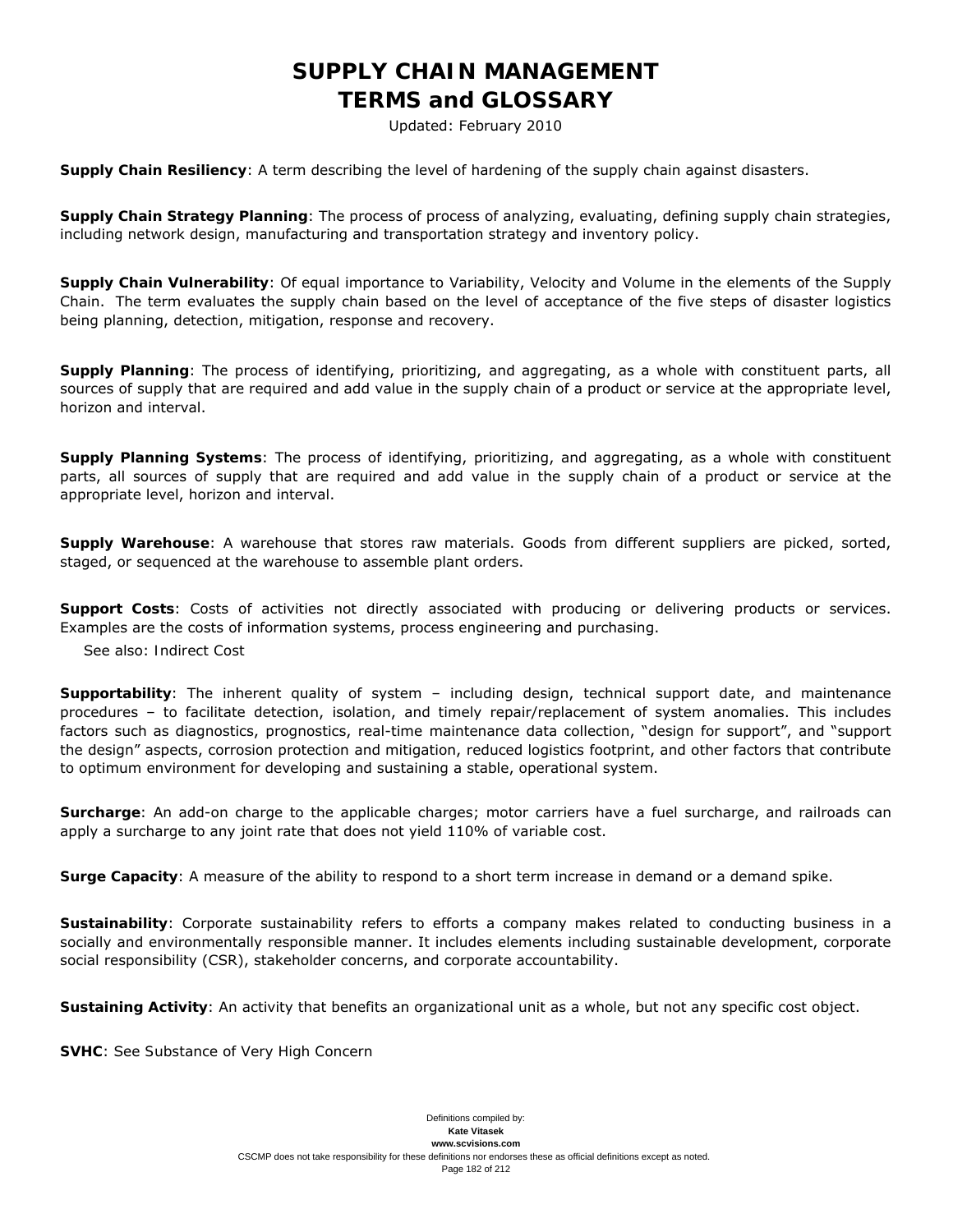Updated: February 2010

**SWAS**: Store-Within-A-Store.

**Swimlane**: A row on a business process diagram type called a "Swimlane Chart" which provides a way of indicating which department or individual is responsible for a given process or activity. The responsible area or party is named on the left side of the diagram with processes organized left to right and lines of linkage between each lane to show handoffs between areas.

**Switch Engine**: A railroad engine that is used to move rail cars short distances within a terminal and plant.

**Switching company**: A railroad that moves rail cars short distances; switching companies connect two mainline railroads to facilitate through movement of shipments.

**SWOT**: See *SWOT Analysis*

**SWOT Analysis**: A strategic planning method used to evaluate the **S**trengths, **W**eaknesses, **O**pportunities, and **T**hreats involved in a project or in a business venture.

**Synchronization**: The concept that all supply chain functions are integrated and interact in real time; when changes are made to one area, the effect is automatically reflected throughout the supply chain.

**Synchronous Process**: A series of activities which are linked to each other, one to the next, and in which each preceding activity must complete before the next is started.

**Syntax**: The grammar or rules which define the structure of the EDI standard.

**System**: A set of interacting elements, variables, parts, or objects that are functionally related to each other and form a coherent group.

**Systems Concept**: A decision-making strategy that emphasizes overall system efficiency rather than the efficiency of the individual part of the system.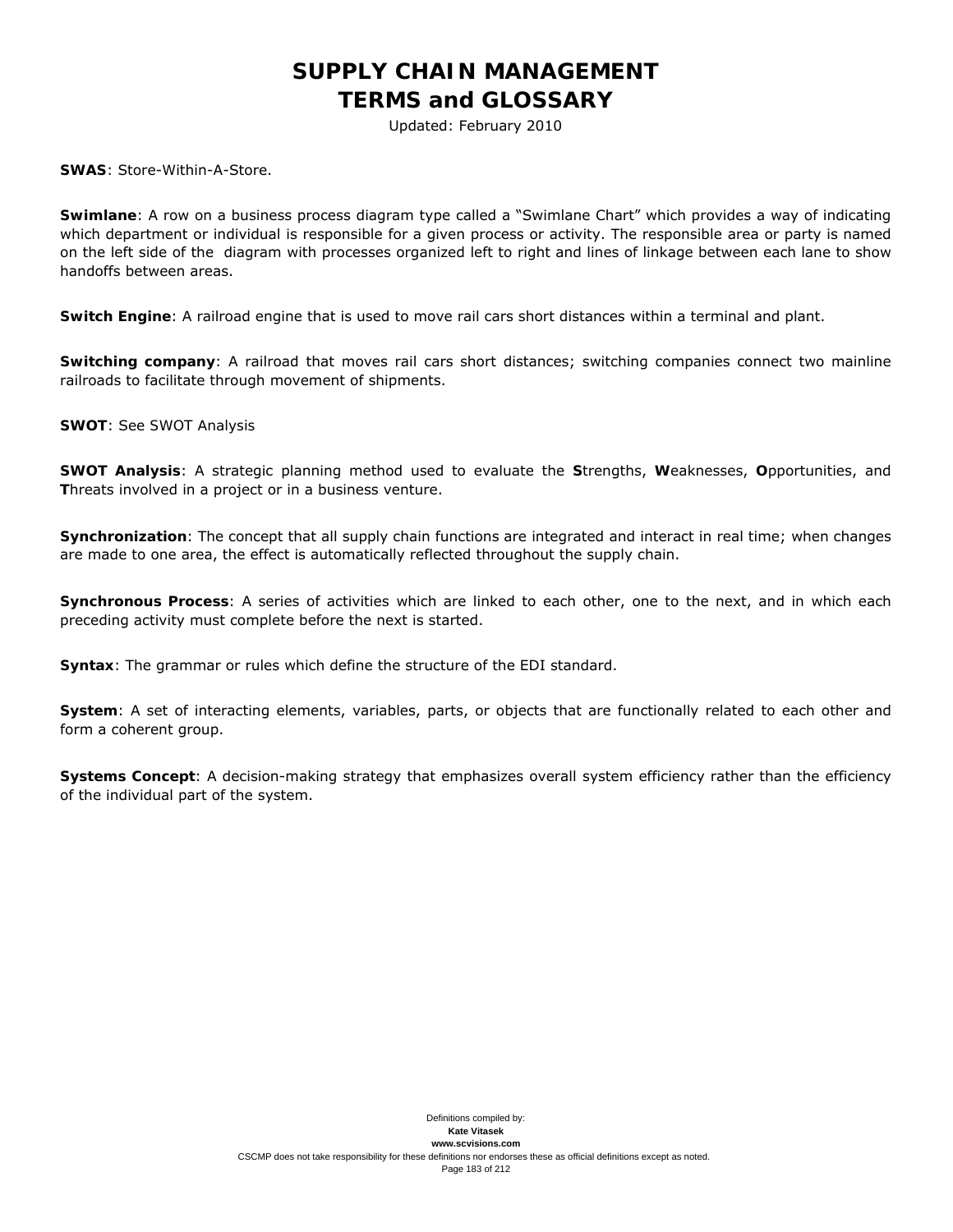Updated: February 2010



**Tact Time**: See *Takt Time*

**Tactical Planning**: The process of systematic determination and scheduling of immediate or short-term activities required to achieve the objectives of the organizations strategic plan.

**Taguchi Method**: A metnod of analyzing quality problems developed by Genichi Taguchi of Nippon Telephone and Telegraph. It involves removing variability and the effects of causes instead of the cause, and focuses on robust process and product design and the identification of after-sales costs. This method has been subject to some criticism.

**Takt Time**: It can be defined as the maximum time per unit to produce a product in order to meet demand. It is derived from the German word "Taktzeit" (cycle time). Takt time sets the pace for industrial manufacturing lines. For example, in automobile manufacturing, cars are assembled on a line and are moved on to the next station after a certain time—the takt time. Therefore, the time needed to complete work on each station has to be less than the takt time in order for the product to be completed within the allotted time.

if you have a total of 8 hours (or 480 minutes) in a shift (gross time) less 30 minutes lunch, 30 minutes for breaks ( $2 \times 15$  mins), 10 minutes for a team briefing and 10 minutes for basic maintenance checks, then the net Available Time to Work =  $480 - 30 - 30 - 10 - 10 = 400$ <br>Example: wington If we have a long of we can 480 with a developed second we were applied to the three minutes. If customer demand was, say, 400 units a day and you were running one shift, then your line would be required to spend a maximum of one minute to make a part in order to be able to keep up with Customer Demand.

**Tally sheet**: A printed form on which companies record, by making an appropriate mark, the number of items they receive or ship. In many operations, tally sheets become a part of the permanent inventory records.

**Tandem**: A truck that has two drive axles or a trailer that has two axles.

**Tank cars**: Rail cars that are designed to haul bulk liquids or gas commodities.

**Tapering rate**: A rate that increases with distance but not in direct proportion to the distance the commodity is shipped.

**Tare Weight**: The weight of an empty vehicle or container. By subtracting it from the gross weight (laden weight), the weight of the goods carried (the net weight) may be determined.

**Target Costing**: A target cost is calculated by subtracting a desired profit margin from an estimated or a marketbased price to arrive at a desired production, engineering, or marketing cost. This may not be the initial production cost, but one expected to be achieved during the mature production stage. Target costing is a method used in the analysis of product design that involves estimating a target cost and then designing the product/service to meet that cost.

See also: *Value Analysis*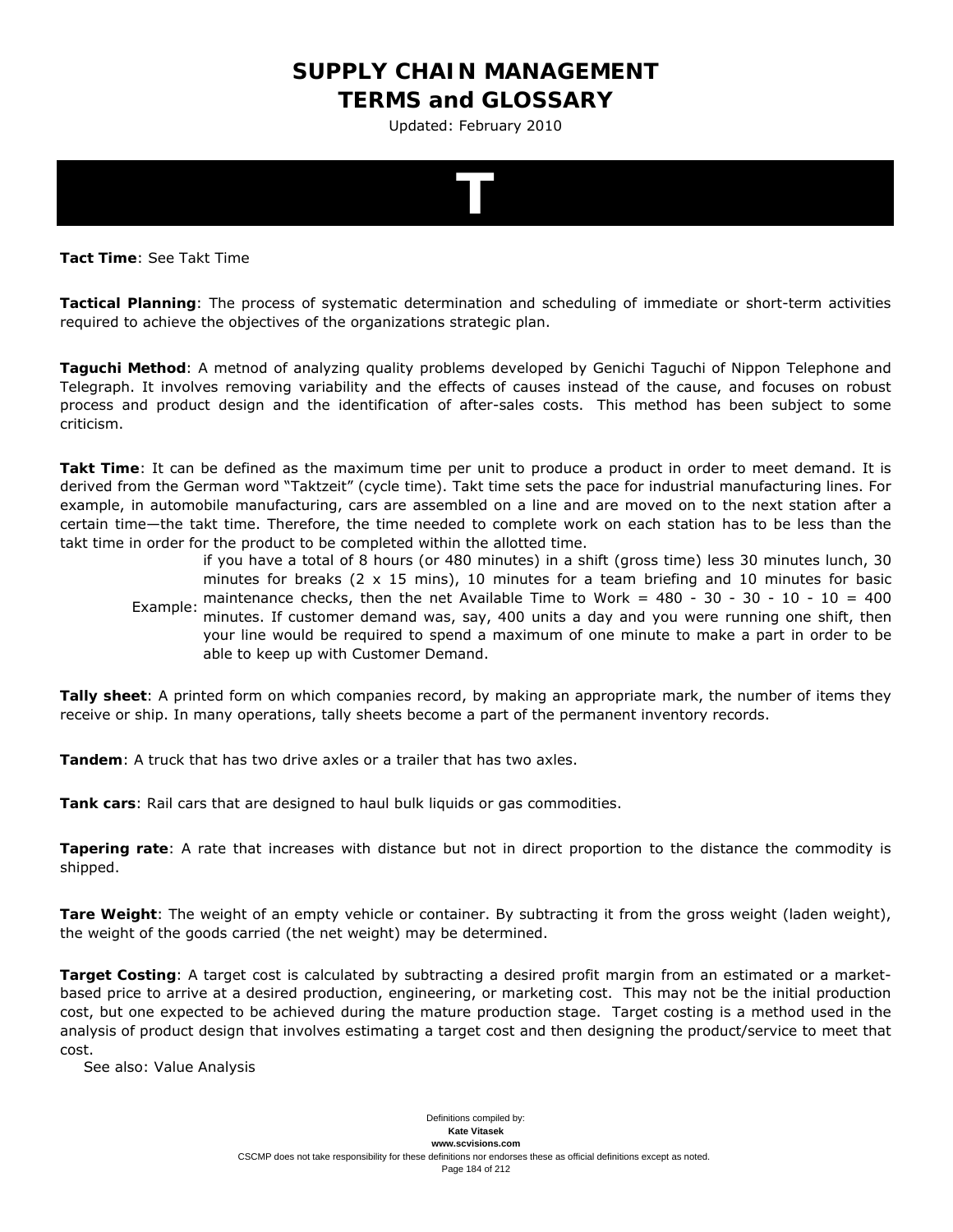Updated: February 2010

**Tariff**: A tax assessed by a government on goods entering or leaving a country. The term is also used in transportation in reference to the fees and rules applied by a carrier for its services.

**Tasks**: The breakdown of the work in an activity into smaller elements.

**Task interleaving**: A method of combining warehouse picking and putaway. Warehouse Management Systems (WMS) use logic to direct (typically with an RF terminal) a lift truck operator to put away a pallet en route to the next pick. The idea is to reduce "deadheading" or driving empty material handling equipment around the warehouse.

**Taxonomy**: The practice and science of classification. Taxonomy may represent a particular classification arranged in a hierarchical structure.

**T's & C's**: See *Terms and Conditions*

**TCO**: See *Total Cost of Ownership*

**Technical Components**: Component (part) of a product for which there is a limited number of suppliers. These parts are hard to make, and require much more lead time and expertise on the part of the supplier to produce than standard components do.

**Temporary authority**: The ICC may grant a temporary operating authority as a common carrier for up to 270 days.

**Ten Principles**: A principle is a general rule, fundamental, or other statement of an observed truth. Over time certain fundamental truths of material handling have been found to exist. The "principles" of material handling are often useful in analyzing, planning and managing material handling activities and systems. At the very least they form a basic foundation upon which one can begin building expertise in material handling.

These principles, serve as a starting point to identifying potential problems and assessing need, are:

Planning Standardization Work Ergonomic Unit Load Space Utilization System Automation Environment Life Cycle Cost

**Tender**: The document which describes a business transaction to be performed.

**Tenets of 5S**: See *5S Program*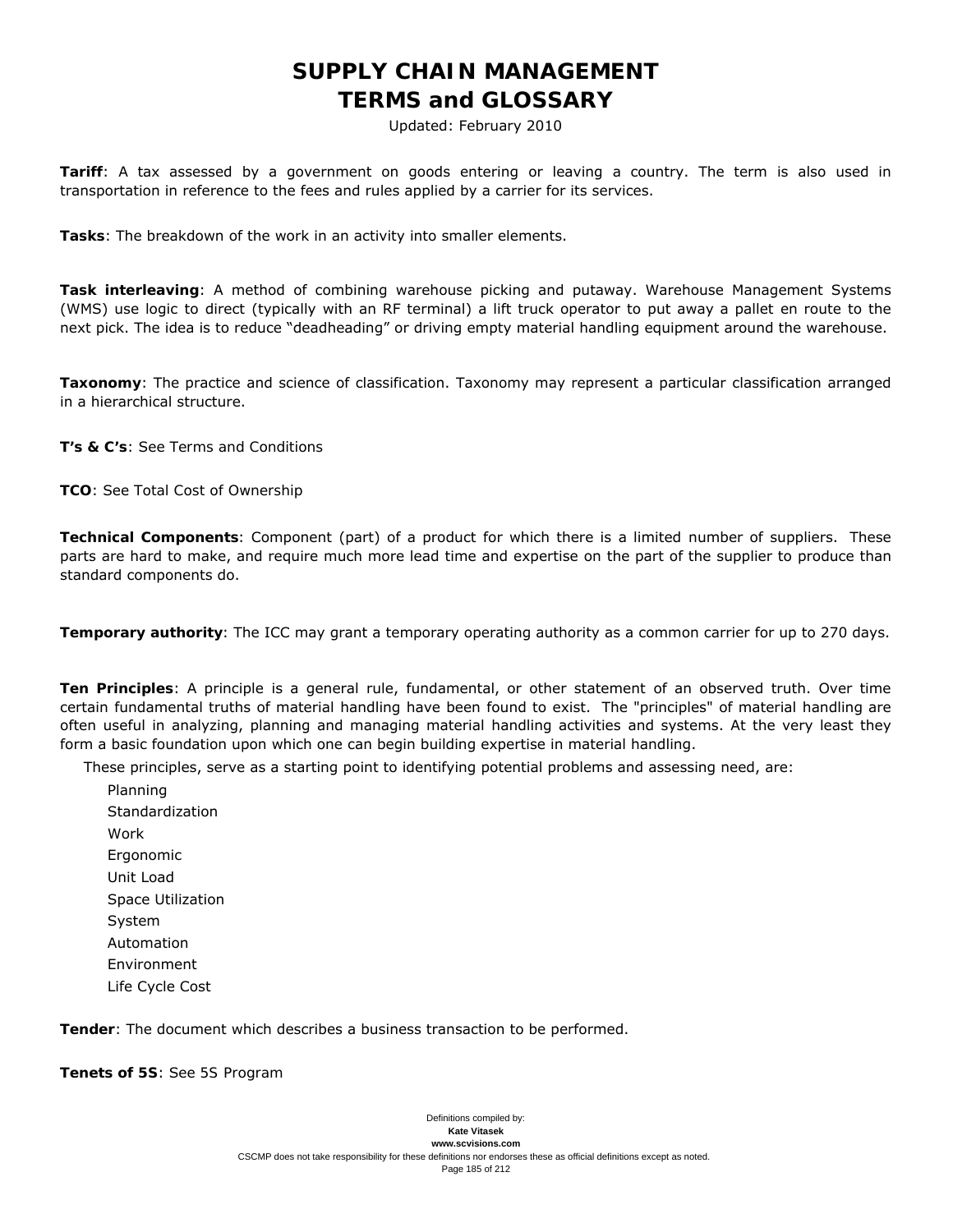Updated: February 2010

**Terminal Delivery Allowance**: A reduced rate offered in return for the shipper of consignee tendering or picking up the freight at the carrier's terminal.

**Terms and Conditions (T's & C's)**: All the provisions and agreements of a contract.

**TEU**: See *Twenty-foot Equivalent Unit*

**Theoretical Cycle Time**: The back-to-back process time required for a single unit to complete all stages of a process without waiting, stoppage, or time lost due to error.

**Theory of Constraints (TOC)**: A production management theory which dictates that volume is controlled by a series of constraints related to work center capacity, component availability, finance, etc. Total throughput cannot exceed the capacity of the smallest constraint, and any inventory buffers or excess capacity at non-related work centers is waste.

**Third-Party Logistics (3PL)**: Outsourcing all or much of a company's logistics operations to a specialized company. The term "3PL" was first used in the early 1970s to identify intermodal marketing companies (IMCs) in transportation contracts. Up to that point, contracts for transportation had featured only two parties, the shipper and the carrier. When IMCs entered the picture—as intermediaries that accepted shipments from the shippers and tendered them to the rail carriers—they became the third party to the contract, the 3PL. Definition has broadened to the point where these days, every company that offers some kind of logistics service for hire calls itself a 3PL. Preferably, these services are integrated, or "bundled," together by the provider. Services they provide are transportation, warehousing, cross-docking, inventory management, packaging, and freight forwarding. In 2008 legislation passed declaring that the legal definition of a 3PL is "A person who solely receives, holds, or otherwise transports a consumer product in the ordinary course of business but who does not take title to the product."

**Third-Party Logistics Provider**: A firm which provides multiple logistics services for use by customers. Preferably, these services are integrated, or "bundled" together by the provider. These firms facilitate the movement of parts and materials from suppliers to manufacturers, and finished products from manufacturers to distributors and retailers. Among the services which they provide are transportation, warehousing, cross-docking, inventory management, packaging, and freight forwarding.

**Third-Party Service Provider (3PSP)**: See *Third-Party Logistics (3PL)*

**Third-Party Warehousing**: The act of using a contractor to provide warehousing services, and the name of the industry which is involved in providing contract warehousing operations for hire.

**Three-layer Framework**: A basic structure and operational activity of a company; the three layers include operational systems, control and administrative management, and master planning.

**Throughput**: A measure of warehousing output volume (weight, number of units). Also, the total amount of units received plus the total amount of units shipped, divided by two.

**Time-Definite Services**: Delivery is guaranteed on a specific day or at a certain time of the day.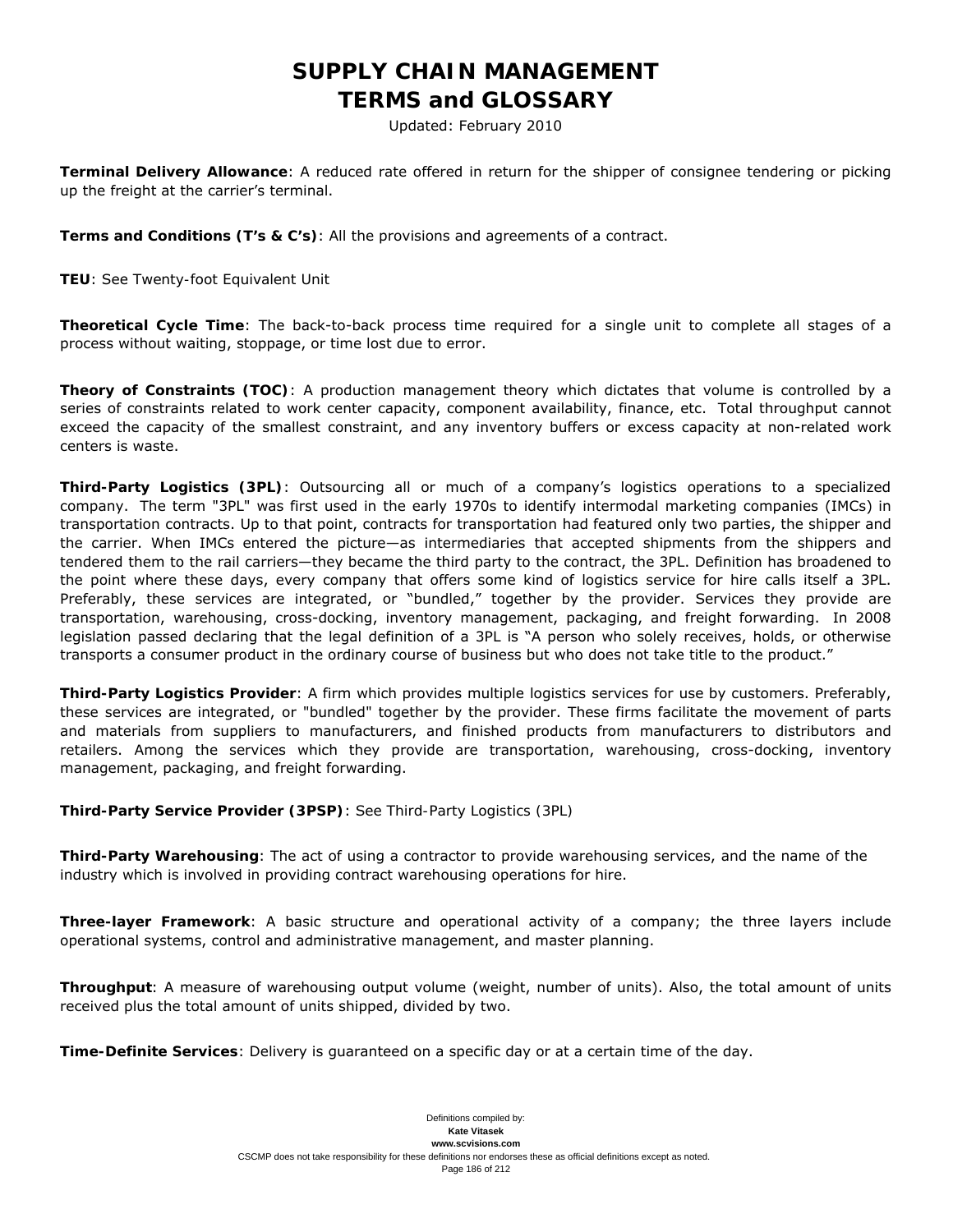Updated: February 2010

**Time/service Rate**: A rail rate that is based upon transit time.

**Time-To-Market**: The time interval between product concept development and introduction to the marketplace. It includes specification development, product development and release to production.

**Time Based Order System**: See *Fixed Reorder Cycle Inventory Model*

**Time Bucket**: A defined period, typically 7 days, wherein data is summarized for presentation in an MRP system. Data in the bucket is usually divided into groups showing inventory beginning balance, anticipated supply and demand, and available ending balance.

**Time Fence**: specific date used as a boundary for policy changes in a planning or other system. A policy that seeks to stabilize the master production schedule may prohibit changes to the existing schedule inside the time fence (which is based on lead time) and allow changes under certain circumstances after that date. Another example is the reaction to demand based on customer orders only inside the lead time fence, and based on forecast thereafter.

**Time Utility**: A value created in a product by having the product available at the time desired. Transportation and warehousing create time utility.

**Timetables**: Time schedules of departures and arrivals by origin and destination; typically used for passenger transportation by air, bus, and rail.

**TL**: See *Truckload Carrier* 

**TMS**: See *Transportation Management System*

**TOC**: See *Theory of Constraints*

**TOFC**: See *Trailer-on-Flat Car, Piggyback*

**Ton-mile**: A measure of output for freight transportation; it reflects the weight of the shipment and the distance it is hauled; a multiplication of tons hauled and distance traveled.

**Total Annual Material Receipts**: The dollar amount associated with all direct materials received from January 1 to December 31.

**Total Annual Sales**: Total Annual Sales are Total Product Revenue plus post-delivery revenues (e.g., maintenance and repair of equipment, system integration) royalties, sales of other services, spare parts revenue, and rental/lease revenues.

**Total Average Inventory**: Average normal use stock, plus average lead stock, plus safety stock.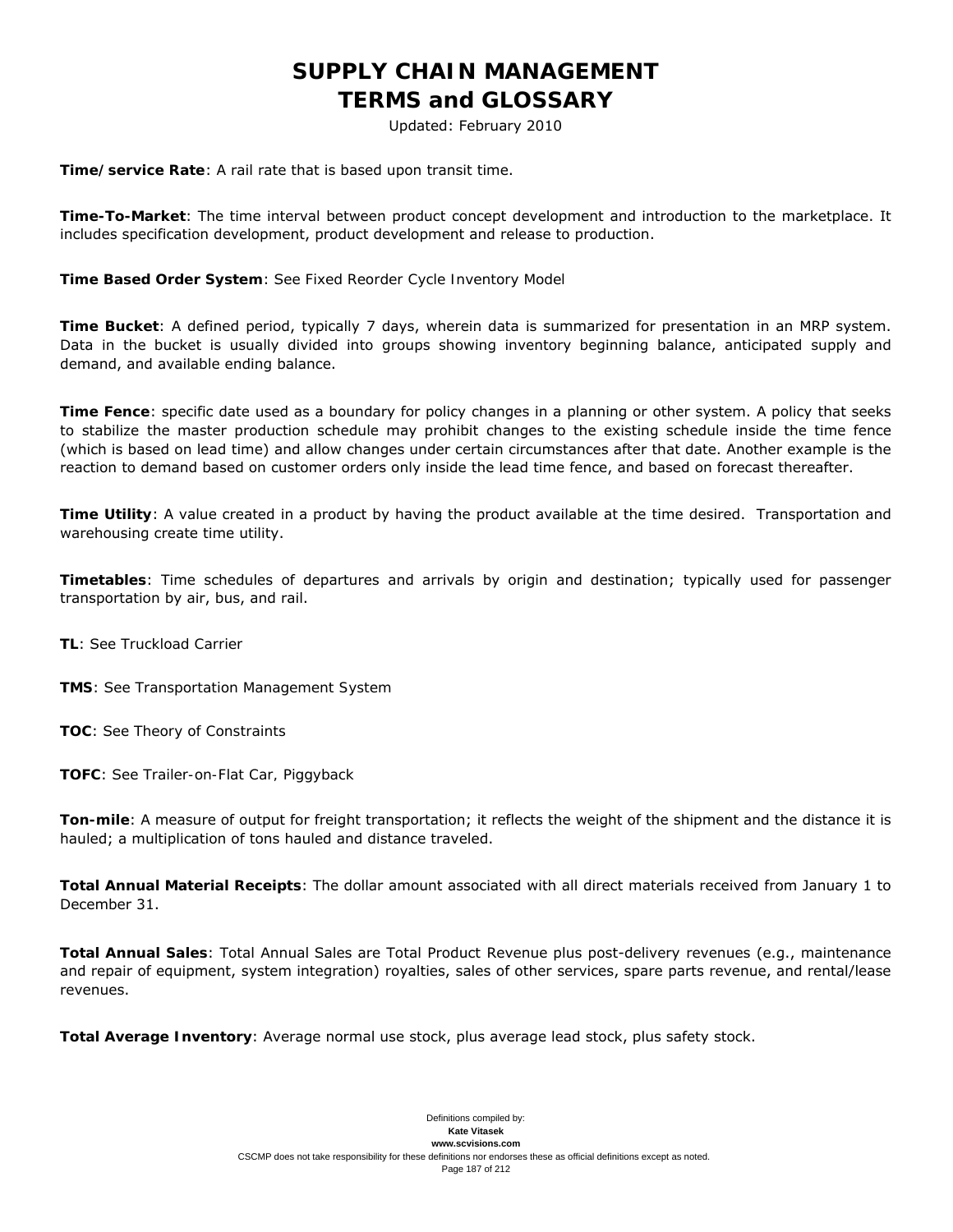Updated: February 2010

**Total Cost Analysis**: A decision-making approach that considers minimization of total costs and recognizes the interrelationship among system variables such as transportation, warehousing, inventory, and customer service.

**Total Cost Curve**: A curve that graphically represents the relation between the total cost incurred by a firm in the short-run production of a good or service and the quantity produced. The total cost curve is a cornerstone upon which the analysis of short-run production is built. It combines all opportunity cost of production into a single curve, which can then be used with the total revenue curve to determine profit.

**Total Cost of Acquisition**: See *Acquisition Cost*

**Total Cost of Ownership (TCO)**: Total cost of a computer asset throughout its lifecycle, from acquisition to disposal. TCO is the combined hard and soft costs of owning networked information assets. 'Hard' costs include items such as the purchase price of the asset, implementation fees, upgrades, maintenance contracts, support contracts, and disposal costs, license fees that may or may not be upfront or charged annually. These costs are considered 'hard costs' because they are tangible and easily accounted for.

**Total Cost of Quality**: A measure that sums all costs associated with poor quality or product failure, including rework, scrap, warranty costs and other costs incurred in preventing or resolving quality problems. Costs associated with maintenance and quality training are not included.

**Total Cumulative Manufacture Cycle Time**: The average time between commencement of upstream processing and completion of final packaging for shipment operations as well as release approval for shipment. Do not include WIP storage time.

Calculation: [Average # of units in WIP] / [Average daily output in units] – WIP days of supply

**Total Inventory Days of Supply**: Total gross value of inventory at standard cost before reserves for excess and obsolescence. Includes only inventory that is on the books and currently owned by the business entity. Future liabilities such as consignments from suppliers are not included.

Calculation: [5 Point Annual Average Gross Inventory] / [Cost of Good Sold/365]

**Total Landed Costs**: Usually referred to as the total cost of a landed shipment, it includes purchase price, freight, insurance, and other costs up to the port of destination. In some instances, it may also include the customs duties and other taxes levied on the shipment.

**Total Make Cycle Time**: The average total processing time between commencement of upstream processing and completion of all manufacturing process steps up to, but NOT including, packaging and labeling operations (i.e. from start of manufacturing to final formulated product ready for primary packaging). Do not include hold or test and release times.

Calculation: [Average # of units in active manufacturing] / [Average daily output in units]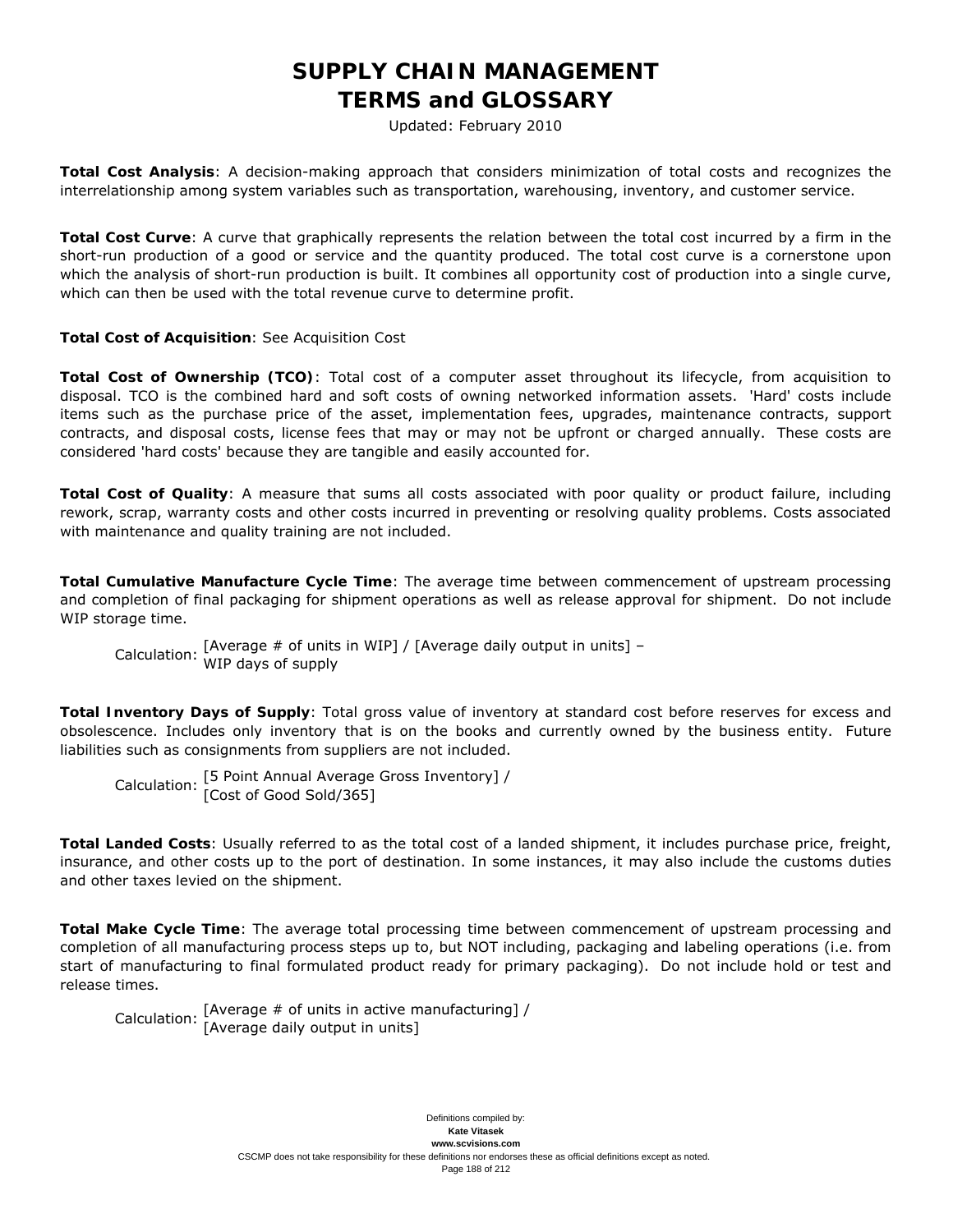Updated: February 2010

**Total Package and Label Cycle Time**: The average total processing time between the commencement of the primary packaging and labeling steps to completion of the final packaging steps for shipment.

Calculation: [Average # of units in packaging and labeling WIP] / [Average daily output in units]

**Total Product Revenue**: The total value of sales made to external customers plus the transfer price valuation of intra-company shipments, net of all discounts, coupons, allowances, and rebates. Includes only the intra-company revenue for product transferring out of an entity, installation services if these services are sold bundled with end products, and recognized leases to customers initiated during the same period as revenue shipments, with revenue credited at the average selling price.

> Note: system integration), royalties, sales of other services, spare parts revenue, and rental/lease Total Product Revenue excludes post-delivery revenues (maintenance and repair of equipment, revenues.

**Total Productive Maintenance (TPM)**: Team based maintenance process designed to maximize machine availability and performance and product quality.

**Total Quality Management (TQM)**: A management approach in which managers constantly communicate with organizational stakeholders to emphasize the importance of continuous quality improvement.

**Total Sourcing Lead Time (95% of Raw Material Dollar Value)**: Cumulative lead time (total average combined inside-plant planning, supplier lead time [external or internal], receiving, handling, etc., from demand identification at the factory until the materials are available in the production facility) required to source 95% of the dollar value (per unit) of raw materials from internal and external suppliers.

**Total Supply-Chain Management Cost (5 elements)**: Total cost to manage order processing, acquire materials, manage inventory, and manage supply-chain finance, planning, and IT costs, as represented as a percent of revenue. Accurate assignment of IT-related cost is challenging. It can be done using Activity-Based-Costing methods, or based on more traditional approaches. Allocation based on user counts, transaction counts, or departmental headcounts are reasonable approaches. The emphasis should be on capturing all costs, whether incurred in the entity completing the survey or incurred in a supporting organization on behalf of the entity. Reasonable estimates founded in data were accepted as a means to assess overall performance. All estimates reflected fully burdened actuals inclusive of salary, benefits, space and facilities, and general and administrative allocations.

Calculation: Inventory Carrying Costs + [Order Management Costs + Material Acquisition Costs + Supply-Chain-Related Finance and Planning Costs + Total Supply-Chain-Related IT Costs] / [Total Product Revenue]

Note: Please see individual component categories for component detail and calculations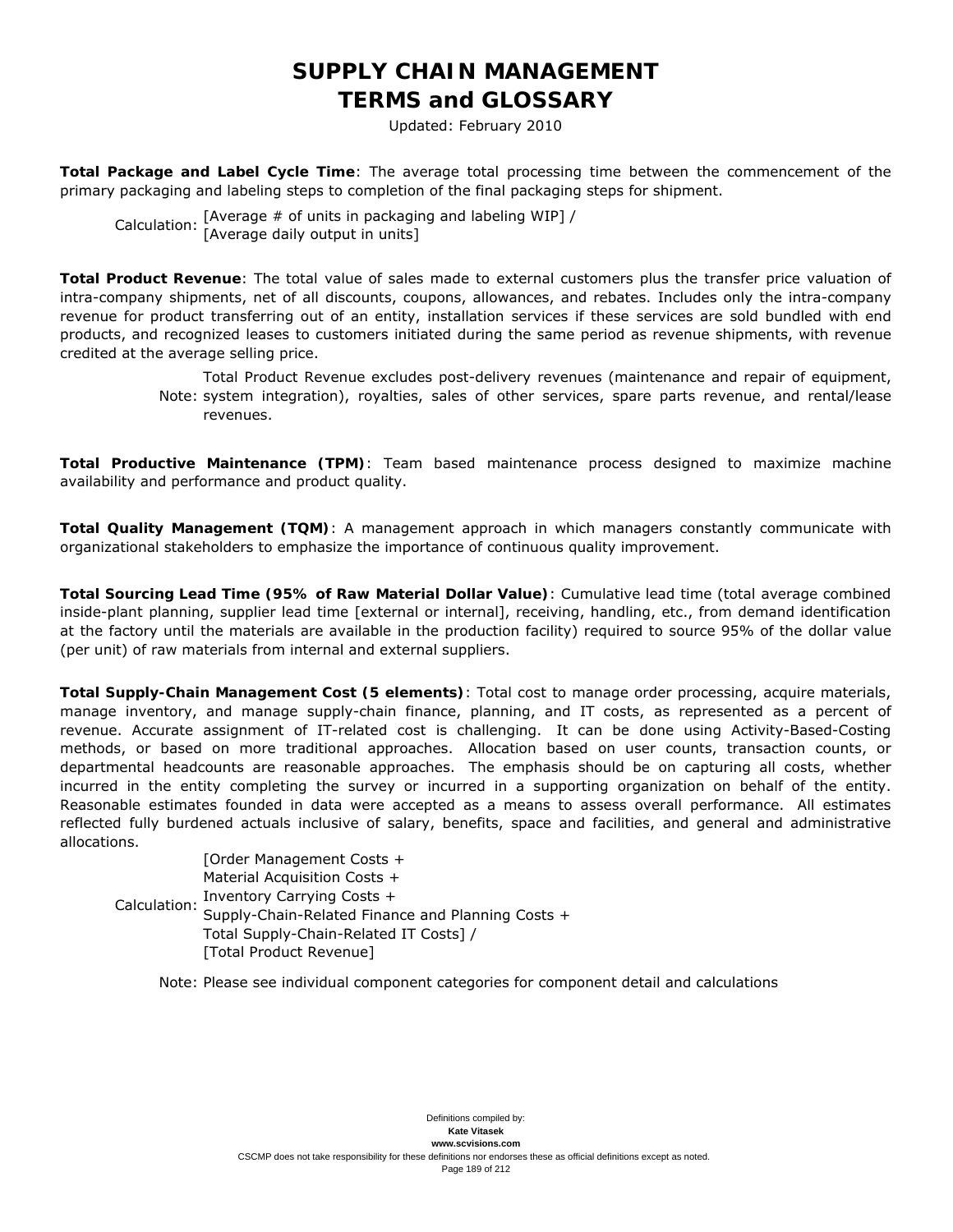Updated: February 2010

**Total Supply Chain Response Time**: The time it takes to rebalance the entire supply chain after determining a change in market demand. Also, a measure of a supply chain's ability to change rapidly in response to marketplace changes.

Calculation: [Intra-Manufacturing Re-plan Cycle Time] + [Forecast Cycle Time] + [Re-plan Cycle Time] + [Cumulative Source/Make Cycle Time] + [Order Fulfillment Lead Time]

**Total Test and Release Cycle Time**: The average total test and release time for all tests, documentation reviews, and batch approval processes performed from start of manufacturing to release of final packaged product for shipment.

Calculation: [Average # of units in test and release] / [Average daily output in units]

**Toto Authority**: A private motor carrier receiving operating authority as a common carrier to haul freight for the public over the private carrier's backhaul; this type of authority was granted to the Toto Company in 1978.

**Touch Labor**: The labor that adds value to the product - assemblers, welders etc. This does not include indirect resources such as material handlers (mover and stage product, mechanical and electrical technicians responsible for maintaining equipment.

**Touches**: The number of times a labor action is taken during a manufacturing or assembly process. Touches are typically used to measure efficiency or for costing and pricing purposes.

**TPM**: See *Total Productive Maintenance*

**TQM**: See *Total Quality Management*

**Tracing**: Determining where a shipment is during the course of a move.

**Traceability**: 1) The ability to track the location of a shipment as it moves through the shipping process to the customer. 2) The ability to determine the source of individual lot numbered or serial numbered products.

**Tracing**: 1) Determining where a shipment is during the course of a move. 2) The practice of relating resources, activities and cost objects using the drivers underlying their cost causal relationships. The purpose of tracing is to observe and understand how costs are arising in the normal course of business operations.

Synonym: *Assignment*

**Tracking and Tracing**: Monitoring and recording shipment movements from origin to destination.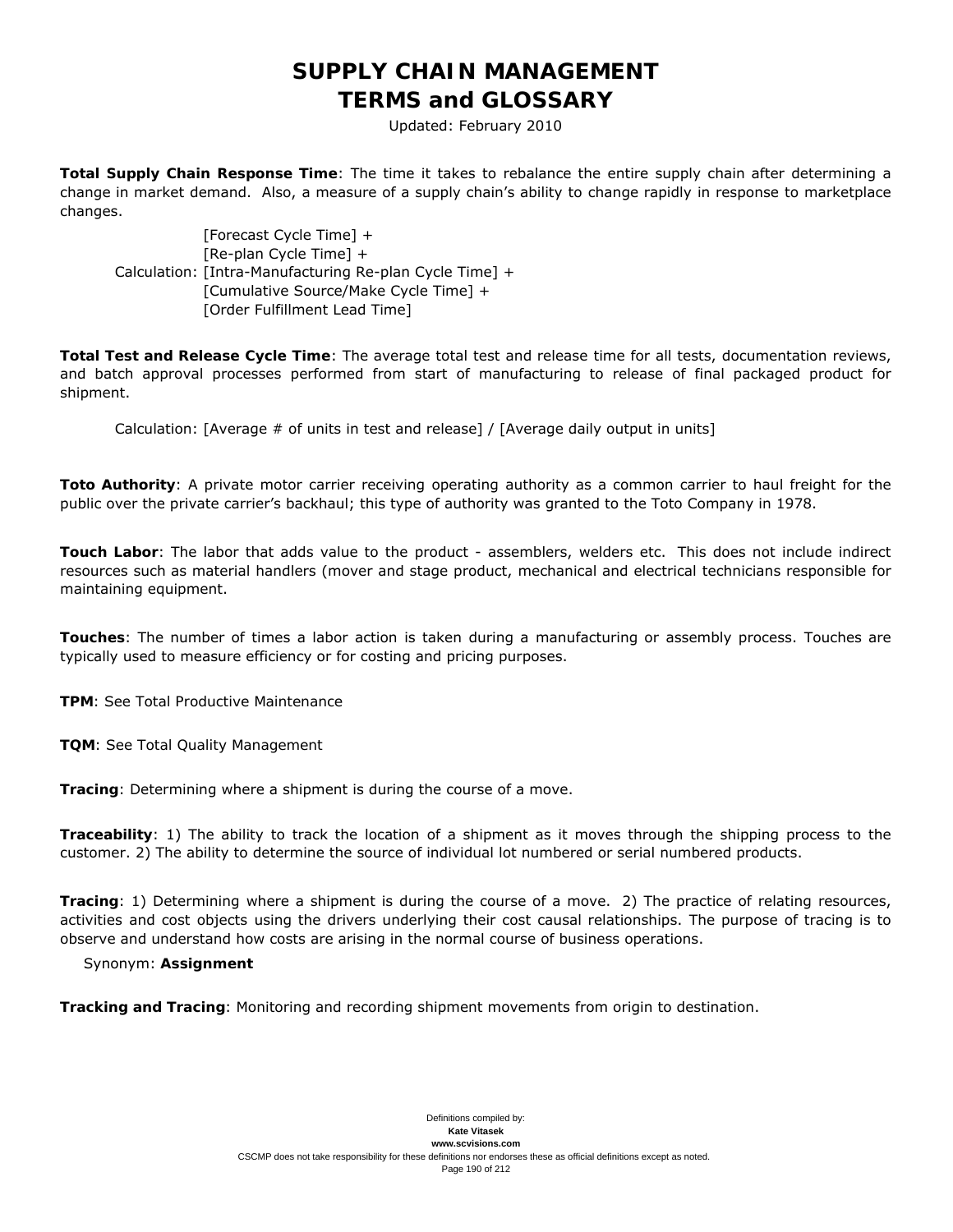Updated: February 2010

**Tracking Signal**: A statistic that reveals when parameter estimates in a forecasting model are not optimal. For example, a tracking signal might be based on a graph of the ratio of the cumulative sum of the differences between the actual and forecast values to the mean absolute deviation. If the tracking signal exceeds a certain value, the series can then be flagged for examination. This concept has been used successfully in quality control. It seems sensible also for forecasting, although little research supports its use. An alternative is to use successive reestimation.

**Tractor**: The tractor is the driver compartment and engine of the truck. It has two or three axles.

**Trading Partner**: Companies that do business with each other via EDI (e.g., send and receive business documents, such as purchase orders).

**Trading Partner Agreement**: The written contract that spells out agreed upon terms between EDI trading partners.

**Traffic**: A department responsible for the process of determining timely and economic delivery methods, arranging internal or external transportation, and tracking shipment status and logistics network issues.

**Traffic Management**: The management and controlling of transportation modes, carriers and services.

**Trailer**: The part of the truck that carries the goods.

**Trailer Drops**: When a driver drops off a full truck at a warehouse and picks up an empty one.

Synonym: *Piggyback* **Trailer on a Flatcar (TOFC)**: Transport of truck trailers with their loads on specially designed rail cars.

**Training Plan**: An outline of the training process an instructor will use in a training program.

**Tramp**: An international water carrier that has no fixed route or published schedule; a tramp ship is chartered for a particular voyage or a given time period.

**Transaction**: A single completed transmission, e.g., transmission of an invoice over an EDI network. Analogous to usage of the term in data processing, in which a transaction can be an inquiry or a range of updates and trading transactions. The definition is important for EDI service operators, who must interpret invoices and other documents.

**Transaction Set**: Commonly used business transactions (e.g. purchase order, invoice, etc.) organized in a formal, structured manner, consisting of a Transaction Set header control segment, one or more Data Segments, and a Transaction Set trailer Control Data Segment.

**Transaction Set ID**: A three digit numerical representation that identifies a transaction set.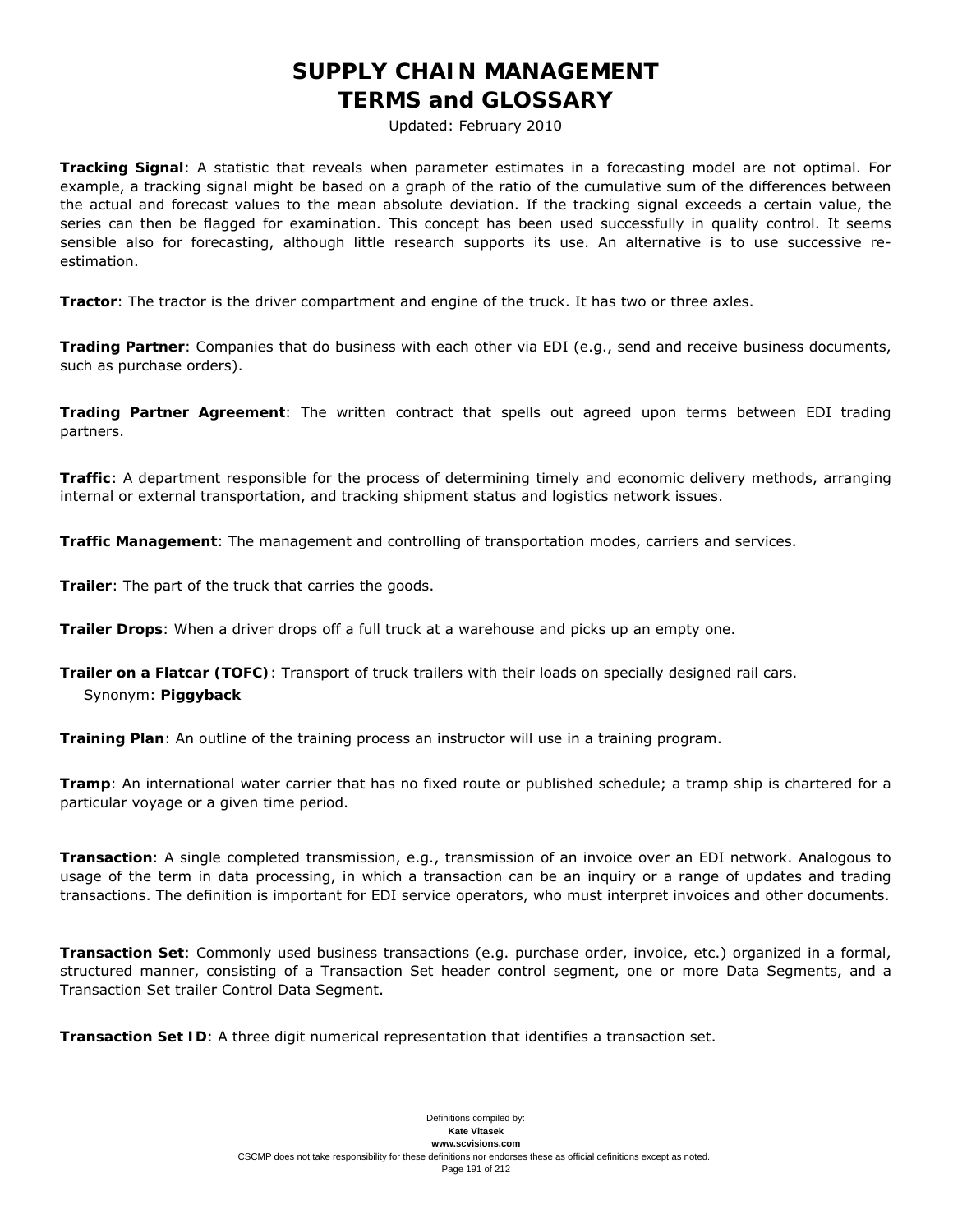Updated: February 2010

**Transactional Acknowledgement**: Specific Transaction Sets, such as the Purchase Order Acknowledgement (855), that both acknowledges receipt of an order and provides special status information such as reschedules, price changes, back order situation, etc.

**Transfer Pricing**: The pricing of goods or services transferred from one segment of a business to another. Transfer pricing generally includes the costs associated with performing the transfer and therefore item costs will be incrementally higher than when received through normal channels.

**Transit Inventory**: See *In-Transit Inventory*

**Transit privilege**: A carrier service that permits the shipper to stop the shipment in transit to perform a function that changes the commodity's physical characteristics but to pay the through rate.

**Transit Time**: The total time that elapses between a shipment's pickup and delivery.

**Translation Software**: Software the converts or "translates" business application data into EDI standard formats, and vice versa.

**Transload Facility**: A Facility used for transferring shipments from truck to rail and vice versa. Operations where inbound ocean containers (or other cargo) are unloaded, palletized and then reloaded (typically into 53-foot over-theroad trailers), for railway or road transport to a final destination.

**Transmission Acknowledgment**: Acknowledgment that a total transmission was received with no errors detected.

**Transparency**: The ability to gain access to information without regard to the systems landscape or architecture. An example would be where an online customer could access a vendor's web site to place an order and receive availability information supplied by a third party outsourced manufacturer or shipment information from a third party logistics provider.

See also: *Visibility*

**Transportation Association of America**: An association that represents the entire U.S. Transportation system, carriers, users, and the public; now defunct.

**Transportation Cycle Time**: A performance measure of the Logistics service provider / transporter. The lead time taken by the product to reach the final destination, The difference between the day it leaves the warehouse and the day it reaches its destination.

**Transportation Management System (TMS)**: A computer system designed to provide optimized transportation management in various modes along with associated activities, including managing shipping units, labor planning and building, shipment scheduling through inbound, outbound, intra-company shipments, documentation management (especially when international shipping is involved), and third party logistics management.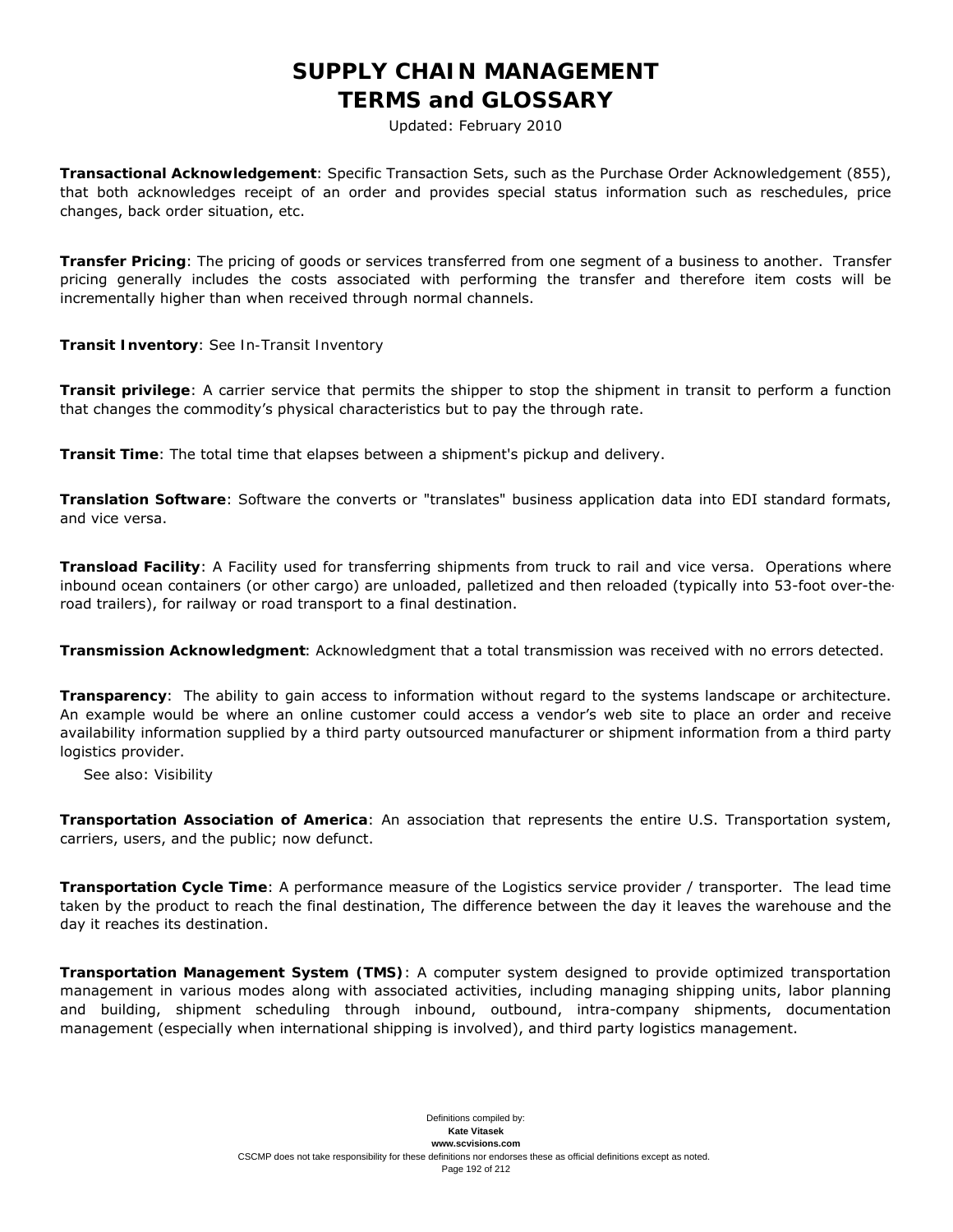Updated: February 2010

**Transportation Method**: A linear programming technique that determines the least-cost allocation of shipping goods from plants to warehouses of from warehouses to customers.

**Transportation Mode**: The method of transportation: land, sea, or air shipment.

**Transportation Planning**: The process of defining an integrated supply chain transportation plan and maintaining the information which characterizes total supply chain transportation requirements, and the management of transporters both inter and intra company.

**Transportation Planning Systems**: The systems used in optimizing of assignments from plants to distribution centers, and from distribution centers to stores. The systems combine "moves" to ensure the most economical means are employed.

**Transportation Requirements Planning (TRP)**: Utilizing computer technology and information already available in MRP and DRP databases to plan transportation needs based on field demand.

**Transportation Research Board**: A division of the National Academy of Sciences which pertains to transportation research.

**Transportation Research Forum**: A professional association that provides a forum for the discussion of transportation ideas and research techniques.

**Transportation Security Administration (TSA)**: TSA was created in response to the attacks of September 11th and signed into law in November 2001. TSA was originally in the Department of Transportation but was moved to the Department of Homeland Security in March 2003. TSA's mission is to protect the nation's transportation systems by ensuring the freedom of movement for people and commerce.

**Transit Privilege**: A carrier service that permits the shipper to stop the shipment in transit to perform a function that changes the commodity's physical characteristics, but to pay the through rate.

**Transit Time**: The total time that elapses from pickup to delivery of a shipment.

**Transhipment problem**: A variation of the transportation method of linear programming that considers consolidating shipments to one destination and reshipping from that destination.

**Travel agent**: A firm that provides passenger travel information; air, rail, and steamship ticketing; and hotel reservations. The travel agent is paid a commission by the carrier and hotel.

**Trend**: Refers to a factor used in forecasting where there is general upward or downward movement of a variable over time such as demand for a product.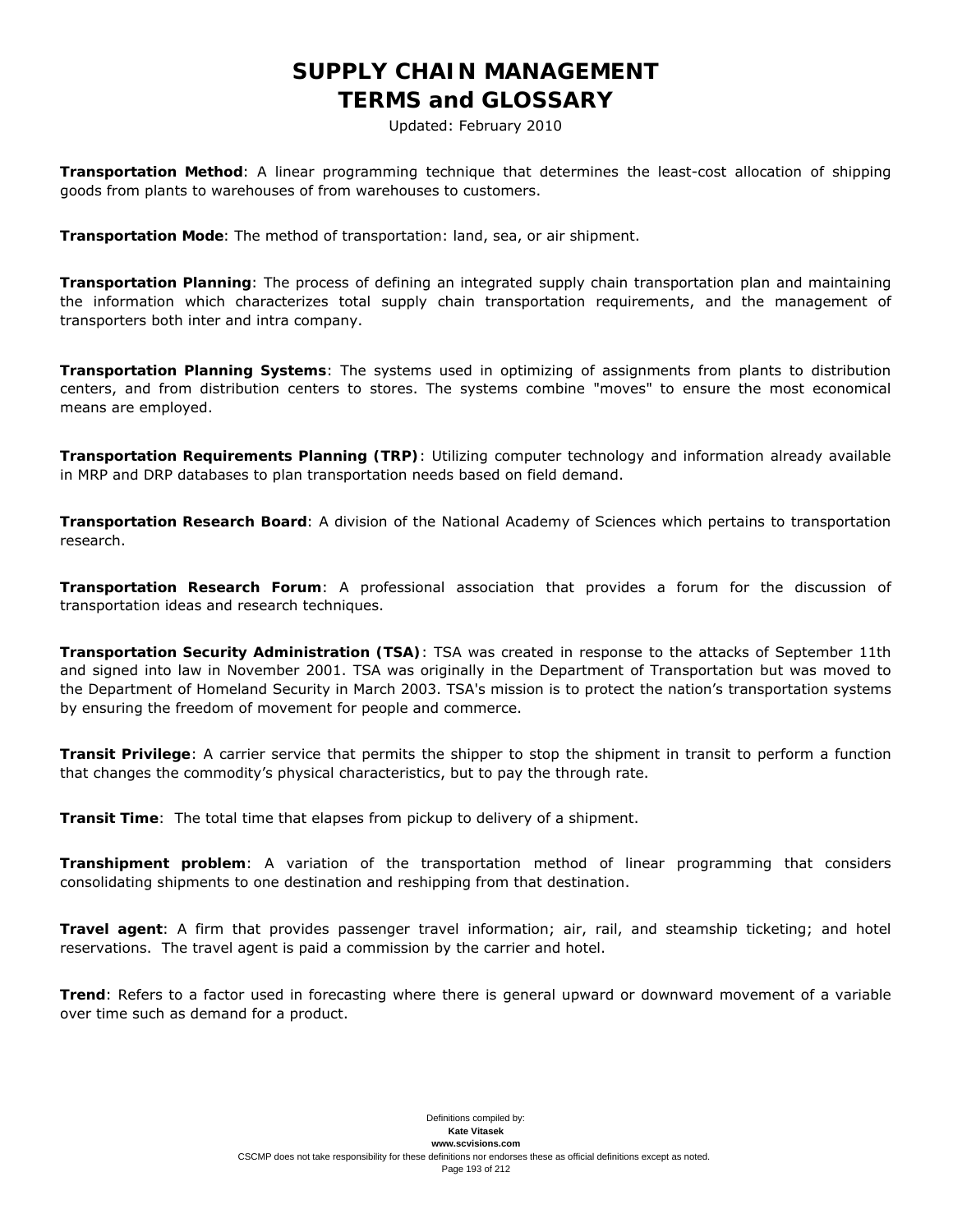Updated: February 2010

**Trend Forecasting Models**: Methods for forecasting sales data when analysis of data exhibits an ongoing upward or downward pattern that is not due to seasonality or random noise.

**Tribal Knowledge**: A person's in-depth knowledge about a specific project or process because he or she has been working on the project or process since its inception. It can also be any unwritten information that is not commonly known by others in the department, functional area or company.

**Triple Bottom Line Metrics**: Metrics that measure ecological and social performance in addition to financial performance.

Synonym: *People, Planet, Profit*

**TRP**: See *Transportation Requirements Planning*

**Truckload Carriers (TL)**: Trucking companies, which move full truckloads of freight directly from the point of origin to destination.

**Truckload Lot**: A quantity of freight which, although it does not fully fill a truck, qualifies as large enough to be rated for a truckload rate.

**TSA**: See *Transportation Security Administration*

**Turnover**: 1) A calculation of the number of times the inventory of an item would be consumed during a period given average inventory levels and consumption. 2) A calculation of the rate that the employee base of a company or department would change during a period due to hiring and termination.

See also: *Inventory Turns*

**Twenty-foot Equivalent Unit (TEU)**: Standard unit for counting containers of various capacities and for describing the capacities of container ships or terminals. One 20 Foot ISO container equals 1 TEU. One 40 Foot ISO container equals two TEU. A 20 foot container is typically 8.5 feet tall and 8 feet wide outside and has an internal capacity of 1170 square feet.

**Two-Level Master Schedule**: An approach to master scheduling in an environment that uses product family plans with a variety of options at the end item level. The first level creates a master schedule at the family level for general planning purposes. The second level uses customer specific option choices to provide improved master schedules at the option level.

See also: *Production Forecast*

**Two-Bin system**: An inventory ordering system in which the time to place an order for an item is indicated when the first bin is empty. The second bin contains sufficient supply until the order is received.

**Two-Way Scorecards**: A scorecard that allows a supplier to provide feedback on how well a buyer is providing it with information, paying on time, and managing other key elements of bilateral performance.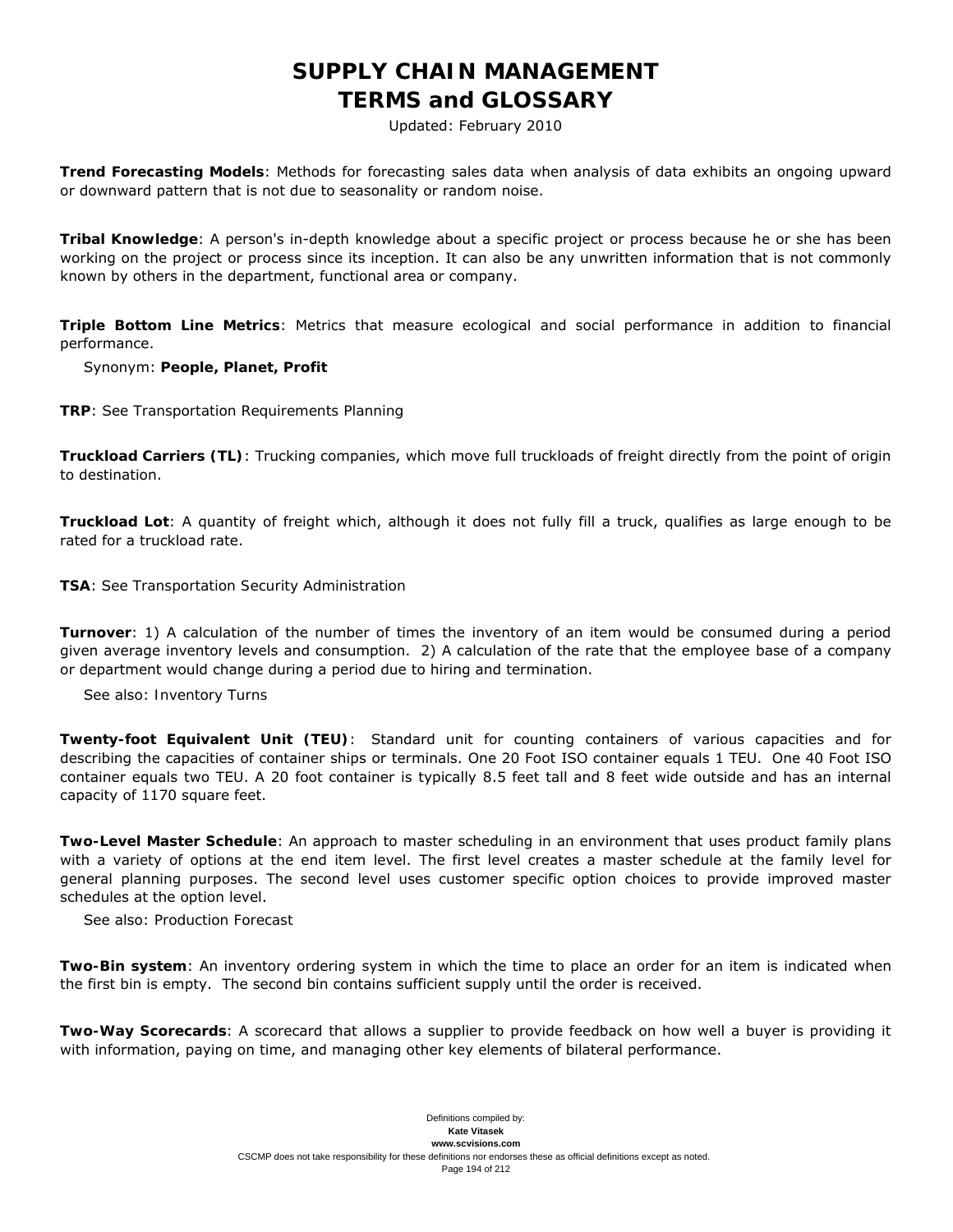Updated: February 2010

# **U**

**Ubiquity**: A raw material that is found at all locations.

**UCC**: See *GS1*

**UCS**: See *Uniform Communication Standard*

**UI**: User Interface.

**ULD**: See *Unit Load Device*

**Umbrella rate**: An ICC rate-making practice that held rates to a particular level to protect the traffic of another mode.

**Unbundled Payment/Remittance**: Process where payment is delivered separately from its associated detail.

**Under Utilization**: To use too little or inefficiently.

**Uniform Code Council (UCC)**: See *GS1*

**Uniform Communication Standard (UCS)**: A set of standard transaction sets for the grocery industry that allows computer-to-computer, paperless exchange of documents between trading partners. Using Electronic Data Interchange, UCS is a rapid, accurate and economical method of business communication; it can be used by companies of all sizes and with varying levels of technical sophistication.

**Uniform Product Code (UPC)**: A standard product numbering and bar coding system used by the retail industry. UPC codes are administered by the Uniform Code Council; they identify the manufacturer as well as the item, and are included on virtually all retail packaging.

See also: *GS1*

**Uniform Resource Locator (URL)**: A string that supplies the Internet address of a website or resource on the World Wide Web, along with the protocol by which the site or resource is accessed. The most common URL type is http;//, which gives the Internet address of a web page. Some other URL types are gopher://, which gives the Internet address of a Gopher directory, and ftp:;//, which gives the network location of an FTP resource.

**Uniform Warehouse Receipts Act**: The act that sets forth the regulations governing public warehousing. The regulations define the legal responsibility of a warehouse manager and define the types of receipts issued.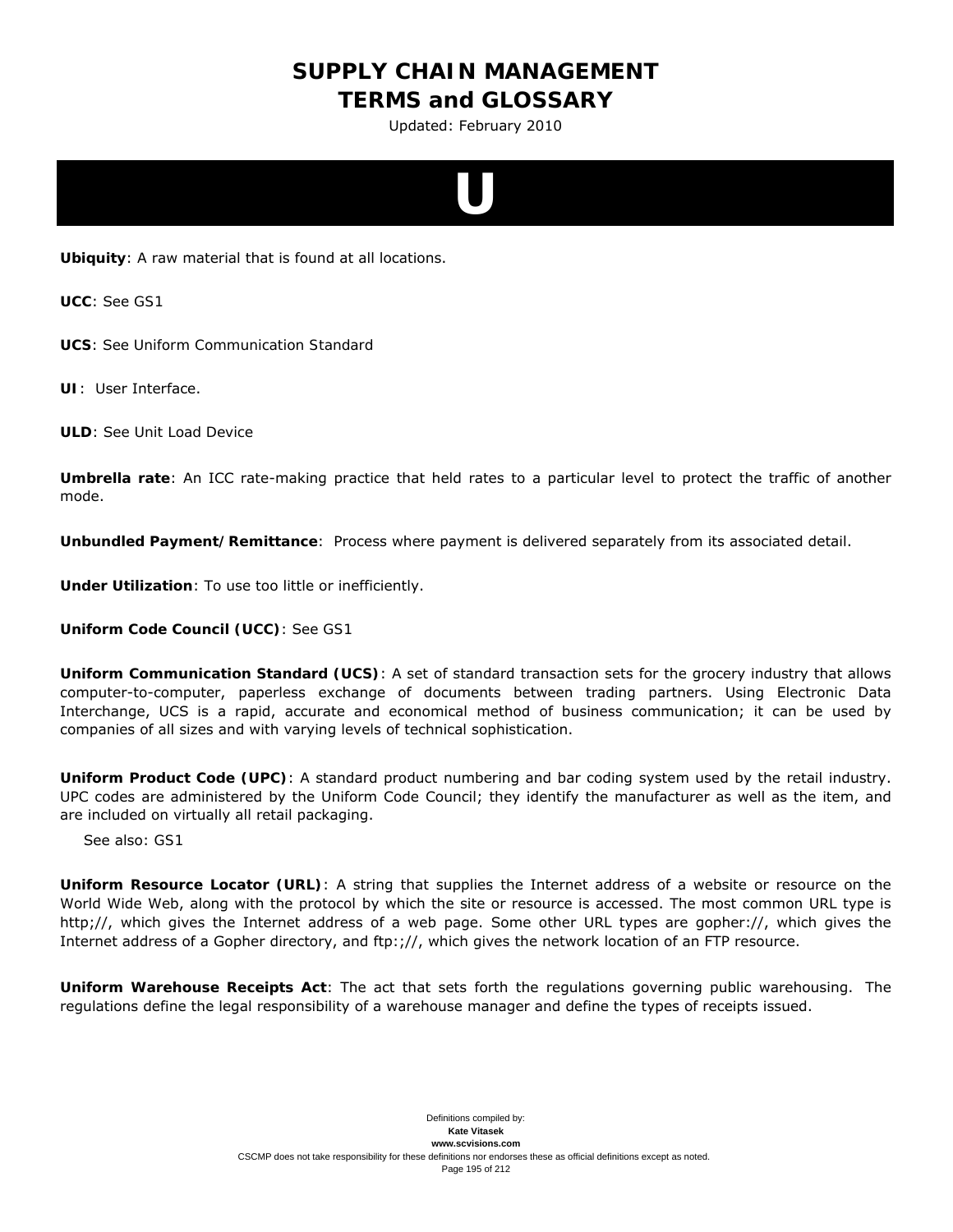Updated: February 2010

**Unit Cost**: The cost associated with a single unit of product. The total cost of producing a product or service divided by the total number of units. The cost associated with a single unit of measure underlying a resource, activity, product or service. It is calculated by dividing the total cost by the measured volume. Unit cost measurement must be used with caution as it may not always be practical or relevant in all aspects of cost management.

**Unit Load Device (ULD)**: Refers to airfreight containers and pallets.

**Unit of Driver Measure**: The common denominator between groupings of similar activities. Example: 20 hours of process time is performed in an activity center. This time equates to a number of common activities varying in process time duration. The unit of measure is a standard measure of time such as a minute or an hour.

**Unit of Measure (UOM)**: The unit in which the quantity of an item is managed, e.g., pounds, each, box of 12, package of 20, or case of 144. Various UOMs may exist for a single item. For example, a product may be purchased in cases, stocked in boxes and issued in single units.

**Unit-of-Measure Conversion**: A conversion ratio used whenever multiple units-of-measure are used with the same item. For example, if you purchased an item in cases (meaning that your purchase order stated a number of cases rather than a number of pieces) and then stocked the item in eaches, you would require a conversion to allow your system to calculate how many eaches are represented by a quantity of cases. This way, when you received the cases, your system would automatically convert the case quantity into an each quantity.

**Unit Train**: An entire, uninterrupted locomotive, care, and caboose movement routed between an single origin and destination.

**United Nations Standard Product and Service Code (UN/SPSC)**: - developed jointly between the UN and Dun & Bradstreet (D&B). Has a five level coding structure (segment, family, class, commodity, business function) for nearly 9000 products.

**United States Railway Association**: The planning and funding agency for Conrail; created by the 3-R Act of 1973.

**Unitize**: To consolidate a number of packages into one unit; the several packages are strapped, banded, or otherwise attached together.

**Unitization**: In warehousing, the consolidation of several units (cartons or cases) into larger units to improve efficiency in handling and to reduce shipping costs.

**Units Moved per Man Hour**: Measures the number of units moved in per man hour.

Calculation: [number of units moved] / [total number of hours worked to move units]

**Unplanned Order**: Orders which are received that do not fit into the volumes prescribed by the plans developed from forecasts.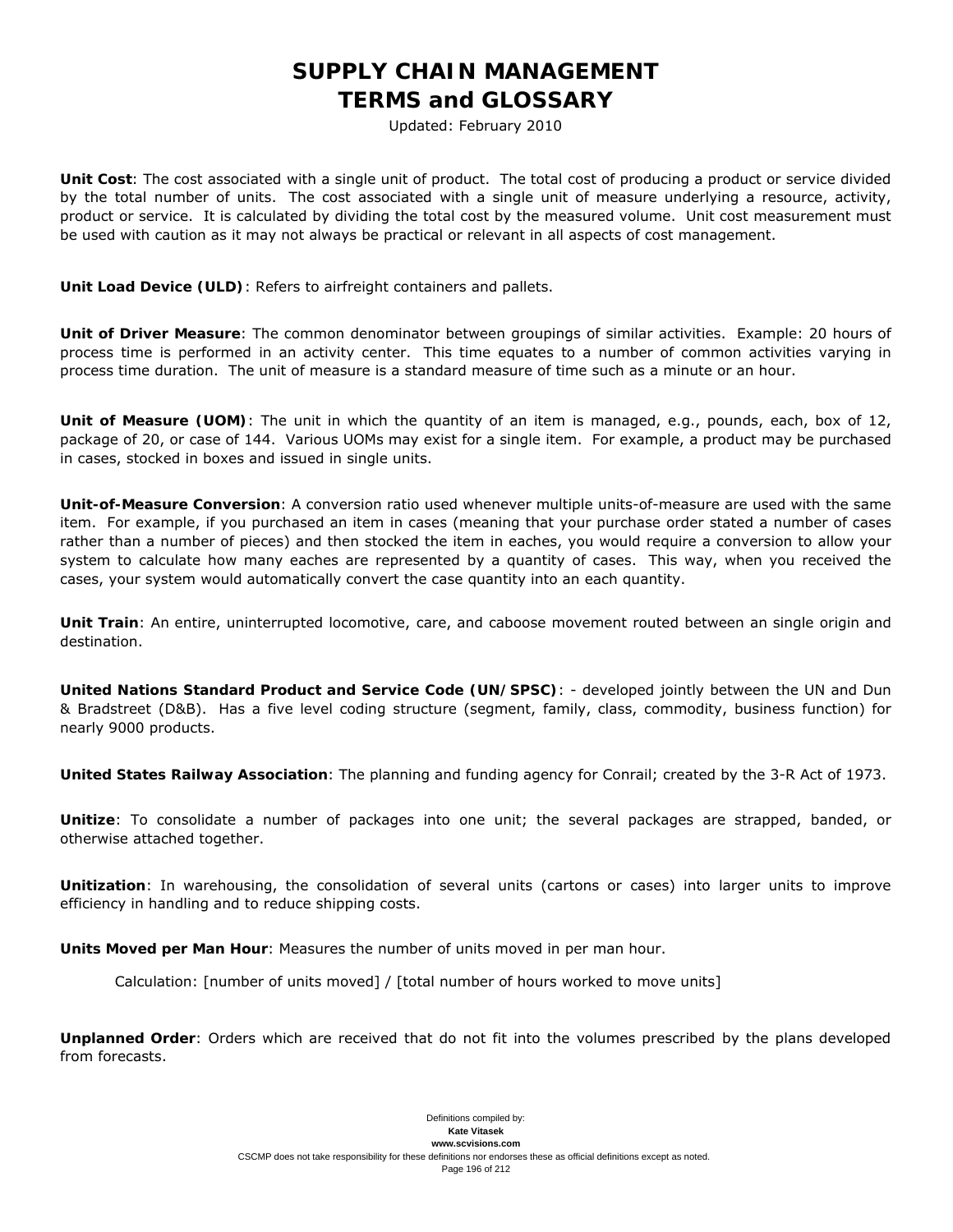Updated: February 2010

**UN/SPSC**: See *United Nations Standard Product and Service Code* 

**UOM**: See *Unit of Measure*

**UPC**: See *Uniform Product Code*

**Upcharges**: Charges added to a bill, particularly a freight bill, to cover additional costs that were not envisioned when a contract was written. These might include costs related to rapidly increasing fuel charges or costs related to government mandates.

See also: *Accessorial Charges*

**Upsell**: The practice of attempting to sell a higher-value product to the customer.

**Upside Flex Agreement**: This is a flexibility agreement with a supplier where the upside and down side are negotiated in advance for lead-time, cost, etc.

**Upside Production Flexibility**: The number of days required to complete manufacture and delivery of an unplanned sustainable 20% increase in end product supply of the predominant product line. The one constraint that is estimated to be the principal obstacle to a 20% increase in end product supply, as represented in days, is Upside Flexibility: Principal Constraint. Upside Flexibility could affect three possible areas: direct labor availability, internal manufacturing capacity, and key components or material availability.

**Upstream**: Refers to the supply side of the supply chain. Upstream partners are the suppliers who provide goods and services to the organization needed to satisfy demands which originate at point of demand or use, as well as other flows such as return product movements, payments for purchases, etc.

Antonym: *Downstream*

**Urban Mass Transportation Administration**: Agency of the U.S. Department of Transportation responsible for developing comprehensive mass transport systems for urban areas and for providing financial aid to transit systems.

**URL**: See *Uniform Resource Locator*

**Usage Rate**: Measure of demand for product per unit of time (e.g., units per month, etc.).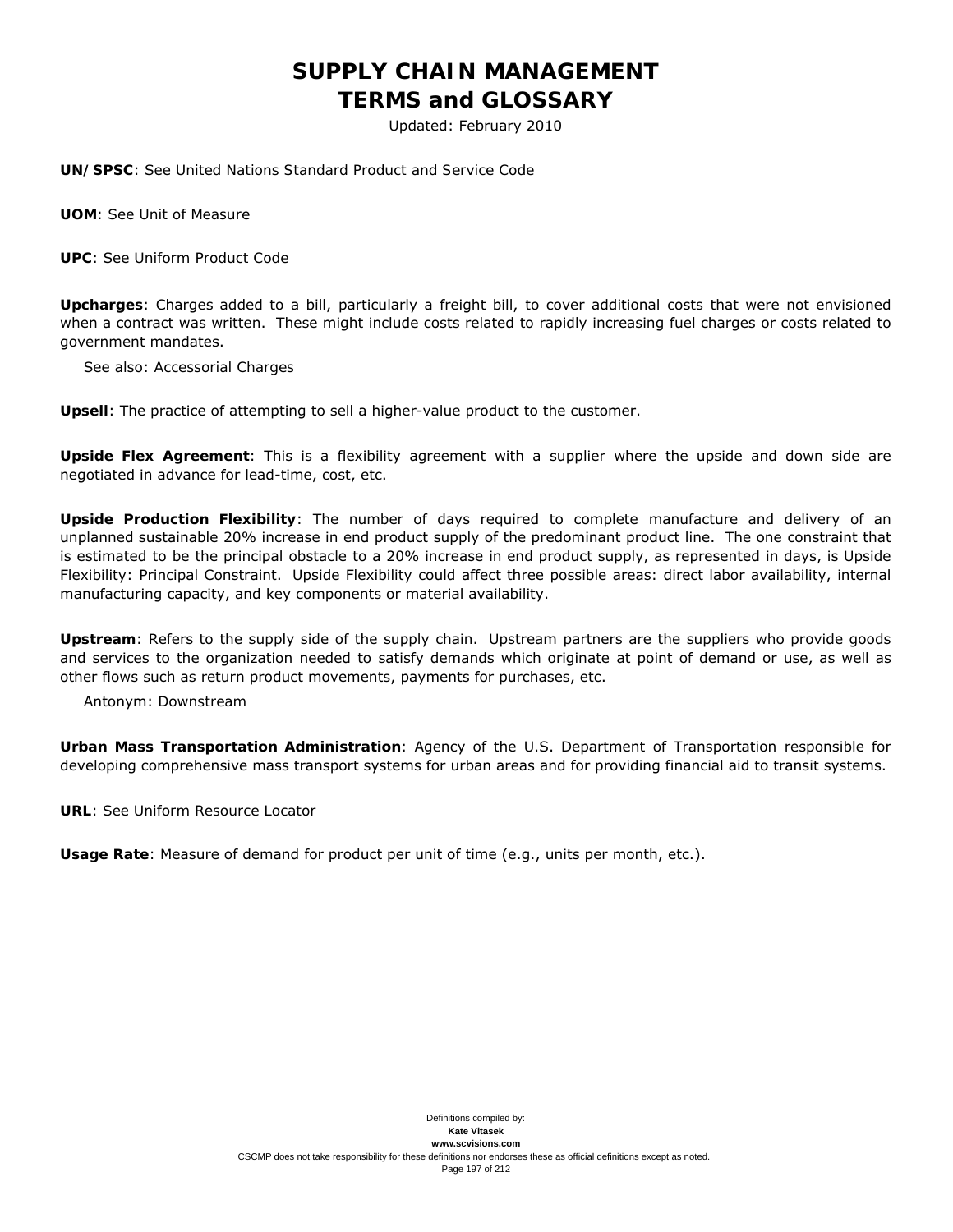Updated: February 2010



**Validation**: To check whether a document is the correct type for a particular EDI system, as agreed upon by the trading partners, in order to determine whether the document is going to or coming from an authorized EDI user.

**Value Added**: Increased or improved value, worth, functionality or usefulness.

**Value-Added Network (VAN)**: A company that acts as a clearing-house for electronic transactions between trading partners. A third-party supplier that receives EDI transmissions from sending trading partners and holds them in a "mailbox" until retrieved by the receiving partners.

**Value-Added Productivity Per Employee**: Contribution made by employees to total product revenue minus the material purchases divided by total employment. Total employment is total employment for the entity being surveyed. This is the average full-time equivalent employee in all functions, including sales and marketing, distribution, manufacturing, engineering, customer service, finance, general and administrative, and other. Total employment should include contract and temporary employees on a full-time equivalent (FTE) basis.

Calculation: [(Total Product Revenue) - (External Direct Material)] / [FTE's]

**Value-Adding/Nonvalue-Adding**: Assessing the relative value of activities according to how they contribute to customer value or to meeting an organization's needs. The degree of contribution reflects the influence of an activity's cost driver(s).

**Value Analysis**: A method to determine how features of a product or service relate to cost, functionality, appeal and utility to a customer (i.e., engineering value analysis).

See also: *Target Costing*

**Value Based Return (VBR)**: A measure of the creation of value. It is the difference between economic profit and capital charge.

**Value Chain**: A series of activities, which combined, define a business process; the series of activities from manufacturers to the retail stores that define the industry supply chain.

**Value Chain Analysis**: A method to identify all the elements in the linkage of activities a firm relies on to secure the necessary materials and services, starting from their point of origin, to manufacture, and to distribute their products and services to an end user.

**Value Engineering Change Proposal (VECP)**: A change proposal resulting from an organized effort directed at analyzing the function of Department of Defense systems, equipment, facilities, procedures, and supplies for the purpose of achieving the required function at the lowest total cost of effective ownership, consistent with requirements for performance, reliability, quality, and maintainability.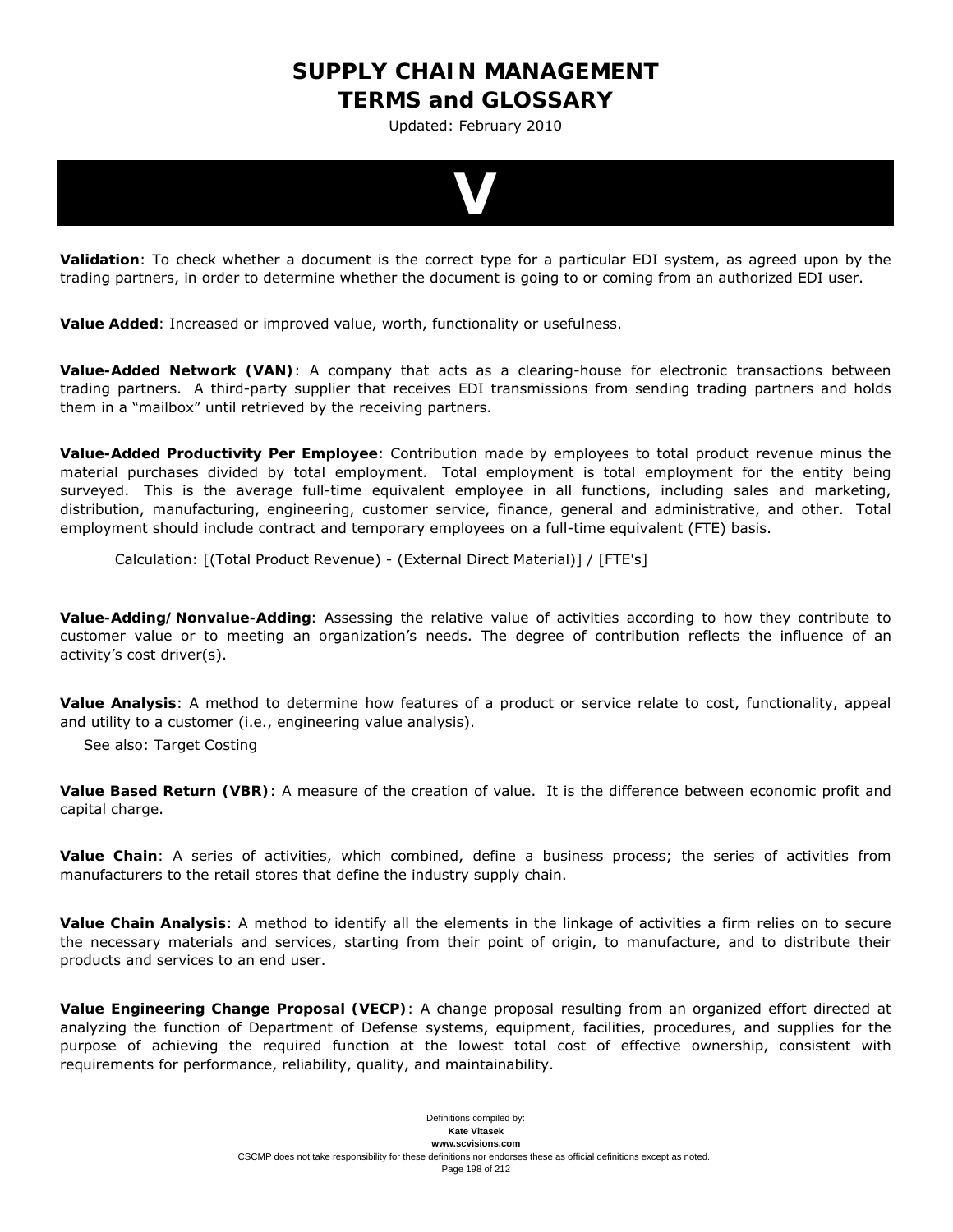Updated: February 2010

**Value-of-service pricing**: Pricing according to the value of the product being transported; third-degree price discrimination; demand-oriented pricing; charging what the traffic will bear.

**Value of Transfers**: The total dollar value (for the calendar year) associated with movement of inventory from one "bucket" into another, such as raw material to work-in-process, work-in-process to finished goods, plant finished goods to field finished goods or customers, and field finished goods to customers. Value of Transfers is based on the value of inventory withdrawn from a certain category and is often approached from a costing perspective, using cost accounts. For example, Raw Materials Value of Transfers is the value of transfers out of the raw material cost accounts (you may have cost centers associated with inventory locations, but all "raw ingredients" usually share common cost accounts or can be rolled up into one financial view). The same goes for WIP. Take the manufacturing cost centers and look at the total value of withdrawals from those cost centers. While Average Gross Inventory represents the value of the inventory in the cost center at any given time, the Value of Transfers is the total value of inventory leaving the cost center during the year. The value of transfers for Finished Goods is, in theory, equivalent t

**Value Proposition**: What the supply chain member offers to other members. To be truly effective, the value proposition has to be two-sided; a benefit to both buyers and sellers.

**Value Stream**: All activities, both value added and nonvalue added, required to bring a product from raw material state into the hands of the customer, bring a customer requirement from order to delivery and bring a design from concept to launch.

**Value Stream Mapping**: A pencil and paper tool used in two stages: 1. Follow a product's production path from beginning to end and draw a visual representation of every process in the material and information flows. 2. Then draw a future state map of how value should flow. The most important map is the future state map.

**VAN**: See *Value-Added Network*

**Variable Cost**: A cost that fluctuates with the volume or activity level of business.

**VBR**: See *Value Based Return*

**VECP:** See *Value Engineering Change Proposal* 

**Vehicle Telemetric Systems**: A system comprised of vehicle interface units (VIUs), wireless gateways, and a central host that monitors and tracks a driver and his vehicle performance in an effort to provide a higher level of security.

**Velocity**: Rate of product movement through a warehouse

**Vendor**: The manufacturer or distributor of an item or product line. See also: *Supplier*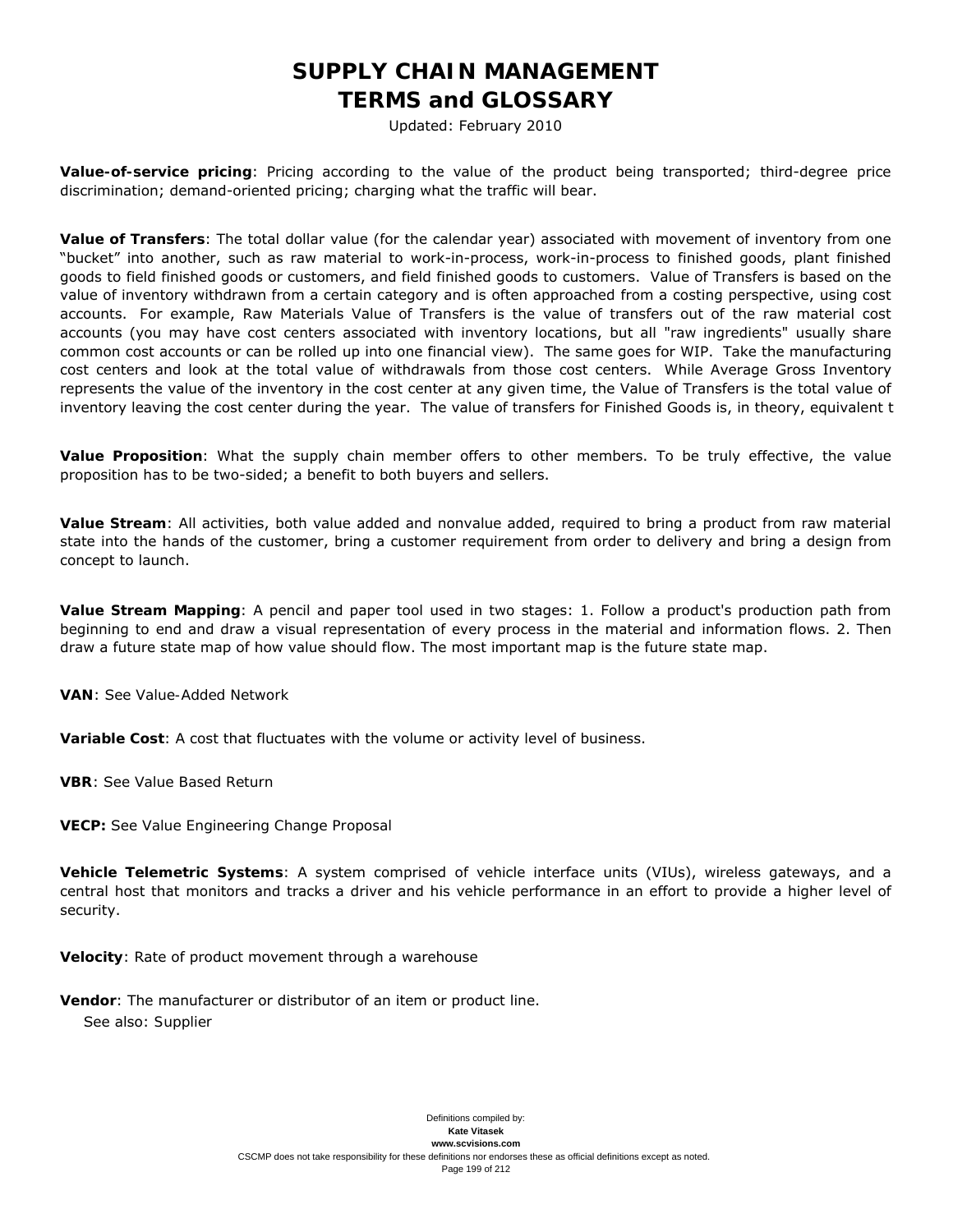Updated: February 2010

**Vendor Code**: A unique identifier, usually a number and sometimes the company's DUNS number, assigned by a Customer for the Vendor it buys from. Example; a Grocery Store Chain buys Oreo's from Nabisco. The Grocery Store Chain, for accounting purposes, identifies Nabisco as Vendor #76091. One company can have multiple vendor codes. Example; Welch's Foods sells many different products. Frozen grape juice concentrate, chilled grape juice, bottled grape juice, and grape jelly. Because each of these items is a different type of product, frozen food, chilled food, beverages, dry food, they may have a different buyer at the Grocery Store Chain, requiring a different vendor code for each product line.

**Vendor-Managed Inventory (VMI)**: The practice of retailers making suppliers responsible for determining order size and timing, usually based on receipt of retail POS and inventory data. Its goal is to increase retail inventory turns and reduce stock outs. Its goal is to increase retail inventory turns and reduce stock outs. It may or may not involve consignment of inventory (supplier ownership of the inventory located at the customer).

#### **Vendor Owned Inventory (VOI)**: See *Consignment Inventory*

**Vertical Hub/Vertical Portal**: Serving one specific industry. Vertical portal websites that cater to consumers within a particular industry. Similar to the term "vertical industry", these websites are industry specific, and like a portal, they make use of Internet technology by using the same kind of personalization technology. In addition to industry specific vertical portals that cater to consumers, another definition of a vertical portal is one that caters solely to other businesses.

**Vertical Integration**: A style of management control. Vertically integrated companies are united through a hierarchy with a common owner. Usually each member of the hierarchy produces a different product or (marketspecific) service, and the products combine to satisfy a common need. Vertical integration defines the degree to which a firm owns its upstream suppliers and its downstream buyers it is typified by one firm engaged in different parts of production (e.g. growing raw materials, manufacturing, transporting, marketing, and/or retailing).

**Vessell**: A floating structure designed for transport.

**VICS**: Voluntary Interindustry Commerce Standards. The retail industry standards body responsible for the CPFR standard, among other things. VICS is a not-for-profit association whose mission is to take a global leadership role in the development of business guidelines & specifications; facilitating implementation through education and measurement, resulting in the improvement of the retail supply chain efficiency and effectiveness, which meet or exceed customer and consumer expectations.

**Viral Marketing**: The concept of embedding advertising into web portals, pop-ups and as e-mail attachments to spread the word about products or services that the target audience may not otherwise have been interested in.

**Virtual Corporation**: 1) A business that has few employees and outsources nearly all its work. 2) .A consortium of businesses that pursue a common goal. For example, several companies work together to produce a technologically advanced product.

**Visibility**: The ability to access or view pertinent data or information as it relates to logistics and the supply chain, regardless of the point in the chain where the data exists.

**Visible Skills Matrices:** See *Skills Matrix*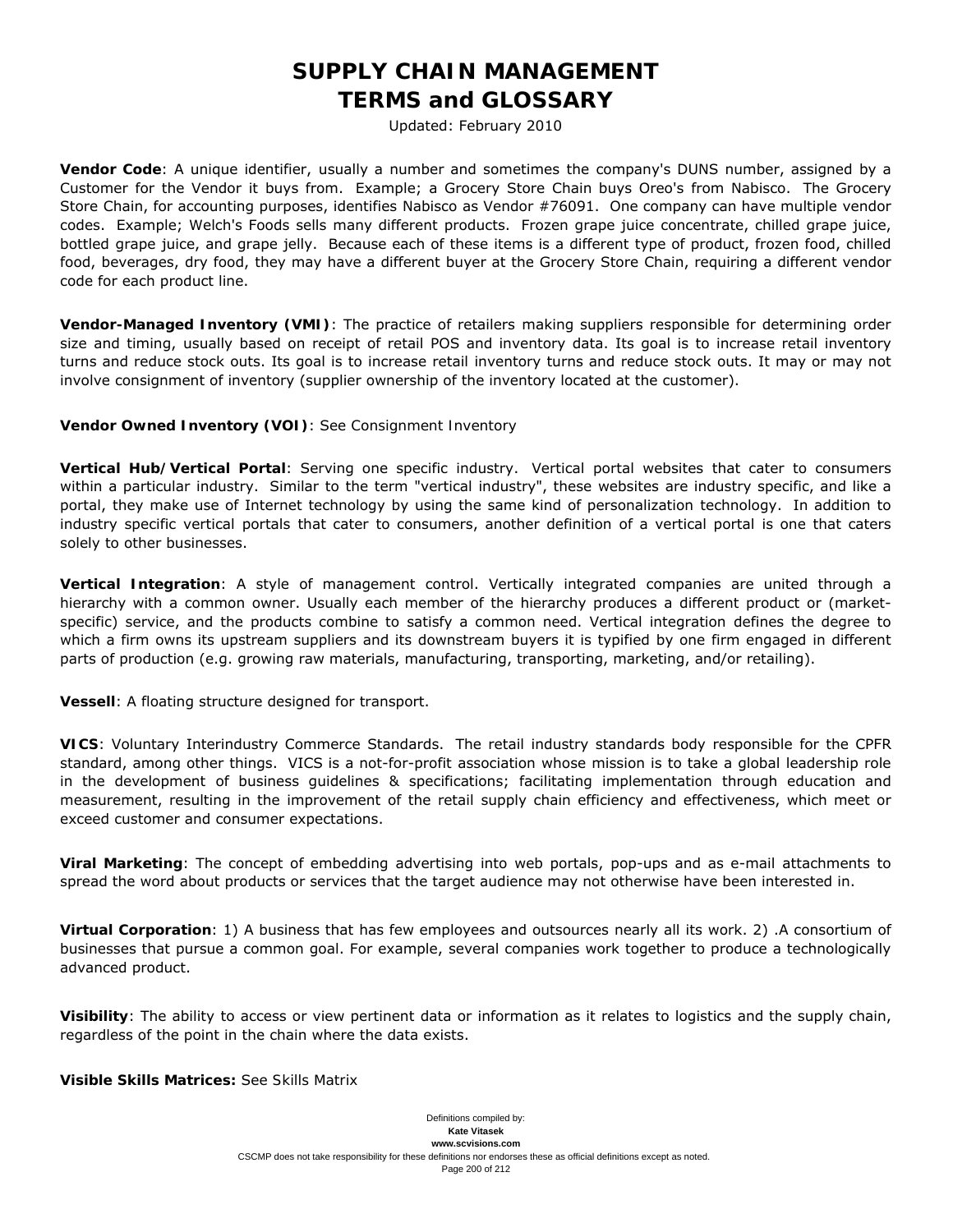Updated: February 2010

**Vision**: The vision of the business is a statement which reflects the aspirations of its management and specifies its intended direction or future destination .

#### Synonym: *Vision Statement*

**VMI**: See *Vendor Managed Inventory*

**VOI**: See *Vendor Owned Inventory*

**Voice Activated or Voice Directed**: Systems which guide users such as warehouse personnel via voice commands.

**Voice of the Customer**: A business term to describe the process of capturing a customer's requirements using market research to determine a customer's wants and needs. This is then organized into a hierarchical structure and prioritized by importance and satisfaction with current alternatives.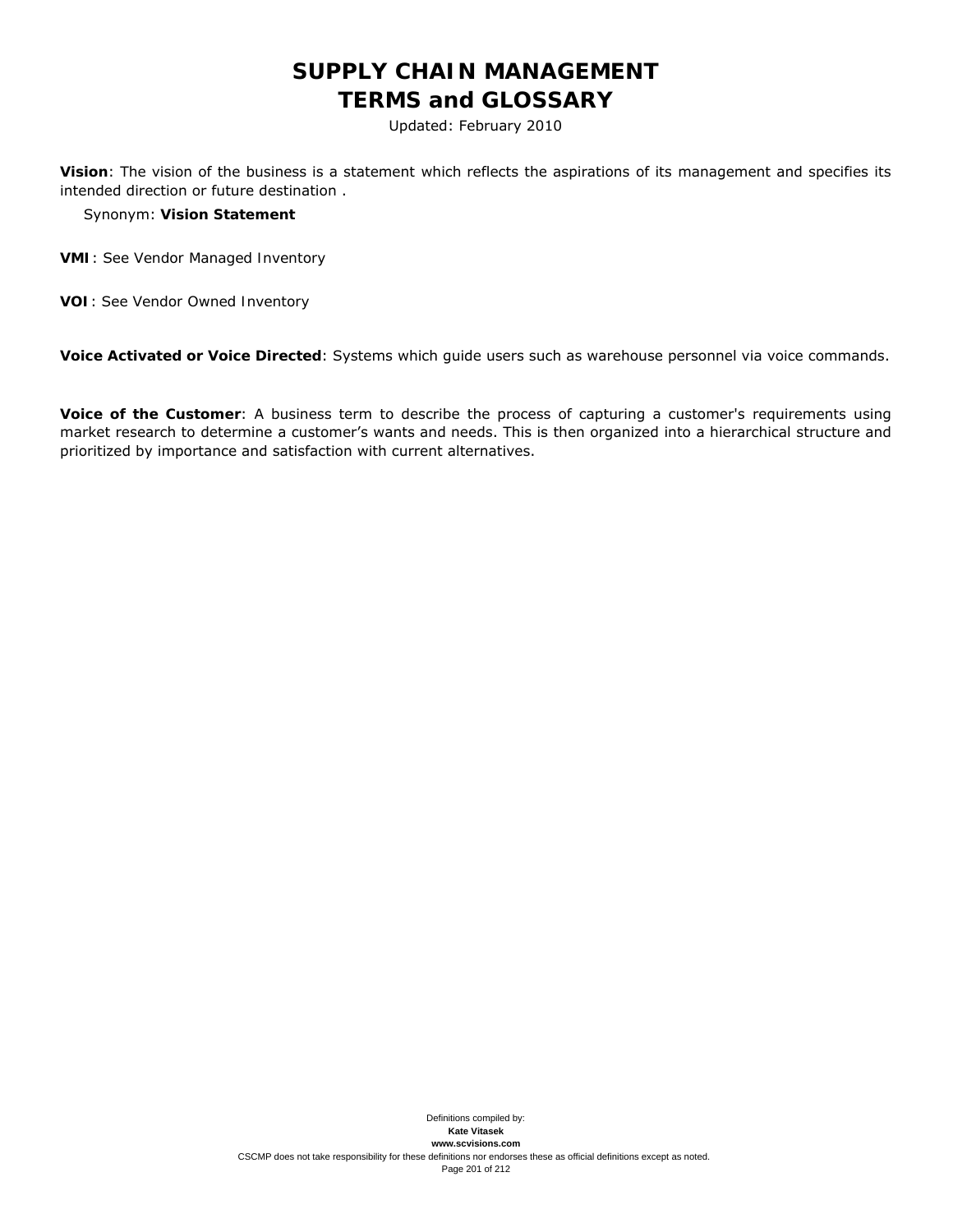Updated: February 2010

# **W**

**Wagner-Whitin Algorithm**: A dynamic programming lot sizing model that evaluates multiple alternatives that consider period demand and production, holding, and setup costs to produce an optimal lot size that varies for each period as required.

See also: *Discrete Order Quantity* See also: *Dynamic Lot Sizing*

**Wall-to-Wall Inventory**: An inventory control technique where all inventory locations within the warehouse are counted at one time as opposed to doing a cycle count of smaller groups.

#### **WAN**: See *Wide Area Network*

**Warehouse**: Storage place for products. Principal warehouse activities include receipt of product, storage, shipment, and order picking.

**Warehousing**: The storing (holding) of goods.

**Warehouse Management System (WMS)**: The systems used in effectively managing warehouse business processes and direct warehouse activities, including receiving, putaway, picking, shipping, and inventory cycle counts. Also includes support of radio-frequency communications, allowing real-time data transfer between the system and warehouse personnel. They also maximize space and minimize material handling by automating putaway processes.

**Warranty**: An obligation or guarantee that a product or service sold is as factually stated or legally implied by the seller. Oftentimes, warranties provide a specific remedy, such as repair or replacement, in the event the product or service fails to meet the warranty.

**Warranty Costs**: Includes materials, labor, and problem diagnosis for products returned for repair/refurbishment.

**Waste**: Any activity or process that does not add value to the goods or services required by the customer. Examples of waste include move time, counting inventory, inspection, the production of defective material, rework, etc. Waste is considered to cause increased cost, lead time and quality problems while not adding value, and may be created by vendors, personnel, equipment, incorrect process parameters and many other factors.

See also: *Muda*

**Waste Electrical and Electronic Equipment (WEEE)**: Waste Electrical and Electronic Equipment is a loose category of surplus, obsolete, broken, or discarded electrical or electronic devices. The processing of electronic waste in developing countries causes serious health and pollution problems due to lack of containment, as do unprotected landfilling (due to leaching) and incineration. The Basel Convention and regulation by the European Union and individual United States aim to reduce these problems. Reuse and computer recycling are promoted as alternatives to disposal as trash.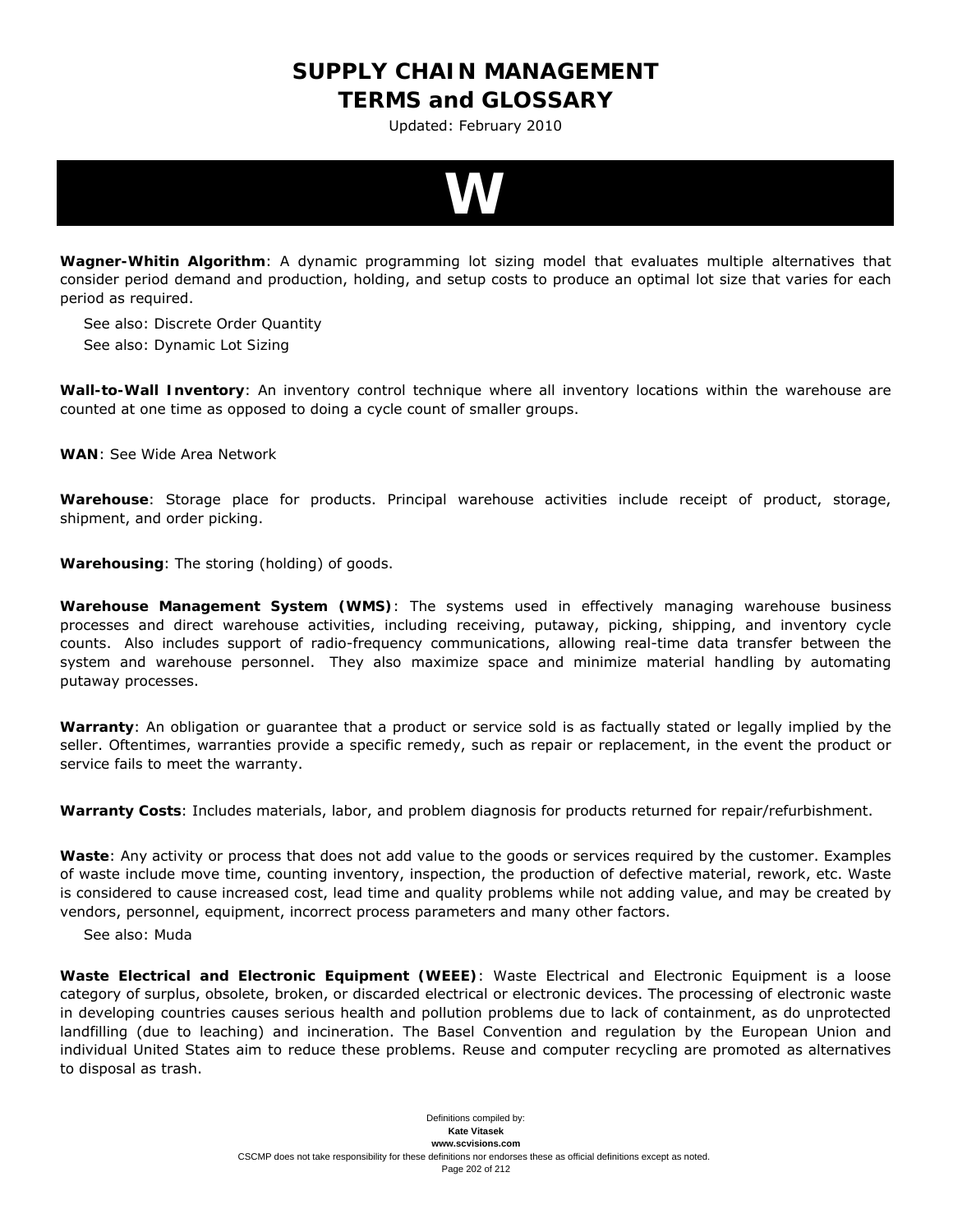Updated: February 2010

**Waterway Use Tax**: A per-gallon tax assessed barge carriers for use of the waterways.

**Wave Picking**: A variation on zone picking where rather than orders moving from one zone to the next for picking, all zones are picked at the same time and the items are later sorted and consolidated into individual orders/shipments. Wave picking is the quickest method for picking multi item orders however the sorting and consolidation process can be tricky. Picking waves are often designed to isolate shipments to specific carriers, routes, etc. See also batch picking, zone picking A more general definition of wave picking would simply be a method where a group of orders is released to the warehouse for picking and the next group (wave) is not released until the first wave has processed through the pick area.

See also: *Zone Picking* See also: *Batch Picking*

**Waybill**: Document containing description of goods that are part of common carrier freight shipment. Show origin, destination, consignee/consignor, and amount charged. Copies travel with goods and are retained by originating/delivering agents. Used by carrier for internal record and control, especially during transit. Not a transportation contract.

**WBS**: See *Work Breakdown Structure*

**Web**: A computer term used to describe the global Internet.

#### Synonym: *World Wide Web*

**Web 2.0**: These technologies, which rely on user collaboration, include Web services, peer-to-peer networking, blogs, podcasts, and online social networks.

**Web Browser**: A client application that fetches and displays web pages and other World Wide Web resources to the user.

**Web Services**: A computer term for information processing services that are delivered by third parties using internet portals. Standardized technology communications protocols; network services as collections of communication formats or endpoints capable of exchanging messages.

**Web Site**: A location on the Internet.

**WEEE**: See *Waste Electrical and Electronic Equipment*

**Weight Break**: The shipment volume at which the LTL charges equal the TL charges at the minimum weight.

**Weight Confirmation**: The practice of confirming or validating receipts or shipments based on the weight.

**Weight-Losing Raw Material**: A raw material that loses weight in processing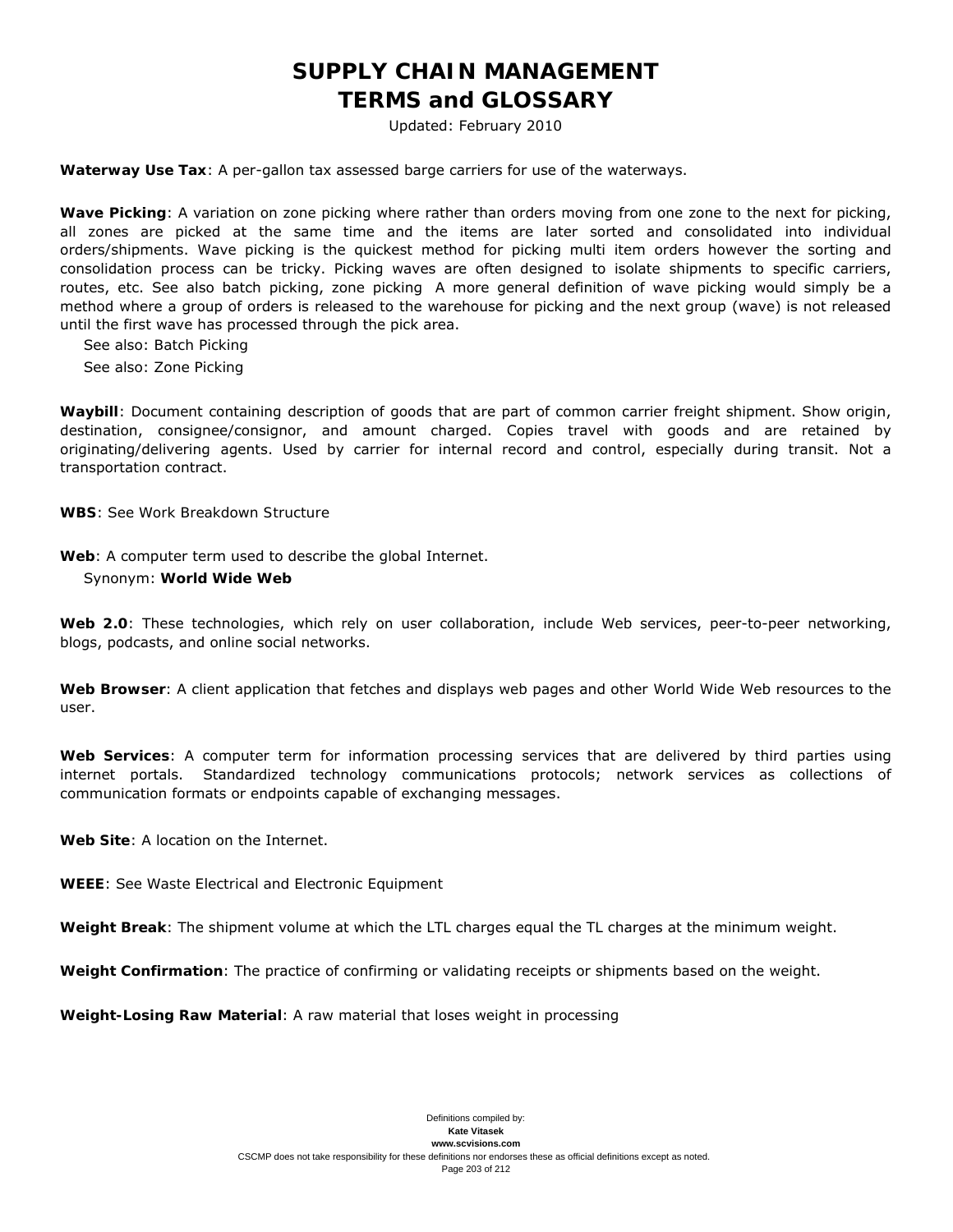Updated: February 2010

**Weighted-Point Plan**: A method of analyzing a group of candidates (employees, suppliers, etc.) using a rating approach that gathers data and assigns weights to each evaluation category. A weighted sum for each candidate is obtained and a comparison made. The weights used should sum to 100% for all.

#### See also: *Categorical Plan*

**What If Scenarios**: A method to determine the effect different costs or investments have on profit and other financial indicators. Examples of cost or investments that would be evaluated are financial effects of different pricing models, warehousing options, number of employees or raw materials options.

**What You See Is What You Get (WYSIWYG)**: An editing interface in which a file created is displayed as it will appear to an end-user.

#### **Wholesaler**: See *Distributor*

**Wide Area Network (WAN)**: A computer network that covers a broad area (i.e., any network whose communications links cross metropolitan, regional, or national boundaries. The largest and most well-known example of a WAN is the Internet.

**Wikis**: Web based services such as those found in Wikipedia. Wikis are systems for collaborative publishing which allow many authors to contribute to an online document or discussion.

**Will Call**: The practice of taking orders that will be picked up at the selling facility by the buyer. An area where buyers can pick up an order at the selling facility. This practice is widely used in the service parts business.

**Windows Meta File (WMF)**: A vector graphics format for Windows-compatible computers used mostly or word processing clip art.

**WIP**: See *Work in Process*

**WMF**: See *Windows Meta File*

**WMS**: See *Warehouse Management System*

**Work Breakdown Structure (WBS)**: A complete line by line breakdown of the products, services, and activities that will be required to fulfill a contractual obligation.

**Work-in-Process (WIP)**: Parts and subassemblies in the process of becoming completed finished goods. Work in process generally includes all of the material, labor and overhead charged against a production order which has not been absorbed back into inventory through receipt of completed products.

**Work Sequence**: Defined steps and activities that must be performed in order for the work to be accomplished.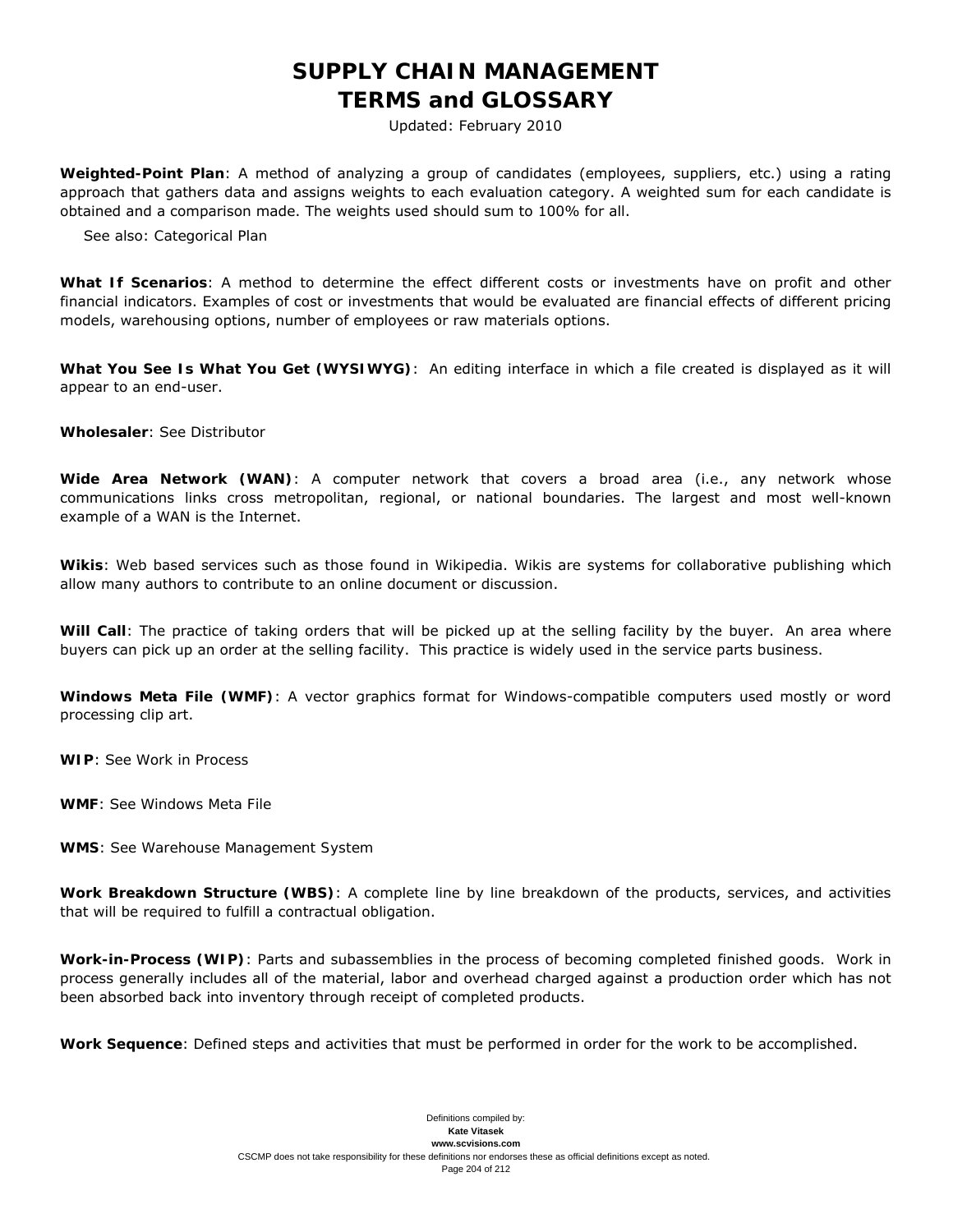Updated: February 2010

**World Trade Organization (WTO)**: An organization established on January 1, 1995 replacing the previous General Agreement on Tariffs and Trade GATT that forms the cornerstone of the world trading system.

**World Wide Web (WWW)**: A "multimedia hyper linked database that spans the globe" and lets you browse through lots of interesting information. Unlike earlier Internet services, the 'Web' combines text, pictures, sounds, and even animations, and it lets you move around with a click of your computer mouse.

**WWW**: See *World Trade Organization*

**WWW**: See *World Wide Web*

**WYSIWYG**: See *What You See Is What You Get*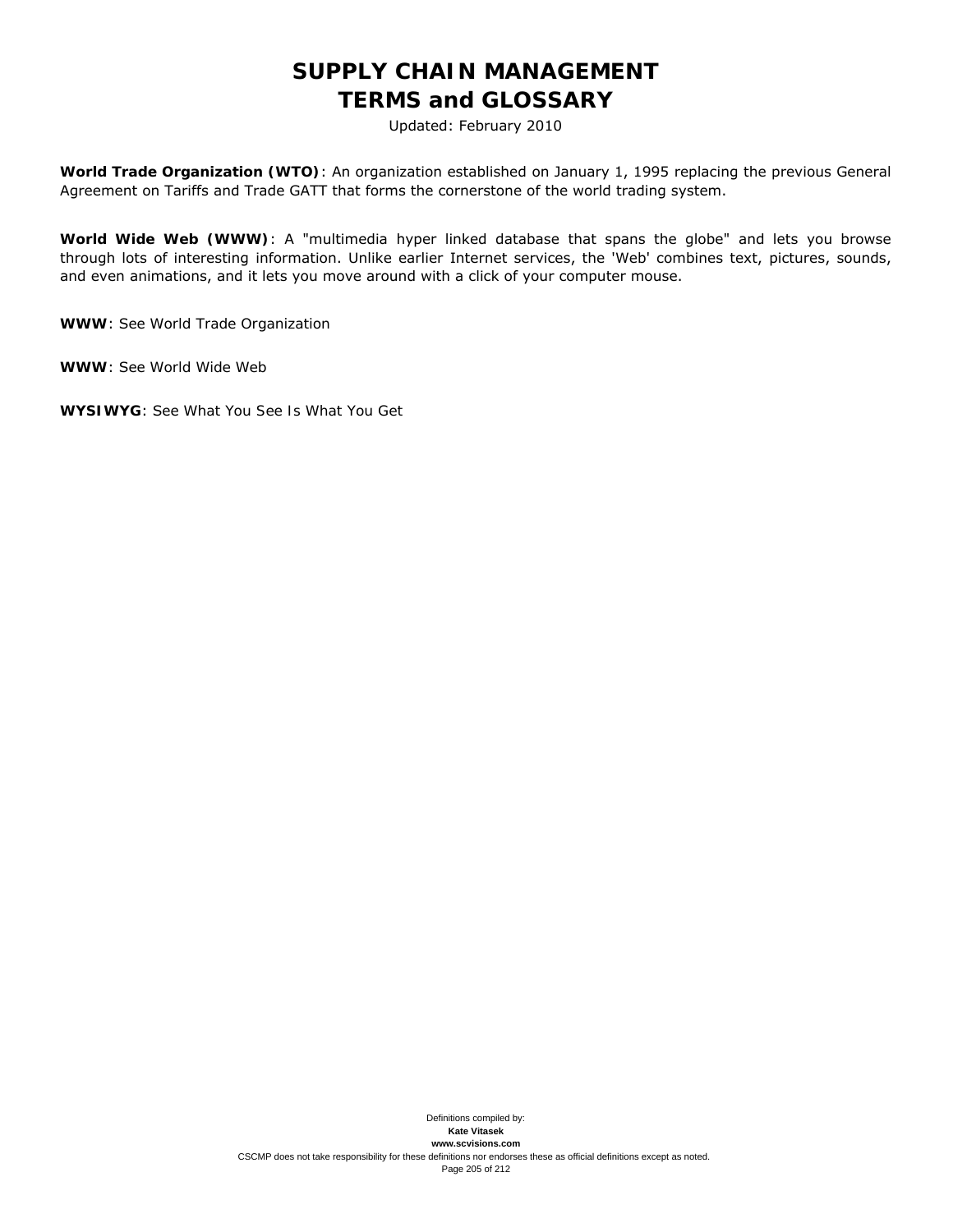Updated: February 2010



**X12**: The ANSI standard for interindustry electronic interchange of business transactions.

**XDK**: See *Cross Dock / Cross Docking*

**XML**: See *Extensible Markup Language*

Definitions compiled by: **Kate Vitasek www.scvisions.com** CSCMP does not take responsibility for these definitions nor endorses these as official definitions except as noted. Page 206 of 212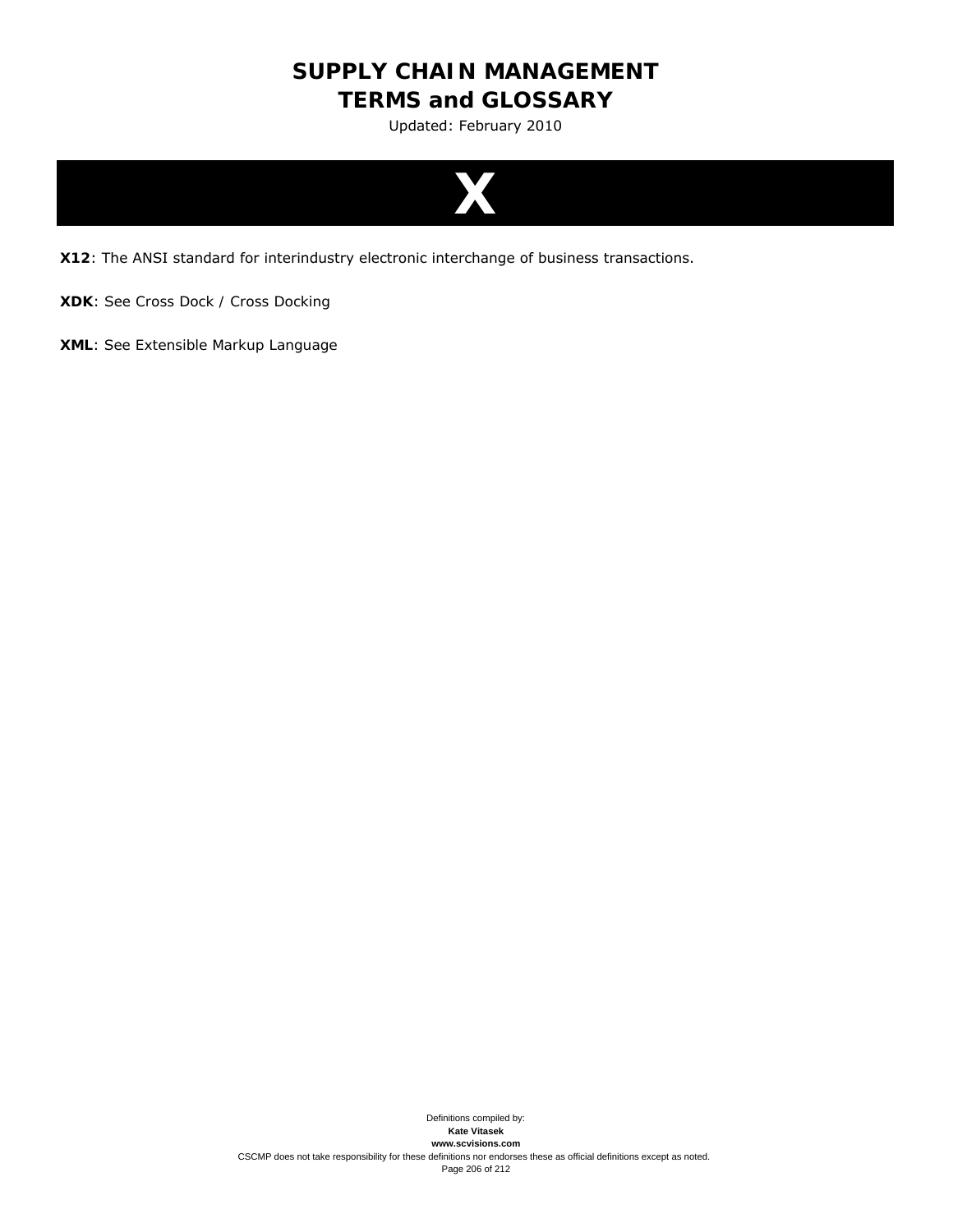Updated: February 2010



**Yard Management System (YMS)**: A system which is designed to facilitate and organize the coming, going and staging of trucks and trucks with trailers in the parking "yard" that serves a warehouse, distribution or manufacturing facility.

**Yield**: The ratio of usable output from a process to its input.

**YMS**: See *Yard Management System*

**Yokoten**: A term Toyota adopted to capture the idea of horizontal transfer of information and knowledge across an organization. Yokoten is a two-way street, requiring proactive effort from both those acquiring and developing the knowledge and those who could benefit from greater understanding of the requirements for success.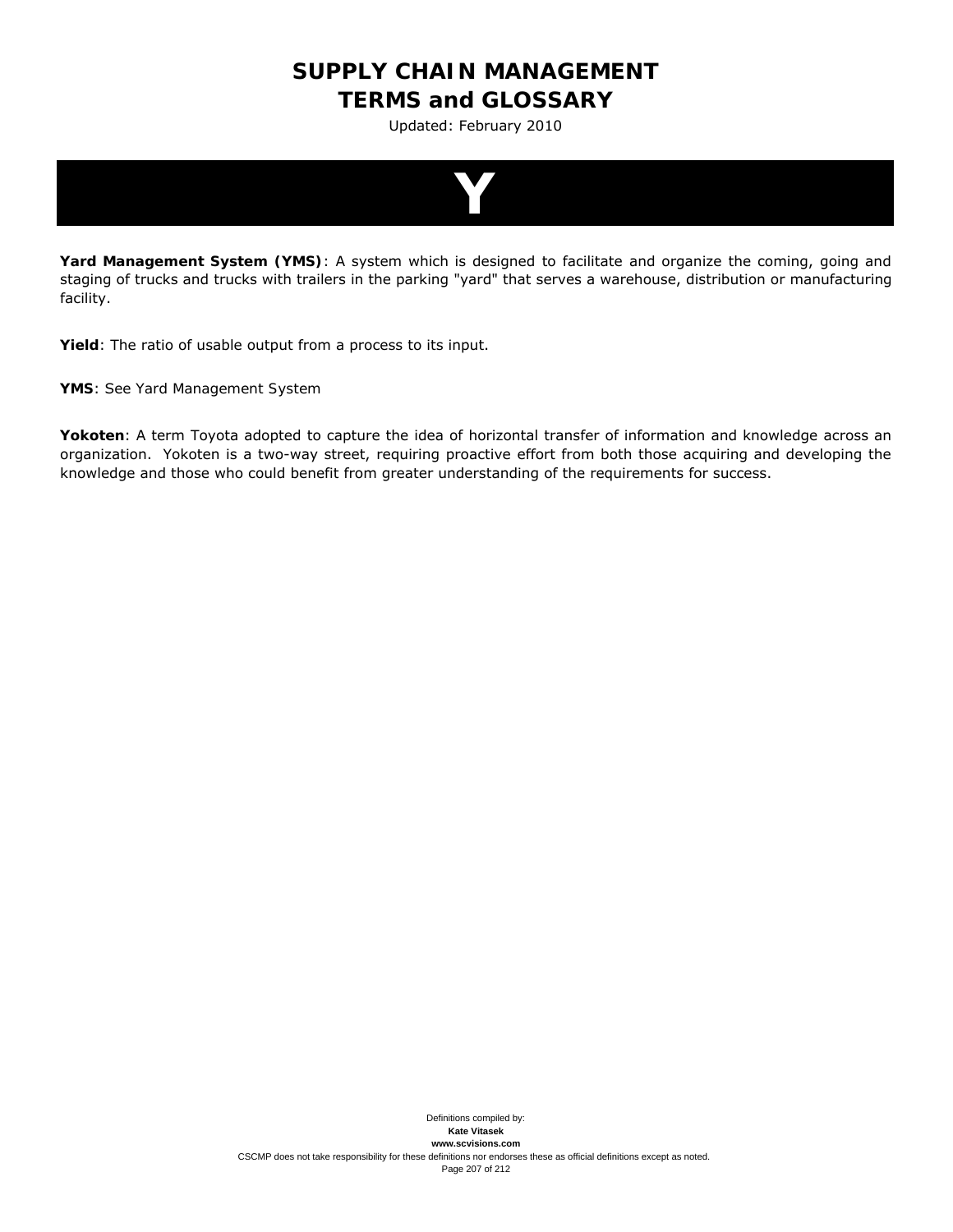Updated: February 2010



**Zero Inventory**: A Just-In-Time Inventory Control term where emphasis is placed on reducing inventory to minimal levels to reduce costs and promote organizational effectiveness.

**Zone Jumping**: See *Zone Skipping*

**Zone of Rate Flexibility**: Railroads are permitted to raise rates by a percentage increase in the railroad cost index determined by the ICC; rates may be raised by 6% per year through 1984 and 4% thereafter.

**Zone of Rate Freedom**: Motor carriers are permitted to raise or lower rates by 10% in one year without ICC interference; if the rate change is within the zone of freedom, the rate is presumed to be reasonable.

**Zone of Reasonableness**: A zone or limit within which air carriers are permitted to change rates without regulatory scrutiny; if the rate change is within the zone, the new rate is presumed to be reasonable.

**Zone Picking**: A method of picking orders where a warehouse is divided into several pick zones with order pickers assigned to a specific zone and only picking the items in that zone, orders are moved from one zone to the next (usually on conveyor systems) as they are picked (also known as "pick-and-pass"). See also batch picking, wave picking.

See also: *Wave Picking* See also: *Batch Picking*

**Zone price**: The constant price of a product at all geographic locations within the zone.

**Zone Skipping**: For shipments via the US Postal Service, depositing mail at a facility one or more zones closer to the destination. This option would benefit customers operating in close proximity to a zone border or shipping sufficient volumes to offset additional transportation costs. Can also be used with UPS/FedEx but these companies tend to work with carried to do a truckload shipment into a zone and use UPS to do the last mile delivery, reduced lead time and cost.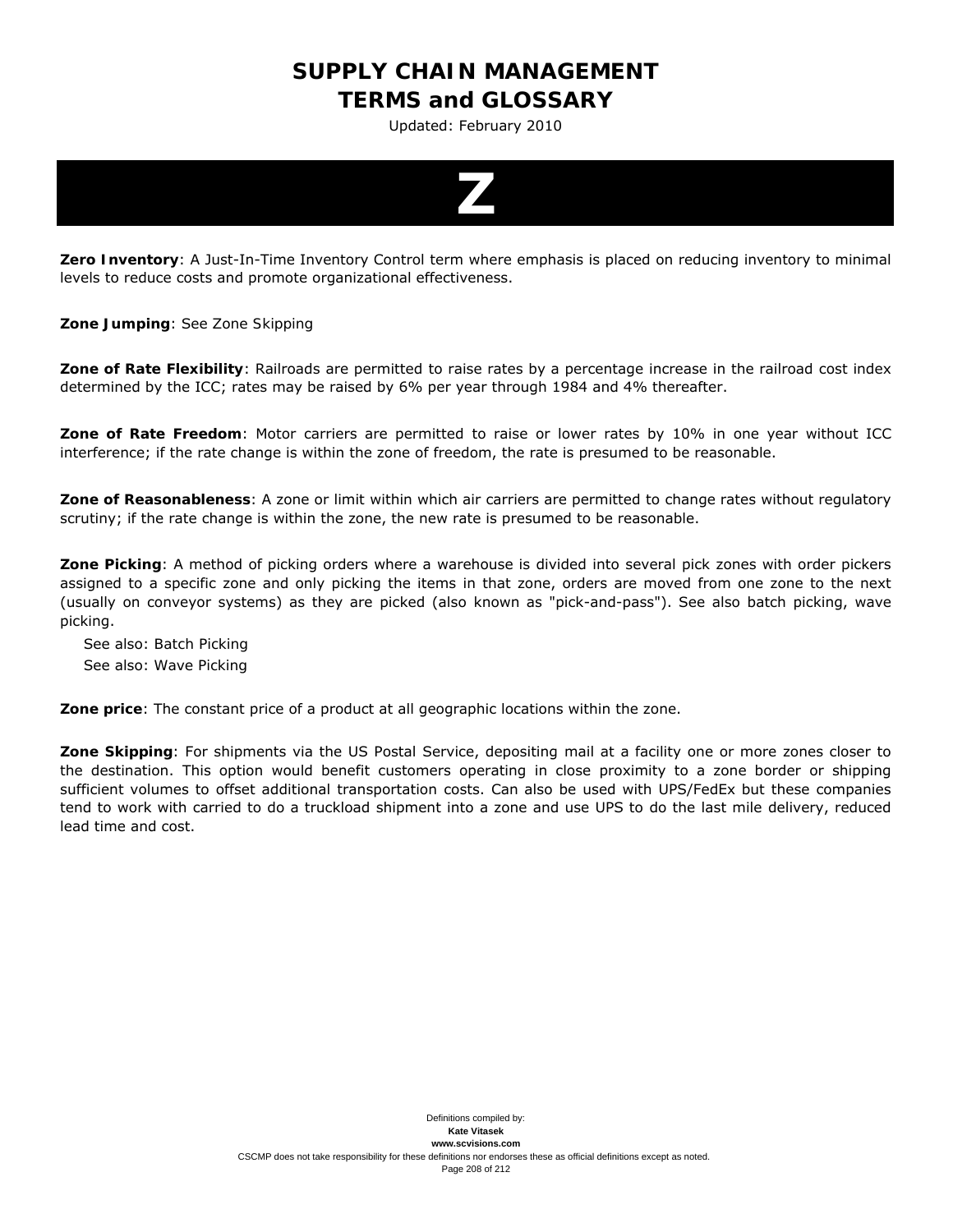Updated: February 2010

## **Numbers**

**10 + 2 Rule**: A new rule instituted by the United States Customs and Border Protections (US CBP). 10+2 requires cargo information, for security purposes, to be transmitted to the US CBP at least 24 hours before goods are loaded onto an ocean vessel for shipment into the U.S. 10+2 is pursuant to section 203 of the SAFE Port Act, and requires importers to provide 10 data elements to the US CBP, as well as 2 more data elements from the carrier.

The following 10 data elements are required from the importer:

Manufacturer (or supplier) name and address

Seller (or owner) name and address

Buyer (or owner) name and address

Ship-to name and address

Container stuffing location

Consolidator (stuffer) name and address

Importer of record number/foreign trade zone applicant identification number

Consignee number(s)

Country of origin

Commodity Harmonized Tariff Schedule number

From the carrier, 2 data elements are required:

Vessel stow plan

Container status messages

**14 Points**: From W. Edwards Deming's Deming book "Out of the crisis" in 1982. In this book, Deming set out 14 points which, if applied to US manufacturing industry, would he believed, save the US from industrial doom at the hands of the Japanese. These 14 points are as follows:

move towards a single supplier for any one item cease dependence on inspection create constancy of purpose towards improvement drive out fear institute leadership institute training on the job improve constantly and forever create a culture where transformation is everyone's job institute education and self-improvement remove barriers to pride of workmanship eliminate management by objectives eliminate slogans break down barriers between departments adopt the new philosophy

> Definitions compiled by: **Kate Vitasek www.scvisions.com** CSCMP does not take responsibility for these definitions nor endorses these as official definitions except as noted. Page 209 of 212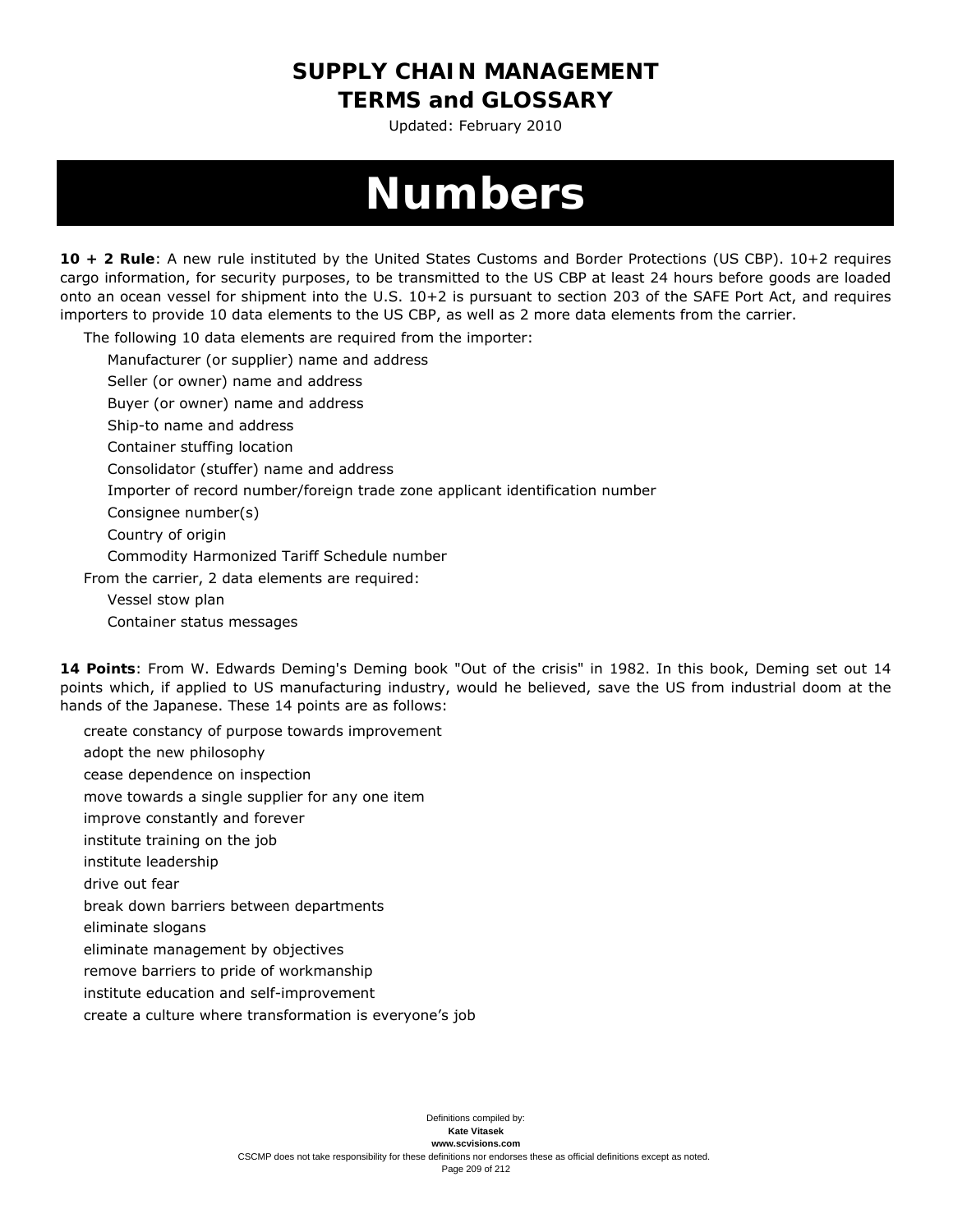Updated: February 2010

**24-hour Manifest Rule (24-hour Rule)**: U.S. Customs rule requiring carriers to submit a cargo declaration 24 hours before cargo is laden aboard a vessel at a foreign port.

**24/7**: Referring to operations that are conducted 24 hours a day, 7 days a week

**24/7/365**: Referring to operations that are conducted 24 hours a day, 7 days a week, 365 days per year, with no breaks for holidays, etc

**3D Loading**: 3D loading is a method of space optimizing designed to help quickly and easily plan the best compact arrangement of any 3D rectangular object set (boxes) within one or more larger rectangular enclosures (containers). It's based on three-dimensional, most-dense packing algorithms

**3PL**: See *Third Party Logistics*

**3PSP**: See *Third Party Logistics*

**4PL**: See *Forth Party Logistics*

**5-Point Annual Average**: Method frequently used in PMG studies to establish a representative average for a one year period.

Calculation: [12/31/98 + 3/31/98 + 6/30/99 + 9/30/99 + 12/31/99] / 5

**5-S Program**: A program for organizing work areas. Sometimes referred to as elements, each of the five components of the program begins with the letter "S." They include sort, systemize, shine or sweep, standardize, and sustain. In the UK, the concept is converted to the 5-C program comprising five comparable components: clear out, configure, clean and check, conformity, and custom and practice.

*Sort* —get rid of clutter; separate out what is needed for the operations.

*Systemize/Set in Order* —organize the work area; make it easy to find what is needed.

*Shine* —clean the work area; make it shine.

*Standardize* —establish schedules and methods of performing the cleaning and sorting.

*Sustain* —implement mechanisms to sustain the gains through involvement of people, integration into the performance measurement system, discipline, and recognition.

Note: Implementation of the program involves introducing each of the five elements in order, which The 5-S program is frequently combined with precepts of the Lean Manufacturing Initiative. Even when used separately, however, the 5-S (or 5-C) program is said to yield excellent results. reportedly generates multiple benefits, including product diversification, higher quality, lower costs, reliable deliveries, improved safety, and higher availability rate.

**5 Whys**: The five whys is a question asking method which is used to explore the cause/effect relationships underlying a particular problem or process. When an answer is given to a question continue by asking why the answer is appropriate. This allows for a drill down to determine a root cause of a defect or problem, or rationale for the process.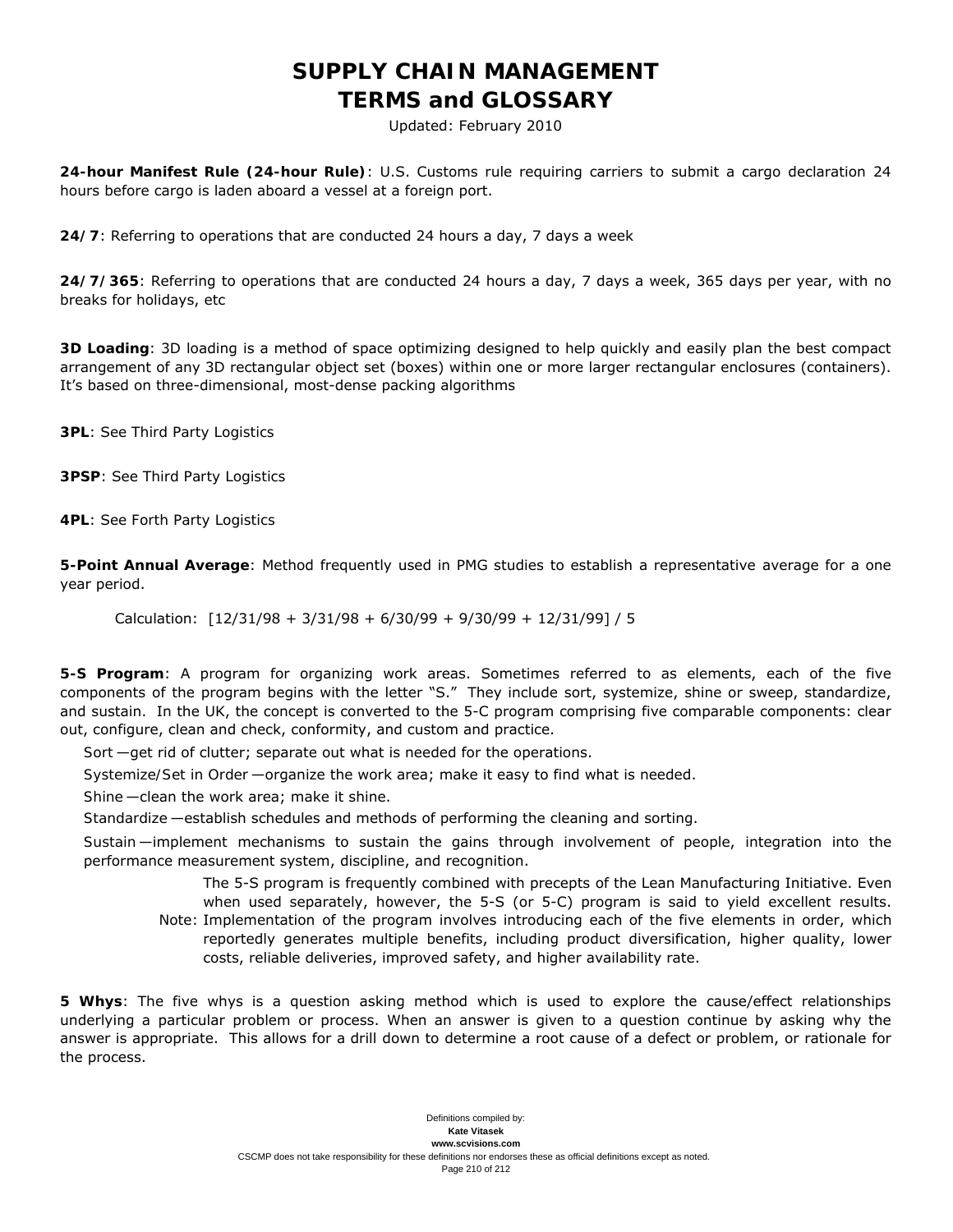Updated: February 2010

**6-S**: An expanded definition of 5-S which includes *Safety*

**7 Wastes**: One of the basic concepts of Lean management, the seven 'deadly wastes' are best remembered by the acronym TIM WOOD:

*Transportation* - moving products that is not actually required to perform the processing.

*Inventory* - all components, work-in-progress and finished product not being processed.

*Motion* - people or equipment moving or walking more than is required to perform the processing.

*Waiting* - waiting for the next production step.

*Overproduction* - too much production or ahead of demand.

*Over Processing* - due to poor tool or product design creating activity.

*Defects* - the effort involved in inspecting for and fixing defects.

**80-20 Rule**: States that, for many events, roughly 80% of the effects come from 20% of the causes. Business management thinker Joseph M. Juran suggested the principle and named it after Italian economist Vilfredo Pareto, who observed in 1906 that 80% of the land in Italy was owned by 20% of the population; he developed the principle by observing that 20% of the pea pods in his garden contained 80% of the peas.

Synonym: *Pareto* Synonym: *Law of the Vital Few* Synonym: *The Principle of Factor Sparsity*